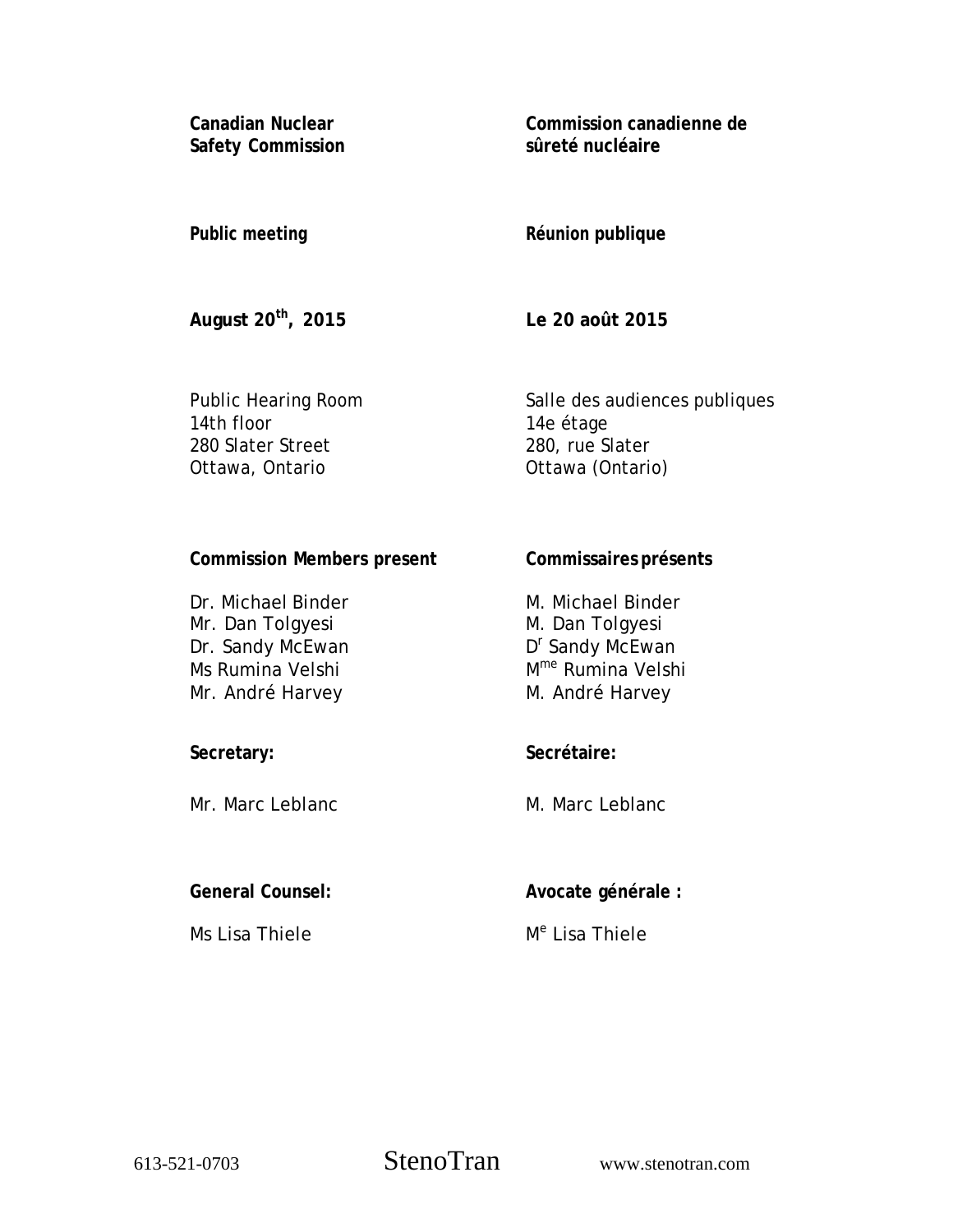#### **TABLE OF CONTENTS**

|                                                                                                                                                                                                                             | <b>PAGE</b>  |
|-----------------------------------------------------------------------------------------------------------------------------------------------------------------------------------------------------------------------------|--------------|
| Opening Remarks                                                                                                                                                                                                             | $\mathbf{1}$ |
| CMD 15-M29.A<br>Adoption of Agenda                                                                                                                                                                                          | 4            |
| CMD 15-M31<br>Approval of Minutes of Commission Meeting held<br>June 17 and 18, 2015                                                                                                                                        | 4            |
| CMD 15-M32<br>Status Report on Power Reactors                                                                                                                                                                               | 11           |
| CMD 15-M34<br>Ontario Power Generation Inc.<br>Minor injury incident of security staff at Pickering<br>Nuclear Generating Station<br>[CMD 15-M34 contains prescribed security information<br>and is not publicly available] | 15           |
| CMD 15-M30/15-M30.A<br>Oral presentation by CNSC staff                                                                                                                                                                      | 32           |
| CMD 15-M30.1<br>Written Submission from Power Workers' Union                                                                                                                                                                | 151          |
| CMD 15-M30.2<br>Written Submission from<br>Canadian Nuclear Workers' Council                                                                                                                                                | 155          |
| CMD 15-M33<br>Oral presentation by CNSC staff                                                                                                                                                                               | 158          |
| CMD 15-M36<br>Oral Presentation by CNSC staff                                                                                                                                                                               | 195          |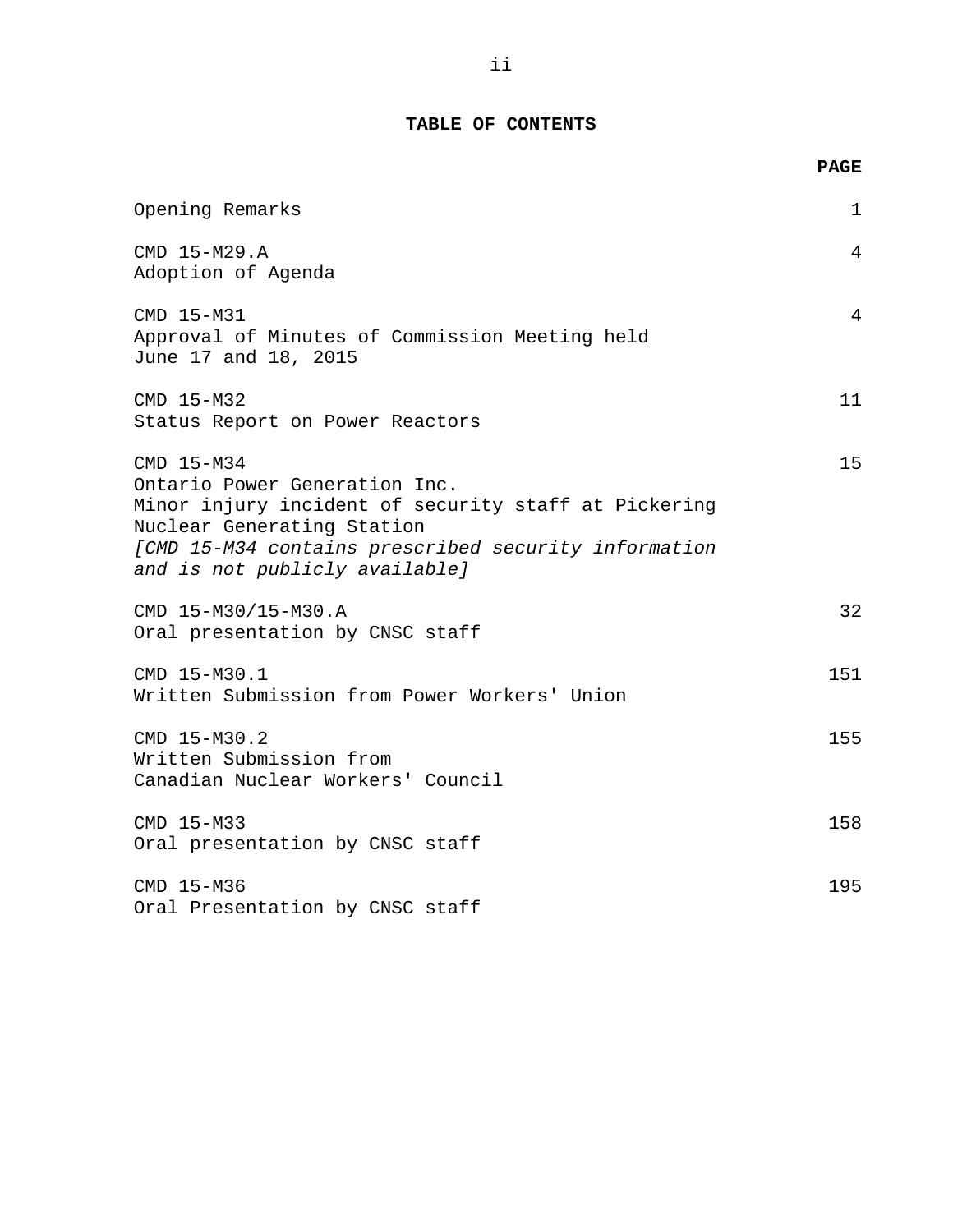Ottawa, Ontario

--- Upon commencing on Thursday, August 20, 2015

at 9:02 a.m. / L'audience débute le jeudi

20 août 2015 à 9 h 02

**M. LEBLANC :** Bonjour, Mesdames et Messieurs. Bienvenue à la réunion publique de la Commission canadienne de sûreté nucléaire.

We have simultaneous translation, as always. Please keep the pace of speech relatively slow so that the translators have a chance to keep up.

Des appareils de traduction sont disponibles à la réception. La version française est au poste 2 and the English version is on channel 1.

We would ask that you please identify yourself before speaking so that the transcripts are as complete and clear as possible.

La transcription sera disponible sur le site Web de la Commission dès la semaine prochaine.

I would also like to note that this proceeding is being video webcast live and that archives of these proceedings will be available on our website for a 3 month period after the closure of the proceedings.

I would also ask that you please silence your cell phones and other electronic devices.

Monsieur Binder, président et premier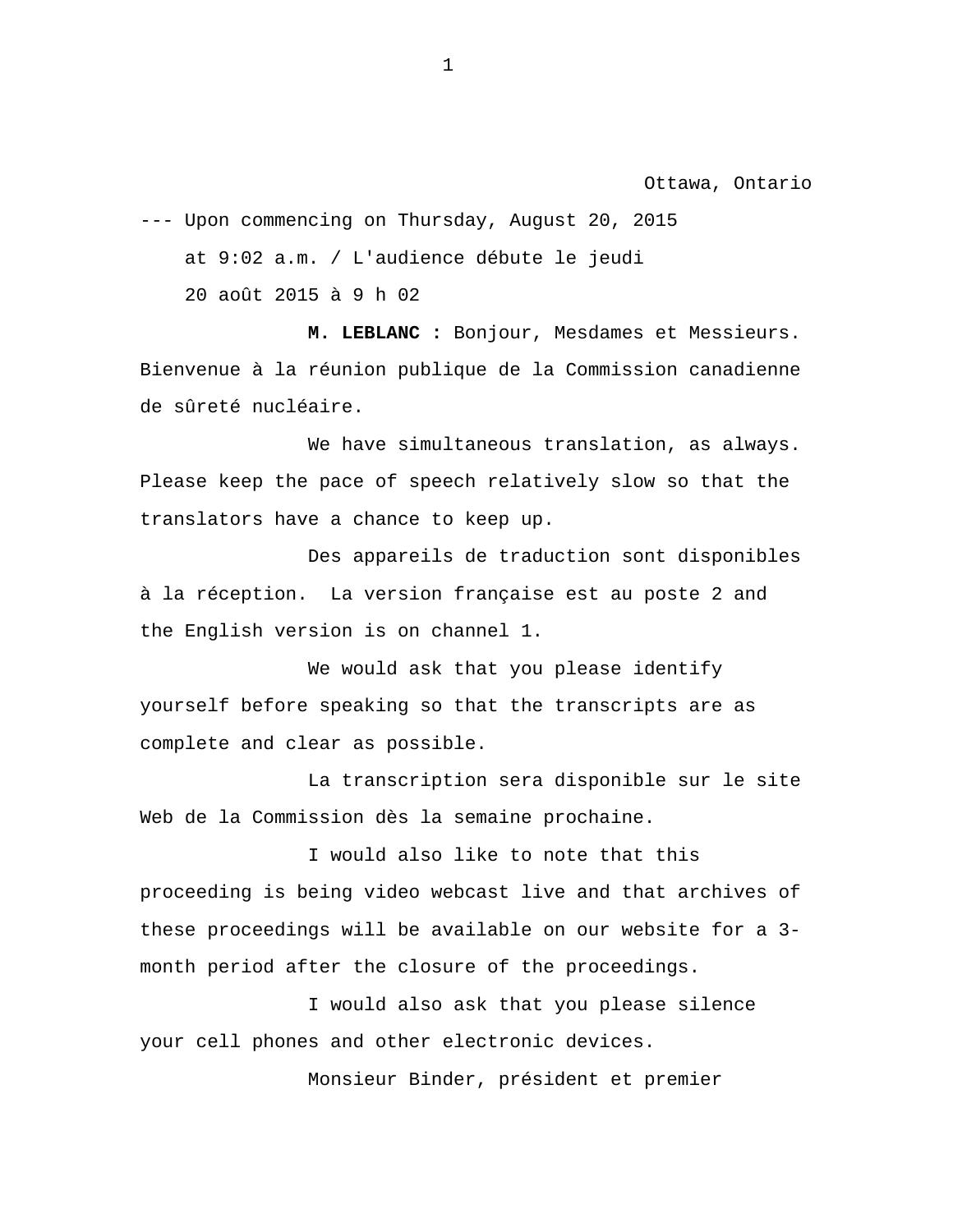dirigeant de la CCSN, va présider la réunion publique d'aujourd'hui.

President Binder.

**LE PRÉSIDENT :** Merci, Marc.

Good morning and welcome to the meeting of the Canadian Nuclear Safety Commission.

Mon nom est Michael Binder. Je suis le président de la Commission canadienne de sûreté nucléaire.

Je vous souhaite la bienvenue and welcome to all of you joining us via webcast.

I would like to start by introducing Members of the Commission that are with us here today.

On my right is Monsieur Dan Tolgyesi.

On my left are Dr. Sandy McEwan, Ms Rumina Velshi and Monsieur André Harvey.

We have heard from our Secretary, Marc Leblanc. We also have Ms Lisa Thiele, General Counsel to the Commission, with us here today.

**MR. LEBLANC:** The *Nuclear Safety and Control Act* authorizes the Commission to hold meetings for the conduct of its business.

Please refer to the updated agenda published on August 13th for the complete list of items to be presented today.

In addition to the written documents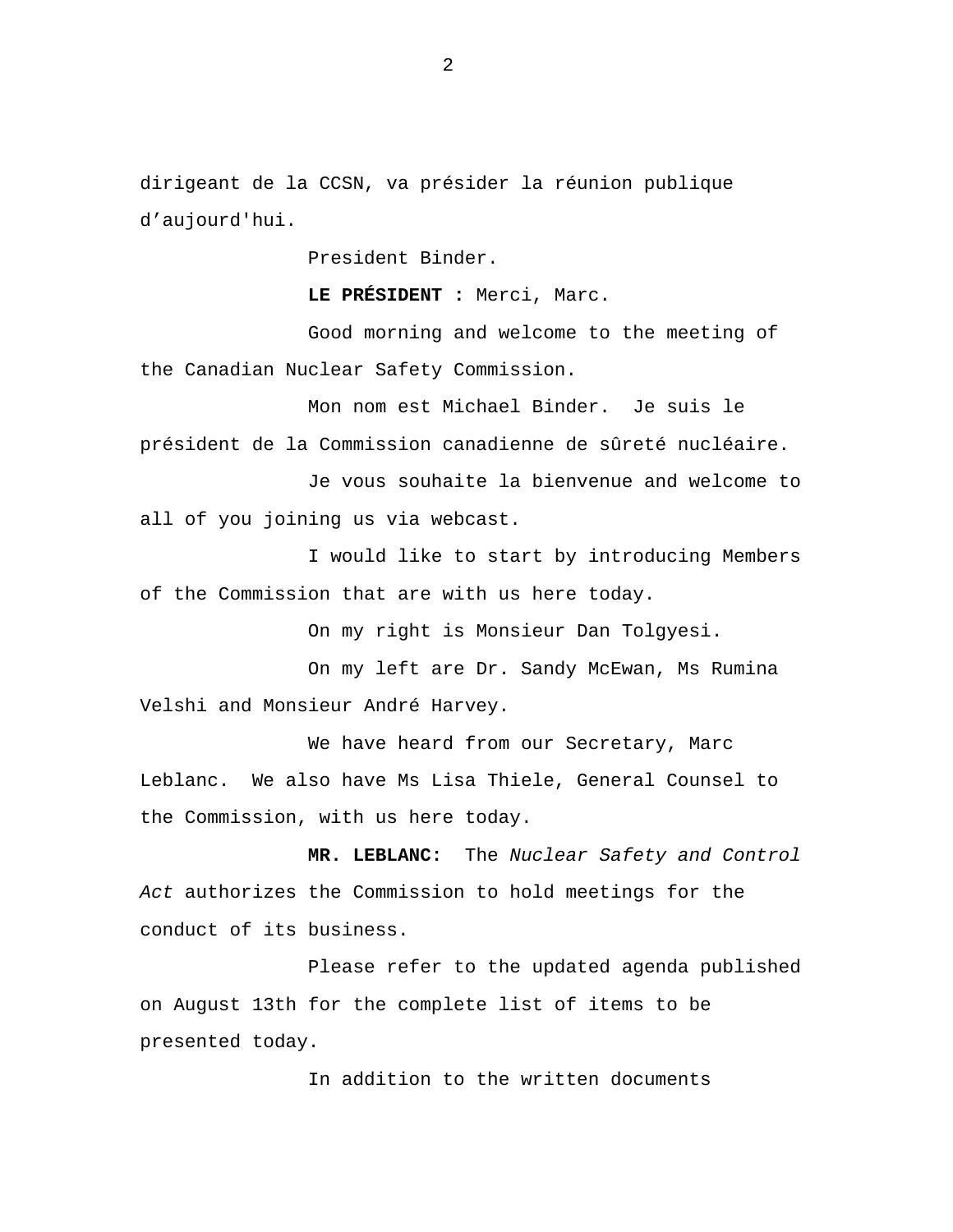reviewed by the Commission for this meeting, CNSC staff will have an opportunity to make presentations, as will some of the licensees, and Commission Members will be afforded an opportunity to ask questions on the items before us.

I would like to take the opportunity to close an item that was opened in the context of an earlier Commission proceeding. I will say it in French.

Cet item est au sujet de l'événement survenu en mars 2015 au Centre Hospitalier Universitaire de Québec, impliquant l'usage non-autorisé d'une substance nucléaire par Pro Rayons-X Inc. Cet événement avait été rapporté à la Commission en mars dernier et une discussion avait eu lieu lors de la réunion de la Commission des 17 et 18 juin. Le personnel de la CCSN a déposé une note de service au Secrétariat, qui a été diffusée aux commissaires, et les commissaires sont satisfaits des conclusions et ont accepté de fermer ce dossier.

Donc, c'était pour le verbatim de sorte que le public soit au courant que le dossier est maintenant clos.

Mr. President.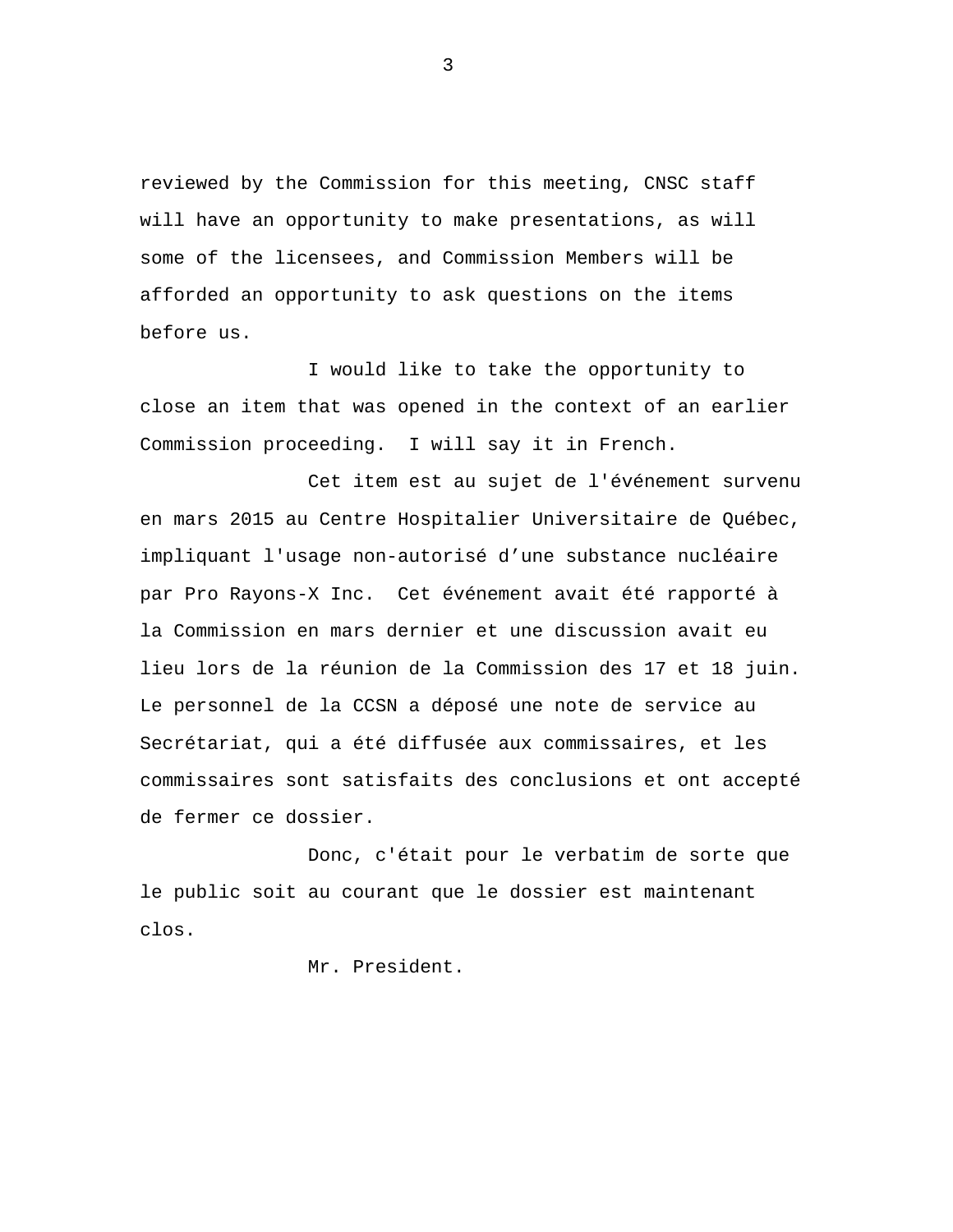**\*CMD 15-M29.A** 

**Adoption of Agenda** 

**THE PRESIDENT:** So with this information, I would like to call for the adoption of the Agenda by the Commission Members, as outlined in Commission Member Document CMD 15-M29.A.

Do we have concurrence?

**MEMBER VELSHI:** Yes, Mr. President.

**THE PRESIDENT:** For the record, the Agenda is adopted.

**\*CMD 15-M31** 

**Approval of Minutes of Commission Meeting held June 17 and 18, 2015** 

**THE PRESIDENT:** I would like now to call for approval of the Minutes of the Commission Meeting held on June 17 and 18, 2015. The minutes are outlined in Commission Member Document CMD 15-M31.

Before proceeding, are there any comments? I understand that, Ms Velshi, you have some question about a particular item.

> **MEMBER VELSHI:** Yes, President, I do. It was regarding the overexposure event at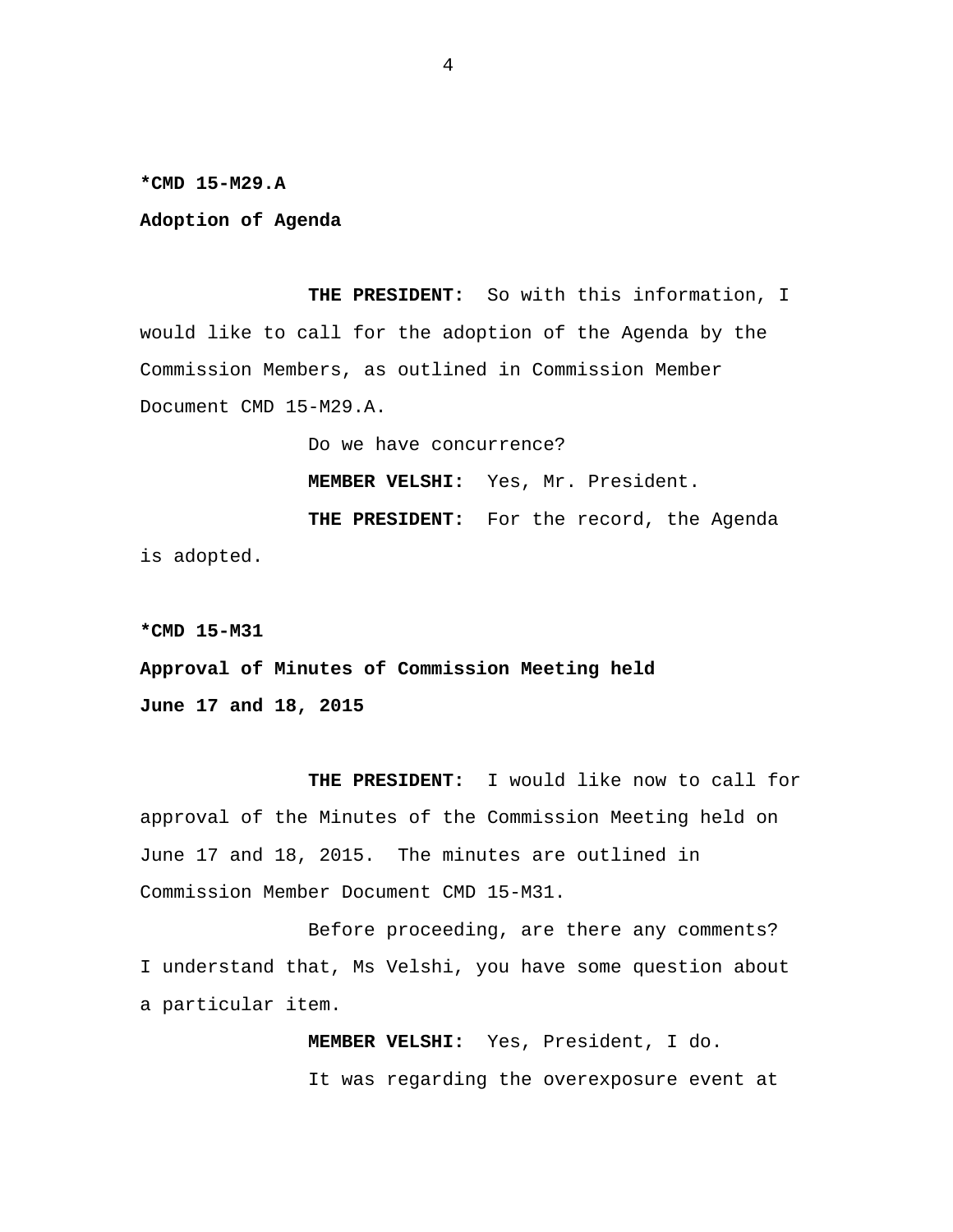the Montreal Neurological Institute. We discussed it at the last Commission Meeting and then staff did send an update, and I have some follow-up questions on that, if I can ask those of staff.

So the update that we got, I had no questions around estimates of whole-body and extremity doses but this was kind of an event that I suspect keeps staff, licensees and certainly Commission Members awake. We can put all kinds of controls, all kinds of procedures and you can still have humans doing stupid things and what didn't come across here is what is being done to prevent a recurrence.

The follow-up investigation done by staff had two findings. One was around better contamination control and the other one was additional staffing needs. Neither of those would have prevented this incident from happening.

I know staff interviewed the employee in question, who no longer is with the company, but never got an understanding on why he did what he did, what is the safety culture in that organization, what kind of supervisory monitoring is taking place to assess whether people are in the right fit state to work. So I still had all those questions because the update didn't cover any of those.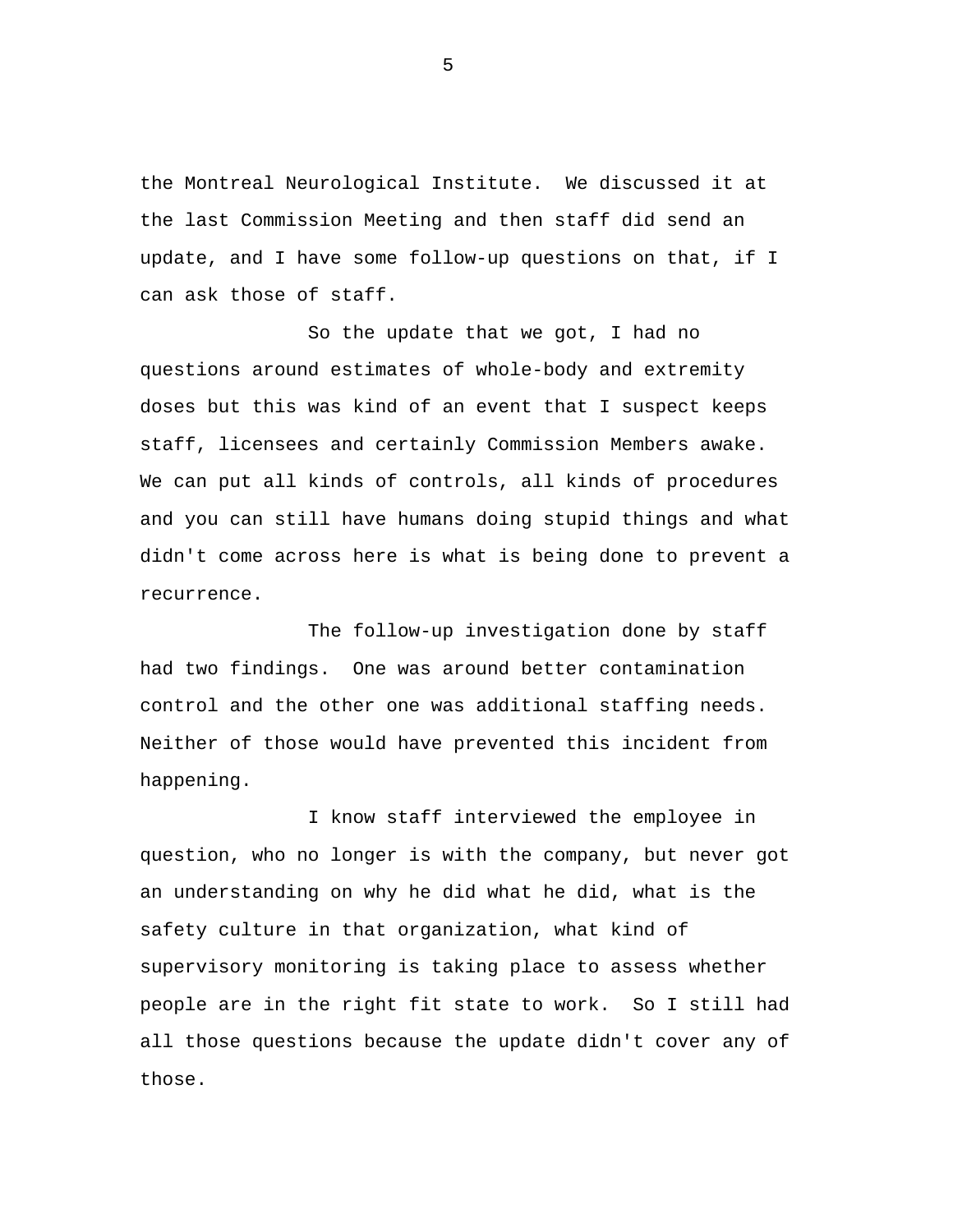And I had one additional question, that when the employee tried -- that he said there was a spill, he went and reported it and it wasn't until a couple of days later that he tried to simulate that incident to try to determine what his dose was, but what happened when he reported the spill? Was there no follow-up done on his dosimetry at that time to find out what is the TLD, what do the extremity dosimeters show at that time?

So I had a number of questions on that. So if you didn't get all of those, I can go through those one at a time, but perhaps you can tell me how you are confident that those matters have been addressed adequately.

**MS MURTHY:** Kavita Murthy for the record. Good morning. So I will start by answering the second question first.

The initial report by the employee to his supervisor was that there was a spill in the hot cell and there was contamination in the lab. He did not report getting any contamination on his own self. So there was immediate verification by another person, who did not find any contamination, widespread contamination in the lab. Now, the hot cell, it is normal in the hot cell to have some high levels of radiation because of the type of work that is done.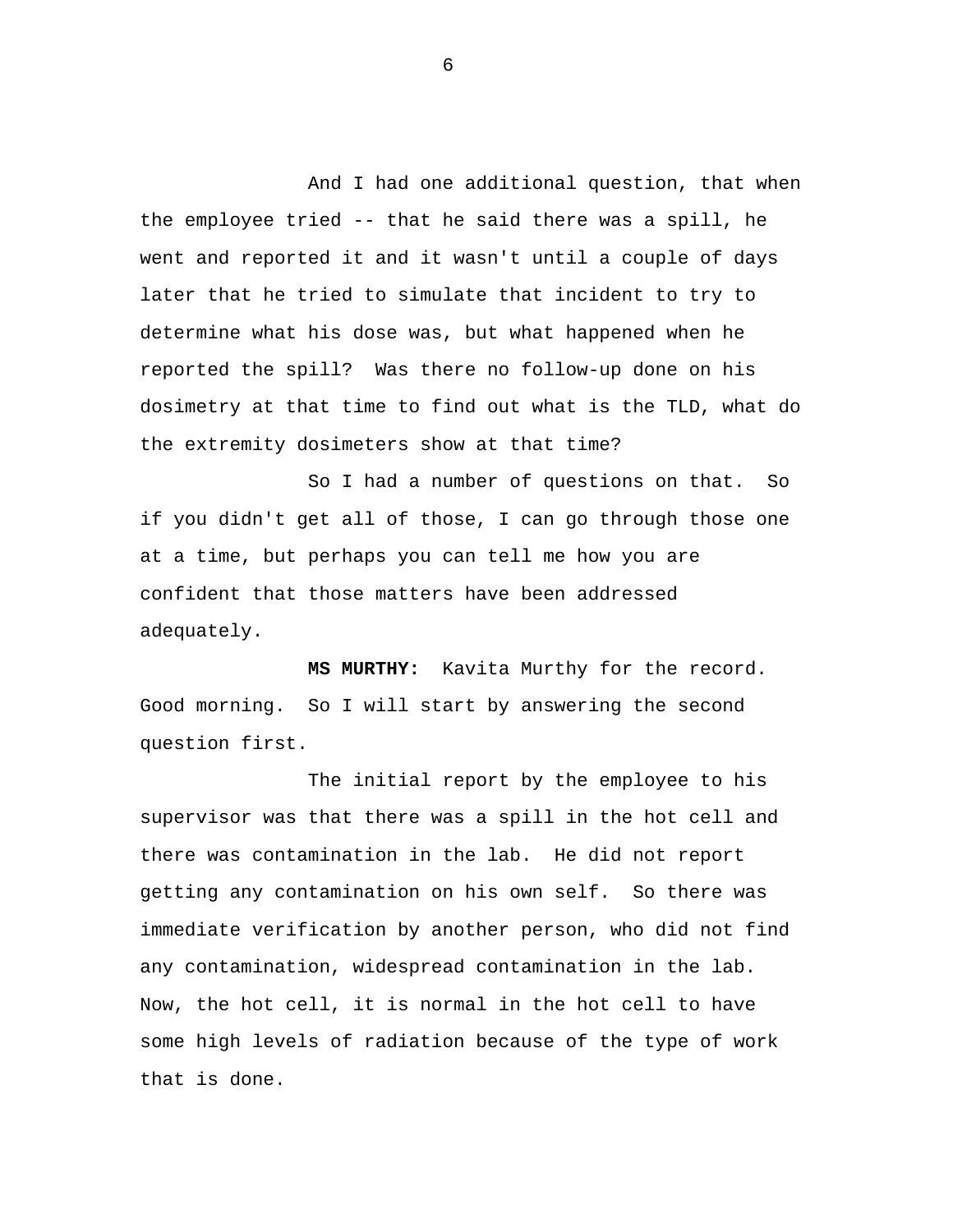Why did they not investigate? Well, they did investigate immediately after and ruled out -- the person did say at the time when he reported the incident that he was wearing two pairs of gloves. He said everything that indicated that he was wearing all the protective equipment that was assigned to him. So we were satisfied that immediately following the incident the institution did do what they were supposed to do.

Ten days later when he reported that he may have got some contamination on his body, the Radiation Safety Officer immediately filed a report to the CNSC and sent his whole-body dosimeter for immediate reading to Health Canada. So those are again exactly the things that we would expect them to do.

So again, when the dosimeter came back with the high reading, that was then we triggered -- the licensee triggered onto the fact that there was some anomaly in the reading. So something more needed to be done in order to do a deeper investigation into what had happened.

Regarding your first question, the two actions that you mentioned, those were just the actions that were raised immediately following the inspection. These were part of the order that was issued to the Montreal Neurological Institute.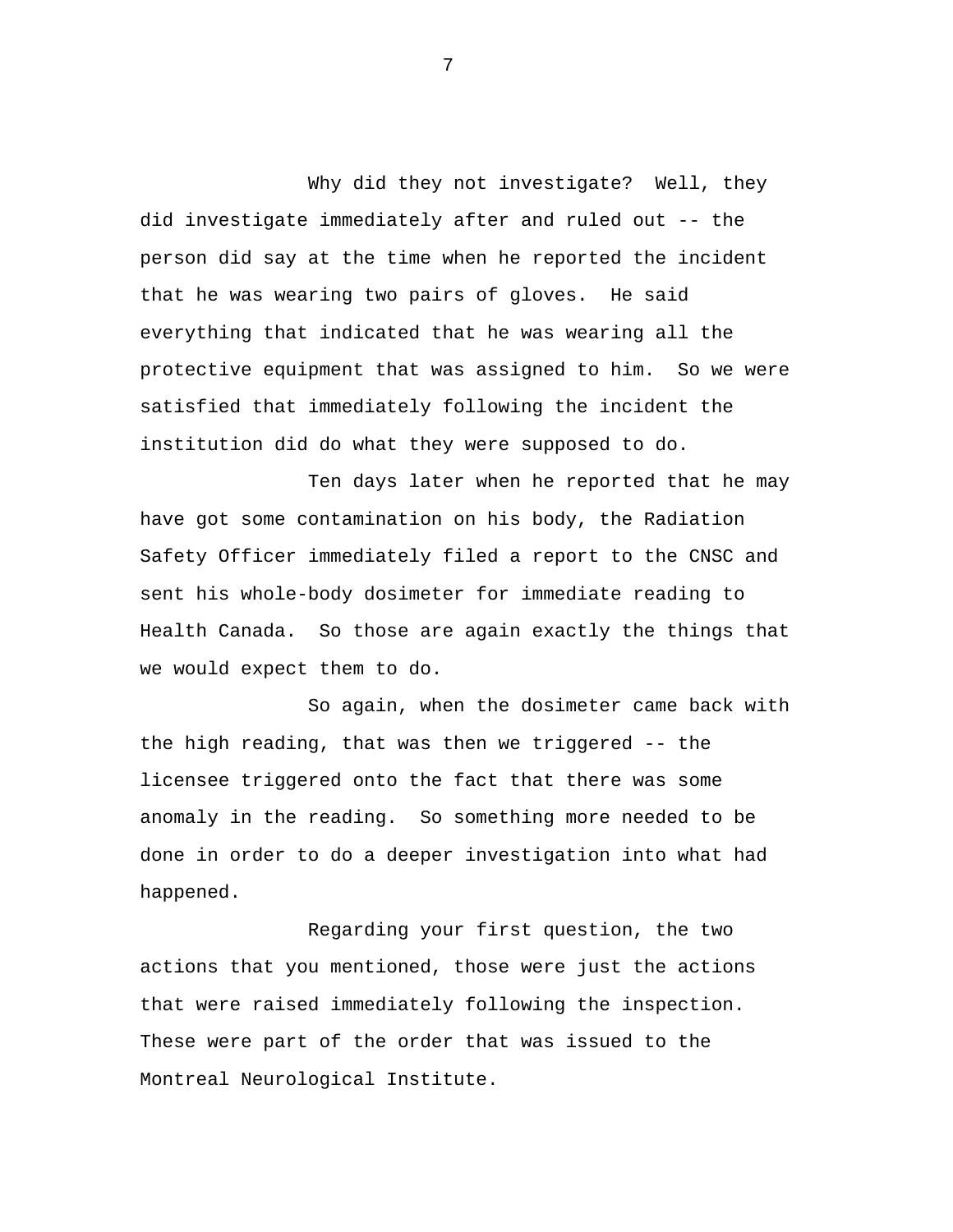And that was not the end of it because there was a Type I inspection and there were findings in the Type I inspection that the institution has systematically addressed and continues to address.

We have required them to have additional staff available so that they have backup, so that they have enough people to do the work safely and we have pressed - part of our Type I inspections includes asking all employees that we interview questions about safety culture. That leads us to believe that there is no issue right now at the organization about safety culture and people being coerced into doing things that are not safe.

**MEMBER VELSHI:** So again, when you interviewed the employee, why did he do all the things he did and what can one do to prevent something like that? And it gets to the supervisory observation or someone to see is he fit to work.

**MS MURTHY:** Kavita Murthy for the record.

Yes, to a certain extent we don't believe that the actions that the employee did can ever be prevented. They were not rational actions. They were actions that were completely outside of what he had been trained on, what he had been instructed on. He was not wearing any of the protective equipment that was given to him. He was not wearing his dosimeters.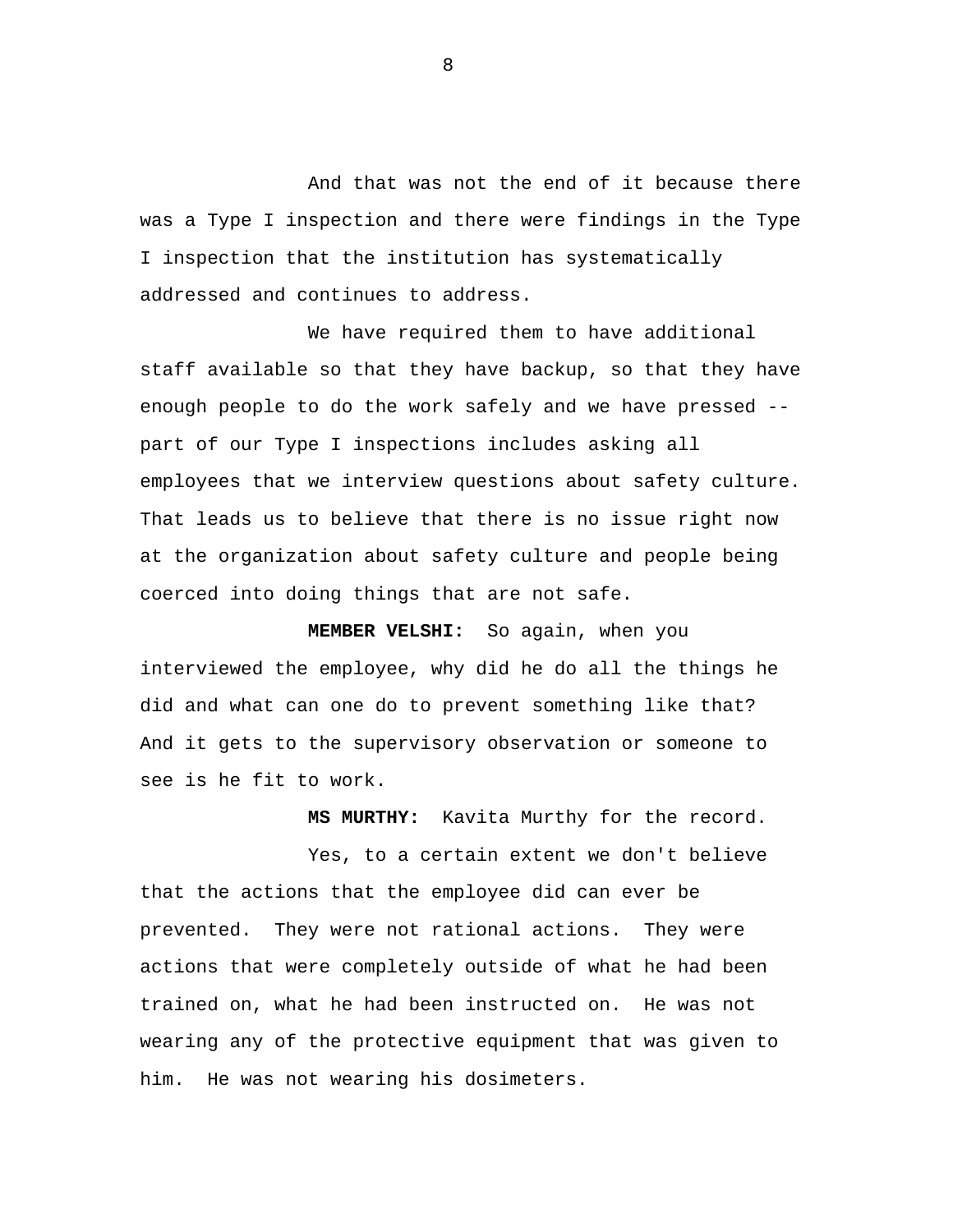Can we at all times prevent someone from doing things like that? I think that would be a very difficult task for us to say yes, 100 percent of the time, we can prevent people from doing irrational things.

We don't understand exactly why he did the things he did, why he felt that he had to cover up to the extent that he did. We do require some supervisory oversight on employees to make sure their mental state is fine and they can do the work that they have been assigned.

Again, there were no prior indications that there were any problems with this employee. He had been working at the institution for five years and he had -- up to that point there was no indication that there was any issue with his behaviour or his state of mind.

**THE PRESIDENT:** Is he still employed by - is he still holding the same position?

**MS MURTHY:** Kavita Murthy for the record.

No, he was not -- he left. He has left the institution. He does not work there anymore.

**THE PRESIDENT:** We are trying to find a way of whether we are satisfied that the file is closed really. You seem to believe that yes, it is. Does it make sense to wait until -- there are a couple of outstanding items. You have to update the menu and you have to do, I guess, the next follow-up. So maybe you will submit another update on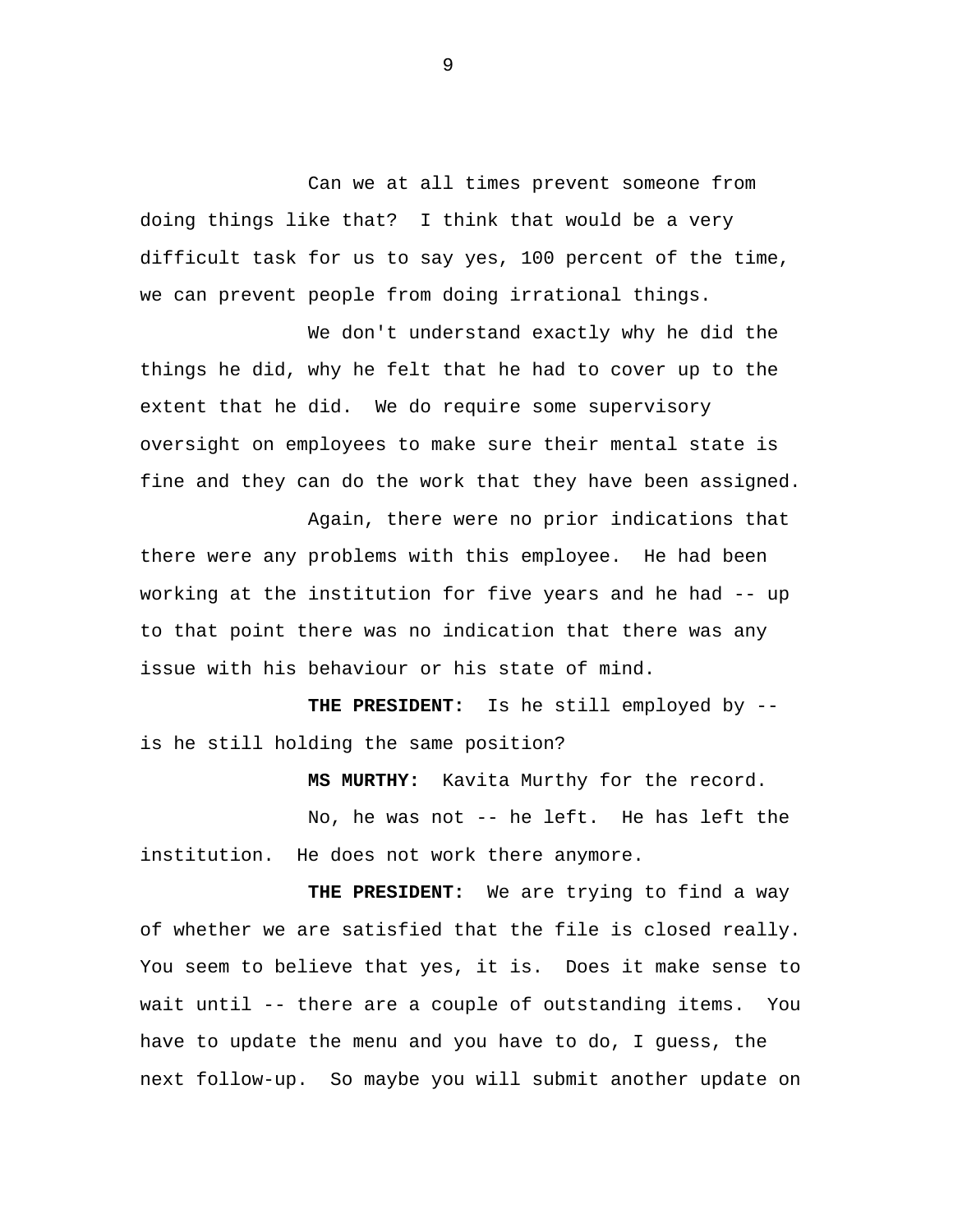this to close this particular item. Does that make sense? **MEMBER VELSHI:** Yes. And if you add the human factors element to it, I would like someone to look at that. For us to say, well, there is nothing we could do to prevent something like this, is not reassuring at all.

Many of our facilities depend on us having more controls than that, I believe.

**THE PRESIDENT:** Dr. McEwan?

**MEMBER McEWAN:** Thank you, Mr. President.

The one little bit that concerns me is what I think may be an important root cause of this. If you look at page 5 of your report, the second last paragraph:

> "All interviewees were asked about the production safety balance, responding consistently that safety is prioritized over production, noting that this may not have been the case in the past." (As read)

So I would like to see some proactive

measure by staff actually monitoring that there isn't backsliding and just trying to understand what might have occurred in the past. Because if there really was very significant pressure to produce over safety -- and I can actually see how that could occur -- then I think we need to put more controls or at least more oversight into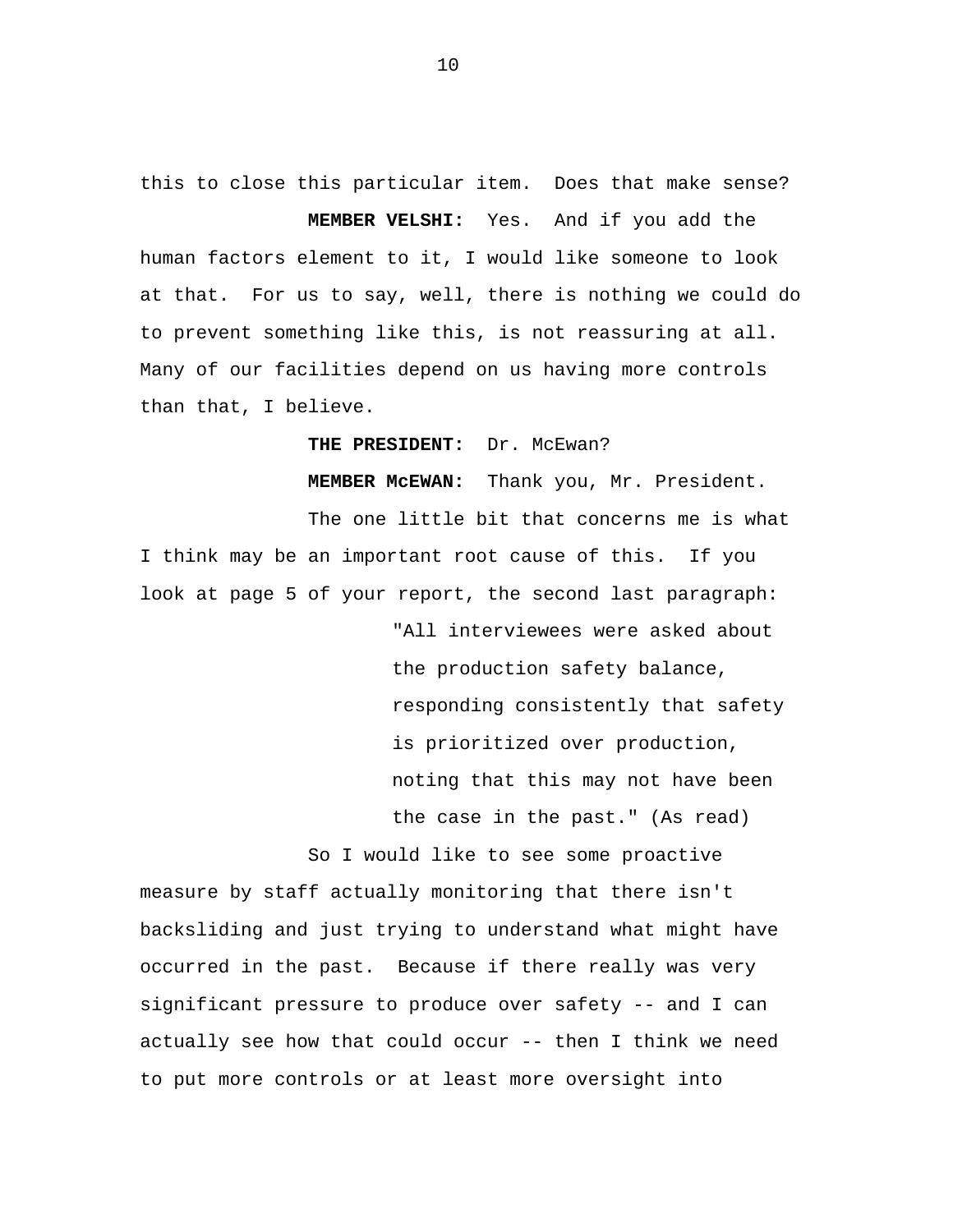ensuring that that doesn't occur again. So I would find that helpful as well.

**MS MURTHY:** Yes, thank you. We have noted that. We will look into those and provide information.

**THE PRESIDENT:** So you will provide an update in a reasonable time, right?

**MS MURTHY:** There is a follow-up inspection planned in September. So soon after that we should be able to provide you with an update.

#### **THE PRESIDENT:** Okay.

So aside from this item, are we happy with all the rest of the minutes?

**UNIDENTIFIED SPEAKER:** Yes.

**THE PRESIDENT:** Okay. So for the record the minutes are now adopted, besides that particular item.

**\*CMD 15-M32** 

**Status Report on Power Reactors** 

**THE PRESIDENT:** So the first item on the agenda today is the Status Report on Power Reactors, which is under Commission Member Document CMD 15-M32.

I understand, Mr. Howden, you will take us through this. Go ahead, please.

**MR. HOWDEN:** Yes, thank you.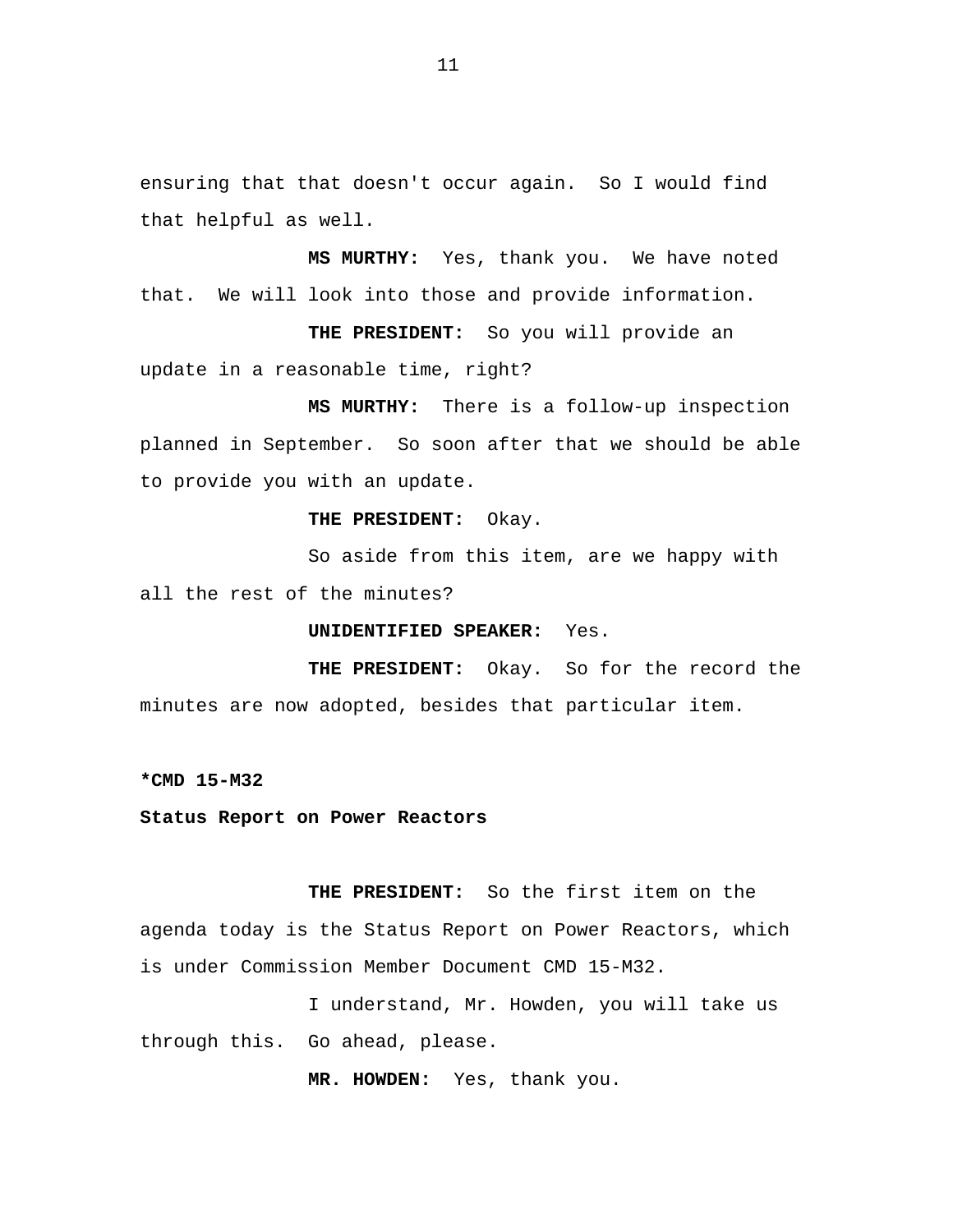Good morning, Mr. President and Members of the Commission. My name is Barclay Howden.

With me today are our Power Reactor Program Division Directors plus technical support staff who are available to respond to questions on the Status Report on Power Reactors, which is presented in CMD 15-M32.

The document was finalized on August 17, 2015 and I have no further updates on the Status Report as presented in the CMD.

This concludes Our Status Report and staff is available to respond to any questions you may have.

> **THE PRESIDENT:** Thank you. So let's start with Ms Velshi. **MEMBER VELSHI:** I have no questions. **LE PRÉSIDENT :** Monsieur Harvey? Monsieur Tolgyesi?

**MEMBER TOLGYESI:** Just one on Pickering. Do you have any updates on this impingement, with what happened June 17th? There was an investigation. The Fisheries and Oceans has launched an investigation. Do you have any updates on that?

**MR. GILBERT:** Ken Gilbert for the record.

I will ask Robin Manley to respond to that for me, please.

**MR. MANLEY:** Robin Manley, OPG Director of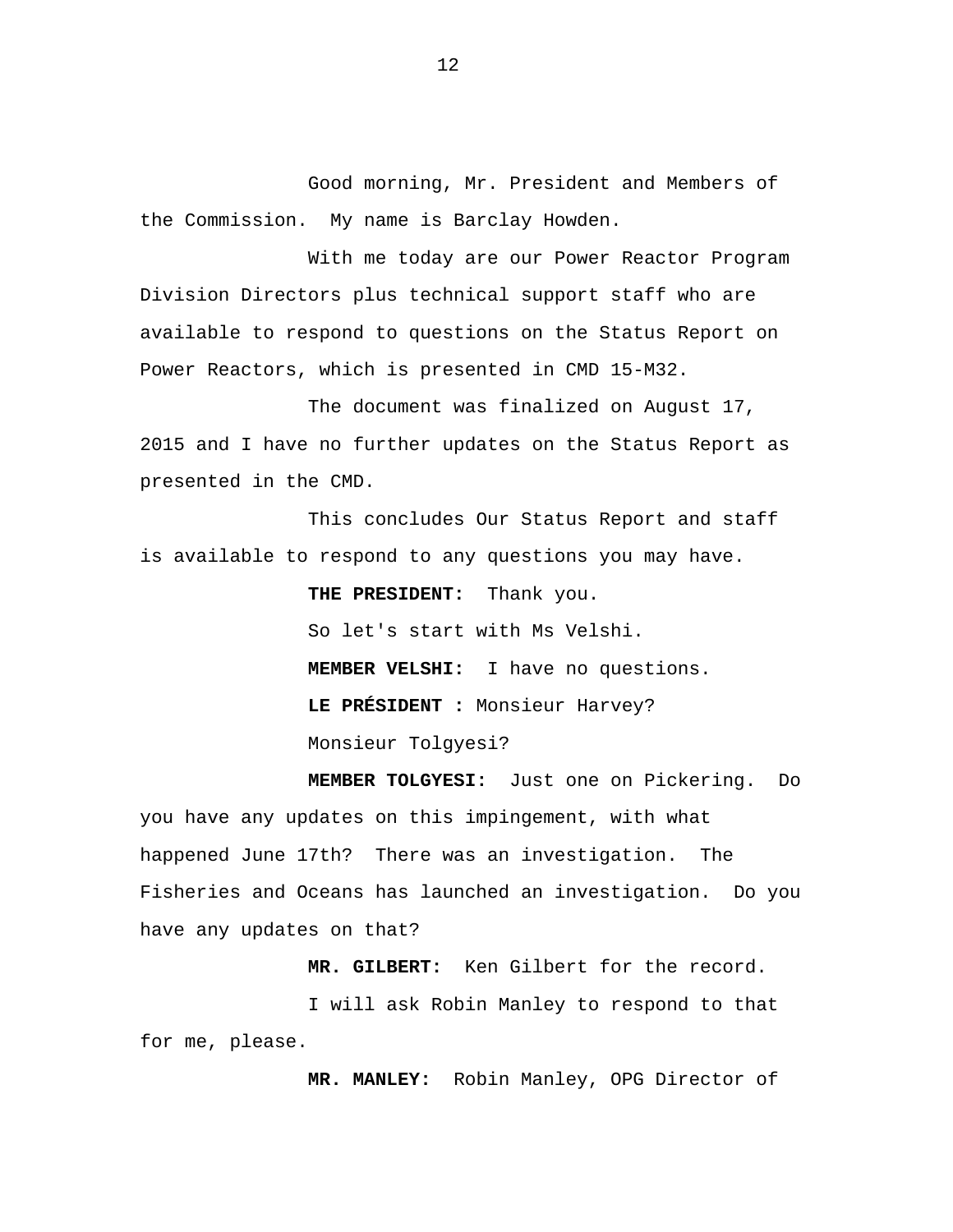Nuclear Regulatory Affairs.

OPG has provided several reports to the CNSC staff per our ongoing reporting obligations and, as you know, we gave a report to the Commission at the last public meeting on June 17th.

At the end of July this year we also filed our annual Pickering Fish Impingement Report for 2014 with the CNSC staff and in that report we provided a separate section to report on specifically this matter.

By way of further update, I can tell you we continue with our investigation as to the causal factors and additional mitigation measures which we might take. However, that work is not yet complete.

Currently, the fish diversion system, that is the net, is fully functional. It is being regularly monitored and there have been no further similar type incidents.

Additionally, on June 23rd of this year, two Officers from the Department of Fisheries and Oceans attended at OPG and on their arrival they administered a caution to OPG that the DFO had commenced an official investigation into the incident under the *Fisheries Act*.

Thereafter, OPG's legal counsel spoke with one of the investigating officers. The legal counsel confirmed that OPG will cooperate with the investigation,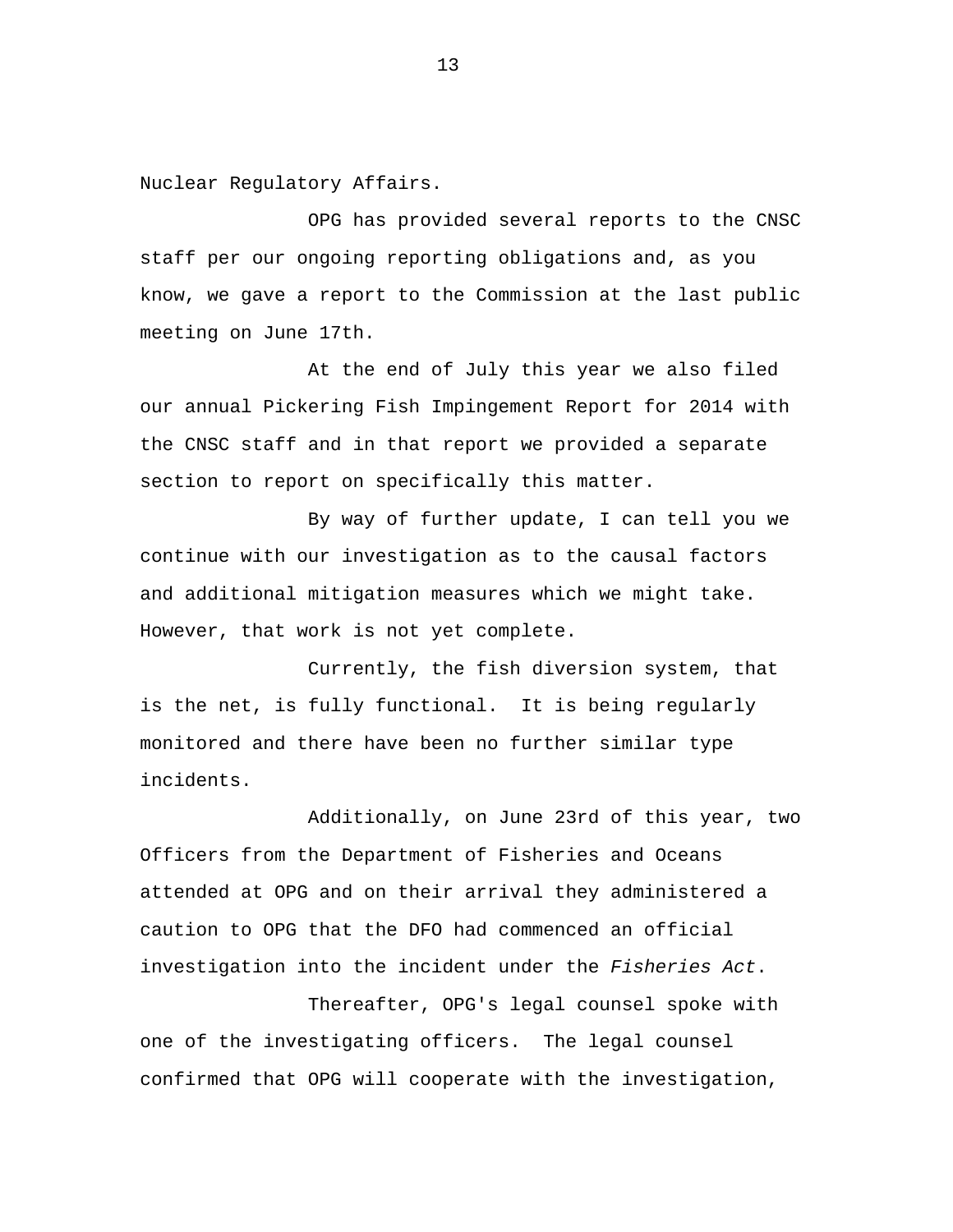though of course being mindful of the fact that OPG must be able to fully and appropriately defend itself against any charges that may be laid.

OPG continues to provide all requested information sought by the DFO and the CNSC in respect of each regulator's entitlement to information under its powers of investigation and inspection and we are continuing with our own investigation into the cause and further reporting will be made to the CNSC.

**THE PRESIDENT:** Any idea of timelines, by when?

**MR. MANLEY:** Robin Manley for the record.

We do not have a timeline at this moment as to the completion of the investigation, but it is ongoing and we will update the CNSC staff when we are complete.

**THE PRESIDENT:** Okay. Thank you.

Dr. McEwan?

**DR. McEWAN:** No questions.

**THE PRESIDENT:** No other questions? This is the shortest Status Report in my memory, so that may be a good thing. So thank you.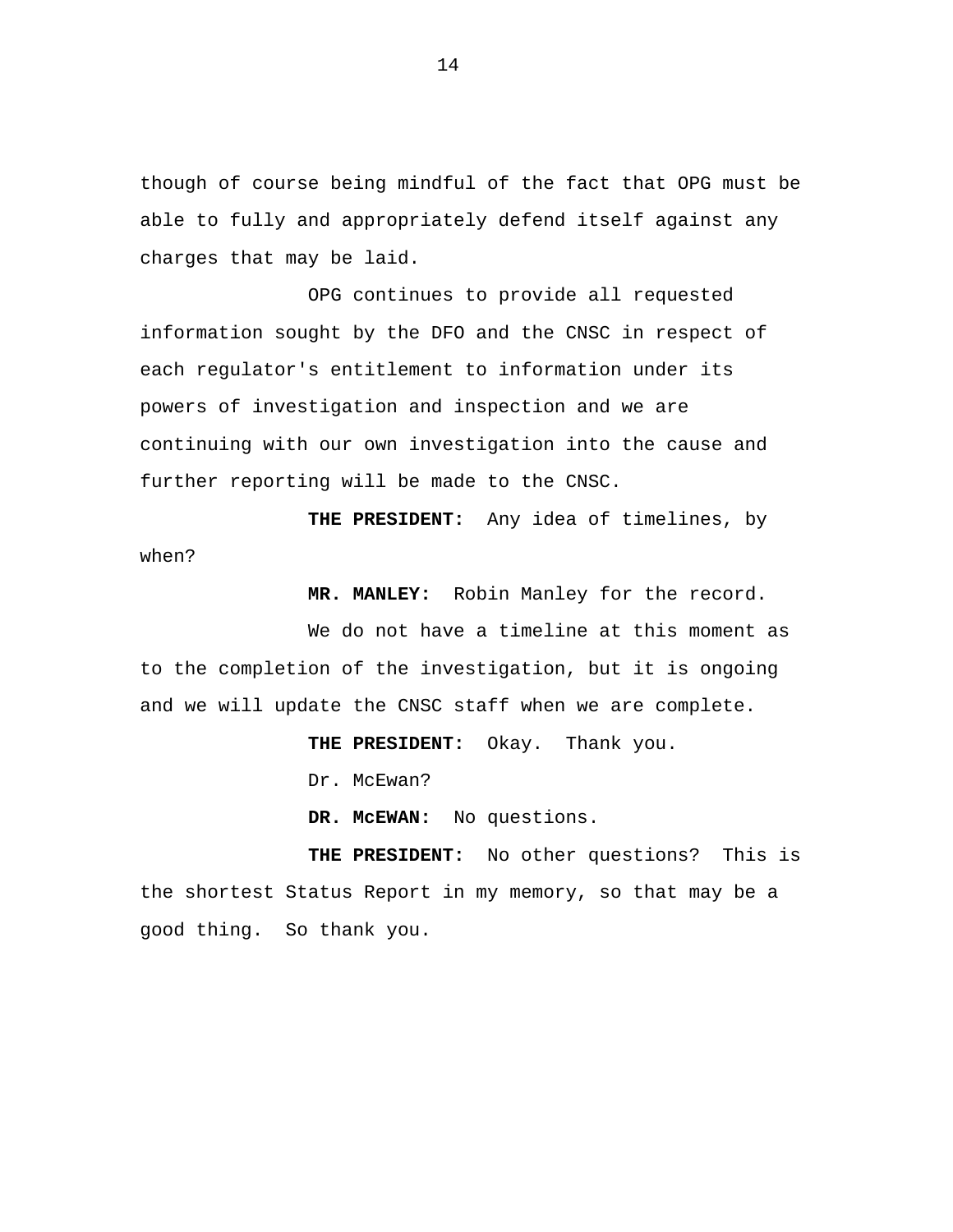**\*CMD 15-M34** 

**Ontario Power Generation Inc.** 

**Minor injury incident of security staff at Pickering Nuclear Generating Station [CMD 15-M34 contains prescribed security information and is not publicly available]** 

**THE PRESIDENT:** So let's move on to the next item, which is the Event Initial Report concerning a minor injury incident of a security training staff member at Pickering Nuclear Generating Station, as outlined -- I guess this is kind of a confidential item. So staff, do you want to make a short statement and whatever issues associated with this will have to be discussed in camera. Go ahead.

**MR. AWAD:** Thank you, Mr. President.

My name is Raoul Awad. I am the Director General of Security and Safeguards at the Canadian Nuclear Safety Commission.

On July 8, 2015, approximately at 10:45, one of OPG's security training staff at Pickering Station was performing routine checks on one of the training equipment. He accidentally and unintentionally caused a minor injury to another security training staff member standing nearby. The injured staff was given first-aid and transported to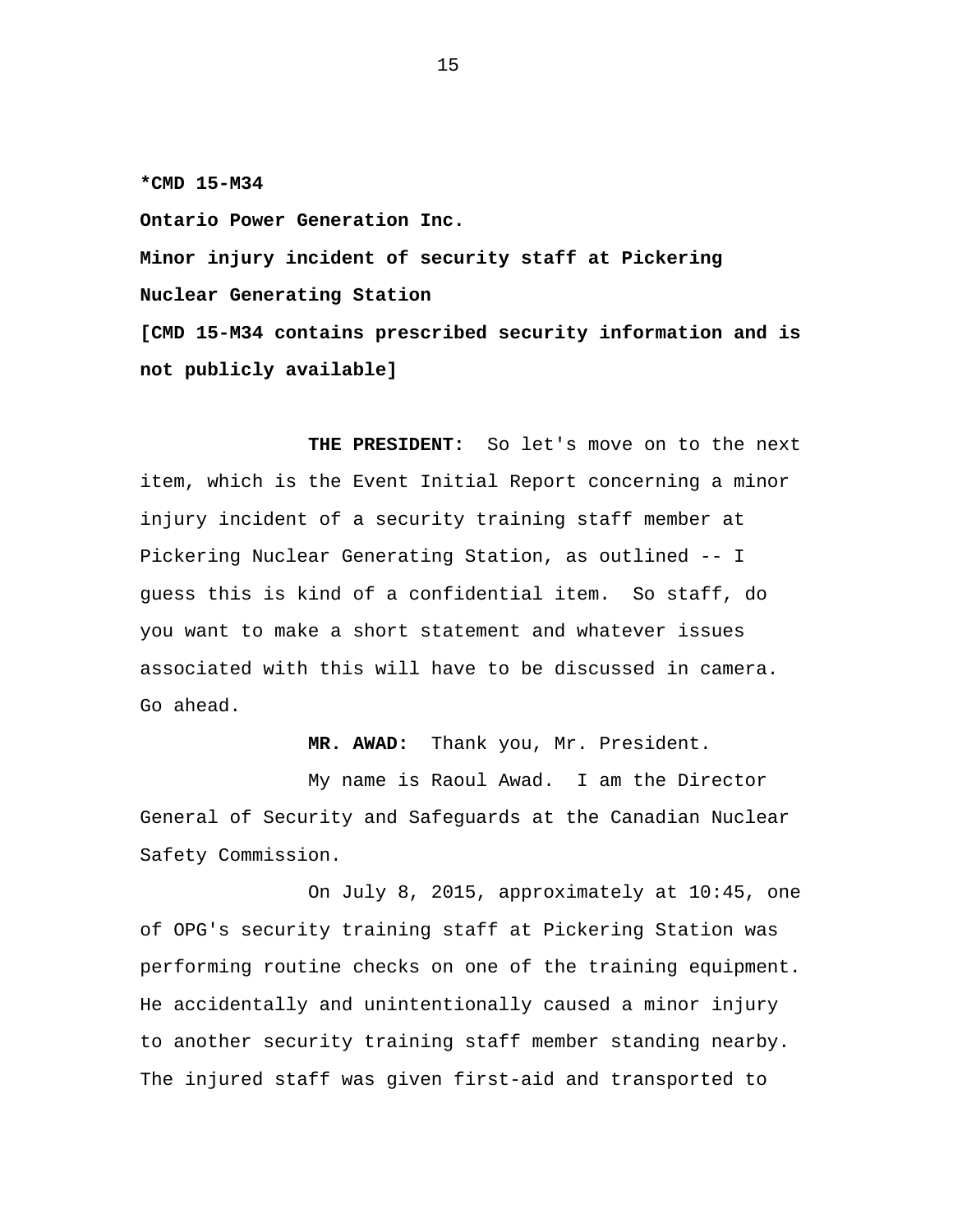Ajax Hospital for further assessment. He was released from the hospital hours later and returned back to the station.

Notifications were made, as usual practice, to the CNSC and OPG Joint Health and Safety Committee.

We are ready to answer all your questions in the closed session. Thank you.

**THE PRESIDENT:** Thank you.

Before moving to the next item on the agenda

--

We will actually have an in camera session a bit later on. We will let you know the timing.

So before moving to the next item on the agenda, CNSC staff will provide, I understand, a couple of updates, verbal updates.

The first one is regarding an incident that occurred at AREVA's McClean Lake Mill on July 16.

Dr. Newland, I understand you are going to update us?

**DR. NEWLAND:** Indeed I am.

Good morning, Mr. President, Members of the Commission. My name is David Newland and I am the Acting Director General of the Directorate of Nuclear Cycle and Facilities Regulation.

> Do we have Mr. Mark Langdon on the line? **THE PRESIDENT:** Mr. Langdon, can you hear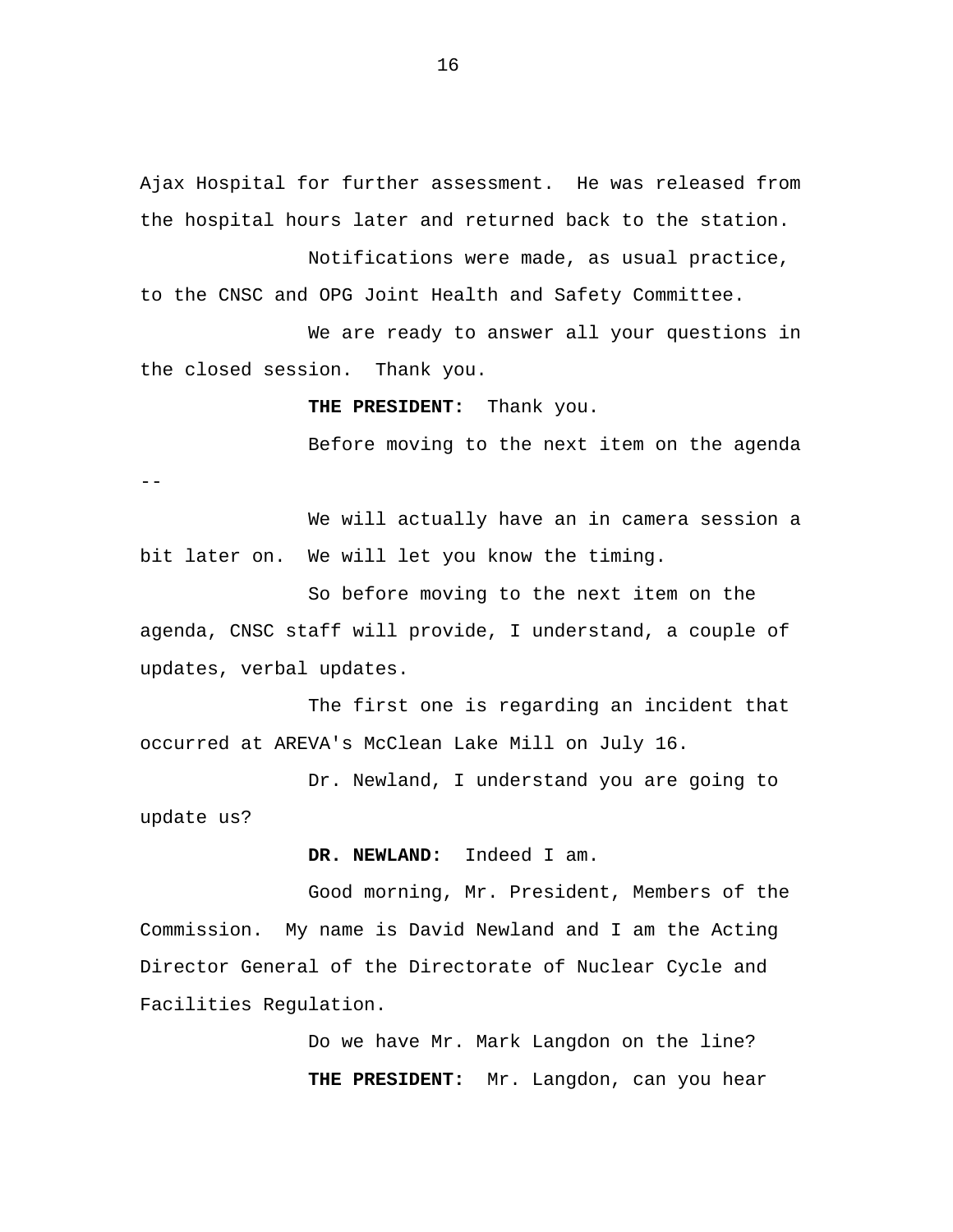us? Anyone? Not connected.

**DR. NEWLAND:** Okay.

**THE PRESIDENT:** Okay.

**MR. NEWLAND:** So this is a short update on an event that occurred on July 16, 2015. There was an incident at AREVA's McClean Lake Mill in northern Saskatchewan in which a worker was injured resulting in a lost time injury. The individual was working on a high temperature dryer called a calciner when he came into contact with heated uranium product resulting in a burn to his foot. He was transferred to the hospital the next day and he will return to work on August the 26th.

CNSC staff are reviewing AREVA's initial reports and corrective actions taken to prevent a similar occurrence and are satisfied with the progress made to date.

The incident was reported on AREVA's website and on ours. We do not plan for a formal EIR and this incident will be reported further again to the Commission at the time of the annual update.

That's the completion of my update. Thank you.

**THE PRESIDENT:** Question, anybody? Ms Velshi, I see you -- okay. We will await for the report. The next verbal update is concerning Best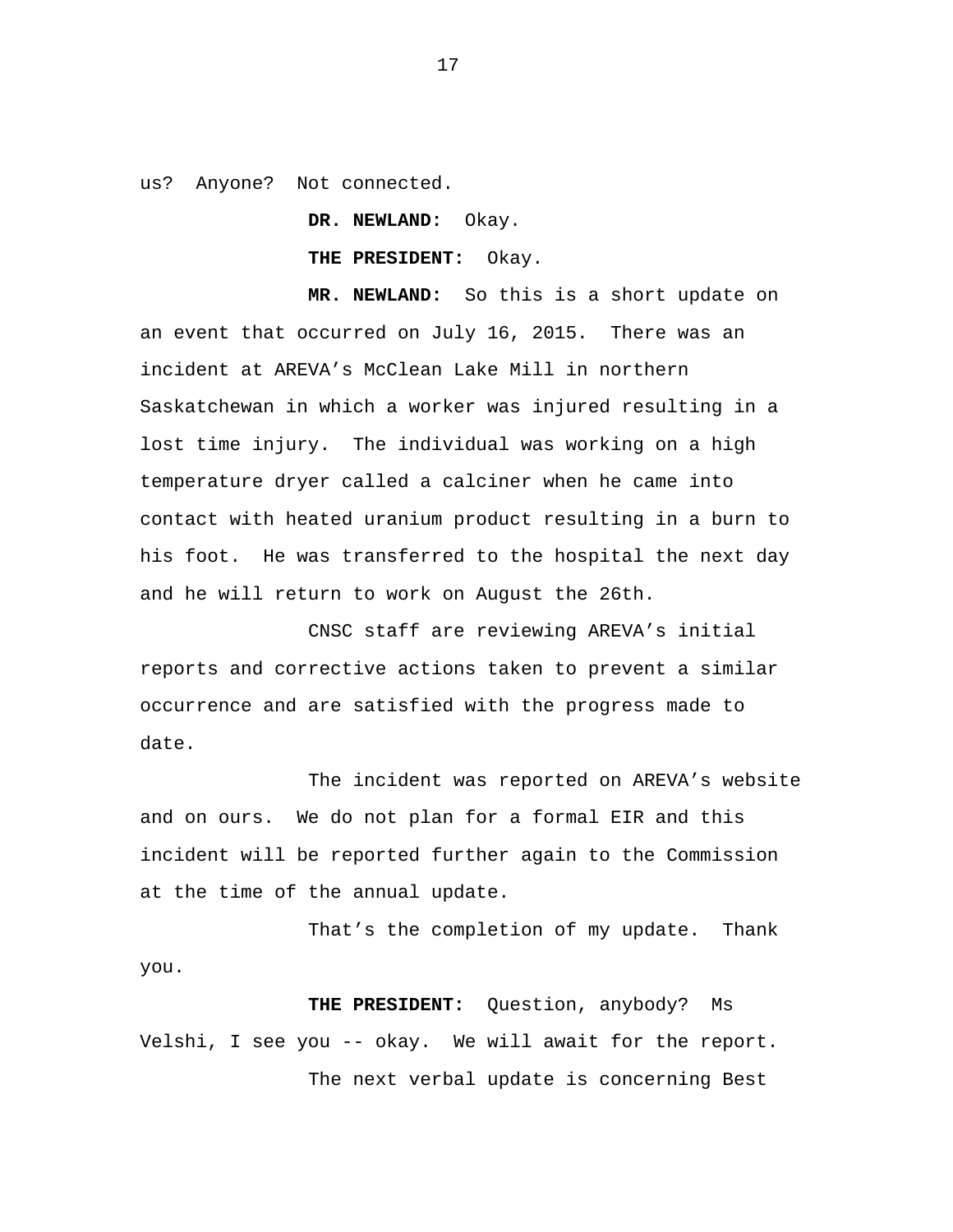Theratronics. Again, I say, Dr. Newland. It's still your file, I guess.

**DR. NEWLAND:** Yes, unfortunately**.** Good morning.

I have with me to my left Mr. Michael Rinker, Director of the Nuclear Processing Facilities Division.

This is a short verbal update regarding the status of the financial guarantee of one of our licensees, Best Theratronics.

This update is in response to direction from the Commission that it wished to be immediately informed of any non-conformity of Best Theratronics with its licence condition on financial guarantees.

Best Theratronics Ltd. operates a nuclear substance processing facility located in Ottawa, Ontario. The Class IB licence was issued by the Commission following a public hearing held on May the 8th, 2014. At the time of that hearing a financial guarantee had not been established. Consequently, the Commission required Best Theratronics to have a financial guarantee for the decommissioning facility in place by January the 31st, 2015.

After a hearing of the Commission held on January the 30th, 2015 the Commission amended the licence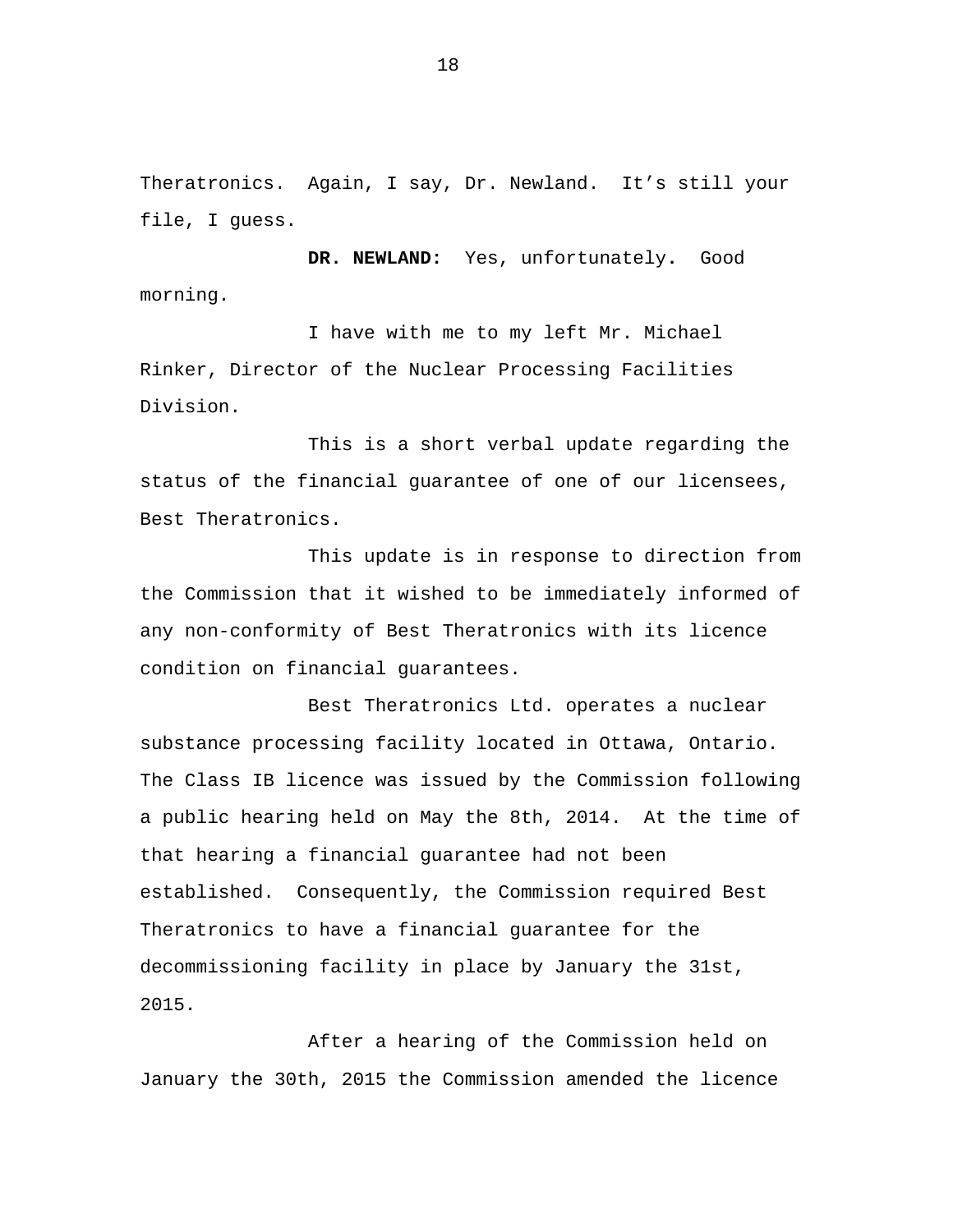to extend the date for Best Theratronics to have an acceptable financial guarantee in place to April the 30th, 2015.

In March 2015 the Commission accepted the financial guarantee of approximately \$4 million Canadian for the future decommissioning of the facility in the form of a letter of credit including the schedule for funding, the financial guarantee as proposed by Best Theratronics. The payment schedule accepted by the Commission was as follows:

The first installment was due of \$1 million to be added to the letter of credit by July 2015.

Other installments are then due December 2015, May 2016 and October 2016, at which time the financial guarantee would be fully funded.

In its decision the Commission directed CNSC staff to report to the Commission on the progress of the financial guarantee funding through annual reports. In addition, the Commission requested to be immediately informed of any non-conformity with the payment schedule of the financial guarantee instrument.

In a letter to CNSC staff dated July the 27th, 2015 Best Theratronics stated that it had not been able to fund its financial guarantee. At this time the CNSC has not received the updated letter of credit as per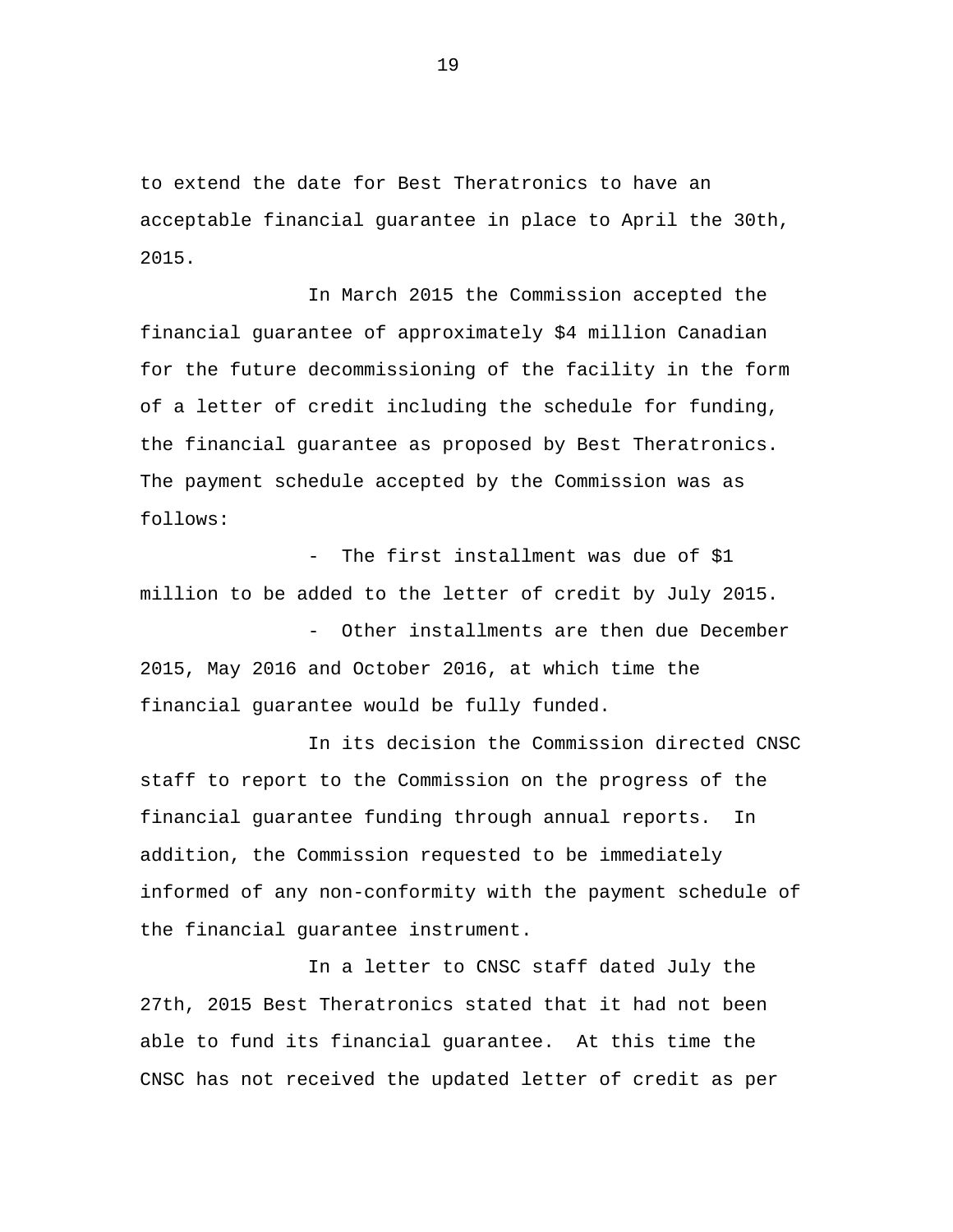the funding schedule approved by the Commission and stipulated in the licence conditions handbook.

CNSC staff notified Best Theratronics repeatedly that failure to meet the funding schedule would result in non-compliance with condition 1.3 of its licence.

CNSC staff is following its practice of graduated enforcement to bring the licensee into compliance. At this time staff are considering placing an order on Best Theratronics to ensure that its licensed activities are limited to commensurate with its existing financial guarantee. Other enforcement actions will be considered if Best Theratronics does not bring itself back into compliance with its licence.

That concludes staff's updates and we are available to answer any questions that the Commission members may have. Thank you.

**THE PRESIDENT:** Okay. Let's open the floor. Questions?

Mr. Tolgyesi...?

**MEMBER TOLGYESI:** What you said that there is a letter of credit which eventually will be replaced by instalments of one million eventually to be fully funded, is this letter of credit still in force or it's not?

**DR. NEWLAND:** So there is an existing letter of credit for \$175,000. What staff intends to do is to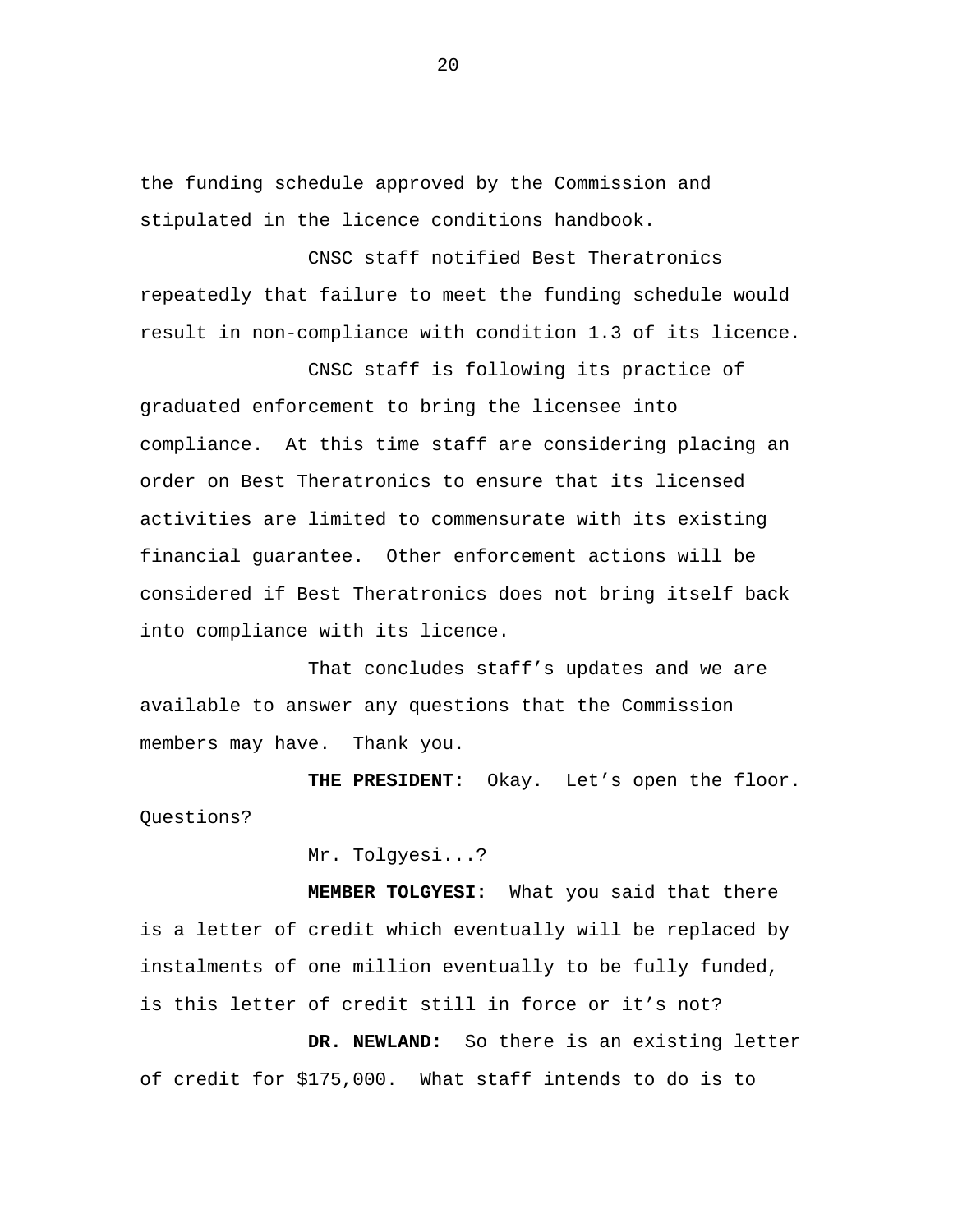place an order to limit Best Theratronics' operations so that their operations are commensurate with that value. Once Best provides an adequate and fully funded guarantee then we will restore Best Theratronics' licence to its - we will remove the order.

**MEMBER TOLGYESI:** You received the letter on July 27th from Best Theratronics because you are saying "your letter dated July 27 aroused significant concerns". What reasons were given by Best Theratronics?

**DR. NEWLAND:** I would say that Best Theratronics really didn't give any adequate reasons.

**MEMBER TOLGYESI:** It just said that we will not fulfil our commitment; we will not deposit the one million?

**DR. NEWLAND:** They have stated that they are attempting to get that letter of credit but they have been unable to do so in their discussions with banks.

 operating, Best Theratronics? **MEMBER TOLGYESI:** It's still fully

**DR. NEWLAND:** At this time, yes, until we place the order.

**MEMBER TOLGYESI:** My last, is that this order of limiting activities up to the value of letter of credit which is \$175,000, what it will involve in operations because it could happen that they will shut the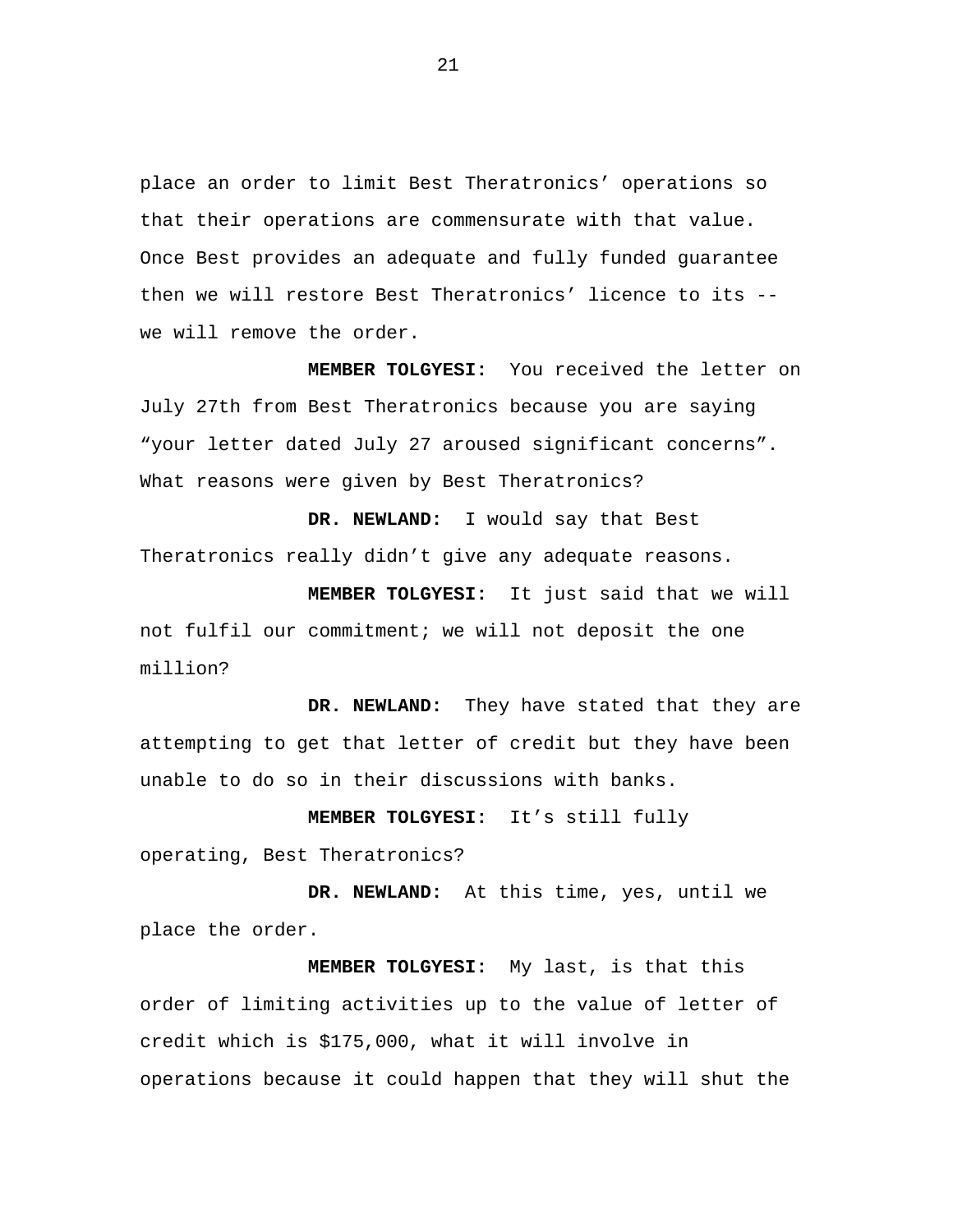door?

**DR. NEWLAND:** Sorry, could you repeat the question, please?

**MEMBER TOLGYESI:** That if you limit the activities, licence activities to Best Theratronics to the value of this letter of credit, \$175,000**,** you know in proportion, that means that activities of Best Theratronics will be so diminished that they will be quite limited. Eventually it will also say that you should suspend your activities.

**MR. RINKER:** Mike Rinker, for the record.

What Best has proposed to us in a plan that they would remove a number of their sources that exists onsite that are more of a legacy source. They have perhaps more than 200 sources, six of which are used in their day to day operations; two Czech sources and four other sources.

The remaining sources are sources that they could divest of and dispose of without affecting their day to day operations but it would substantially reduce their disposal costs against the financial guarantee.

In addition, they have an inventory of depleted uranium for which they could divest of that they are not using in their day to day operations.

So they have put a plan for the sources with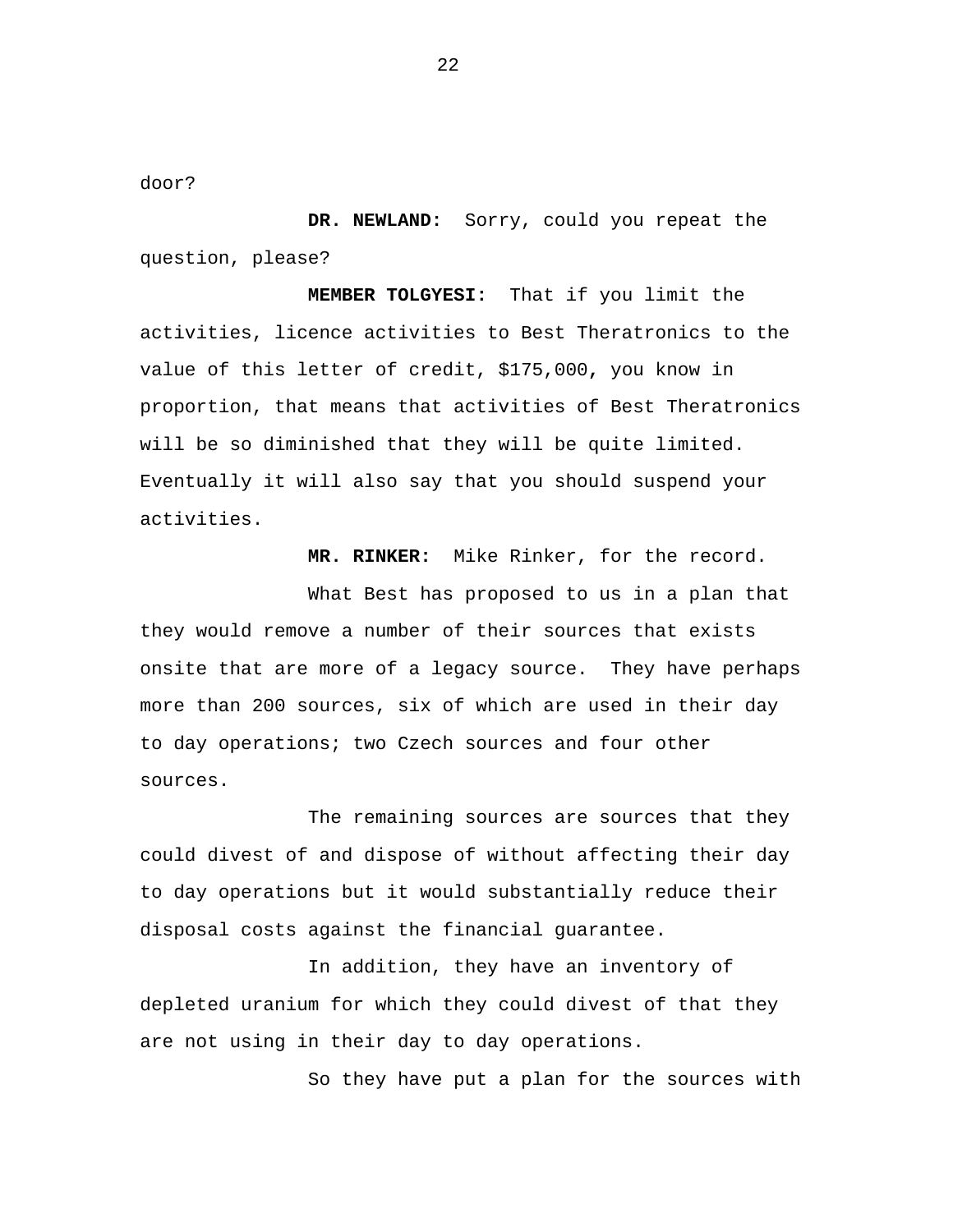a date. They have explained in writing their intention to get -- divest of the depleted uranium but not with a date yet. And then the remainder of their sources for which they do build devices with are stored at Nordion. So those are covered under Nordion's financial guarantee, irrespective of ownership.

So their plan is to divest of the majority of their sources onsite that would reduce the cost for disposal.

**THE PRESIDENT:** Anybody else? Dr. McEwan...?

**MEMBER McEWAN:** So I think this is a followup question to that answer. If I understand it, your best estimate of the total clean-up costs is of the order of \$4 million. That is for payments that are required. So if --

**THE PRESIDENT:** I'm not sure where you get the \$4 million? I don't recall that.

**MEMBER McEWAN:** Well, \$1 million for -- four installments of a million dollars.

**THE PRESIDENT:** Yes, okay. So just from my memory they were planning to be a Class IB outfit and I think those were plans. I don't know if ever they got realized into that kind of activity. So I'm not sure that the \$4 million now represents anything real. Somebody can clear me up on this?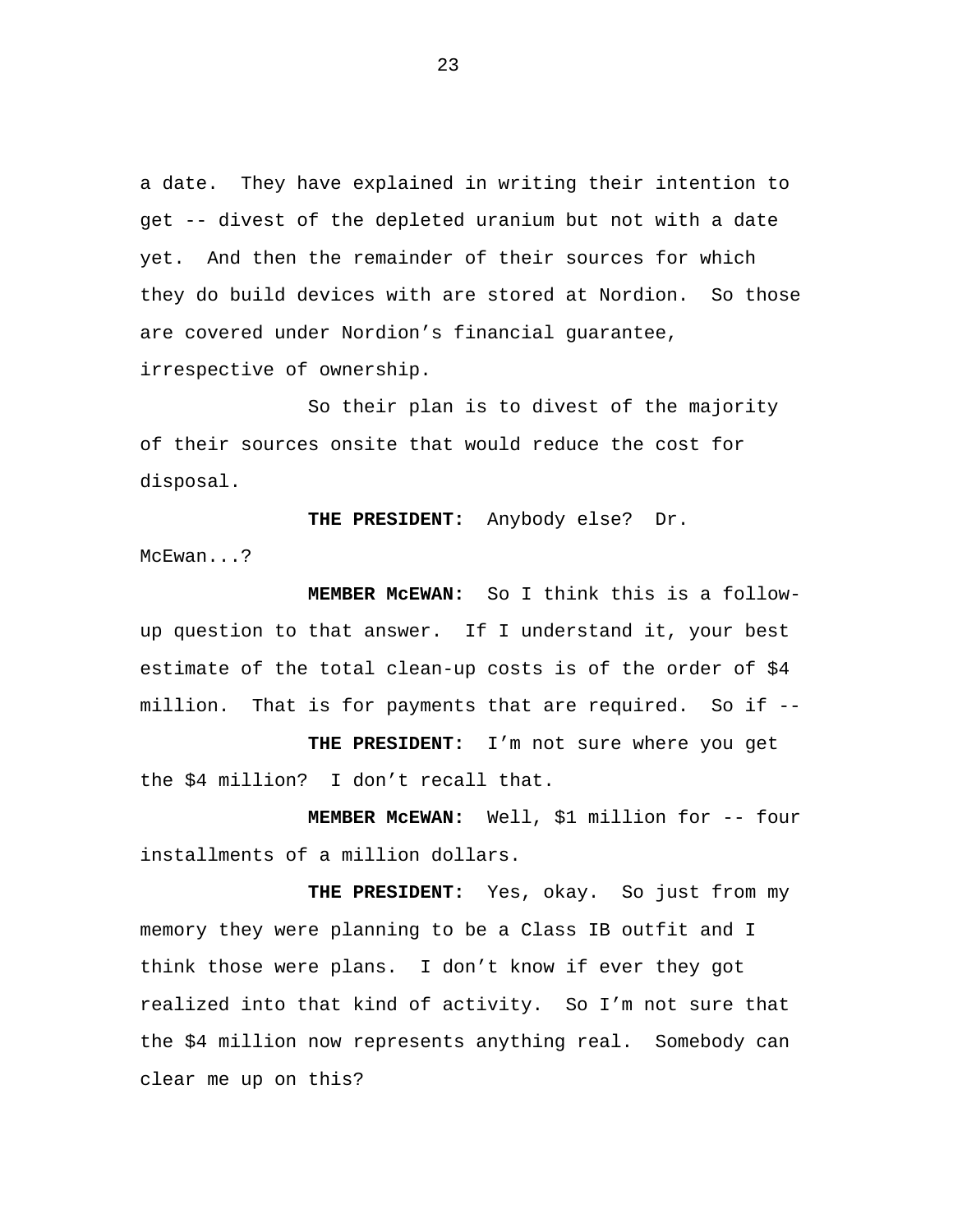#### **MR. JAMMAL:** Ramzi Jammal for the record.

There are -- as Dr. Newland mentioned, we are in evaluation with respect to regulatory action we need to take.

The proposal for an order is, we most likely will be issuing an order and it will be a designated officer order. So all of the discussion will be -- the order will be referred to the Commission, and Best Theratronics will be given an opportunity to be heard as in the order to meet the conditions of the order.

So while we're trying to give assurance to the Commission that they are not in non-compliance because of their inventory, the financial guarantee must address the disposal of the sources, not by Best Theratronics. So our evaluation of the financial guarantee is based on removal of the sources by a third party, so hence, the \$4 million comes in according to their inventory that they currently exist.

So what they proposed to us is a plan, because we gave them the option before we shut them down - and I personally had the meetings with the CEO of the company -- and the frustration is, the company's not taken it very seriously, so this is the last chance they have, so that they are putting themselves into compliance.

And one way to get themselves into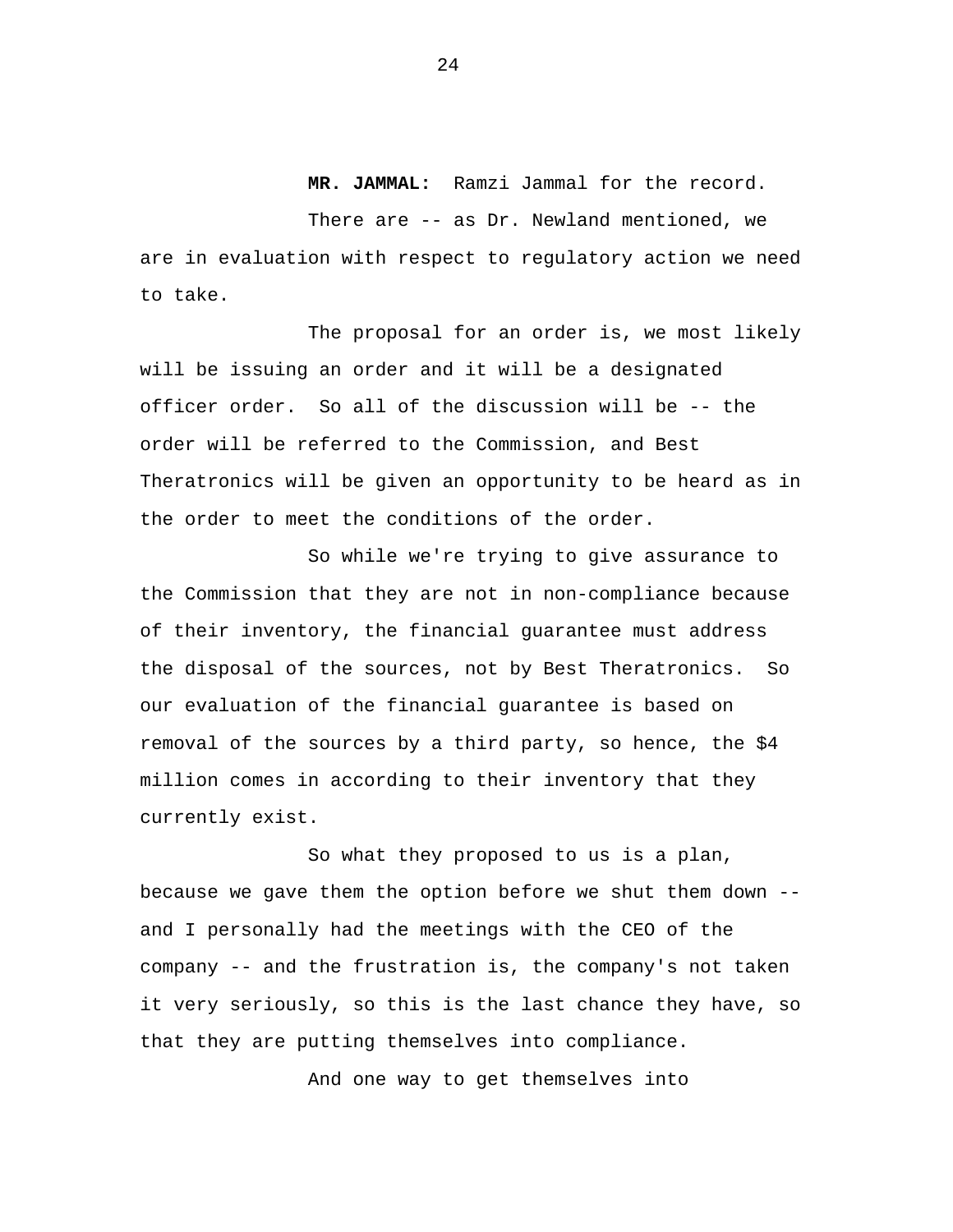compliance is, of course, to meet the conditions of the order. But before the order is issued, they presented to us a plan by which they will reduce the inventory in order to match their existing letter of credit.

And we are not going to sit back, but we are going to bind them legally in order to make sure that the conditions of the order will be met at all times.

But I'm not going to disclose what the conditions of the order are going to be because that will jeopardize the rule of procedure and the opportunity to be heard.

So we are looking at all of regulatory enforcement action in order to make sure that we'll put them back into compliance.

The plan they presented to us, ink on paper, is acceptable, but we're going to monitor the action of Best Theratronics so they're able to execute what they promised us to do.

Obviously, they have not met the conditions of the licence that the Commission has issued and now we are into the enforcement mode with Best Theratronics in order to render it -- put them back into compliance.

**THE PRESIDENT:** Dr. McEwan...?

**MEMBER McEWAN:** So clean-up is entirely related to divestment of sources, or are there any other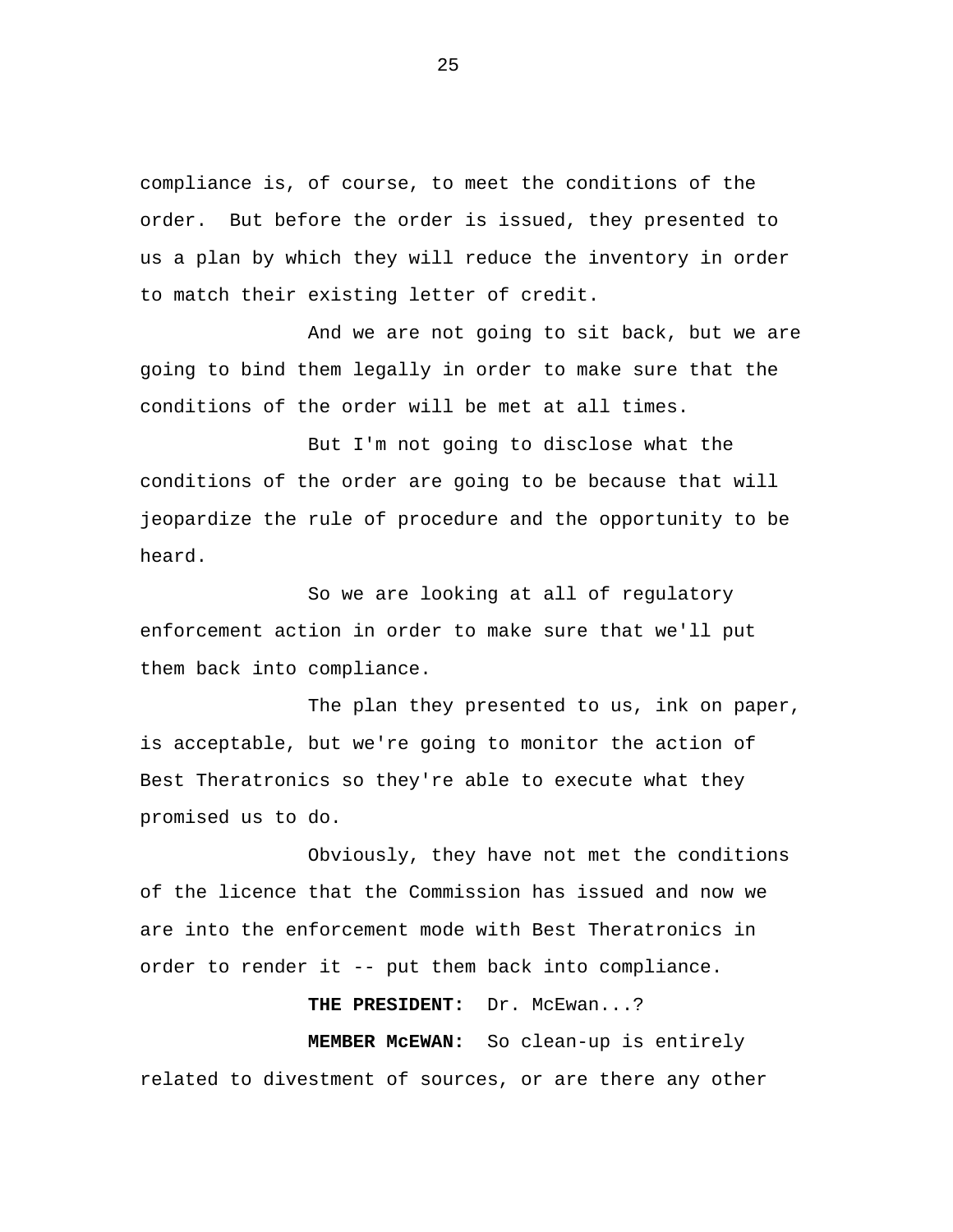elements to the clean-up that would add to cost?

**MR. JAMMAL:** Ramzi Jammal for the record.

The clean-up is for -- the majority of it is -- you know, if you can characterize it, the highest or the high risk sources that they have on board, in addition to some of the secondary activation associated with the operation of high energy LINACs.

So that's why we're taking proper enforcement action to ensure that whatever operations they will have, it will match the financial guarantee.

**MEMBER McEWAN:** So how many opportunities have you given them to meet their financial guarantee?

**MR. RINKER:** Mike Rinker for the record.

When Best Theratronics came for their application for a Class 1B facility in May, 2014 they did not have a financial guarantee in place and the Commission set a licence condition for them to have it in place by January, 2015.

So they were in compliance, but without the financial guarantee because they had that condition. They could not get a financial guarantee, so they again asked for their licence to be amended to the end of April and then they came up with a plan.

So these were accepted conditions for which Best to meet its financial guarantee, more than a year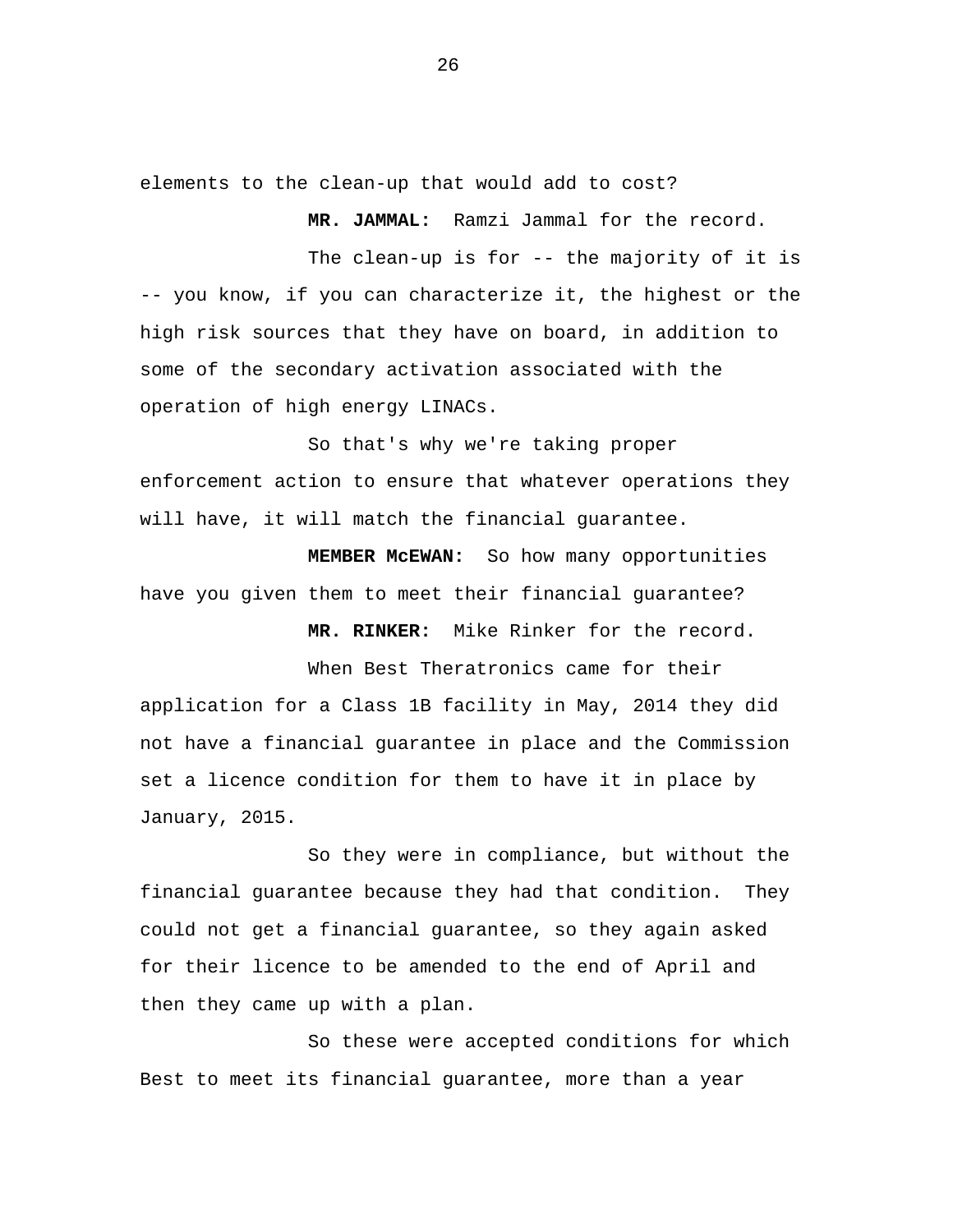without a financial guarantee, but in compliance because their condition in their Licence Condition Handbook had incorporated the schedule.

Now that they actually are not meeting the schedule they are, as of August 1st, out of compliance for the first time.

**MEMBER McEWAN:** So why would you consider an order and not a licence suspension?

**MR. JAMMAL:** Ramzi Jammal for the record.

Dr. McEwan, we are evaluating all of our enforcement actions. So, again, whatever we take as an enforcement action, it's going to be reviewed by the Commission -- let me put it this way -- so that's why we are looking at multiple options.

So potentially could be a recommendation from staff to the Commission to either amend their licence, suspend their licence or put conditions on them, allow them a little bit -- not allow them, as a matter of fact. They are responsible to be in compliance. They put themselves out of compliance and they better put themselves back into compliance.

So let us go through graduating enforcement action, exhaust all what we've got from regulatory tools, I will come back to you very shortly. When I say very shortly, it's very imminent, as my colleagues say, that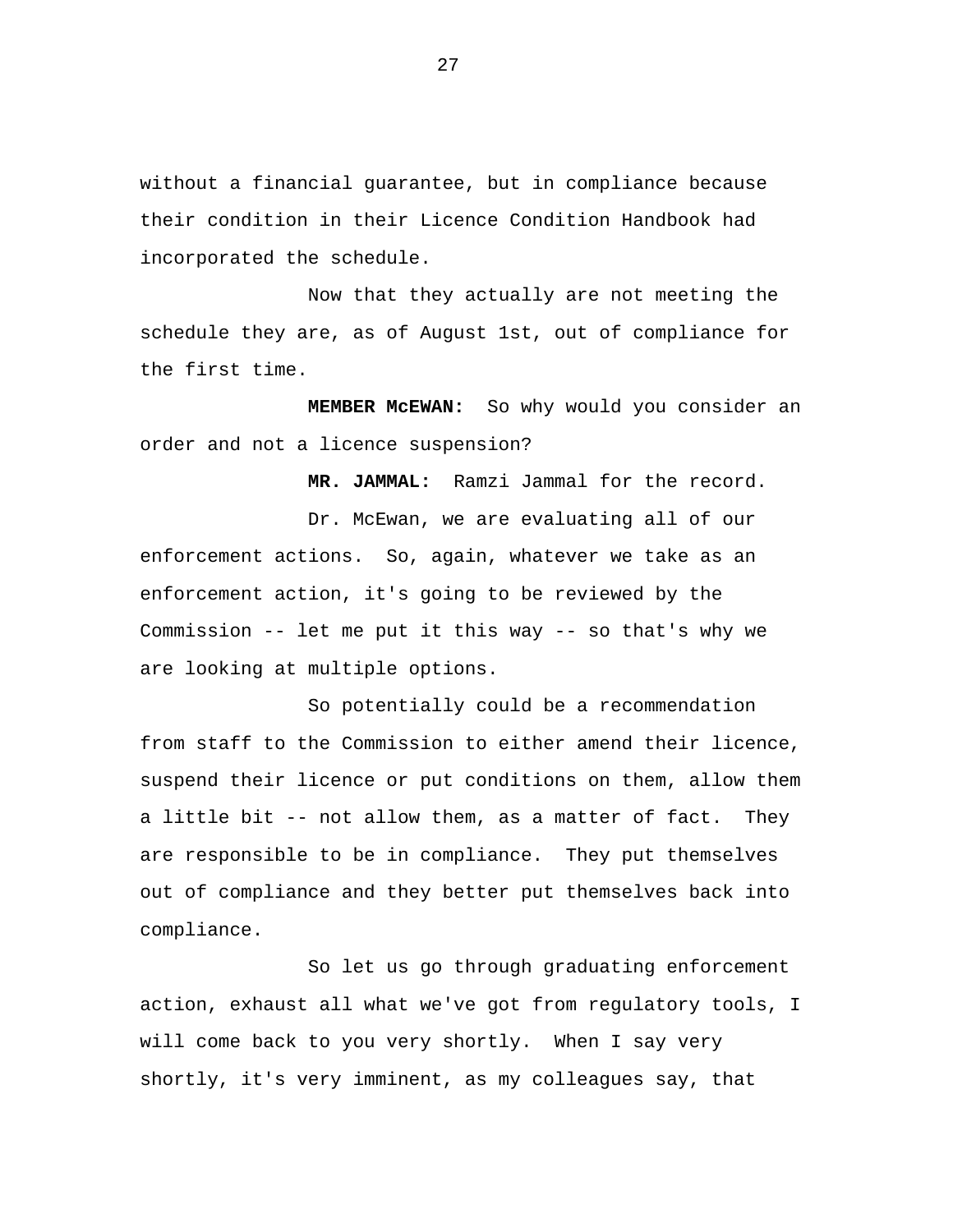we'll be updating the Commission sooner than later with respect to our action with respect to enforcement.

**THE PRESIDENT:** Are they aware that you're going to make this presentation here today?

**MR. JAMMAL:** Were they aware? We are providing an update to the Commission today on notification to the Commission.

**THE PRESIDENT:** Why did they choose not to show up? I hate to have a fettered discussion here without them in place here and I think we should wait for you to take action on your own powers. We don't tolerate noncompliance for long.

I'm surprised they weren't here to actually try to explain, but I remember the discussion. We asked -- I asked, I personally asked them a couple of times, why do they want to be a Class 1B with all the additional conditions that's required. If they cannot be a Class 1B, they can revert to what they were before and that is a normal licensee with small, low risk kind of activities.

So what I would suggest we do now is, we'll allow you to do the job, but please report back as to how you're going to deal with non-compliance. Does that make sense?

M. Harvey...?

**MEMBER HARVEY:** Well, as I understand it,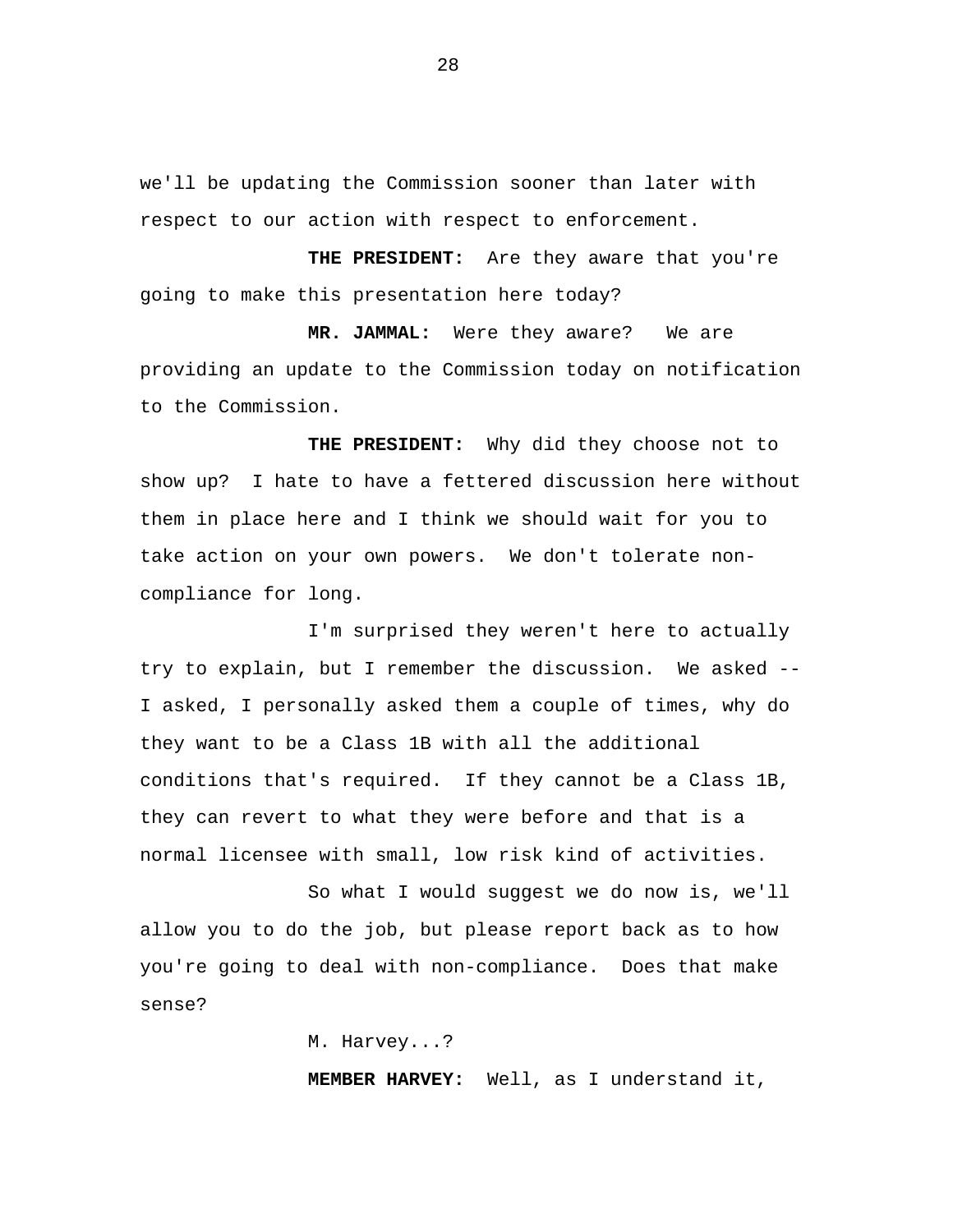the Commission has nothing to do with the order now. I mean, the order is given by the staff. So we would have the opportunity after that to hear from the company, but I don't think we have to now to interfere with the staff.

**THE PRESIDENT:** That's what I'm saying. **MEMBER HARVEY:** Oh, right. I think they have to do what they should do. And you mentioned that to reduce the inventory would reduce the amount, but could that be done in a very short period and what would be the cost to do that? Do you have an idea?

**MR. JAMMAL:** Ramzi Jammal for the record.

As I previously mentioned, they presented us with a plan and the plan seems to be reasonable with respect to the timeline and they will be depleting -- or not depleting, but transferring and disposing of the sources in a matter of 60 days or so, but I will ask Mr. Rinker to give you precision.

But the plan that's been given to us, the reduction of the potential liability in order to meet the existing financial guarantee seems to be adequate.

But we will -- again, this is their plan. So we are evaluating what they submitted to us and then once we take the regulatory action, we will put on them the requirements with respect to, by how quickly they have to dispose of the sources and we will be reporting back to the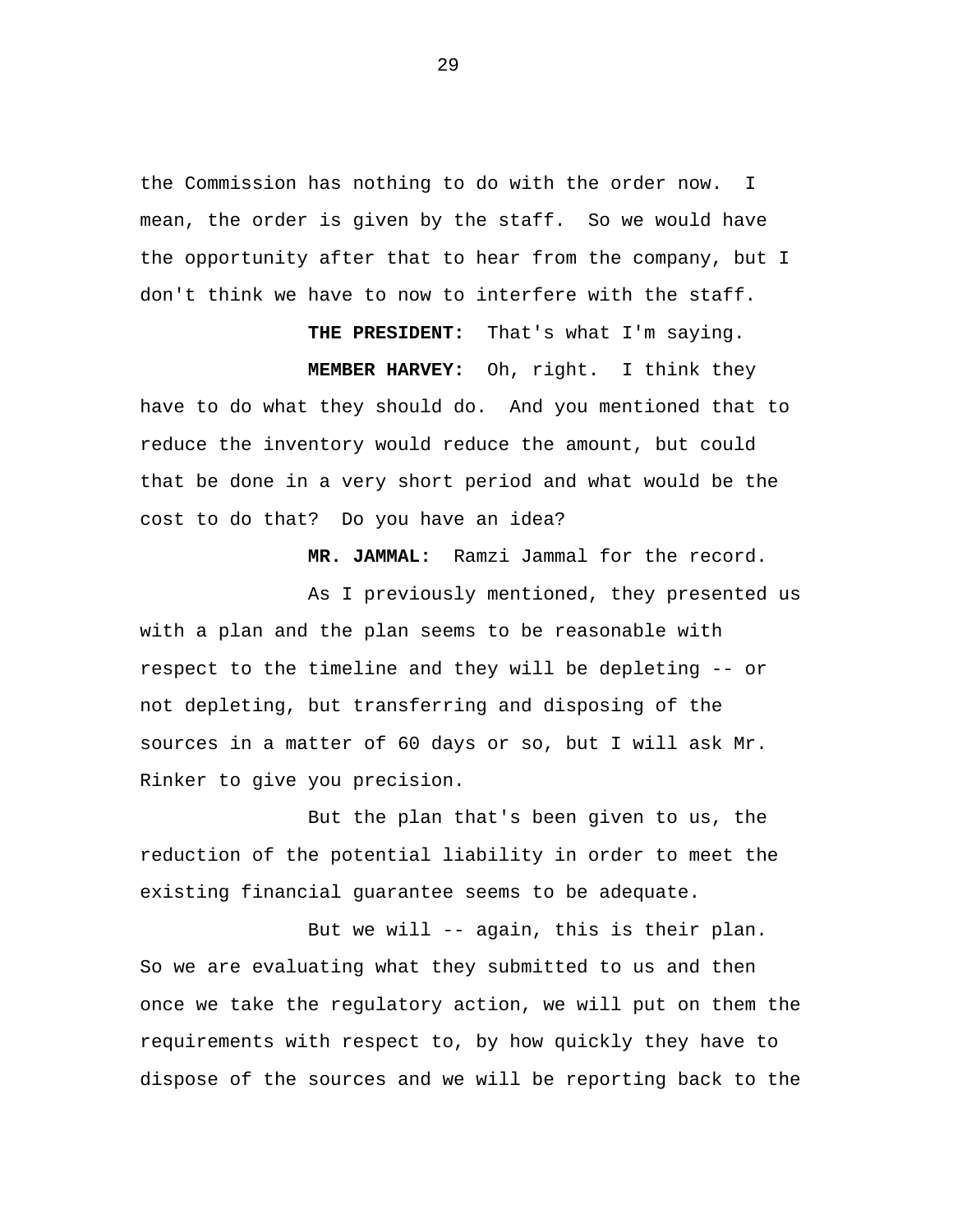Commission that they themselves, either they accept the condition of the order as they are, or they will request an opportunity to be heard and that will be before the Commission.

So the order will have to be referred to the Commission, so you're going to have an update within a few days with respect to what is the regulatory action we are taking.

**THE PRESIDENT:** Okay. All right, thank you.

Are there any other interesting updates? All right.

So the next item on the agenda is the Regulatory Oversight Report for Canadian Nuclear Power Plants, 2014, as outlined in CMD 15-M30 and CMD 15-M30.A.

Marc...?

MR. LEBLANC: The Notice of Public Participation, 2015-M-02 was published on June  $16^{th}$  of this year inviting the public to comment in writing on this meeting item.

The draft report filed by CNSC staff was made available on the same date on the CNSC website in both official languages.

July 16<sup>th</sup> was the deadline for filing by intervenors and the Commission received two written submissions from the public.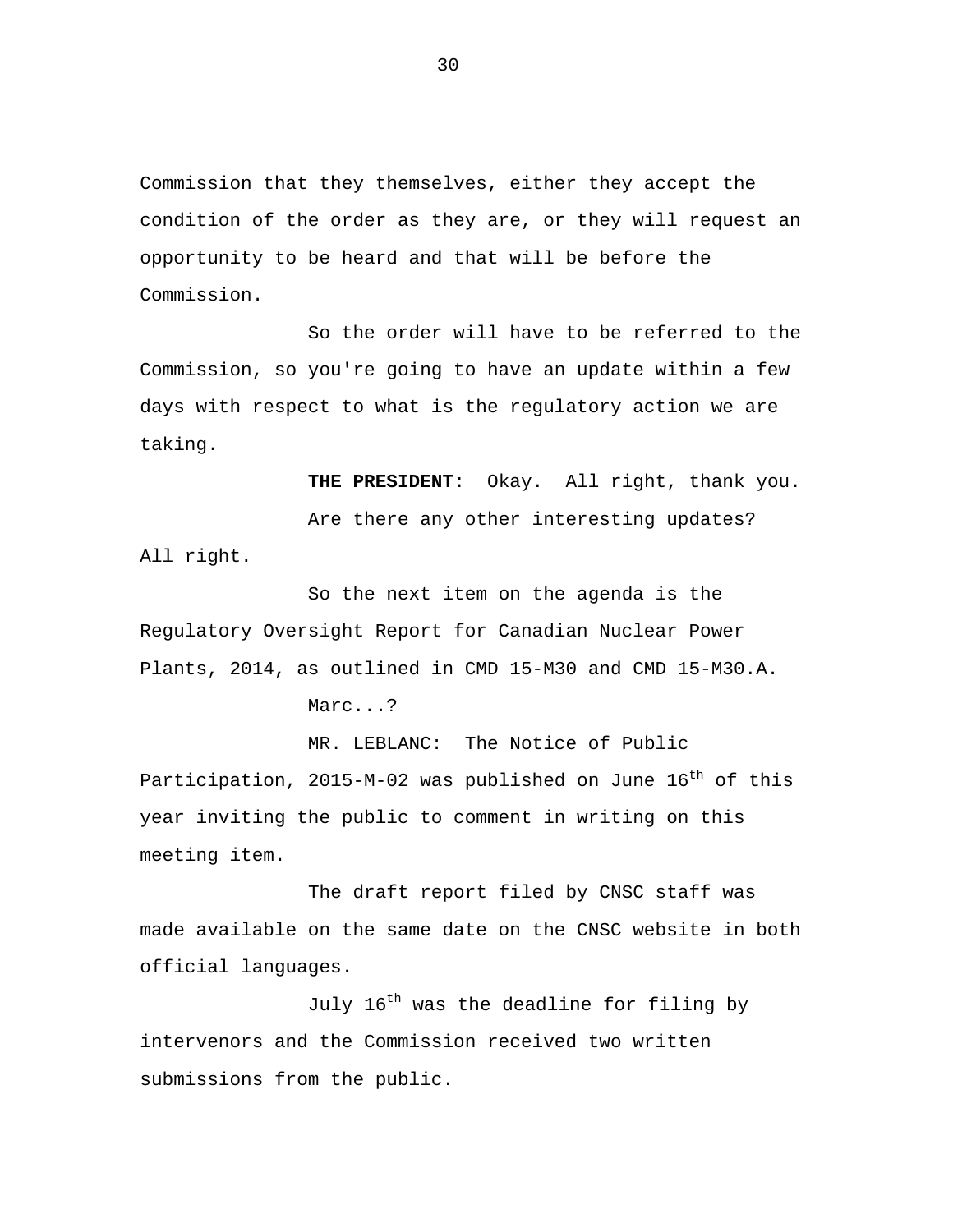The President will soon turn the floor to CNSC staff for their presentation, but before opening the floor for questions, the President will invite representatives from the different licensees to provide comments on the report, if any.

After a first round of questions, we will go through each written submission filed by the public and the Commission Members will then have an opportunity to ask questions to staff and licensees on these submissions.

I note that the security ratings are part of a public document filed by CNSC staff, I just want to remind the Members that sensitive questions pertaining to security, if any, will be dealt with confidentially at the end of the question period in a closed session.

Representatives from CNSC staff and affected licensees, as necessary, would be invited to join the Members in the ante room, as necessary. There is no plan at this moment to go in the back room for this purpose, except with respect to the security incident that was alluded to earlier.

Thank you.

**THE PRESIDENT:** Thank you, Marc.

So, before starting the presentation, I understand we have a representative from the Office of the Fire Marshal and Emergency Management who are joining us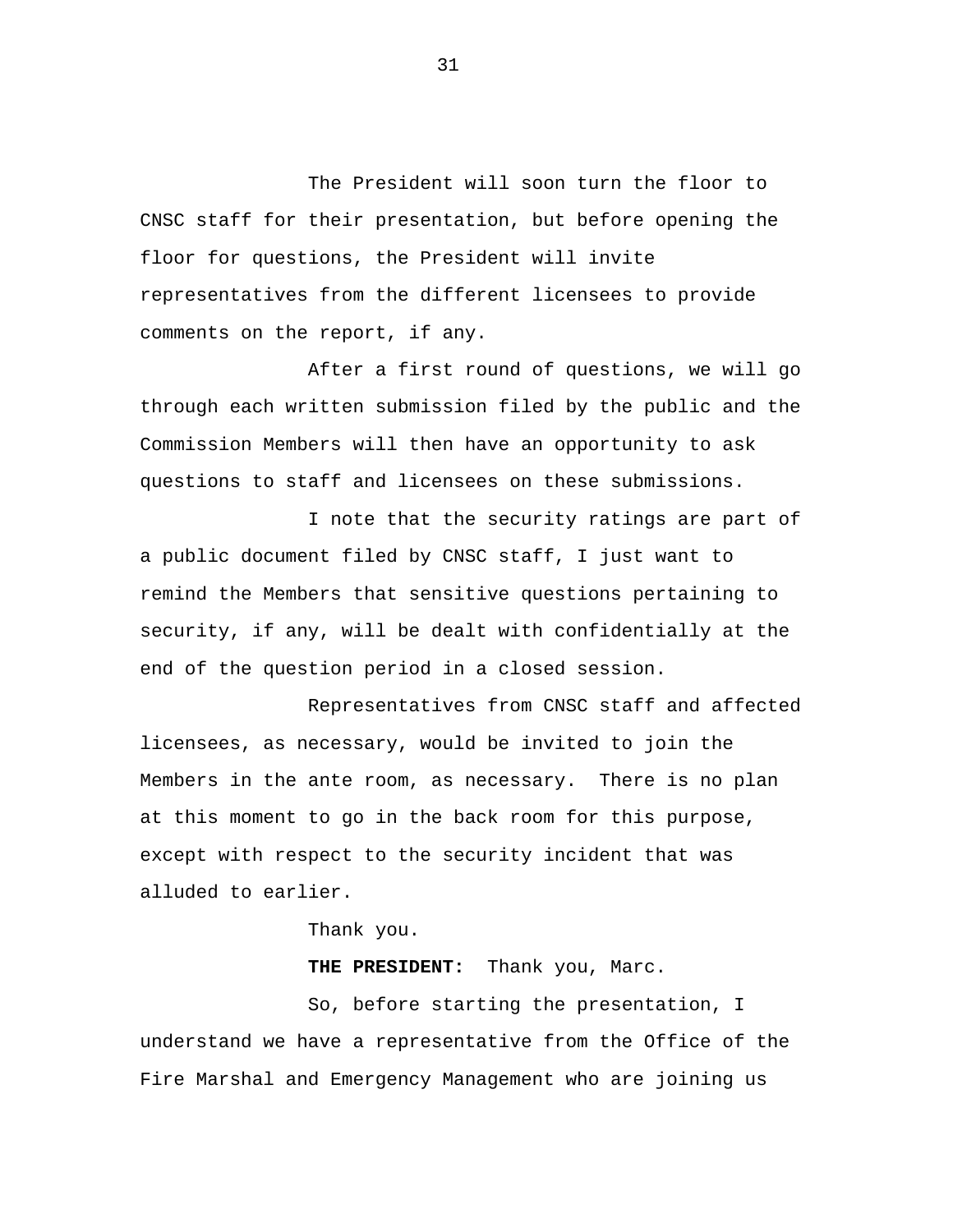via teleconference.

I understand Mr. Suleman and Mr. Nodwell will be on line. Can you hear us?

Anybody from the Office of the Fire Marshal? I guess not.

Okay. So now let's move on to a presentation by CNSC staff and I understand, Mr. Howden, you're going to make the presentation?

Please proceed.

**\*CMD 15-M30/15-M30.A** 

**Oral presentation by CNSC staff** 

 **MR. HOWDEN:** Thank you.

Good morning, Mr. President and Members of the Commission. I'm Barclay Howden, Director General of the Directorate of Power Reactor Regulation.

Today I have the pleasure to present for information the Regulatory Oversight Report for Canadian Nuclear Power Plants, 2014 edition.

The Report, hereafter referred to as the NPP Report, provides a summary of the regulatory oversight and safety performance of Canadian nuclear power plants.

Included in the Report is the annual update on the Fukushima Daiichi nuclear accident response, the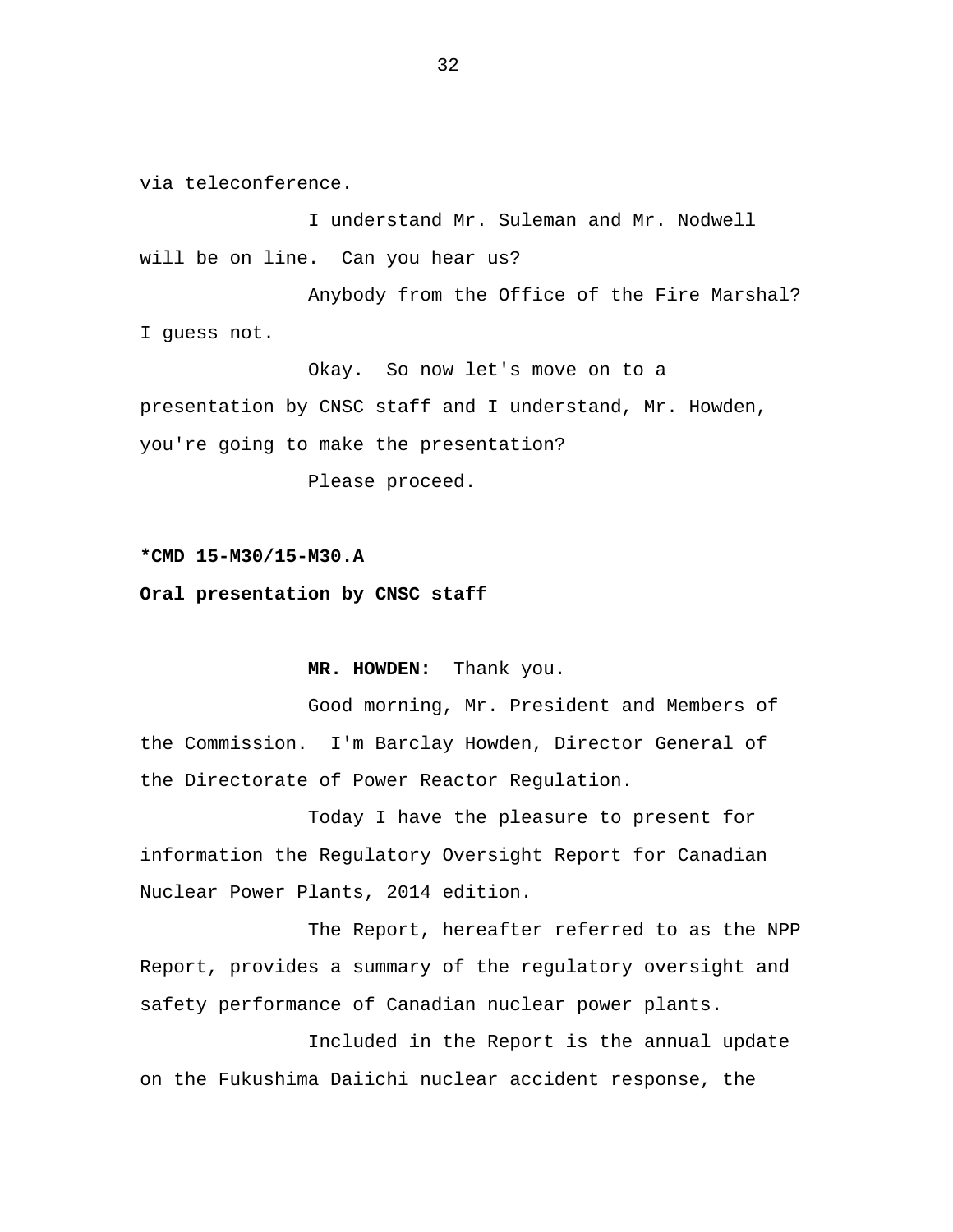neutron over power protection update and an update on the Pickering Risk Improvement Plan and the Aging Management Program. As well, the presentation includes an update on the Darlington New Nuclear Project.

The NPP Report will be presented by the management team from the Directorate of Power Reactor Regulation. They are assisted by Directors from the technical support branch, who are available to answer any technical questions the Commission may have.

Today's presentation will begin with highlights of the nuclear power industry safety performance in 2014. The presentation will continue with details regarding the station safety performance and regulatory developments.

Towards the end, the presentation will focus on industry regulatory developments and will close with general remarks.

Before I turn the presentation over to the Directors, I would like to present the executive summary of the industry safety performance. This summary will provide you with the context for the station-specific highlights, including current challenges the industry is facing.

As summarized on this slide, CNSC staff have made the following observations with respect to the safety performance of nuclear power plants. There were no serious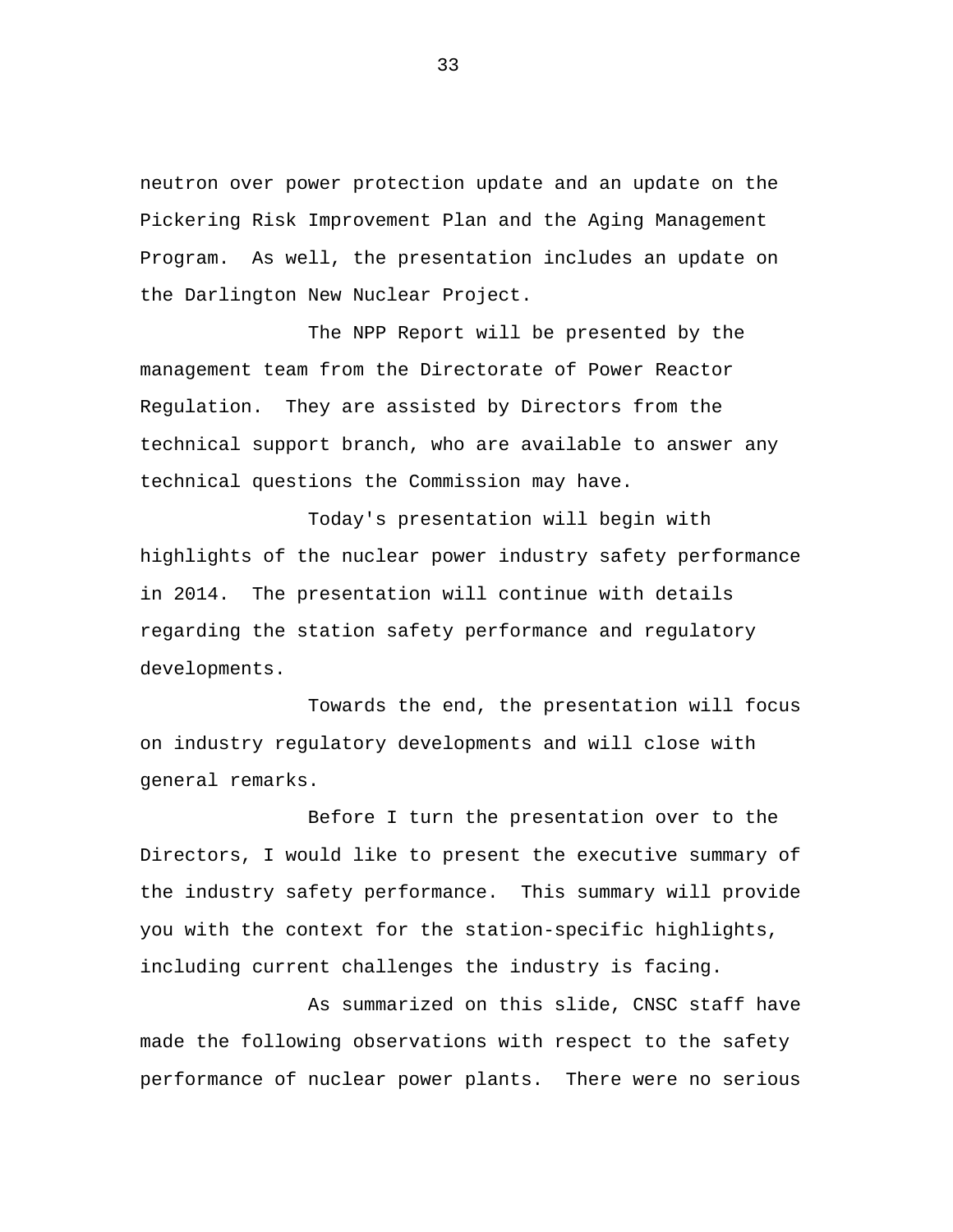process failures of operating systems at any nuclear power plant that could potentially challenge protective barriers. No member of the Canadian public received a radiation dose above the regulatory limit of one millisievert per year.

There were no exposures of nuclear energy workers at Canadian nuclear power plants above the regulatory dose limit of 50 millisieverts per year. There were no environmental releases from the nuclear power plants above the derived release limits.

The frequency and severity of injuries and accidents involving workers were minimal. In fact, the overall accident severity rate and the accident frequency for Canadian nuclear power plants remained lower than that of other Canadian industries.

All licensees complied with their licence conditions concerning Canada's international obligations, and no NPP events above the lowest NS level were reported to the International Atomic Energy Agency.

I'd like to point out here that these positive outcomes were the result of a multitude of provisions undertaken by each licensee and are, in general, a reflection of good organizational management and control.

This slide summarizes the ratings for the safety and control areas and the integrated plant ratings for the licensees and the industry as a whole. As you may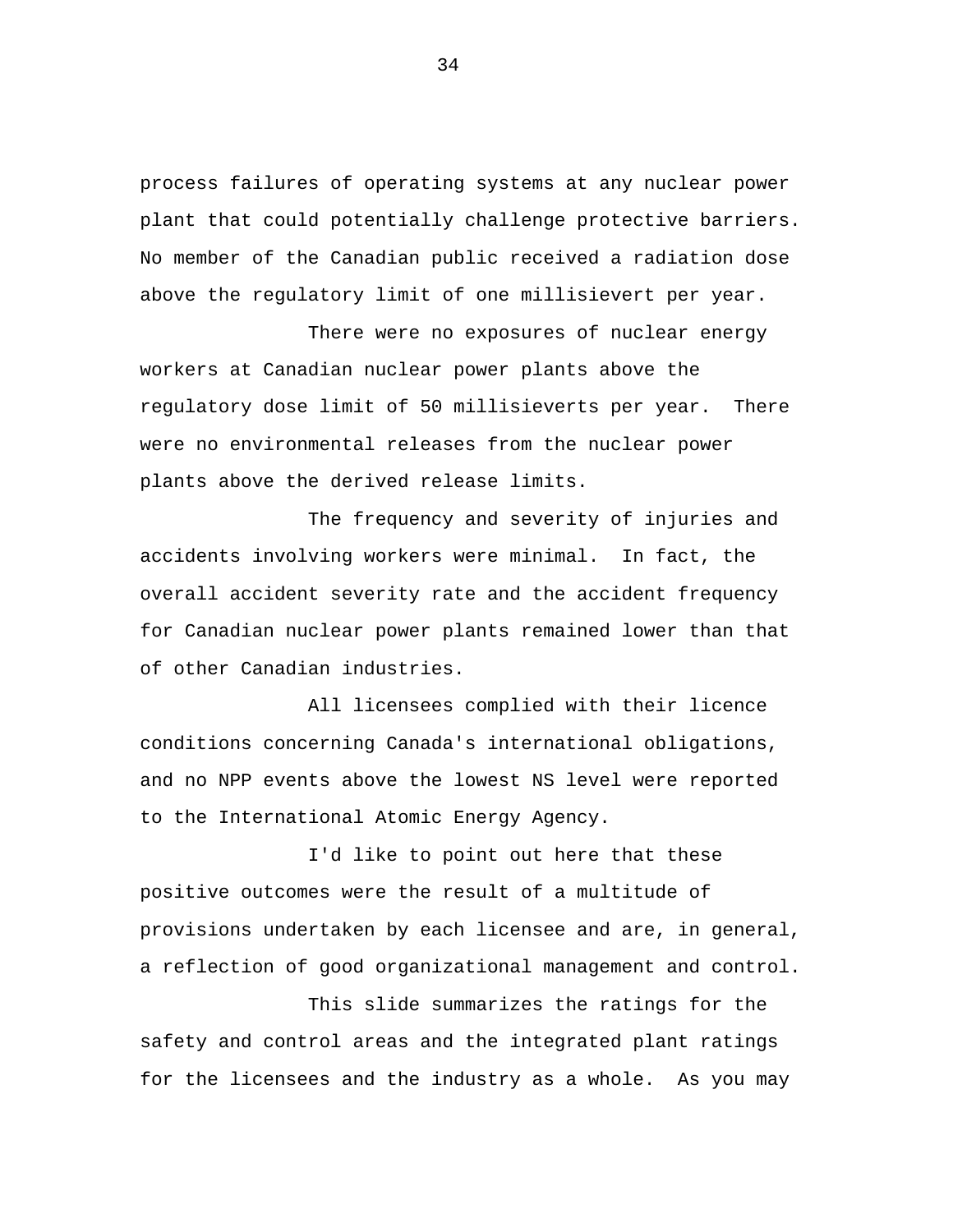recall, we have four rating categories; namely, fully satisfactory, satisfactory, below expectations and unacceptable.

Regarding the overall station safety performance, the integrated plant ratings were fully satisfactory for Darlington and Bruce B, and satisfactory for the remaining stations. The integrated plant rating for Bruce B improved from satisfactory in 2014 to fully satisfactory in -- from 2013 to 2014, fully satisfactory now. For the remaining stations, their integrated plant ratings were unchanged from the previous year.

Across the industry, the average ratings for fully satisfactory for conventional health and safety and security as they were in 2013.

In 2014, the industry waste management rating improved to fully satisfactory. The industry rating for the remaining 11 safety control areas were satisfactory.

Overall for the stations, 14 safety and control areas were fully satisfactory and the remainder were satisfactory. This represents an improvement of three additional fully satisfactory ratings in comparison to 2013.

No safety and control areas were rated as below expectations or unacceptable. The absence of below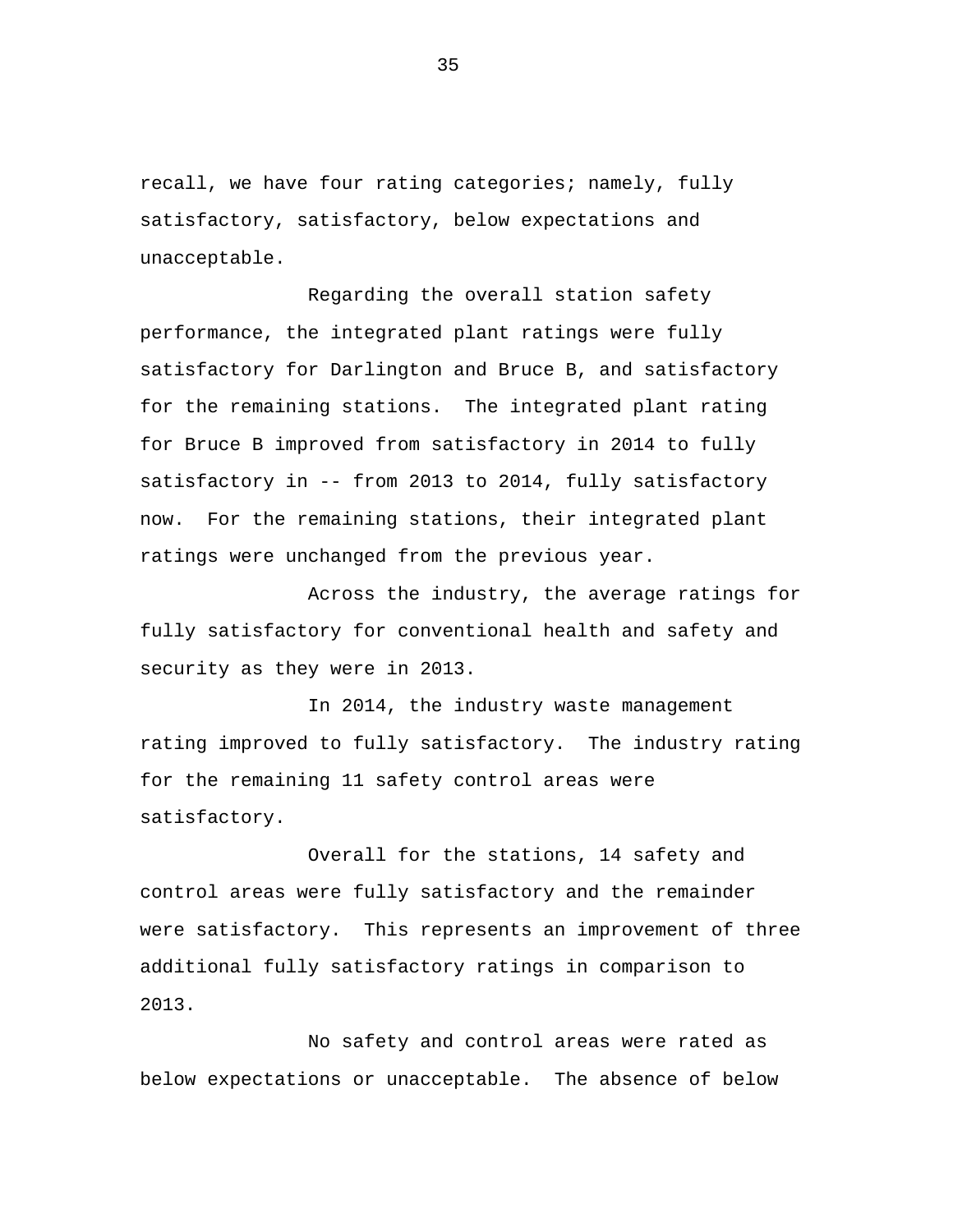expectations or unacceptable ratings is the same result as in 2013, reflecting CNSC's confidence in the licensees' safety performance during 2014.

NPP ratings are based on findings from inspections, desktop reviews and other compliance verification activities conducted by CNSC staff. For the first time since the SCA framework was introduced in 2010, there were no medium or high rated findings assessed. This outcome is a reflection of the continuous improvements being made by the NPP licensees.

CNSC's commitment to safety and regulatory excellence led to ever-increasing focus on the areas which are indicated on this slide.

Firstly, industry continued in its efforts towards the recategorization of the remaining CANDU safety issues, or CSIs. By February 2015, there were six CSIs to be recategorized. Three of these were large loss of coolant, or large LOCA, CSIs, and three were non-large LOCA CSIs.

Industry is making good progress on all the remaining CSIs, and CNSC staff are monitoring the effort. A Commission Member Document giving an update on the status of the CSIs is being prepared for presentation to the Commission in 2016.

Secondly, increased attention was directed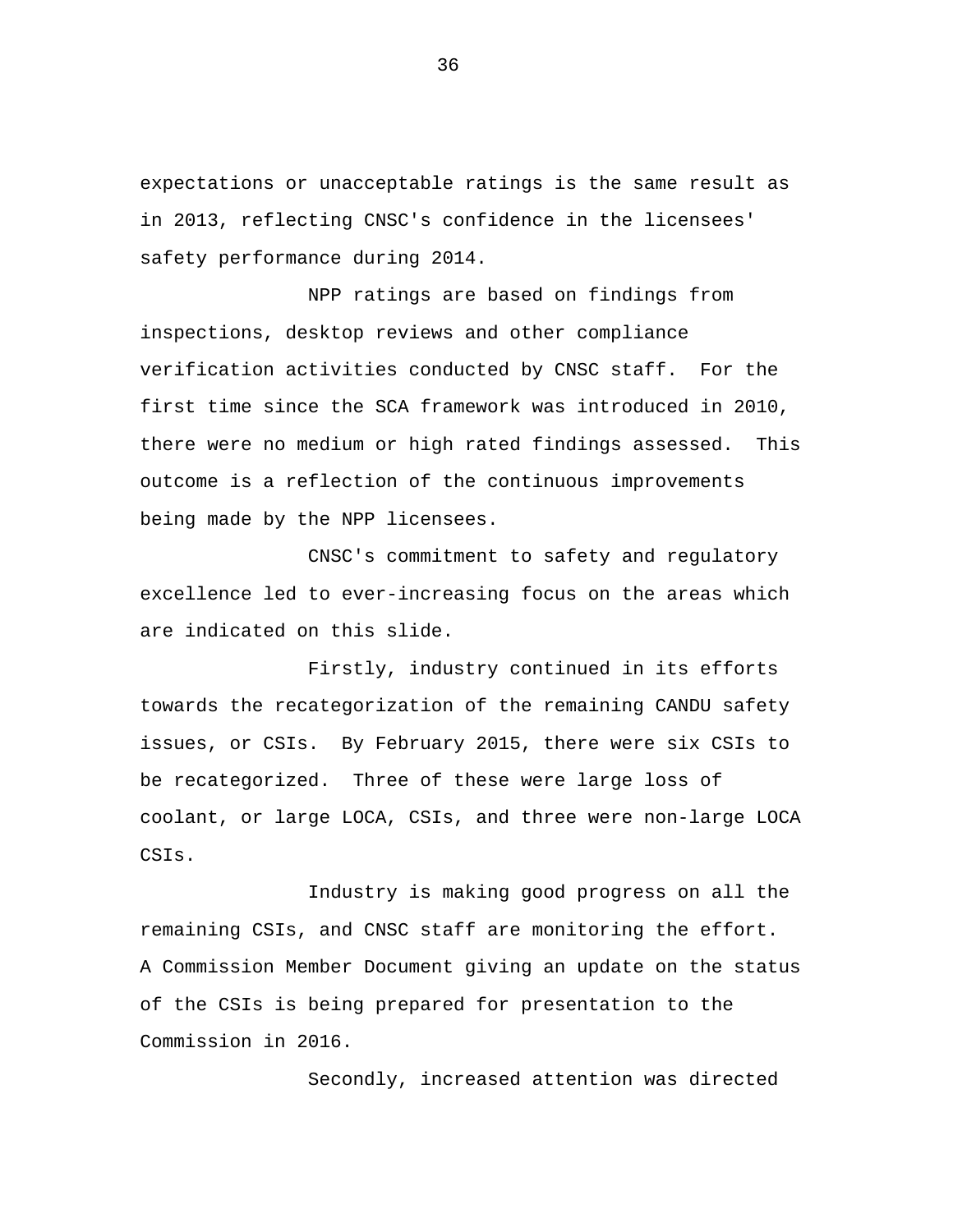to oversight of aging facilities. Following CNSC safety assessments of aging management programs and inspections of pressure tubes an feeders, the Commission approved the operation of the Bruce A and B and the Pickering reactors up to 247,000 equivalent full-power hours.

CNSC is also focusing on oversight of licensees as they prepare units for refurbishment or safe continued operation.

In addition, CNSC staff continue to focus on the conduct of transitioning activities from operations to safe storage at Gentilly-2 during 2014, followed by future decommissioning.

Lastly, CNSC strives to continuously improve the safety of operating facilities through the introduction of modernized regulatory documents and safety standards into operating licences.

Furthermore, in response to the Fukushima-Daiichi accident, CNSC requested each licensee to implement safety upgrades to reduce the risk of accidents and to demonstrate the effective emergency management.

In the area of emergency preparedness, CNSC published in 2014 REGDOC 2.10.1, "Nuclear Emergency Preparedness and Response", which includes a requirement for NPP operators to provide support to provincial and municipal authorities for the implementation of potassium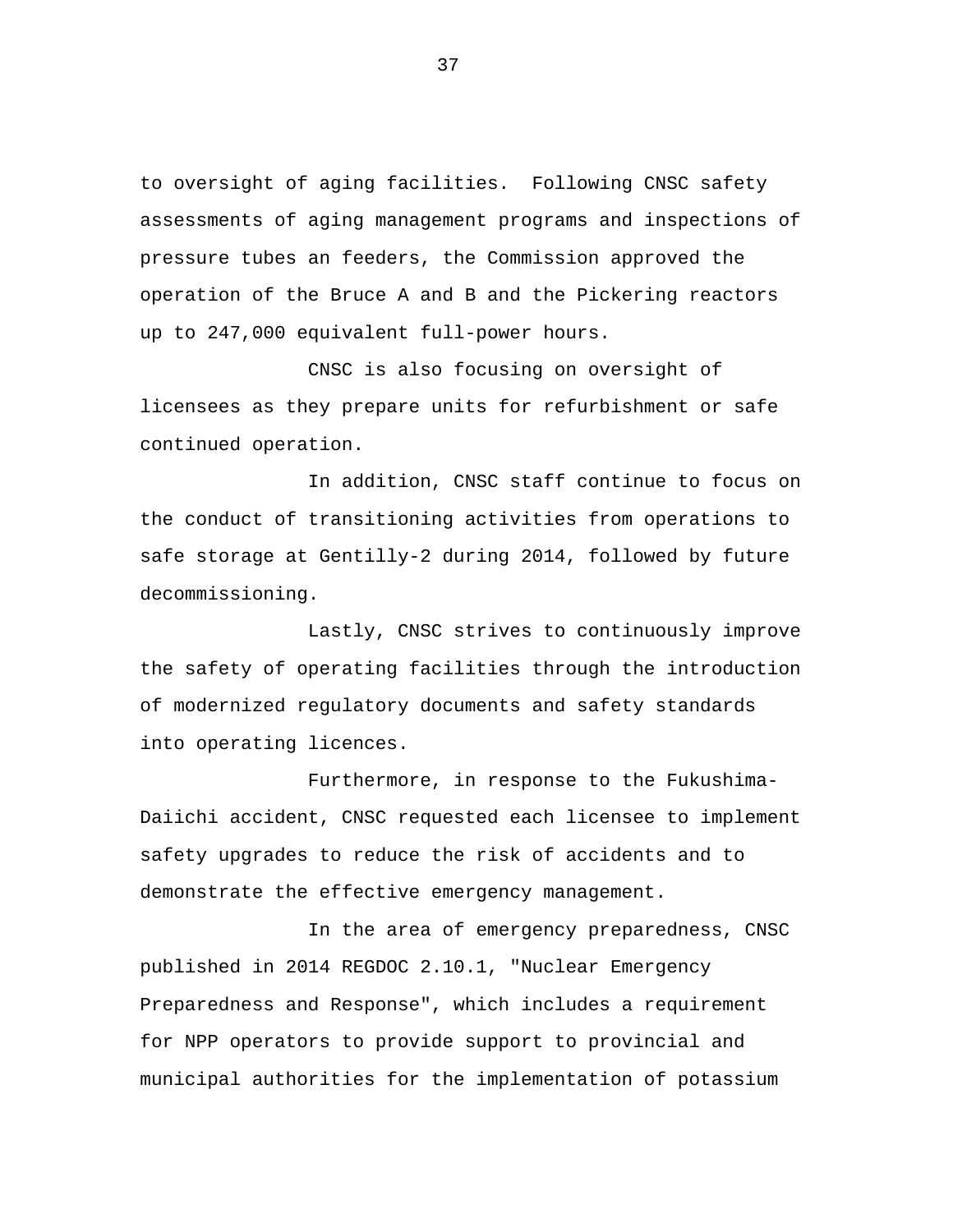iodide, or KI, pre-distribution. All licensees have either completed their pre-distribution or are on track to complete by December 2015 target. Details of predistribution are as follows.

OPG has planned a public campaign for September 2015. Pre-distribution will occur in October 2015, with completion by the end of November 2015.

Bruce Power has procured and started the distribution of KI pills within their 10-kilometre primary zone, and targets completion by the end of the summer 2015.

New Brunswick Power has already distributed KI pills within their 20-kilometre planning zone since 1982.

An update on KI present distribution will be given at the next Commission meeting.

The sixth progress report on the status of the review of the new Enhanced Neutron Overpower Protection, or E-NOP, methodology has been included in the 2014 NPP report. NOP trip set points are designed to provide effective reactor protection through tripping the reactor whenever the neutron flux reaches a pre-established value, primarily in response to slow loss of regulation events.

Bruce Power and Ontario Power Generation have completed all major activities related to NOP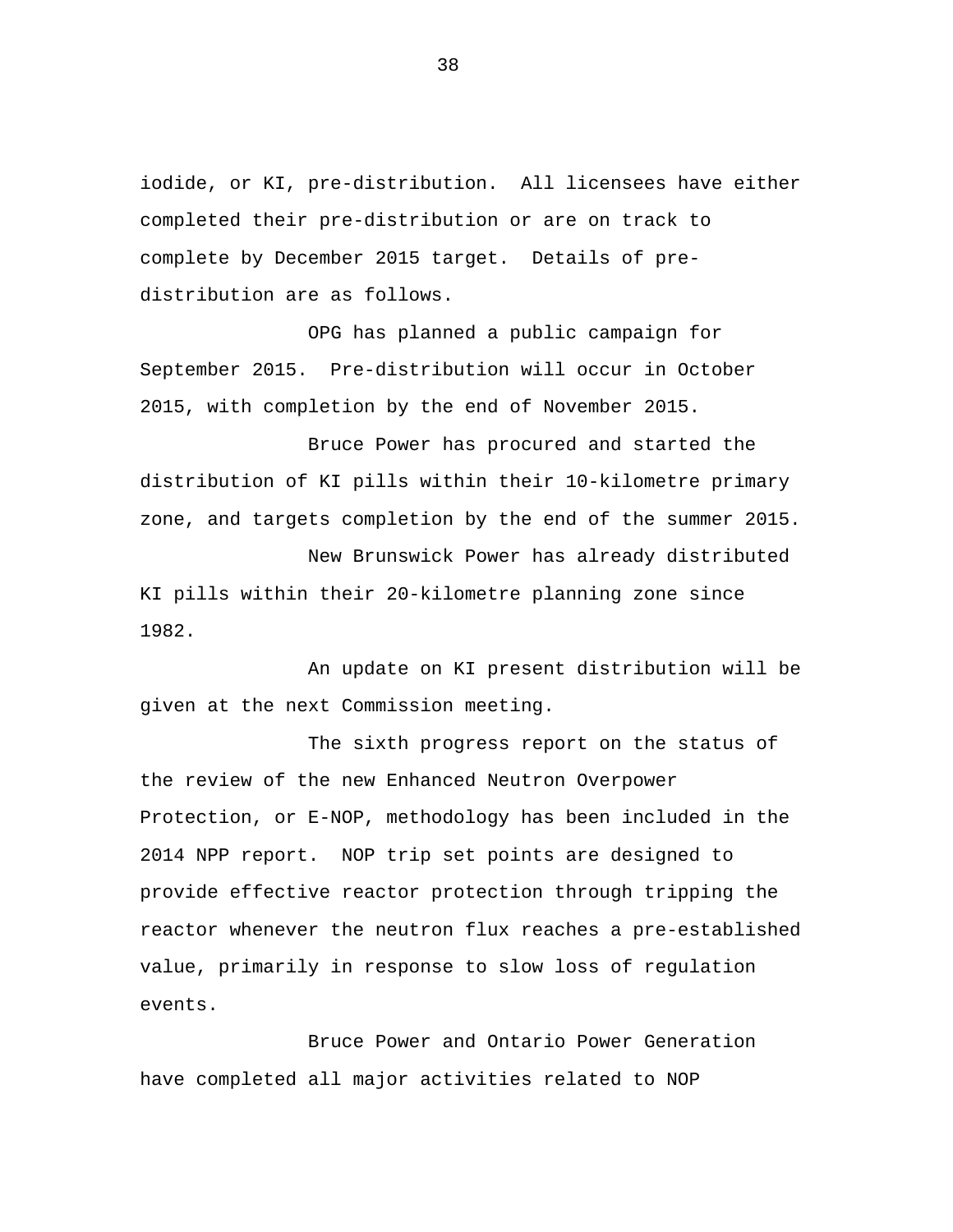methodology and submitted reports documenting results during 2014.

CNSC concluded from their review of the licensee's submissions that the installed NOP trip set points provide adequate margins for slow loss of regulation events and that no compensatory measures are required until August 2017.

In the area of Enhanced NOP, work is progress, but E-NOP has not been accepted by CNSC staff. In March 2015, Bruce Power and OPG submitted their final responses to CNSC staff comments with respect to measures and improvements the licensees were making to address the path forward for acceptance of the enhanced methodology.

CNSC staff are currently reviewing the licensees' responses.

A major joint nuclear exercise -- emergency response exercise titled "Exercise Unified Response" was held from May 26 to 28, 2014, at the Darlington nuclear power plant. This exercise involved OPG and over 50 offsite agencies, including CNSC. It provided an opportunity for emergency response organizations to test and improve their capabilities.

Exercise Unified Response was a success, resulting in valuable lessons learned and experiences for the participants. An update on the exercise will be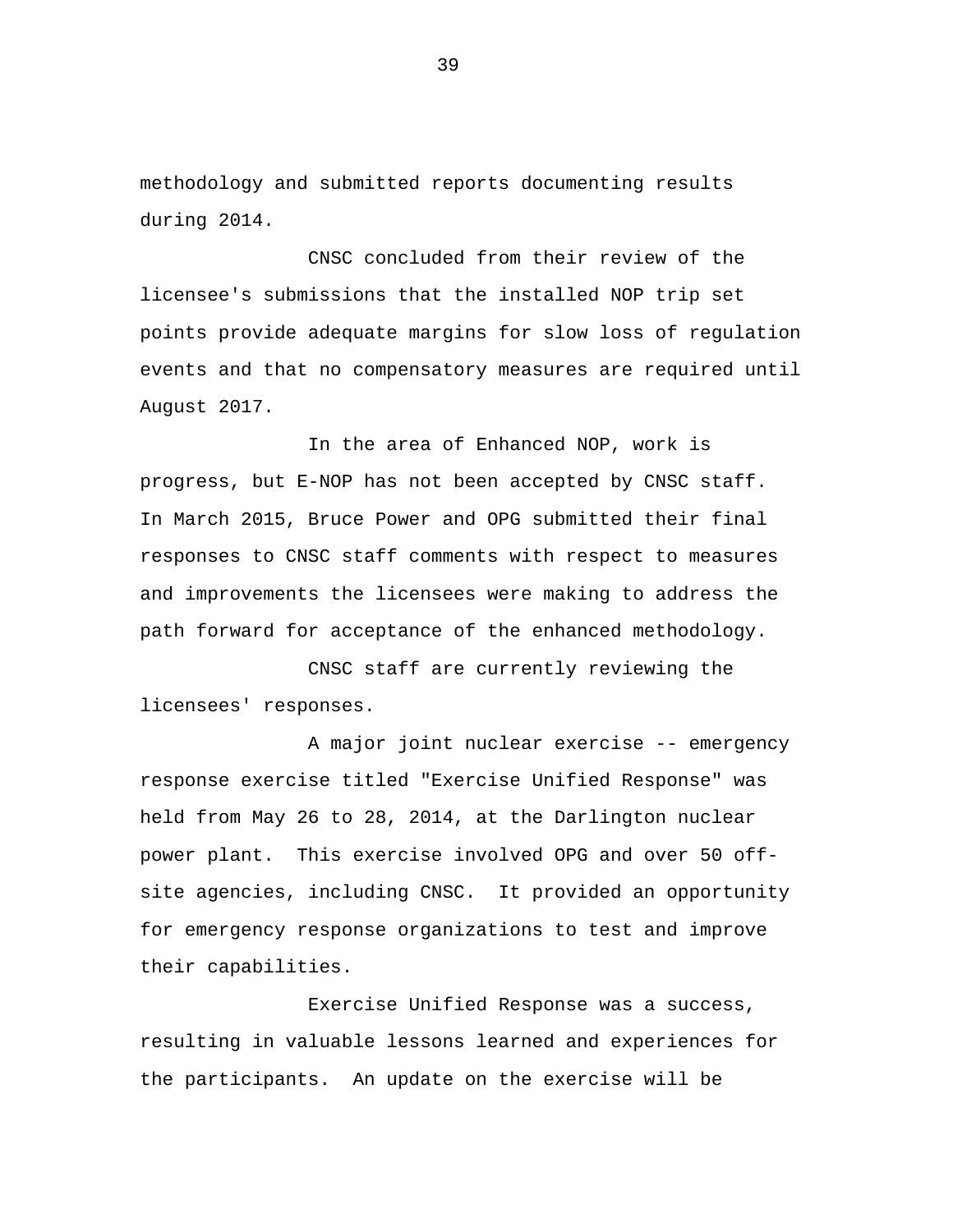presented to the Commission by CNSC staff in December 2015.

I will now ask Mr. Peter Corcoran, Director of the Power Reactor Licensing and Compliance Integration Division, to provide background information on the annual NPP report and present the industry benchmarking of safety performance indicator.

**MR. CORCORAN:** Thank you, Mr. Howden.

Good morning, Mr. President and Members of the Commission. I will provide background information on this NPP report and its format, the public comment process conducted earlier this summer and information on Canada's nuclear power plants.

CNSC staff have established a compliance verification program which lays out the conduct of activities such as surveillance and monitoring by on-site inspectors, inspections and desktop reviews. The results from this program are used by CNSC staff to determine the safety performance and the ratings that are provided in the NPP report.

CNSC inspectors track actions against licensees until they are closed, and verify the closures through follow-up inspections. More than 1,100 findings were derived from CNSC compliance activities and assessed by CNSC staff to provide the ratings for the NPP report.

Additionally, NPP licensees submitted,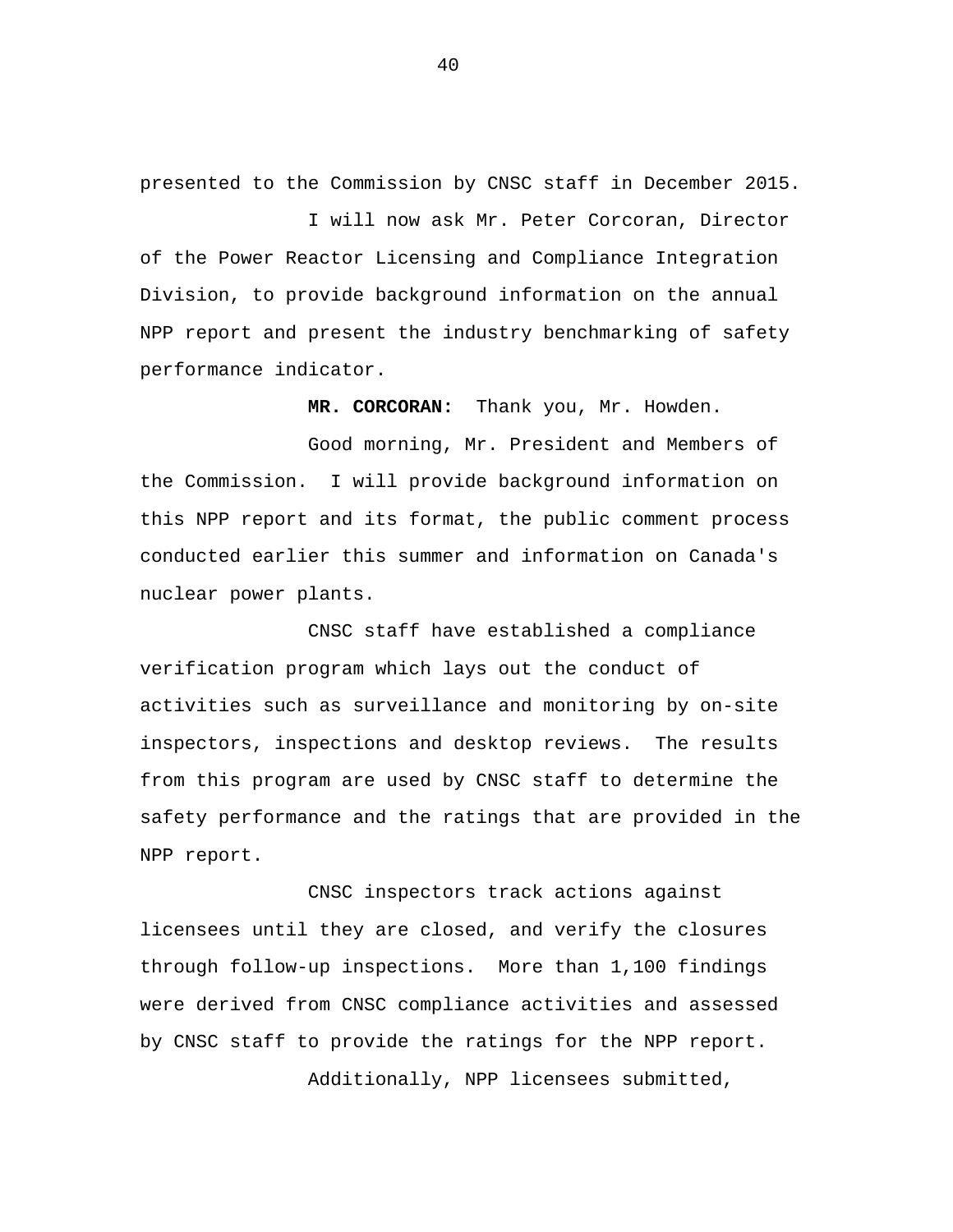during the year, 378 event reports and 122 scheduled reports, and these were reviewed and assessed by CNSC staff also.

NPP licensees are responsible for ensuring safe operation of their stations, whereas CNSC staff independently verify the licensees' performance. As shown in this table, the compliance verification activities conducted by CNSC staff included inspections, event reviews and other compliance activities. These activities represent over 17,000 person-days of effort by CNSC staff.

As a result of the compliance activities conducted during 2014, CNSC staff concluded that all licensees operated their reactors in a safe manner and ensured compliance with regulatory requirements.

I would also like to point out that the information in this table was not included in the draft NPP report. However, it will be added to the published report next month, and it will be included in the report going forward.

CNSC staff assess the safety performance of licensees using a ratings methodology that was established in 2010, and is based on multiple sources of inputs covering 14 safety and control areas. The inputs for the assessments including findings extracted from inspections, field rounds and desktop reviews. These findings come from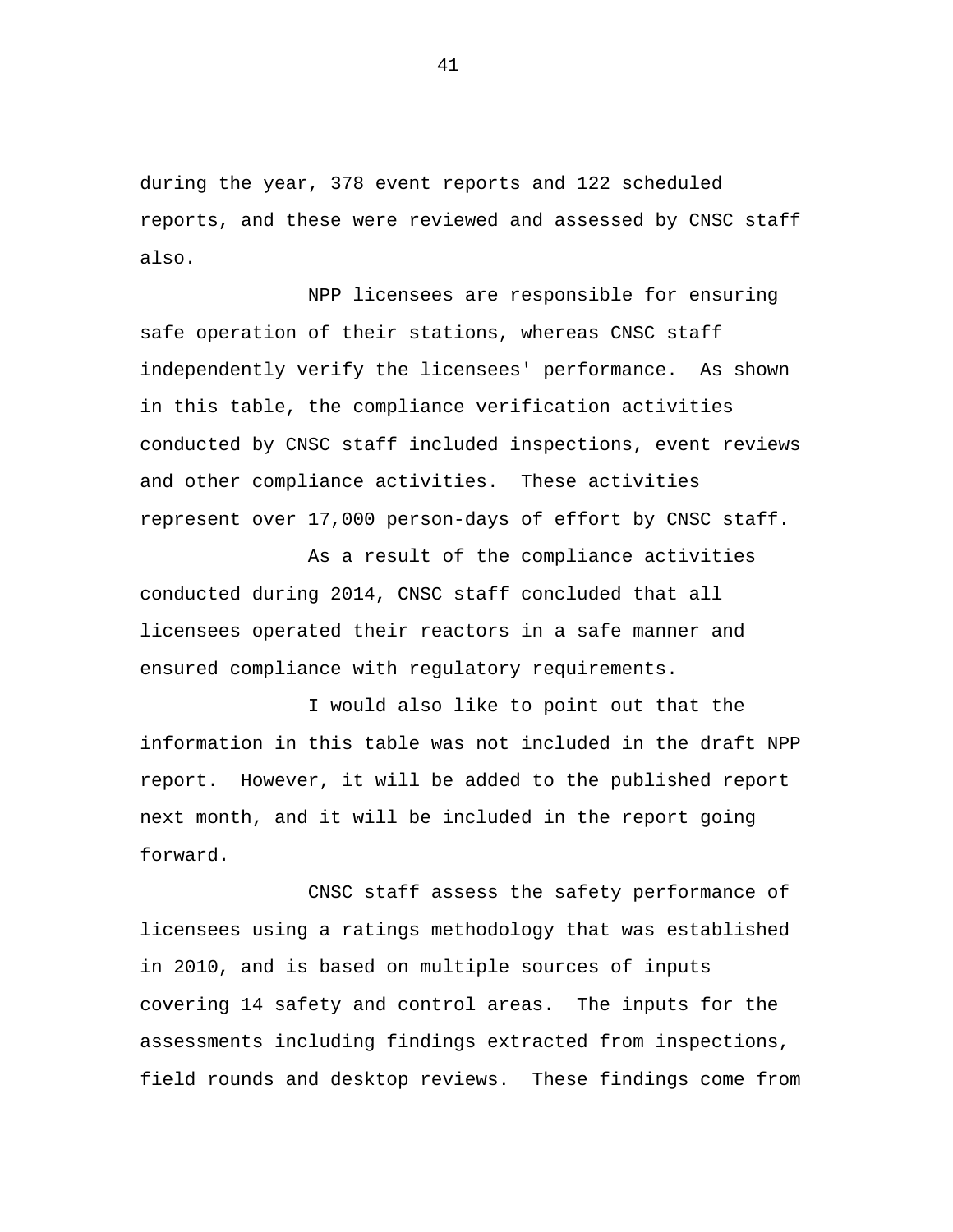the assessments conducted by CNSC staff at the specific area levels within each of the SCAs.

The specific area ratings are then rolled up into a computational method and, in certain cases, there is the need for professional judgment where the final assessment falls on or near the interface between two ratings. This assessment process is conducted for all safety and control areas.

The SCA ratings are combined using weighting factors to produce the integrated plant ratings, that is, the overall rating for each nuclear power plant.

During 2014, CNSC staff presented to the Commission two event initial reports for events that had the potential for involvement of the Commission with respect to decision-making responsibilities. CNSC staff followed up on the licensees' corrective actions for each of these events and concurred with the actions implemented.

There were no event initial reports submitted for Bruce A and B, for Gentilly-2, or for Point Lepreau in 2014.

The 2014 NPP report was posted on the CNSC web site for public comment from June 16th to July 16th of this year. The posting was announced on CNSC web site, through social media and through the CNSC mail-out list.

In addition, advertisements were placed in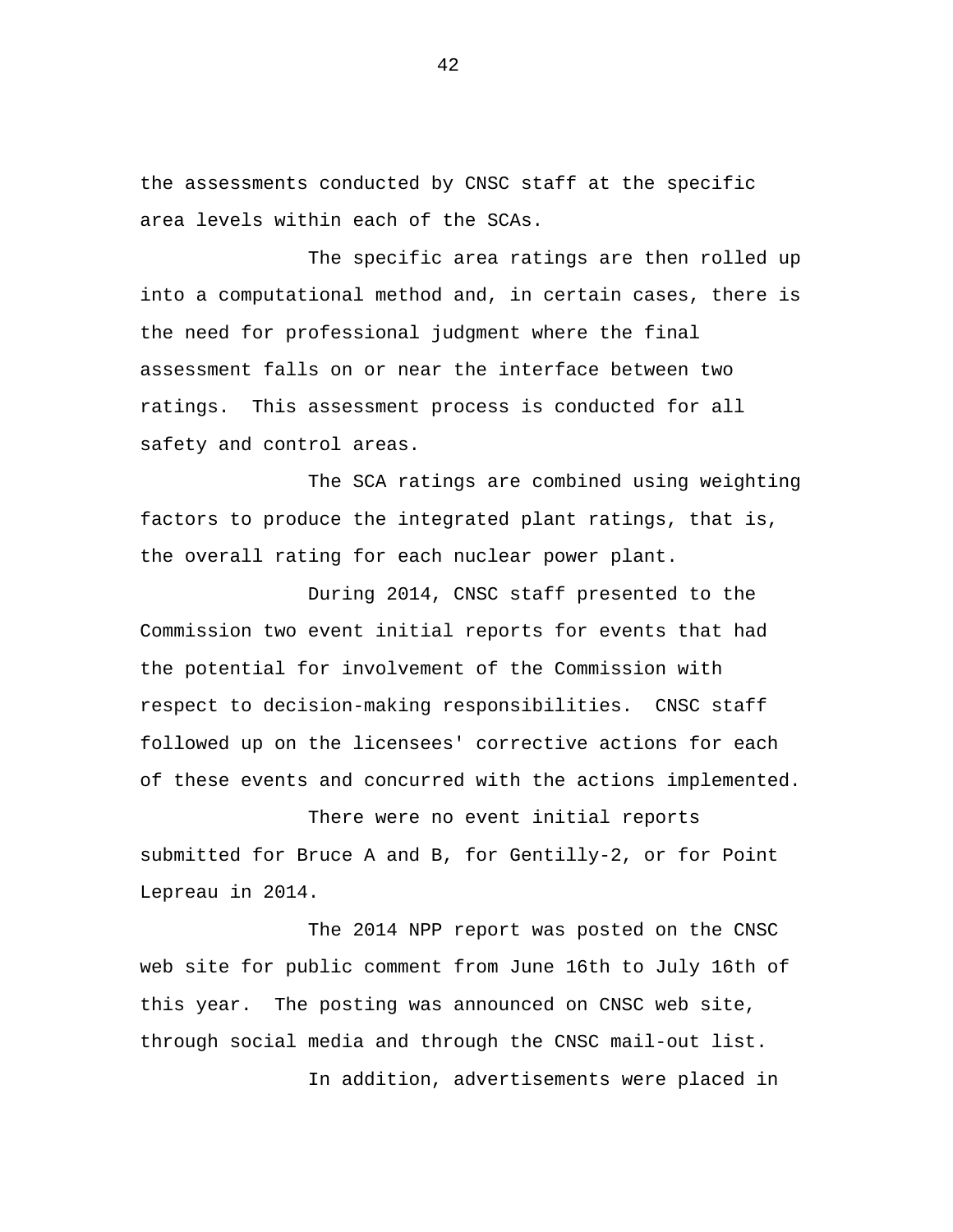15 Canadian newspapers.

Two interventions were received on the report. The comments can be summarized as follows.

Positive feedback on the thoroughness of the report, and a continuing concern regarding the licensees' ability to qualify sufficient numbers of certified staff, though there was acknowledgement by the intervenor of improvements having been made in this area.

During 2014, CNSC staff assessed the licensees' personnel certification programs and determined that these meet regulatory requirements. CNSC staff are satisfied with the ability of the licensees to qualify staff for certified positions.

As this map shows, there are four multi-unit plants in Ontario, and one single-unit plant in each of Quebec and New Brunswick. In 2014, six nuclear power plants had operating licences for a total of 22 reactors in Canada. Of this total, 19 reactors were operating during the year.

The reactor at Gentilly-2 completed the transition to the safe storage state on December 2nd, 2014. At Pickering, Units 2 and 3 remain in safe storage consistent with previous years after they were defueled in 2008.

The Canadian nuclear power industry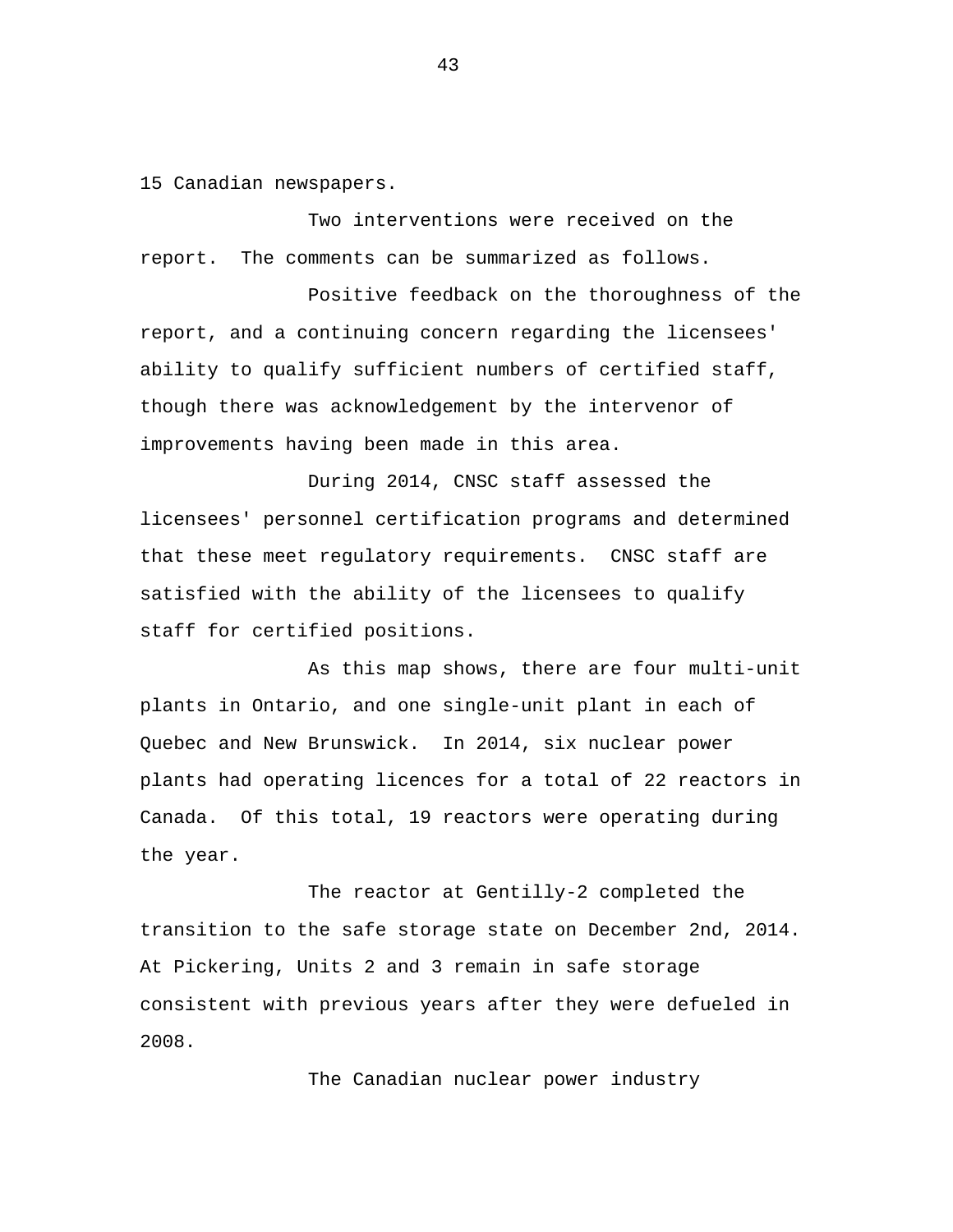continues to provide over 15 percent of Canada's electricity supply. During 2014, in Ontario, 62 percent of the electricity produced in the province was generated at nuclear power plants, and for New Brunswick, 28 percent of the electricity provided was from a single nuclear power plant.

These percentages highlight the contribution this industry makes to Canada's energy production. CNSC is committed to effective regulatory oversight of this industry.

This graphic depicts the status of each of the 22 licensed reactors -- nuclear power reactors in Canada at the end of 2014. Of the total, and as stated earlier, 19 reactors are operating or have been returned to service as shown by the blue and green bundles, respectively, and these -- and three reactors are in a safe storage state as depicted here by the red bundles.

In 2014, the Gentilly-2 station completed the transition to a safe storage state following the 2012 decision to end operations. This station is indicated on the slide in red.

This ends the background section of the presentation. I will now continue with a brief summary of industry benchmarking for 2014.

As you may recall, CNSC began to report on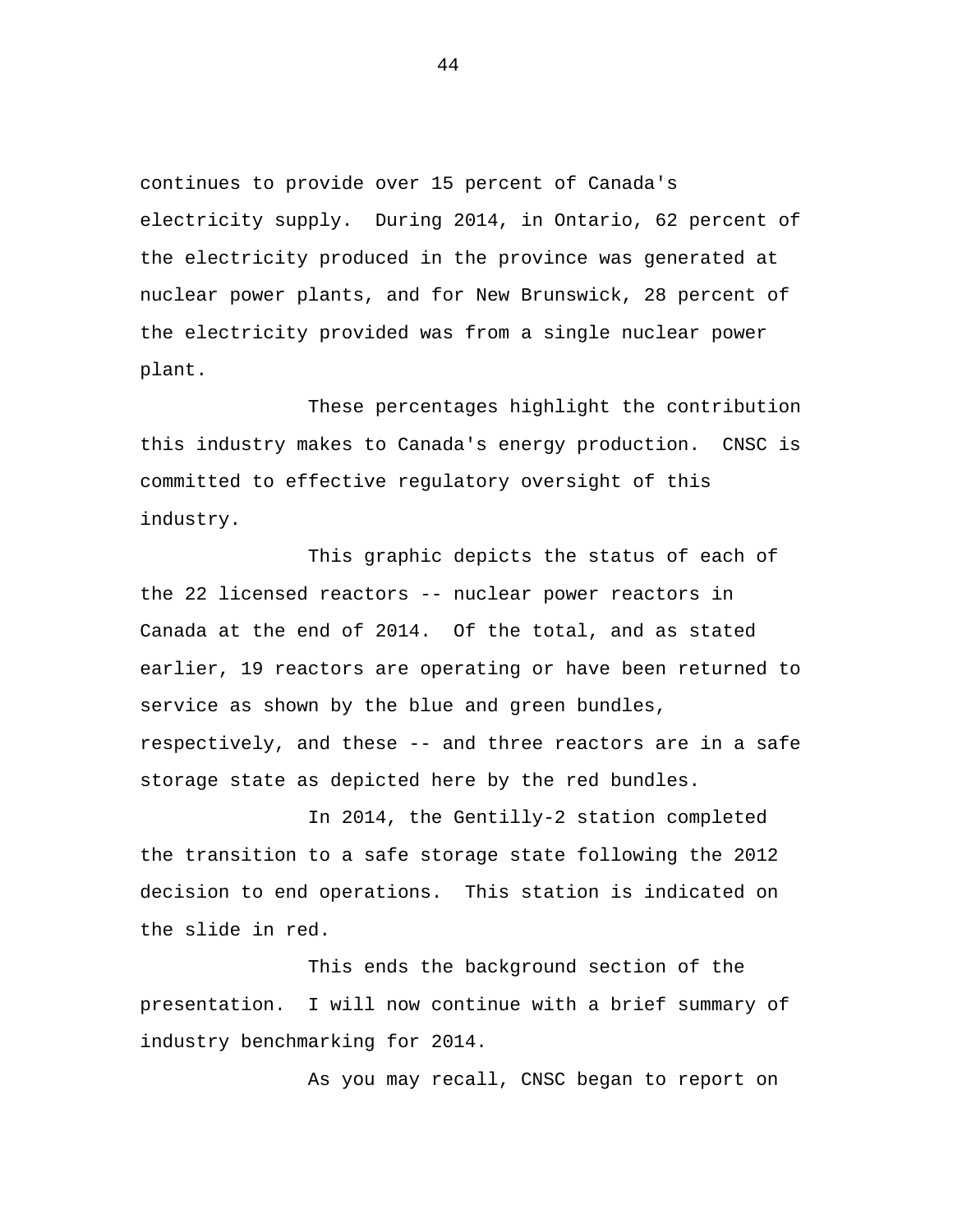performance comparisons between the Canadian nuclear plant licensees and other national and international organizations a few years ago. The approach has continued to evolve, and comparisons involving five performance indicators, some of which are benchmarked, will be presented here today.

As shown in this slide, the first comparison is the number of unplanned reactor trips per 7,000 operating hours. I should perhaps point out at this point that 7,000 approximates the number of operating hours in a year for most nuclear power plants around the world.

The data on this slide shows the performance of Canadian nuclear operators in comparison to that of the World Association of Nuclear Operators, or WANO.

It can be seen that, in 2014, the number of reactor trips for Canadian reactors is significantly better, that is, lower than the industry performance target of 0.5, or half a reactor trip per 7,000 operating hours, and remains lower than the WANO value.

The Canadian industry trip rate has increased slightly in 2014, but the change was not considered significant. Overall, the Canadian industry is maintaining a low trip rate.

This next figure compares the unplanned capability loss factor for Canada versus WANO values. WANO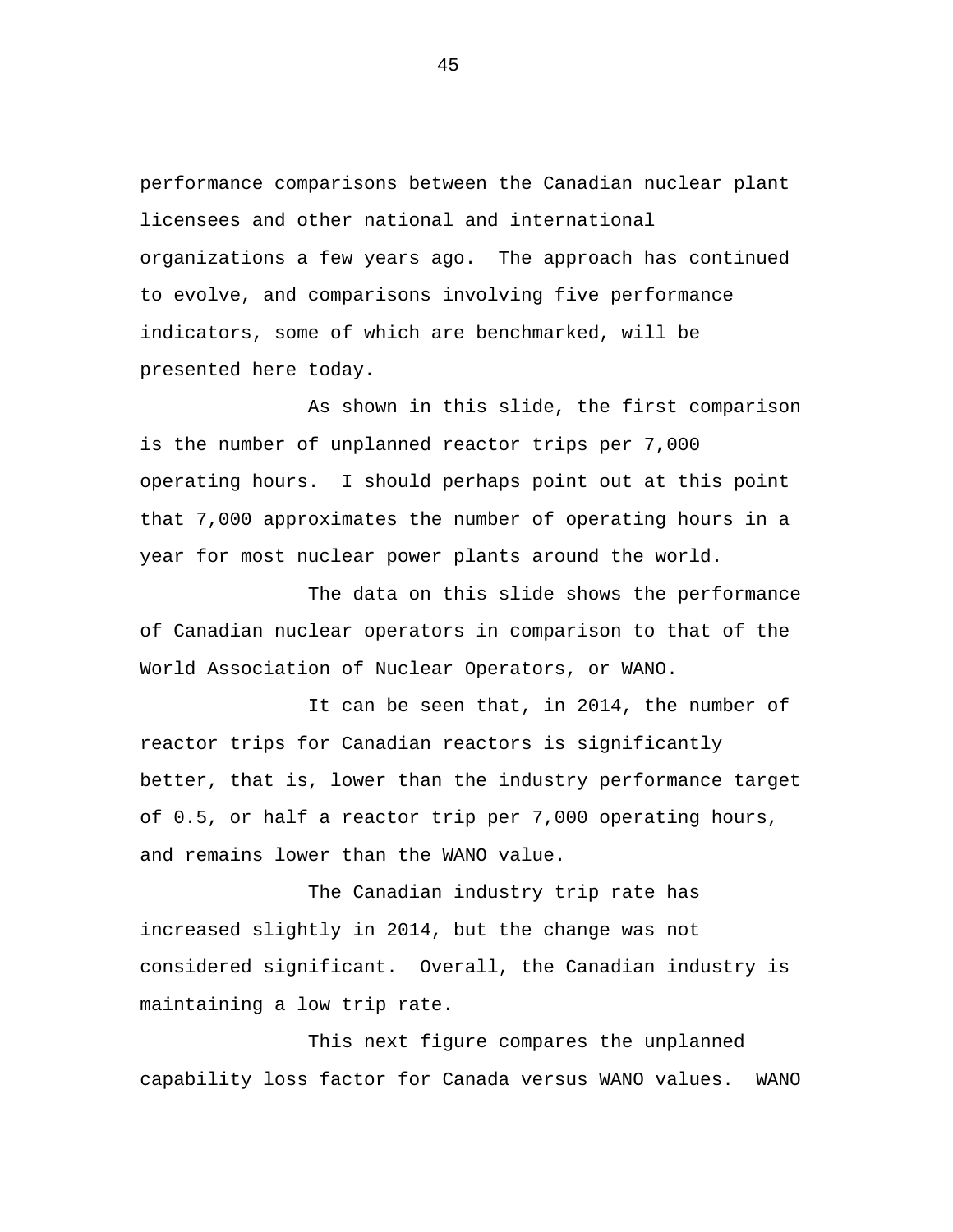uses this indicator to monitor industry's progress in minimizing outage time and power reductions that result from unplanned equipment failures or other conditions such as maintenance outage extensions, forced outages and unplanned load reductions.

This slide does not represent a safety issue, but focuses, instead, on electrical power output. The indicator reflects the effectiveness of plant management in maintaining systems available for electrical generation.

The darker-coloured regions at the bottom of the bar graph represent the UCLF. The lighter-coloured regions represent the total actual energy production capability, taking into account energy losses due to planned outages.

Under Regulatory Document 3.1.1, which became effective in 2015, additional safety performance indicators that align with WANO will be available in future NPP reports.

This next slide, accident frequency, is a measure of the number of reportable injuries resulting in lost time or medical treatment and the number of fatalities at a station per 200,000 person-hours worked.

This slides shows the accident frequency for the Canadian nuclear industry indicated in light blue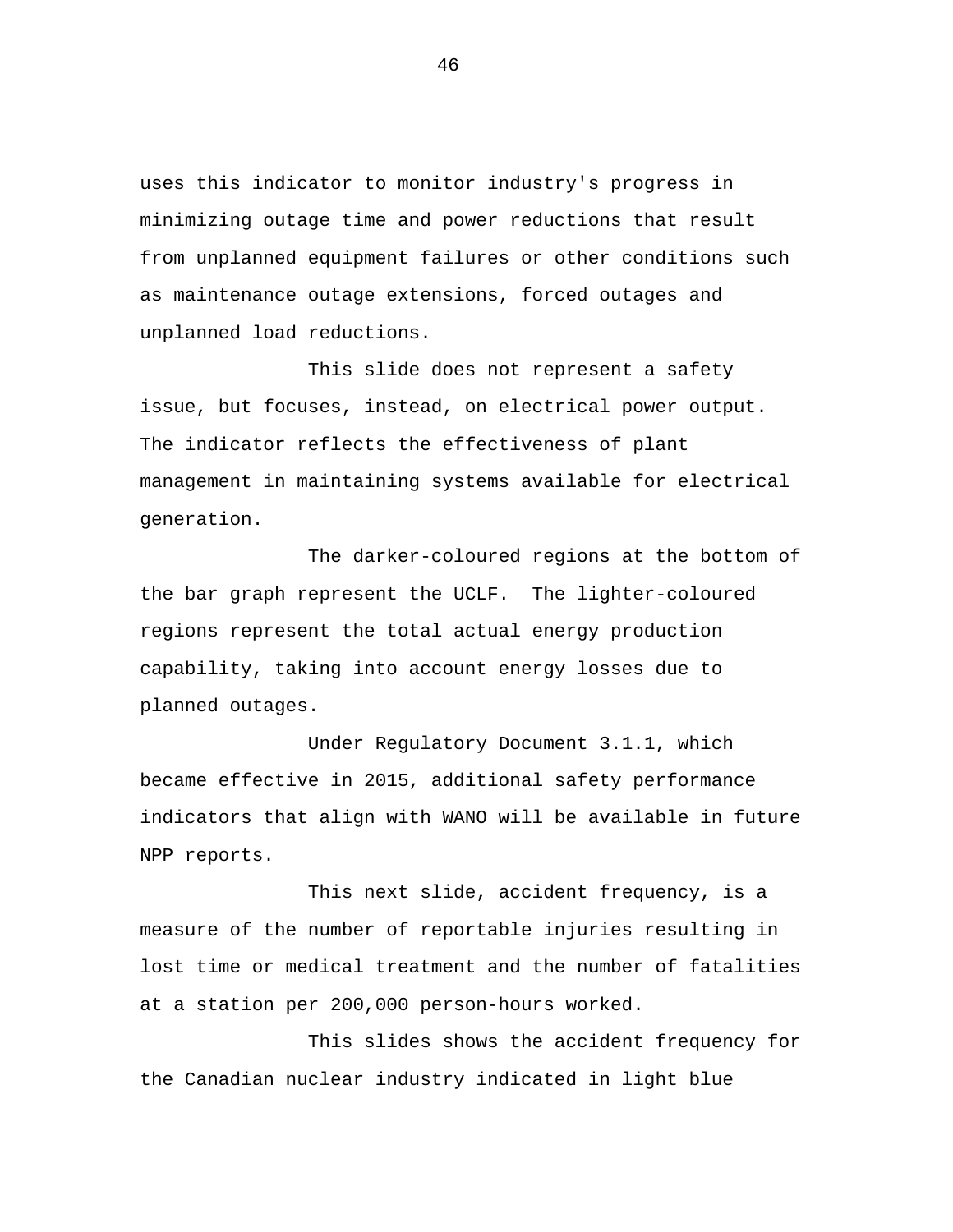versus other Canadian industries and workplaces. And in case you can't read it, I'll just point out that the blue is WorkSafe New Brunswick, the bright blue is WorkSafe BC, the purple is the Canadian Electricity Association, and the red is the Canadian Nuclear Safety Commission.

The -- it can be seen that the accident frequency for the Canadian nuclear industry remains a very low, and lower than other Canadian workplaces. The accident frequency for the Canadian nuclear industry and for all licensees decreased in 2014. Moreover, the Canadian nuclear industry continues to be a safe industry in terms of the frequency of workplace accidents.

Staff also wish to point out that there were no work-related fatalities at Canadian nuclear power plants in 2014.

This slide shows the estimated annual dose to the public which is attributed to both airborne emissions and liquid releases from Canadian nuclear power plants.

In 2014, this was well below the one millisievert dose limit for members of the public for all Canadian nuclear power plants. In fact, they were approximately 1,000 times lower.

Please note that because the doses are very low, we have used the logarithmic scale on the left. Each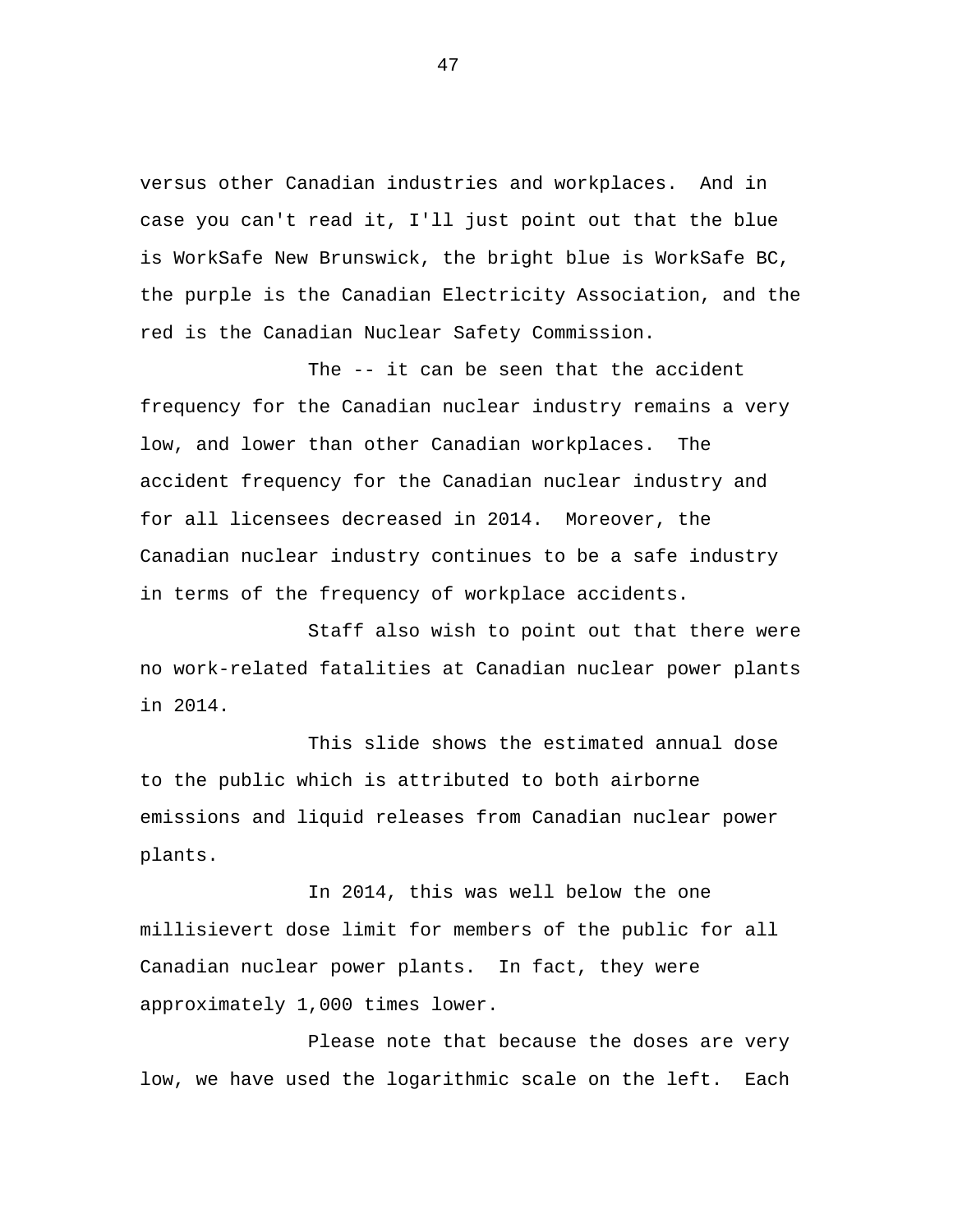unit on a logarithmic scale represents a tenfold increase in the value of the estimated dose.

The public dose data confirms that Canadian licensees' programs continue to be effective in protecting the public and the environment from radiological releases. The dose to the public is only a very small fraction of the regulatory dose limit.

This graph also shows that the doses from Canadian NPPs are much lower than the average annual effective doses from natural background both in Canada and worldwide.

This next slide shows the distribution of effective doses to workers for 2014 as well as the fiveyear trend. The percentage of workers at Canadian nuclear power plants who received a total effective dose of less than one millisievert has remained higher, at 80 percent - has remained 80 percent or higher since 2010, a testament to the continued effectiveness of the licensees' radiation protection programs.

CNSC staff note that this has increased to 85 percent of the workers in 2014.

I would further point out that no worker among the more than 25,000 monitored received a dose exceeding the regulatory dose limit of 50 millisieverts per year in 2014. The radiation protection programs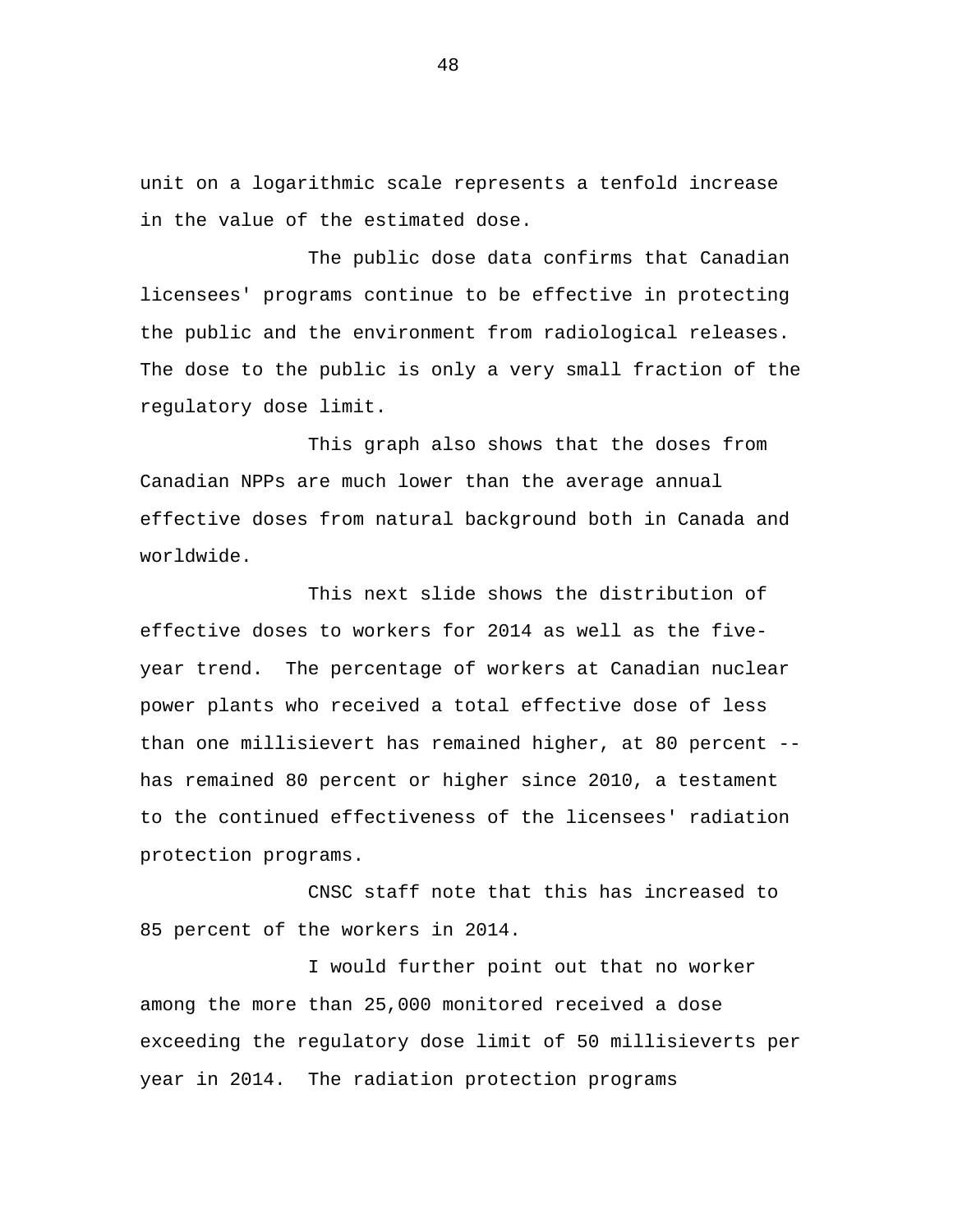implemented by licensees are protecting workers in the Canadian nuclear power industry and resulting in low numbers of workers in the higher dose ranges as shown on this slide.

The presentation will transition now to the summaries for the individual stations. Mr. Barclay Howden will begin by covering the Bruce A and B and Darlington stations.

**MR. HOWDEN:** Thank you, Mr. Corcoran.

Bruce Power is licensed to operate the Bruce A and B nuclear generating stations, each located on the shores of Lake Huron. Both stations consist of four CANDU units each.

In 2014, at the Bruce site, all eight units were operational.

In May 2015, following four days of public hearing in Kincardine, the Commission renewed the Bruce A and B licences as a single licence. The new licence is for a five-year period and will expire in 2020.

As the licences were just renewed through an extensive licensing process with detailed Reasons for Decision published on July 9th, 2015, staff conclude there is no new information to report to the Commission. Thus, I'll go through the slides fairly quickly.

It should be pointed out that the NPP report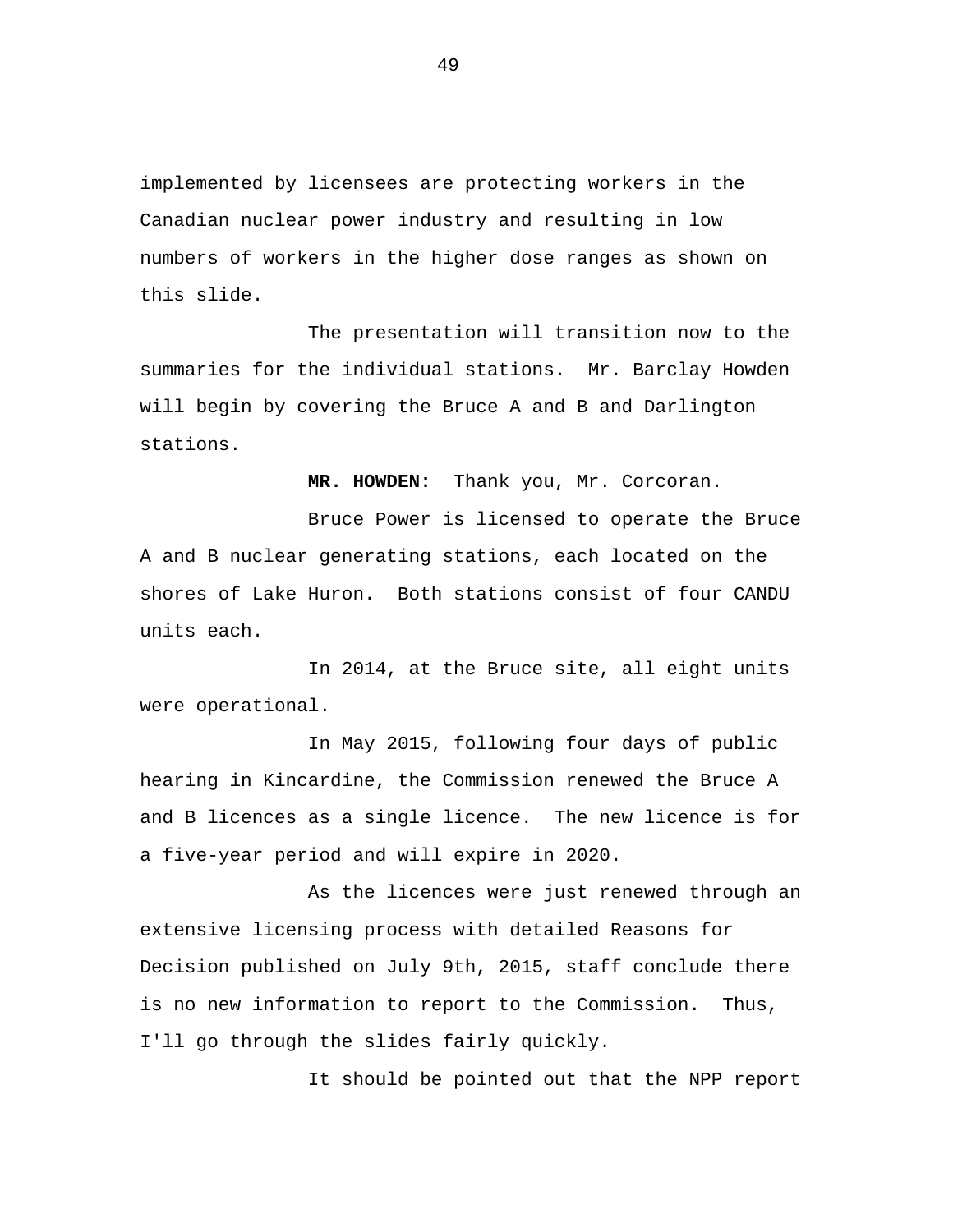was prior -- was prepared prior to the publishing of the detailed Reasons for Decision.

This table shows the 2014 performance ratings for the safety and control areas for both Bruce A and B. Overall, the integrated ratings for Bruce A remained at satisfactory, while the integrated rating for Bruce B improved to fully satisfactory.

Here are the good practices at Bruce A and B. In addition, security was also fully satisfactory in 2014.

This slide provides an update on the *Fisheries Act* authorization process. CNSC Staff have included that licensed activities at Bruce Power, as authorized by the *Nuclear Safety and Control Act*, have had no significant impact on the fish population, hence the environment is being protected.

A new licence is in place now and the new licence conditions handbook has been updated with the information outlined in this slide.

This slide summarizes the major projects and initiatives that were discussed during the licence renewal hearing. In particular, the 37M Fuel Project and the Bruce A environmental assessment follow-up program.

I will now move onto the Darlington facility. Ontario Power Generation is licensed to operate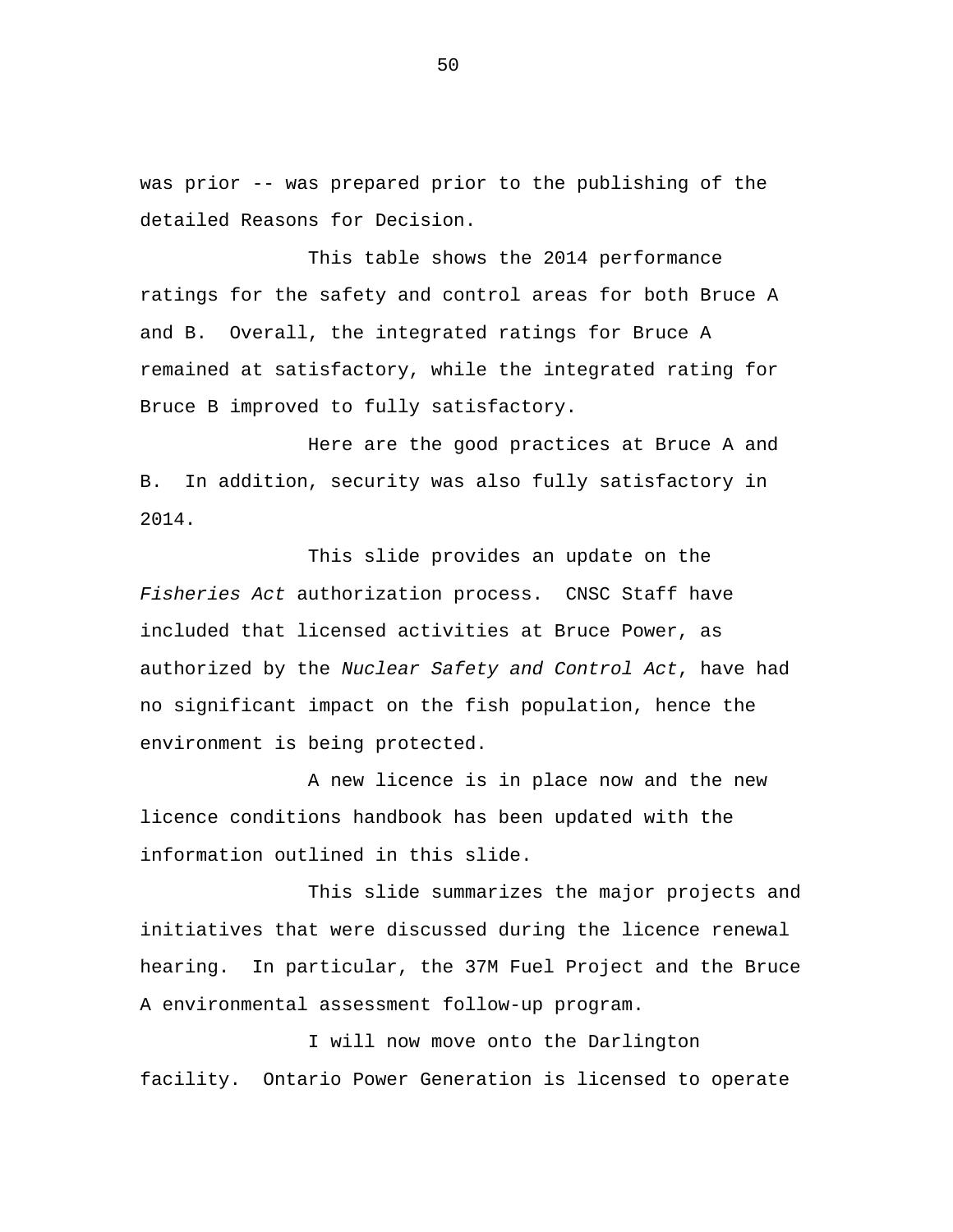the Darlington Nuclear Power Plant which consists of four units.

All four units at Darlington were operational in 2014. OPG also operates at this site a tritium removal facility, which is designed to reduce levels of radioactive tritium in the heavy water.

As Part 1 of the licence renewal hearing was held yesterday, we are not going to go through the slides in detail.

This table shows the performance ratings for the safety and control areas for Darlington. Overall, Darlington received an integrated plant rating of fully satisfactory. Darlington has received this rating consistently for the past seven years.

Here are the good practices at Darlington. In addition, operating performance was also fully satisfactory in 2014.

OPG is also addressing some work safety challenges in conventional health and safety.

This slide provides a history of the licence amendments and licence conditions handbook revisions up to yesterday, so it is right up-to-date

This slide summarizes the refurbishment information that was presented yesterday to the Commission. Shown in this slide is an outline of the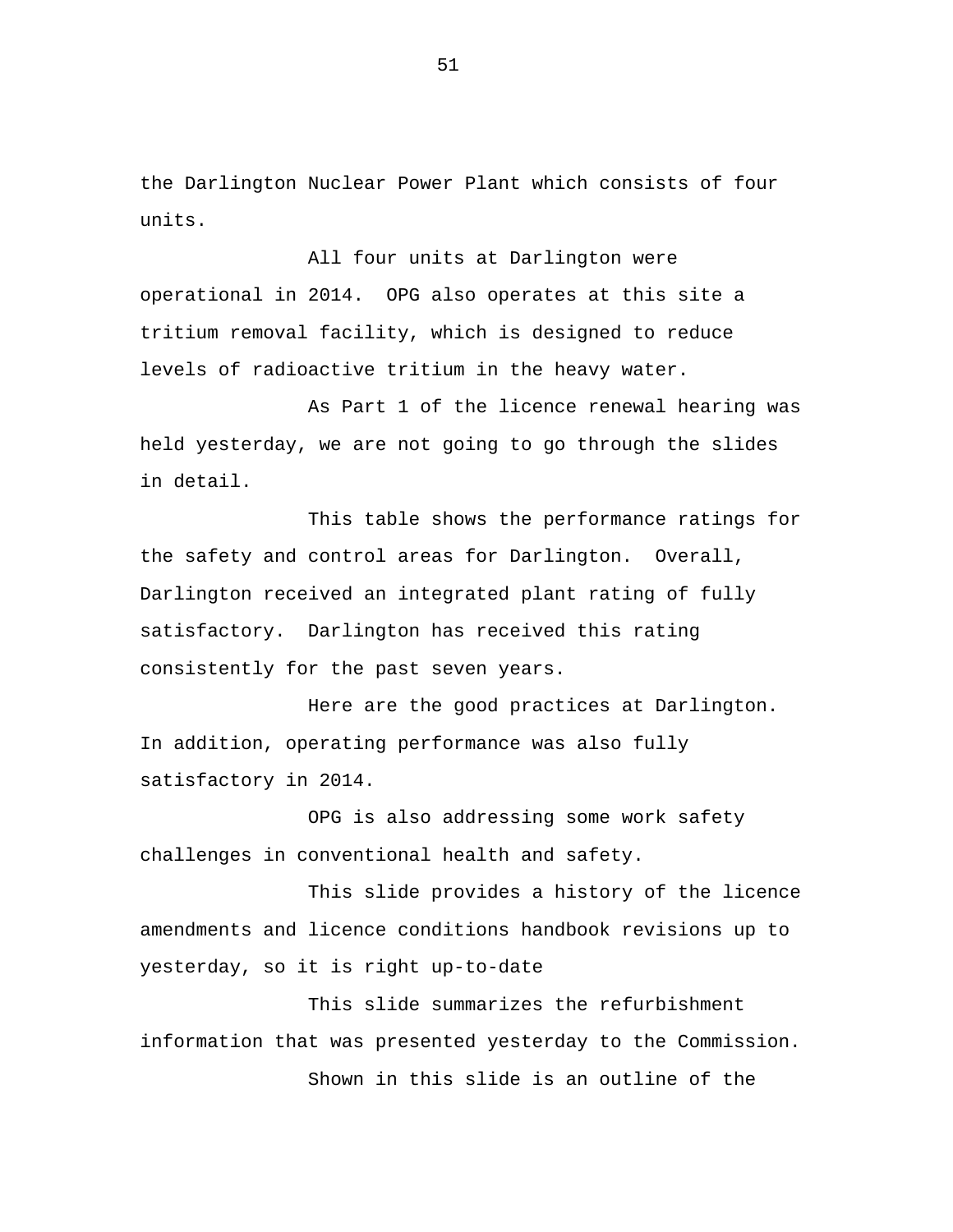study of the consequences of a hypothetical severe nuclear accident that was touched upon yesterday. The final English version of the report will be made available to the public today. The English and French versions will also be published to our website in September. The conclusions from the study are summarized in this slide.

That concludes the summary on Darlington.

I will now turn over the presentation to Mr. Miguel Santini, Director of the Pickering Regulatory Program Division.

 **MR. SANTINI:** Thank you, Mr. Howden. Good morning, Members of the Commission and Mr. President.

The Pickering Nuclear Generating Station consists of eight reactor units. This table shows 2014 performance ratings for the safety and control areas at Pickering. The performance in relation to protection and security remain unchanged and fully satisfactory in 2014.

The performance for Pickering in the remaining 12 safety and control areas were satisfactory. Overall, the integrated plant rating for Pickering was satisfactory in 2014, unchanged from the previous years.

Now, I would like to discuss Pickering's safety performance highlights, focusing first on good practices.

In the area of radiation protection, OPG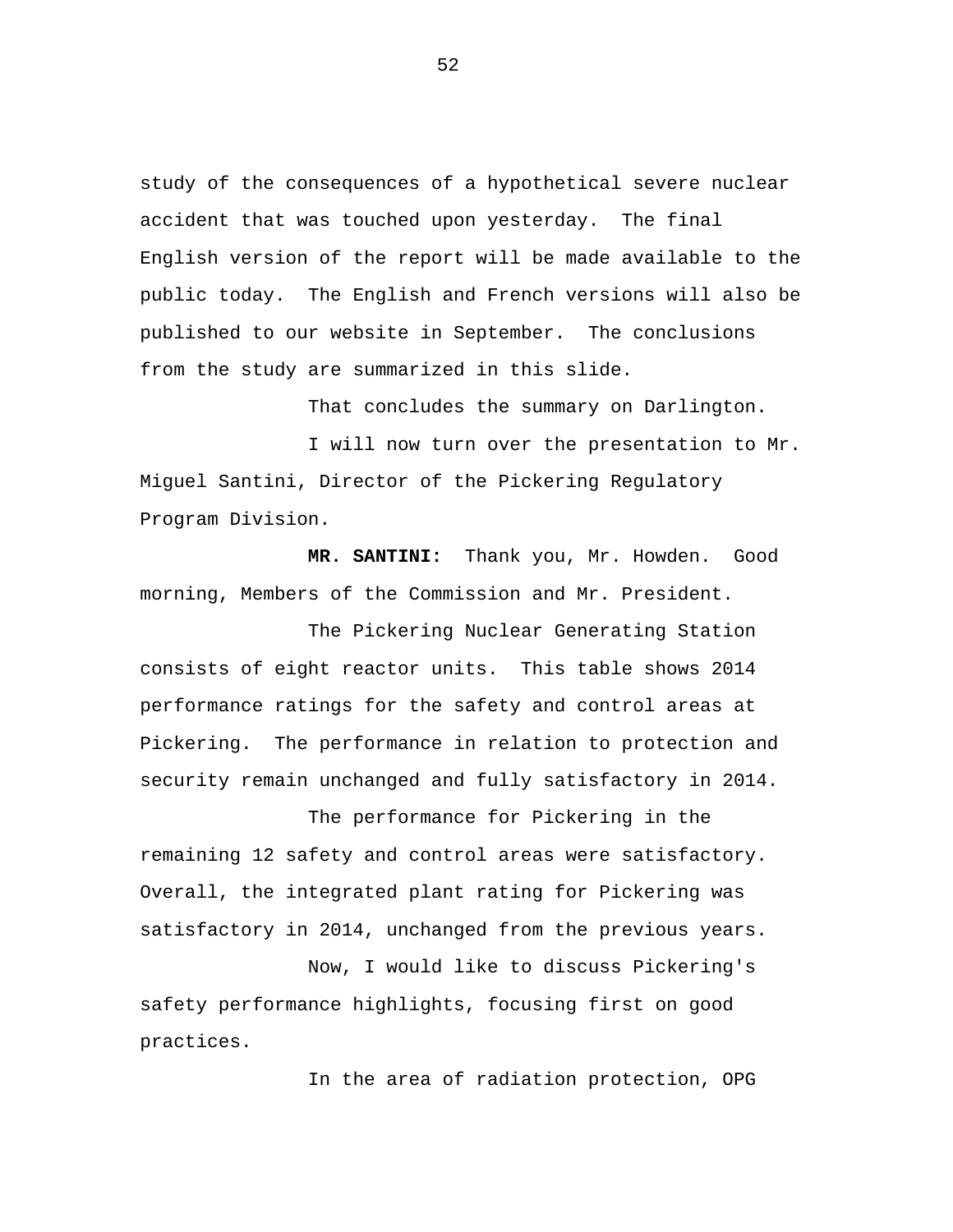continues to implement at Pickering a highly-effective and well-documented ALARA program which is based on industry best practice.

Under security it is noted that OPG maintains a robust and efficient nuclear response force. In addition, OPG has implemented world design and effective drills and exercises at Pickering. The introduction of enhanced screening technology has improved access control at this station.

The Commission removed regulatory hold points for continued operations from the Pickering licence in 2014. The Commission requests that OPG produces an annual update on the aging management program and fitness for service of major components and on the detailed risk improvement plan.

The 2014 NPP Report contains the second annual update of these topics. Here we present the highlights of these submissions.

First, an update on the Pickering aging management program and fitness for service for major components. The planned inspections of fuel channels, feeders and steam generators were completed as per their scope.

The following was determined through these inspections. The mean diameter of the pressure tubes were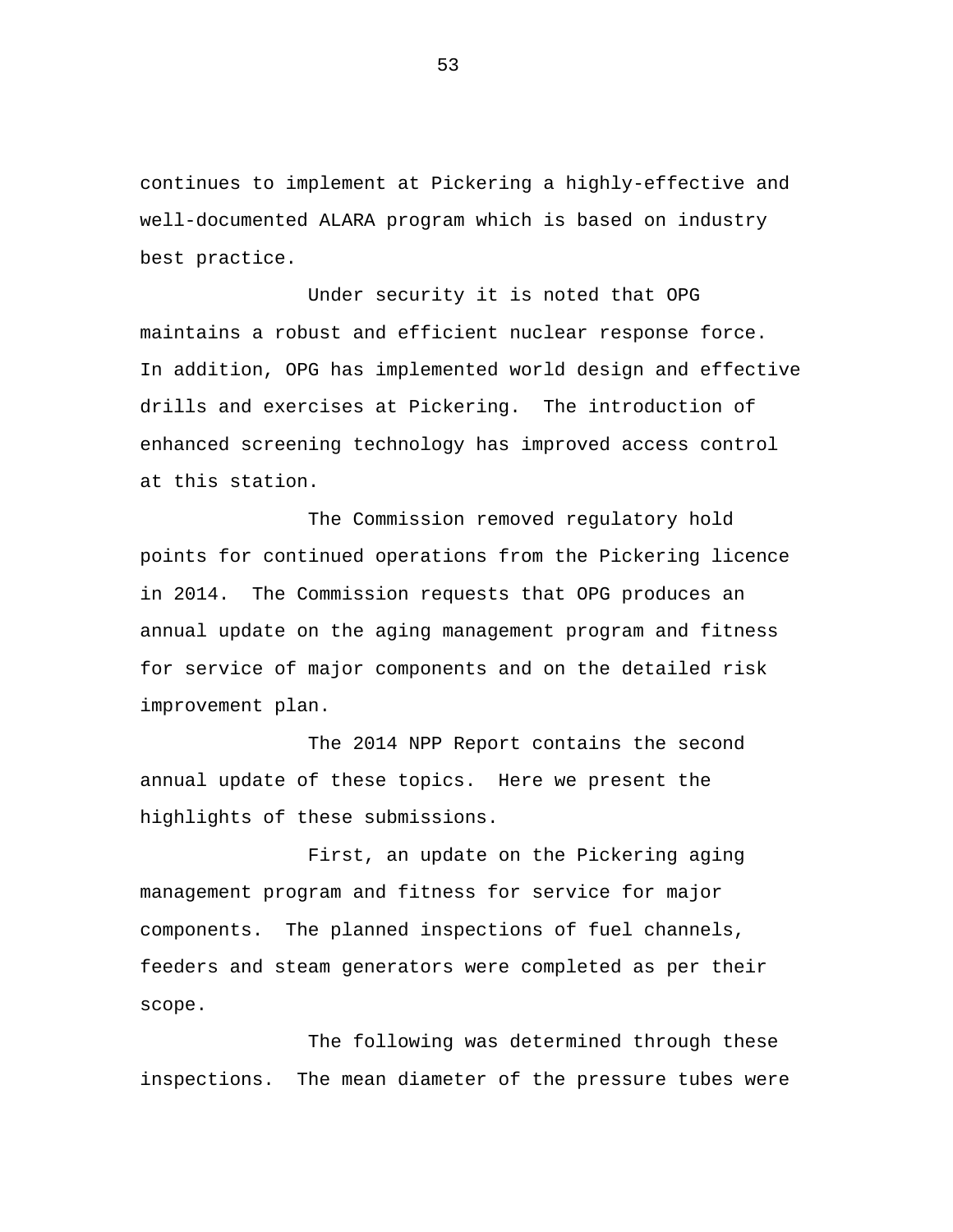within the service limits. The highest hydrogen concentration in pressure tubes were within service limits. The inspected feeders had wall thickness greater than the minimum allowable. And finally, no steam generators exceeded the limit of tube plugging.

Overall, CNSC Staff are satisfied with the results of the 2014 major component inspections and confirm the findings met CNSC regulatory requirements.

The second request by the Commission was for OPG to submit an annual update of the initiatives to further reduce the risks identified through this PSA at the plant. In compliance with this request, OPG submitted the status of implementation of the risk reduction plan.

The initiatives which involve physical improvements to the plant include extension of auxiliary power supply emission times to 72 hours; upgrades to the fire protection barriers on the cable trays; and modification to the emergency makeup water supply to heat transport system and to the boilers.

Other improvements such as refinement of the models or addition of the Fukushima upgrades modelling also improve the final results of the core damage frequency or large release frequency of the PSA.

For instance, crediting the Phase 1 emergency mitigating equipment, or EME, in the PSA models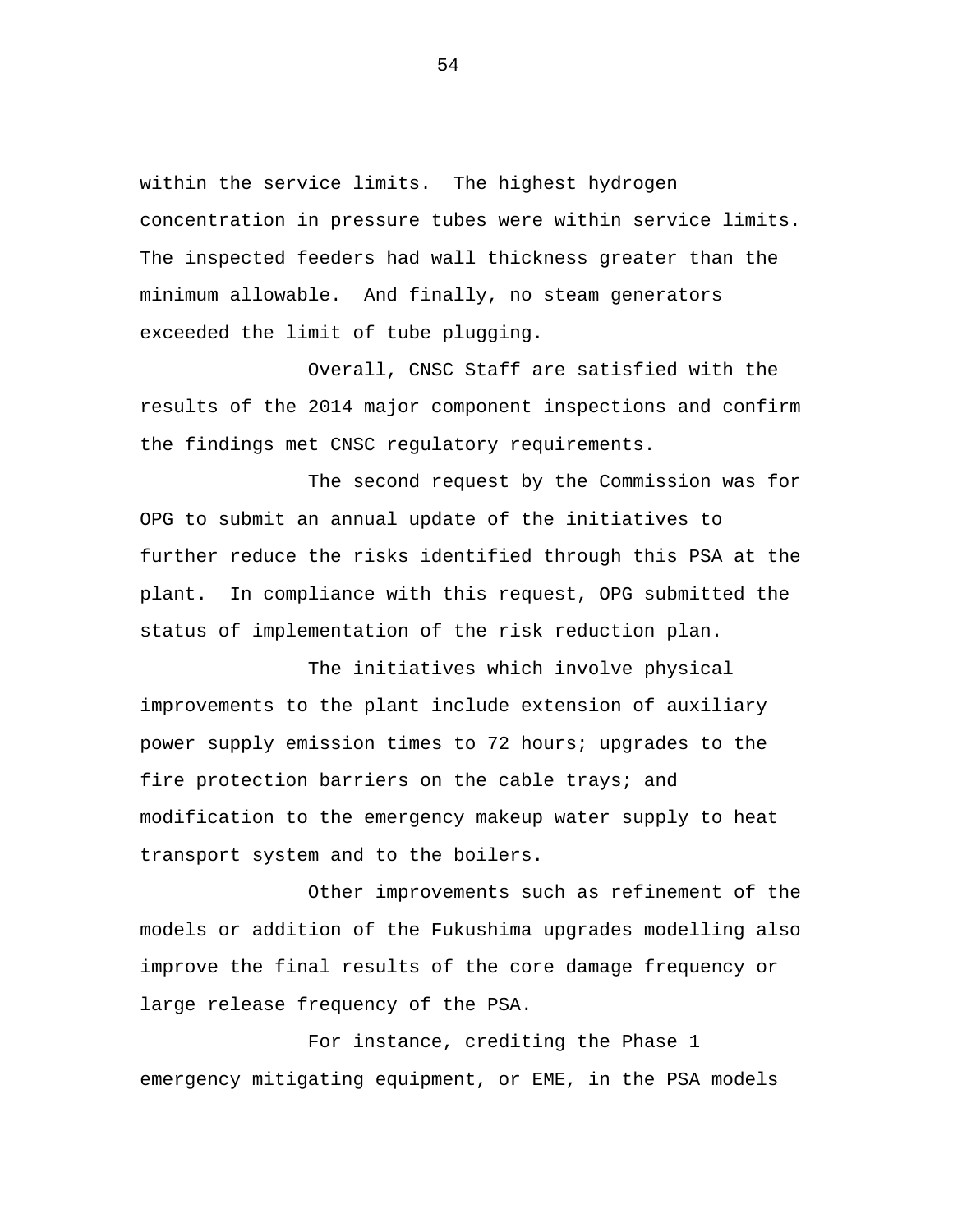reduced the core damage frequency up to 80 per cent and the large release frequency up 83 per cent.

Phase 2 EME and credit of the severe accident management guidelines, also from the Fukushima action plan, are expected to further reduce the core damage frequency and large release frequency results.

CNSC Staff are satisfied with the current status of OPG's implementation of the risk reduction plan.

On whole site probabilistic safety assessment the development of a pilot project for the Pickering site is continuing and on target for completion in 2017.

During the reporting period the Pickering operating licence was amended once and the licence condition handbook was also revised once. Details of these amendments and revisions are given in the CMD and here we present the reasons for the amendments and the significant changes to the LCH.

Regarding projects and initiatives underway at the station, I will describe the activities related to management of end of life.

OPG continues with planning and implementing measures to ensure safe operation of Pickering to the end of commercial operation. The Continued Operations Plan, or COP, covers the implementation of the Pickering B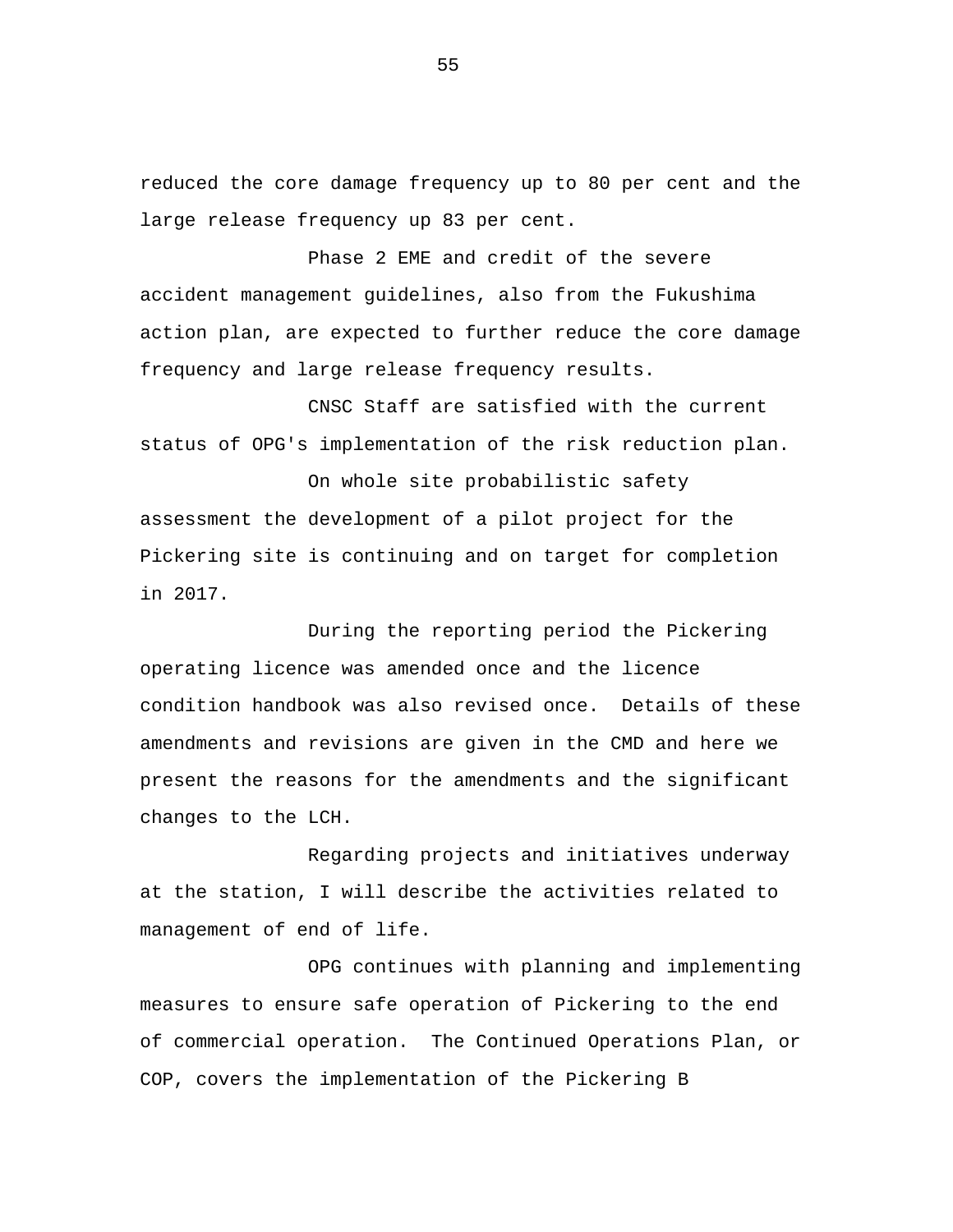integrated safety review to ensure safe operation beyond 210,000 equivalent full-power hours.

Only three actions remain open in the COP, and it is targeted for completion by December 2015.

The Sustainable Operations Plan, or SOP, will become effective in January 2016, and it is focused on actions required to ensure the continued safe operation of all units approaching the end of commercial operation.

Finally, in accordance with the operating licence, OPG has to submit to the CNSC by June 30<sup>th</sup>, 2017 the permanent shutdown dates for the Pickering reactors.

I will now turn over the presentation to Monsieur Benoit Poulet, le Directeur de la Division du programme de réglementation de Gentilly et Point Lepreau.

**M. POULET :** Merci, Monsieur Santini.

Monsieur le Président, membres de la Commission, bonjour.

Gentilly-2 est une centrale à tranche unique de type CANDU 600 exploitée par Hydro-Québec.

L'exploitation commerciale de Gentilly-2 a pris fin le 28 décembre 2012. Le réacteur a alors été mis à l'arrêt et toute production d'énergie électrique a cessé. Au cours de l'année 2014, Gentilly-2 était en transition vers l'état de stockage sûr et a complété cette transition et atteint l'état de stockage sûr le 2 décembre 2014.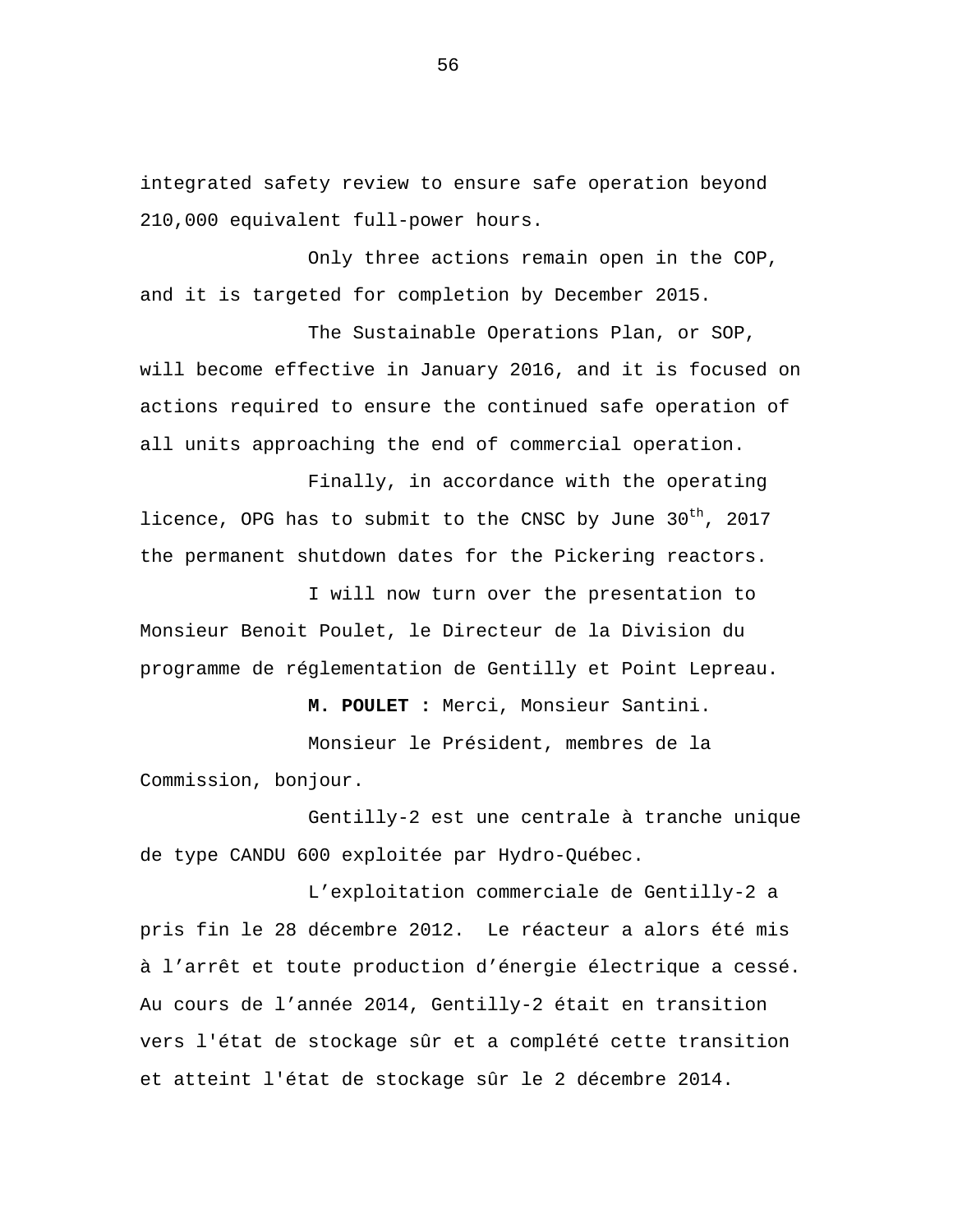Le présent permis de la centrale est en vigueur depuis le 1er juillet 2011 et expire le 30 juin 2016.

En 2014, Hydro-Québec a demandé à la Commission de modifier le permis de Gentilly-2 afin de prendre compte de l'état cœur déchargé et du passage à l'état de stockage sûr.

La Commission a revu et accepté cette demande, et la modification de permis a été complétée le 22 juillet 2014.

Ce tableau montre les cotes de rendement attribuées à Gentilly-2 pour l'année 2014 pour chacun des domaines de sûreté et de réglementation.

Le rendement de Gentilly-2 pour chacun des domaines de sûreté et de réglementation à la centrale Gentilly-2 a été jugé satisfaisant. Le rendement global à la centrale a lui aussi été jugé satisfaisant.

Hydro-Québec a poursuivi les travaux de transition requis pour placer la centrale dans un état de stockage sûr tout au long de l'année 2014.

Hydro-Québec a terminé le drainage et l'assèchement des principaux systèmes nucléaires. Le plan de fin d'exploitation a été examiné et accepté par le personnel de la CCSN en mai 2014. Le personnel de la CCSN a conclu que les plans et les procédures d'Hydro-Québec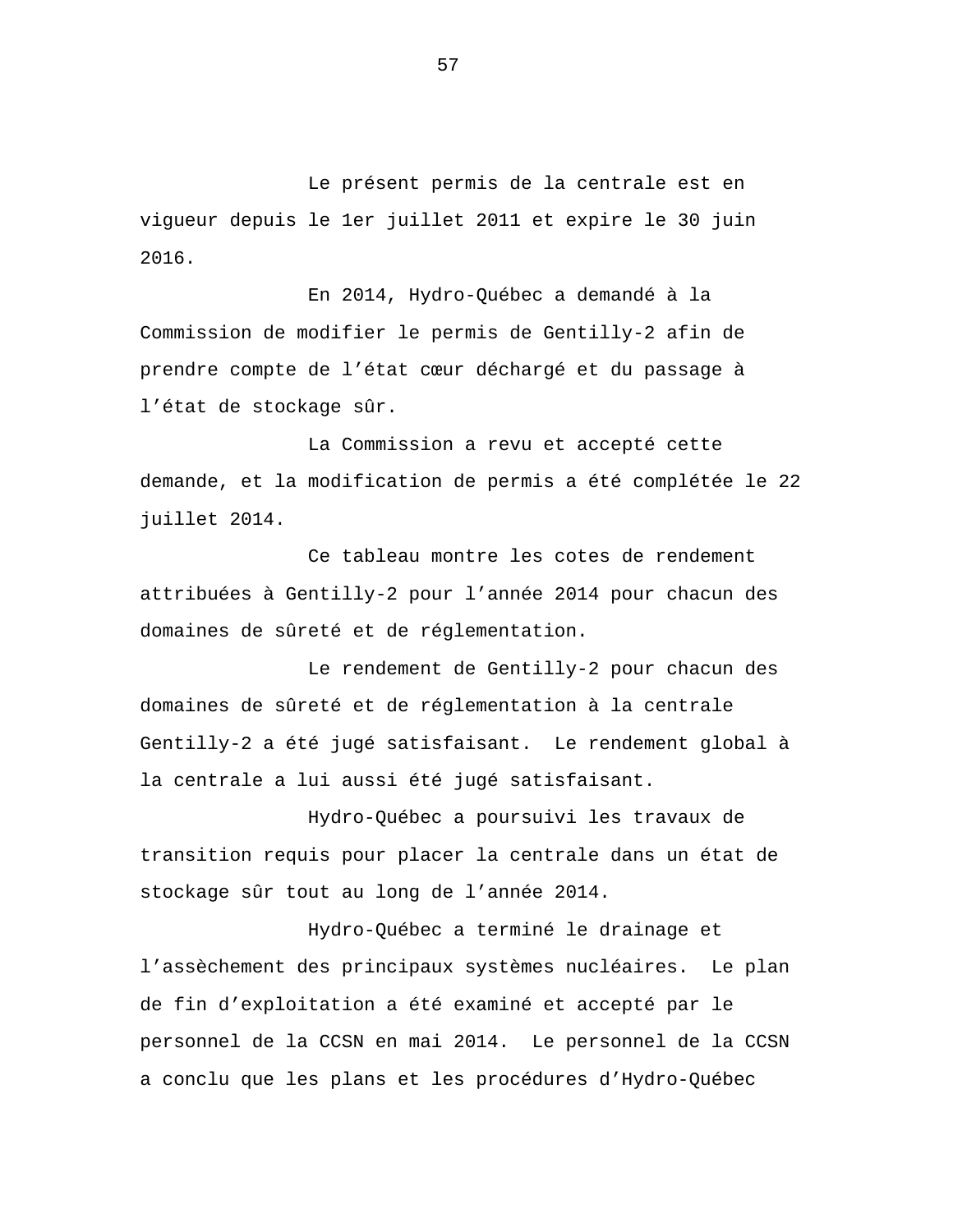rencontrent les exigences réglementaires et qu'ils ont été mis en œuvre de manière à assurer la réalisation sécuritaire des activités et des opérations.

Gentilly-2 a atteint l'état de stockage sûr avec le combustible usé, stocké dans les piscines de stockage de l'installation prévues à cet effet, le 2 décembre 2014.

En 2014, Hydro-Québec a terminé la révision du rapport de sûreté de Gentilly-2, en conformité aux exigences réglementaires. Le personnel de la CCSN avait assisté à une réunion technique pour discuter de la méthodologie employée avant la soumission du rapport. Le personnel de la CCSN s'affaire actuellement à examiner le rapport de sûreté maintenant révisé.

Dans le domaine de la protection-incendie, Hydro-Québec a soumis son programme révisé de protectionincendie en 2014. Le personnel de la CCSN a examiné le programme et conclu qu'il était acceptable et conforme aux exigences réglementaires.

Le domaine d'intérêt réglementaire pour Gentilly-2 en 2014 était l'aptitude fonctionnelle.

Hydro-Québec a soumis en juillet 2014 des mises à jour de ses programmes de surveillance et d'inspection pour les structures, systèmes et composants importants sur le plan de la sûreté. Le personnel de la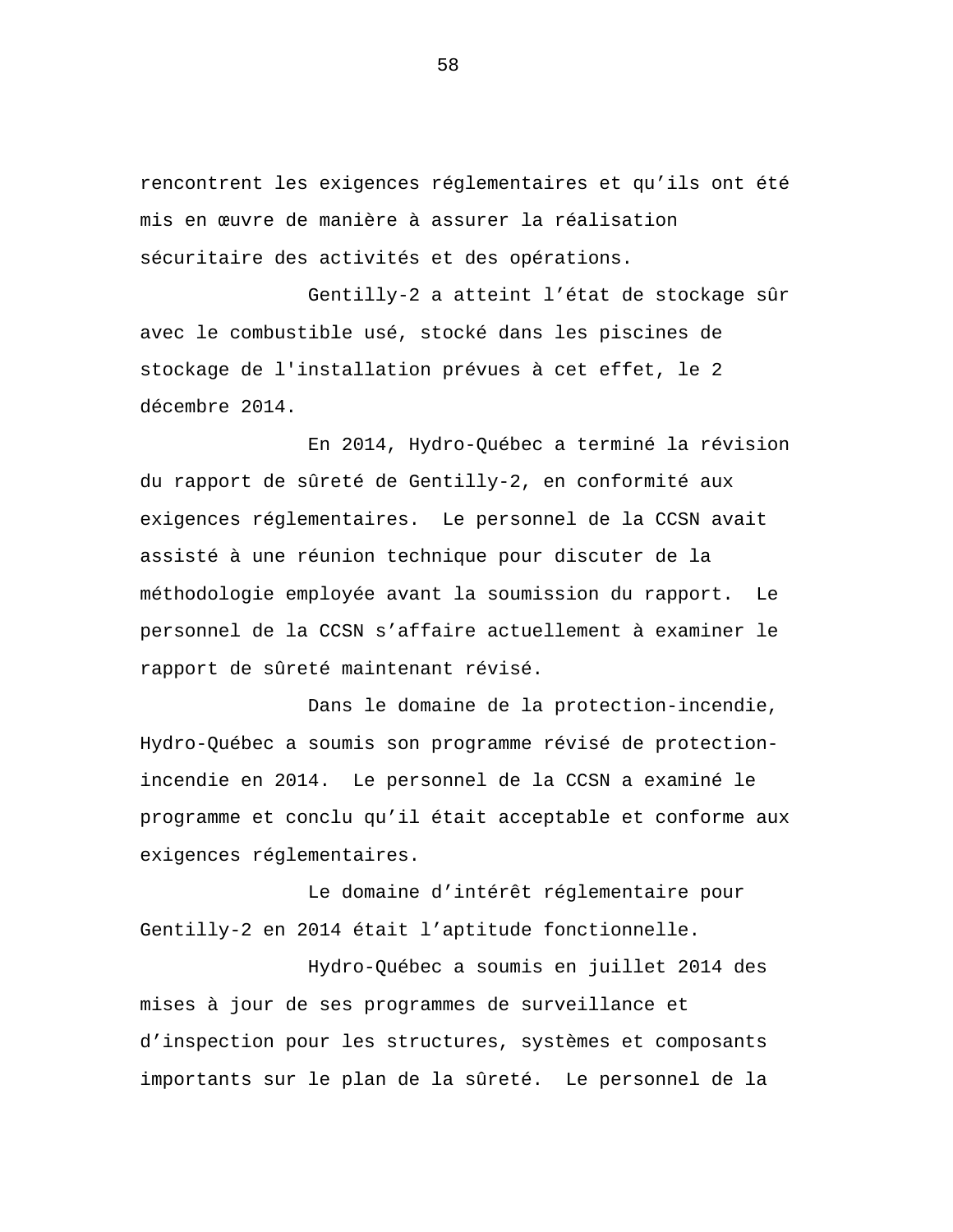CCSN a revu ces programmes et a rencontré les employés d'Hydro-Québec plus tôt cette année, en avril 2015, pour préciser l'information et les révisions requises pour que les programmes rencontrent les exigences réglementaires. Les programmes de surveillance et d'inspection d'Hydro-Québec seront sujets à une inspection par le personnel de la CCSN plus tard cet automne.

Au cours de la période de rapport, le permis d'exploitation a été modifié une fois par la Commission. Cette modification avait pour objectif de mieux aligner les exigences du permis avec la réalisation des activités de stabilisation et la nouvelle configuration des systèmes et de l'équipement de la centrale.

Le manuel des conditions de permis a aussi été révisé une fois. À titre d'exemple, le manuel des conditions de permis a été modifié pour inclure des mises à jour aux documents d'application de la réglementation, notamment la mise en œuvre du REGDOC-3.1.1, qui a remplacé le document S-99.

I will now continue with the Point Lepreau Generating Station safety assessment portion of the report.

The Point Lepreau Nuclear Power Plant consists of a single CANDU 600 reactor that is operated by the New Brunswick Power Corporation.

The Point Lepreau Generating Station was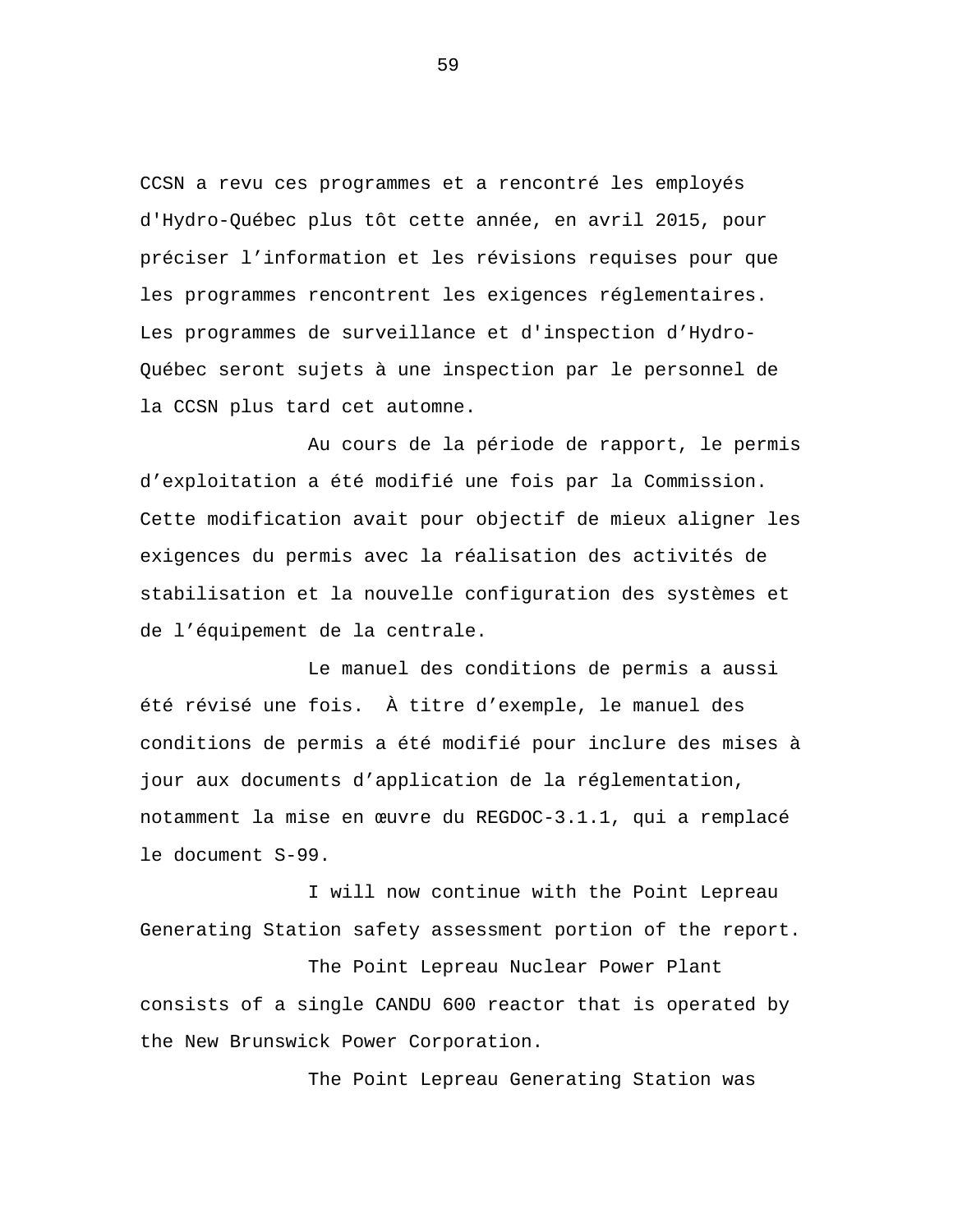operational throughout 2014. The operating licence was renewed in February 2012 and it will expire in June 2017.

This table shows the 2014 performance ratings for the safety and control areas at Point Lepreau. The performance of this station in conventional health and safety remained at fully satisfactory, while the remaining safety and control areas were rated as satisfactory. Overall, the integrated plant rating for Point Lepreau was satisfactory, the same as it was in the previous year.

I would now like to discuss the Point Lepreau safety performance highlights, focusing first on good practices.

CNSC staff rated conventional health and safety at Point Lepreau as fully satisfactory. In 2014 there were no lost time injuries at the station. The accident severity rate and the accident frequency both decreased to zero during the year and these were the lowest observed in the industry.

In the area of emergency management and fire protection, CNSC staff confirmed that the industrial fire brigade equipment and performance enhancements were successfully deployed in 2014. New Brunswick Power completed the implementation of a comprehensive fire response program, which includes effective response capability, procedures and training.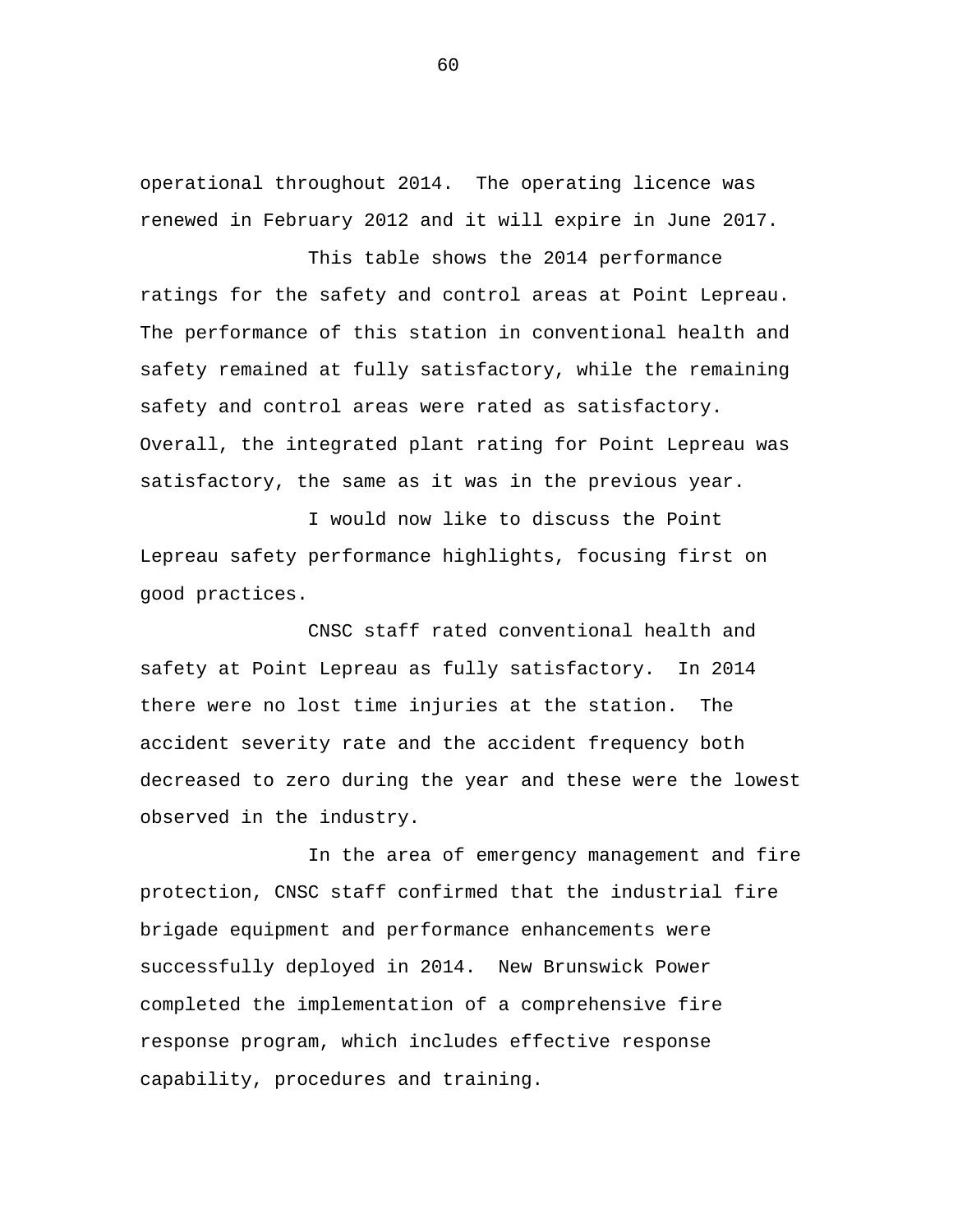In addition to the good practices, New Brunswick Power is also addressing a number of areas of regulatory focus concerning the Point Lepreau Generating Station.

When renewing the licence in 2012, the Commission decided to include a regulatory hold point which required New Brunswick Power to comply with CSA standard N293-07, "Fire protection for CANDU nuclear power plants," by December 31, 2014. This hold point was removed in mid-December 2014 pursuant to the licence condition by the Executive Vice President following CNSC staff confirmation three evaluations and inspections that New Brunswick Power had completed the improvements required to comply with this CSA standard.

In the area of seismic qualification, the Commission required that New Brunswick Power complete a site-specific seismic hazard assessment and share the results through its public information program. The seismic hazard assessment was submitted to CNSC in May 2015. This assessment is currently being reviewed by CNSC staff and Natural Resource Canada staff and the review will be completed by the end of December 2015.

In addition, New Brunswick Power submitted tsunami and wind hazard studies in 2015 and requested closure of Fukushima action items 2.1.1 and 2.1.2. These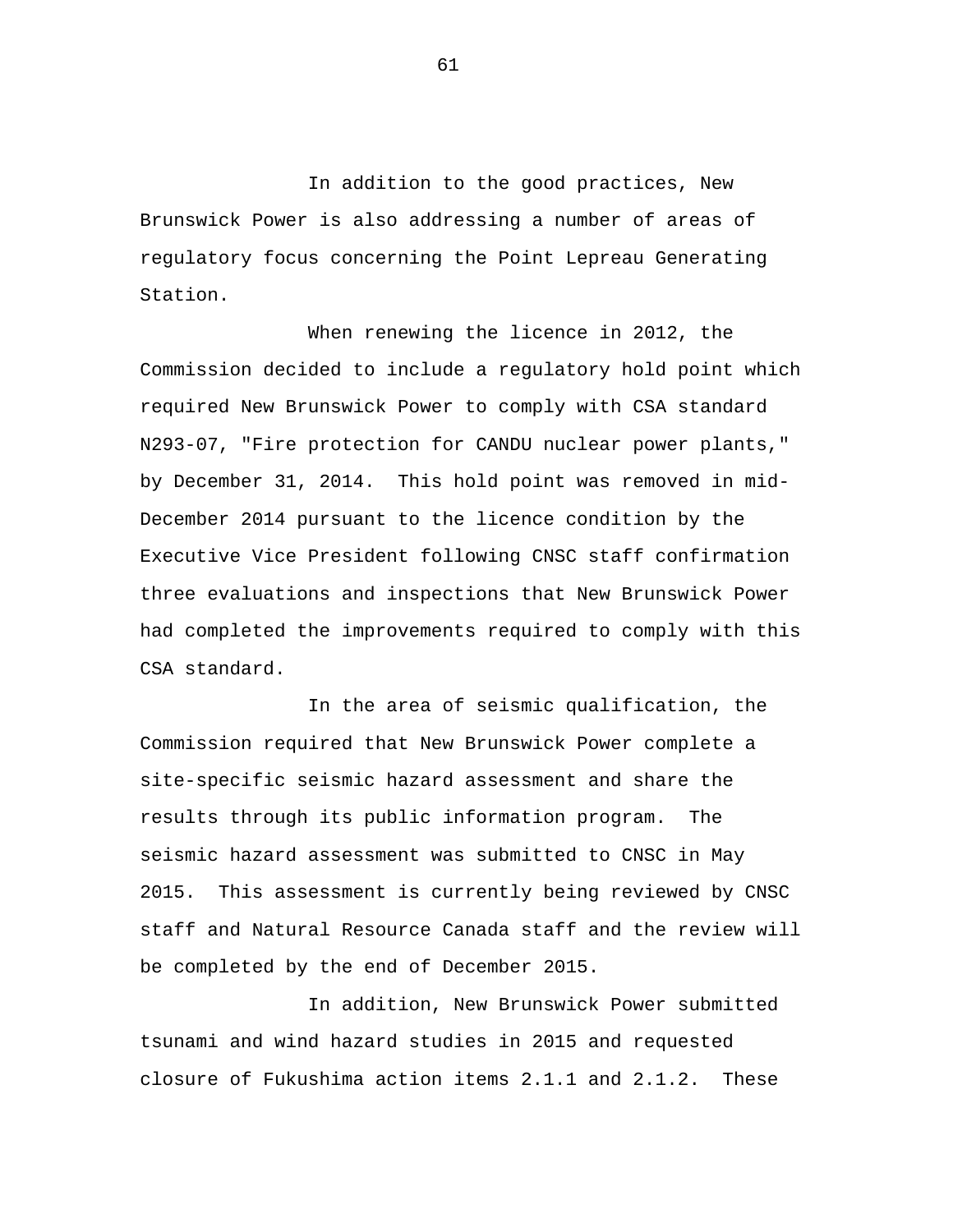were the only Fukushima action items that still remained open for this licensee. CNSC staff is currently reviewing the submissions and this review is also expected to be completed by the end of December 2015.

During the reporting period, the Point Lepreau operating licence was amended twice and the Licence Conditions Handbook was revised three times. Details of the amendments and revisions are given in the CMD and this slide presents the reasons for the amendments and the significant changes to the Licence Conditions Handbook.

Regarding projects and initiatives at Point Lepreau, I would like to describe the efforts in 2014 in the environmental protection safety and control area.

New Brunswick Power continued to implement an effective environmental risk assessment, or ERA for short, and management program in accordance with CNSC requirements.

New Brunswick Power submitted the Point Lepreau ERA for CNSC review in June 2015. New Brunswick Power will review and update its ERA in accordance with CSA standard N288.6 to ensure it remains current with existing operations.

Fish impingement monitoring was conducted at Point Lepreau in 2013 and in 2014 and larval and egg entrainment monitoring began in 2015. CNSC staff is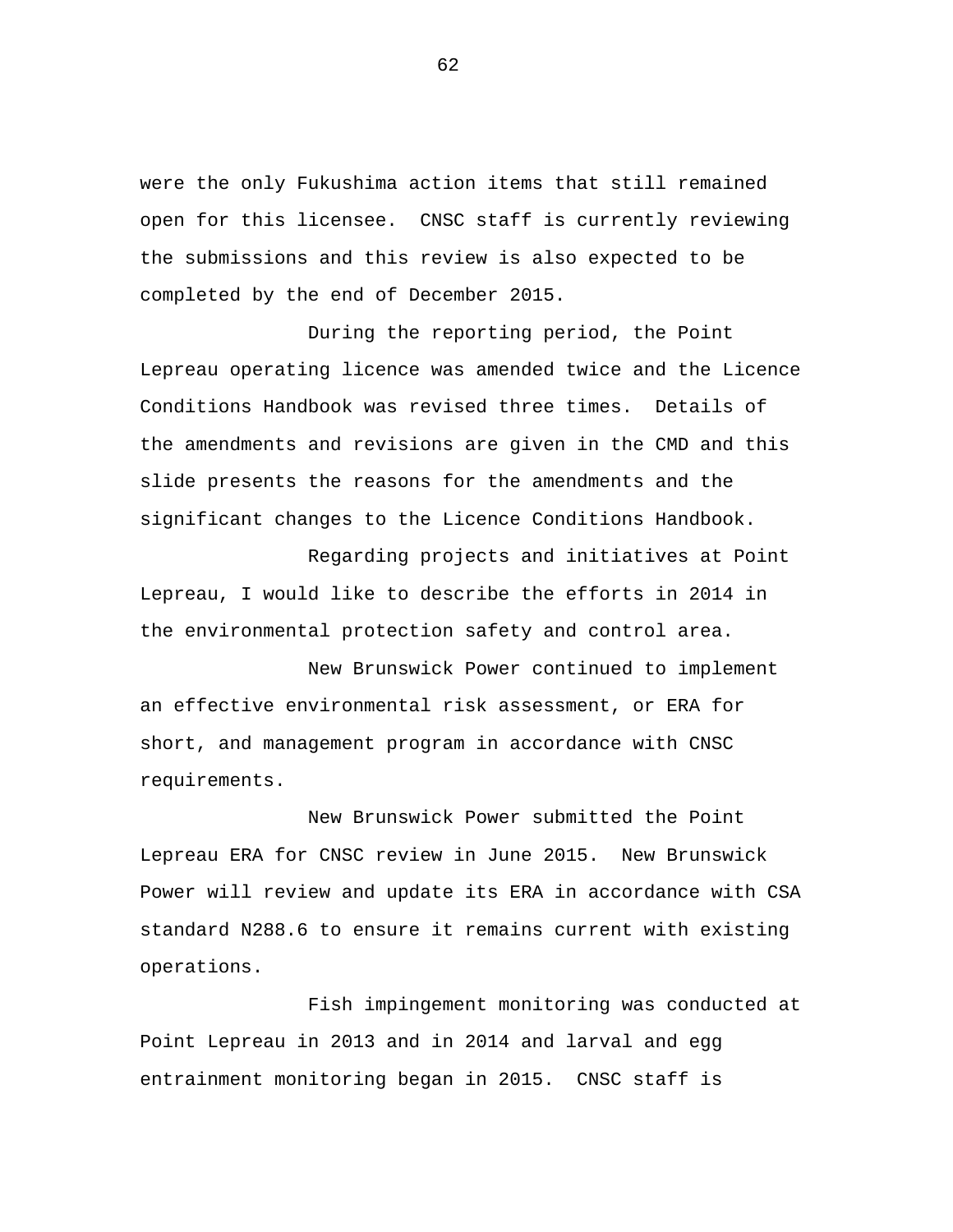satisfied with the implementation of the monitoring program by New Brunswick Power and are currently reviewing the results with Fisheries and Oceans Canada staff.

New Brunswick Power is required to conduct a self-assessment and submit the data for review by CNSC staff to determine whether an application for a *Fisheries Act* authorization is required.

This concludes the Gentilly-2 and Point Lepreau presentations. Thank you for your attention. I will now turn the presentation back to Mr. Howden.

 **MR. HOWDEN:** Thank you, Mr. Poulet.

Before I start this section I will just make a correction on the record about the SARP report, which is the study of consequences of a hypothetical severe nuclear accident. The report won't be published today but it will be published very shortly. They are very close. So I jumped the gun a little bit on our staff in the back of the room there.

This next section of the presentation will focus on the progress of industry in regulatory developments. Specifically the section will provide the annual update on the industry response to the Fukushima Daiichi accident. Also, I will provide the annual update on the new nuclear project being undertaken by OPG at Darlington.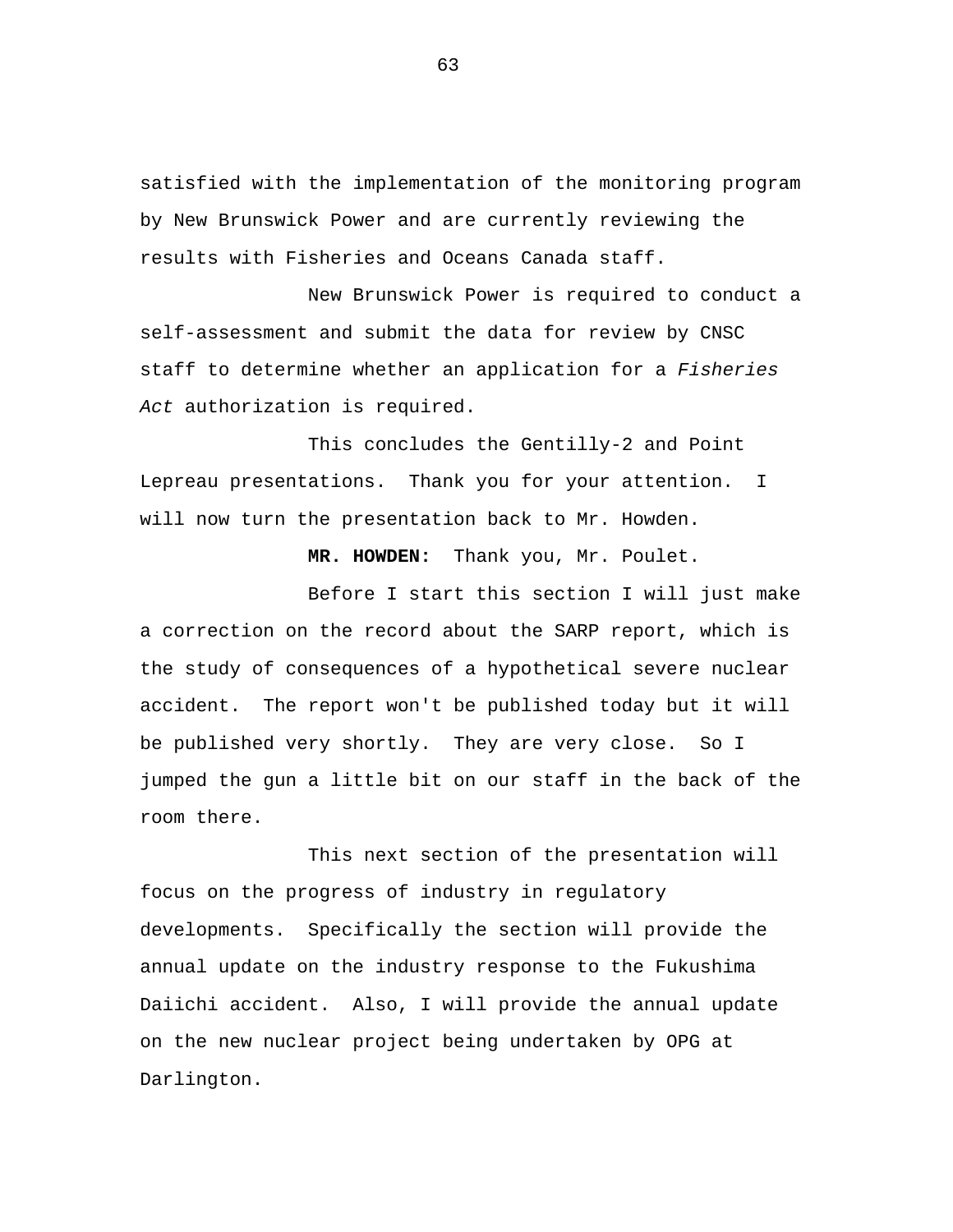Licensees are continuing to address the 36 Fukushima action items, or FAIs, as detailed in the CNSC Integrated Action Plan. Since the last Fukushima update, Canadian NPP licensees submitted update reports number 5 and 6. These reports provided details of the activities completed by licensees, together with the status on the implementation of the Fukushima follow-up activities.

To date, all short-term FAIs are closed. All medium-term FAIs are closed for all stations with the exception of two FAIs. A request was received from New Brunswick Power in June 2015 for the closure of the two remaining medium-term FAIs and this request is being reviewed by CNSC staff. The review is expected to be completed by the end of 2015. Overall, the industry is on target to complete all FAIs by the December 2015 deadline.

To follow through on the closure of FAIs, station-specific actions were raised, where necessary, to monitor FAI implementation through the compliance verification program.

CNSC staff are conducting compliance oversight of Fukushima-related modifications and upgrades, including emergency mitigating equipment that has been purchased, installed and made operational. A four-level approach for inspection has been established, including field verifications, confirmation of equipment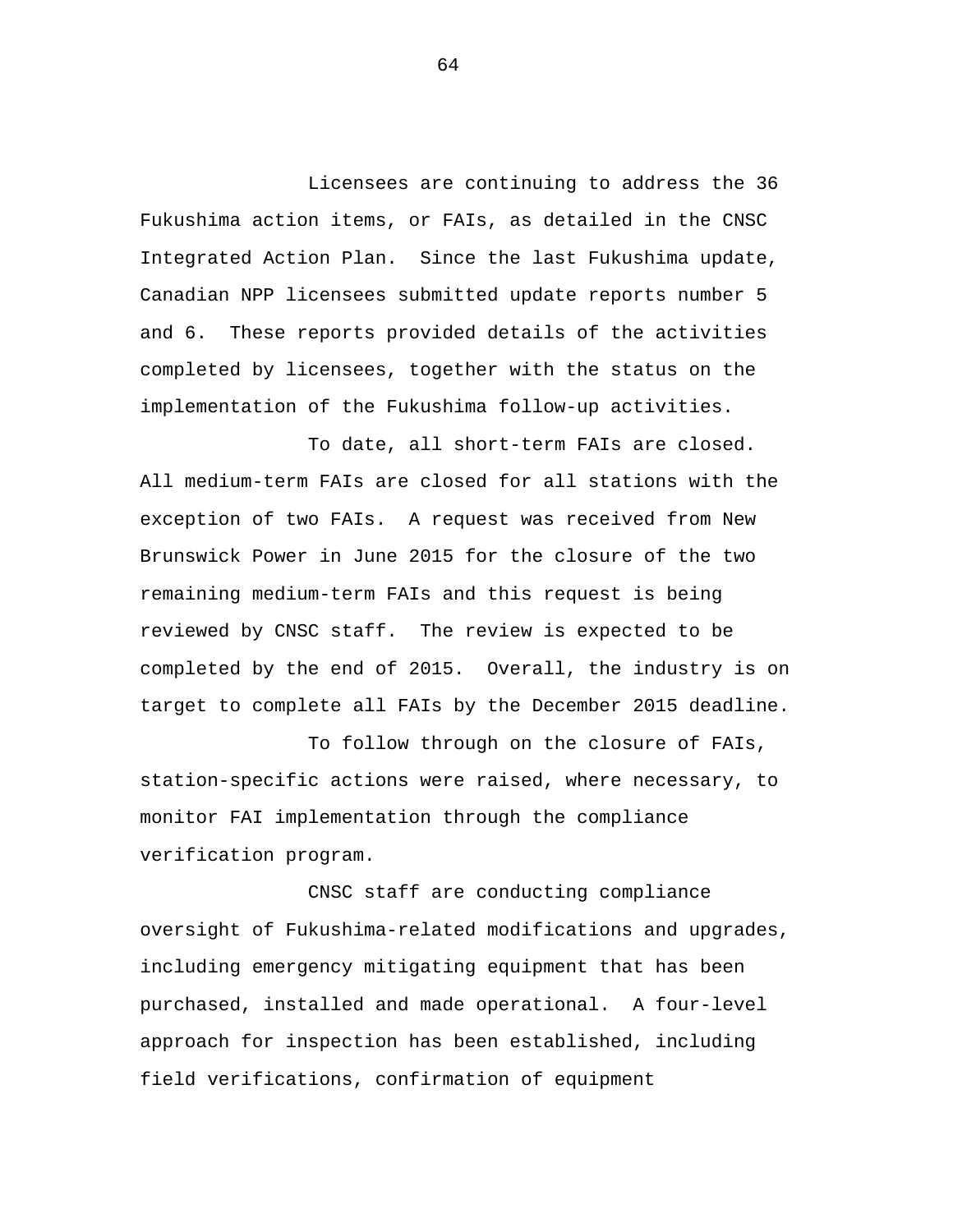commissioning, sampling verification and demonstration of performance.

Additionally, CNSC staff have witnessed and participated in two separate large-scale exercises, including Bruce Power's Exercise Huron Challenge in 2012 and OPG's Exercise Unified Response in 2014.

The CNSC baseline compliance verification program now includes inspection of licensees' emergency mitigating equipment as per the established CNSC routine inspection program.

This slide provides the annual update on the Darlington New Nuclear Project.

On August 17, 2012, a panel of the Commission issued a power reactor site preparation licence to OPG for the Darlington New Nuclear Project for a 10-year period until August 17, 2022. However, on May 14, 2014, the Federal Court released its decision on the judicial review of the environmental assessment, or EA, and ruled that the EA was to be returned to the Joint Review Panel for further review and the licence to prepare a site was quashed.

During 2014, CNSC staff coordinated discussions involving OPG, Ontario ministries, local municipalities and stakeholders on land use planning as part of the follow-up.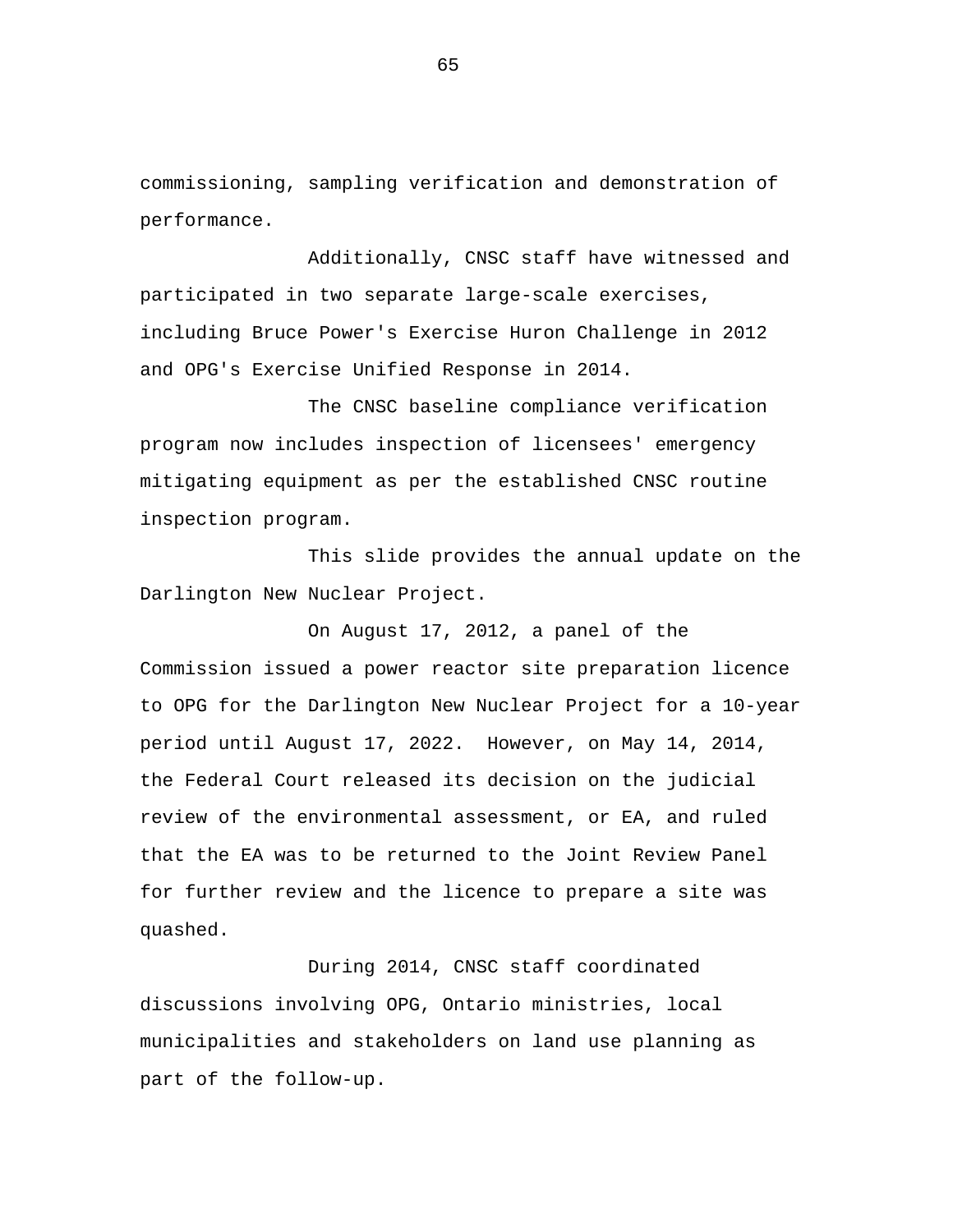In June 2014, the Federal Court decision was appealed and the arguments before the Court of Appeal were heard on June 2, 2015. The decision is still pending.

In the meantime, OPG continues to pursue, at its own discretion, several work activities for which a licence is not required, including bank swallow monitoring and mitigation and land use planning. And, as I mentioned, we were coordinating some of the work in that area.

The next slide will summarize the overall concluding remarks on the safety performance of the nuclear power plants in Canada and safety improvements being introduced by licensees.

Based on all the compliance activities, CNSC staff made a number of general conclusions with respect to safety performance of NPPs in Canada in 2014, namely:

- nuclear power plants operated safely;

- the integrated plant ratings were determined to be fully satisfactory for Darlington and Bruce B and satisfactory for the remaining stations;

- all licensees received either satisfactory or fully satisfactory ratings for their safety control areas;

- Gentilly-2 has completed its transition to the safe storage state;

- licensees are implementing safety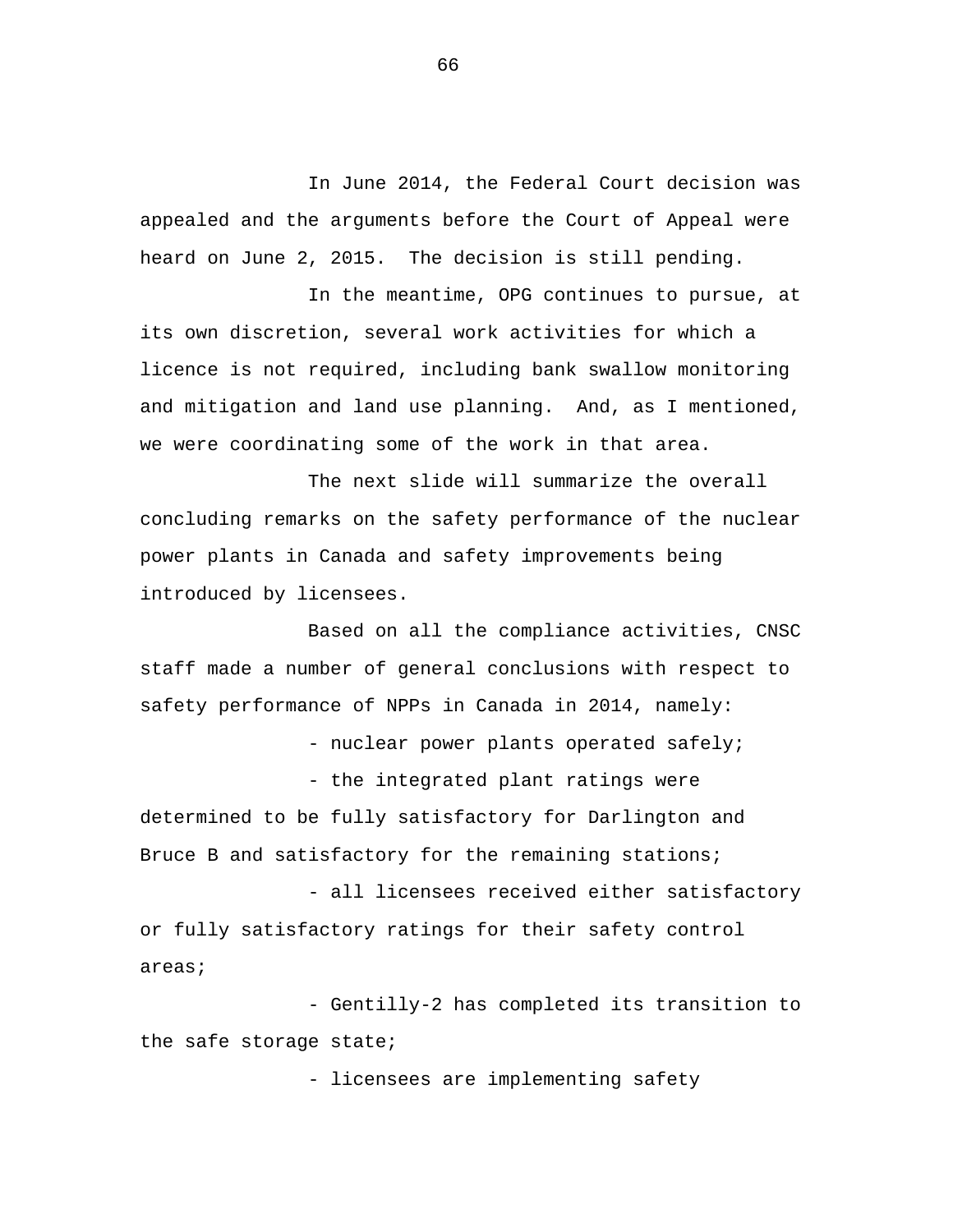enhancements by addressing action items and making continuous improvements to the safe operation of their facilities. The industry is on target to complete all Fukushima actions by December 2015 as per the CNSC Integrated Action Plan;

- licensees are continuing their work with implementing safety upgrades to further reduce the risk of accidents and to resolve CANDU safety issues. CNSC staff are monitoring the licensees' efforts in this area.

Mr. President, Members of the Commission, this concludes the presentation of the Regulatory Oversight Report for Canadian Nuclear Power Plants 2014 edition. Thank you for your attention and staff are available to answer any questions you may have.

 **THE PRESIDENT:** Thank you.

Before we start the question period, I would like to give an opportunity for the licensees to have any comments on the NPP report. So let me start with Bruce Power.

 **MR. SAUNDERS:** Bruce Power, Frank Saunders for the record.

Now, we are happy as usual to participate in the report. We think the annual report is an excellent chance to provide an overview on the industry.

We had some pretty extensive discussions, as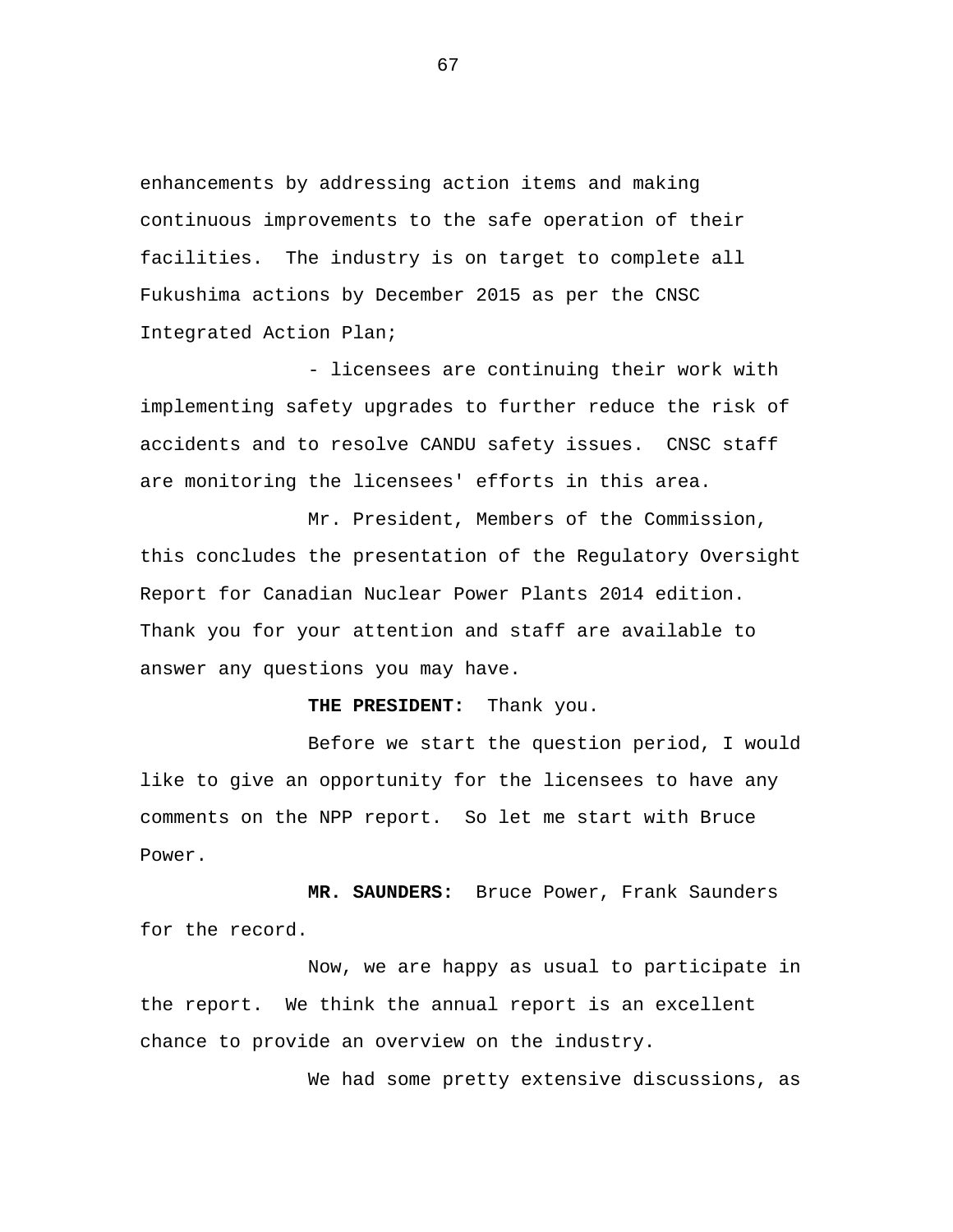you know, in April on our licence renewal and there has not been significant change since that point in time, although, you know, we are happy to talk about some of the things like maintenance backlogs which have continued to improve since that point in time.

One action coming out of that hearing was the KI pill distribution and we do have an update. If you have the time or interest, we will provide that. That work is essentially complete at this point but we are happy to give you an update and a little more detail if you like.

 **THE PRESIDENT:** Thank you.

OPG?

 **MR. DUNCAN:** Brian Duncan for the record. Good morning. We appreciate the opportunity to participate and answer any questions you may have.

We were here yesterday for Part 1 of our relicensing hearing, where obviously a lot of the issues were discussed there, and with Part 2 coming up we will have more than ample opportunity to answer any other questions you may have at that time. Thank you.

## **THE PRESIDENT:** Thank you.

NB Power?

 **MR. GRANVILLE:** Yes.

Good morning. For the record, my name is Sean Granville. I am the Site Vice President, Chief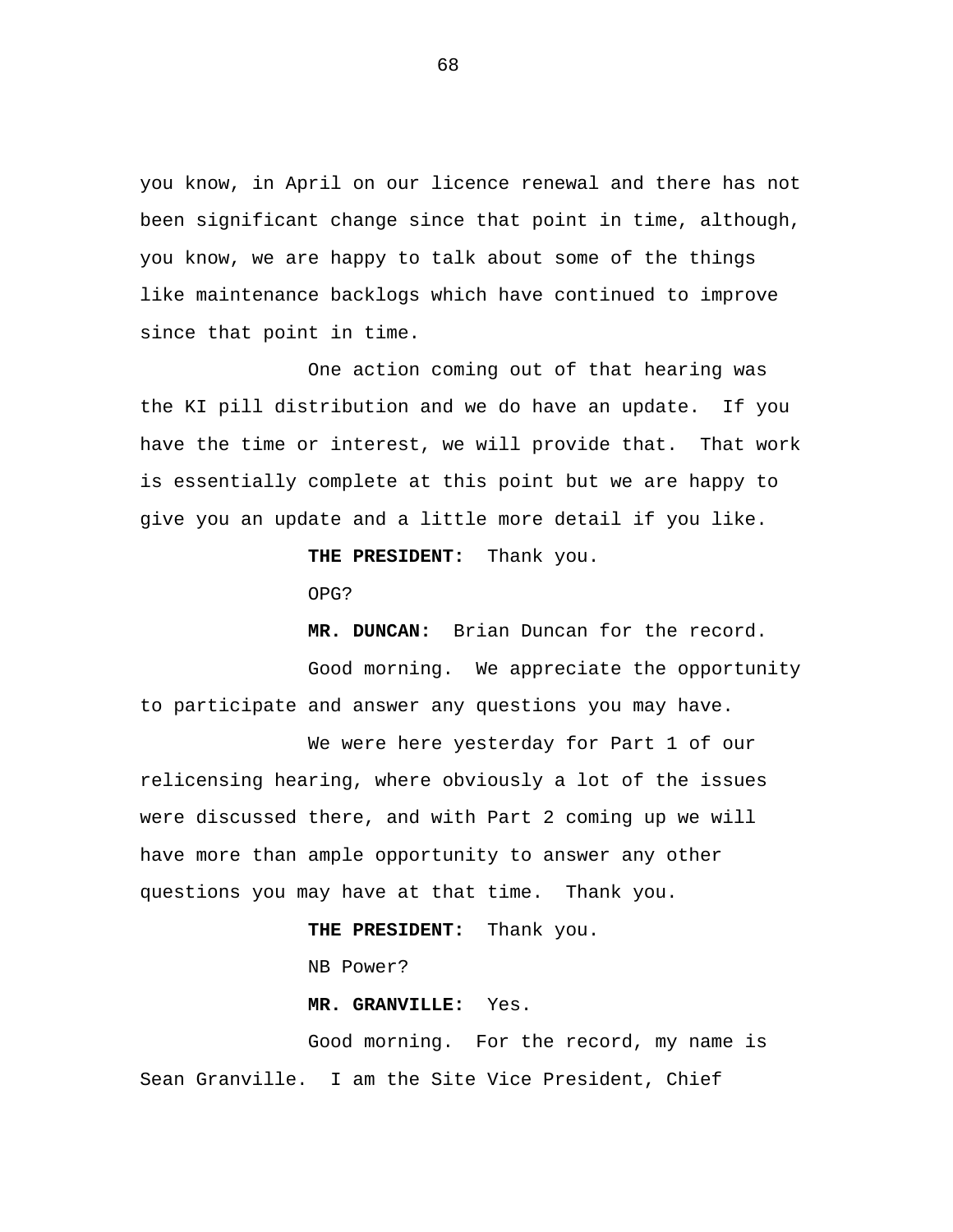Nuclear Officer at Point Lepreau Nuclear Station in New Brunswick.

As we mentioned in previous years, this is a very good process to document and report on the status of power reactors in Canada and it has really strengthened the system.

We concur with the content of the report as it relates to Point Lepreau and we are in particular proud of the focus that our team places on safety. You know, we have gone 678 days since our last lost time accident, which is more than 4 million hours when you count NB Power staff and contractors. But we are not complacent about this strong safety performance and we continue to focus on behaviours that drive a healthy and robust safety culture.

We think 2014 was a good year for us but we are not satisfied with compliance and so we are focused on excellence and our Navigating -- we call it our Navigating for Excellence Plan is what we are using to drive that.

So we would be happy to take any questions on the report but, like I said, we are in full concurrence with the report. Thank you.

 **THE PRESIDENT:** Hydro-Québec?

**MR. OLIVIER:** Yes.

Monsieur le Président, Mesdames et Messieurs les Commissaires, je me nomme Donald Olivier, directeur,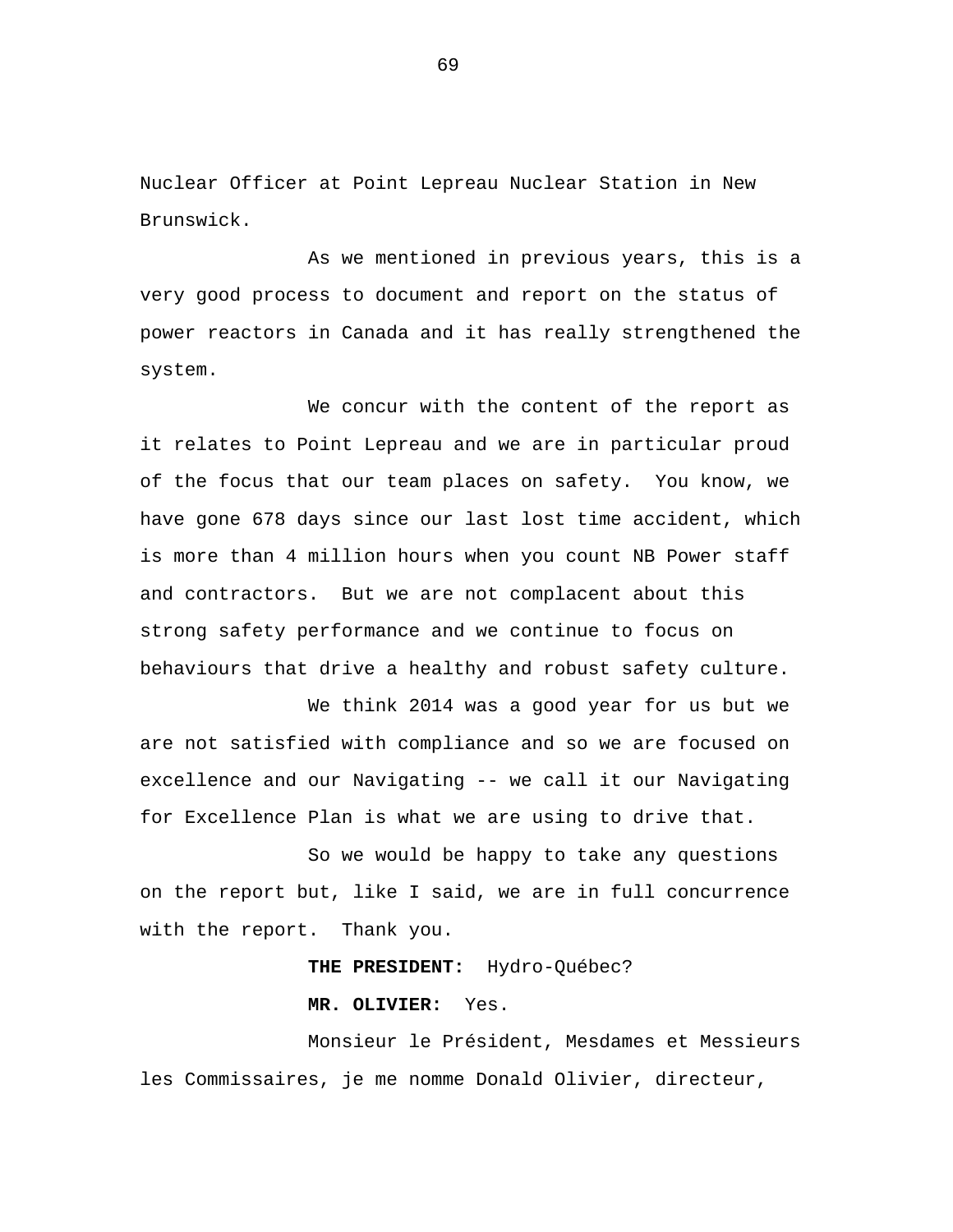Production nucléaire à Hydro-Québec.

Je suis accompagné aujourd'hui d'Annie Désilets, ingénieure en sûreté nucléaire, et de Steve Plante, chef soutien technique.

Le rapport préparé par le personnel de la Commission est un exercice pertinent et indispensable. En effet, l'exercice permet d'avoir un regard extérieur sur notre travail, permet d'évaluer notre performance par rapport à l'industrie et contribue à l'établissement des objectifs dans une optique d'amélioration continue.

Comme mes prédécesseurs ont eu l'occasion de vous le démontrer lors de notre passage devant la Commission en décembre dernier, l'année 2014 a été particulièrement chargée en termes de réalisations. Nous avons dû maintenir un rythme et un volume d'activités, avec toute la rigueur qui s'impose, pour finaliser les grandes étapes du déclassement qui ont permis de déclarer l'état de stockage sûr piscine le 2 décembre 2014.

J'aimerais vous présenter les huit principales étapes liées au processus de déclassement qui ont été réalisées conformément au plan détaillé de stabilisation transmis à la CCSN en mars 2013.

Dans un premier temps, nous avons complété le drainage et l'assèchement du circuit caloporteur et du circuit modérateur.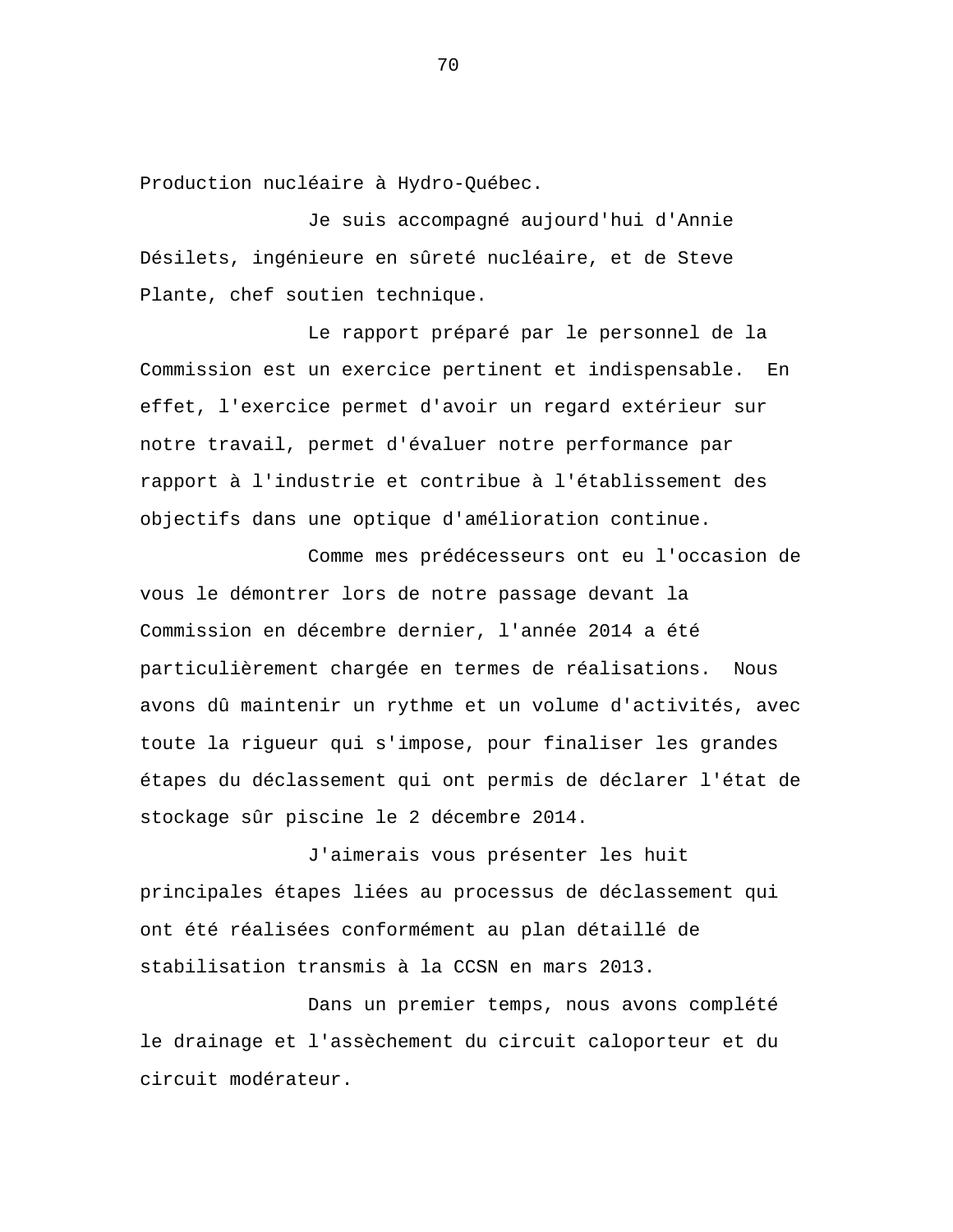Ensuite, il y a eu la mise en baril et l'expédition du liquide du caloporteur pour valorisation.

Nous avons également procédé à la vidange des réservoirs de résines usées contaminées, suivi d'une seconde campagne de transfert des résines vers les installations de gestion des déchets radioactifs solides.

Nous avons aussi continué la mise en retrait des différents systèmes devenus non requis dans le bâtiment réacteur et le bâtiment turbine.

Ensuite, nous avons mené les travaux de réfection de la piscine.

Les équipes ont également travaillé à la mise à jour du système de gestion de la qualité et du plan de gestion du vieillissement.

Enfin, la transition s'est poursuivie entre l'équipe de déclassement vers l'organisation permanente, qui prend graduellement la relève des opérations depuis le 1er janvier 2015.

Nous tenons à souligner le travail des employés qui se sont appliqués à réaliser chacune des tâches avec professionnalisme dans un contexte exigeant.

Nous avons connu une multiplication des activités tout au long de la transition vers l'état de stockage sûr piscine.

À noter que les doses en radioprotection,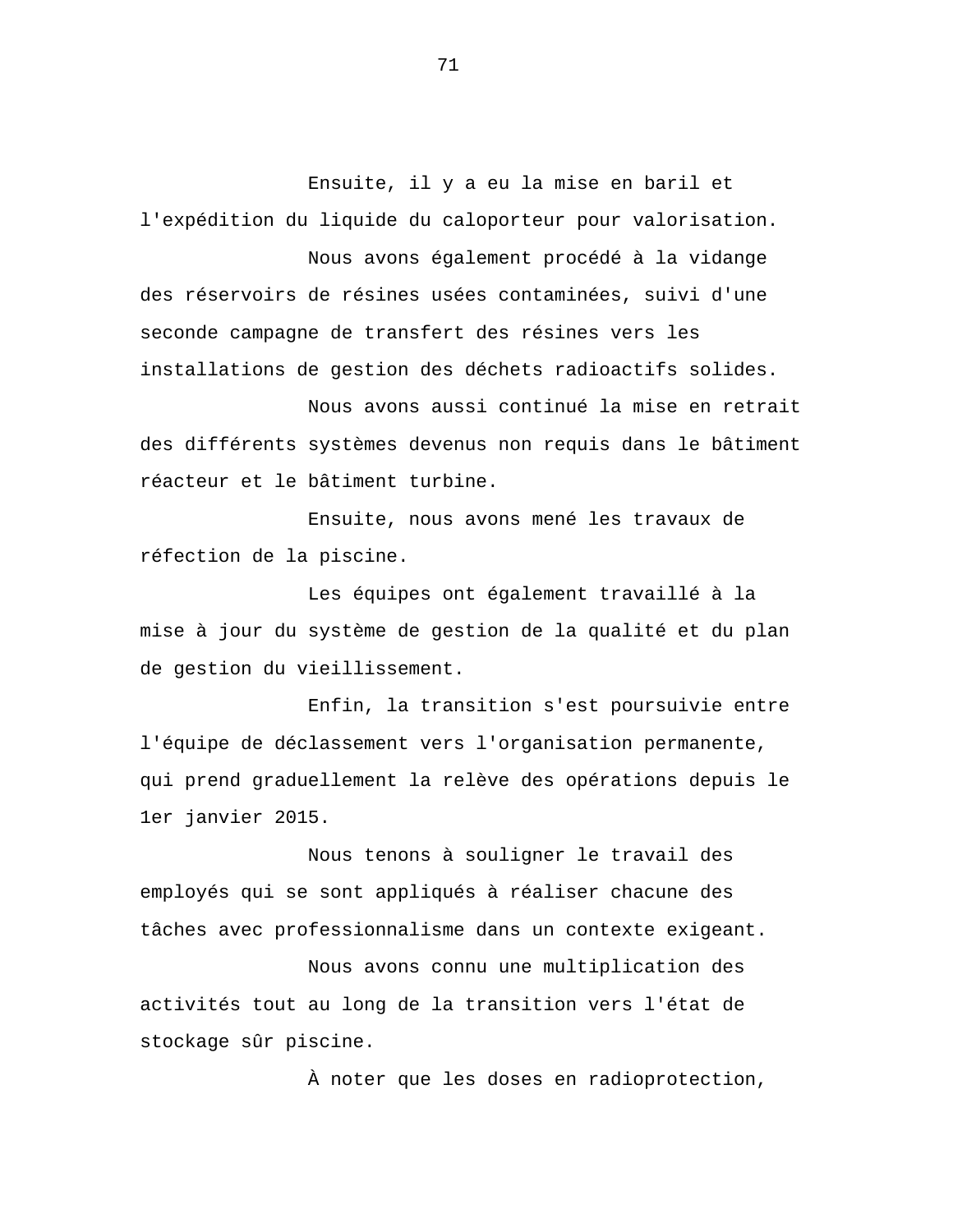tant pour les employés que la population, sont restées faibles et bien en deça des limites réglementaires, tout comme par le passé.

Sur le plan réglementaire, l'année a été marquée par la modification de notre permis d'exploitation afin d'y refléter la diminution des risques liées au nouveau contexte de la centrale.

En 2015, nous poursuivons avec le personnel de la CCSN le travail relatif au renouvellement du permis, qui vient à échéance en juin 2016. Tel que nous l'avons toujours fait, nous allons assurer la planification et la réalisation des activités de la prochaine période, ainsi qu'une surveillance de l'installation nucléaire, dans le respect des exigences réglementaires et des impératifs de sûreté et de sécurité.

Merci de votre attention.

**LE PRÉSIDENT :** Merci beaucoup.

I think it's a good time for us to break for about 10 minutes before we start the question session. Thank you.

--- Upon recessing at 10:43 a.m. / Suspension à 10 h 43 --- Upon resuming at 10:58 a.m. /

Reprise à 10 h 58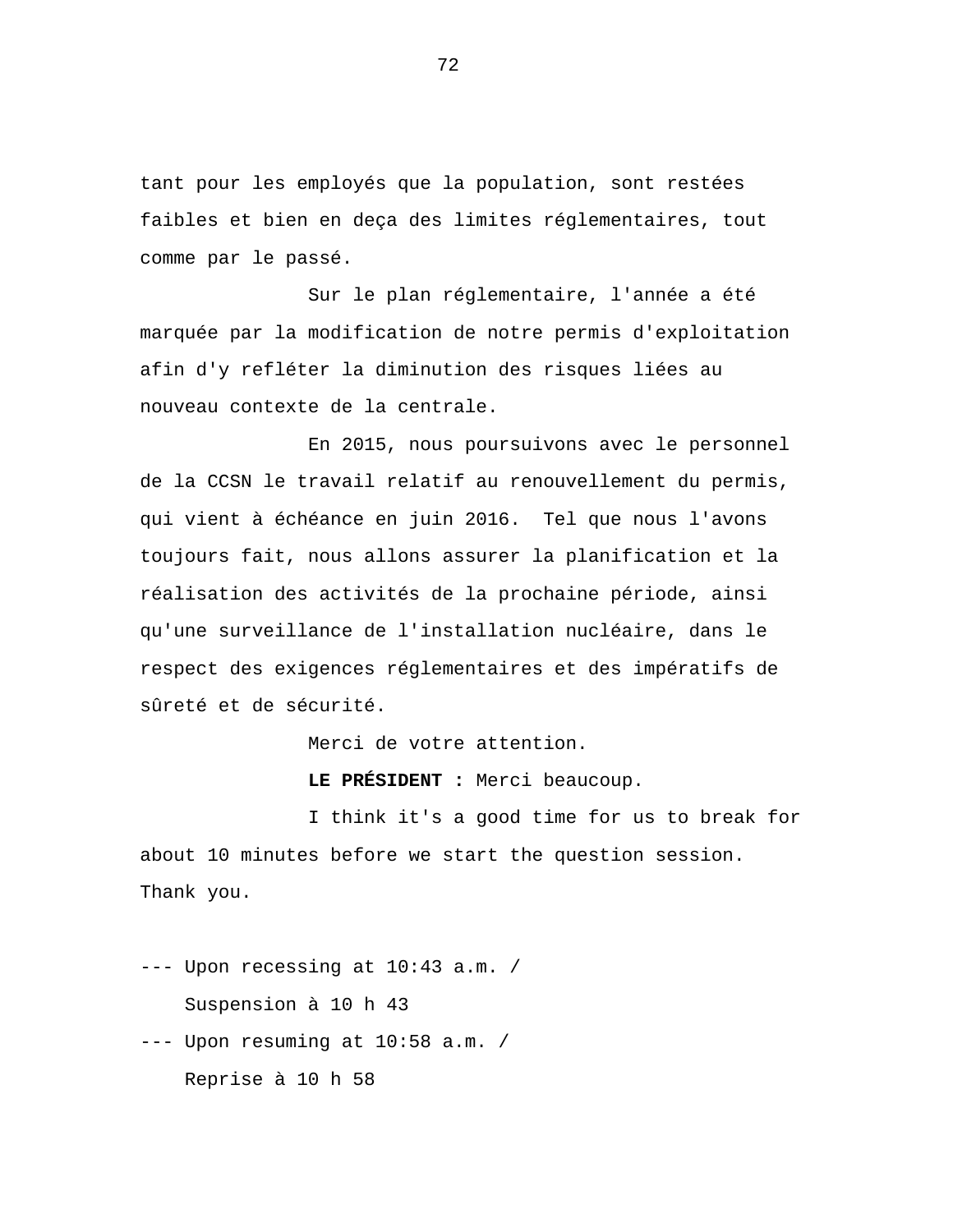**MR. LEBLANC:** While people are getting ready to resume, we will just verify if we have some people online.

Do we have representatives from the Office of the Fire Marshal online?

 **MR. NODWELL:** Yes. Dave Nodwell, Office of the Fire Marshal Emergency Management online.

 **MR. LEBLANC:** Yes. Good morning, Mr. Nodwell.

**MR. NODWELL:** Good morning.

**MR. LEBLANC:** Do we have Derek Mullin from

NB Power?

 **MR. MULLIN:** Yes. This is Derek Mullin from New Brunswick Power.

 **MR. LEBLANC:** Thank you.

And just in case, is there anybody else online? And there shouldn't be.

Thank you very much.

 **THE PRESIDENT:** Okay. I would like to now open the question session and I would like to start with Ms Velshi.

The way we would like to do it is, you know, kind of a quick rotation, one question for as many rounds as it takes.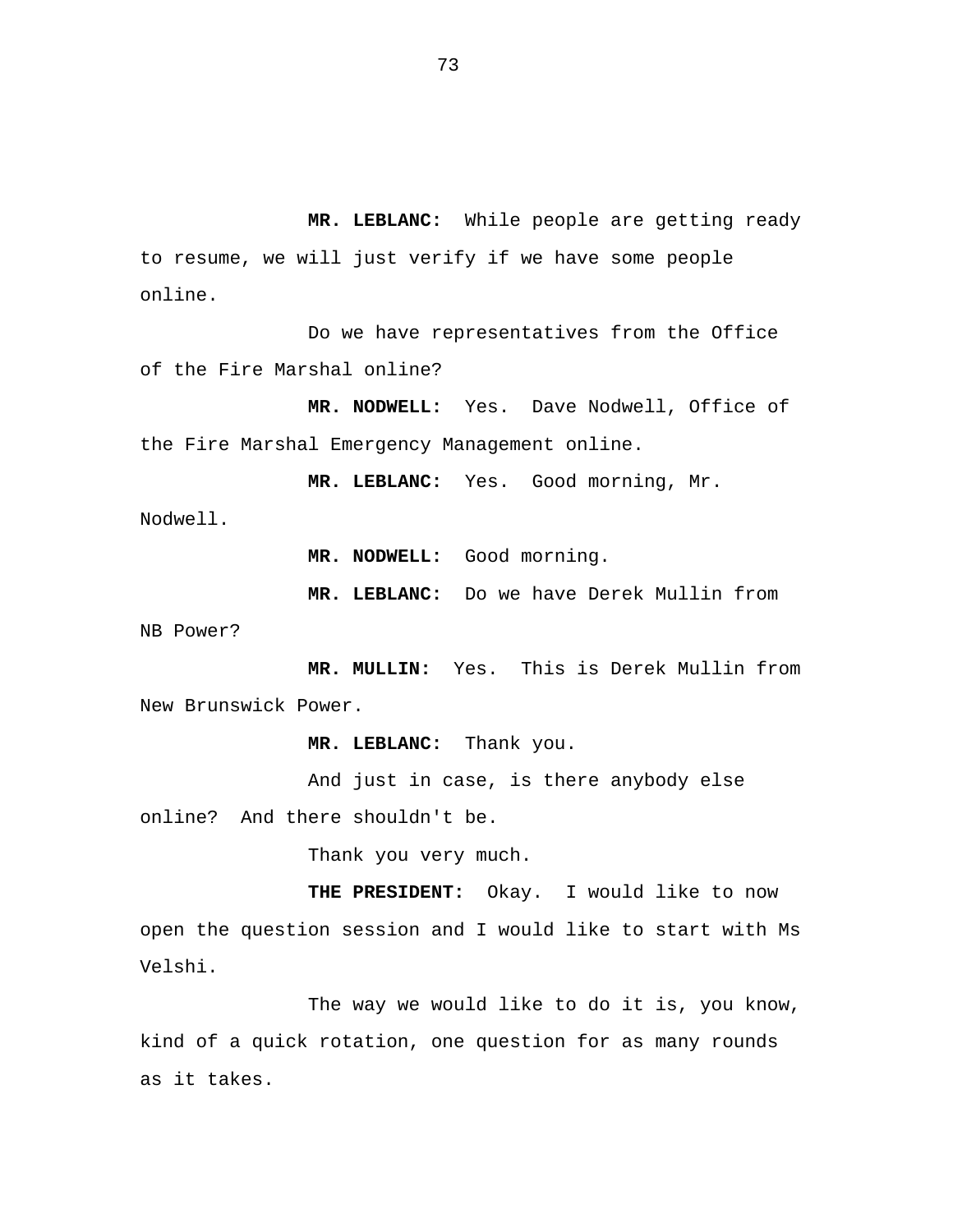**MEMBER VELSHI:** Thank you.

So I would like to start off by congratulating industry and staff on another really good year, and special congratulations to Bruce Power for Bruce B getting a fully satisfactory rating.

My first question -- I will probably direct it to staff -- is we only got two interventions and we see this annual review as a very key mechanism of getting public involvement in the process and engagement. So I wondered if you had any thoughts on why so few and other opportunities we could explore. Perhaps it's just because we have gone through the Bruce licensing hearings and Darlington coming up that there is less interest but I wondered what your thoughts were on that.

 **MR. HOWDEN:** Barclay Howden speaking.

Yes, you will recall in previous years we had substantially more intervenors and a lot of them didn't necessarily have positive comments on the performance but were more negative. We followed our same process but we do suspect that because Bruce and Darlington relicensing are falling in the same year that the intervenors are putting their efforts there because they have limited resources to do that. So this would be a third thing they would have to do.

We can touch base with them and sort of say,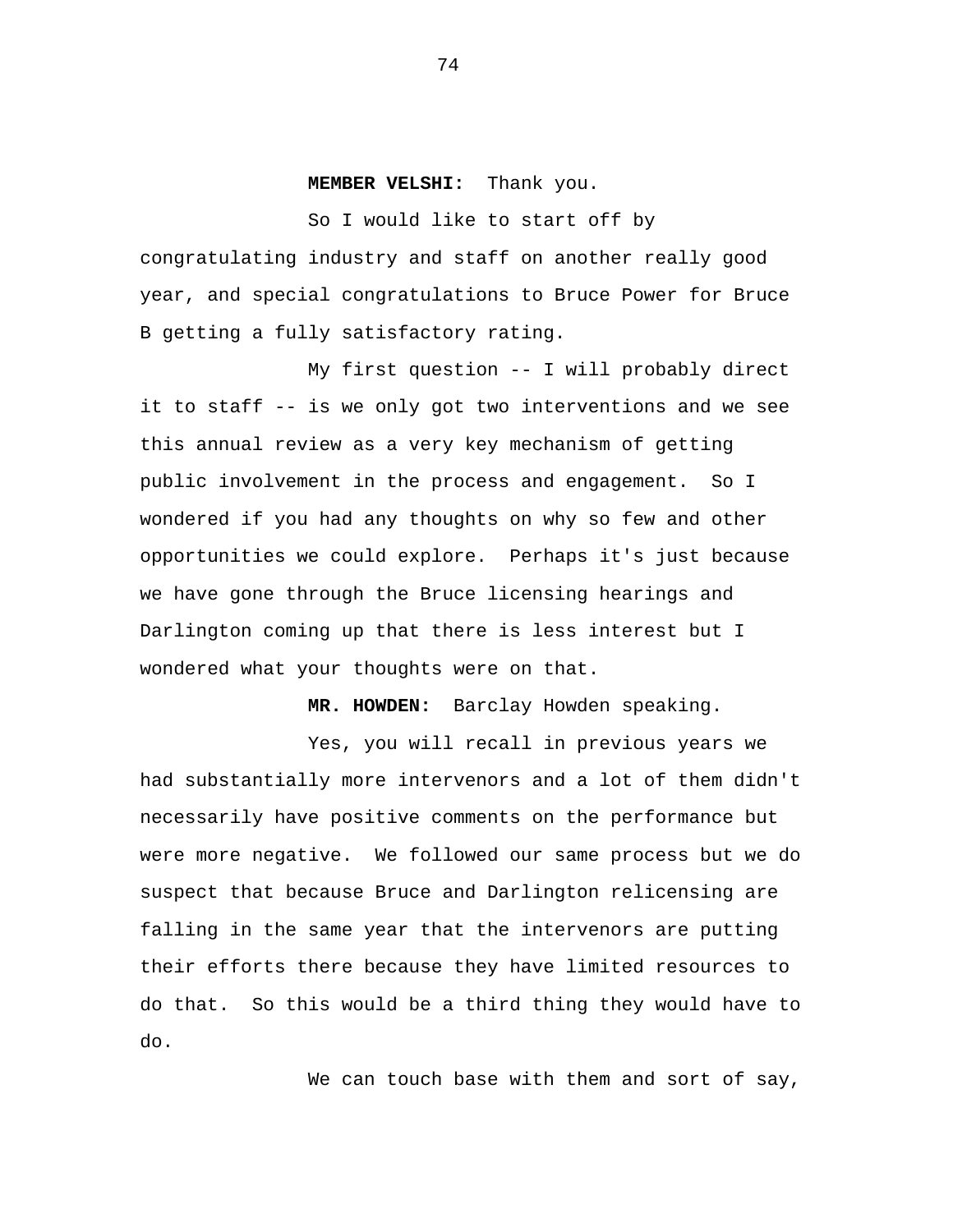you know, you normally intervene and you haven't, can you give us feedback why and whether the process should be changed? I think that's all we can say at this point.

 **MEMBER VELSHI:** Thanks for confirmation. Thank you.

> **LE PRÉSIDENT :** Monsieur Harvey? **MEMBRE HARVEY :** Merci, Monsieur le

Président.

My question is quite general. I thought I read somewhere in the report that the Canadian nuclear power is safer than ever. Well, if we look at all the studies, the complete measures taken and the equipment added to the station after Fukushima, I mean you have a sentence somewhere saying -- just a moment -- in your presentation that you are improving, something like that, improving safety at Canadian nuclear power plants.

I just want the staff to comment on my impression that because of that, because of all that has been done by all the licensees, that the power is safer than ever. Am I right to think like that?

 **MR. HOWDEN:** Barclay Howden speaking.

Monsieur Harvey, yes, I think you can make that statement. So we really had to focus on continuous improvement from the perspective of the licensees and if you really look at the safety cases, we really focus on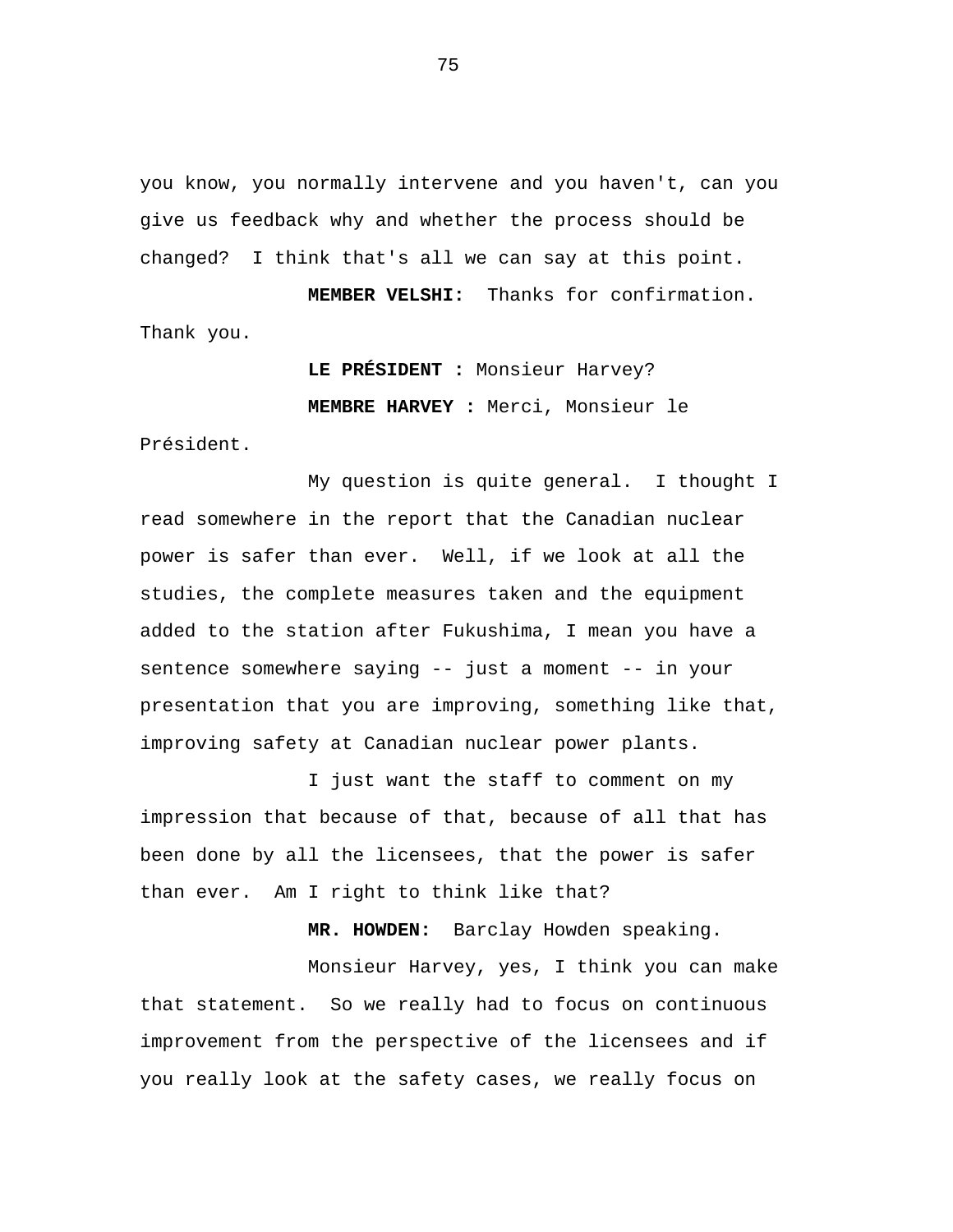defence in depth and there are like five layers to defence in depth.

If you look at the -- there's sort of two things contributing to the strengthening of those barriers.

One, through the refurbishment projects, the ISR projects, the licensees have been identifying areas where they can put in significant improvement. So Darlington yesterday, I think two of the significant ones were the shield tank overpressurization and the filtered venting that's being added.

In addition to that, the second part is from Fukushima, which really focused on the lower layers of defence in depth in terms of mitigation or prevention of accident progression, so the addition of the emergency mitigating equipment and a lot of focus being put on emergency measures and the interface between the onsite and offsite.

So I think, based on that, the barriers have been strengthened and you can say that the plants are operating safely, more safely or safer. But in the end it's a continuous improvement, I think. So as we learn things, we can't be complacent, we need to put in more that is needed as we learn from research and development, operating experience at Canadian plants and elsewhere and just any other information that comes up we need to be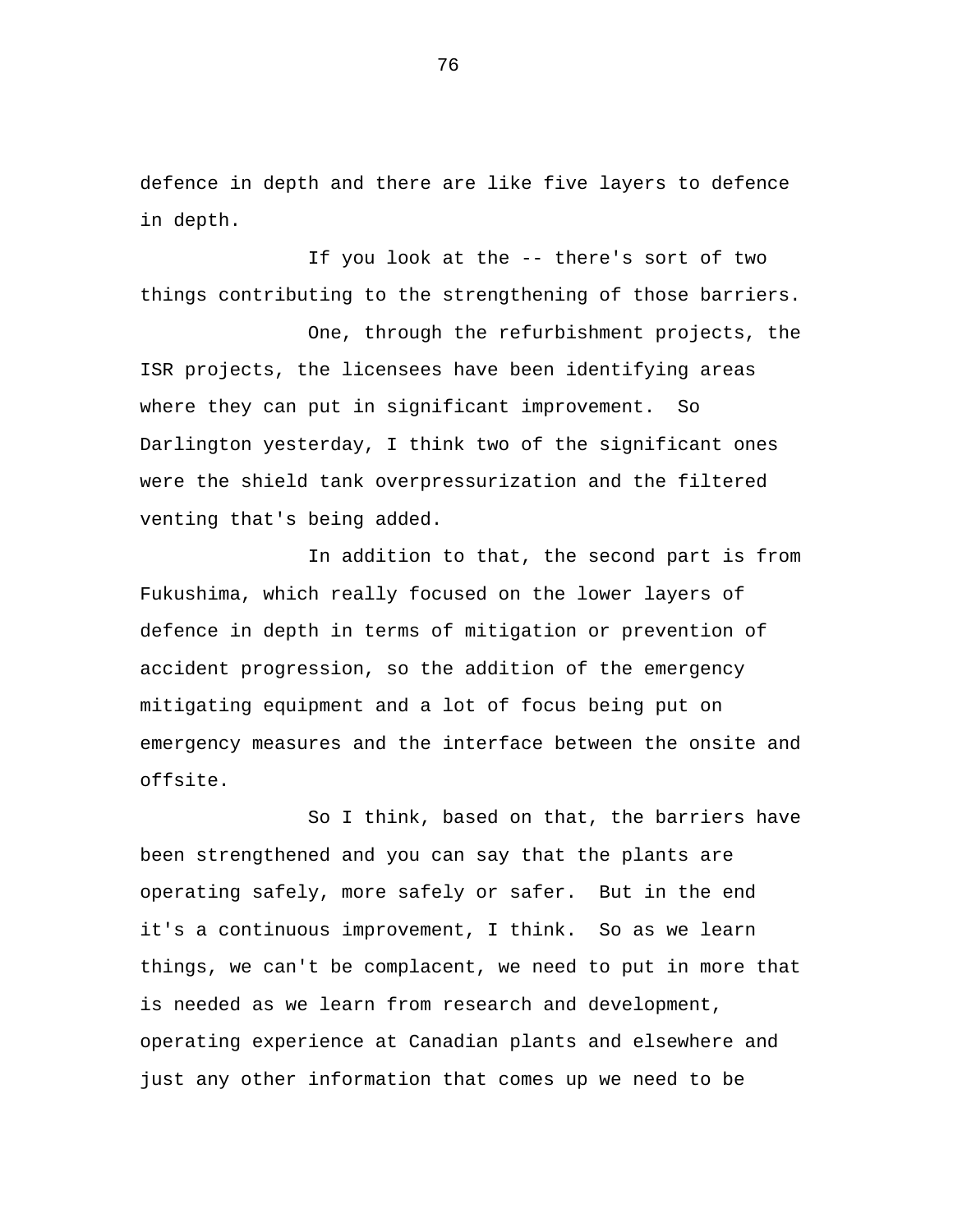cognizant of at all times.

So I think your impression is correct.

 **MEMBER HARVEY:** So maybe I would like to have a comment from the industry. How do you see that? Do you have the same feeling?

 **MR. SAUNDERS:** Frank Saunders for Bruce Power. Happy to start.

Yes, I think -- I mean if you recall back to our hearings in April, we talked extensively about the probabilistic safety analysis work and in virtually all cases we have seen improvements in an order of a decade or a factor of 10 to reduce accident frequency or predicted risk.

That was primarily because of both the additional assessments we did and then the additional layers. I mean Fukushima has essentially added a whole new layer of defence that didn't exist before. So the portable equipment, the ability to hook it up and to do that, has undoubtedly added another layer of defence and one that was specifically aimed at unpredictable events, something that we didn't foresee or didn't predict and so the consequence was a very significant move and the PSA result is because of that.

 **MEMBER HARVEY:** You would say that even if we had the -- one could say that the aging factor is a real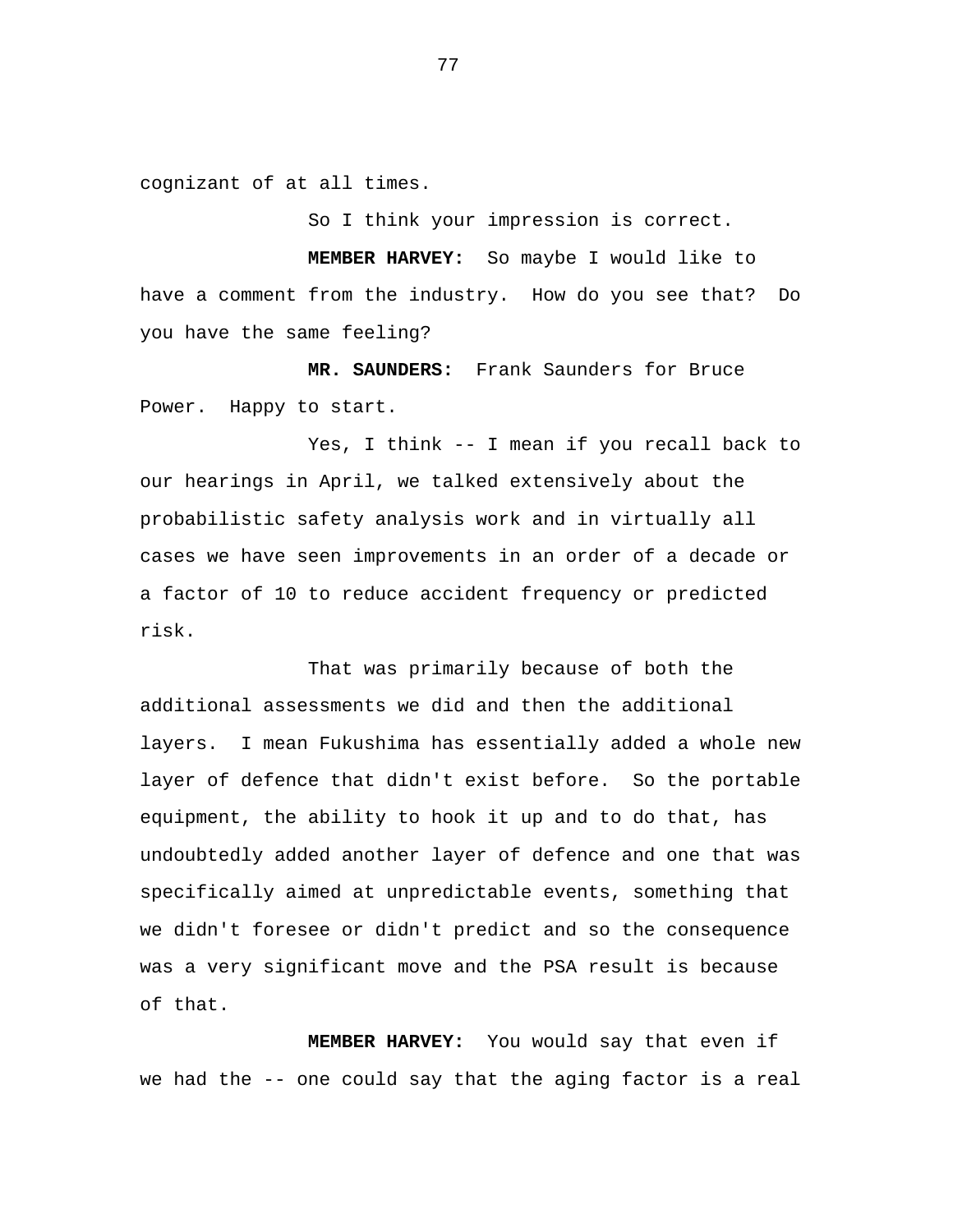current factor. So despite that, you have this impression that we are safer than ever?

 **MR. SAUNDERS:** Yes. I mean the aging factor is a slightly different thing, right? It's about how you operate the plant and the reliability of the equipment that's there. Most safety systems are poised systems anyway, so they really don't -- they don't wear out much because they don't operate essentially. You very seldom operate your safety system.

However, there are important reliability issues that you need to deal with aging. Just like any other piece of equipment, you need to keep it repaired, and that's what we do. So aging, although it has the potential to impact, we don't allow it to impact because we fix and change and replace things as is needed.

You have seen in our program in the updates over the years -- I didn't bring it all with us, but, you know, we have spent -- I have forgotten the exact number but several billion dollars since 2001 upgrading and adding equipment and changing, and we have a very extensive program going forward under asset management which operates really separate from the refurbishment. So we would do this anyway.

The refurbishments, as most people talk about them, are those things that we can't do in a normal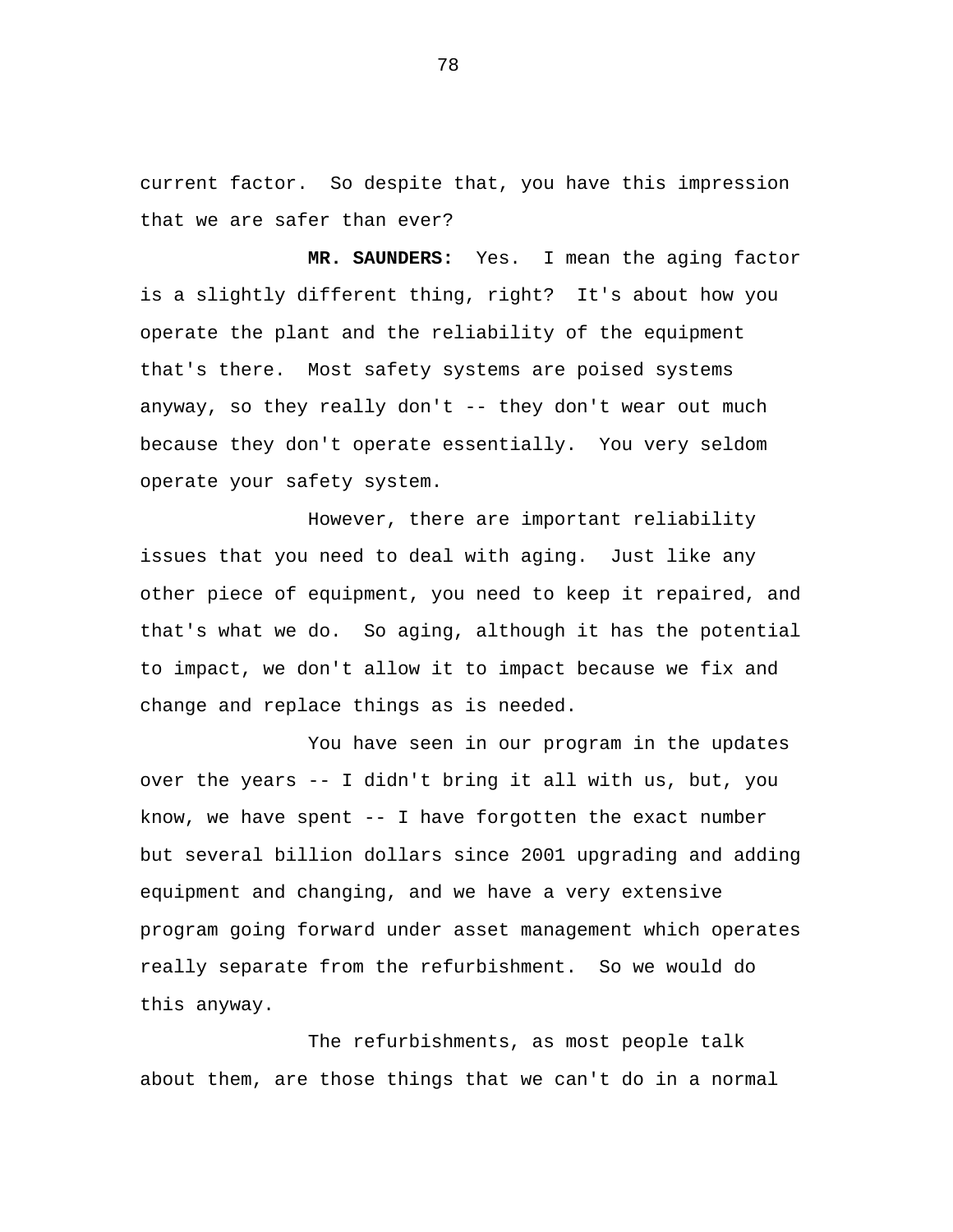sort of outage, that we need an extended outage to do. We call that major component replacement rather than refurbishment. The overall refurbishment of the plant and maintaining the plant fit to operate goes on every day and if you looked at our asset management schedule you will see that over the next 10 years we actually have it all laid out where those replacements are occurring and when and what work is being done.

And so, you know, that's not a thing that you really allow to deteriorate. You continue to maintain the plant to make sure it is fit for purpose.

**MEMBER HARVEY:** Thank you.

**THE PRESIDENT:** Thank you. Dr. McEwan?  **MEMBER McEWAN:** Thank you, Mr. President.

I recognize this is the 2014 report but I would like to take Mr. Saunders up on his offer of an update on the KI program because I think that was a very important initiative that I would really like to understand how it went.

 **MR. SAUNDERS:** Okay, sure. Frank Saunders for the record.

James Scongack is with us, he is our VP for Corporate Affairs and his group was the main implementation part of this program, so he will take you through the presentation. I will just bring it up here.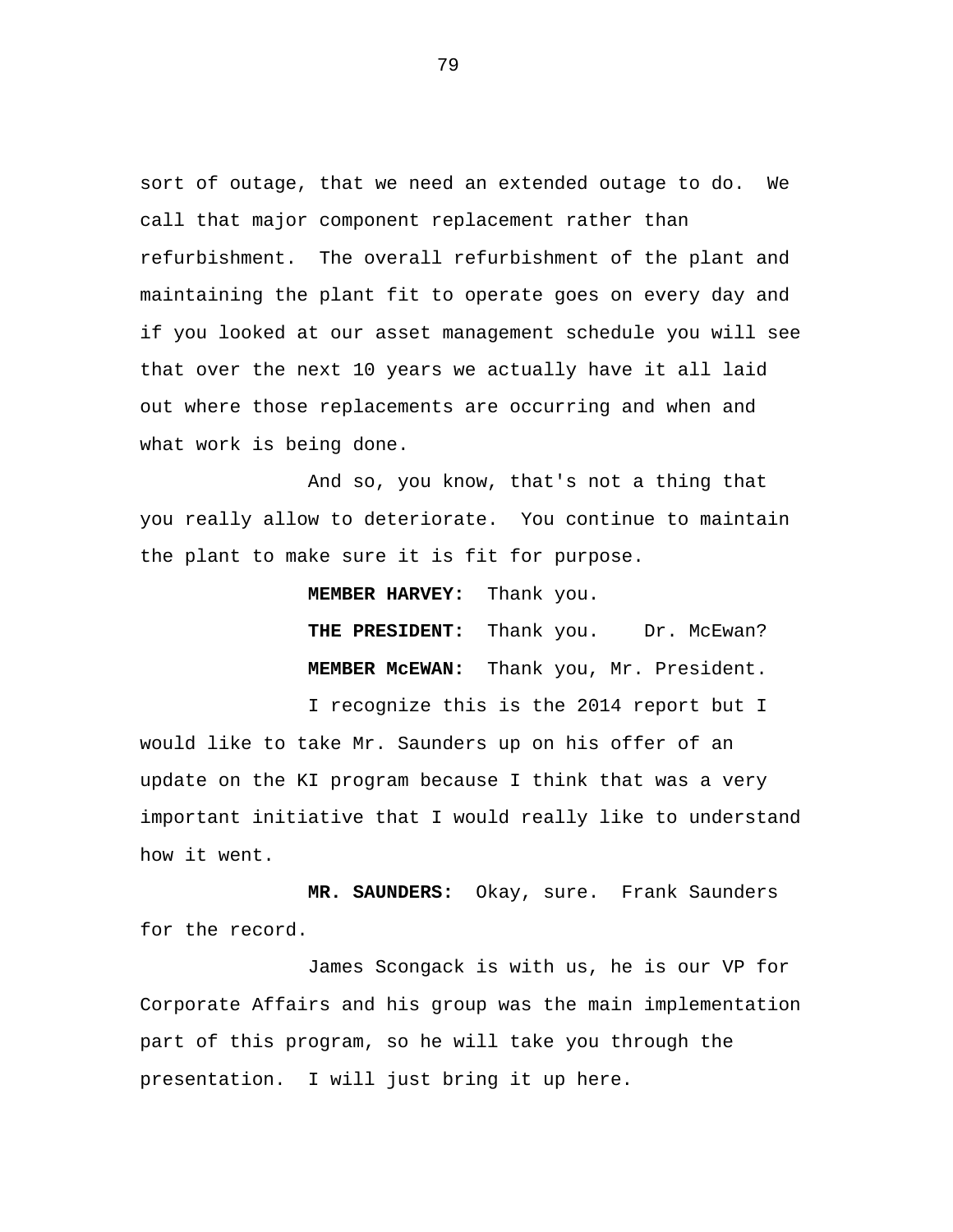**MR. SCONGACK:** Great. Thanks, Frank. Good morning. James Scongack for the record. So we have a short PowerPoint presentation for Members of the Commission on our KI redistribution program. I think it is a really timely update. This was an area, as you noted, of significant interest in our relicensing hearing in Kincardine this past April.

So I will just move to the first slide and we have a short video that we also want to share with Members of the Commission that will really give you a bit of insight into how we are engaging our local communities in this important program.

So, as mentioned, in April, Bruce Power, alongside the Municipality of Kincardine and the Medical Officer of Health, we formally launched our redistribution campaign of potassium iodide tablets.

And the reason why we call it as much as possible a redistribution is we didn't want to leave local residents with the impression that we had never stocked these tablets around nuclear facilities. It was really important that we gave people the message that this was always an emergency preparedness component that we were very mindful of, but this was really about recognizing that, you know, looking at best practice and in the post-Fukushima world that it made sense to look at how these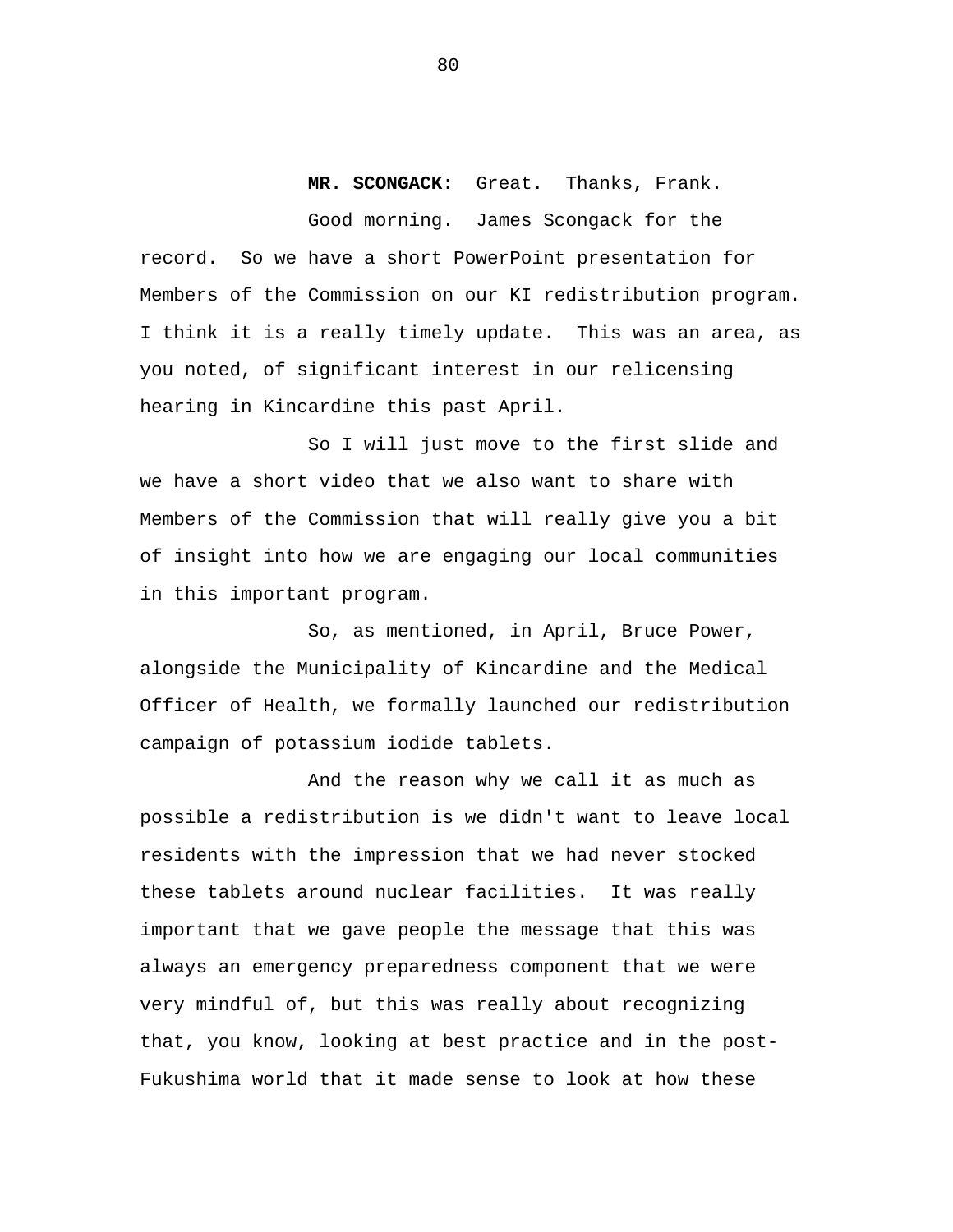were distributed across the region.

So there were really four elements to this program.

The first element was really focusing in on the 10-kilometre area around the Bruce site. That includes about 1,500 sort of homes, dwellings and businesses. And the reason why that was important is that was the area where these tablets would actually be left in people's homes.

And of course, despite the fact that people around the site -- and I think you saw this at the licence renewal hearing -- have grown very comfortable with nuclear power in the Bruce County region over the last 50 years and, you know, our polling to our public attitude research shows that, by introducing a new component where we are actually adding a tablet that we are asking people to keep in their homes could have created a nervous dynamic where people felt that the plant was less safe as a result of doing this. As Mr. Saunders indicated, we can see that by every metric the plants are as safe as they have ever been and by many multiples in fact safer.

So it was very important for us to engage in that 10-kilometre area and I'm pleased to confirm that we have completed distribution to all 1,500 of those dwellings and residences in that area and I will talk about that a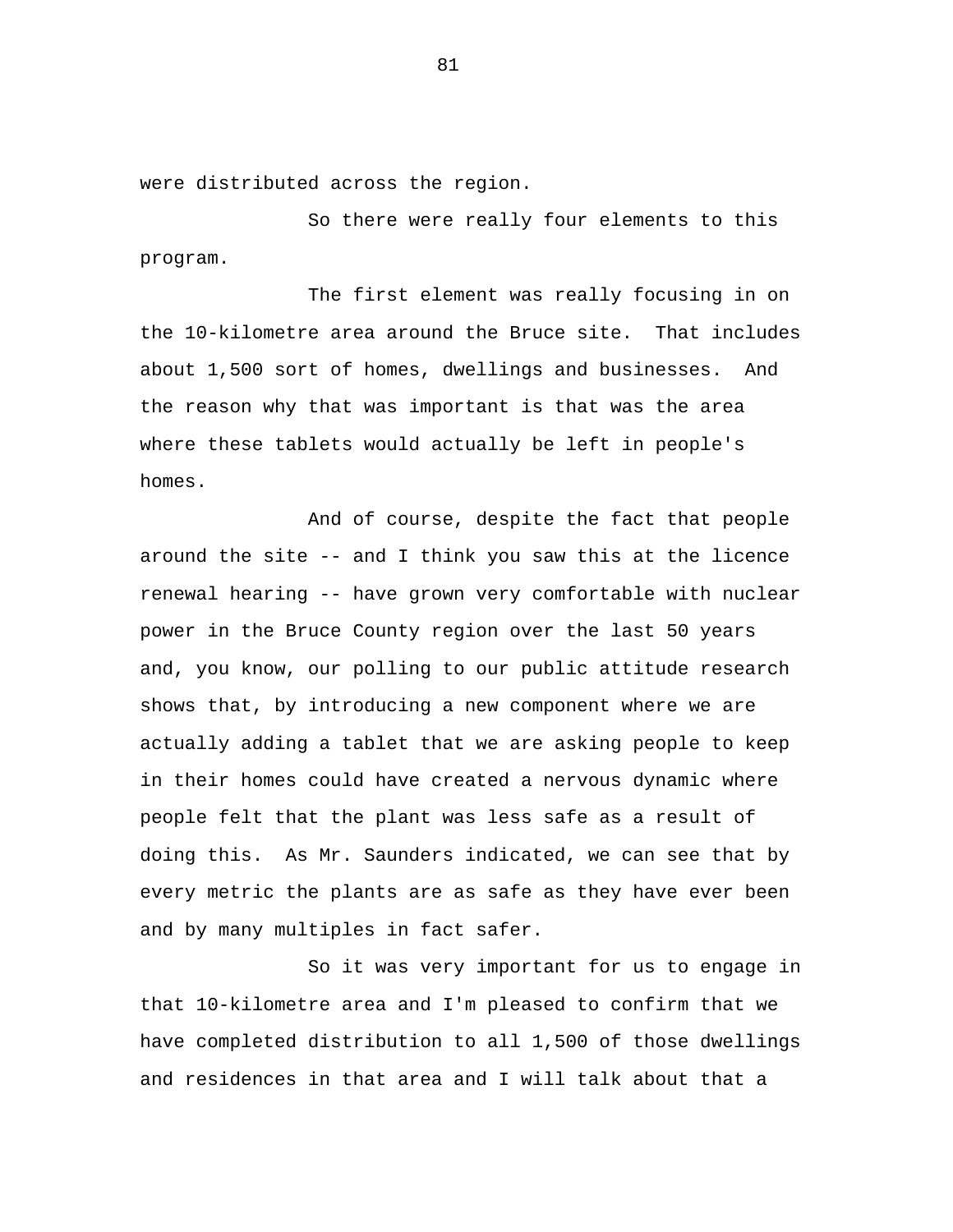little bit more in a second.

Then we had the 50-kilometre area around the site, which includes about, you know, sort of 65,000 sort of dwellings or residences or mailboxes and that's a program that is nearly complete. We are waiting for schools to come back into session in September because obviously the work we are doing with the local school boards updating their own emergency planning is an important component to this, but for all intents and purposes we are about 90 percent complete across the 50 kilometre area.

There were two other very important elements to this.

The first was around public education and I will show you a video here in a second.

The second was -- and it actually came out of a conversation that we had at the April hearings, where one of the intervenors raised some concerns around what is Bruce Power doing to make local residences aware of these various emergency plans that we put in place.

Obviously, especially in the post-Fukushima world, we have a very sophisticated emergency preparedness organization, but as we have moved away in our homes from things like telephone books in the drawers and information that people used to keep around their homes, there was a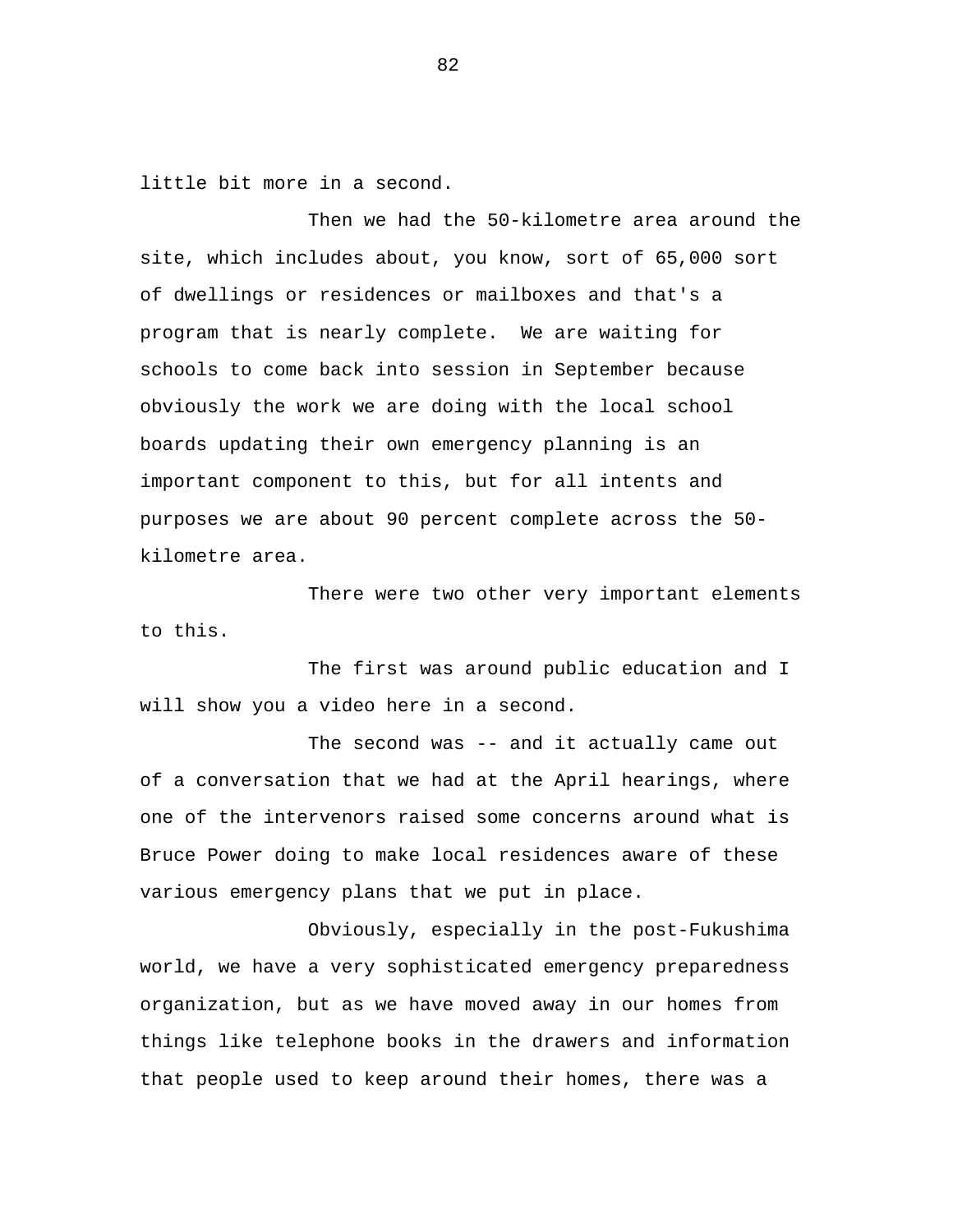concern raised, and I think it was a reasonable concern, about how are we making sure that we are communicating with people the things that are important to them and their homes from an emergency preparedness point of view and I will talk a bit about that in a second.

So if it's okay, Mr. Saunders can maybe put our video on, which I think is on the next slide, and this is a video that we have shared throughout the region and open houses, community meetings. It will give you a bit of a sense on how we have worked with the municipalities and explains the program in a bit of detail.

--- Video presentation / Présentation vidéo

"Late in 2014 the Canadian Nuclear Safety Commission came out with new requirements for nuclear power operators to essentially take a fresh look at how potassium iodide tablets were distributed around nuclear facilities."

"Largely and they fall into a provincial jurisdiction about whether they should be pre-distributed or not. In Canada they were done different ways depending on the jurisdiction they were in. In New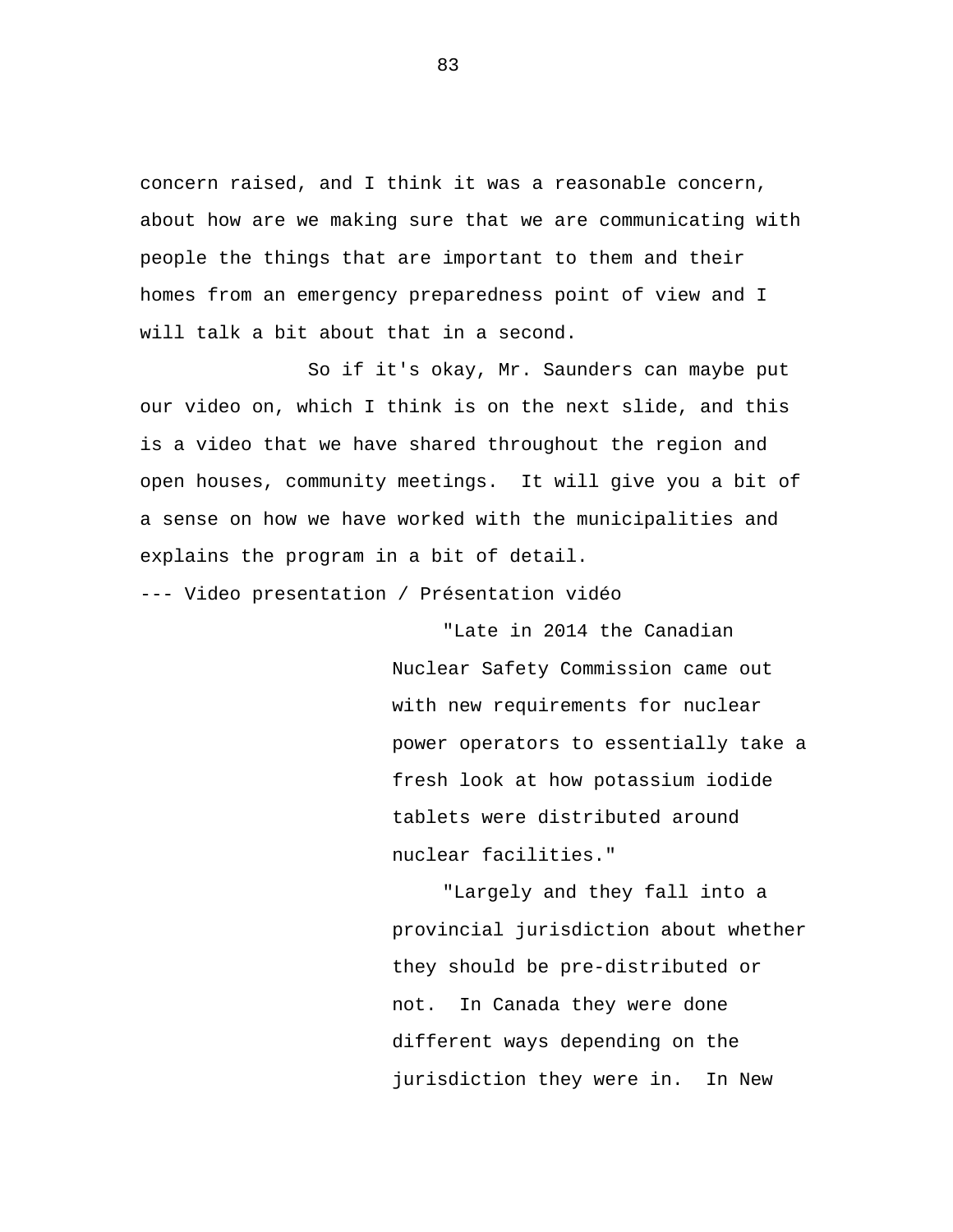Brunswick, for example, they have been pre-distributed for years, here in Ontario and in the Kincardine area they have been held centrally, mostly at the Township. However, CNSC has opted to create a common method across the country and Ontario has accepted the notion of pre-distribution."

"Just like everything in the nuclear industry, we tend to look to best practice around the world and many utilities around the world have actually had enhanced distribution of these potassium iodide tablets for a long period of time.

Sometimes when you're introducing a new emergency preparedness measure one of the first things is that it can lead people to feel as if there is an increased risk than there was before when, as we know, the nuclear industry in this region in particular has operated for 50 years safely and reliably and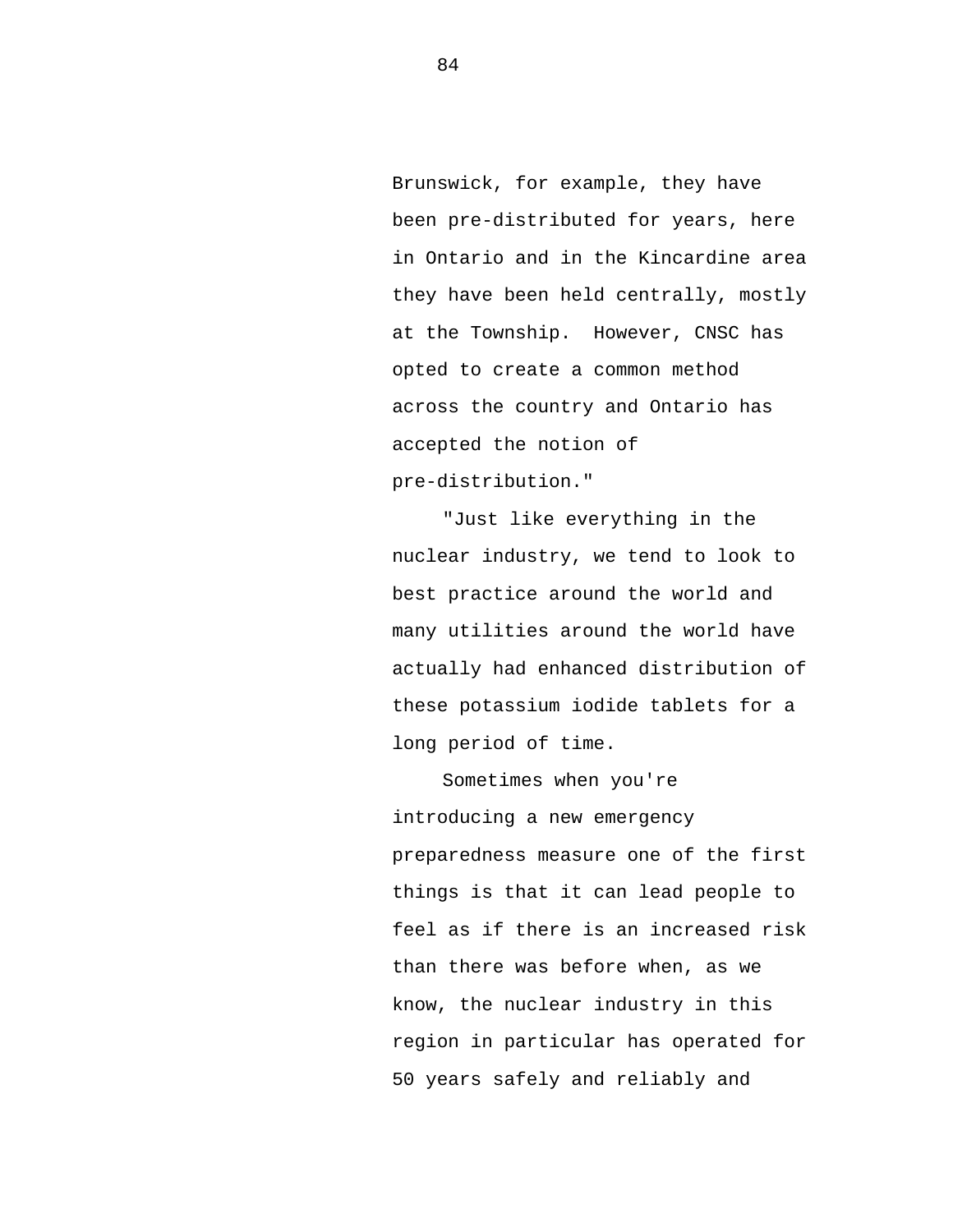during that time has built up a lot of confidence in the host municipalities. We are always looking at ways of doing things better and that also is included in emergency preparedness.

This has been a collaborative effort in particular within the 10 km area, it has been a joint effort with the Municipality of Kincardine.

In addition, the Grey Bruce Medical Officer of Health has been instrumental. It's really important that when members of the public have questions on, in particular, these types of health issues that they have healthcare professionals that they can go to and have their questions answered."

"Potassium iodide is basically a salt pill, so you take it, it dissolves. It is completely absorbed into your bloodstream. The thyroid will take all the iodine out of it that it can actually possibly use,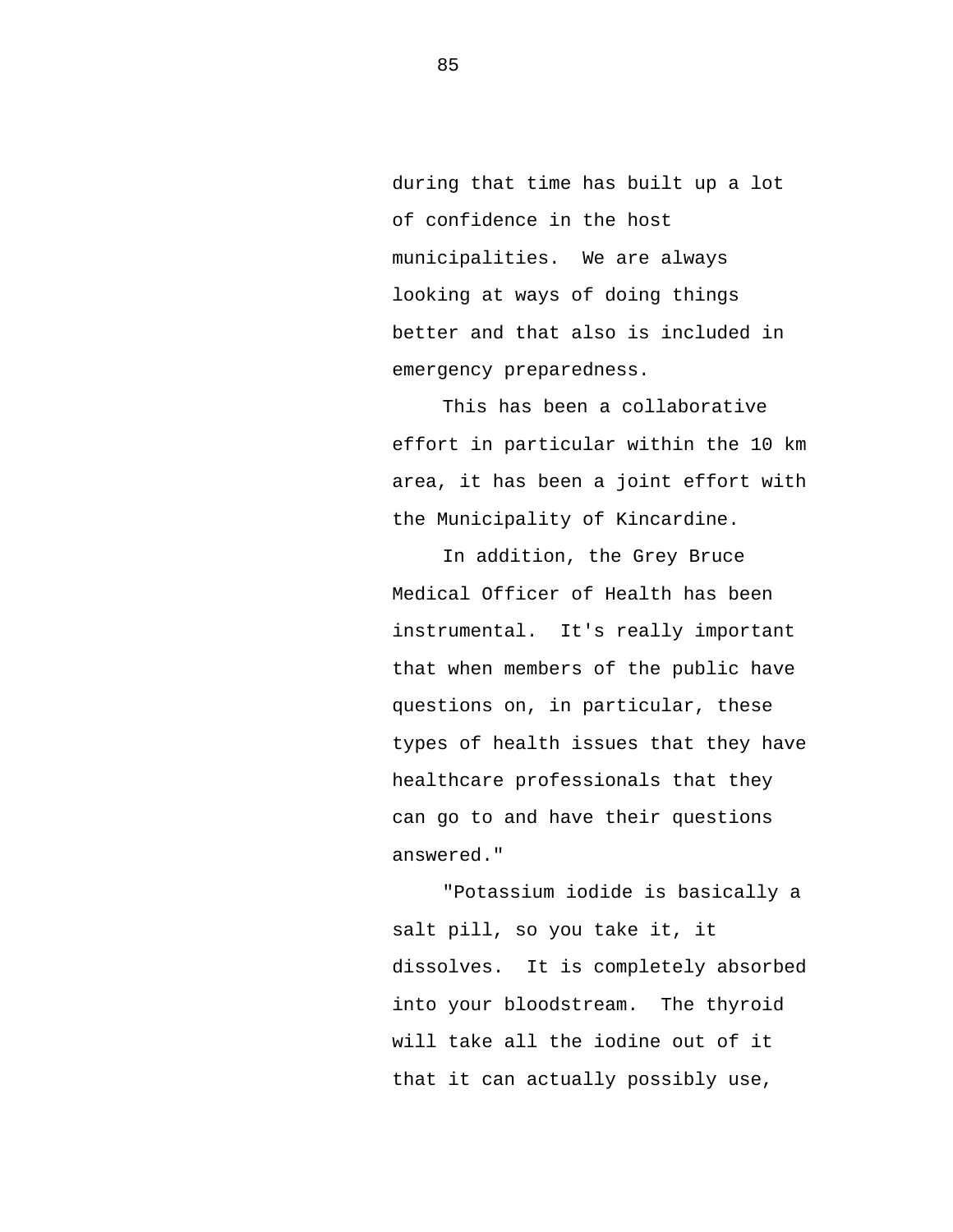the rest will be excreted through your kidneys. Basically our thyroid gland sends out hormones that moderate our metabolic rate and it requires iodine for that hormone. So we need to have a small amount of iodine in our diet all the time.

Every day, especially if you are growing and you're young, you use a fair bit of iodine. What we are doing with the potassium iodide tablet is to block that uptake with a large dose of nonradioactive iodine so that if you get exposed to radioactive iodine you won't absorb it, because we know if you do absorb radioactive iodine into your gland, eventually your risk of thyroid cancer 20 or 30 years down the road becomes higher.

The best time to take it is about three hours before the exposure, not more than six hours before. However, if the exposure happens you want to take it as soon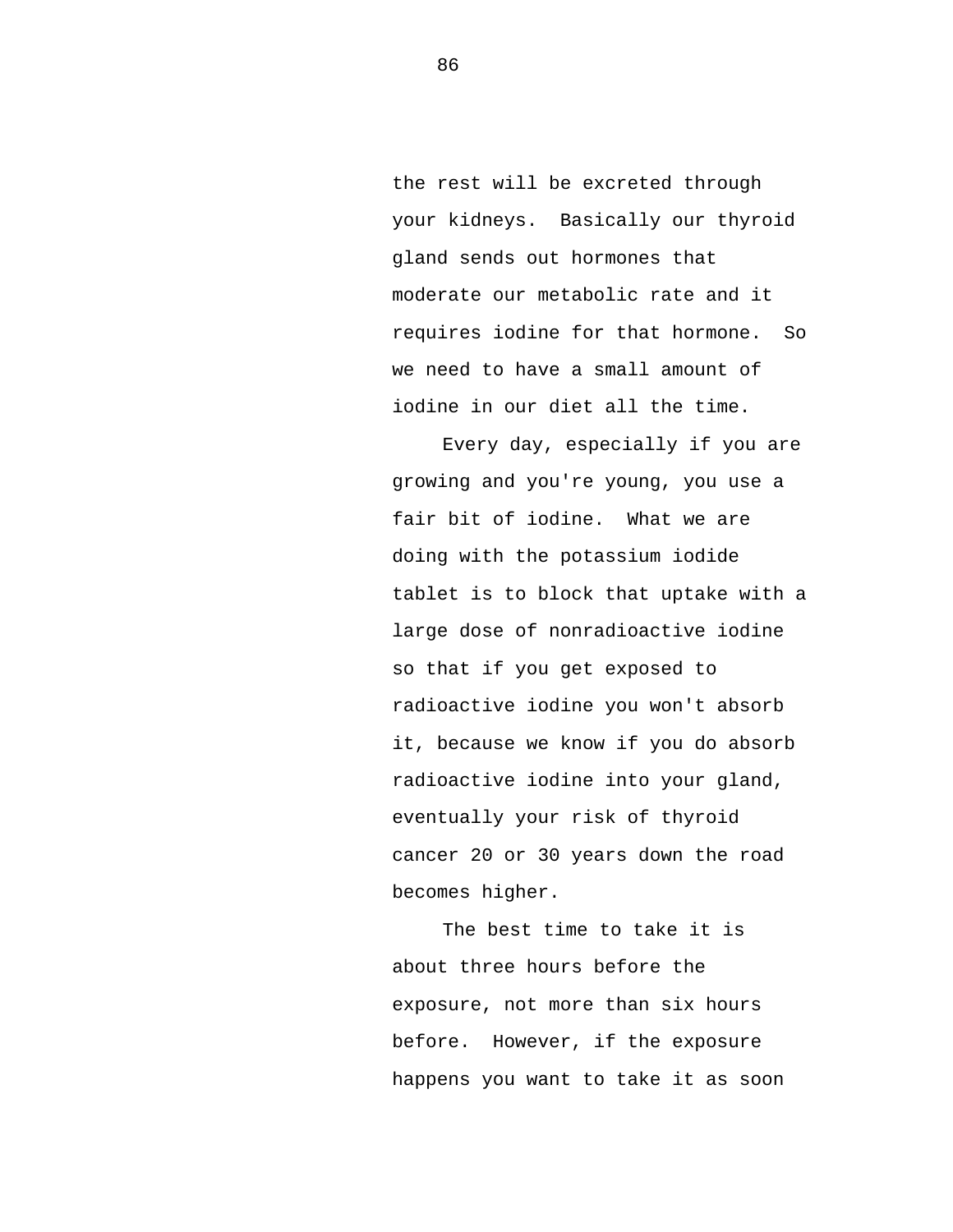as possible after the exposure. If it's longer than 24 hours it's not useful and you don't need to take it.

There are good instructions in its, 130 mg tablet is what you need for an adult, 65 for adolescents, and then for children there's a recipe of how to dissolve the tablets and give them the appropriate amount for their weight. In the instructions it certainly mentions that you only take one a day and taking more than that is not useful, your body will simply excrete it.

It has a 10 year expiry date on it. Now, it's a salt so, as you know, salt in your cupboard doesn't really expire, although there is a best before date usually on a package. It probably will have to be renewed in 10 years just because of that."

"We are fully complete. The redistribution of tablets within the 10 km area and now we are moving into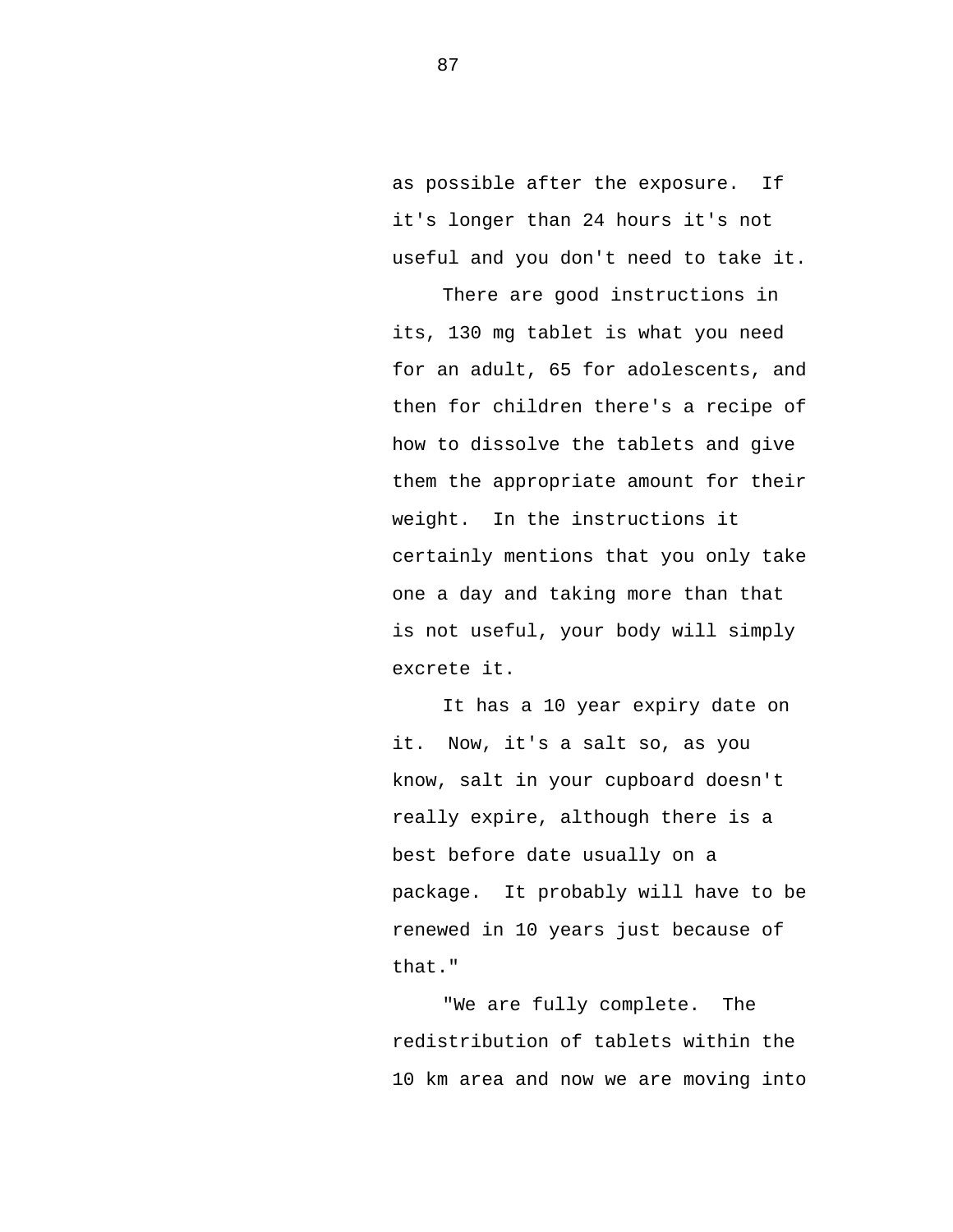a next phase where we are going to maintain and enhance that.

And one of the great things that we have available to us is our Visitor Centre facility which is located in the 10 km area. It's going to be a permanent facility where people can go and get more information on KI, where they can go and pick up additional tablets, where we can update mailing lists, and this is now going to be a real one-on-one relationship with people.

The second component of it is the 50 km area. What we are in fact doing in that 50 km area is not predistributing them to households, we are making them available in more pickup locations.

One of the things we are offering residence within that 50 km area the opportunity to do is, if they would like to have them in their homes they are welcome to do so, we have an abundance of these potassium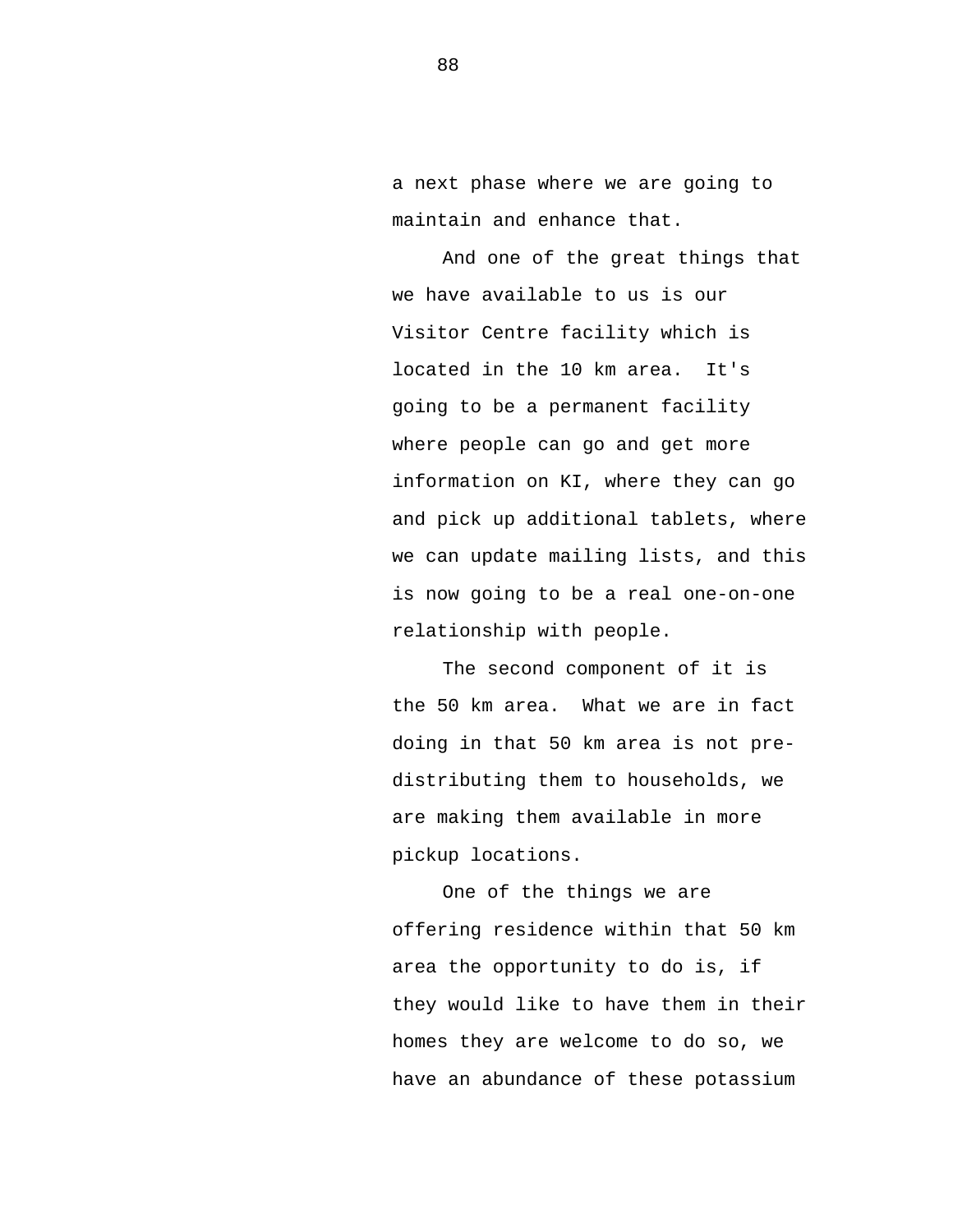iodide tablets available in the unlikely event of a nuclear incident and we have actually distributed vouchers to people so they can go to a local pharmacy and pick these up if they so choose."

"So a leak from a nuclear plant of contaminated material to the public is highly unlikely and for a number of reasons.

First, there are many systems which protect the fuel so the fuel doesn't fail. If you don't have a fuel failure, you can't have a leak.

On top of that, we have a very robust containment system, so even if we should have a fuel failure the containment system will control radiation and keep it intact within the plant. Between those two systems, that would make it highly unlikely that any release will actually occur to the public.

The CANDU plant is one of the few plants in the world and has two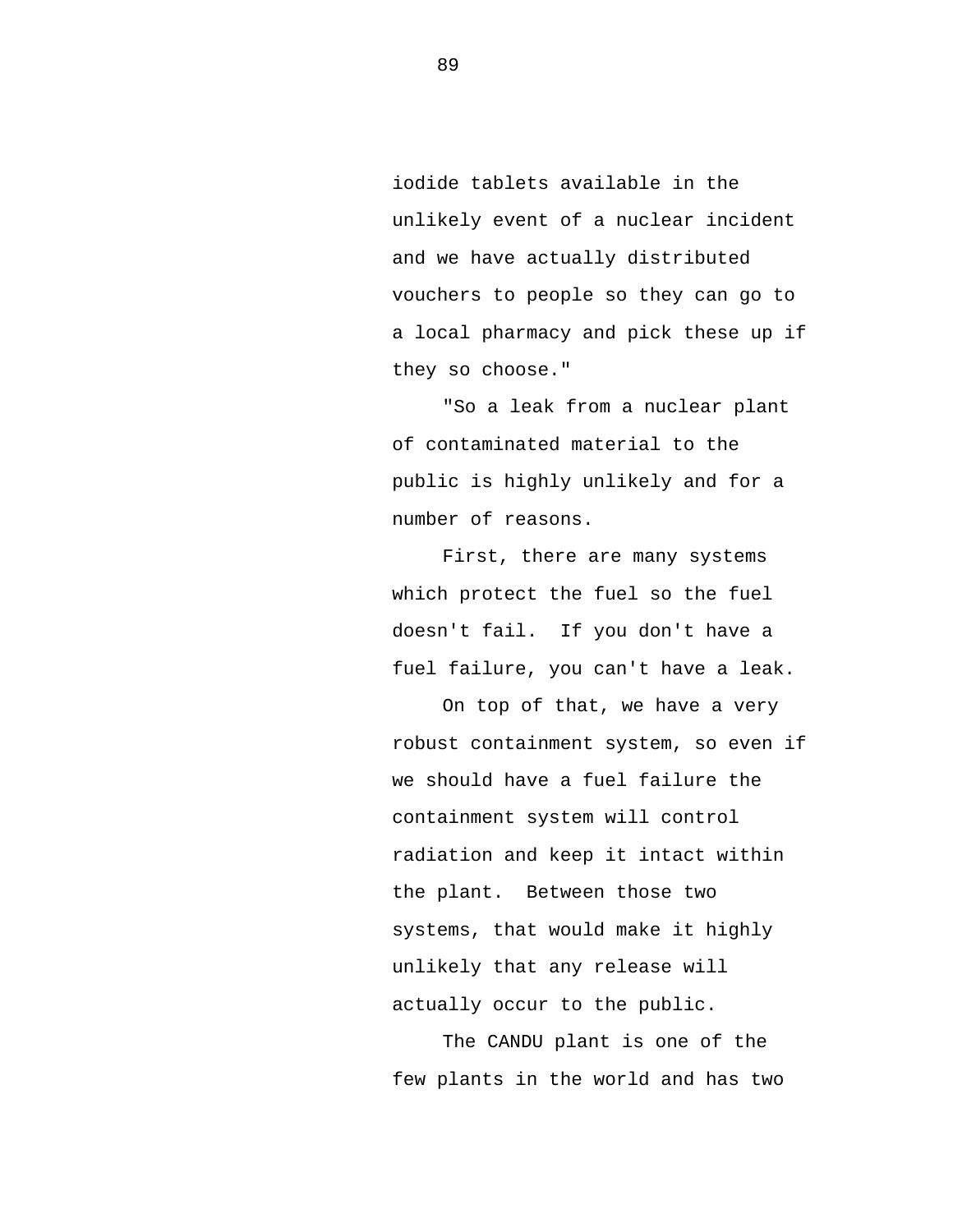different ways of shutting the plant down, fast acting shutdown systems. We call them shut down system 1 and shutdown system 2. Both of these will independently shut the plant down. They are located in different places, they operate by different means and they have a different means of creating the shutdown so they are redundant and diverse in the way that we would talk about them."

"Every municipality has to have an Emergency Management Plan, it's mandated by the province, so we have to have plans in place for all sorts of disasters. Bruce Power has been instrumental in getting our Emergency Preparedness up to top level standards. Safety is number one, they double check, triple check and review constantly so I am quite confident in their safety management and their emergency preparedness."

"The reality is, is that the most likely events around this area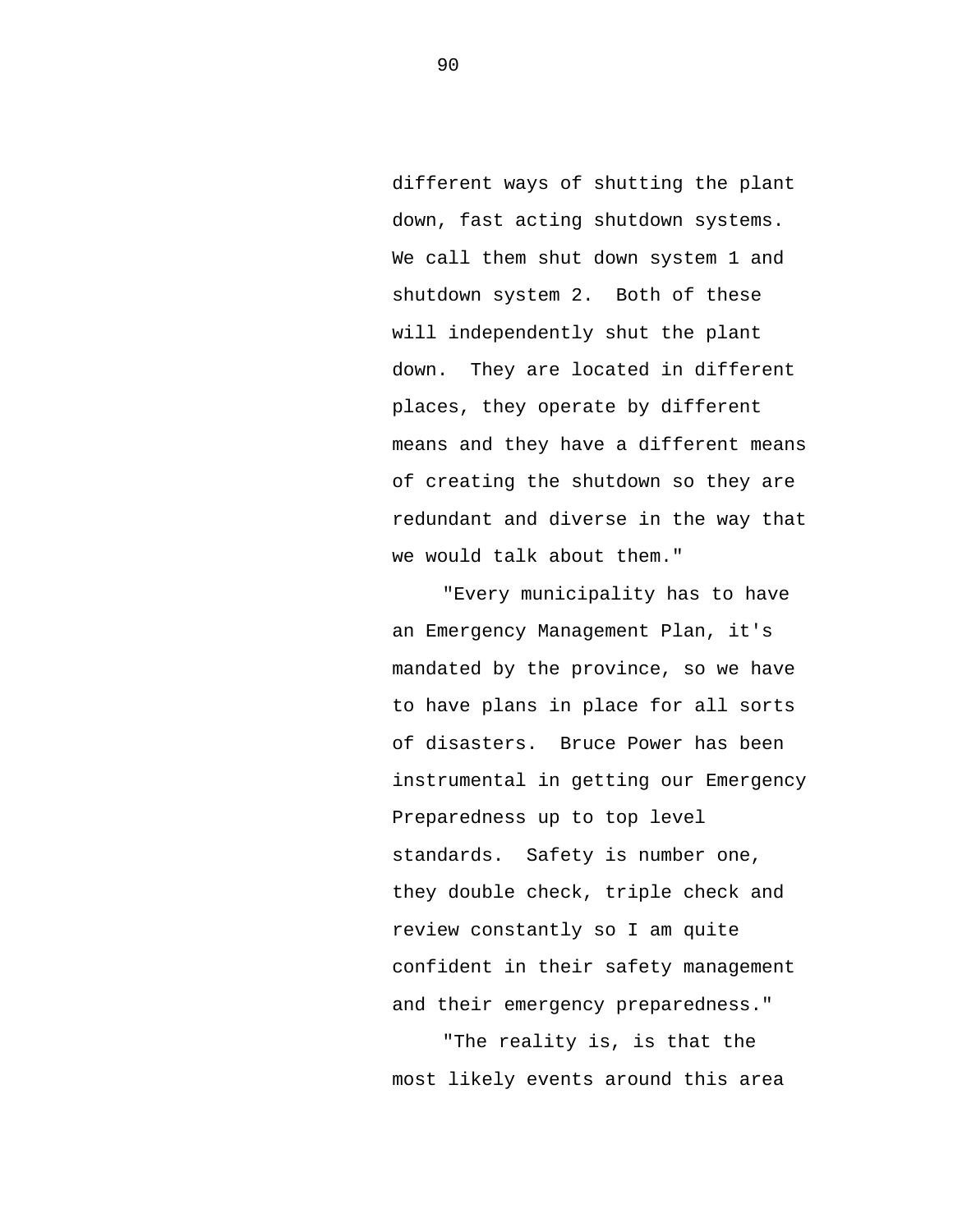have nothing to do with our nuclear facility, they are things like severe weather and those types of things which we experience very regularly in the area, so one of the things Bruce Power did was work with the surrounding communities to make information available on a range of sort of safety first or emergency preparedness items. The more information people have, the more confident they are in what we are doing here. So we are very pleased about that, because that's the intention here, is giving people more confidence in the safety of facilities, not less."

 **MR. SCONGACK:** James Scongack for the

record.

So you have heard enough from me through the video, but just in summary, really kind of three important kind of summary points for the Commission.

As I mentioned, the 10-kilometre area is complete. This is now going to move into a sustainability phase.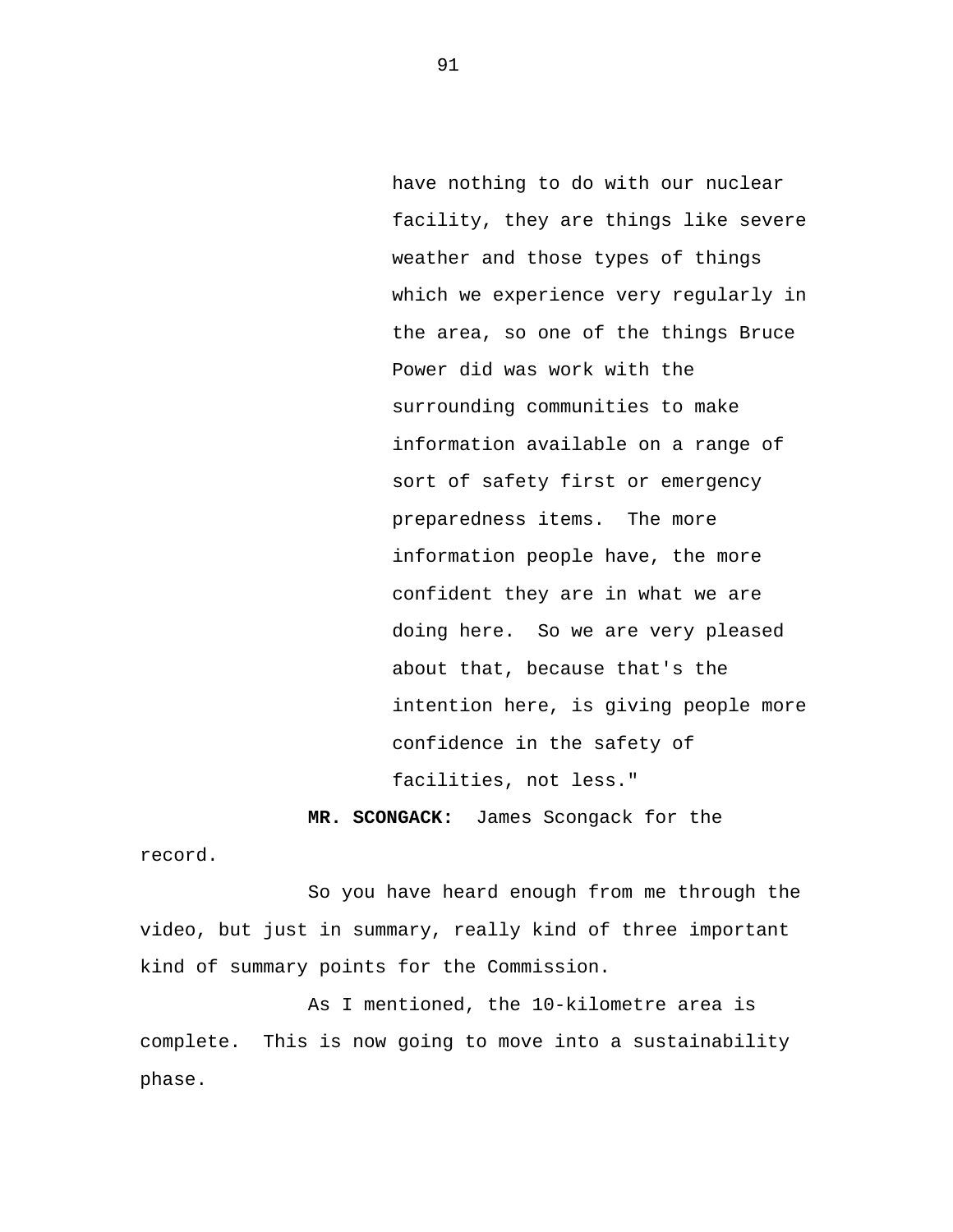You know, I really do want to recognize the Medical Officer Health Office, the municipality. This was a real sort of grassroots effort, a lot of small open houses, a lot of door to door, a lot of one-on-one meetings. I think that is really what has allowed this to go smoothly, that sort of personal interaction. Frankly, I think the immediate neighbours around the site deserve that personal action or that interaction to the extent we are able to do that.

Fifty-kilometre area, that has been rolled out for some time now. Dr. Lynn, our Medical Officer of Health, and myself hosted a community conference call, a telephone town hall on Tuesday during the day and in the evening for any members of the public who wanted to call in and ask questions about the 50-kilometre area and I think, you know, not really a lot of concerns raised. I think this type of communication has really helped.

And then the final thing I will just note - and I think members of the Commission were provided a copy -- we have commenced a mailing to 65,000 households within 50 kilometres of the site and this is a community safety guide that we have developed jointly with the three county levels of government. We will also be making these available in municipal offices and various pickup locations.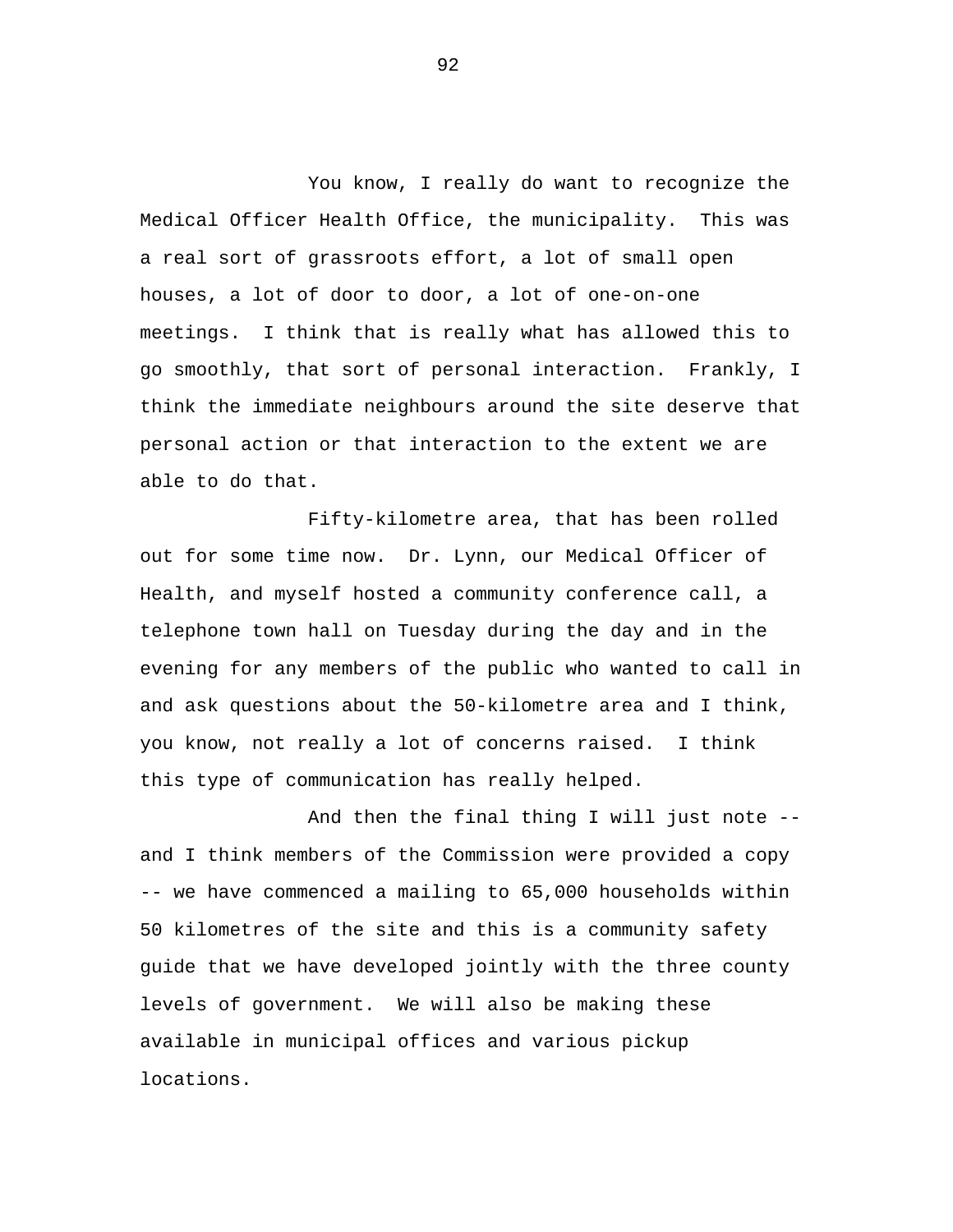The concept behind this is we had a requirement obviously from a nuclear point of view to make something available in people's homes. We thought it would be a missed opportunity to not also include in that other types of emergencies that, frankly, are more likely to occur.

So this is in many ways to replace the phonebook that people used to have in their drawer and in the back pages of the phone book there used to be emergency preparedness information. People just don't -- many people don't have phonebooks in their homes anymore. So, you know, we thought that this document would be nice to have and we plan to update this in conjunction with our local levels of government every year.

Happy to answer any questions.

 **THE PRESIDENT:** Thank you.

Mr. Tolgyesi. Sorry.

 **MR. LEBLANC:** May I first?

We used a slide deck. For the record, we have now attributed to it a CMD number and that will be CMD 15-M30.3. So if anybody needs a copy, we will make them available. Thank you.

 **THE PRESIDENT:** And this will show all in the video? What about it?

 **MR. LEBLANC:** I cannot do anything about the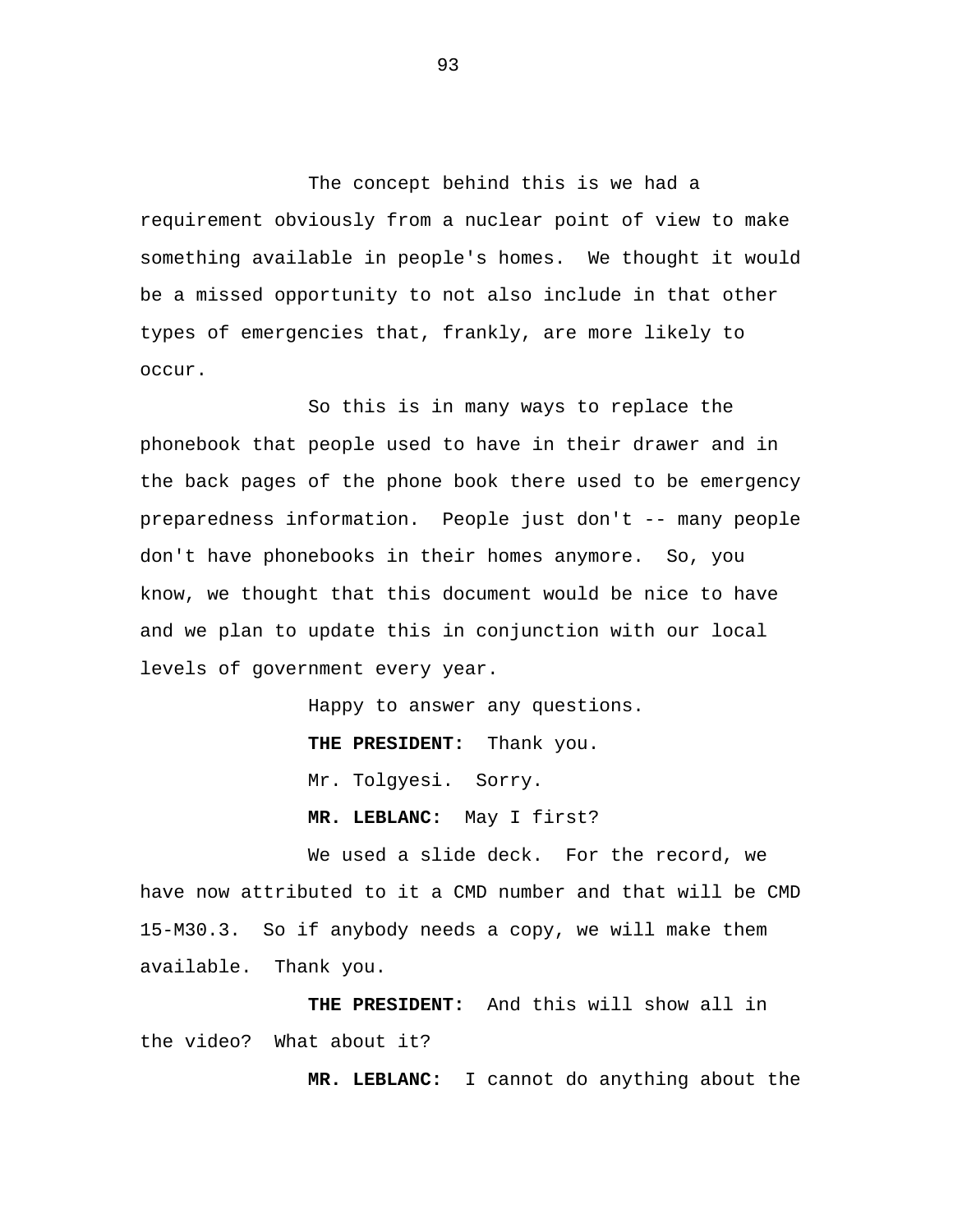video. Thank you.

 **THE PRESIDENT:** But are you guys going to post -

 **MR. LEBLANC:** The video will be part of the transcripts in terms of the audio part of it.

 **MR. SCONGACK:** James Scongack for the record.

Anybody that would like their own special copy of the DVD is welcome to get in contact with us and they can have one. It's also on YouTube.

**THE PRESIDENT:** Okay. And this is there also? Is your brochure online also? Most of the kids don't keep anything in a drawer.

 **MR. SAUNDERS:** It's actually all at that "Be Prepared" website. It's all there.

 **THE PRESIDENT:** Okay, thank you. Monsieur Tolgyesi?

**MEMBRE TOLGYESI :** Merci, Monsieur le Président.

Un, je voulais féliciter le staff pour le rapport annuel et aussi pour la présentation parce que je trouve que la présentation était assez concise. Elle n'était pas trop longue, pas trop courte. Vous avez exprimé tout ce qu'il y avait à faire. Parce qu'il y en a, de temps en temps, qui se laisse emporter.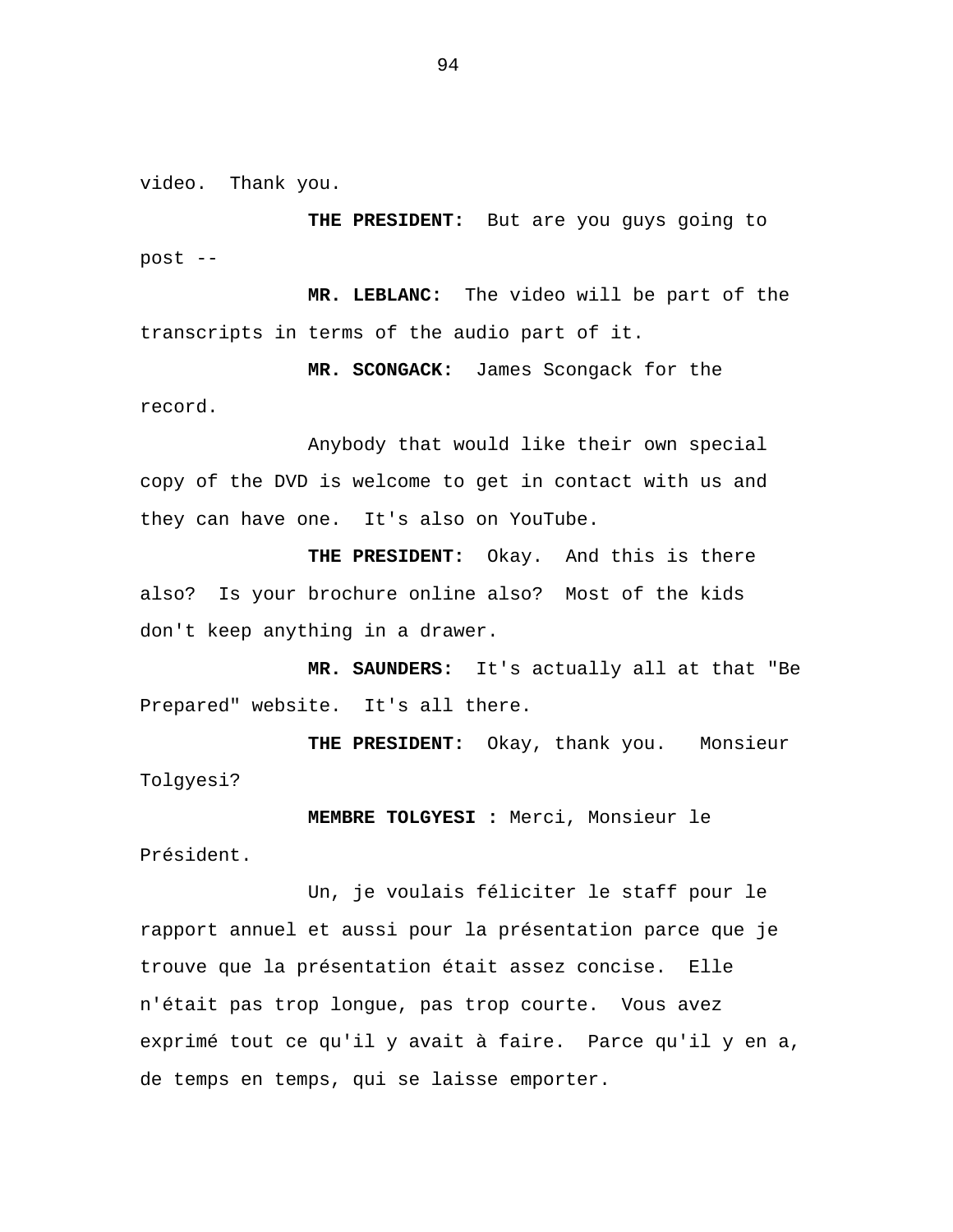Now, there is something that you should adjust. It's not a typing error but a colour error. When you are looking at your slide number 5 and Table 1 in the Executive Summary, okay, it's the same table. It's the same table. And when you compare that to Gentilly-2 safety performances you see that in slide 5, in Table 1 there is no mention that conventional health and safety, waste management and security were fully satisfactory instead of satisfactory. Now, I don't know. Which one is good?

When you look at safety ratings you just go to slide number 5 and page 119. It's in the Gentilly-2. --- Pause

 **MR. HOWDEN:** Mr. Tolgyesi, I understand your question. So what you're saying is -- Mario, could you bring up this slide, please?

--- Pause

**MR. HOWDEN:** Yes, so this is for each plant. **MEMBER TOLGYESI:** It's okay. It's okay. **MR. HOWDEN:** Are you okay? **MEMBER TOLGYESI:** I understand. Yes. Yes.  **MR. HOWDEN:** Okay.

**MEMBER TOLGYESI:** I was not looking at the left column. I was looking at the right one.

My question is regarding Fukushima because when you are saying -- when you are looking, is there a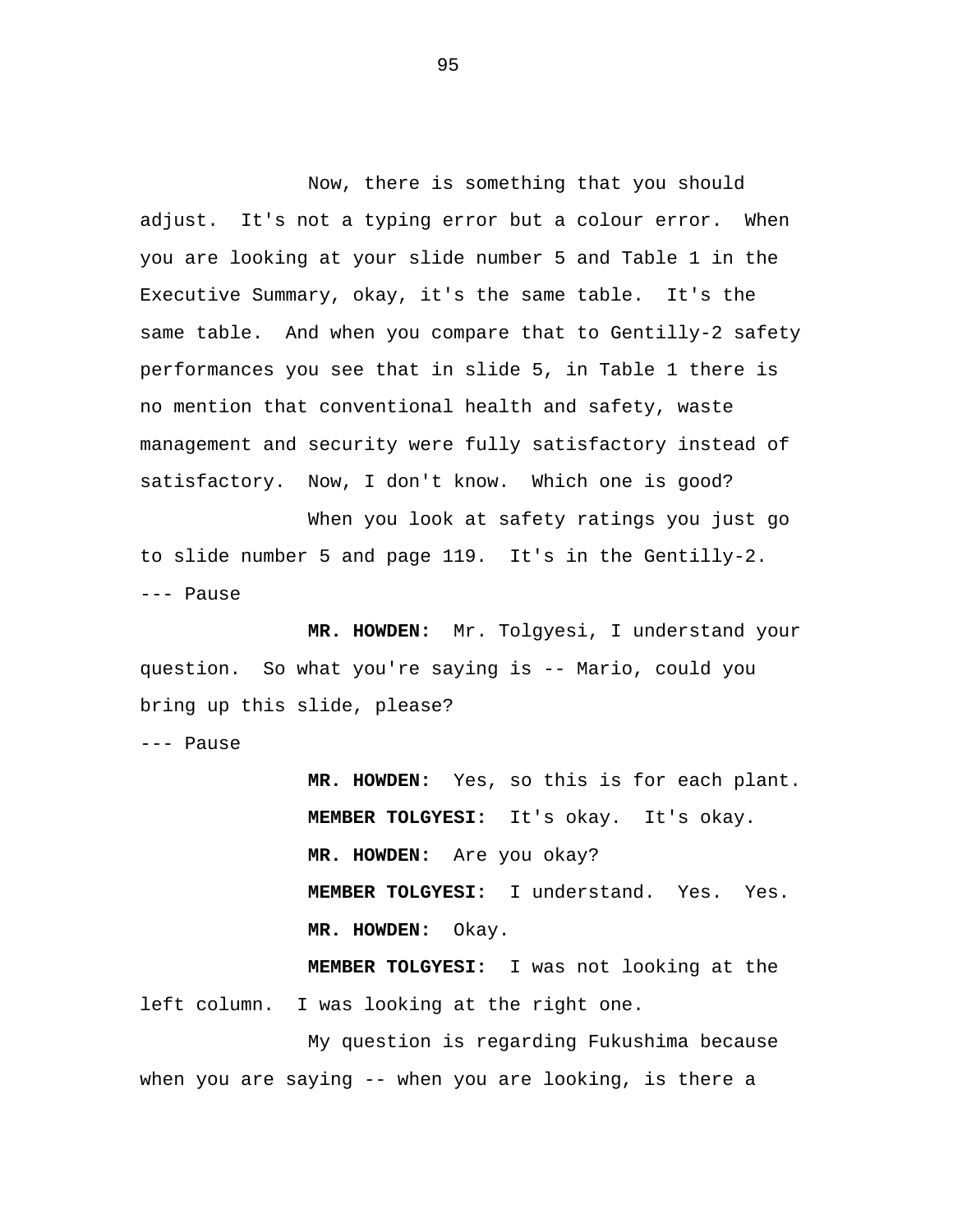difference between Fukushima Action Plan and implementation? I mean when you are saying that Fukushima Action Plan, its action items are closed except three of them for three sites that's one thing, and other side when you are talking about implementation because -- I'll tell you why.

Because when you are looking at page 61 on your report you are saying that there is a four level approach and it will be also applied for the compliance verification of equipment still to be delivered to the licensee which means they are to be delivered, installed and verify the compliance.

So when it's closing, you know which one is closed and to what extent, could we say that it's closed when we know that several equipment is still not on the site? They are in the order. They are not on the site. They are not installed.

**MR. HOWDEN:** Okay, yes. You have it correct.

So for the Fukushima action items, for the action items we raised them and then as they are being - licensees are putting in their proposals and their plans at that level we have been -- we were able to close those action items at that high level.

When you go down to the station level which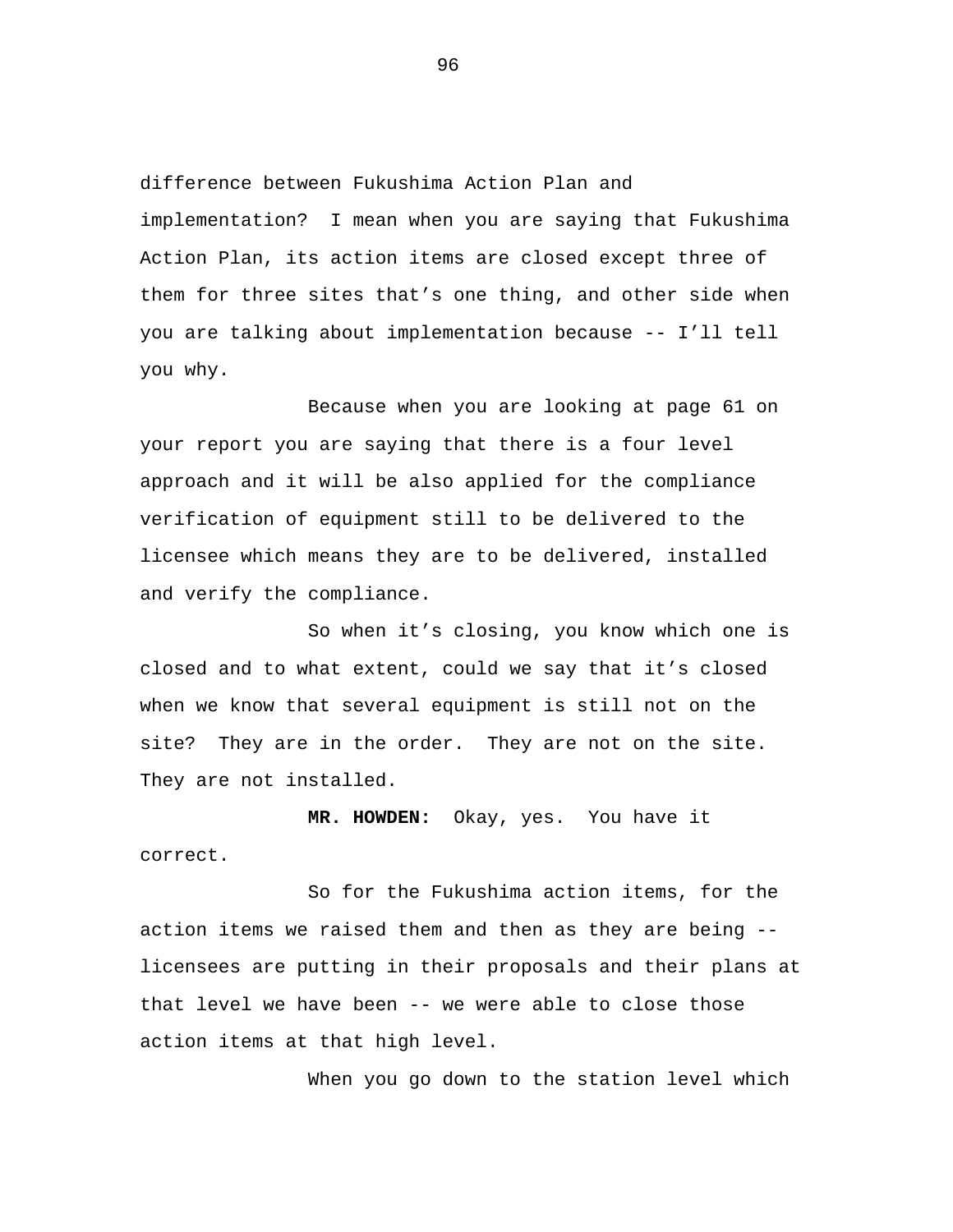is the implementation that you are talking about, in all cases not all the actions have been implemented fully at the stations. So what we are doing with our compliance verification approach which is the four levels; you know, field verification, confirmation of equipment, commissioning and turnover to operations. That is very - that second one is very much a review of licensees' paperwork. The third one is then sampling where we actually go out and confirm that everything is in place. And the fourth one is the one where we actually observe drills, exercises. So you are correct.

So we could have the action plan closed by the end of this year which is our expectation but we are tracking the implementation plans of each station to make sure that they get fully to closure.

We have a regulatory information bank that we use to track all the actions that has an audit trail. So at any time an inspector can go in and see where everything is done. We have details on the particular stations. If you have questions the directors can answer that.

But you are correct. The action plan can be closed but we still can be tracking implementation of the specifics at the stations.

**MEMBER TOLGYESI:** Because lots of times what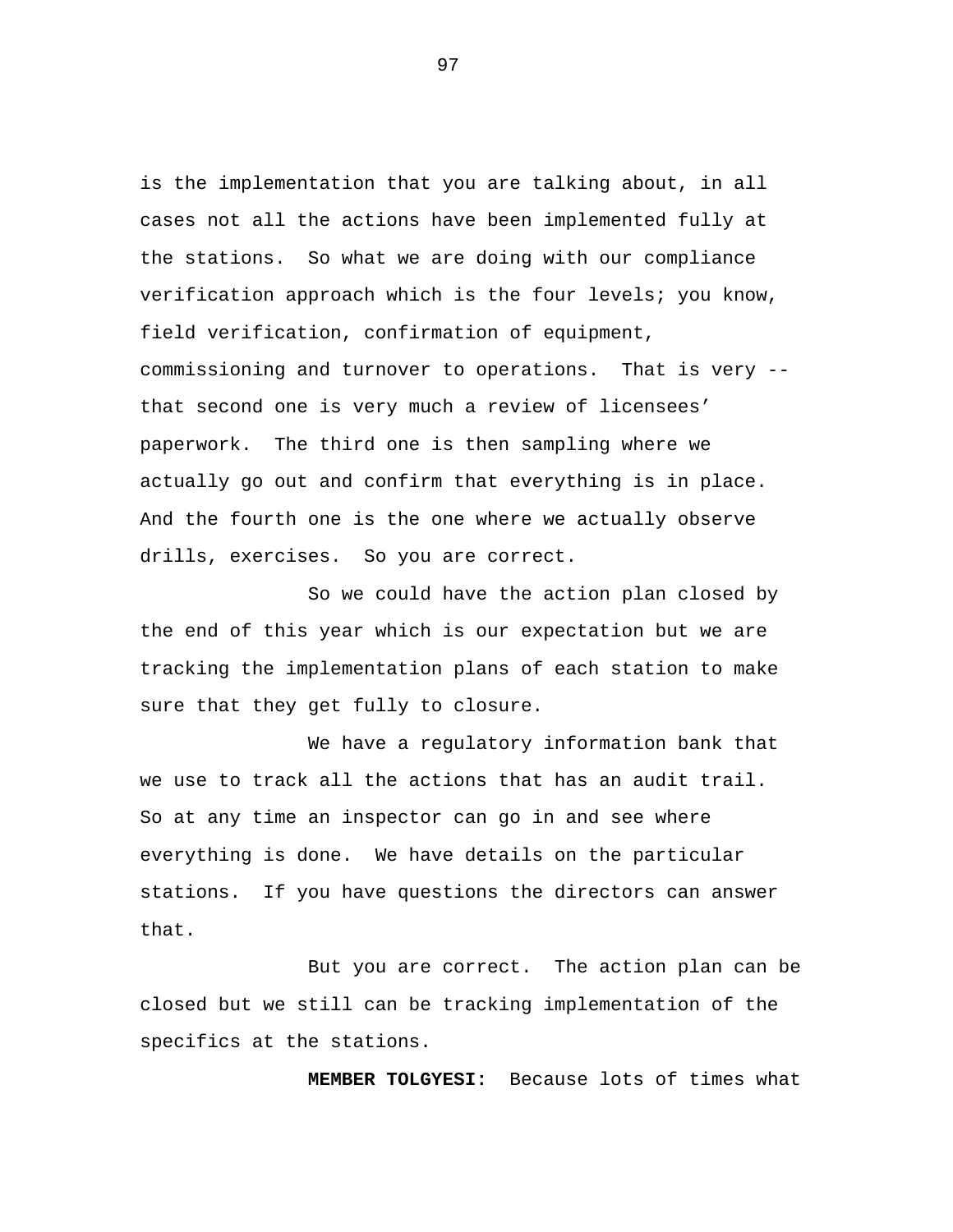we are facing that they are plans. I am not talking about this specifically but, you know, there are plans and the plan is really nice and it's there. It's completed, but execution and implementation it's eventually never completed. So to make sure that in a public perspective they understand that, okay, all plans are finalized. We are indeed now implementing and we implemented that up to, I don't know, 80 percent is implemented. Okay.

**MR. HOWDEN:** That is correct. That was one of the reasons we wanted to highlight in the Fukushima update that we had the four stage compliance approach to demonstrate to the Commission and provide you with confidence that we are tracking the actual station-specific items right to closure.

**THE PRESIDENT:** Sorry, I lost my -- Thank you. I lost my spot here.

I'm back to the top of the line. Ms Velshi...?

## **MEMBER VELSHI:** Thank you.

My question is to staff. It's more around the methodology and the process, specifically around the measures that are using the comparison basis. So let me start off with the measures that have been presented.

In the past I think I have seen maintenance backlogs being presented, high MRPH incidents which -- and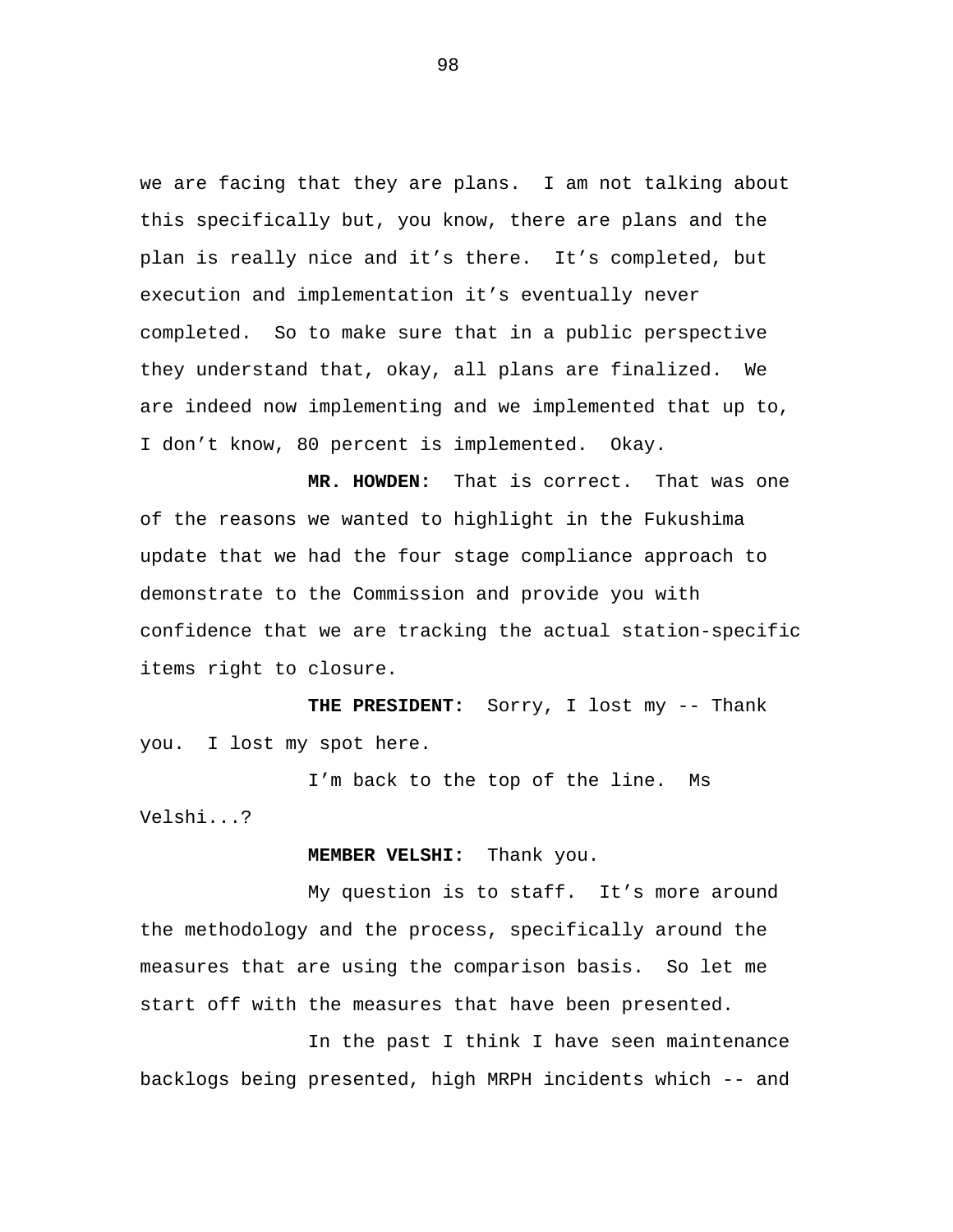I know you are trying to streamline and pick the high ones, and you also mentioned that you are going to be using some additional WANO measures.

So maybe you can share why maintenance backlogs, for instance, and high MRPH incidents are not here and what are the additional WANO measures you are planning on presenting in the future?

--- Pause

**MR. LAFRENIÈRE:** Ken Lafrenière, for the record, the Bruce Regulatory Program Director.

So if I understand your question correctly, Commissioner Velshi, the maintenance backlog we traditionally reported on indicators under the old S-99 system.

**MEMBER VELSHI:** Sorry. No, I think even on for the annual reports you would show us comparisons on maintenance backlogs.

**MR. LAFRENIÈRE:** Correct. So those backlogs, those indicators came out of the old S-99 event reporting requirements for performance indicators.

We are moving to 3.1.1. All the licenses were amended at the beginning of this year. So there is a slight lag in the collecting of the data for those maintenance indicators to essentially remove them to an INPO WANO system which would provide more details on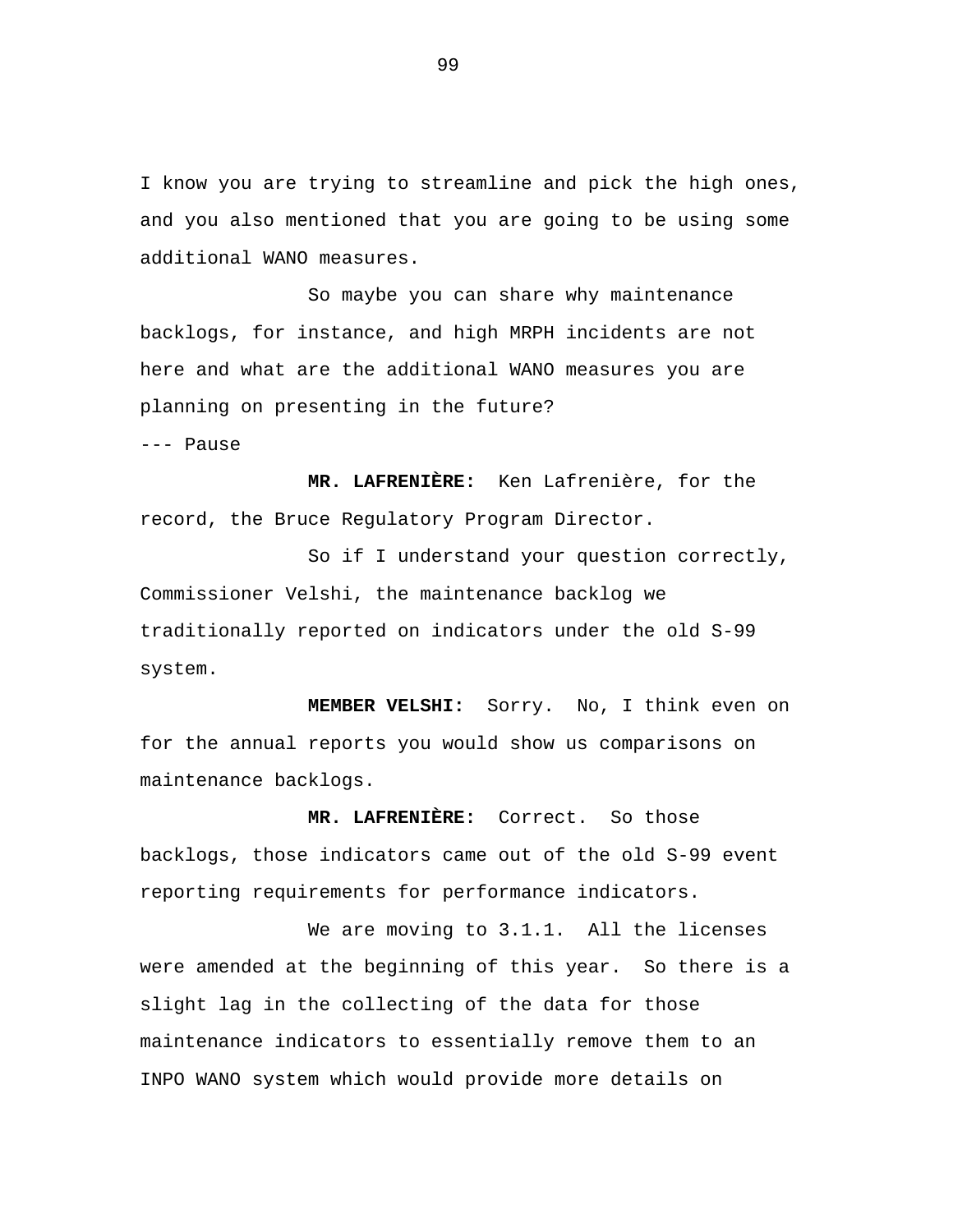maintenance backlogs and re-categorization deficiencies and elective maintenance and so on. So that will be -- that will appear in the next annual report.

However, having said that we still continually monitor maintenance and we have assurance that the backlogs are adequate and reducing.

**MEMBER VELSHI:** Thank you.

**MR. HOWDEN:** I missed what your second indicator was. I'm sorry.

**MEMBER VELSHI:** High Maximum Reasonable Potential for Harm Incidents.

**THE PRESIDENT:** Why don't we open it up? Remember we approved how many SPIs as indicators? I mean a lot of your ability to put indicators, benchmarking and all those things. So if I understood correctly, you are going to develop more and

more of those and put them in the annual report.

**MR. LAFRENIÈRE:** So Ken Lafrenière again.

Yes, Mr. Binder, we have improved all the indicators. Essentially, I will give you a little bit of a history because it's important.

The indicators that we developed originally were sort of 1998 vintage. When we went to the new regulatory reporting requirement document 3.11 we looked a -- as per the direction of the Commission we wanted WANO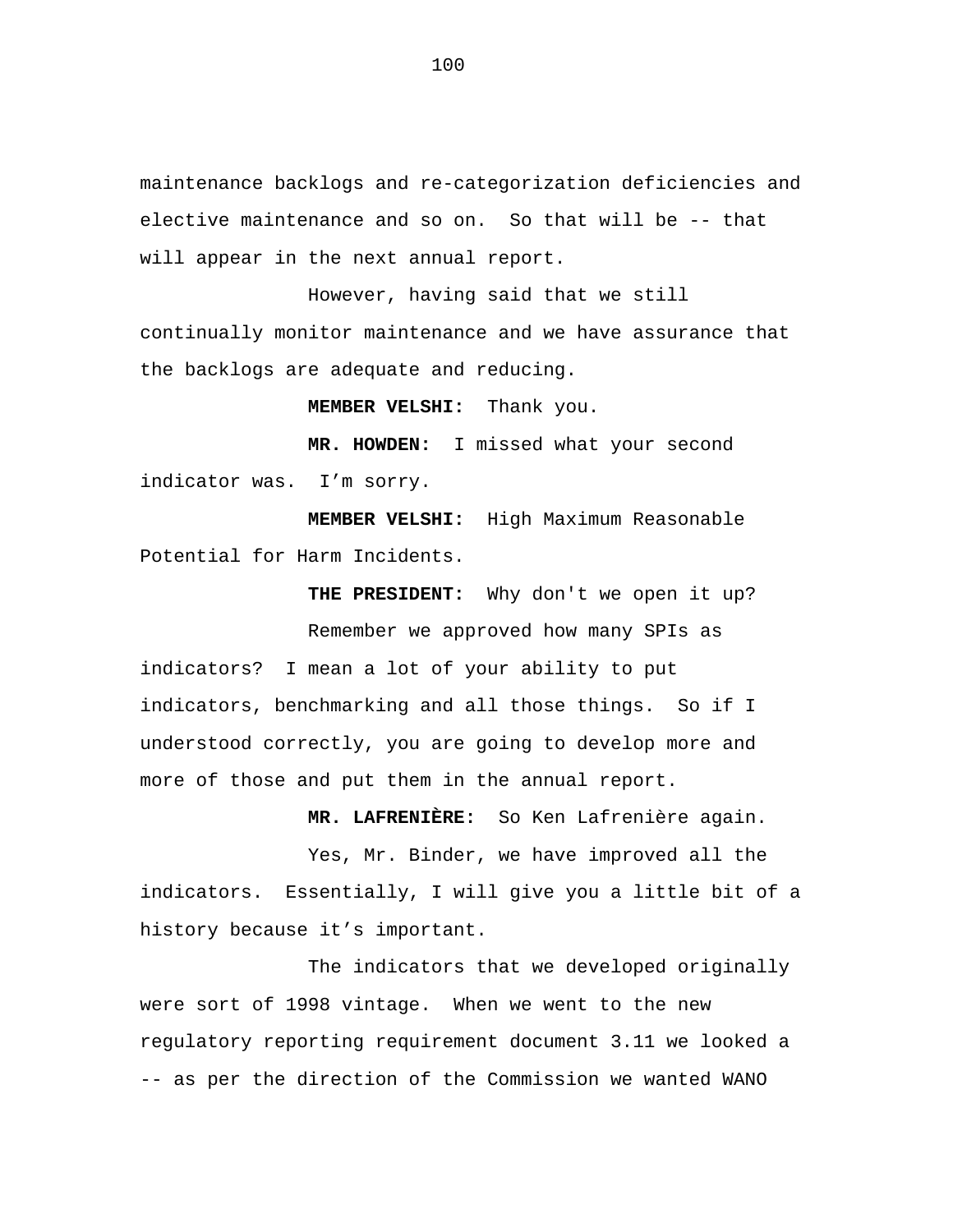indicators, more international indicators. We wanted the industry to put forth the indicators that they had developed over time and were using so that there was no duplication of effort.

So the 3.1.1 reflects all those. The number, we actually went from about 16 indicators to 31, 32 in the area of performance indicators. There is unfortunately a little time lag. So we are collecting all that data. They are currently in conformance with the 3.1.1 requirements, but the indicators that will reflect the new regime will be more under the 2015 report, this actual report.

Having said that, all the indicators evolve with time ad so the indicators that, say, in the accident severity rate areas, we realize that we want to go to sort of more industry standards. So for that particular area we adopted a Canadian safety -- Canadian Electrical Safety Institute indicator in that. So now we have a much better comparison against other industries, so the types of industries and then that -- all those data will appear in the next 2015 report.

## **MEMBER VELSHI:** Thank you.

My last one is on exactly the conventional safety comparison ones. And I see that you do a comparison against the *CEAA* but also other energy industry. Would it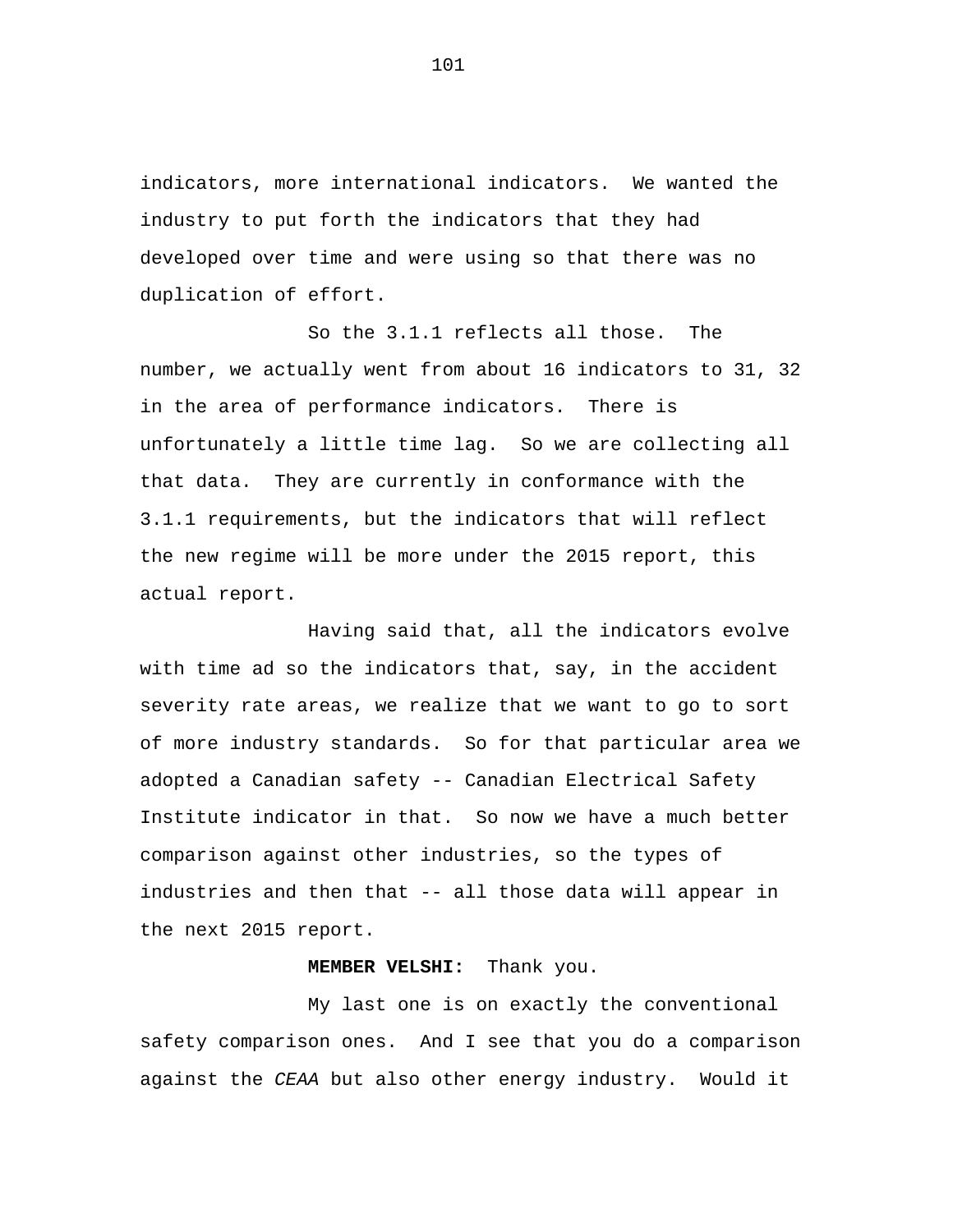not be more appropriate to do the comparison against, say, the chemical industry or industries known to have superior safety performance?

**MR. LAFRENIÈRE:** Actually, we do look across. When we developed those indicators we did look across all the industries and that's what we are attempting to do.

The nuclear industry actually leads the way in superior safety performance and that's -- I think it's reflected in the indicators. So we try to give you a cross-section and a standardized reporting format so the data, so we are comparing apples and apples.

The chemical industry indicators we are not -- we don't -- we haven't included them this year, but we can certainly look at improving.

**MR. HOWDEN:** So I just got a whisper in my ear that we have been trying to get hold of those ones but we either didn't have them or we are unable to get them in time.

But thank you for that and we'll look at that for 2015. Thanks.

## **MEMBER VELSHI:** Thank you.

And my last one on this whole methodology one is around emergency management and the rating. And I just wondered. I am sure there has been improvement within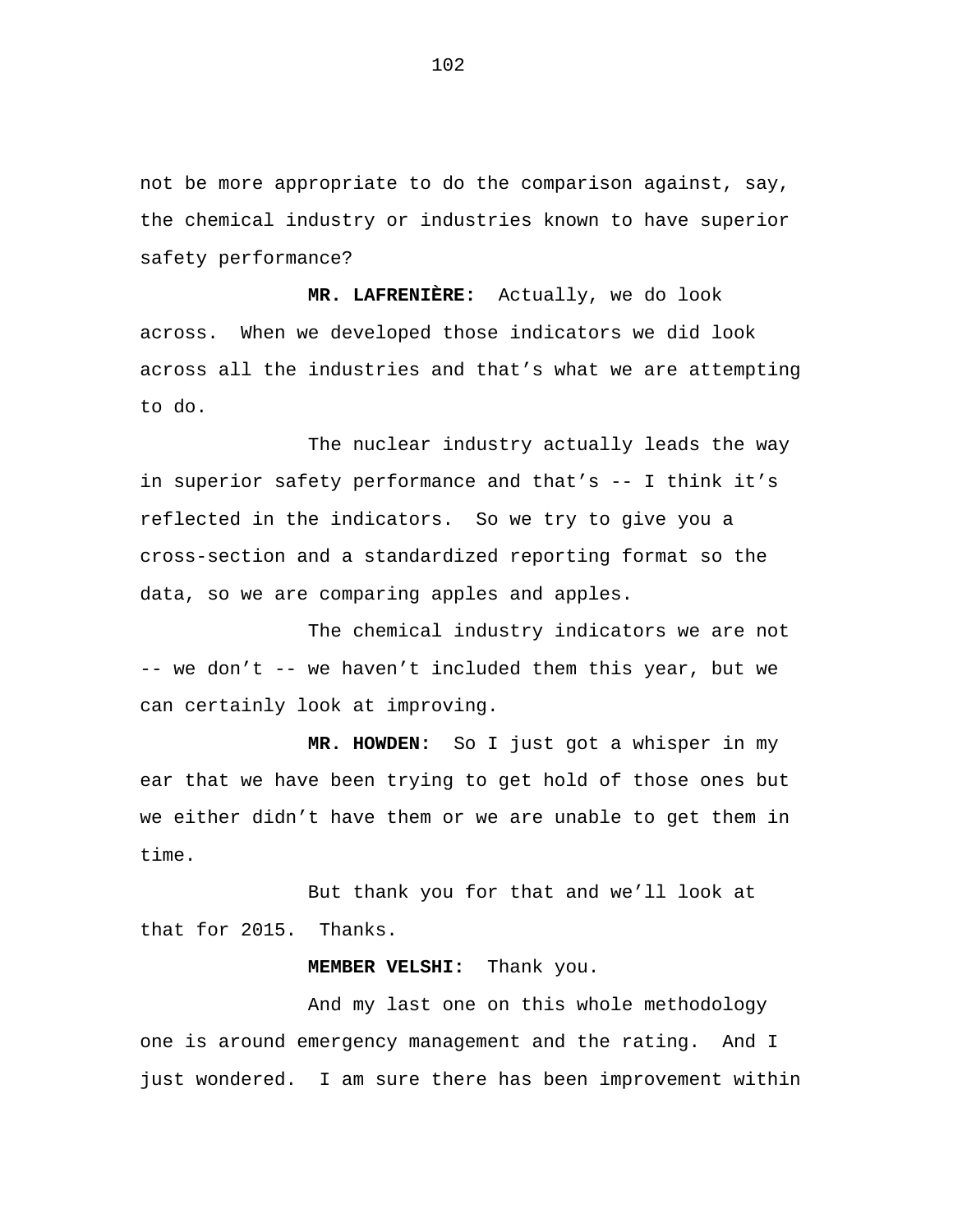that satisfactory range but there was just so much activity in 2014 around that with a lot of drills and exercises and the emergency mitigation equipment and so on and didn't see any fully satisfactory.

So is there a big gap from getting there or was there just a lot of improvement within the satisfactory range?

**MR. LAFRENIÈRE**: Ken Lafrenière, for the record.

It's a work in progress to move to the fully satisfactory in the emergency management area. CNSC has just published a new regulatory document in that area. As you are aware it's included in the Bruce licence and it is included in the proposed Darlington licence.

The industry have made significant enhancements in that area driven by Fukushima and driven by some of the drills that have been discussed in front of the Commission. So it's an area or work in progress.

**MEMBER VELSHI:** Yes. So I know that it's an area of work in progress. I just wondered what would it take to get to be fully satisfactory or is there still a big gap to get there?

**MR. LAFRENIÈRE:** I don't think there is -- Ken Lafrenière, for the record -- I can speak for the Bruce Regulatory Program.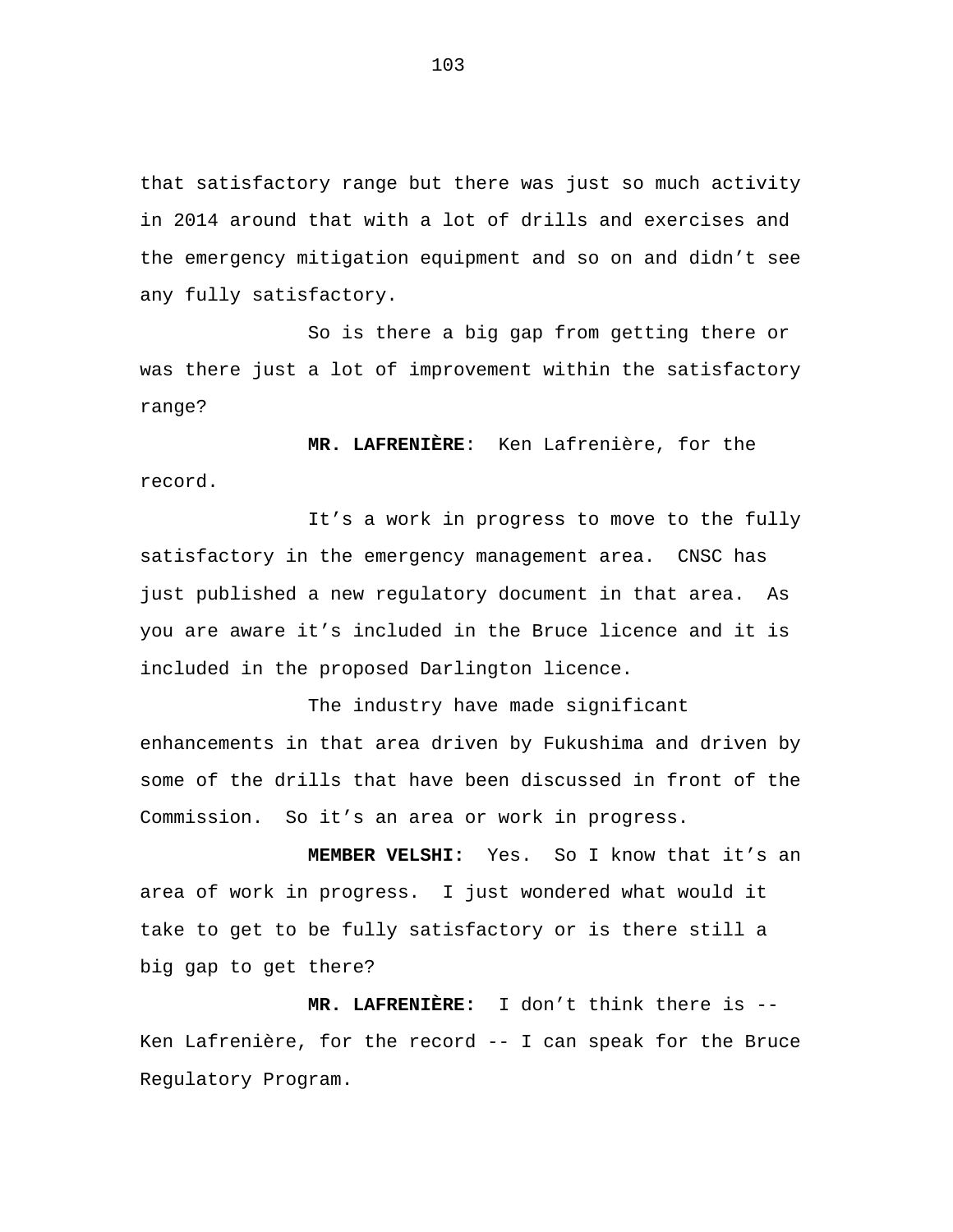There are no big gaps. There are things. Actually, the KI distribution would be one. Obviously we want to see that in place before we can say they are fully satisfactory. But there are no big gaps.

**MEMBER VELSHI:** Thank you.

**THE PRESIDENT:** Monsieur Harvey...? **MEMBRE HARVEY :** Merci.

On Slide 21 it's about the Unplanned Capability Loss Factor. I see that since 2011 there is an increased trend which is well over the WANO performance. There is no safety issue but there is some close. Will that increase cease, stop the -- what is the cause of that increasing trend?

**MR. HOWDEN:** So Barclay Howden speaking.

So even though we've not represented it as a safety issue, we have reflected it as effectiveness of plant management in maintaining systems available for generation. So I think that would be a good question for the industry to comment in terms of they are dealing with forced outages, extended maintenance outages in terms of the trend there.

We put it in because the Commission has always been interested in this and it is a very interesting performance indicator, not necessarily on safety but it gives you some insight into the management of the plant.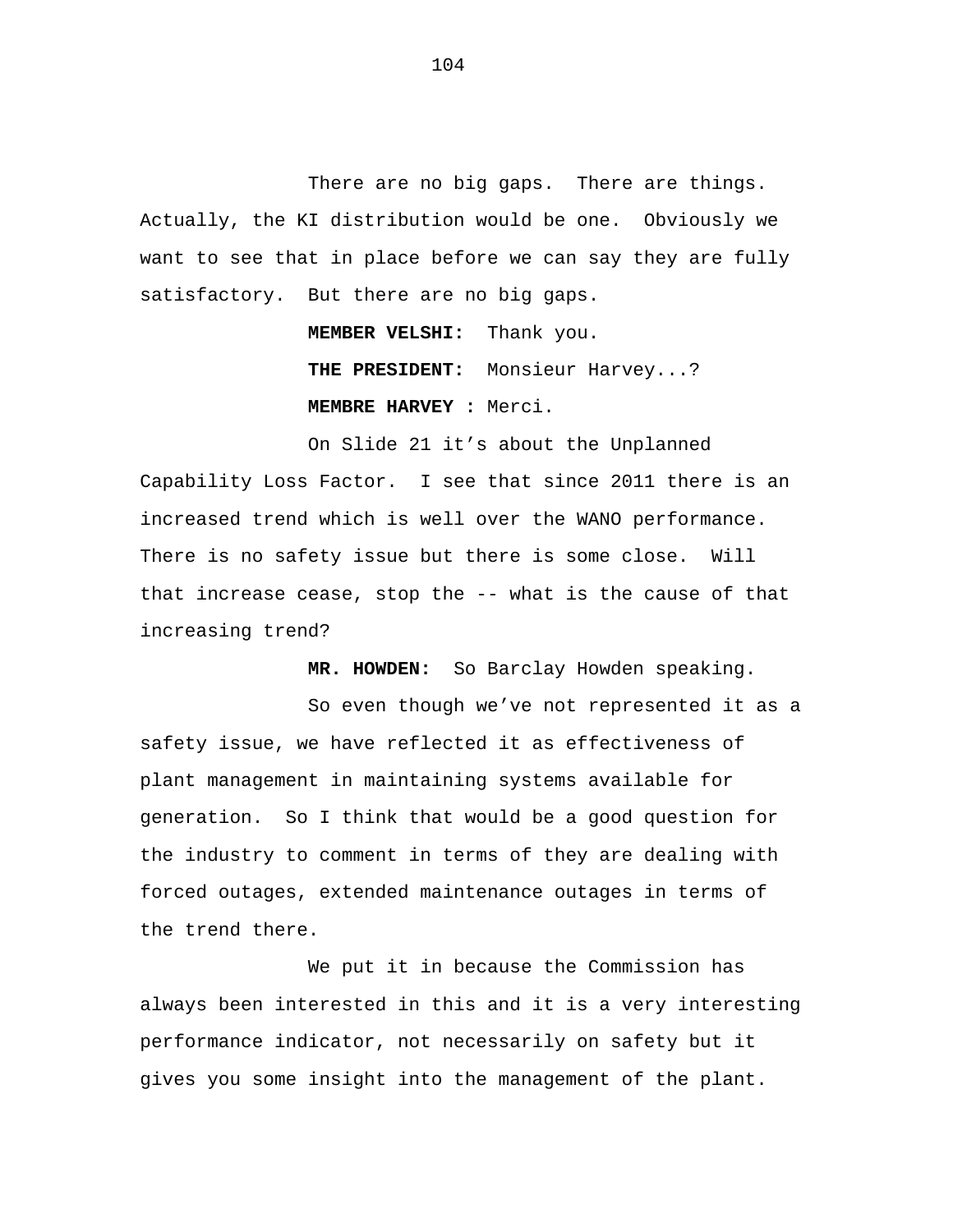**MEMBER HARVEY:** As long as you don't know the cause you cannot say that there is no safety issue, I mean. So I would like that the -- some explanation.

**MR. CLEWETT:** Sure. Len Clewett with Bruce Power, for the record.

Something we look at very closely is unplanned losses. We just haven't recommended or discussed this. Not really a safety significance but more of a generation and review issue for us.

So in 2014 at Bruce Power over that year we really focussed on equipment health. Had a few lingering issues from the restart that affected generation. Also had some issues with our switchyard. Specifically in the switchyard we have had five losses in 2014. We have taken actions working with the switchyard owner.

So year to date in 2015 we have had zero losses. So that included significant investment in the switchyard from Hydro One and we have replaced the two most significant breakers. Also completed some bridging actions on the 230 switchyard. So I believe that has past us.

In fact, year to date across the whole site that number for the last three-quarters exceed 8.3 percent for the fleet. At Bruce it's been 1.3 percent which is slightly under the WANO average. So I believe we have made great progress.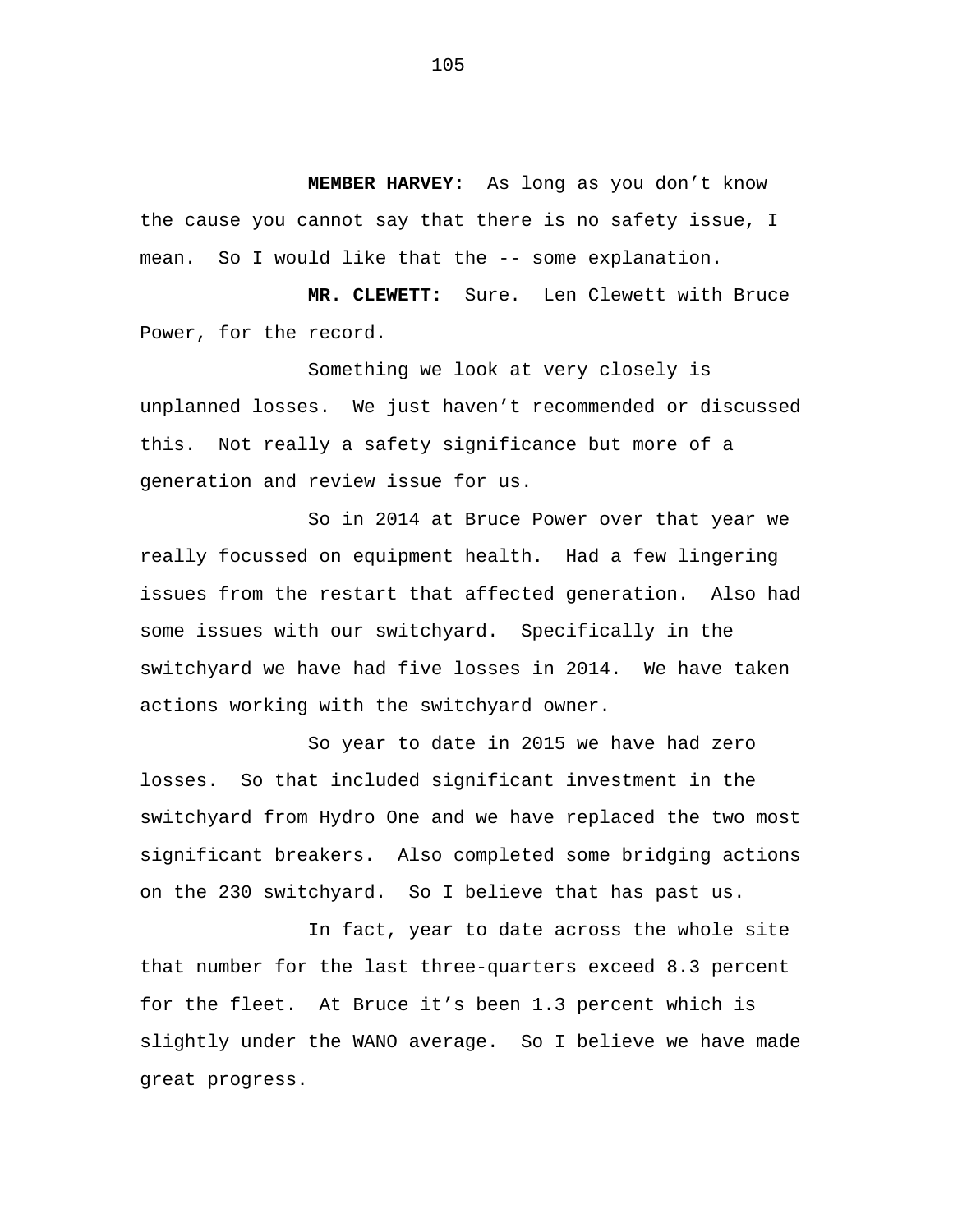We still have some actions we are continuing with equipment health across site but we believe we have made the most important actions and completed them and we will continue to see good progress.

**MR. DUNCAN:** Brian Duncan, for the record.

If you look across the OPG fleet we have seen some challenges. As well, as Len mentioned, we have seen challenges at Darlington with main output transformers in particular and some of the electrical maintenance on that that we have been going after.

Pickering, if you look at their track record, we had seen a trend at Pickering where they were having issues with secondary side equipment that was causing short outages, causing loss of production. And they put in place actually an equipment reliability program that really started back in 2010 and we are starting to see the results of that now. Their performance has been - they have gone through a period where their performance wasn't acceptable to us and their performance now is starting to improve and we are seeing the results of that program.

So for both of us the focus is on staying ahead of the aging equipment and making sure that we take care of these secondary side issues.

**THE PRESIDENT:** This is kind of an average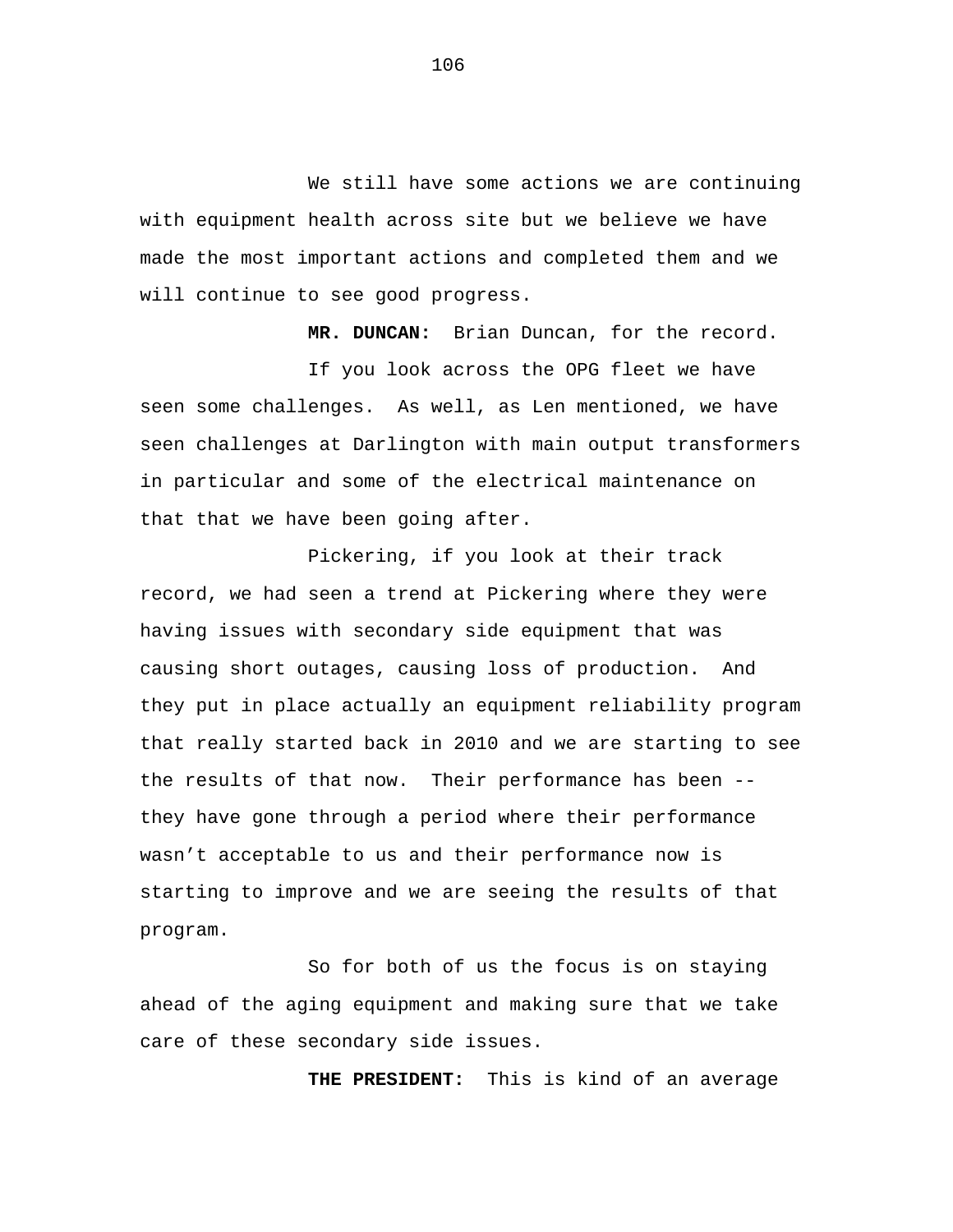right across the industry. Are there -- in averages you usually mask some -- so let me be direct. I thought Point Lepreau they had a lot of outages which was surprising outages, given that it's a recently refurbished facility. So is there anything in there that we should read some systemic issues?

**MR. GRANVILLE:** So for the record, Sean Granville, Point Lepreau.

So we have -- yes, we had some equipment reliability challenges coming out of our refurbishment. You know, we invested heavily as part of the refurbishment and we got a brand new reactor. We have significantly improved the safety of the plant in terms of more robust safety systems. We put in a third standby generator. We had put a containment filter vent system. We have obviously put \$125 million worth of fire upgrades, so a lot of investment in the plant, a lot of investment in the safety side.

A number of the -- on the conventional side of the plant the plan is to transition, for example, our long term capital plan into more equipment reliability side and the conventional side. What we are finding coming out of the refurb is -- we call it the "bathtub curve" where we are finding more problems that are just -- that we're experiencing and we are a couple of years away from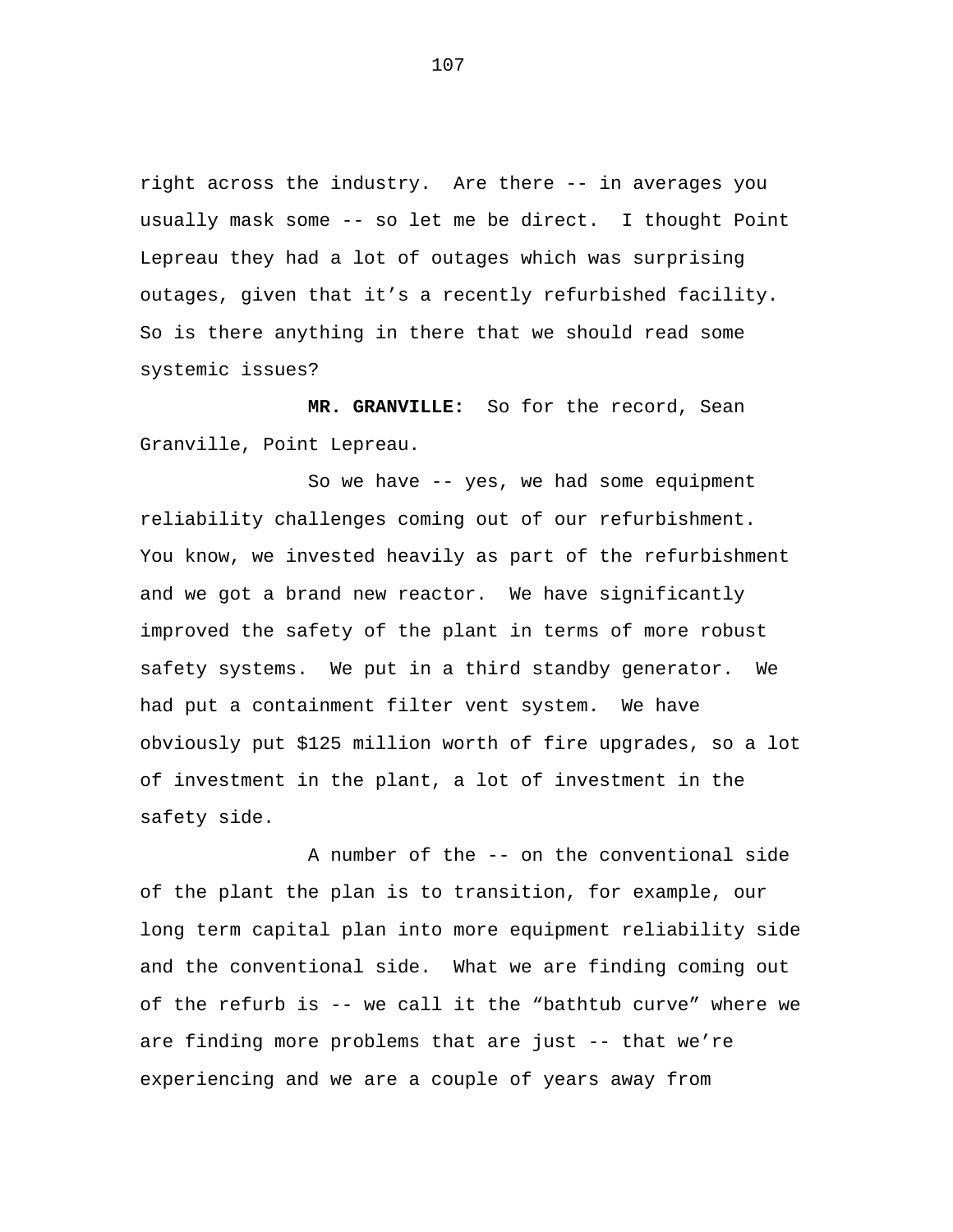actually building that into our capital plan.

So, for example, we are in an outage right now on the turbine side of the building with issues with our reheaters. They were in our capital plan but we weren't planning on doing it until 2019.

So we understood the issue. We weren't as quick on the trigger as we needed to be in terms of our capital plan. We are now transitioning into looking at more reliability-based capital improvements.

You know, we have been -- we've dropped our backlog. We talked about maintenance backlog. Our backlog is by more than half in the last year. And the industry also looks at the backlog and looks at the most critical work. So we call -- "corrective critical" is the most significant of the backlog and we have reduced it from 44, 15 months ago, to we are down to one today.

So a lot of effort but we are -- you know, we are sort of paying the price of that first early startup from the refurb.

> **THE PRESIDENT:** Thank you. Dr. McEwan...?

**MEMBER McEWAN:** Thank you, Mr. President.

I think this is a question for staff. Can you remind me how the integrated plant rating works? Because if I am looking at this it's not intuitive why one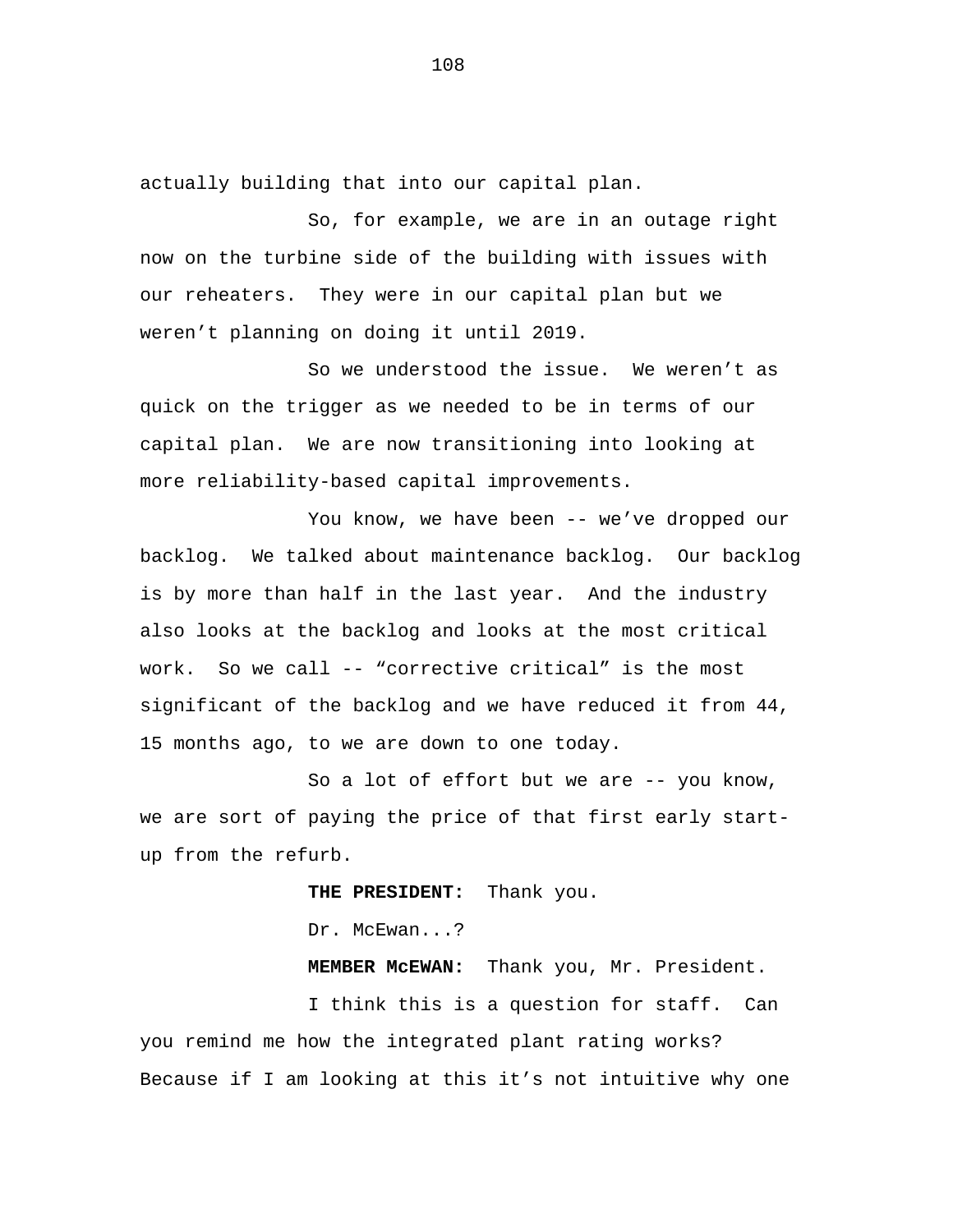is fully satisfactory and one is satisfactory. And I guess the second part of that question is, are there WANO benchmarks that would apply to this type of integrated rating?

> It's on page 2 of the Executive Summary. **MR. HOWDEN:** Barclay Howden.

Okay. On the first one, the integrated rating, I am going to ask Peter Corcoran to describe it. You are getting a rating at a safety control area. There is a roll-up from the specific areas but I'll let Peter describe that.

**MR. CORCORAN:** That's correct. Peter Corcoran, for the record.

I might answer your second question first. We are not aware of a global indicator from WANO. Otherwise, we would have used that.

But the second, my second answer is for your first question. And, yes, as pointed out, in all cases we roll up more granular findings and ratings into a rating for that safety and control area and then we do, do a weight distributed average of the 14 safety and control areas in order to come up with the integrated plant rating. It's done with numbers.

You know, we did demonstrate that last year to the group when we met with them in October. We had the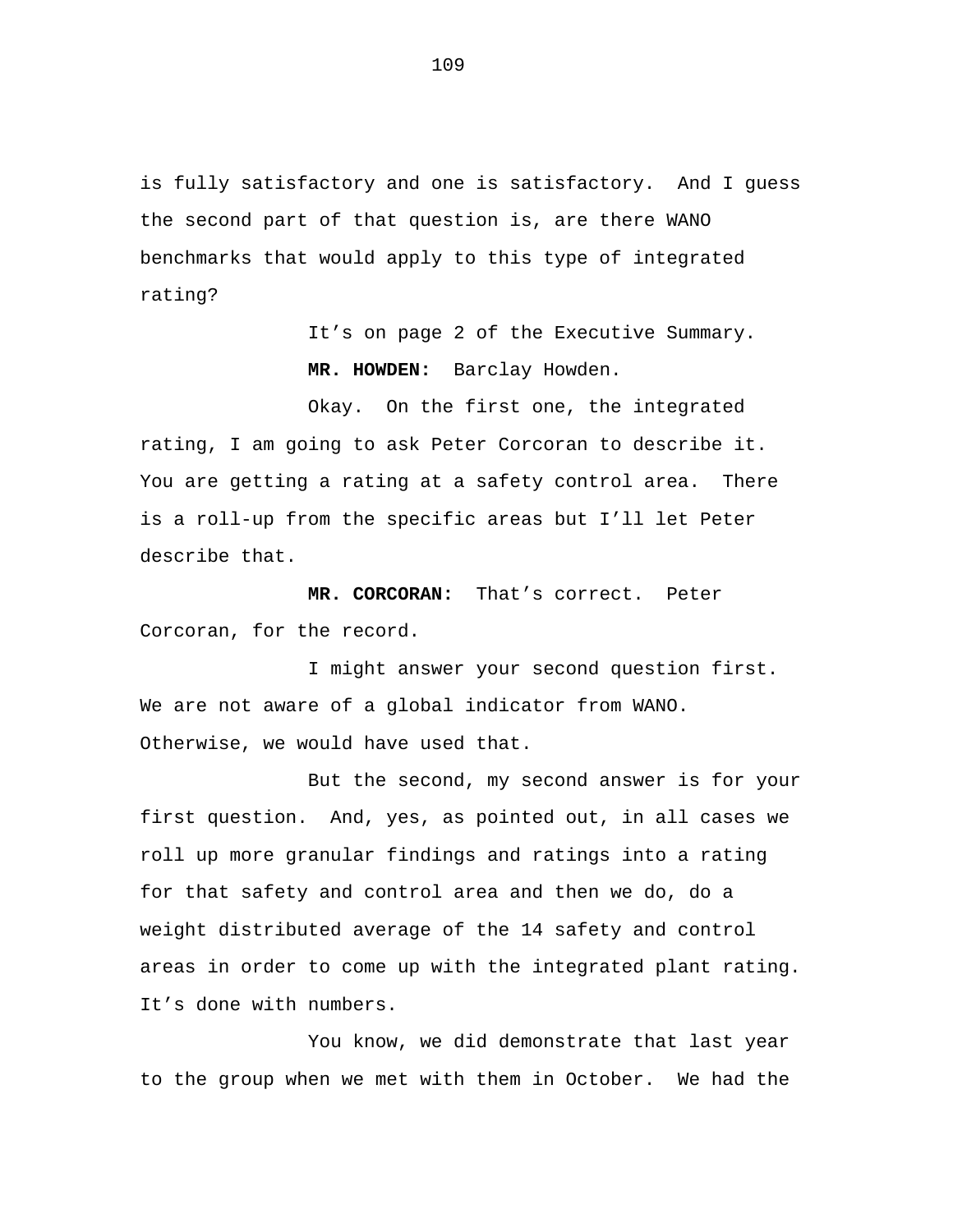Commission in an indoor session to walk them through the actual combinations of those.

And when we get close to the borders we do a validation check with the regulatory program director to ensure that we are reflecting through this rather simplified score card what's really happening with that licensee in that particular program.

**MEMBER McEWAN:** So, again, just so that I think members of the public have a clear understanding, each of the safety and control areas would not have the same weighting in the roll-up to the integrated plant rating and within each of the safety and control areas you would effectively be integrating multiple measurements to achieve that safety and control area rating?

**MR. CORCORAN:** Peter Corcoran, for the record.

> That is precisely correct. Thank you. **THE PRESIDENT:** Thank you. Mr. Tolgyesi...?

**MEMBRE TOLGYESI :** Merci, Monsieur le Président.

This is regarding fuel performance issues. When you are -- according to the report, annual report, there are no issues at Lepreau which was recently refurbished. However, the other operations are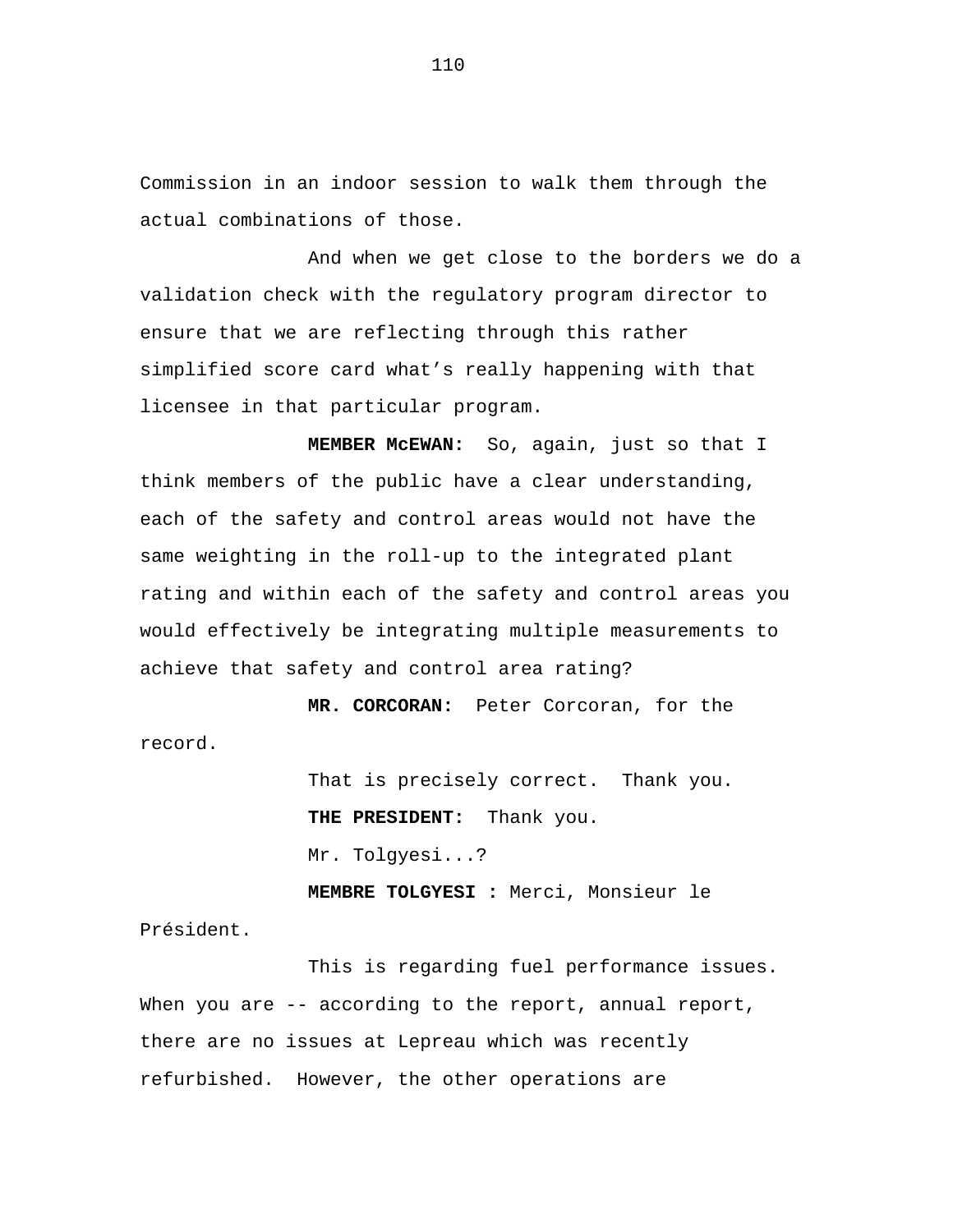experiencing various issues. There is debris at Bruce, black deposit at Pickering and there is -- at Darlington it's kind of root cause analysis was the reason.

Could we assume that these fuel performance issues are age related?

**MR. DUNCAN:** Brian Duncan, for the record.

If you look at the issues we had earlier last year with fuel performance at Darlington, it was not at all age related. Ultimately we started in a process both in-house and with the manufacturer of our fuel to look at, why were we seeing more fuel defects.

We started looking at, you know the standard across the industry is you look for is there foreign material in the manufacturing; is there foreign material in my reactors? And both of those were not the cause.

Ultimately, what we were able to find is that over time all elements of fuel manufacturers have a range of tolerances, if you will, you know, the weight of the pellets, the diameter, the length, the ovality of the tubes. And over time what we had found, in particular one large batch of fuel, that all of those elements, all of the tolerances were at the top or bottom end, depending of the limit. And then when you added all of that up we were having issues where frankly the pellets were just too tight in some of those bundles.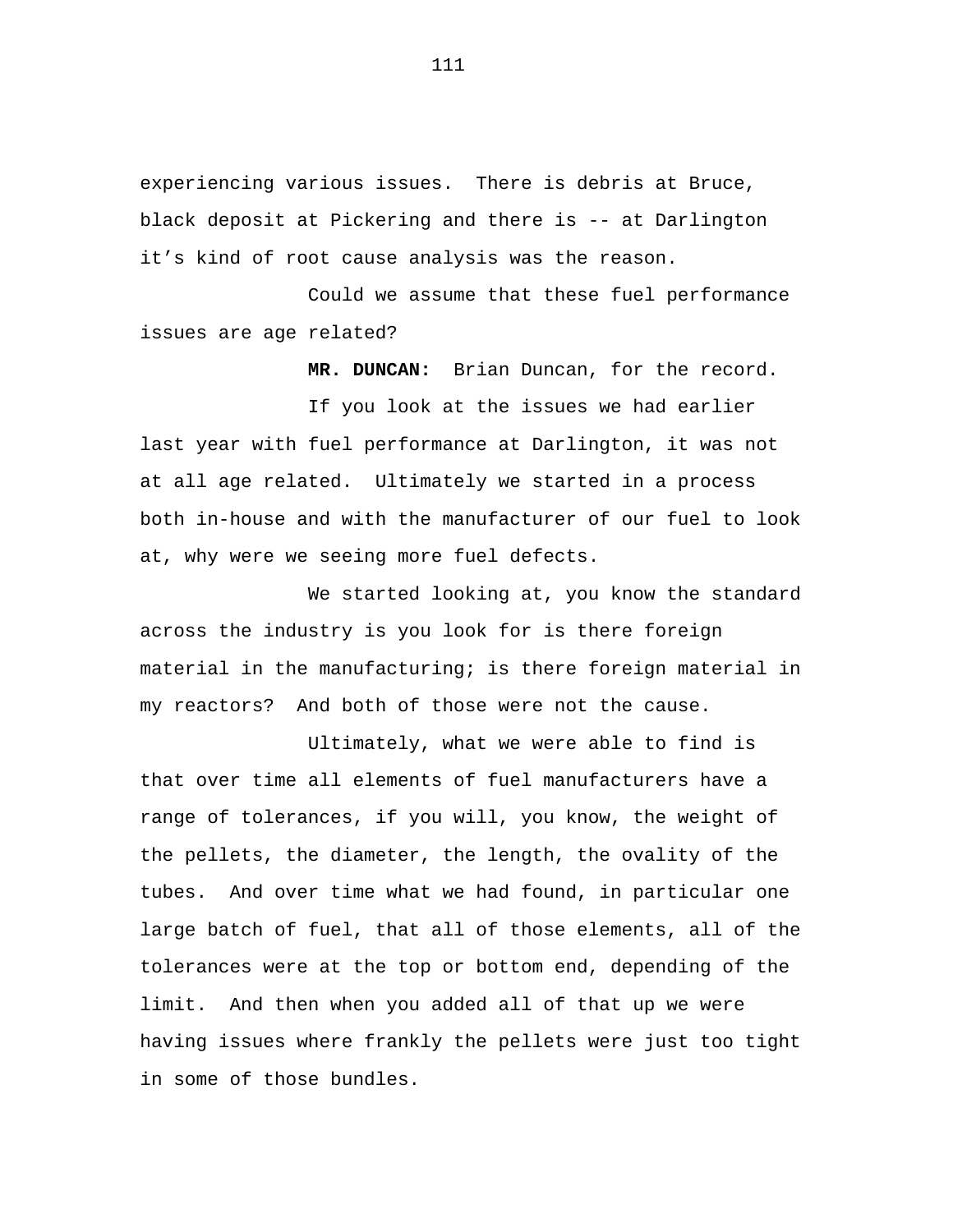So you know, upon recognizing that we have looped back to look at those tolerances, to look at our acceptance of -- wait a sec. We can't have everything pile up on itself. And since that time, since September of 2014, we have run defect-free in all four cores and we are getting excellent, back to traditional for us, performance from our fuel.

Now, I have Ken Gilbert here from Pickering. Ken is the Director of Operations and Maintenance over there and he would be able to speak further on black deposit.

 **MR. GILBERT:** Around black deposits - sorry, Ken Gilbert for the record. I am the Plant Manager at Pickering.

You know, we are seeing improved performance over all of the inspections we have done since this was identified. We are not seeing the significant heavy buildups that we did originally see. Overall it is a chemistry issue. We have made adjustments to chemistry, understanding what changes needed to be made and, as I said, we continue to see clear improvements.

Some of the technical pieces of that I can pass over to Jeff Lehman if there are further technical follow-up questions.

 **THE PRESIDENT:** Thank you.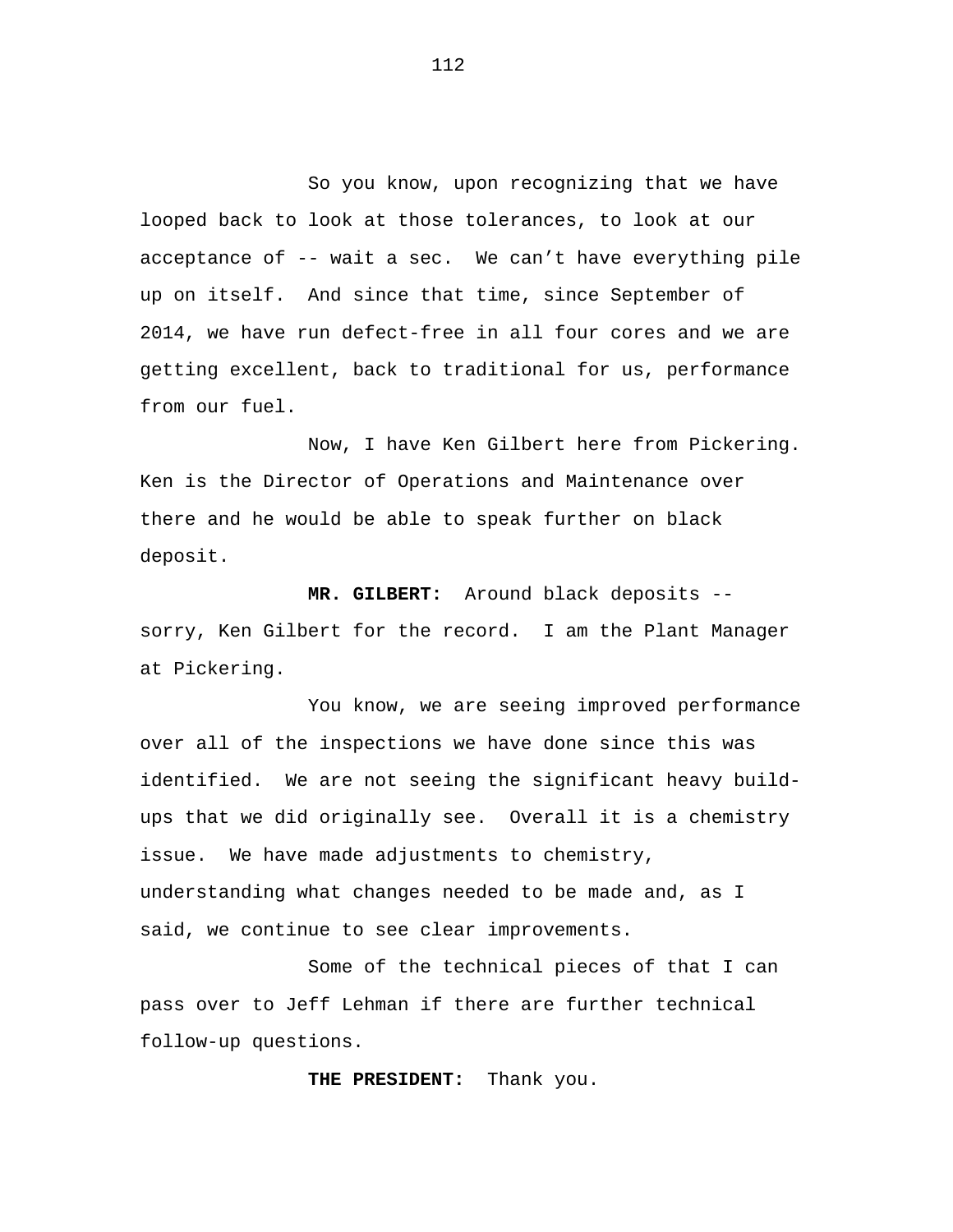Back to Ms Velshi.

## **MEMBER VELSHI:** Thank you.

My question is for OPG regarding Pickering. If you turn to slide 44 on staff's presentation, on waste management, Pickering has a rating of satisfactory, Darlington is fully satisfactory and I wondered why - actually, sorry, it's probably a question better for staff first and then OPG -- if they have the same programs, because I understand it is a standard program for all of OPG, why Pickering's performance would not be deemed as the same level as Darlington's.

 **MR. HOWDEN:** So in terms of the waste management programs, they do share the same programs but it comes down to implementation. I would like to ask Miguel Santini to comment on that and our waste people may need to support the answer.

 **MR. SANTINI:** Miguel Santini for the record.

The results of the rating for waste management at the Pickering station are due to some findings that we found during the inspections. These are minor findings but nonetheless they are considered in the factoring of the different contributors to the rating for the safety and control area.

 **MEMBER VELSHI:** So give me an example of the kinds of findings you would have come across.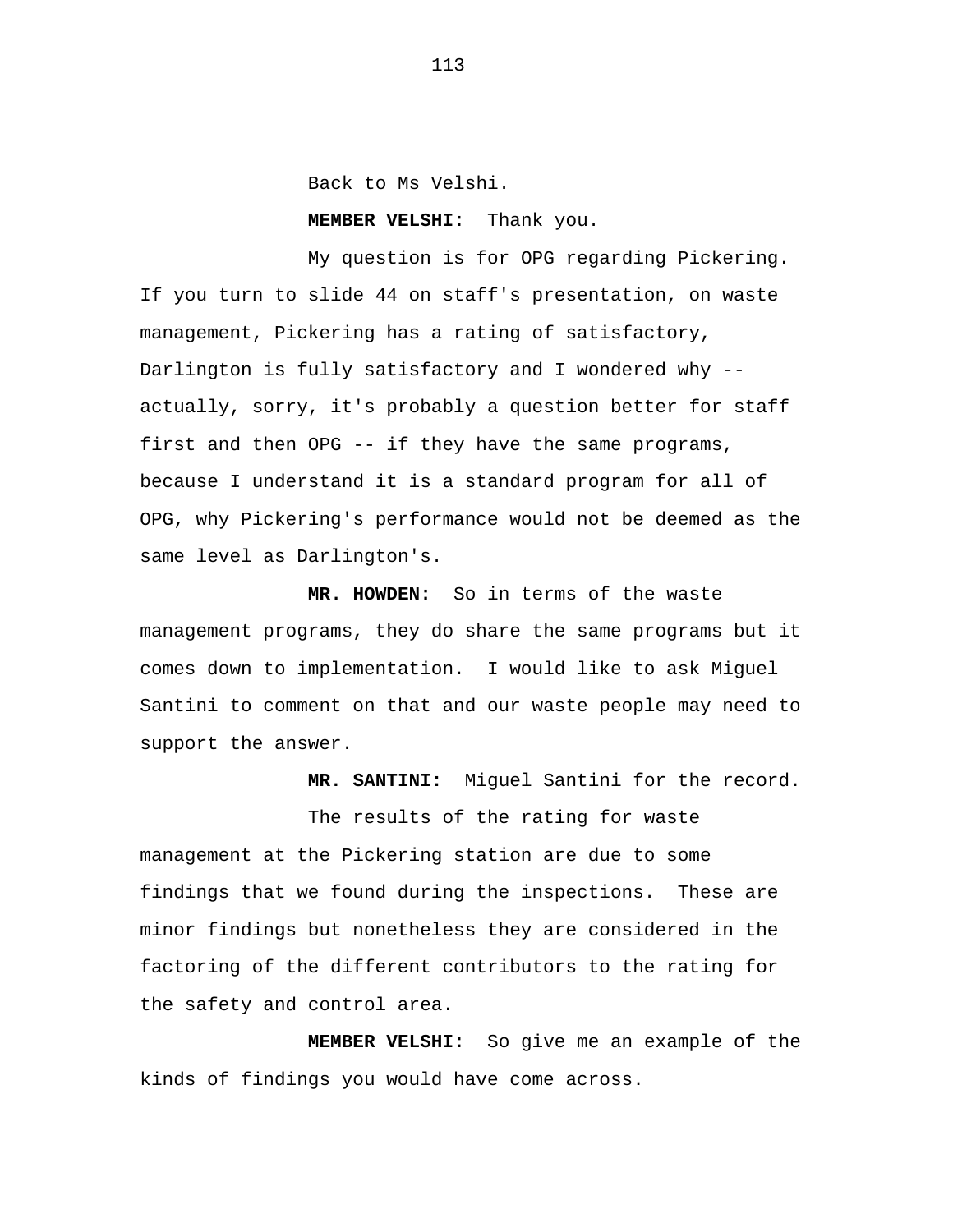**MR. SANTINI:** I don't recall the exact details. One of the findings was related to the control of the waste management packages before they were shipped to the western management area at Pickering -- at Bruce, sorry. If you want I can get the details later on. I don't recall the exact details right now.

**MEMBER VELSHI:** Yes, just some examples on what is the delta that results in them not having a fully satisfactory rating. Thank you.

> **LE PRÉSIDENT :** Monsieur Harvey? **MEMBRE HARVEY :** Merci, Monsieur le

Président.

I have a few questions to Hydro-Québec, so can I use one, two or three?

**LE PRÉSIDENT :** Vas-y.

**MEMBRE HARVEY :** I will pass my turn after that. We will switch in French.

La première question, ça serait de... la Commission doit recevoir un plan détaillé de déclassement et on voudrait savoir où vous en êtes dans la préparation de ce plan, puis quand sera-t-il soumis à la Commission, au personnel?

**M. OLIVIER :** Donald Olivier pour le

verbatim.

Donc, il y a déjà un plan qui a été soumis,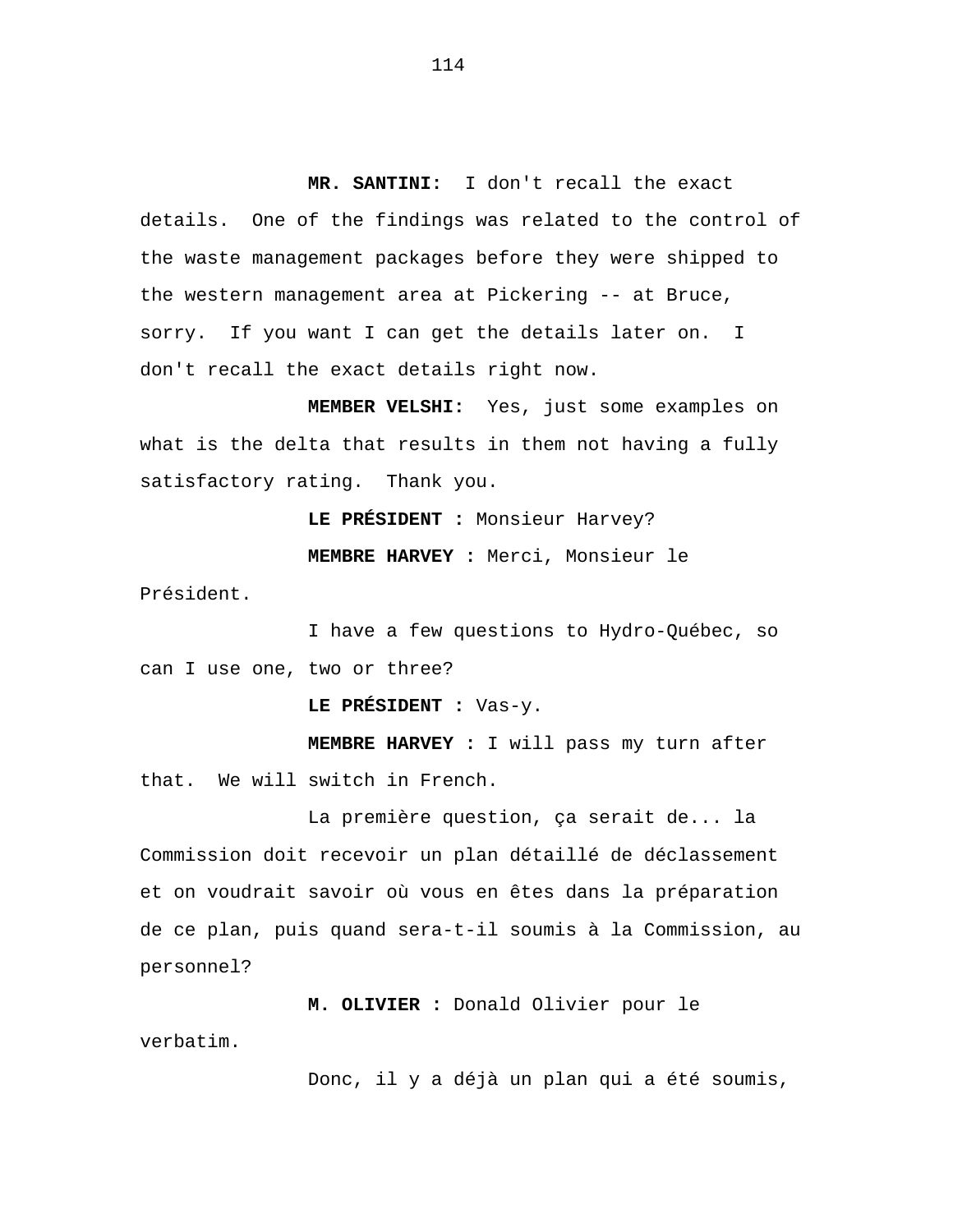mais la mise à jour, on est en train de la retravailler, et c'est prévu de venir vous la re-présenter à la session de décembre.

**MEMBRE HARVEY :** Est-ce que ça veut dire que vous avez eu des commentaires du personnel de la Commission sur le plan que vous aviez soumis?

**M. OLIVIER :** Donald Olivier pour le

verbatim.

Le plan qu'on a soumis à date était conforme aux attentes de la CCSN, du personnel, et puis on doit juste le mettre à jour d'ici la fin de l'année pour avoir un plan qui va... on va s'assurer que ça reflète la réalité pour l'atteinte de l'état de stockage sûr à sec, qui va être environ en 2020.

**MEMBRE HARVEY :** Le personnel, oui, j'aimerais avoir les commentaires de...

**M. POULET :** Merci. Benoit Poulet pour le verbatim.

Effectivement, comme le dit monsieur Olivier, Hydro-Québec a présenté le plan préliminaire de déclassement ainsi que l'étude des coûts au déclassement au personnel de la CCSN lors d'une rencontre qui a été tenue le 20 novembre 2014. Il y a eu quelques échanges de commentaires suite à cette présentation, et le plan officiel a été déposé -- ça, c'est le plan préliminaire de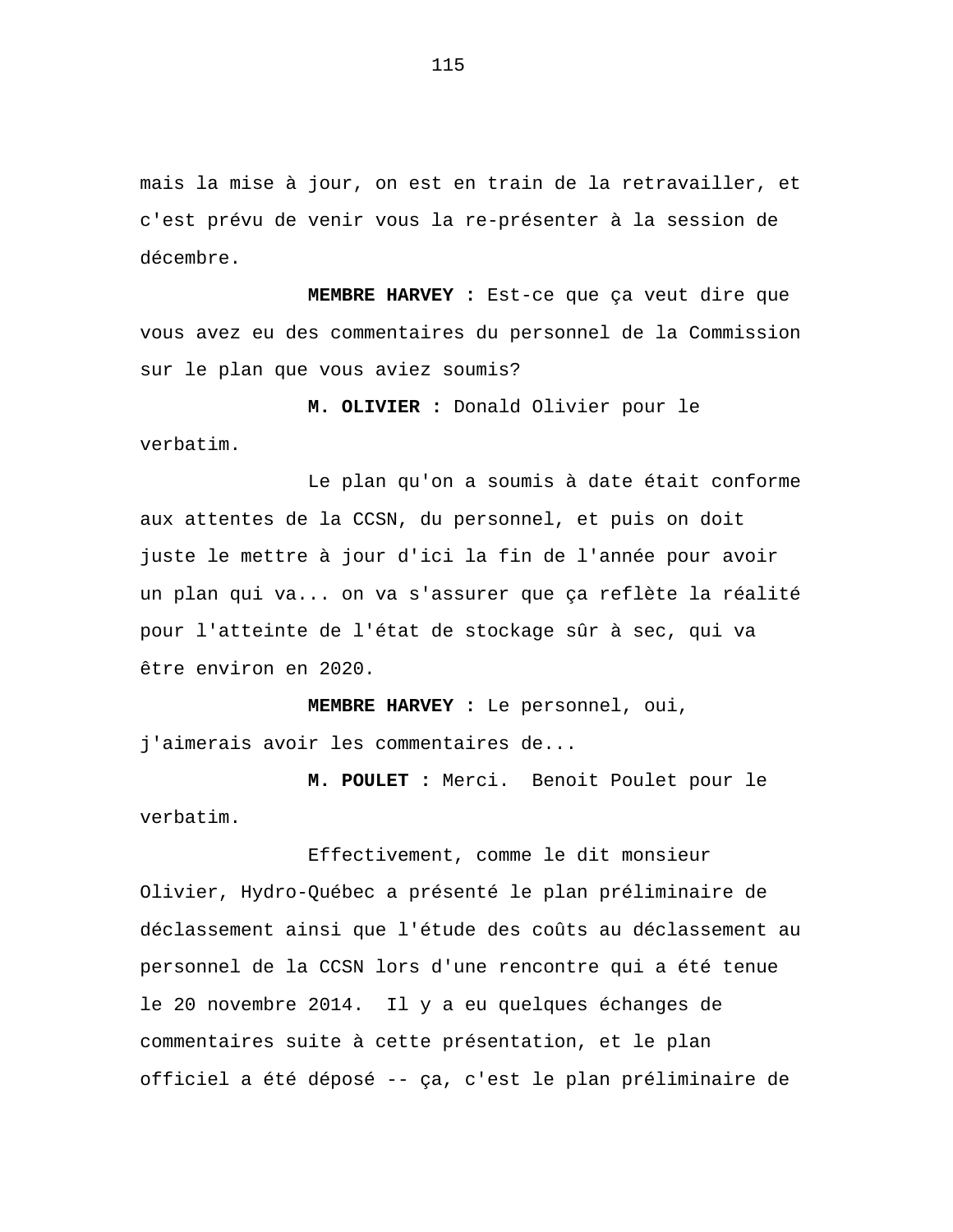déclassement et l'étude des coûts -- le 31 mars 2015, donc, un peu plus tôt cette année.

En même temps, Hydro-Québec a confirmé la validité de la garantie financière, tel que requis par le présent permis.

La revue du plan détaillé... du plan préliminaire, pardon, est en cours présentement. Le personnel de la CCSN et Hydro-Québec ont un protocole d'entente, et puis les échéanciers prévus pour le plan détaillé de déclassement est selon le protocole qui est présentement en vigueur.

**MEMBRE HARVEY :** Mais ça veut dire quand?

**M. OLIVIER :** Je n'ai pas la date avec moi aujourd'hui, mais présentement le plan préliminaire de déclassement prévoit une phase de dormance d'environ 40 ans. Donc, le besoin d'avoir un plan détaillé n'est pas immédiat puisque nous avons encore toutes les combustibles à transférer de la piscine de stockage à l'aire de... l'installation de gestion de déchets. Donc, la date m'échappe présentement, mais il n'y a pas d'urgence de mettre un plan détaillé à jour présentement.

**MEMBRE HARVEY :** Donc, Hydro-Québec, c'est une mise à jour que vous allez nous faire au mois de décembre?

**M. OLIVIER :** Donald Olivier pour le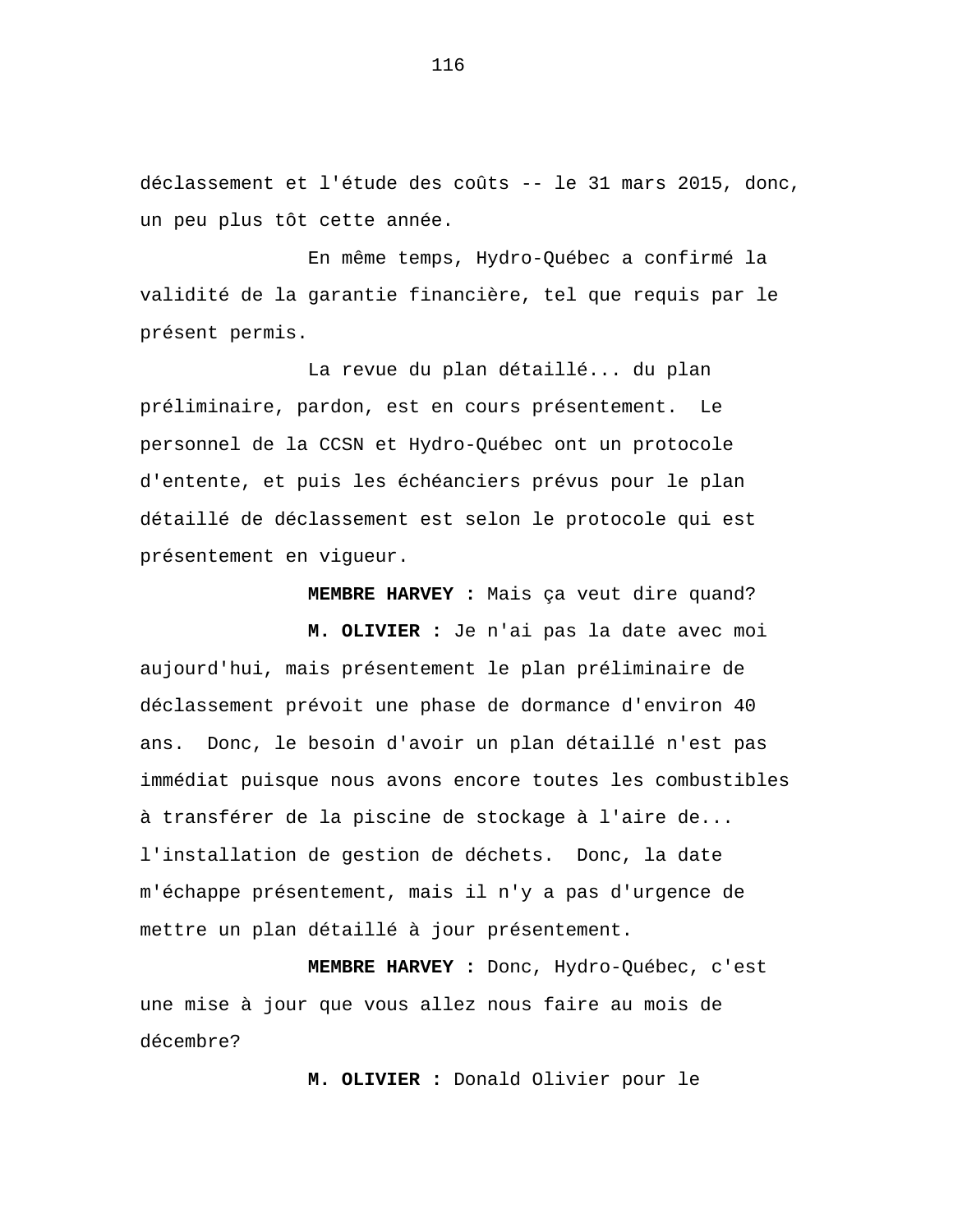verbatim.

Exactement, c'est une mise à jour qu'on va faire en décembre prochain.

**MEMBRE HARVEY :** Merci.

Quelques questions rapides. On peut voir à la page 39 du rapport de la Commission que pour ce qui est de la sévérité des accidents puis aussi la fréquence des accidents, Hydro-Québec est assez haut comparer aux autres stations. Qu'est-ce qui fait que le taux est à ce niveaulà?

**M. OLIVIER :** Donald Olivier pour le verbatim.

Peut-être en débutant, je voudrais souligner que depuis le début de cette année, donc depuis le 1er janvier, taux de gravité et taux de fréquence sont à zéro. Donc, on a un bon début d'année 2015.

Nous, c'est que la façon que les accidents sont répertoriés, c'est selon les critères de l'entreprise; donc, il y a aussi le côté hydraulique. Ça fait que nous, nos critères sont plus larges; donc, on attrape davantage d'accidents. Donc, c'est ce qui explique, selon nous, le fait que les statistiques sont légèrement supérieures.

Il y a aussi une correction par rapport à ce qu'on a envoyé. Le rapport n'en tient pas compte, mais il y a une communication qui a été envoyée à la CCSN, au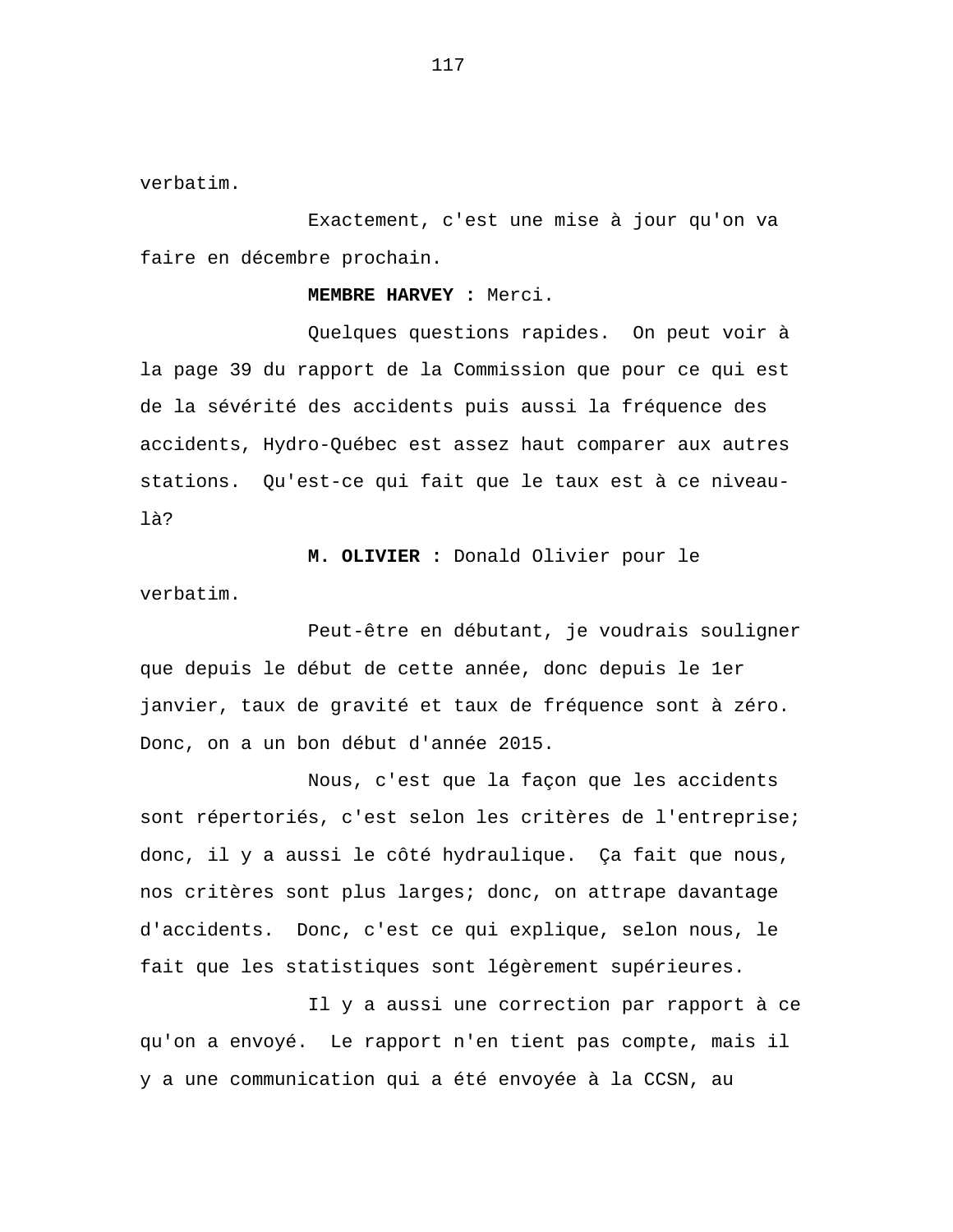personnel pour corriger les indicateurs 2014 à la baisse. **MEMBRE HARVEY :** Commentaires?

**M. POULET :** Effectivement, comme l'a expliqué monsieur Olivier, il y a eu un ajustement des données pour l'année 2014, et je ne suis pas certain si elles apparaissent ou n'apparaissent pas dans le rapport.

Mais pour Gentilly-2, le taux d'accident impliquant des blessures, on regarde pour trois accidents de travail.

Il y a eu une électrisation d'un employé qui était sur une boîte d'aluminium dans l'arrière d'un camion. Ceci a été présenté à la Commission lors d'un rapport d'étape trimestriel.

Il y a aussi une coupure à la main nécessitant des points de suture alors qu'un employé ouvrait une boîte de couteaux.

Et également une blessure au dos lors de la manutention de batardeau avec un monorail. Ça résulté dans une infection temporaire de 33 jours.

Donc, ce sont les informations que nous avons. Je pourrais, avec votre permission, demander à monsieur Olivier de me corriger si je n'ai pas les bonnes informations.

**M. OLIVIER :** Donald Olivier pour le verbatim.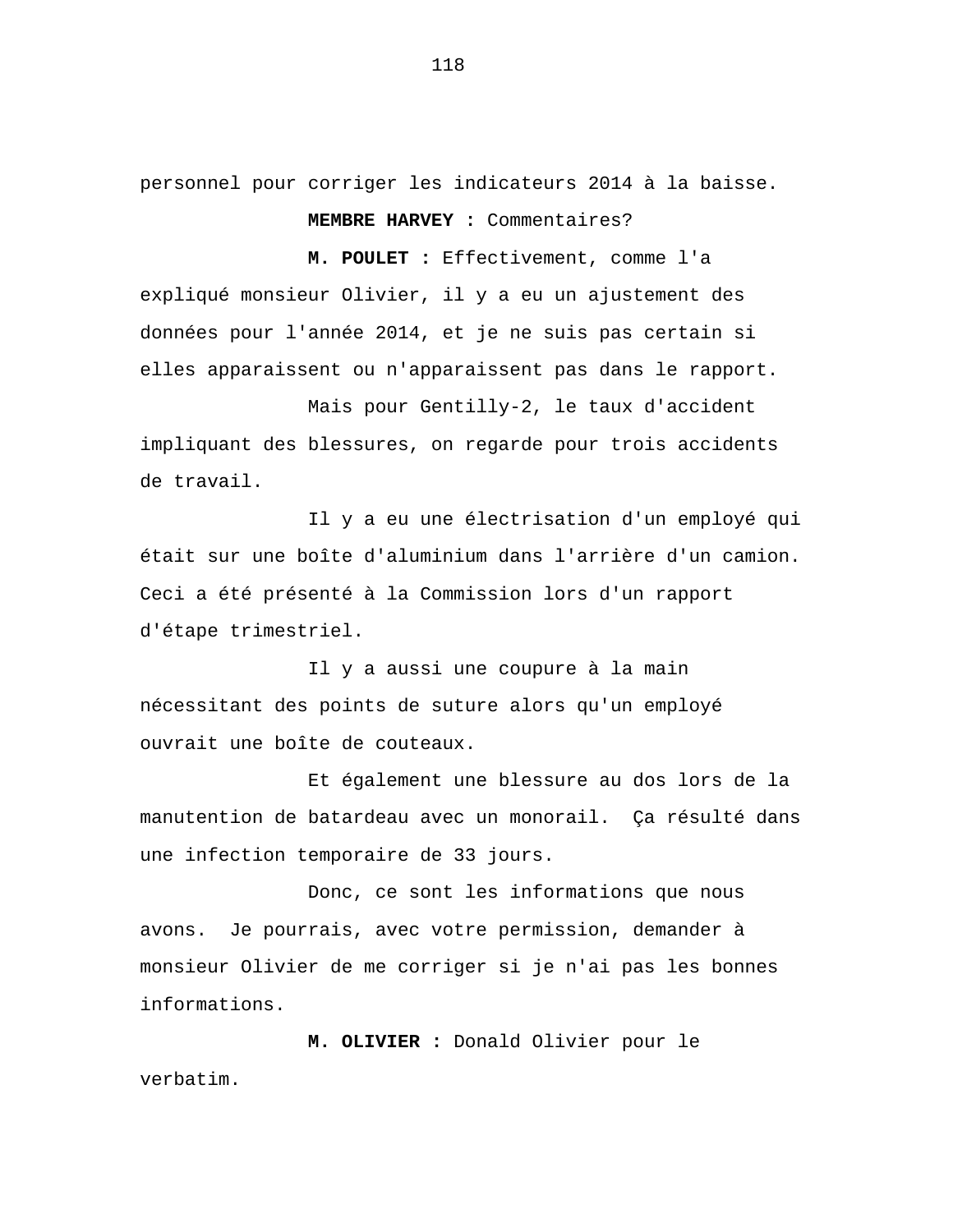Non, les informations sont exactes. Donc, le taux de fréquence pour 2014 est à 0,78 et le taux de gravité à zéro.

**MEMBRE HARVEY :** Page 121, c'est sur le minimum shift complement. Je vois qu'Hydro-Québec a la charge de préparer ce qui devrait être le minimum shift complement. Je m'excuse de la dire en anglais là, je n'ai pas la version française.

Je trouve curieux que... Est-ce que la Commission elle-même a une idée de ce que devrait être le minimum shift complement? Je vois que c'est Hydro-Québec qui le prépare, mais est-ce que vous avez des exigences particulières?

**M. POULET :** Effectivement. L'expression appropriée, c'est équipe de quart minimum. Minimum shift complement, c'est équipe de quart minimum.

Effectivement, la CCSN a des exigences réglementaires qui sont appliquées au titulaire de permis, et puis ces exigences demandent que des études soient faites par le titulaire de permis pour démontrer que dans le pire type d'accident ou advenant l'accident le plus grave que l'équipe de quart serait en mesure de répondre immédiatement à l'équipe de quart et de mettre en mesure le plan d'urgence d'Hydro-Québec.

Donc, présentement, au fil des années...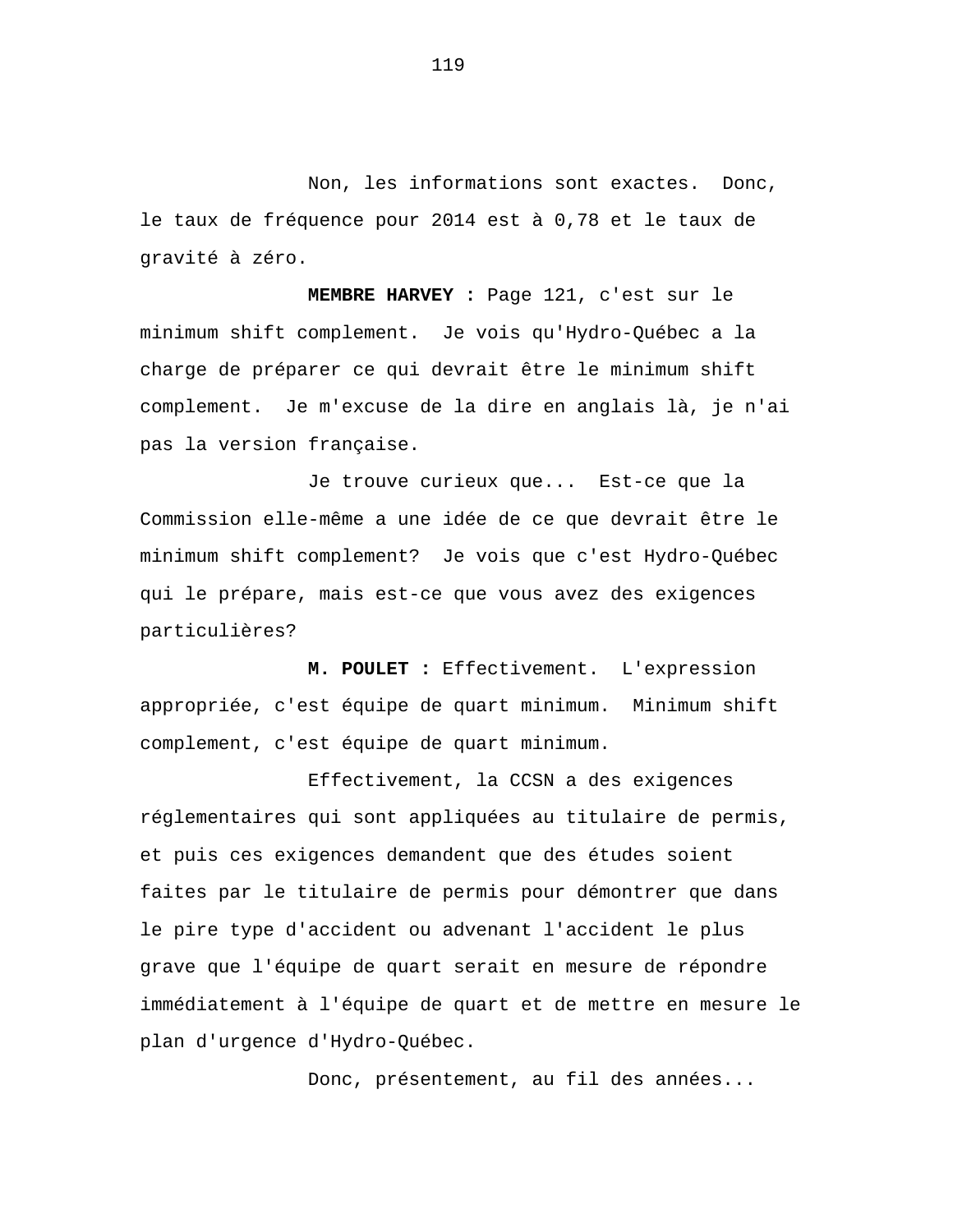dans l'année 2014, effectivement, il y eu des travaux de validation des études qui ont été faites, qui ont été revues par le personnel de la CCSN, et l'équipe de quart a diminué graduellement en 2014.

Plus tôt cette année, en 2015, il y a eu une autre diminution de l'effectif minium en centrale. Présentement, il y a en couverture 24 heures par jour, sept jours par semaine... il y a deux exploitants et cinq membres de l'équipe de brigade incendie qui sont sur le site au minimum 24 heures par jour, sept jours par semaine.

Alors, on s'attend à ce qu'ici la fin de septembre... Il y a des études qui sont en cours présentement. Il y a certaines modifications de système qui ont été faites pour faciliter... pour améliorer la réponse, les capacités de réponse à certains événements. Donc, lorsque ceux-ci seront faits, il y a une étude présentement en cours qui va essayer encore une fois de diminuer l'effectif de quart minimum en centrale. Le prochain jalon est prévu à la fin septembre 2015.

**LE PRÉSIDENT :** Je pense que c'est assez... **MEMBRE HARVEY :** Une dernière. Une dernière quick.

**LE PRÉSIDENT :** S'il vous plaît.

**MEMBRE HARVEY :** C'est à la page 129. C'est Fisheries authorization. Je suis surpris de voir qu'Hydro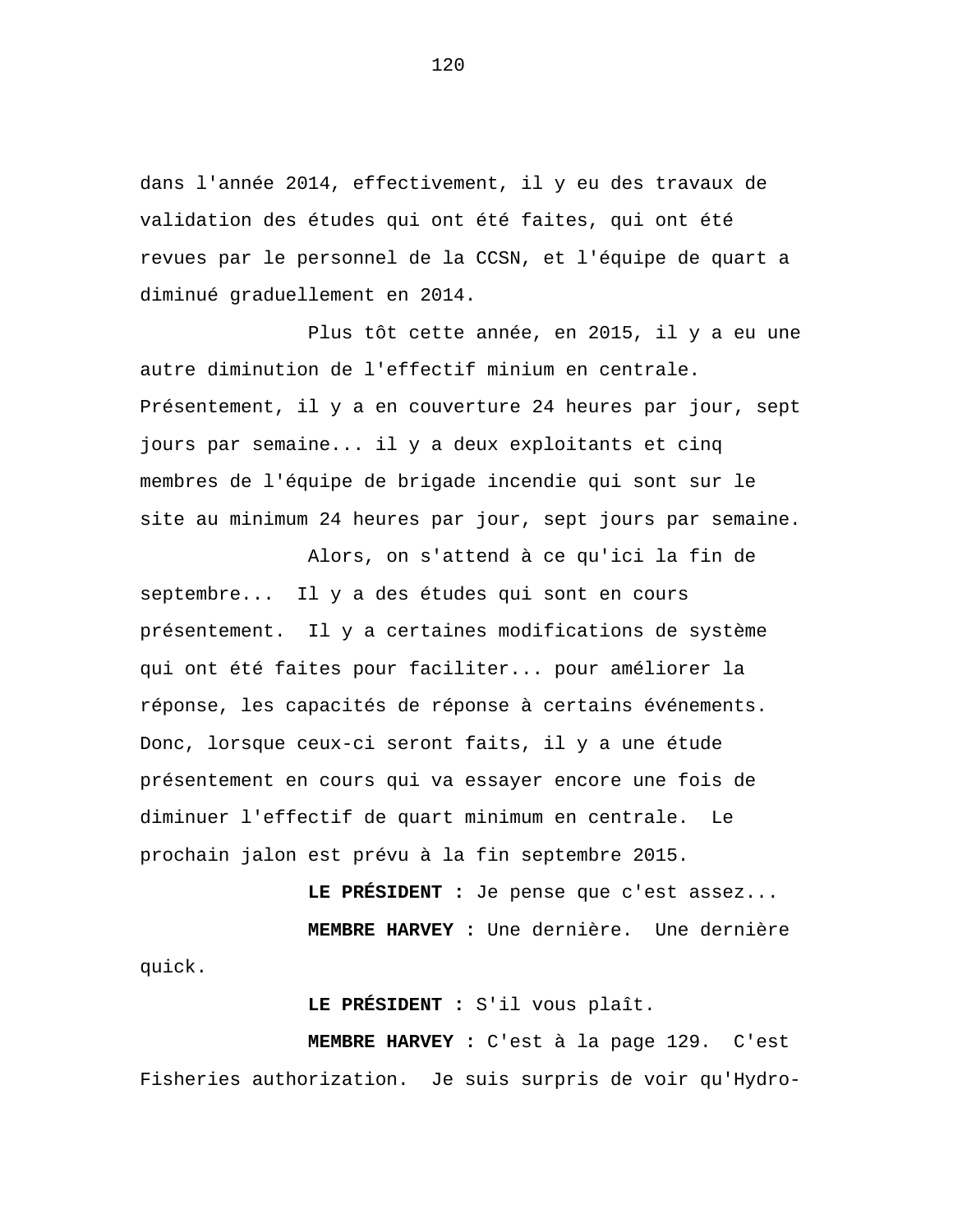Québec a reçu une note qu'il devrait s'adapter aux nouvelles exigences à propos de la *Fisheries Act*. Je suis surpris de voir, étant donné que la station est... Qu'estce qu'il y a encore à faire au niveau des poissons? Parce que la centrale ne prend plus tellement d'eau dans le fleuve. Qu'est-ce que qui fait... Je trouve que ça... Je ne sais pas pourquoi ça s'applique à Hydro-Québec.

**M. POULET :** Benoit Poulet pour le verbatim. Effectivement, la consommation d'eau qui vient du St-Laurent a grandement diminué depuis l'arrêt de la centrale. Il n'y a aucun doute là-dessus.

Cependant, je vais donner la réponse préliminaire, mais je vais demander à nos gens d'évaluation environnementale de peut-être compléter ma réponse. C'est plutôt une réponse assez technique au point de vue de la loi sur l'utilisation de l'eau. Donc, je vais demander à mes collègues de compléter ma réponse.

La CCSN a une entente avec Pêches et Océans Canada concernant les établissements qui utilisent de l'eau sur des voies d'eau publiques, incluant le St-Laurent, et puis il y a un besoin d'effecteur une étude pour voir si un permis, une autorisation spécifique est requis de Pêches et Océans. C'est à peu près la limite de ce que je sais. À présent, il n'y a eu aucune décision, aucune application de ce règlement, étant donné la situation qui est très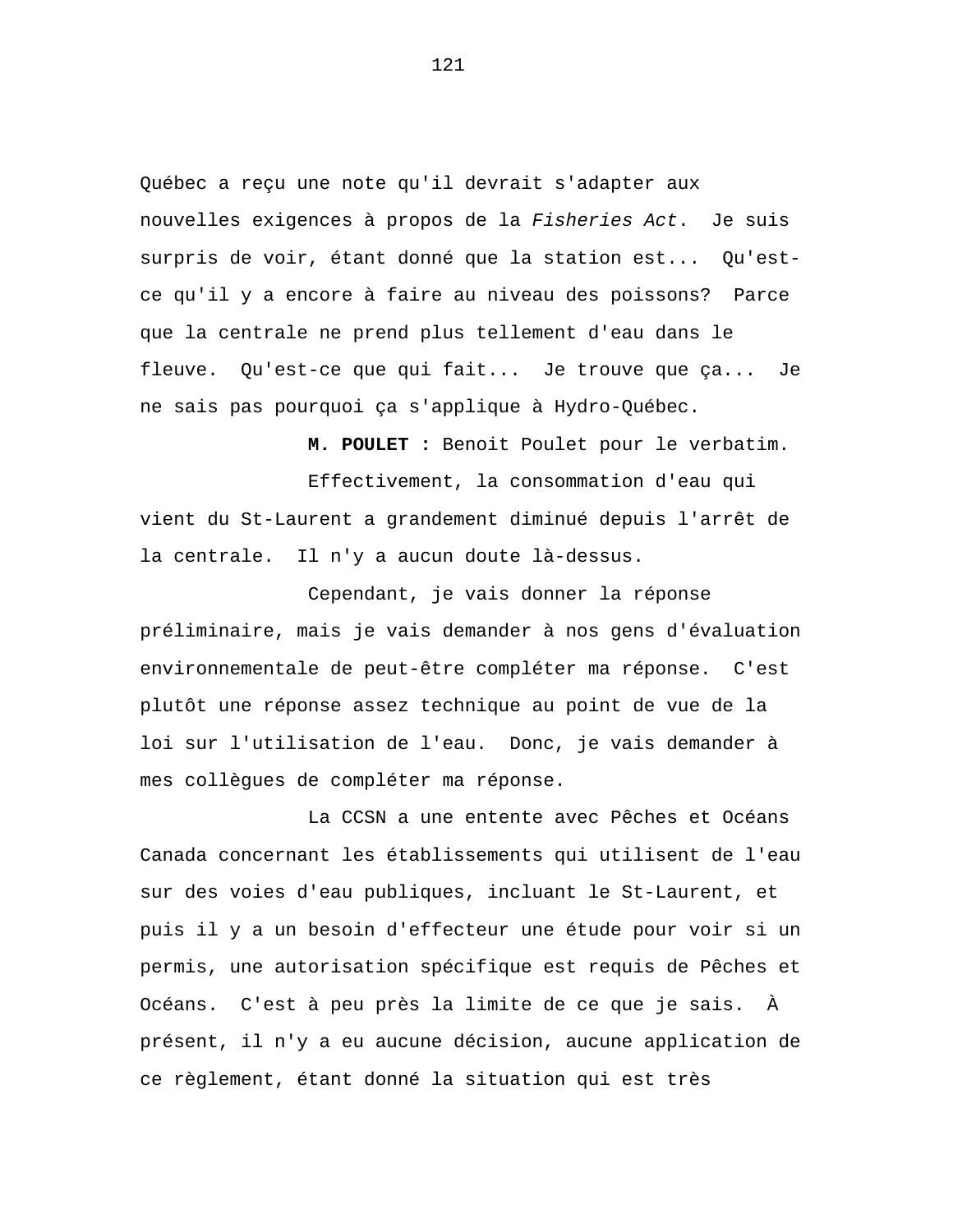dynamique à Gentilly-2 depuis 2013.

**LE PRÉSIDENT :** O.K.

**M. POULET :** Mais je vais laisser...

**THE PRESIDENT:** I'd like to expand this question. I don't know if Fisheries and Oceans are with us. Do we have anybody here...?

Okay, what about the environmental -- the people who are actually dealing with this file?

**DR. DUCROS:** Yes, it's Dr. Caroline Ducros from the Environmental Assessment Division.

**THE PRESIDENT:** And I would like also to put Point Lepreau -- I understand Point Lepreau also managed to get an application, and I'd like to hear from Bruce, where they are on their application.

**DR. DUCROS:** Okay.

**THE PRESIDENT:** So what's going on in those three stations? And I really would like to understand who would think that decommissioning Gentilly-2 devrait avoir une autorisation. Ça ne fait pas de sens.

**DR. DUCROS:** Okay. So we're not at that point to decide whether or not they will need an authorization or not.

Where we are with Gentilly, to begin with, is we are planning on having a meeting with them just to see how many fish are being impinged and entrained through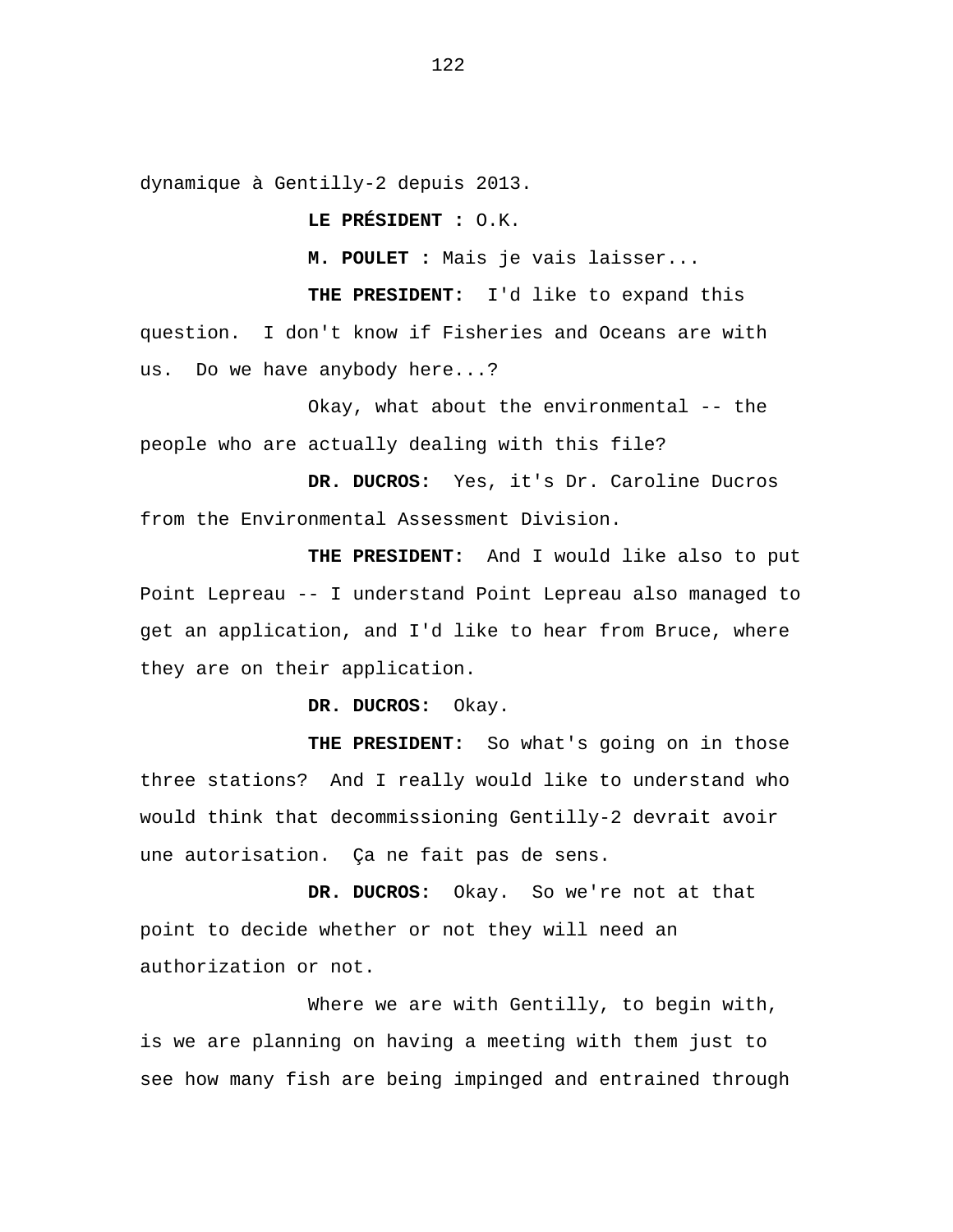the existing turbines that exist. So, and to see whether that level of death to fish would require an authorization or not.

So, I mean, it's really early days. We haven't had that meeting yet, but it could be that in 2015 we might require an impingement and an entrainment monitoring -- like results to see whether that number is enough.

But we haven't had the meeting yet with Hydro-Québec and, when we do, it's going to require them to just do a self-assessment and tell us what those numbers are.

As far as Point Lepreau goes, we have met with them and discussed with Point Lepreau what the MOU requires and they are at the stage now where they've promised to us that they would come back to us with a selfassessment.

Did you want me to go on about Bruce Power? So where we are with Bruce Power is -- and they can elaborate a little bit more -- but we met with them in March to discuss the commitment to submit an authorization. At this stage we're looking for their proposed mitigation and offset measures.

And Bruce Power are also planning on engaging with the First Nations before they come back to us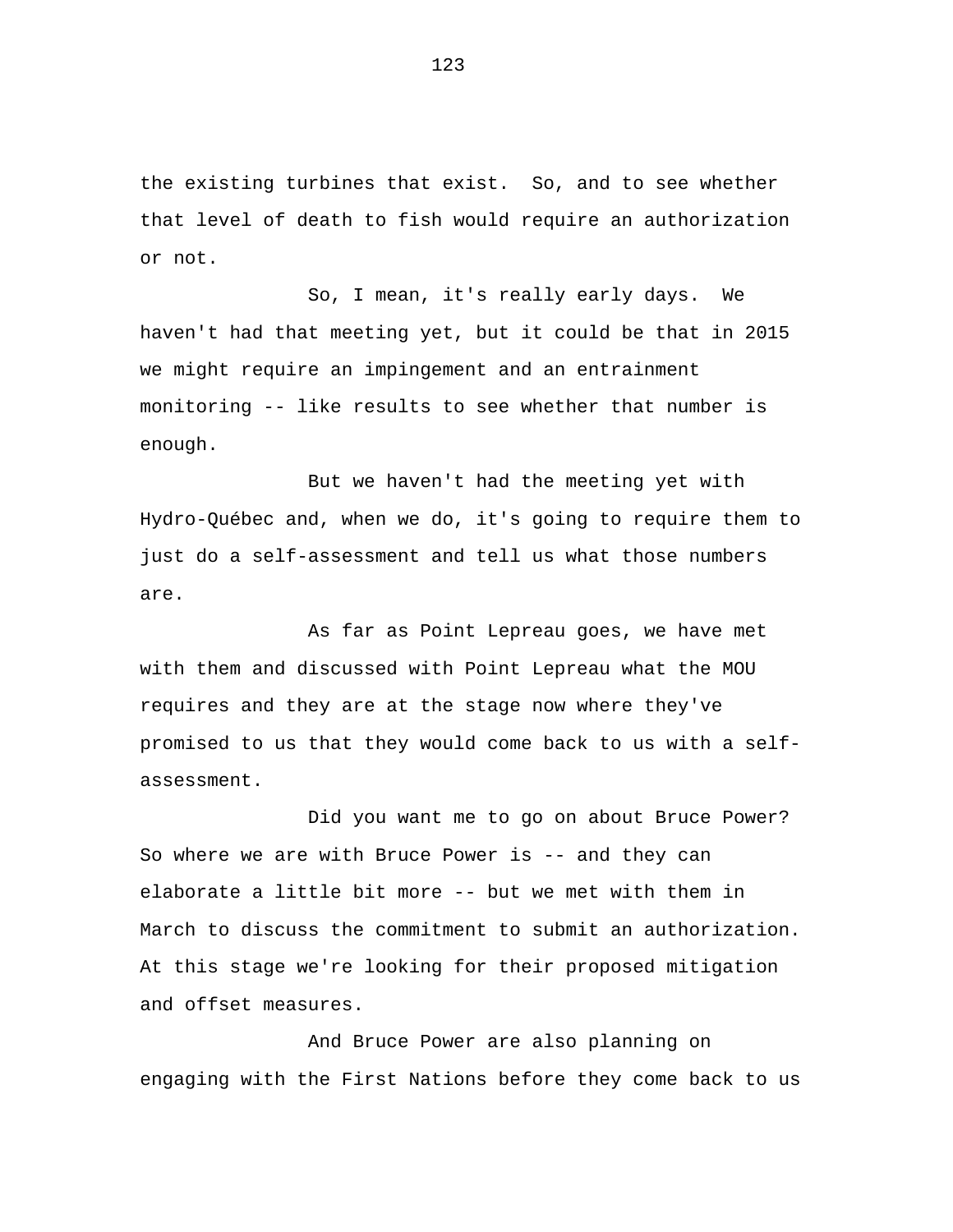with that document.

And in terms of the follow-up monitoring program, we are still working with -- from our point of view, with the First Nations and we have had the Saugeen Ojibway Nation submit to us a database so, with their concerns with the impingement and entrainment monitoring.

So that work is ongoing. And in terms of the timelines, I think I'd have to pass that over to Bruce Power for when they expect to be able to submit to us that information.

**THE PRESIDENT:** Anybody wants, from the industry, to quick update?

**MR. SAUNDERS:** Frank Saunders for the record for Bruce Power.

Yeah, we are currently in the information session stage with the First Nations groups. We've met with a number. We are still waiting on the Saugeen Ojibway meeting and right now they're predicting October for that meeting.

We've supplied a significant amount of material to them at their request and there's more to be transferred at the meeting as soon as it's arranged.

And really that's driving the timeline at the moment, the calculations. That basic work has all been done, it's really into the discussions with the First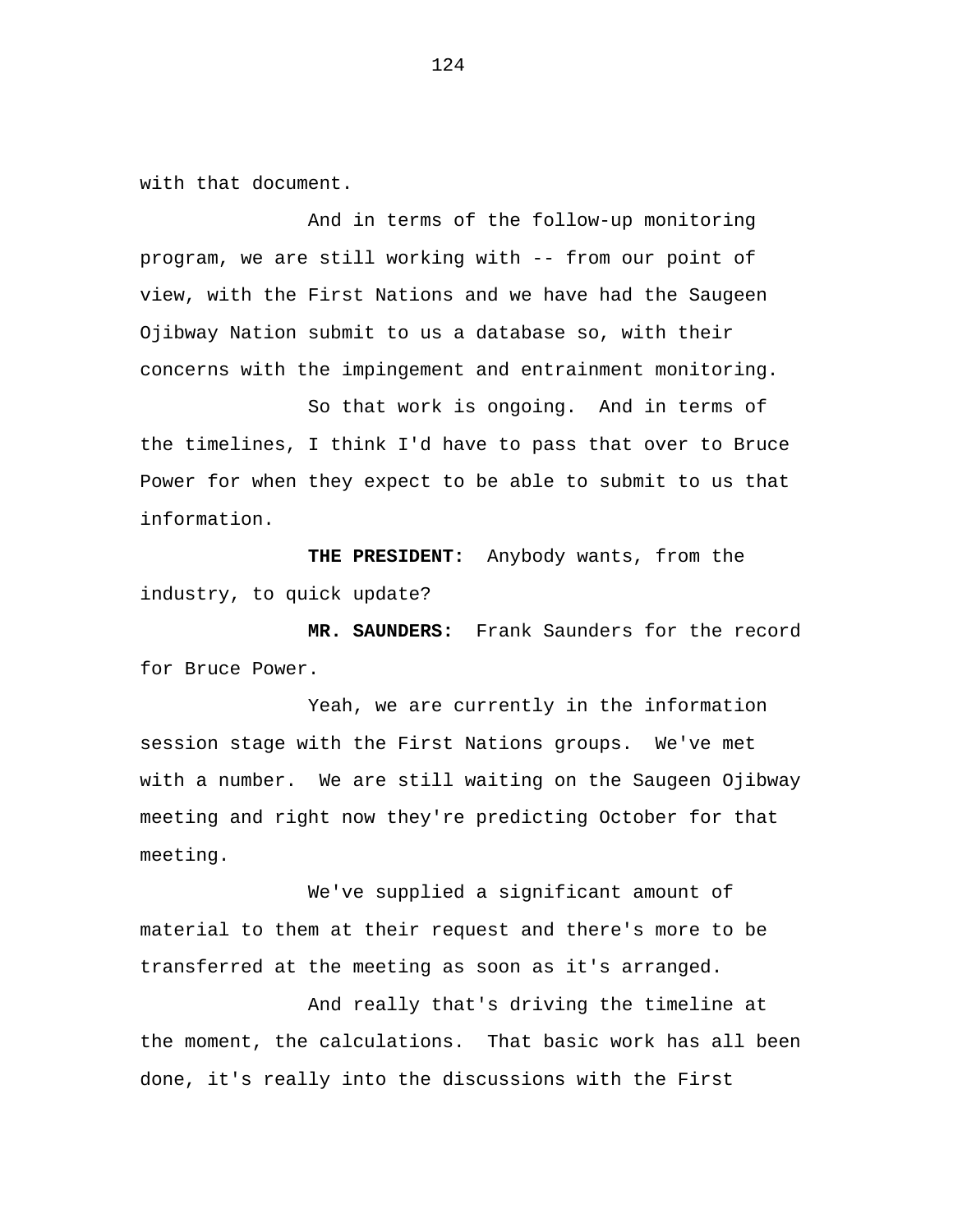Nations now to be able to move forward with the applications.

**THE PRESIDENT:** Anybody else?

Okay. Dr. McEwan...?

**MR. HOWDEN:** Dr. Binder, before we start, we've got the information on the Pickering waste management inspection findings. Can we just provide those for Madam Velshi?

Thank you.

**MR. SANTINI:** Miguel Santini. During the inspections there were six findings identified by CNSC staff. Two of those findings were positive, but there were four findings that did require improvement. Those findings are all of low significance, but however, when they are plugged into the formula, the end result is they downgrade the rating.

So the findings are related to hazardous waste generation, housekeeping, procedural adherence and hazardous waste documentation.

Specifically one -- this is related to the maintenance of the inventory of the waste. There were some gaps in terms of what was documented.

**MR. RINFRET:** Francois Rinfret for the record.

For Darlington, your question, Madam Velshi,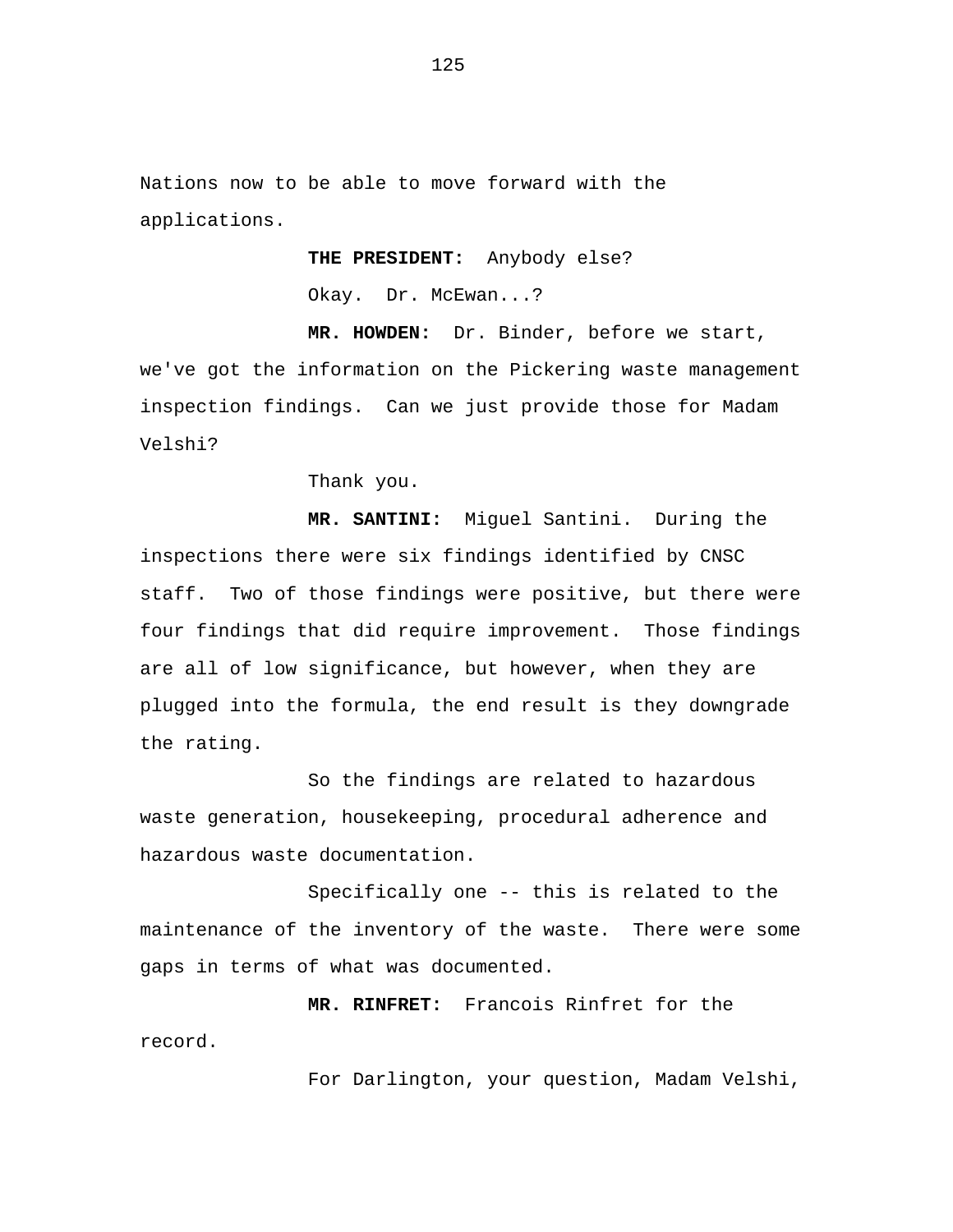referred to some comparison within OPG, so we thought that we would bring in the Darlington perspective.

And with me today is Madam Suzanne Karkour. She's an inspector at the Darlington site, our office there, so I would ask her to answer the question.

**MS KARKOUR:** Suzanne Karkour for the record, site inspector at the Darlington station.

So as part of our daily routine activities CNSC staff conduct inspections at the station on a quarterly basis, they are unannounced inspections, to ensure that the waste collection, segregation and minimization were conducted in accordance with licensee procedures and programs and that meet regulatory requirements.

So CNSC staff during 2014 did not observe any non-compliances or areas for improvements in that area and, as a result, CNSC staff graded the waste minimization procedures and practices as fully satisfactory for this particular safety and control area.

Thank you.

**MEMBER VELSHI:** Thank you.

THE PRESIDENT: Thank you. Dr. McEwan...? **MEMBER McEWAN:** Thank you, Mr. President.

I guess I just need a little reassurance. So we've heard the Fukushima action items, that most have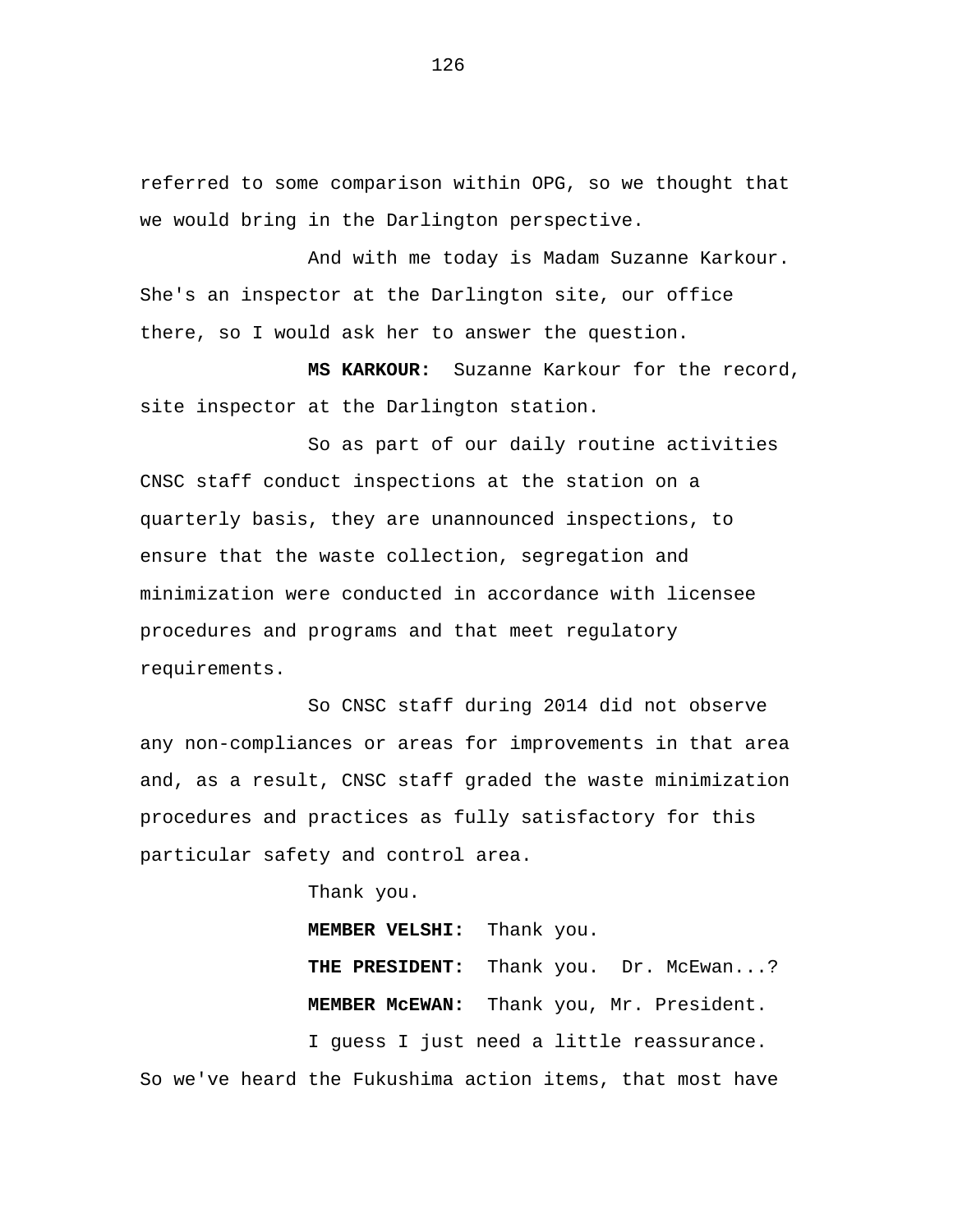been completed and the files are closed. Presumably, though, going forward this is a dynamic process and those elements that have come out of the Fukushima Action Plan relate to ongoing inspection activities and that there is a clear way that we can identify the integration of those activities into the routine operational monitoring and planning going forward. And that if we wanted, we could pull out, in three years' time, in five years' time, where those sit now in routine activities and feed back to the original plan.

**MR. HOWDEN:** Barclay Howden. That is correct. So we have a tracking system called the Regulatory Information Bank, so when an action is open it can be tracked through to closure and then when it gets folded into what we call our routine or baseline program, those things continue -- they are planned on a yearly basis, so we'll be able to track them back to say, okay, we said this was closed five years ago, we were satisfied, but we'll be able to go forward and say -- to see whether there's been erosion or deficiencies as time goes on.

So we do have that ability to do that. When we put out our plan on a yearly basis, it's usually done in a risk informed manner, so if there's areas where we're paying more attention to, those will get more attention. But in all these areas with the Fukushima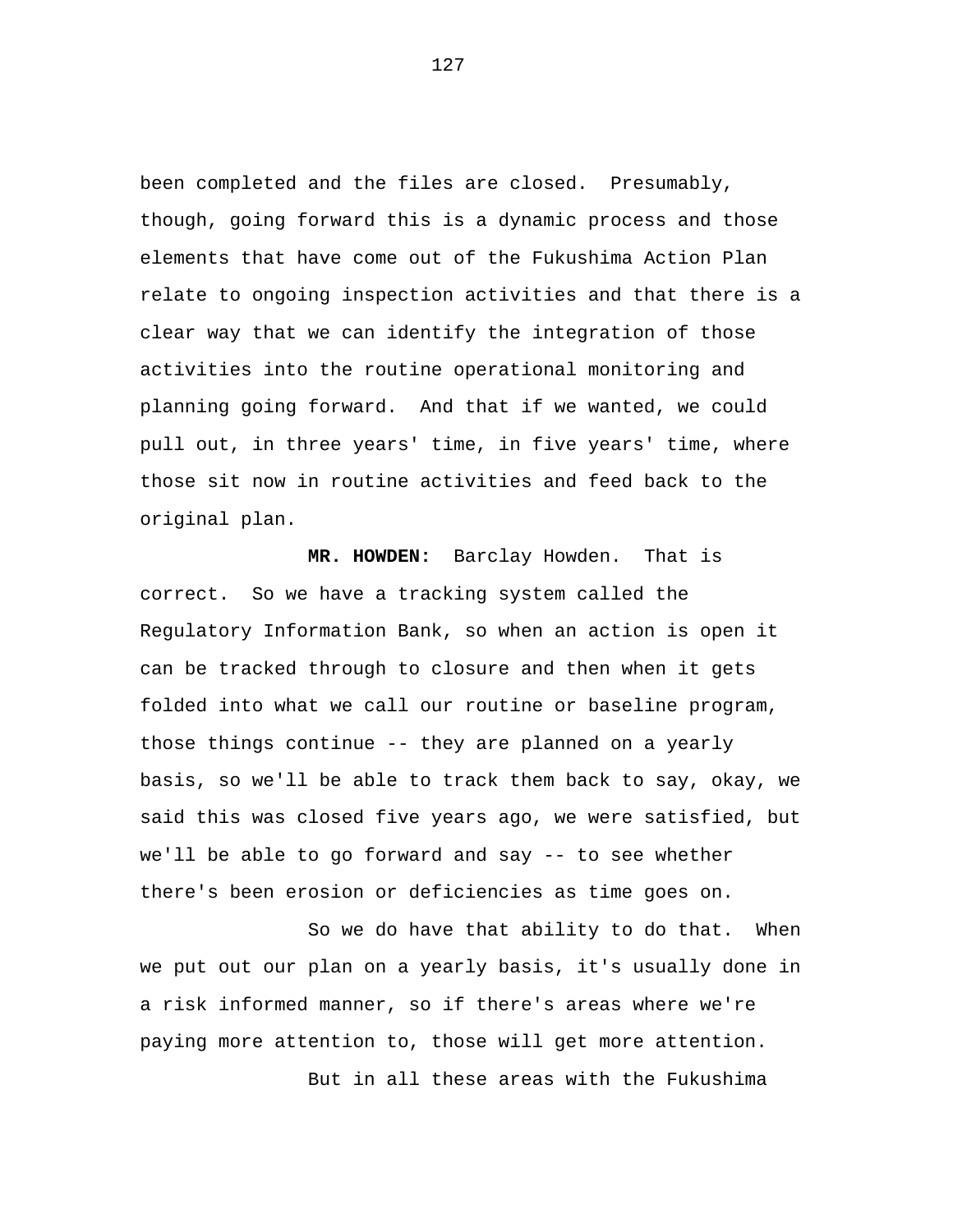Action Plan, these are areas that we look at on a regular basis, like emergency preparedness, EME, equipment, anything that does -- that is focused on potential degradation of the defence in depth barriers, those get higher priority.

But we do have a tracking system, so if you ask this question in five years, the staff would be able to come back, to be able to say, yes, we're continuing to review that that EME, equipment is being maintained and operated and tested on a regular basis, or any other safety or safety-related system.

**THE PRESIDENT:** Let me try to express the way I understand what's going on between the Fukushima plan and the implementation.

So a plan is a plan, but it goes into implementation once a hard commitment has been made and it goes into your LCH for implementation. Did I get this right?

**MR. HOWDEN:** Correct.

**THE PRESIDENT:** So okay. From now on it's being monitored, there's a commitment, there's a licence commitment to do this and you can always report back, if you wanted, to tie back into.

> That's my understanding. Is that correct? **MR. HOWDEN:** That is correct, because the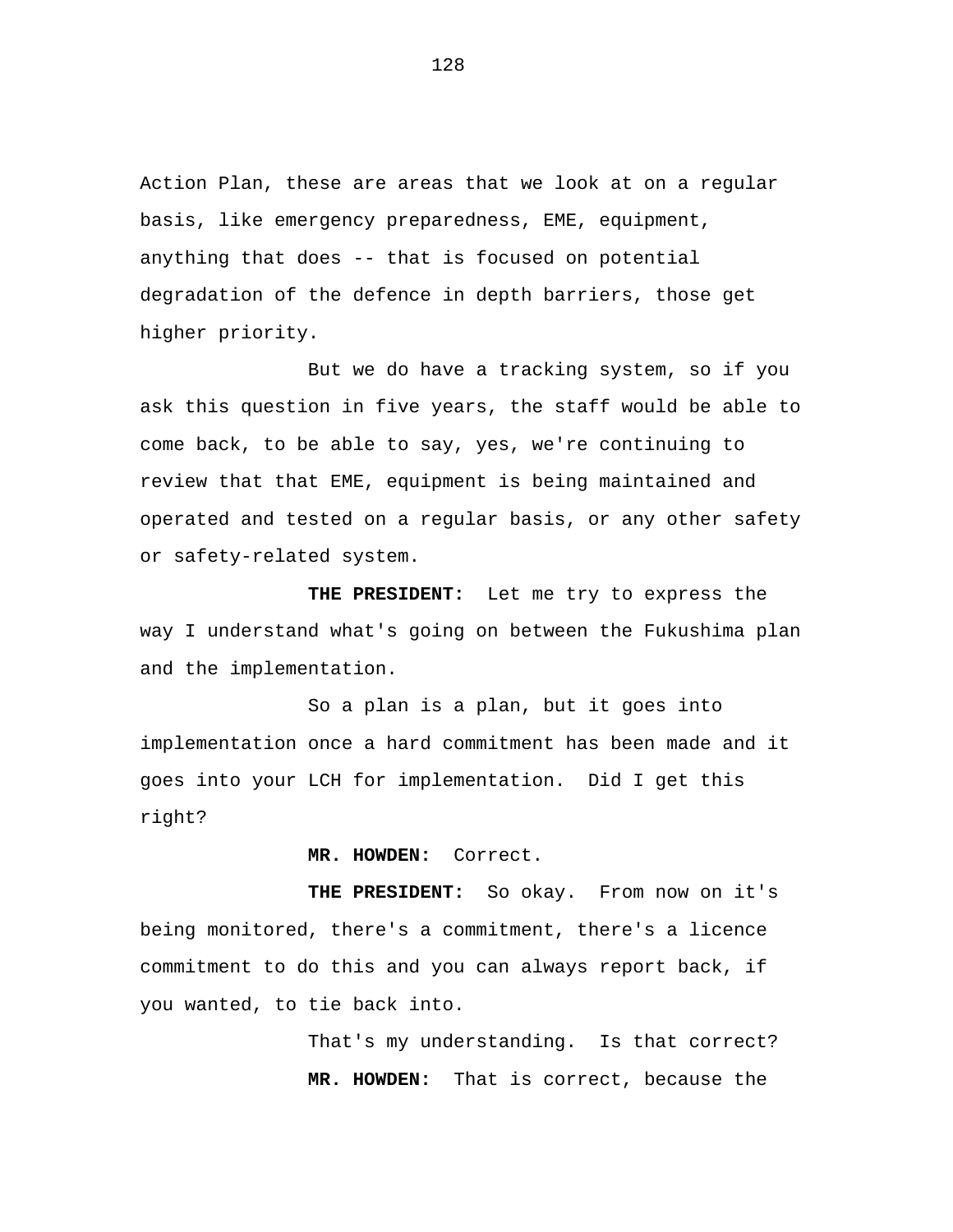expectation is, so the initial set of verifications which we described today is to show that the station-specific implementation plans are being executed.

Then what they've done is, now they roll these into their day-to-day programs, this additional equipment or additional capabilities and it's all within their programs and we use the compliance verification criteria within the LCH to track that.

So all the Fukushima action items have been captured into the LCHs and that's what the inspectors use to do the inspection.

**MEMBER McEWAN:** So I think it would be very helpful in the report to have that overtly stated so that members of the public looking at it, it's very clear that this is not simply an exercise in completing and closing a file, but that it has become part of day-to-day operations.

**MR. HOWDEN:** Thank you. So in the published version we will add that explicitly to the document.

**THE PRESIDENT:** Thank you.

Mr. Tolgyesi...?

**MEMBER TOLGYESI:** This is on page 16, Table 3, which is a number of unplanned transients. And what you are saying, that unplanned reactor trips, they are automatic reactor trips only, does not include manual reactor trips. How many manual reactor trips do we have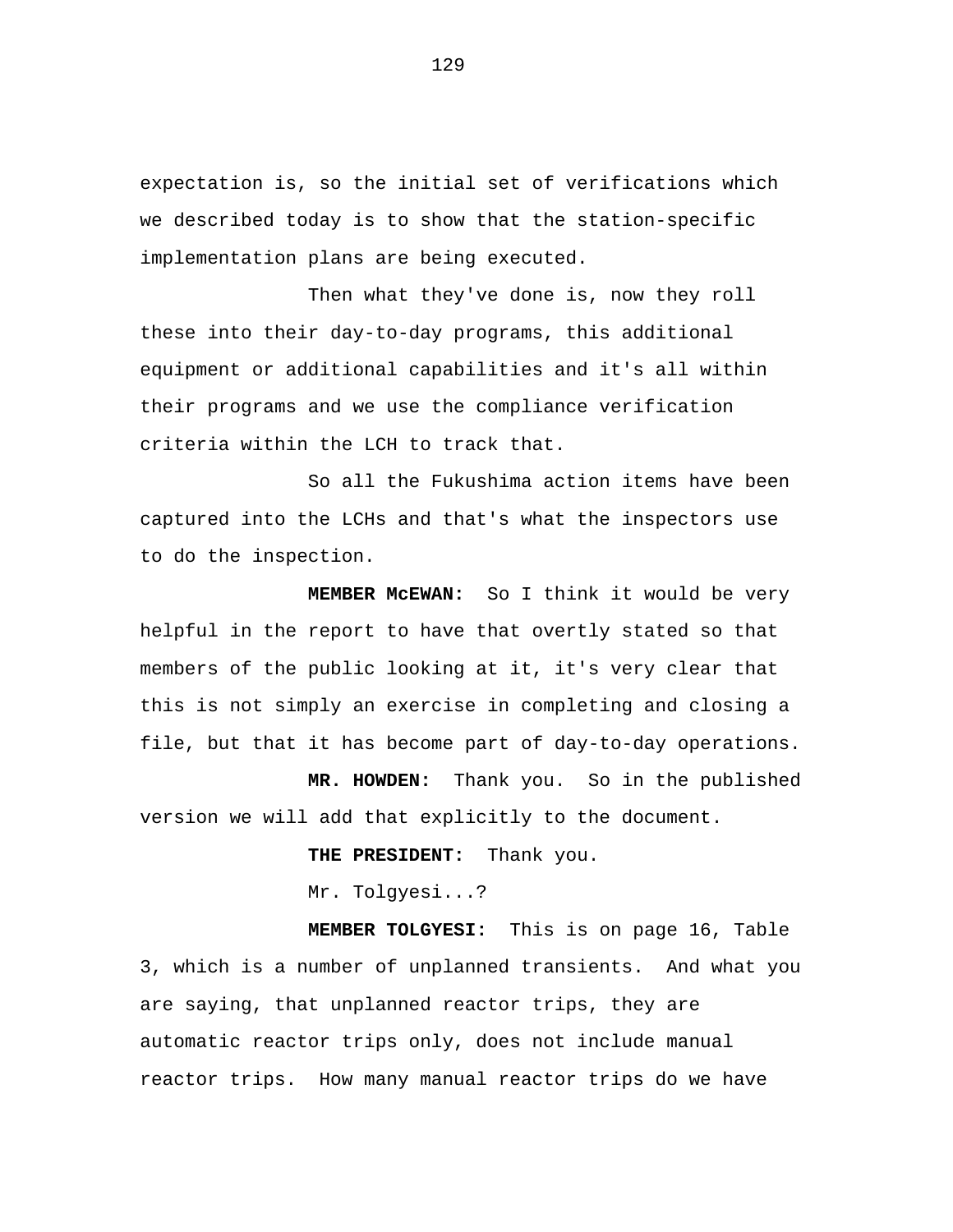and are they due to operations problems?

**MR. CLEWETT:** Len Clewett, for the record. I think I could clarify that. The manual trip is something which required for an operator action. Typically it would happen before the automatic set point takes place, but similar procedures would direct the operator to manually trip the reactor.

Does that answer your question?

**MEMBER TOLGYESI:** Yes, because my -- because what I'm asking is, if there are so many and they are high number because we are saying that, okay, the rate of transience is very low, okay. It's 0.38, which is an increase over through last three years, but it's not so high. But if you include all these manual reactor trips if it's a high number, that means that the rate will increase.

**MR. GRANVILLE:** So Sean Granville, for the record.

I'd give you an example from Point Lepreau. We had -- in 2014, we had one manual reactor trip. That was a test that was done as part -- at the start of our planned outage. It's something that's done as part of testing the shutdown system, so that is not included in the industry in terms of, you know, this metric. It's really -- this is really a metric that measures how often the shutdown systems are challenged and operate.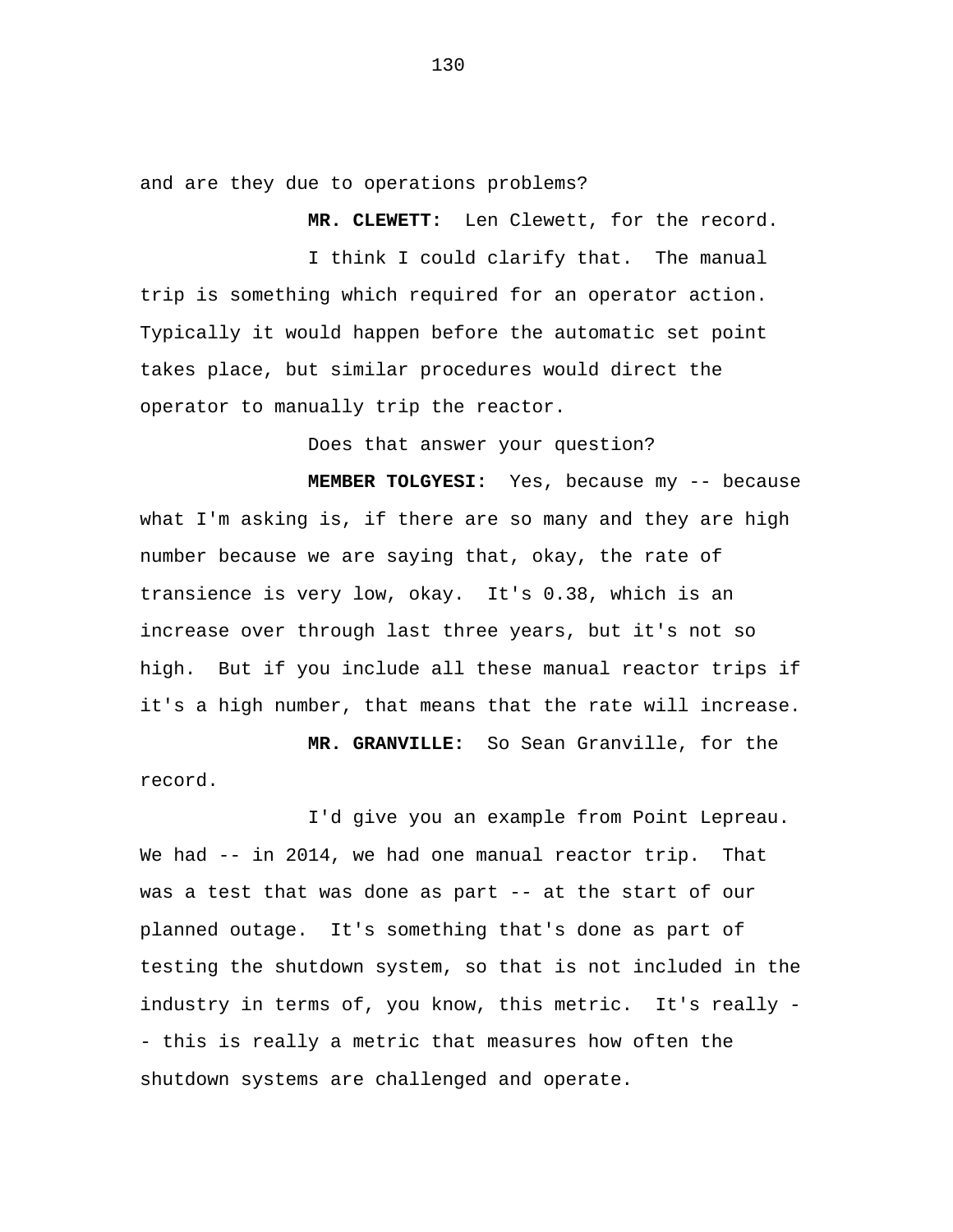**MR. LAFRENIÈRE:** Ken Lafrenière, for the record.

I want to give the Commission assurance that the -- this is just an indicator to reflect the automatic actions of the shutdown system. All trips -- matter of fact, all changes in power are reported by the licensees to the Commission through the 3.1.1 reporting requirement and we review each of those instances, whether it was a manual trip, a non-planned change in reactor power, and to assure ourselves that the licensees took appropriate action, understood what happened and were conservative and followed their procedures.

This indicator actually just reflects the nature of indicators. They look at a sort of a segmented area of a particular program, but it's just one piece of information that staff would use in coming to an overall conclusion. And in this case, it's -- we look at everything in the area of transients, from event reporting, from our own inspections, from our inspectors doing control room rounds and data from this indicator to put together a complete picture, so the reactors are not changing power frequently, they're not being tripped frequently. This represents the automatic action of the shutdown systems and a small portion of what is going on.

 **MEMBER TOLGYESI:** So what you are telling me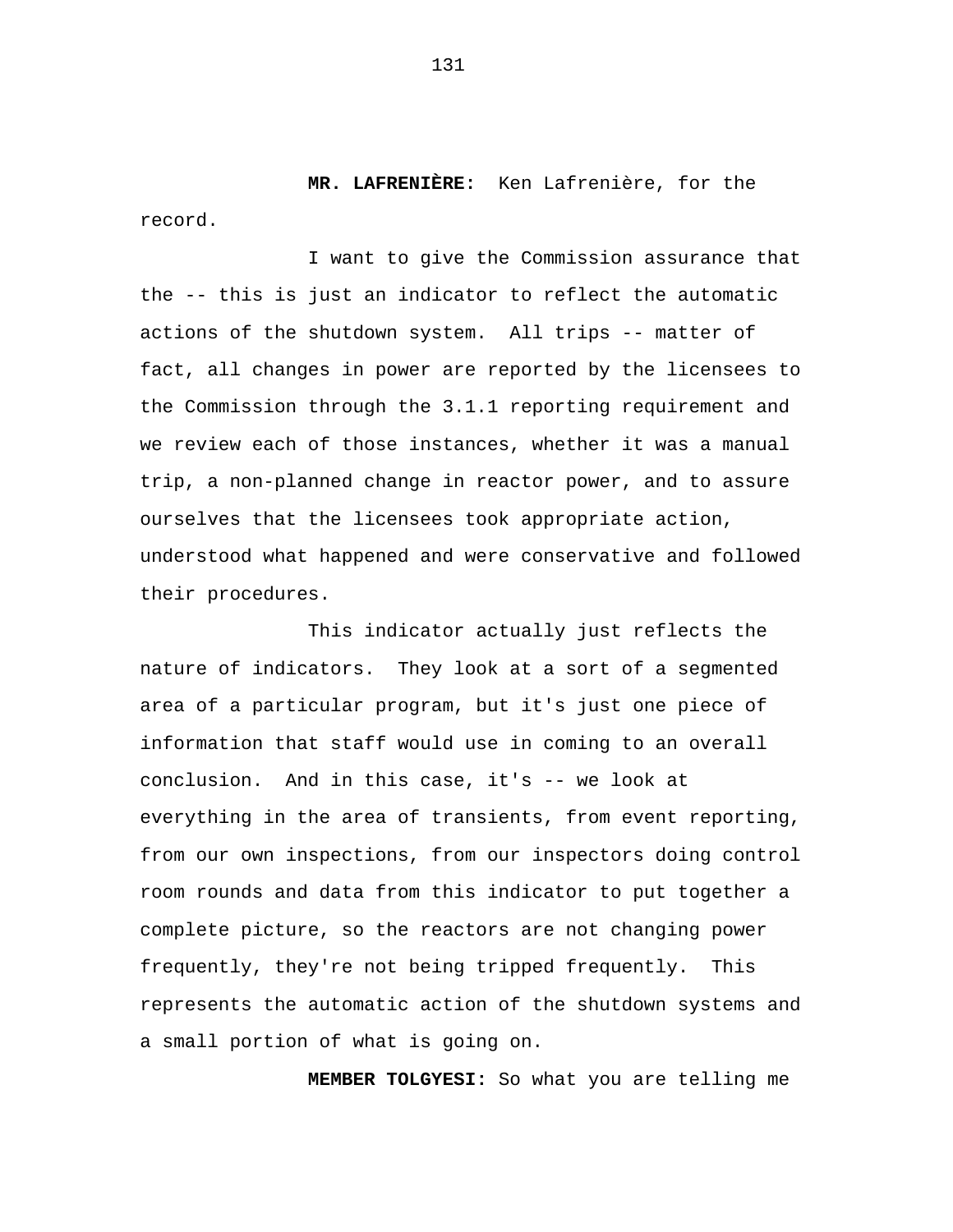that the manual reactor trips are not as important, like automatic reactor trips.

**MR. LAFRENIÈRE:** Ken Lafranière, for the record.

No, I didn't mean to imply the importance. I meant, actually, the opposite.

Any unplanned change in reactor power, whether manual or through automatic action, is reviewed by the CNSC. The licensees have procedures in place. The personnel are trained in -- are trained on all power changes to understand, to make sure the procedures cover it, to do appropriate diagnostics and to -- and to follow procedures and ensure that they know what's going on at all times.

The unplanned reactor transients indicator that you're speaking to only focuses on the automatic action of the design of the plant. And in that way, we're able to compare that with other plants internationally. However, when we look at this -- the whole area of operating performance, that is a small portion of the information that we use to look at and to gather a complete picture.

Having said that, I think Mr. Clewett was talking about operator response.

We have rules in the -- in the Canadian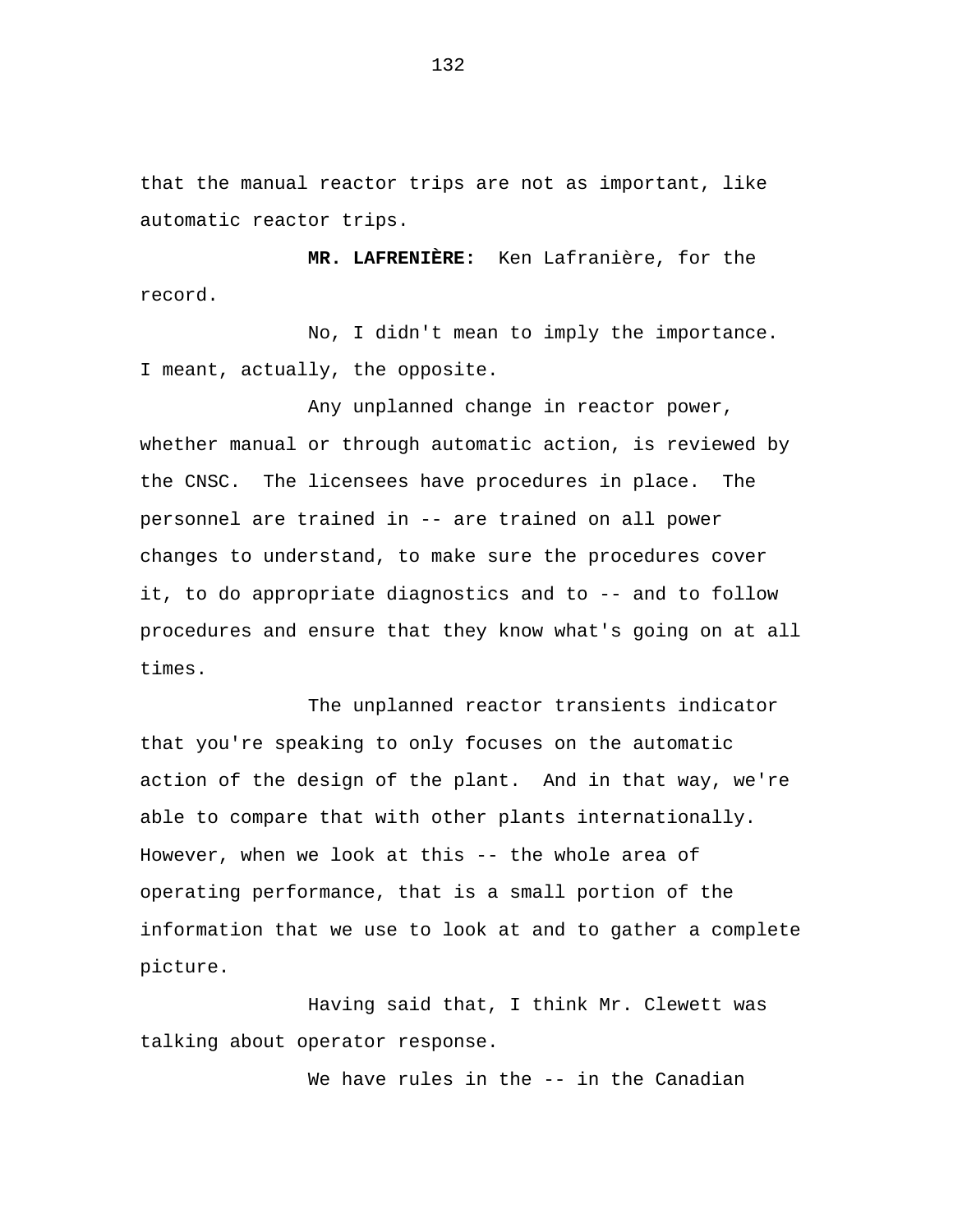nuclear industry that we don't credit operator response, but we certainly would expect an operator to manually trip a reactor if something untoward was going on. And we follow up on all those.

Those are all reported through three point -- through the reporting requirements, document 3.1.1, to the Commission. We follow up on all -- on every one of those instances, even if it's not a reactor trip, even if it's a small change in reactor power, just to make sure that they're all completely understood and that there's adequate understanding and oversight in this area.

**THE PRESIDENT:** Okay. Back to Ms Velshi. **MEMBER VELSHI:** For staff, a comment for your consideration. I didn't see anything in the report on the Darlington refurbishment environmental assessment judicial review appeal. And maybe for the sake of completeness, it would be good to include something on that.

**MR. HOWDEN:** So I don't have it at my fingertips, but it's still in process. I don't -- I can't remember all the details, but I don't believe a hearing date has been set for that. The only hearing that's been held was on the Darlington new build, which was --

**MEMBER VELSHI:** No, I understand. I just -- I just thought we should make reference to what the status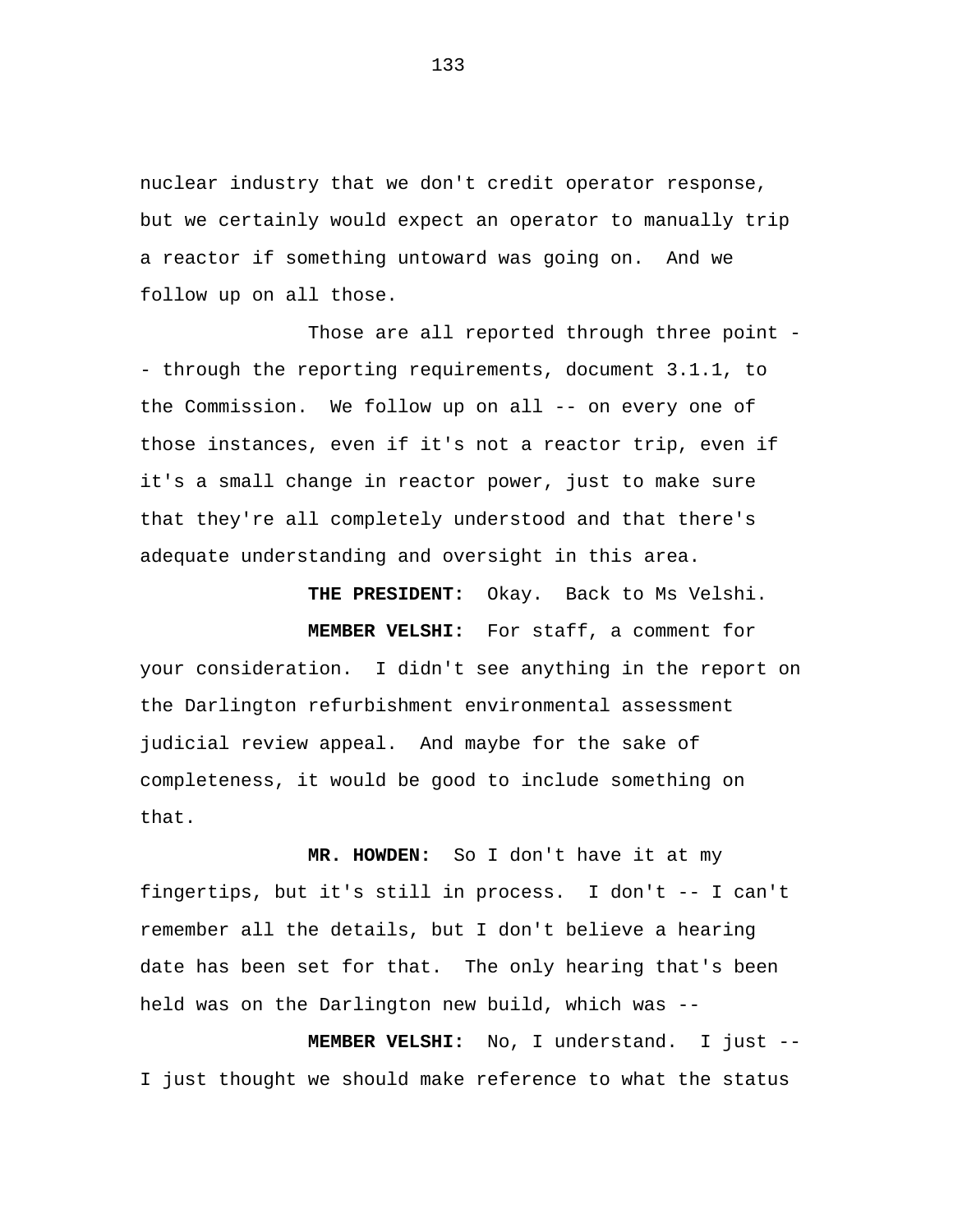of it is.

**MR. HOWDEN:** Okay. Just for completeness. Okay. Thank you.

> **THE PRESIDENT:** Mr. Harvey? Dr. McEwan? Ms Velshi?

I don't believe it. I got lots of

questions.

Go ahead, Mr. Harvey.

**MEMBER HARVEY:** On page 14 of the report, you've got a Table 2, number of certification per station and certified position precede the table, but I would have had -- appreciate to have another column.

Is that any requirement from the staff? I mean, for Bruce we've got 83, but is it enough? Is it well over? Is it -- so it's difficult to appreciate the - those numbers.

Because you receive comments and you mention it in your presentation that there was some difficulties to certify people. And I've got that table there, but I don't know if it's -- everything is okay and --

**THE PRESIDENT:** Well, I'd like to piggyback on this because in the page before that, on page 13, I hear that REGDOC 2.2.2 will not be implemented until 2016 to 2018. Why?

So I think the two of them are related.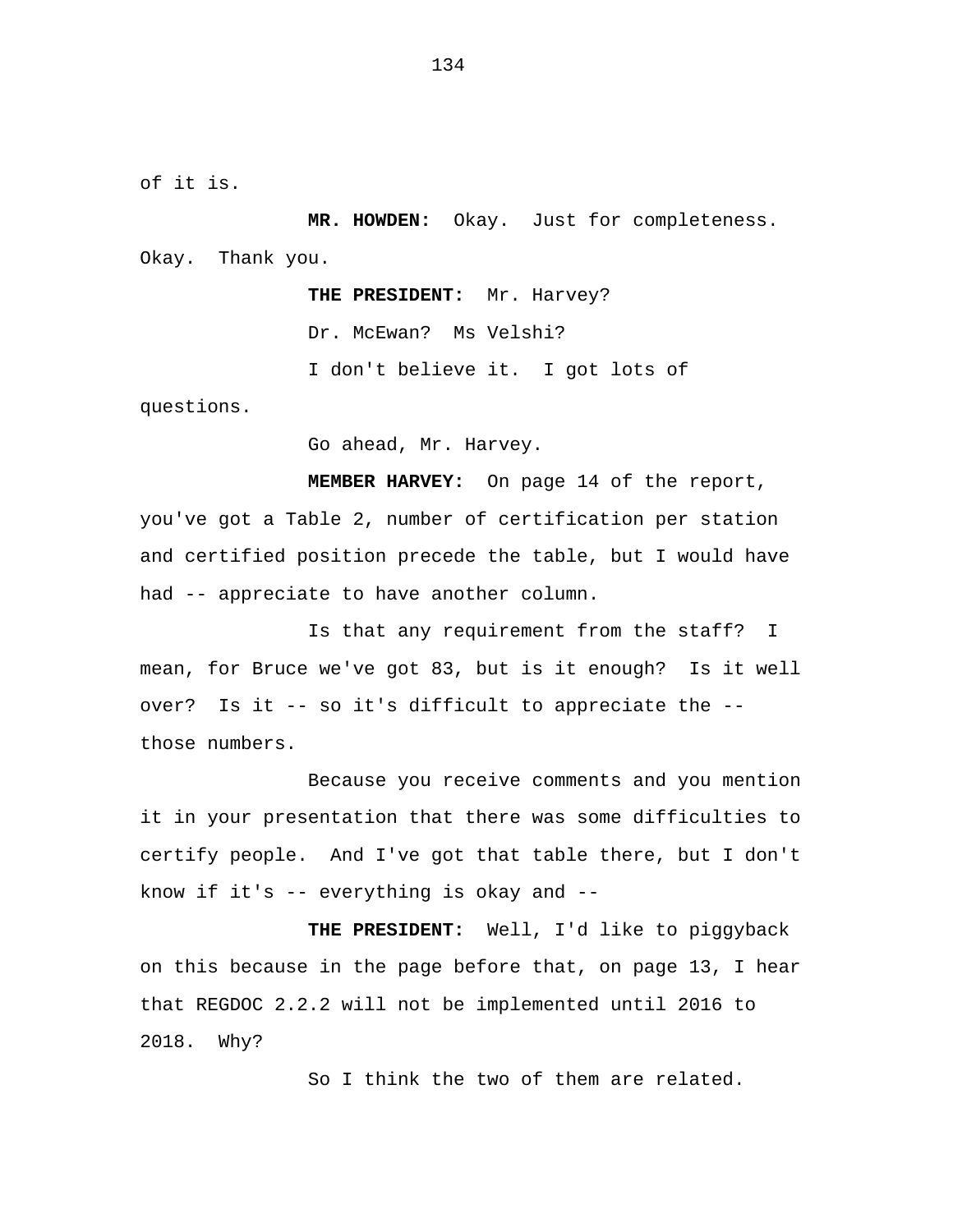I hear some staff in there, so can somebody start replying?

 **MR. HOWDEN:** So I -- Barclay Howden.

So I think there's two issues. So it's 2.2.2 is personnel training, and then there's another one on certification. So this is on the number of certifications, certified staff. So I'd like to just comment on that because one of the intervenors had actually raised that.

So at this point in time, we're satisfied that there is enough certified staff and we'll take under advisement your comment that maybe another column to show where they're at. But at the same time, we do have concerns that they maintain the number of certified staff because those numbers, if they get too low, they start to impact minimum shift complement. And if licensees are trying to avoid at all costs minimum shift complement violations, then they start to stress on to their hours of work, people working longer hours, for sure.

In terms of  $2.2.2$ , I'd like to  $-$ - my colleagues from the Directorate of Safety Management to comment on the implementation of that document.

I think we noted yesterday that Darlington, we had written in our CMD that it was going to be 2017, but we updated in our presentation that they're actually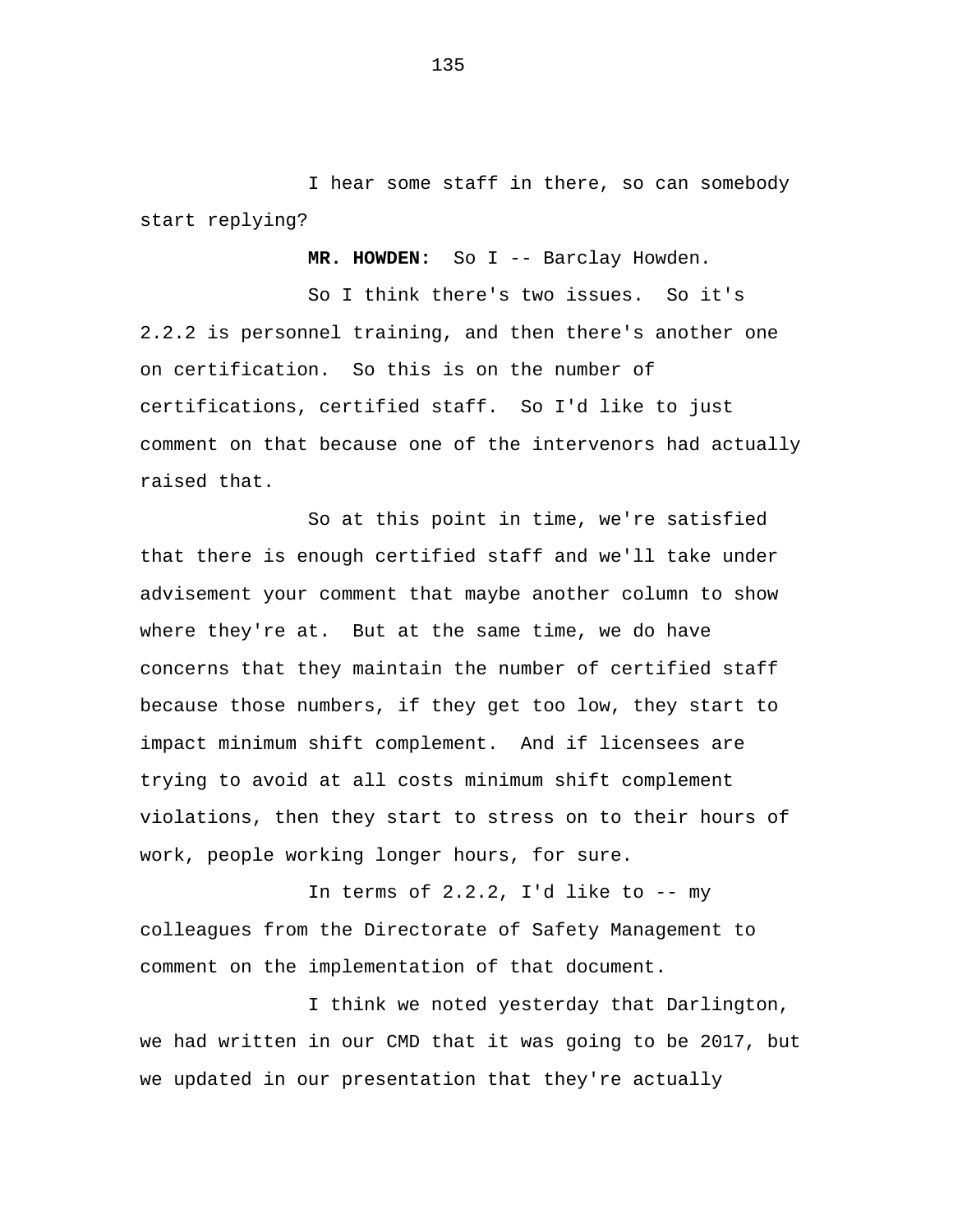already compliant, so they will be implementing that on - if a new licence is issued on January the 1st.

So I'd like to go to my DSM colleague.

**MR. VESLEY:** Martin Vesley, for the record. I'm the Acting Director for the Training Program Evaluation Division.

I'll start by making some introductory comments, and then I'll also invite industry to comment back.

Since the publishing of REGDOC 2.2.2, the scope has changed slightly. It is important to note that staff consider that the industry is in compliance already. That was part of the regulatory burden that was discussed when the document was published. And as such, what remains to be done is this required gap analysis just to make sure, so to speak, that all the Is are dotted, that the Ts are crossed and there is some work that's continuing to that end.

But as Mr. Howden alluded to, it is our belief that the industry is compliant. It's just it seems a slight formality now to ensure that the gap analysis is, in fact, completed, and completed in a robust fashion. We are compliant now.

I'd also invite and I think it would be appropriate in this case for the industry to respond.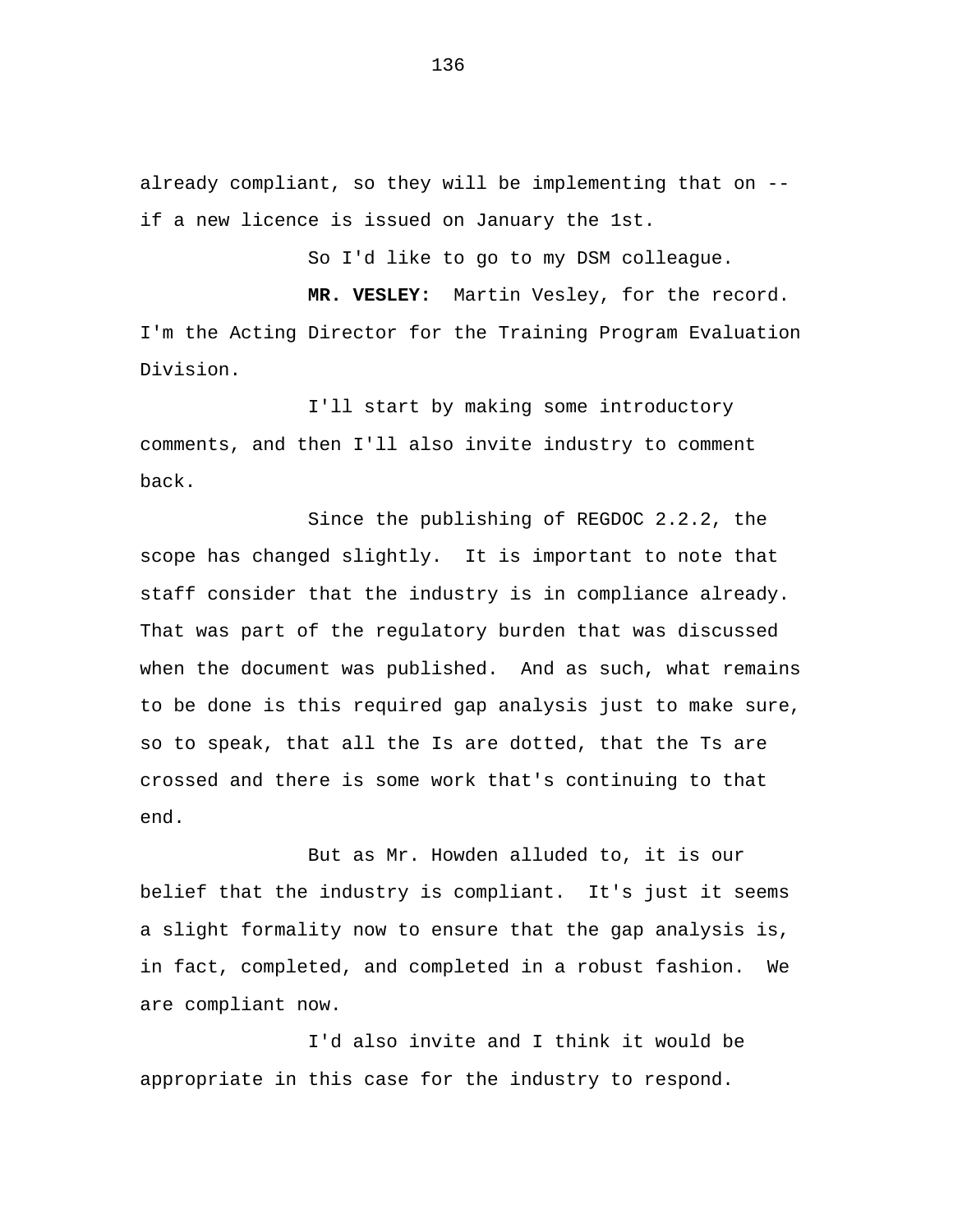**THE PRESIDENT:** If it's essentially the same and there's no big deal and they're already compliant, I don't understand why a gap analysis would take two years to implement.

**MR. MANLEY:** This is Robin Manley, for the record, Ontario Power Generation.

We have done a gap assessment for OPG against REGDOC 2.2.2, and we -- there is no gap. We are compliant now.

**THE PRESIDENT:** So you can be compliant and implement it like --

**MR. MANLEY:** January 1st, 2016 is the plan for the Darlington licence; correct.

**THE PRESIDENT:** Okay. So 2018.

**MR. SAUNDERS:** Frank Saunders, for the

record.

**THE PRESIDENT:** Is that you, Frank?

**MR. SAUNDERS:** I'm not sure if it's us or not, to be honest with you, but this is a discussion that we've had before around Regulatory Doc, and it's one thing to actually be compliant in the field. It's another thing to be able to demonstrate to CNSC staff that you meet all those requirements. It's a quality control and a quality assurance thing, and there's significant burden in doing it.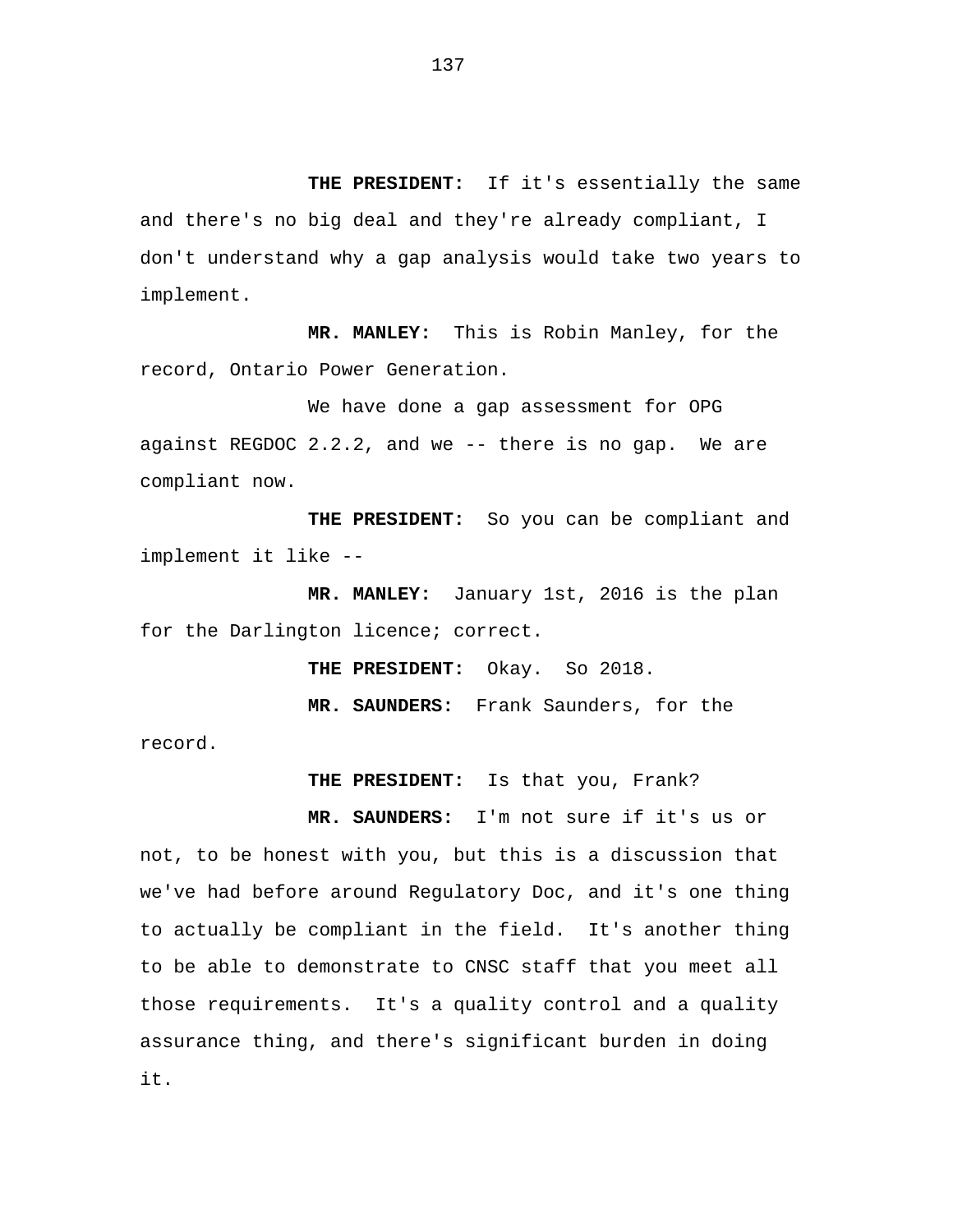So basically, you have to go through every step in the REGDOC, pull out all your procedures, all your stuff, check them all, verify they're all accurate and put that report back, take some time. And that's why --

**THE PRESIDENT:** But I heard from staff right now that they're essentially compliant now, basically.

**MR. SAUNDERS:** Yeah.

**THE PRESIDENT:** So I don't -- so I just don't see that there's a big gap between what you think and what they think.

**MR. SAUNDERS:** Yeah. Well, I know. But when your staff come out to the field to do the inspections, they say, "Prove you're compliant", right. So it's a trust but verify type of relationship.

So we don't like to sign off on compliance until that work is done because we like to be sure that we actually are fully compliant. There may be some areas where you need to do a little bit of work.

And so that's why there's a delay. It's not a hesitation in doing it, but we like to have absolute assurance that when we say we're compliant to a requirement that we really and truly are compliant.

> **THE PRESIDENT:** Thank you. Anybody else questions? Well, I've got a few. First of all,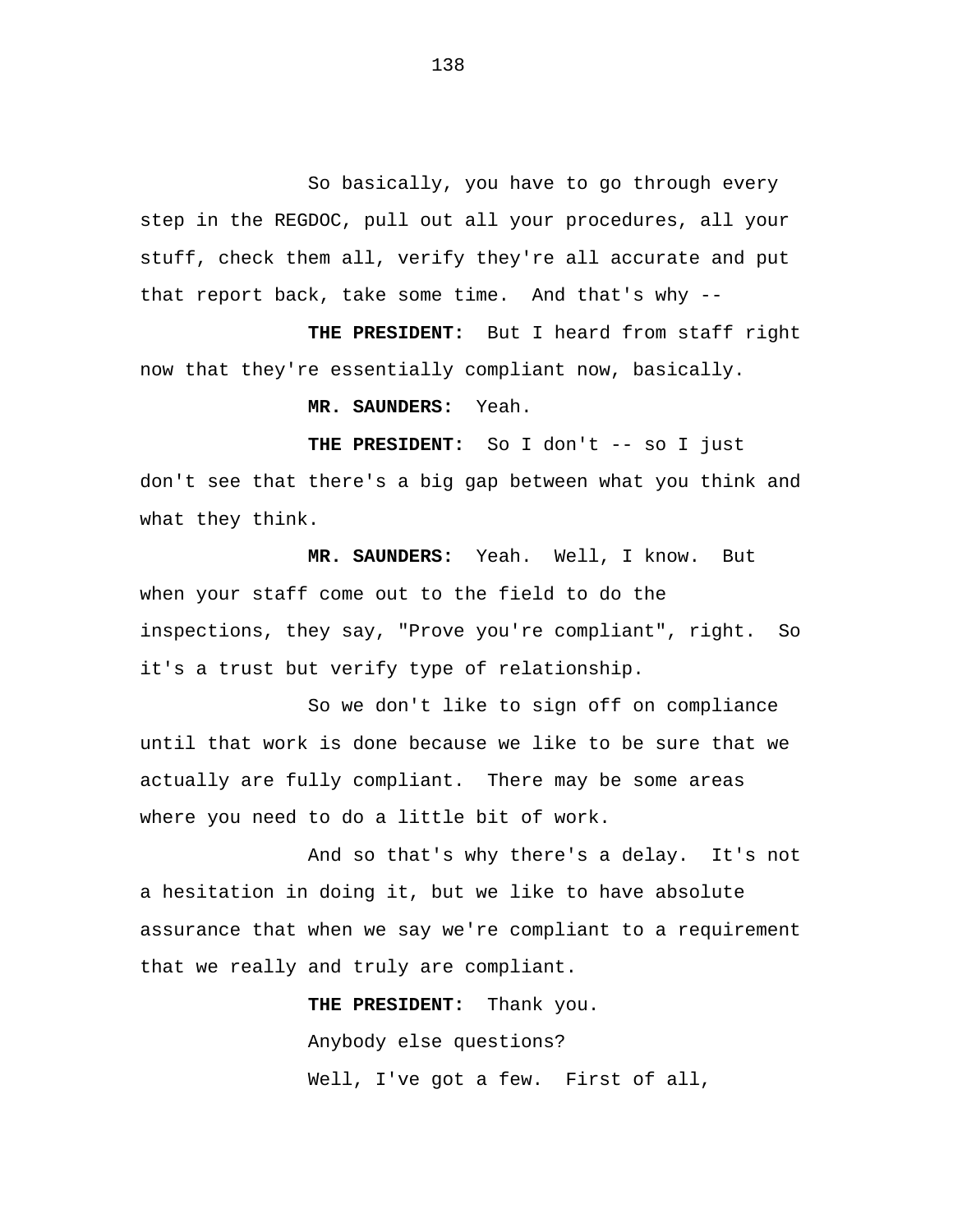somewhere in page 111, it's a little statement about closing of Pickering. The first time I see this that given the uncertainty  $--$  I'm looking at  $--$  I think it's the third paragraph in the middle, "Given the uncertainty of the" - let's see. No, I'm looking at the paragraph before that:

> "In 2004, OPG informed CNSC staff that the permanent shutdown date for Pickering unit has not been determined."

News to me. I thought 2020 was cast in iron.

**MR. GILBERT:** Ken Gilbert, for the record.

So 2020 is our current business plan, and we continue to -- you know, to plan our business around those dates. We are working with the province broadly on what the needs of electricity in the province are and how we will examine if there are other opportunities or options where we would be asked to go beyond that date.

We continue to operate the power plant assuming that it will operate to 2020 and beyond. We continue to maintain the plant expecting a long-term operation. That's important to us because, you know, a well-maintained plant that's well staffed is a safe plant, and that's the plant that I operate.

**MR. DUNCAN:** Brian Duncan, for the record.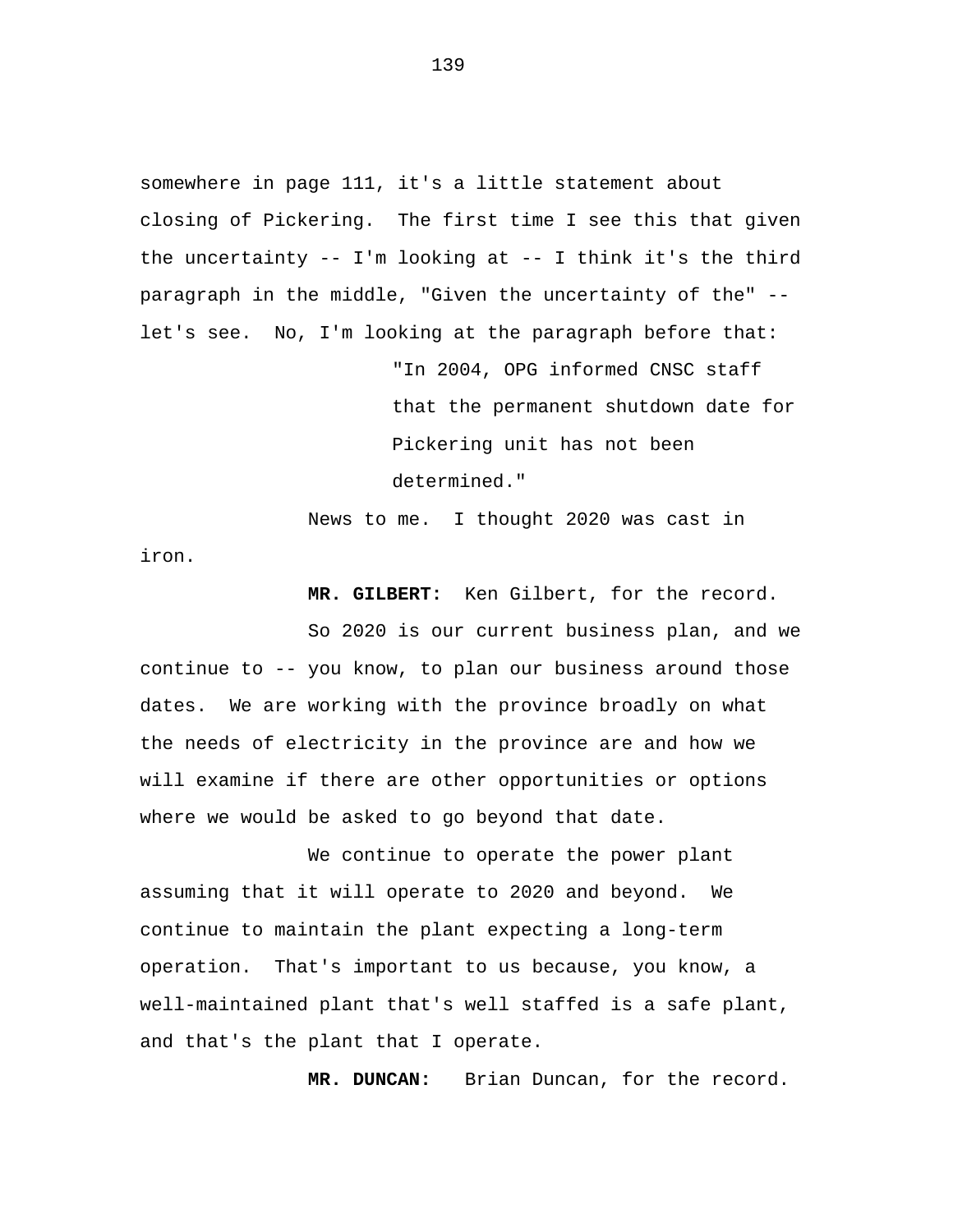As well, President Binder, you'll note that we're required, as part of the Pickering licence, to notify the CNSC formally in June 30th of 2017 what the end of commercial operation will look like for Pickering.

**THE PRESIDENT:** So are you still planning to give us as much heads up if plan will be changing?

> **MR. DUNCAN:** Brian Duncan, for the record. Of course.

**THE PRESIDENT:** Okay. Thank you.

On page 52, there's a good list. I actually like this table that gives Regulatory Documents and implementation date, et cetera. And again, a general comment.

Some of the time horizons here really are worrisome to me, at least. Again, the probabilistic safety analysis June 30th, 2019, last time I remember we were talking about 2017. So what am I not -- what am I not understanding here?

And the same management system, 2019. A lot of 2018. So are they all that difficult to implement? That's really what I'm looking for.

**MR. HOWDEN:** Barclay Howden speaking.

So implementation means that the licensees would be fully compliant at the time.

So I just want to talk a little about the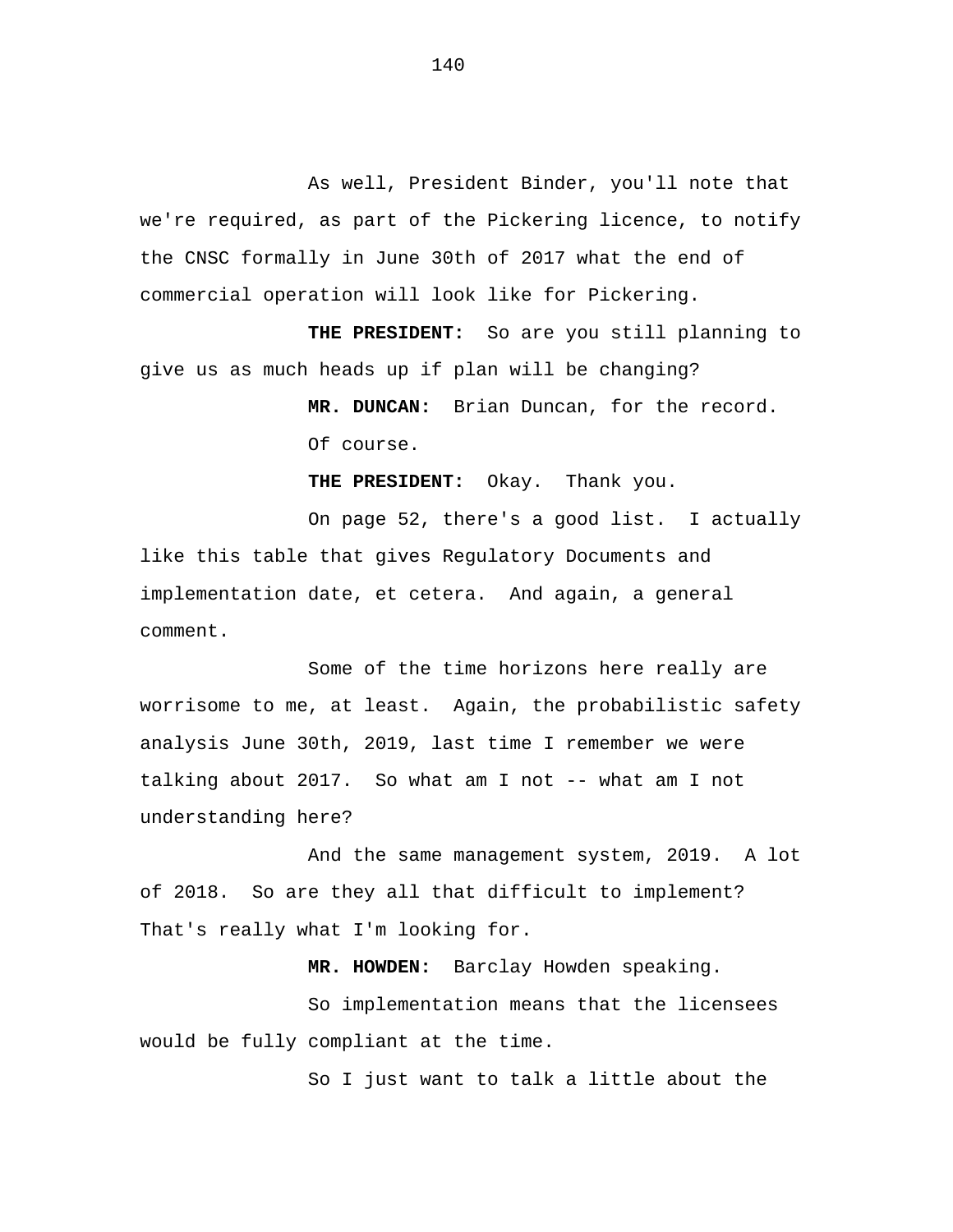safety, deterministic and probabilistic safety assessments.

Right now, the licensees are in compliance with the existing regulatory requirements, but as part of the continuous enhancement, we require them to do updates to make sure there's always a match between licensed operations and the safety case scored by the PSA and deterministic. In other words, the safety case is always valid against the operational activities, so that's very important.

They always have to be operating with a current and up-to-date safety case. And the safety case is put together by doing deterministic analysis and probabilistic safety analysis. And the safety report is updated on a five-year cycle, so these things are mirroring that cycle, but it doesn't mean that there's no work being done in the meantime.

So a perfect example is they do things on a continuous prioritized basis, so on the deterministic side, OPG has already updated their loss of moderator heat sink analysis using the new methodology. Darlington has updated their new PSA to 2015 but, as they go forward into the future, the new PSA requirements or the updated requirements are you have to do multi units, you have to include external events, although our licensees are already compliant. You have to look at other sources of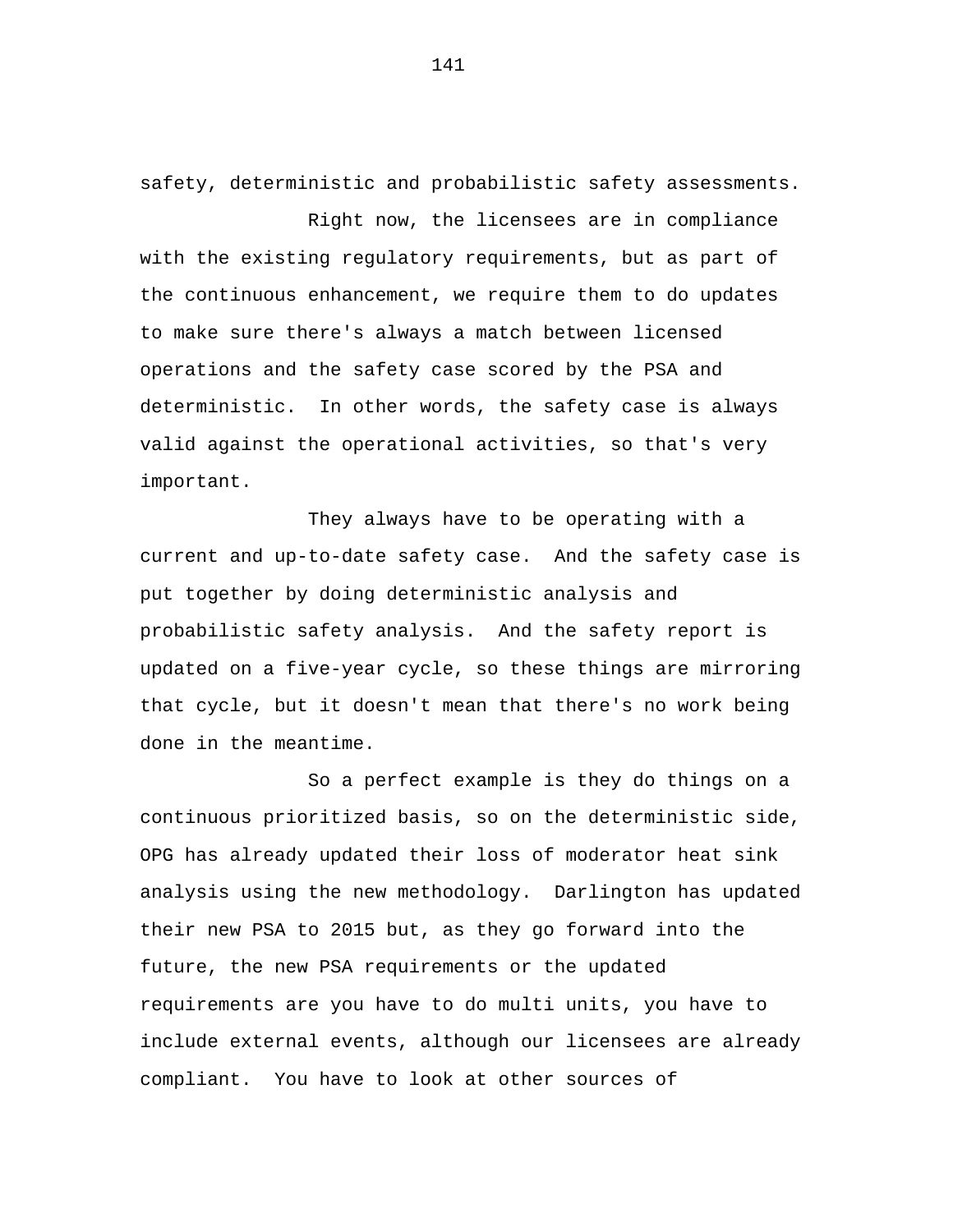radioactive potential like irradiated fuel bays, and they've done a lot of work there. They have to have public disclosure requirements.

So there is work being done on these areas, and a perfect example is Pickering is doing a pilot PSA for multi units that the other parts of the industry are going to use.

So in our view, these are reasonable timelines.

In terms of for the management system, so they're compliant with the current management system 05 and they're going to 12. I'd like to invite one of my management system colleagues to provide their view of why it'll take till 2019. And the industry may want to comment in terms of the impacts it has on them.

**MR. WONG:** My name is Paul Wong, Acting Director of Management System Division.

For the implementation for management system 12, most of the power reactor licensees are effectively meeting the majority of the -- the standard. There's very little differences between the 12 and 05 for power reactors.

Darlington, for instance, their

implementation date is January of next year. So a lot of the dates, I'm not actually 100 percent sure why we chose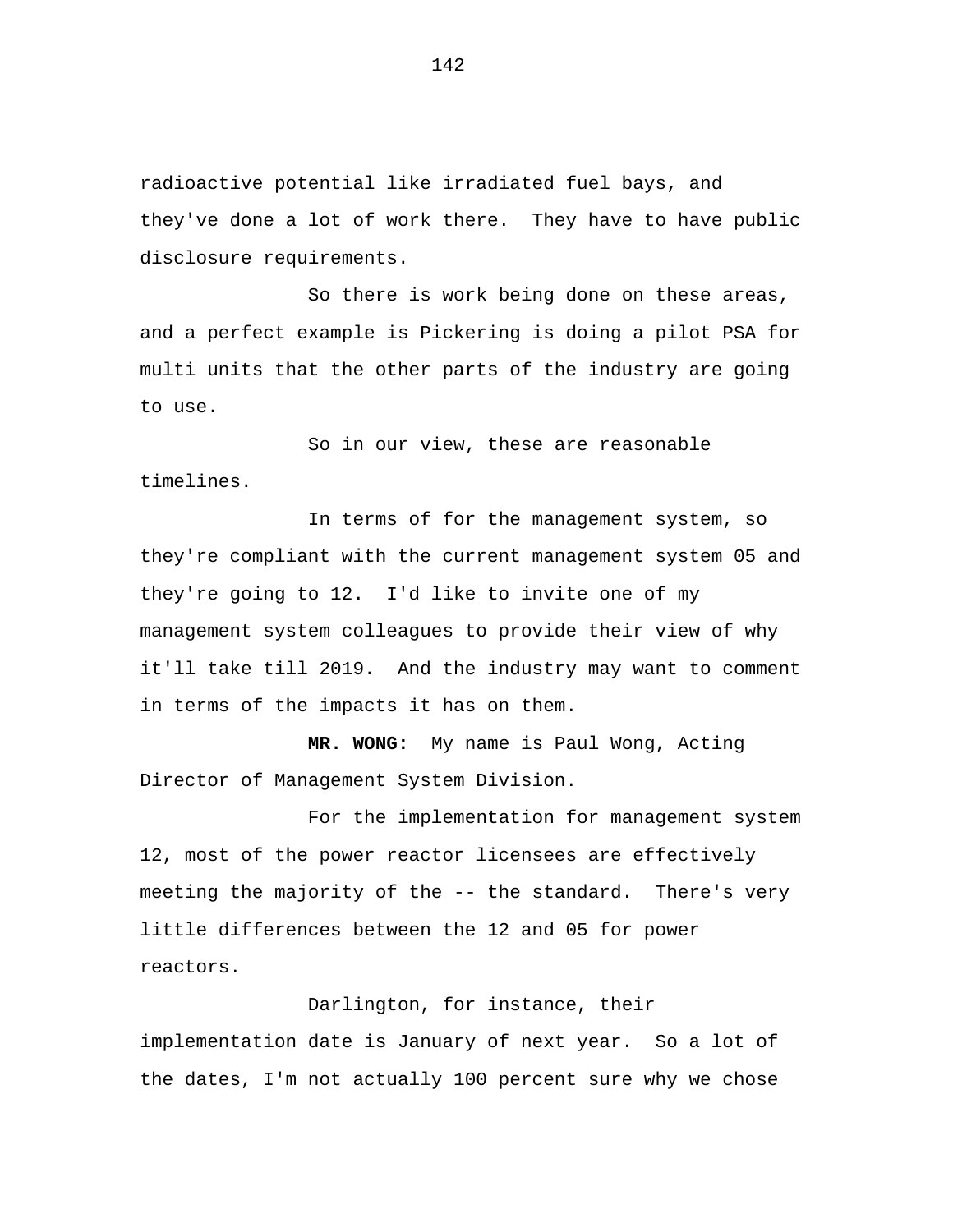'19. I suspect it's related to licence renewal.

Perhaps -- again, I would like to pass it over to the licensee to perhaps give some more details about the dates that they are willing to implement the standard.

**MR. DUNCAN:** Brian Duncan, for the record.

So okay, I don't have it by fingertips the dates that I'll achieve all of these. What I can tell you, though, in general -- and Frank spoke to that earlier.

So for example, REGDOC 2.6.3 on aging management, that cuts across a whole swath of different programs that we're compliant with today, and we're doing a gap analysis now on all of the things we do today and what we'll have to do to make sure we meet that REGDOC, and that gap analysis is -- has taken us most of this year and we'll have it complete around October of this year. And then, from then, you know, we're committed to making the implementation date, but it's not -- when you total up these changes, it's a significant amount of effort to make sure that, yeah, on that day, you know, if audited, if examined by Commission staff, we will be fully compliant.

There's a lot of work in some cases. Not for all of them. And for some of these, certainly in a licence year like I'm in with probabilistic safety analysis, you know, we're ahead on some of that already.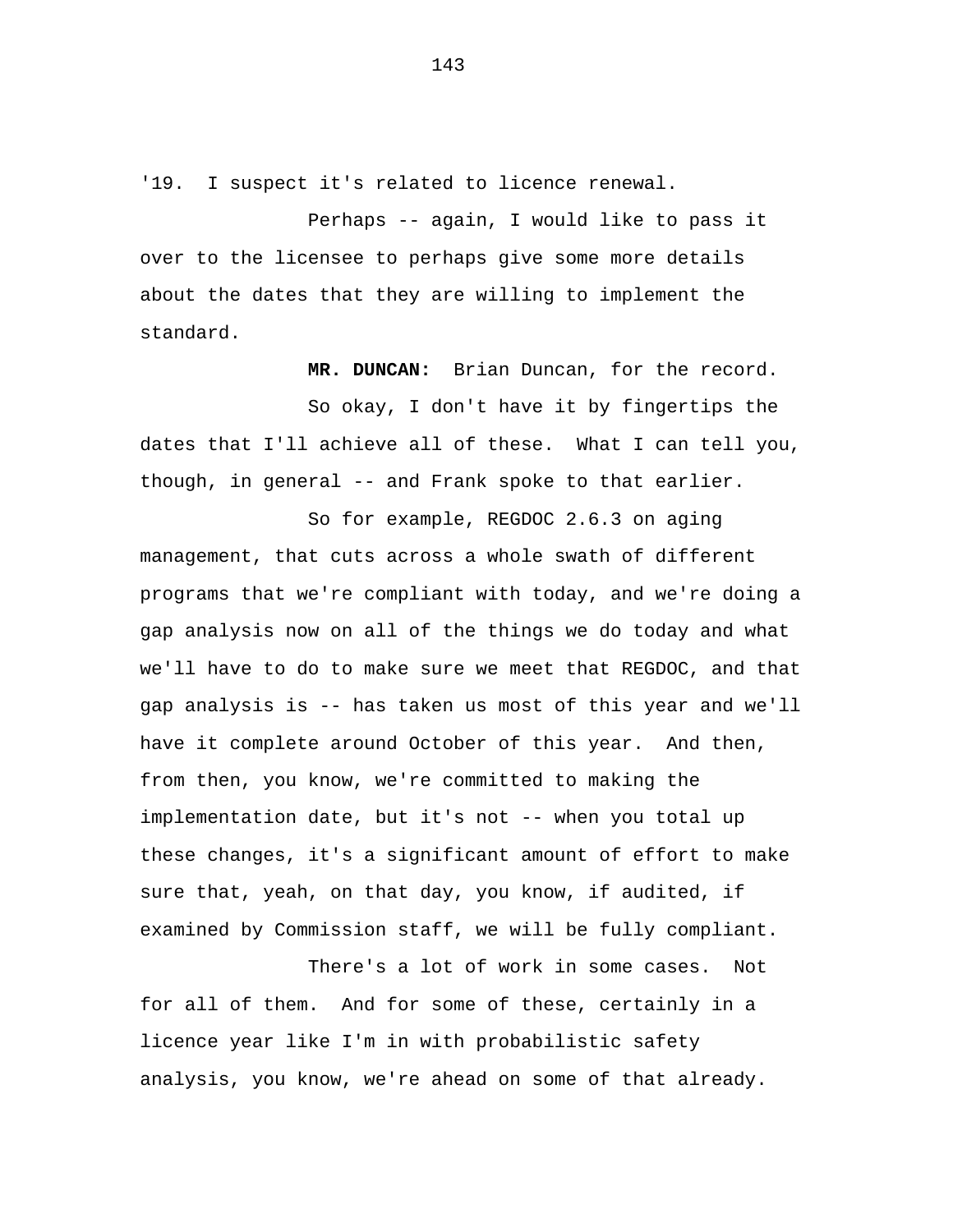But in total, there's a fair bit of work to make sure that all -- everything lines up so that we can absolutely be assured that the day we say we're in compliance, we're - we can be examined and we are in that space.

So as I said, I don't -- I can't honestly tell you. I don't have all the dates in front of me for all of my compliance dates, but we work -- we work closely with staff to make sure that we're prioritizing these properly and we're going after them crisply.

**THE PRESIDENT:** Well, you know, the intent of it as regulated was to clarify and to make sure both sides understand the requirement. It wasn't to impose new regulation, and some of you have been complaining that, through the new REGDOC, we -- that wasn't the idea. The idea is you're either going to pay because of the uncertainty and you're going to have, later on, in an inspection, going to have a debate what it's really meant to have been inspected and audited or you agree up front what the requirements are.

So I am not buying that it takes forever, particularly if our staff already believe that you are compliant.

By putting long-term dates, I think you give the impression is there's a huge gap here between what it is and what it should be. And I don't think that's really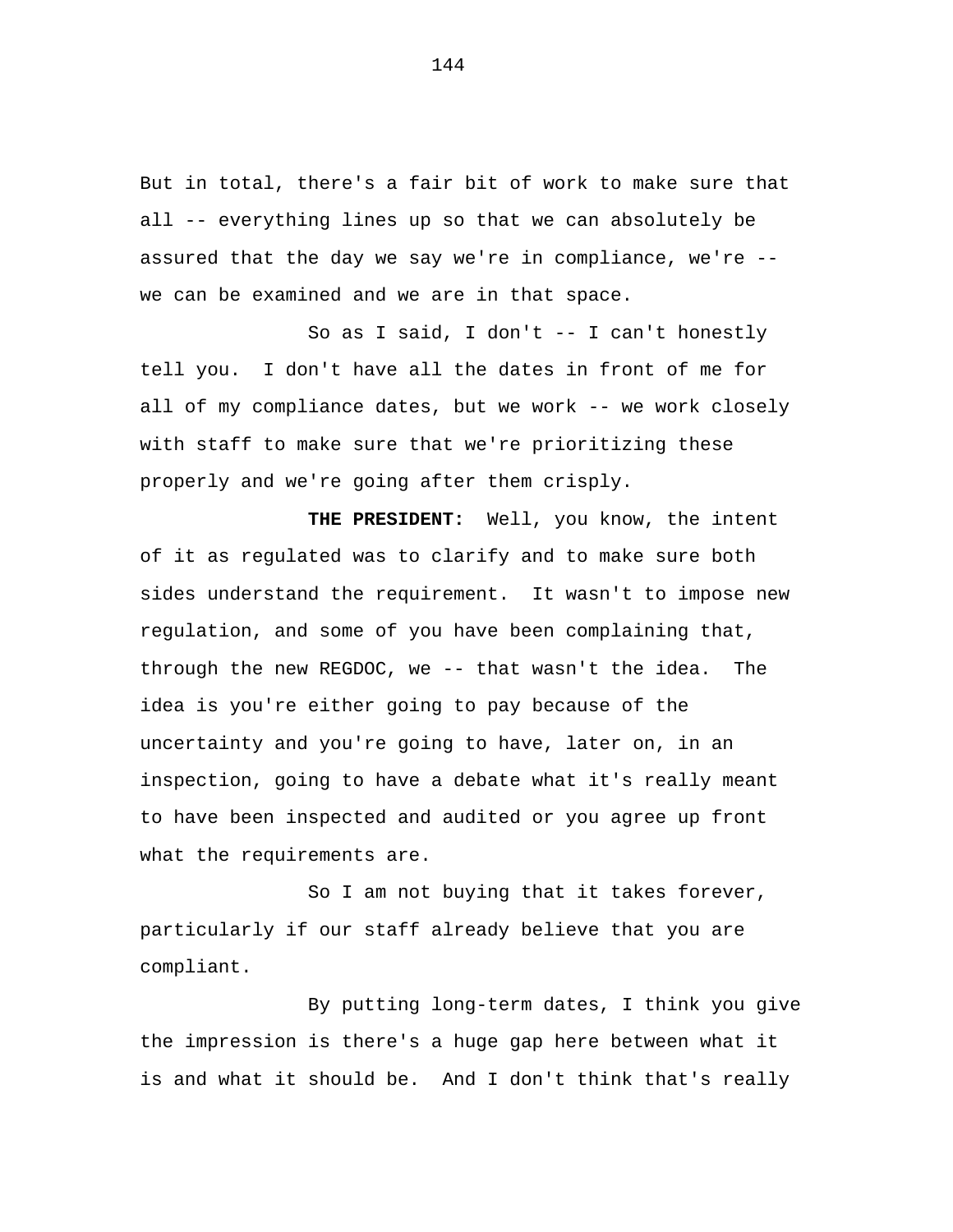what's at play here, so I really believe that the two sides should get together and try to speed some of those things and find a way to -- not to impose new burden, but just to make sure that the requirements are really well understood.

**MR. DUNCAN:** So Brian Duncan, for the record.

And forgive me. I didn't want to imply that we believe these were more complicated or -- you know, in a lot of cases, these new REGDOCS are going to bring great clarity to the areas. And if you look at the implementation dates, a lot of them are behind us or very near term, and we will absolutely work with staff to make sure we actually keep these as crisply as we can.

**THE PRESIDENT:** Okay. Just two more quick items here.

On page 32, when people talk about our safety system test performance, there's a table here. Every time you talk about the safety system, I get very, very interested in the details. So I was astounded by the total number of tests.

Maybe I don't understand what those tests are, but the tests and then the missed safety system test, what does it mean, precisely, when you're having Bruce A 8? What's this number "8" mean?

**MR. SAUNDERS:** Frank Saunders, for the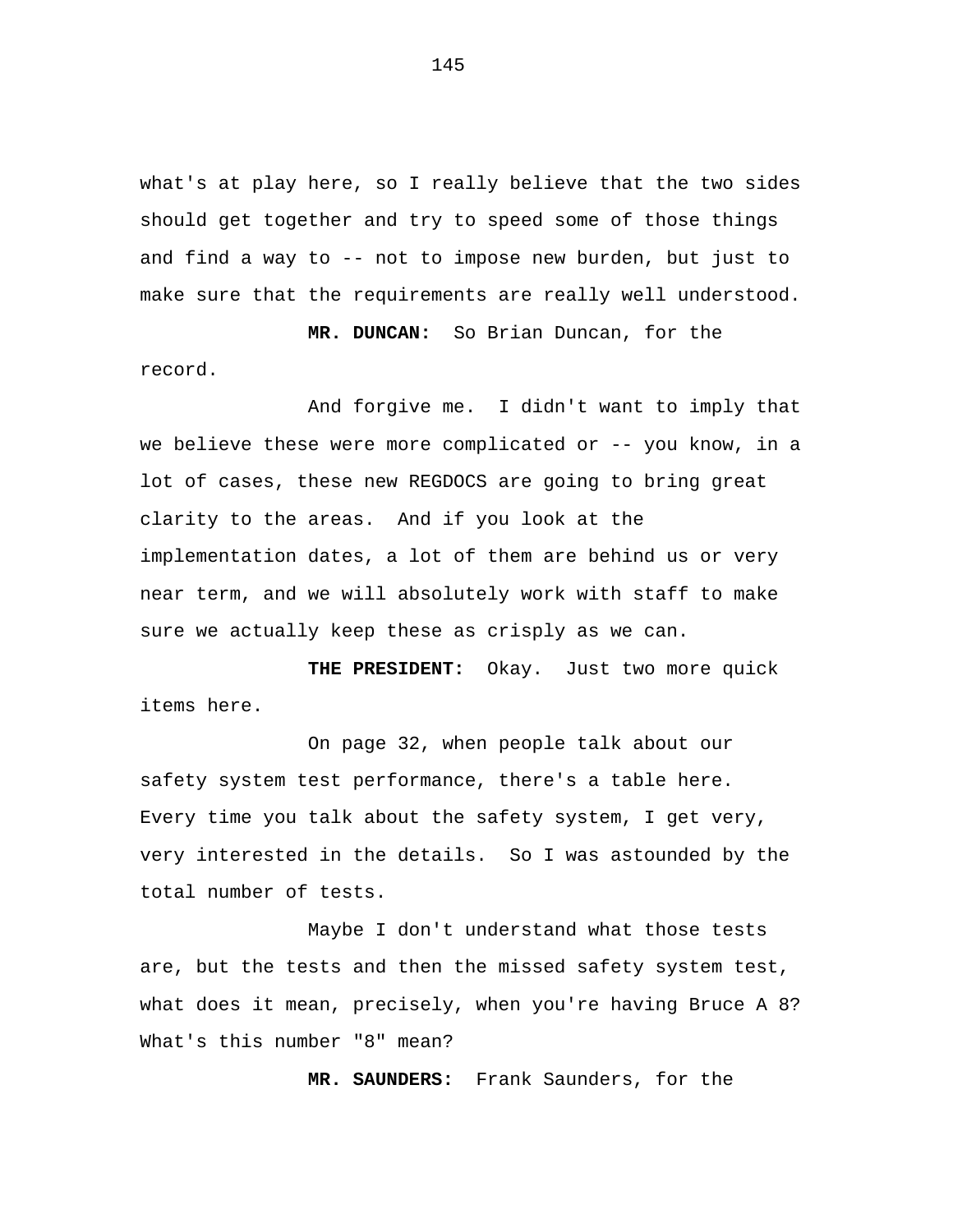record.

There are a lot of safety system tests because there's a lot of components in the safety system, so every component has to be tested at a pre-determined frequency. So for example, your shut-off rods and systems are tested weekly and so forth.

And so when we add that up over a year, you get many, many thousands of tests.

You do get occasions where you can't do the tests exactly as scheduled. For example, if we had a problem with one channel on a particular safety system, we need to have that channel in service before we can do that next scheduled test. The test can get delayed a day or two until you get the repair done, and when you have the channel on service, then you can do the tests.

So when you talk about safety system delays, that is what they are. There was some condition in the plant that prevented you from testing it on the day you had it scheduled and it was a day or maybe two days later that you did the test.

The frequency of the testing is all about measuring the reliability of the system. So the fact that the dates vary slightly, really it doesn't matter, you still get the data and so forth. The biggest risk I guess you would say if you were a little late testing a system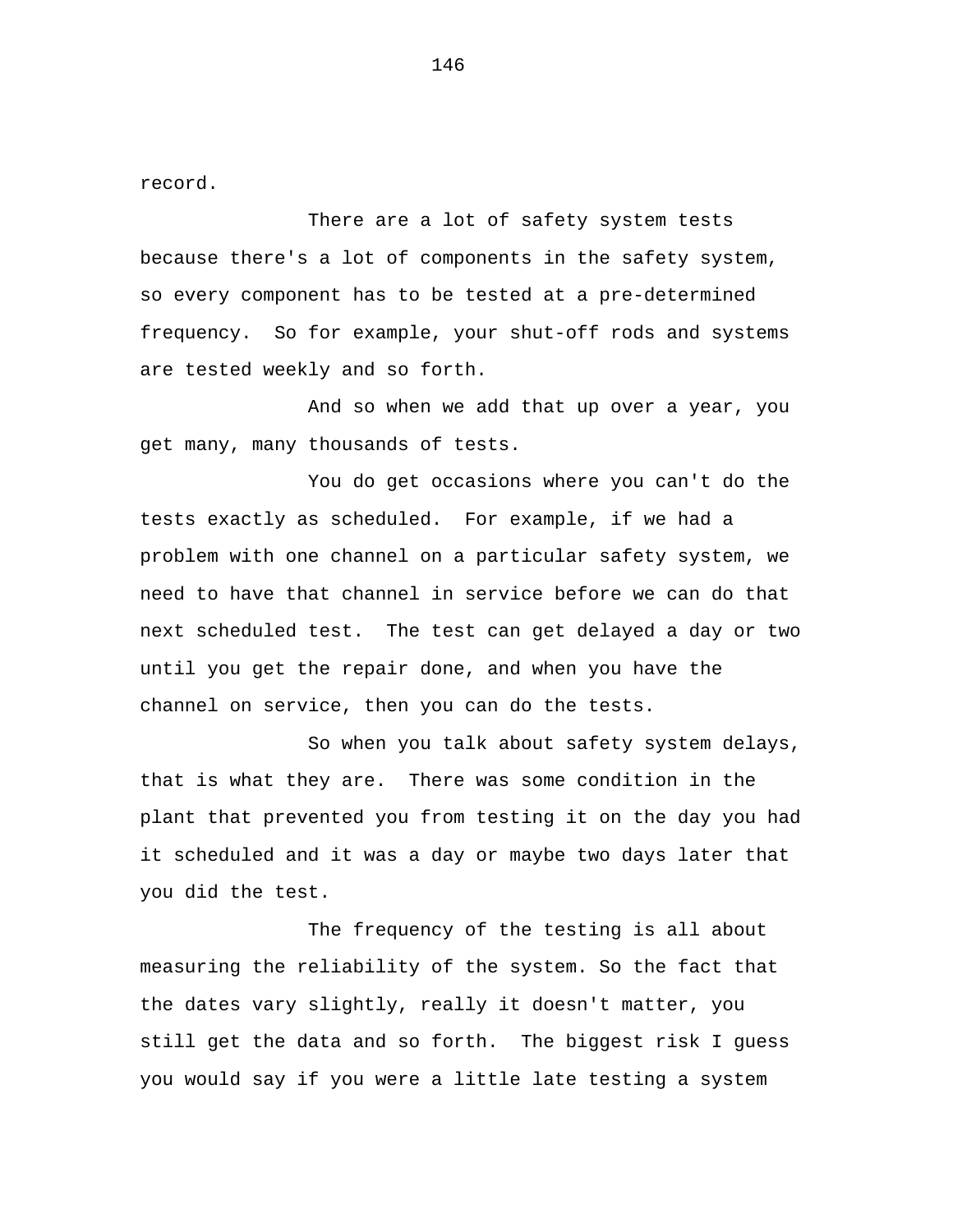and it failed, then that all factors into your reliability and you will have lower reliability number as a consequence of it.

But that is not typically the case, these systems very seldom ever fail. The issue really is you just may be in a plant configuration that you can't do a test on a particular day and it has to get held off for a little bit to do it.

 **THE PRESIDENT:** Okay. So I didn't get a sense, so does this test include also the shutdown systems?

**MR. SAUNDERS:** Yes, it includes all safety systems, and the shutdown systems are probably the ones that drives the largest number because they do get tested. I mean, basically you are testing a shutdown system every shift pretty much, so --

**THE PRESIDENT:** So can it non-availability of a shutdown system?

**MR. SAUNDERS:** Oh, no. No, that is a different story, right? So missing a test is different from unavailability. When you are late on a test it just means you didn't do the test. If you did the test then it failed, then it would be unavailable, and that is reported in its own right, right?

So unavailability or a failure of a system to perform its function is a different category.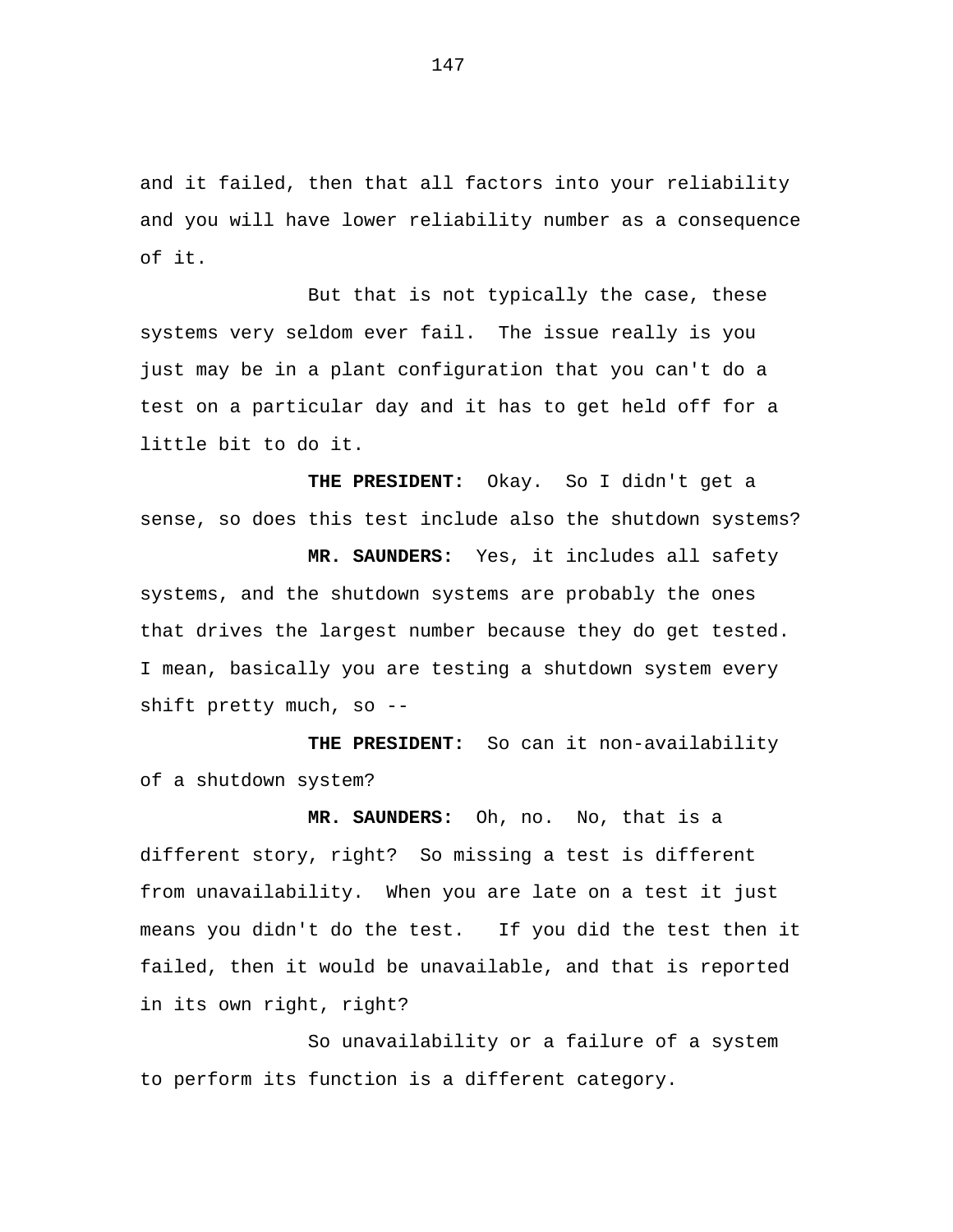**THE PRESIDENT:** Staff, you want to...?

**MR. HOWDEN**: Mr. Saunders just gave a very accurate description of what the tests are for. They really are part of the reliability data and not related to unavailability, unless they fail a test, and then that impacts the unavailability. But he gave a very accurate description of those tests.

**THE PRESIDENT:** Monsieur Tolgyesi? **MEMBER TOLGYESI:** (off microphone) page 31 is that, "Missed tests represent negligible risk." Says, "the test will be performed in the next outage." What you are saying, that these are all tested every week, that means the reactor is shutdown?

**MR. SAUNDERS:** No, that is -- the way our systems are designed, they are designed on a channel basis. So a trip requires, for example, if you have a threechannel system in order for -- and we are talking about a trip circuit, for example, to trip the reactor requires two of the three channels to trip.

So what you do to test the system is you take a channel out of service, which means you have one condition already met. Anything else trips, you go. So now you are one out of one. And so that is how you do the testing. So you in fact, you know, go from a two out of three to a one out of two function, that the third channel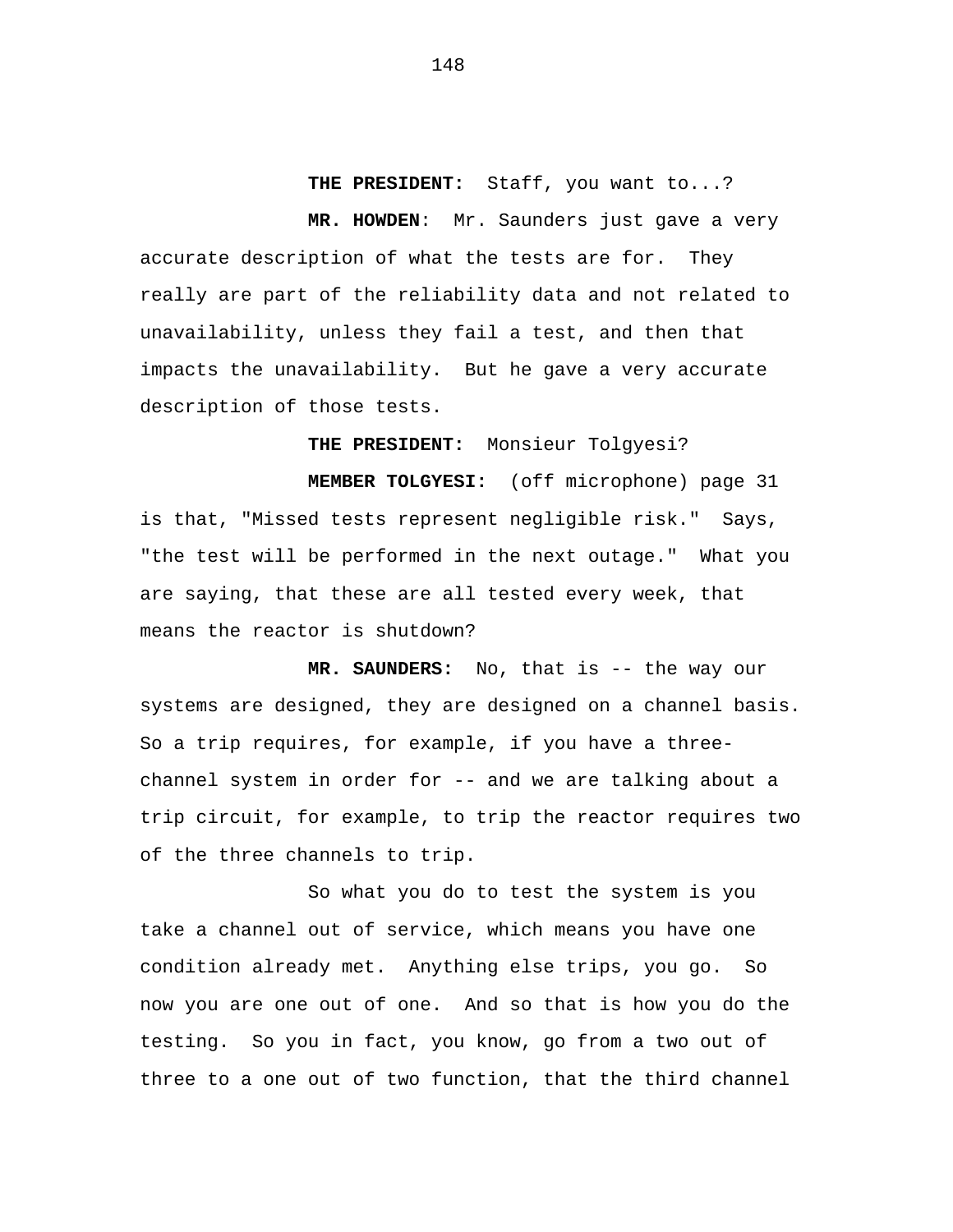is taken essentially out of service, the test is done, and then it is back, right?

And so the whole system is designed to let you test it that way. There are some tests that are related to outages because they are related to equipment that is part of that. But the majority of the tests are not outage-related, they are mostly related to operating equipment.

**MEMBER TOLGYESI:** Is there a reason why at Point Lepreau it is so high a number of tests although it is one reactor compared to Bruce A where there is four reactors, B...? You know, it is a quite high number, 12,000, where at Bruce, at B, you have four reactors and you have 12,000 tests. It is some specific reason?

**MR. GRANVILLE:** For the record, Sean Granville.

It is a question I ask everyday at the plant. So there is a couple of answers to the question. One is our threshold for what we call a test and then how we divvy up those tests is a little bit different than the industry. So we have done some benchmarking and we are going to align essentially our accounting system similar to the other plants.

But, you know, we also have instances in some systems where, quite frankly, I think we over-test.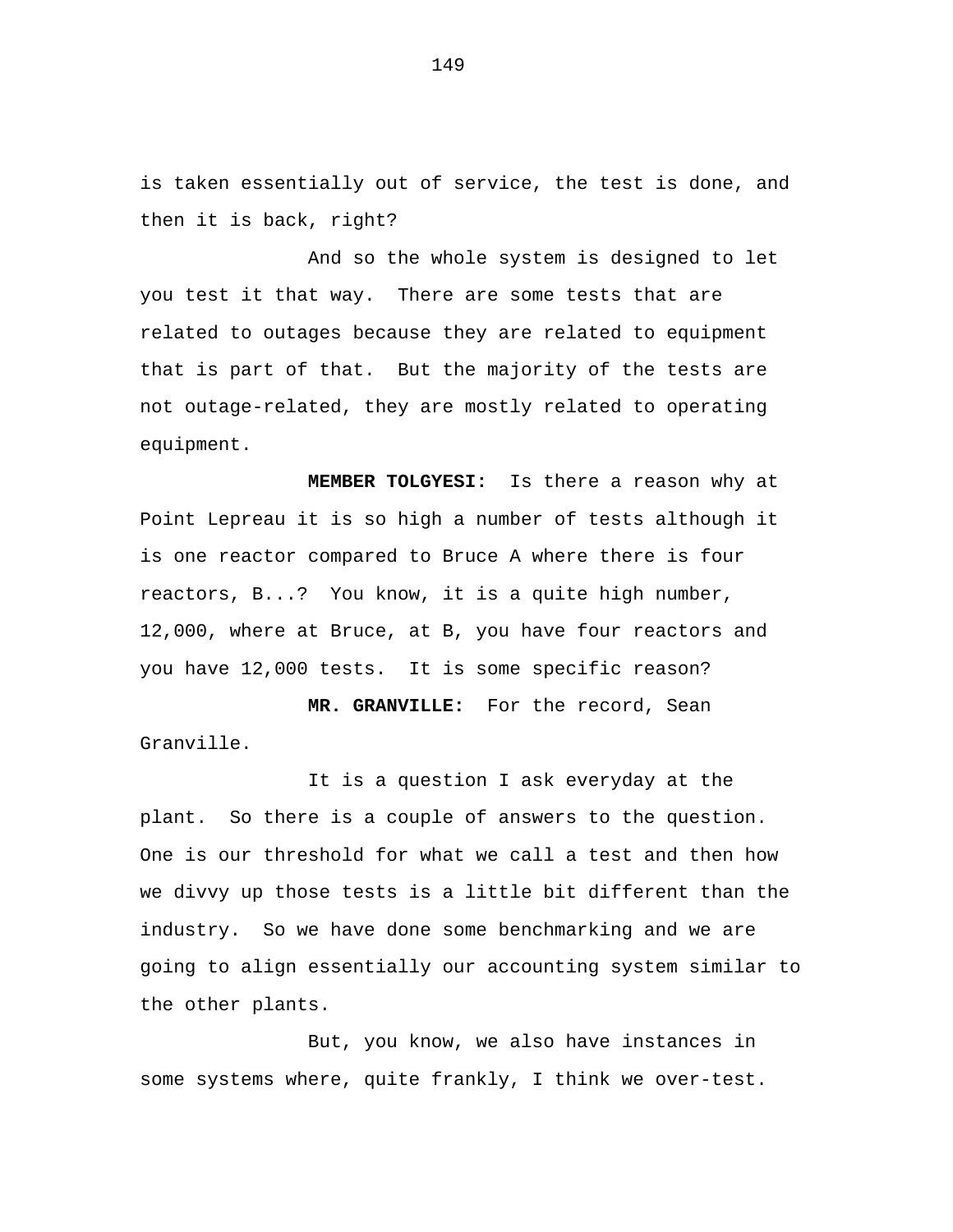And in a poised shutdown system, you know, that really doesn't have impact on the system. But on a system such as a standby -- or diesels, you know, running them too often is not necessarily good from our equipment reliability perspective.

So we are putting together a plan to basically review that, compare ourselves to the industry, and get more inline. Because, you know, this -- yes, I agree with you, we do a lot of testing.

**THE PRESIDENT:** Anybody else? Anything else?

So my last comment, I would like to compliment actually staff. I didn't check with Commissioners, but I like the structure of this report, of this presentation.

And particularly, we will look more and more for indicators, you know, that compare the industry as a whole against benchmarks and using industry measures, so we don't invent new ones. Whatever they use as a safety, we should see if it is -- as we done in the SPIs.

I also would like to thank you. And I think you should continue to update us on the CSI and the research. It was good to see what is going on with the research. Hope some of the research will come to an end sometime, particularly on the LOCA and the large LOCA and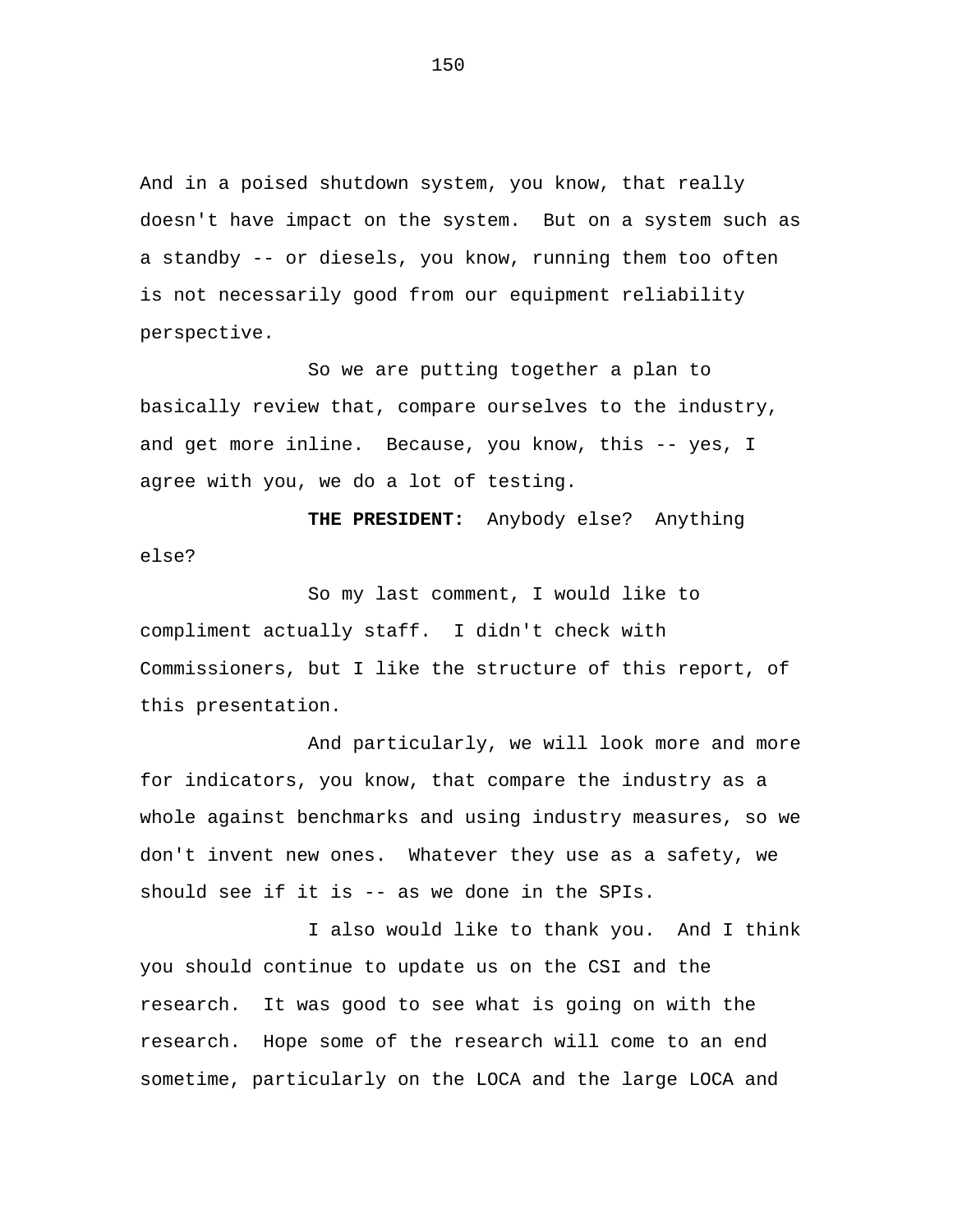all that stuff.

So I find it very good reading here. And it will be interesting at least to the public to hear that you continue to do research in all of this.

So I thought that was very good. And benchmarking internationally also, I think, was very useful. So thank you for that.

And, Marc, I think we need to do some interventions?

**MR. LEBLANC:** Yes. We have two submissions that were filed by the members of the public. So I will list each of them and ask if the members have any questions on these.

**\*CMD 15-M30.1** 

**Written Submission from Power Workers' Union** 

The first written submission is from the Power Workers' Union as outlined in CMD 15-M30.1.

> **THE PRESIDENT:** Any comments? No.

**MR. LEBLANC:** The second -- **MEMBER VELSHI:** Sorry, I have -- **MR. LEBLANC:** Oh, Madam Velshi? **MEMBER VELSHI:** Question to Staff.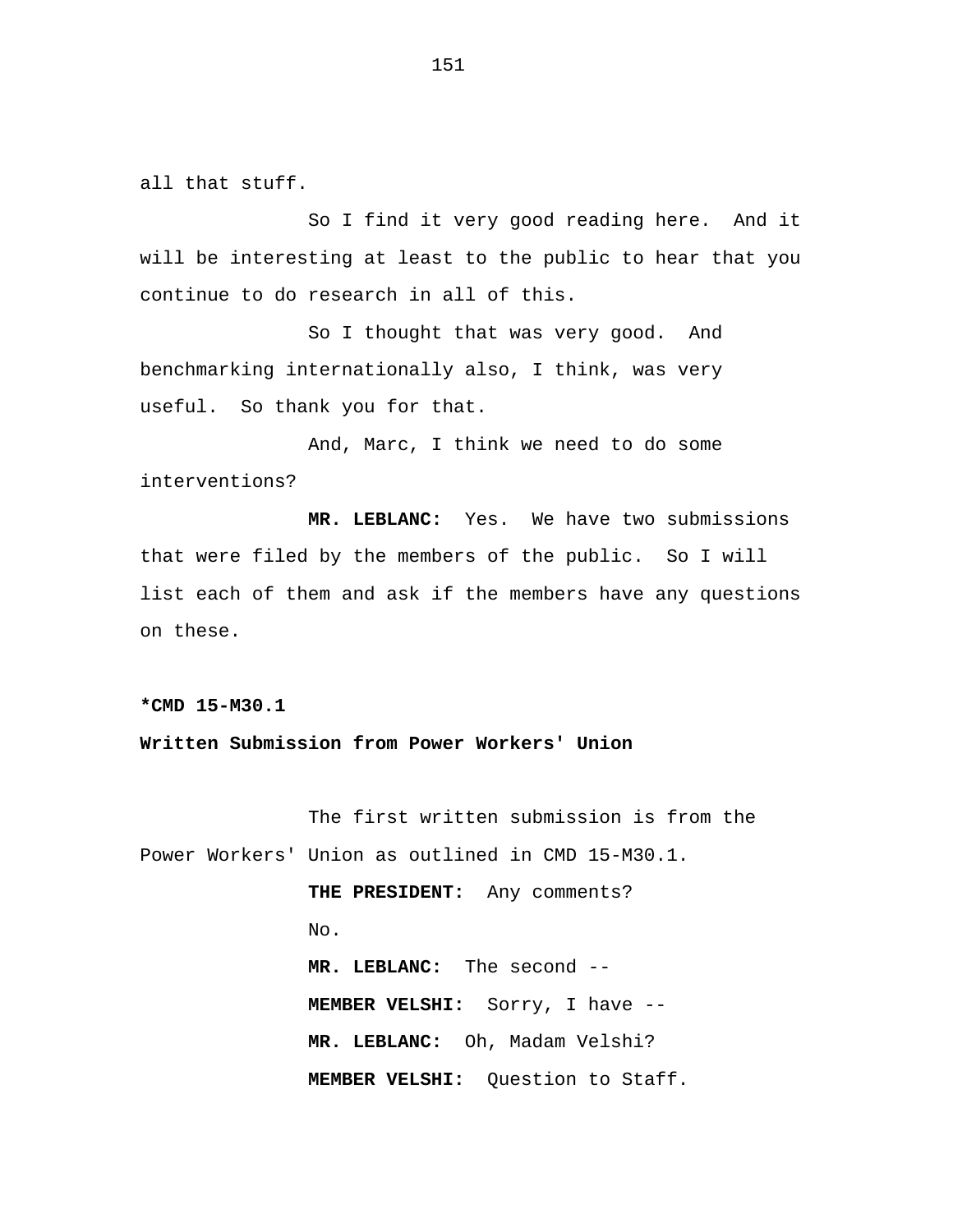So in this submission the PWU raises a concern on page 2 on human performance management, "PWU continues to be concerned with the licensee's ability to qualify a sufficient number of personnel in certified positions." And I know it is a concern that you don't necessarily share, but I just wondered why the PWU would have that concern?

**MR. HOWDEN:** Barclay Howden.

I would say we (off microphone).

Sorry. We do share the concern, not from the standpoint that (off microphone).

Okay. We share their concern.

--- Laughter / Rires

So we have concluded that the number of certified personnel at the sites are adequate. However, I did express earlier that we always are keeping an eye on this very closely from the minimum shift compliment perspective and from the -- if that is met, but puts stress on hours of work and other things that could cause fatigue for performance purposes. So I think we do share it.

I think from our standpoint it is to make sure that they continue to bring more and more certified workers into the fold. And I think there were discussions during the Bruce hearings where coming out of their Units 1 and 2 outages they are working away at getting people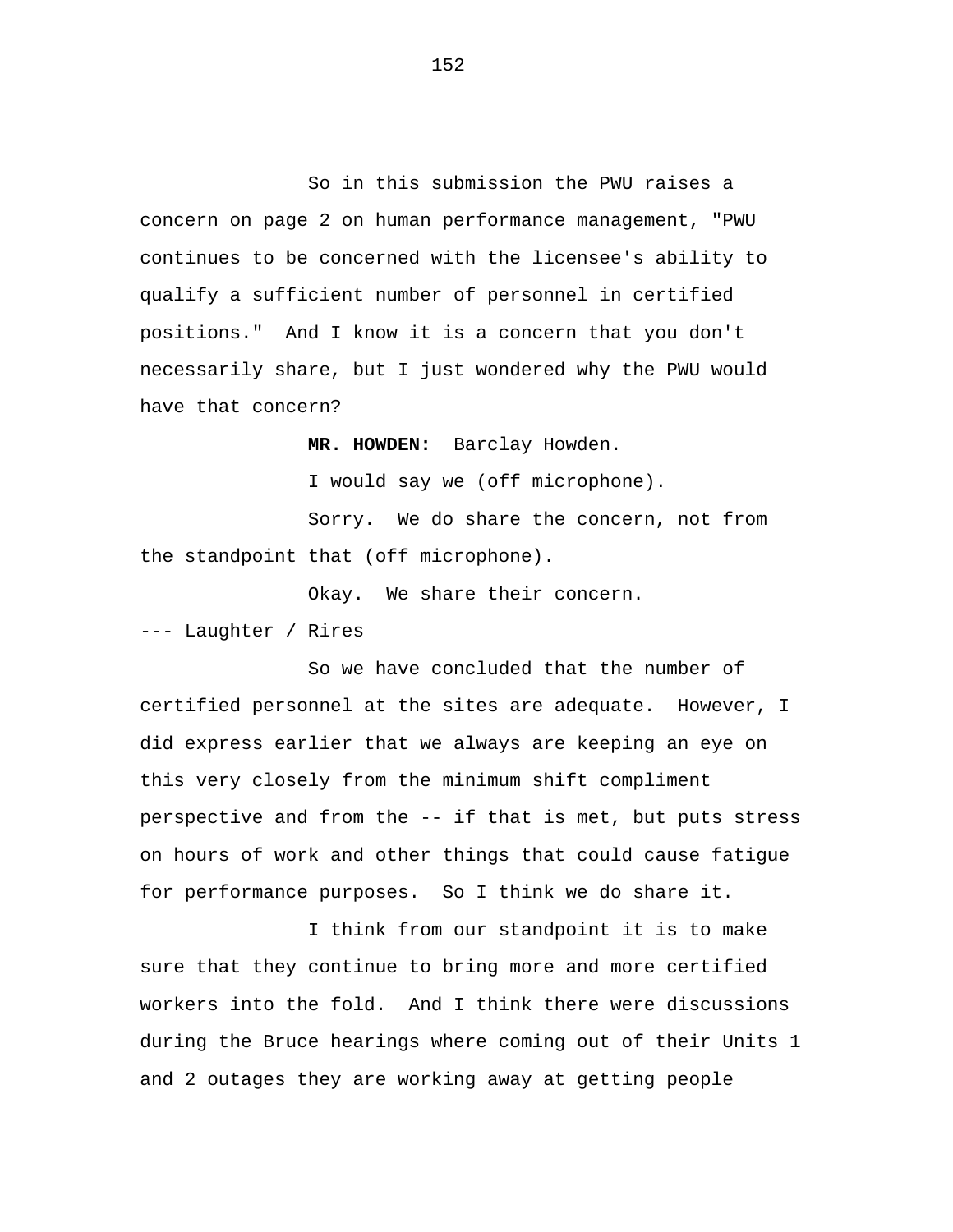through their training program and certified.

So I think the union does look around and see where the stresses and strains are on the certified workers maybe working, you know, more long shifts or those types of things. So we do share it to a certain extent.

 **THE PRESIDENT:** This is a follow-up on this.

So in Pickering, how do you maintain certified experts who will know if the shutdown is 2020? It is not far away from now. How do you retain your socalled experts and the people you want to keep?

 **MR. GILBERT:** Ken Gilbert, for the record.

In terms of people in classes that are training to take on these positions, we are seeing good throughput on the Pickering A plant and on the Pickering B plant. We have increased the numbers of throughput.

The people that we bring on into these programs see a long-term future in nuclear power in Canada. And, you know, in speaking to them and their families, we do spend time with, you know, the extended families of people as they come onto the program to explain to them the commitment that they are making to the safety of the public and the communities they live in and the investment that is being made in them.

And they understand that it is a long-term investment for them. We are not seeing any problem in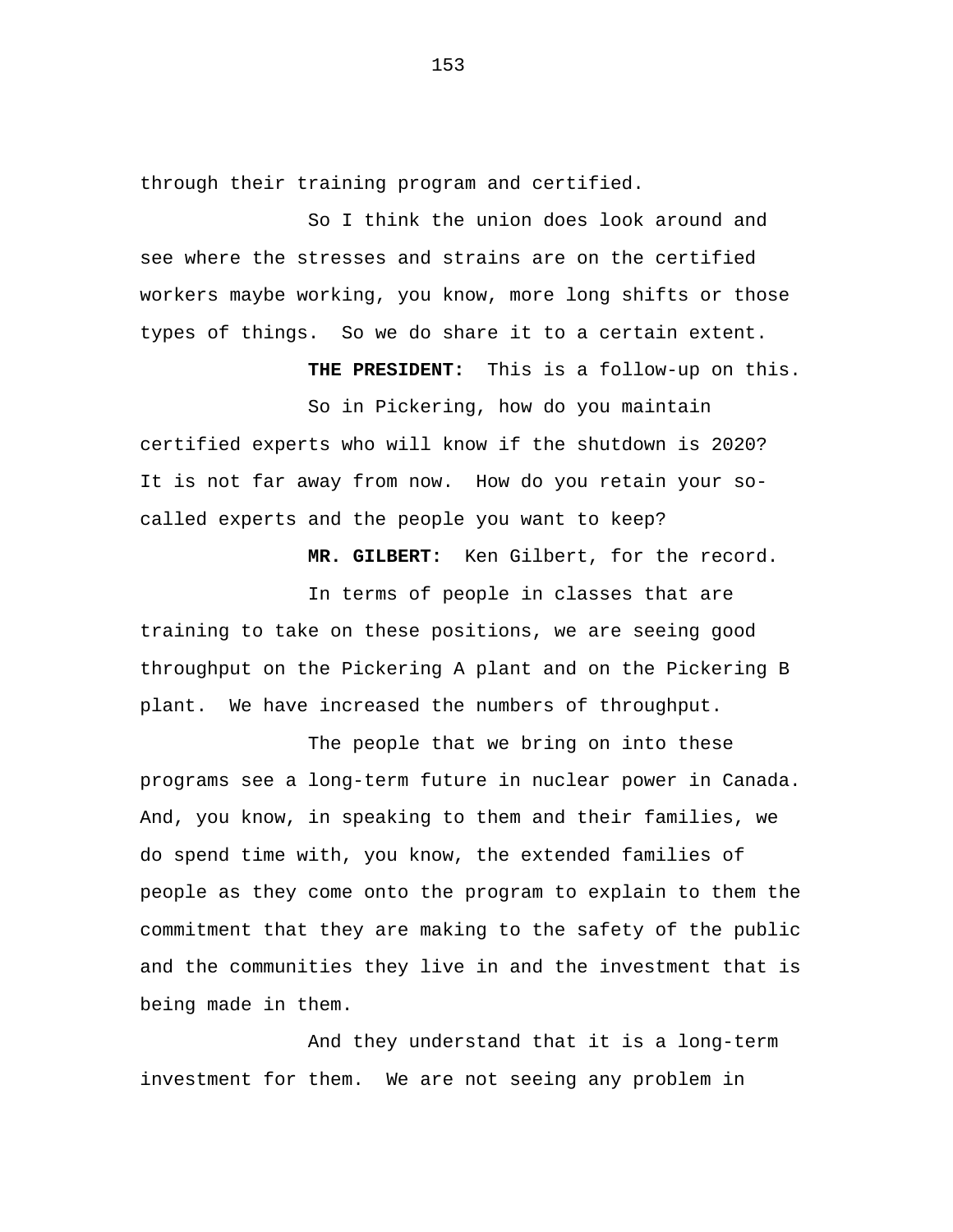getting highly qualified interested people to take on these demanded jobs.

**THE PRESIDENT:** This is very reassuring, because I have to tell you in talking to my regulator friends internationally from Germany to the Swedish and the Finnish, retaining highly-skilled employees in this business now is getting to be difficult.

So what you are telling us is you don't see difficulties here?

**MR. GILBERT:** I certainly don't see difficulties in getting committed people to take on the training. Sorry, Ken Gilbert, for the record. Absolutely no issues there.

We recognize that people at the end of their careers, you know, when they become in a position to retire and move on, you know, sometimes they do. For us as well though, we do look towards those potential people to help us and retain them potentially at the end retirement.

The numbers that we have for certified staff are adequate, and I invite you to look at the pipeline for the Pickering 1 to 4 and 5 to 8 plant, and we have adequate people in that pipeline to allow for people to retire and move on.

**THE PRESIDENT:** Thank you. Anything else? Go ahead.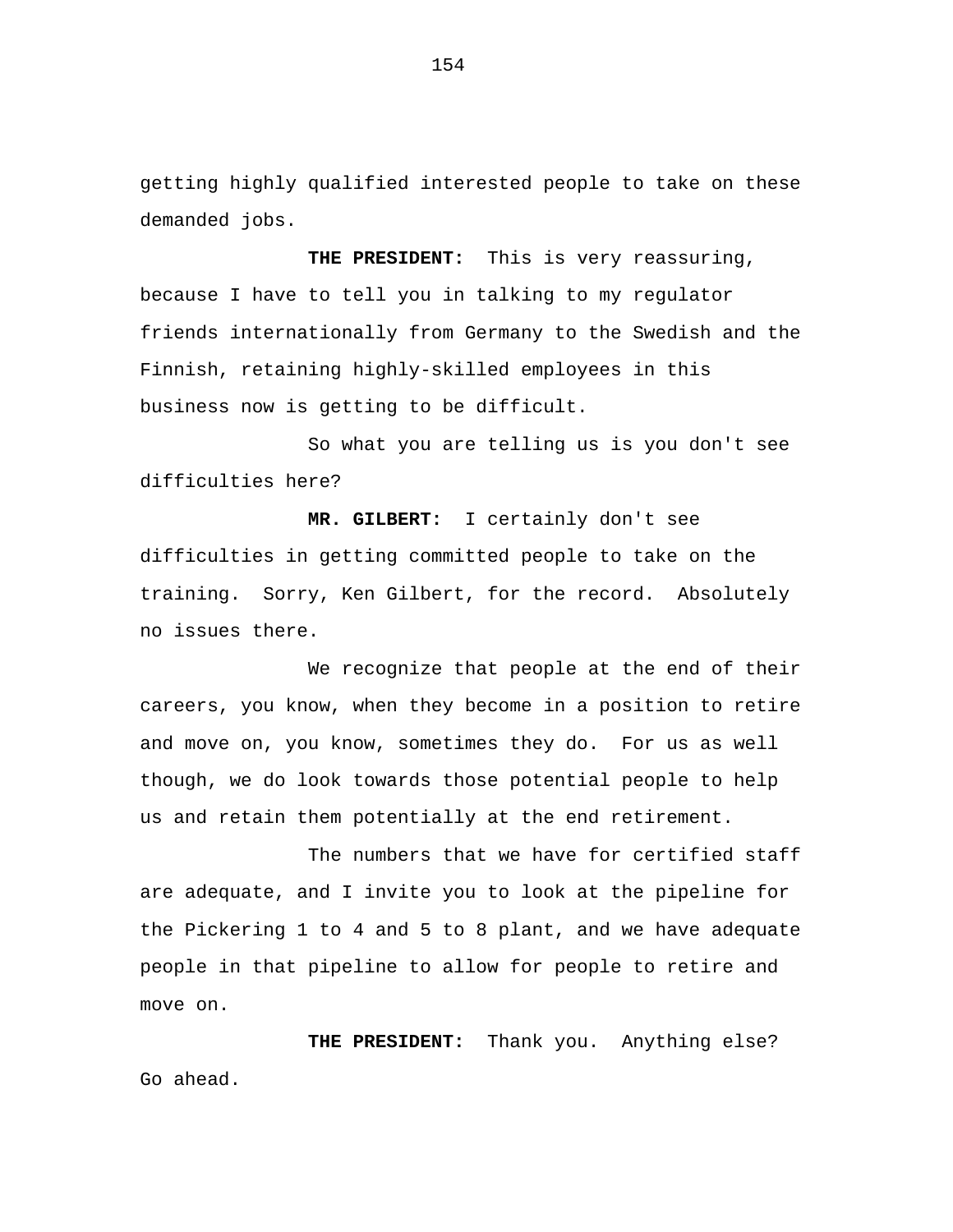**\*CMD 15-M30.2** 

**Written Submission from** 

**Canadian Nuclear Workers' Council** 

**MR. LEBLANC:** The next written submission is from the Canadian Nuclear Workers' Council as outlined in CMD 15-M30.2.

> Any questions from the members? Dr. McEwan?

 **MEMBER McEWAN:** Thank you.

I would like help understanding the sentence at the top of the second page of the letter, "CNWC member unions capably provide an additional level of oversight to regulatory oversight by the CNSC Staff." It is not intuitively obvious to me what that means.

 **MR. HOWDEN:** Barclay Howden speaking.

I tripped over the same sentence as well. I don't think they are saying they are providing oversight over ourselves, I think they are just saying they are a complimentary, they see their unions within their group as complimentary to provide assurance and maybe confidence to the Commission that there is people besides us who are keeping a close eye on the industry to operate safely.

 **THE PRESIDENT:** I understand Mr. Shier was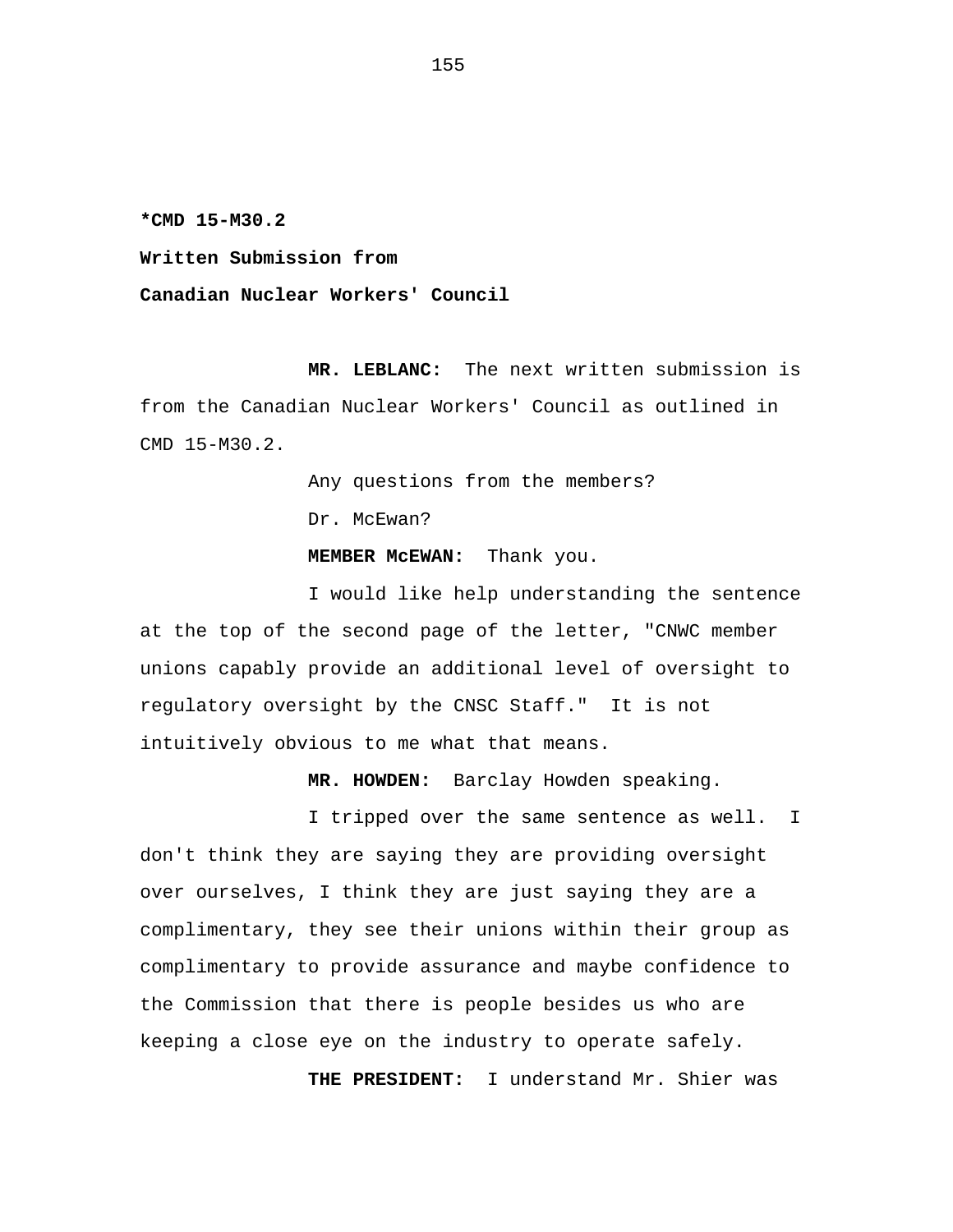here yesterday. He is still there? Maybe he can explain this sentence.

 **MR. SHIER:** David Shier, President of Nuclear Workers' Council, for the record.

I think Mr. Howden put it exactly the way our intent was. We have -- as we indicate, the industry is very highly unionized and those unions are members of our council. And if there is any issues that come up, they are the people -- their reps are the people boots on the ground, so to speak, and they identify them pretty quick.

And we have good interactions with the employer, they bring them up and, as we have always indicated, we have developed a relationship with the CNSC Staff at different sites as well. So I think it is just an assurance that there is also -- the unions are part of the stakeholders in the industry and definitely support the safety systems and are part of it.

So I think that, Mr. Howden's perspective, is exactly what our intent was.

 **MEMBER McEWAN:** Thank you. Very helpful.

So I mean, effectively, your members would have absolute confidence at each of the sites that if there was an issue that concerned them or that they felt was leading to an unsafe practice, they could intervene and prevent that without having either concern from the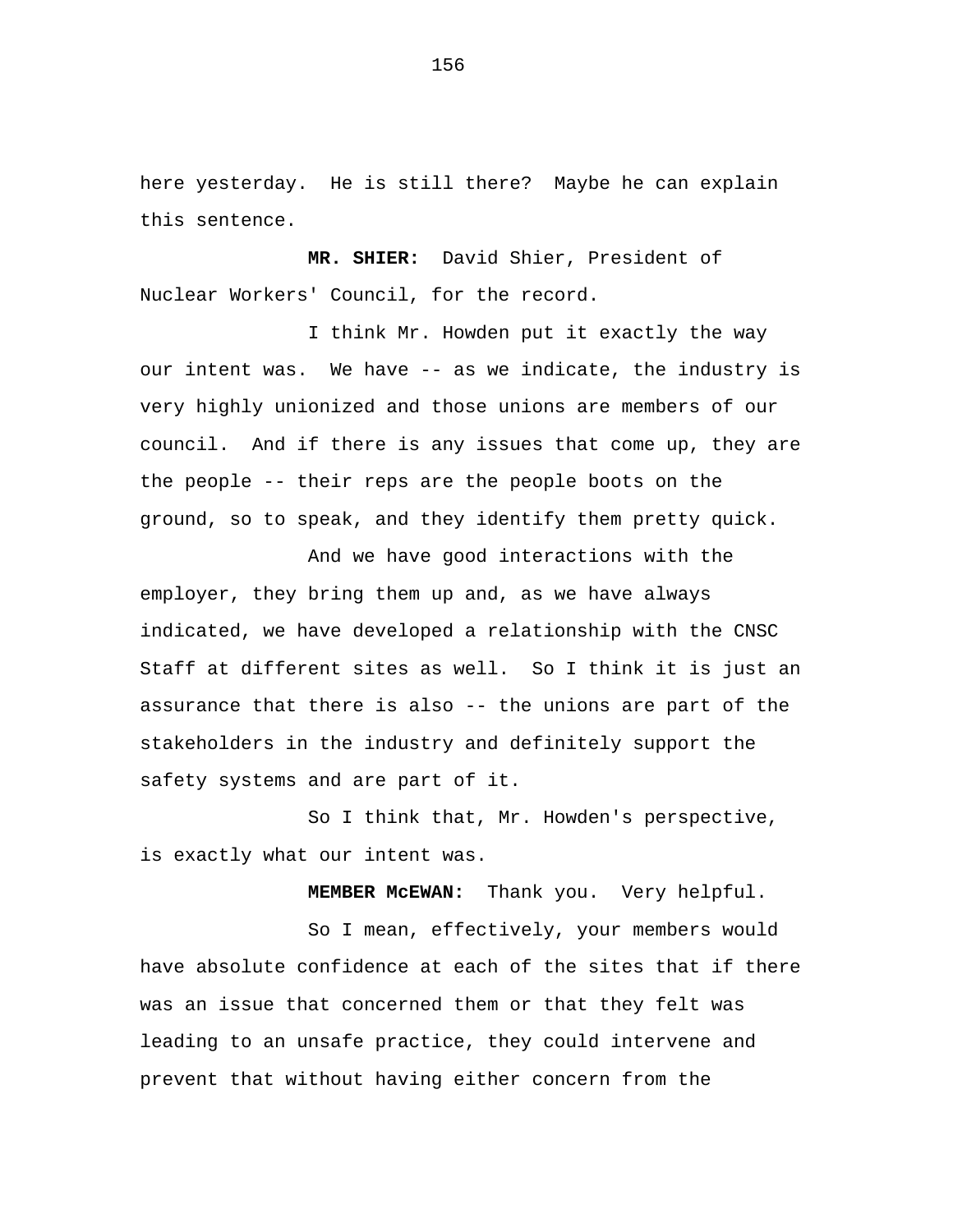management or that it wouldn't be listened to and that there wouldn't be some action taken?

 **MR. SHIER:** David Shier, for the record.

Yes, that is exactly the intent. As we have indicated at other hearings, like this hearing, there is several different safety processes, committees, lots of interaction with the union and the employer representatives, for example, and OPG and Bruce Power, the Vice-President of Nuclear -- for the Power Workers meets on a regular basis with the CNOs and at other levels the organization union reps meet on a regular basis as well.

So there is definitely a very strong connection there. So any issues would be dealt with immediately.

## **THE PRESIDENT:** Any other?

I think this concludes this item.

Marc, what are we going to do with the rest of the afternoon?

**MR. LEBLANC:** Well, I will look at the members to make sure they will be in agreement.

So what I propose is that we take a short break because we have been here for a few hours, five minutes, and then we will proceed with the in-camera session on the security issue right away. So we can freeup the industry representatives. And this will be all part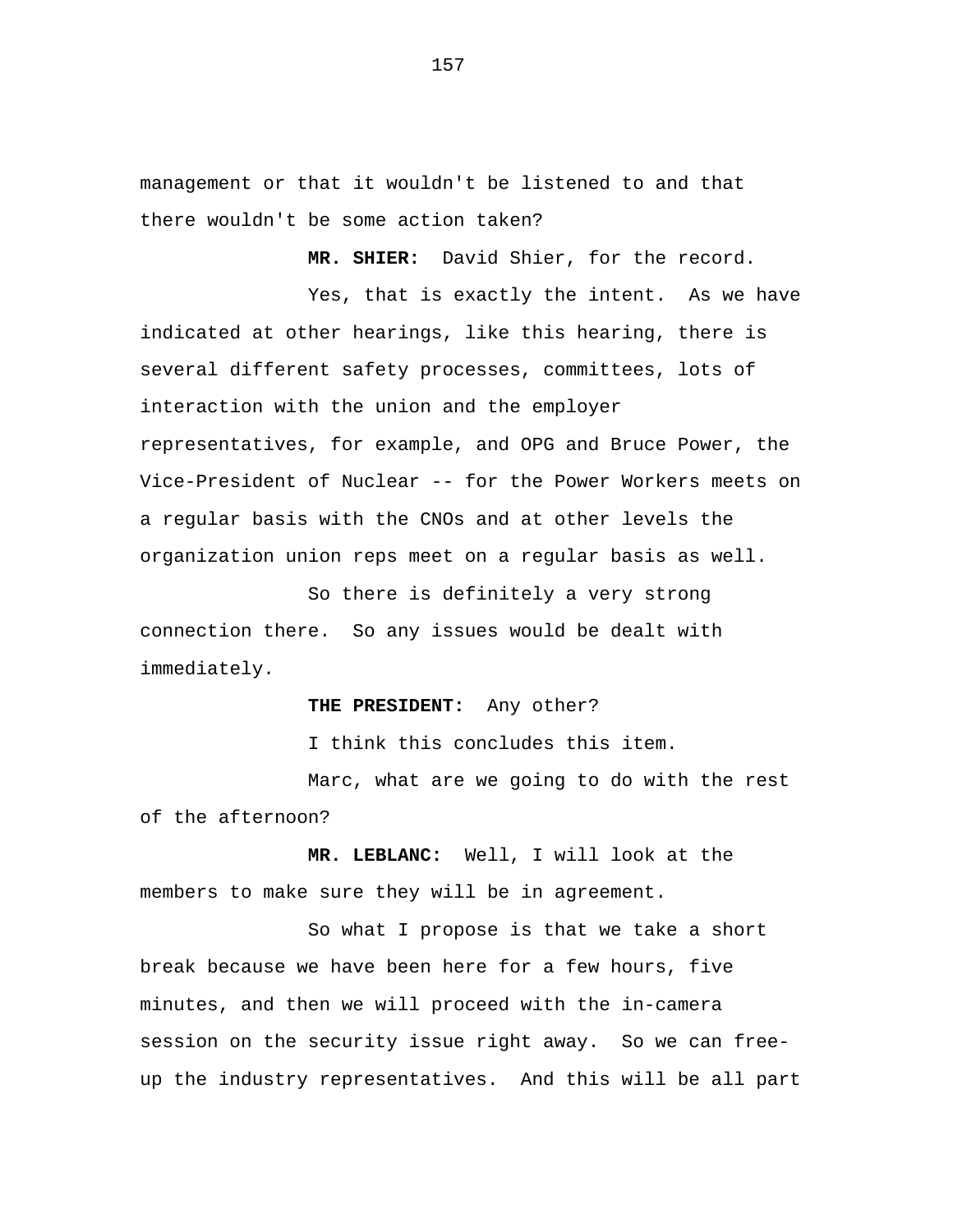of a lunch break, an extended lunch break. And we will resume, if you are okay, Mr. President, at 2:15 with next agenda item?

Do we have...? Yes?

**THE PRESIDENT:** But they may not be online by 2:15.

**MR. LEBLANC:** No, they didn't know what time it was. It was approximate, so I will be able to --

**THE PRESIDENT:** Oh, I see.

**MR. LEBLANC:** Yes. So we will inform the next item, Madam Miller and others that are participating, Mario, that we will resume at 2:15.

Thank you very much. Safe travels.

**THE PRESIDENT:** Thank you.

--- Upon recessing at 12:53 p.m. / Suspension à 12 h 53

--- Upon resuming at 2:21 p.m. / Reprise à 14 h 21

**\*CMD 15-M33** 

**Oral presentation by CNSC staff** 

**THE PRESIDENT:** Okay. The next item on the agenda is a presentation entitled Overview of the 5th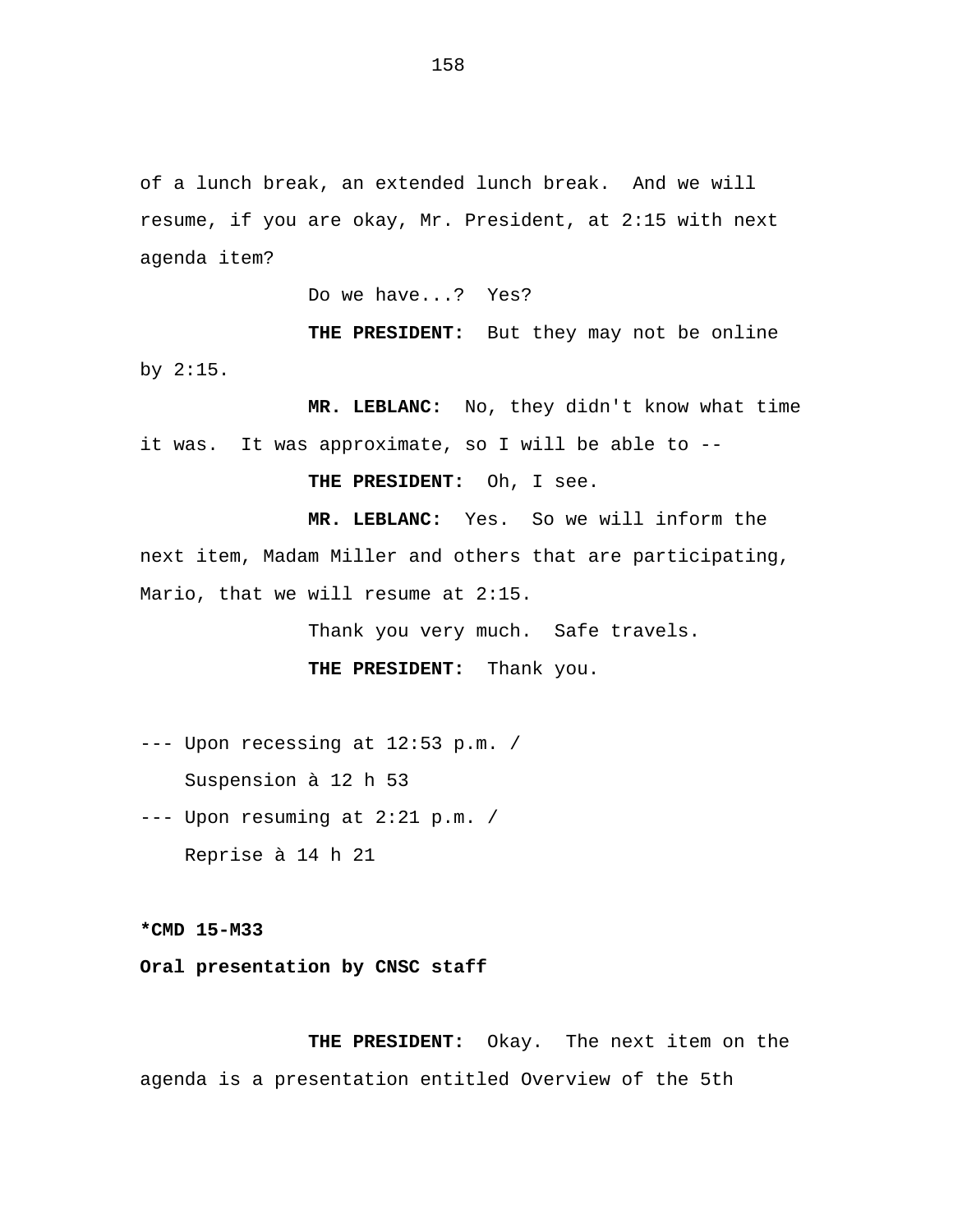Review Meeting of the Joint Convention on the Safety of Radioactive Waste Management and on the Safety of Spent Fuel Management, as outlined in CMD 15-M33.

I understand we are going to have representatives from the NWMO.

> NWMO, are you online? **MR. GIERSZEWSKI:** Yes, we are. **THE PRESIDENT:** Okay. And we have OPG? **MS MORTON:** Yes, OPG is online. **THE PRESIDENT:** All right. And we have people from CNL? **MS MILLER:** Yes, CNL is online. **THE PRESIDENT:** Okay, thank you. So I will now turn to CNSC staff to make the

presentation. I understand, Mr. Jammal, you will get us going.

**MR. JAMMAL:** Thank you, Mr. President.

Good afternoon. For the record, I am Ramzi Jammal, Executive Vice President and Chief Regulatory Operations Officer at the CNSC.

I was the head of the delegation to the 5th Review Meeting of the Joint Convention, but if you are asking yourself why you are seeing this presentation for the first time or such update to the Commission, that will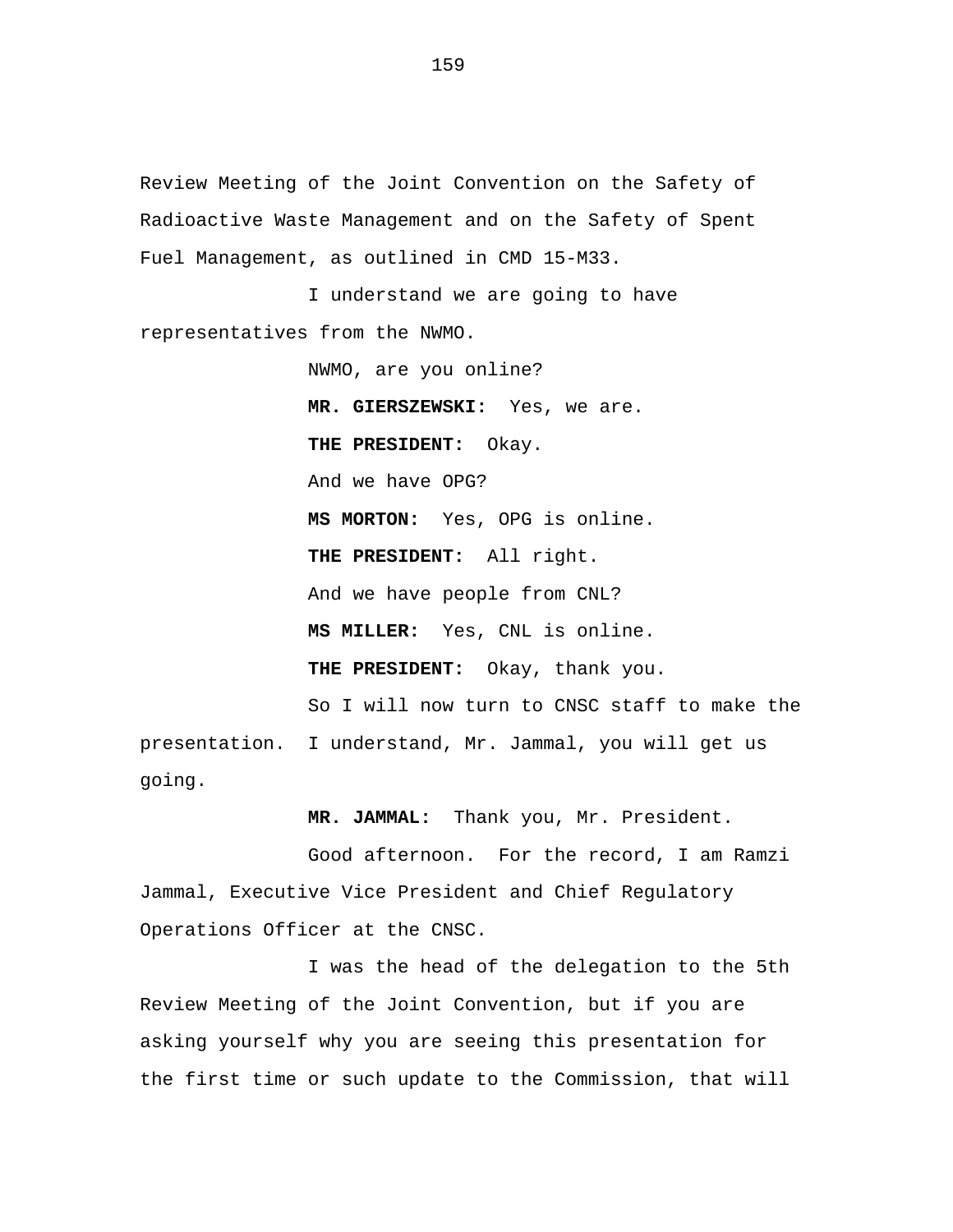be the first time we are having a standalone presentation to the Commission with respect to Canada's activities at the Joint Convention.

With me today, on my left, is Ms Karine Glenn. She is the Director of the Wastes and Decommissioning Division.

With me also is Ms Lenora Makin and Ms Julie Mecke, Project Officers from the Wastes and Decommissioning Division.

And of course, as you heard, we have our colleagues on the line who are members of the Canada delegation.

Very briefly, this presentation is an overview of the 5th Review Meeting of the Joint Convention on the Safety of Spent Fuel Management and on the Safety of Radioactive Waste Management.

CNSC staff will highlight the signatories to the Convention who did not meet their obligations. I believe this probably is the first time publicly we will be stating contracting parties who did not fulfil their commitment to the Convention.

I will also highlight to you Canada's effort for improvements with respect to the Convention on Global Safety.

So I will start with four countries, Iran,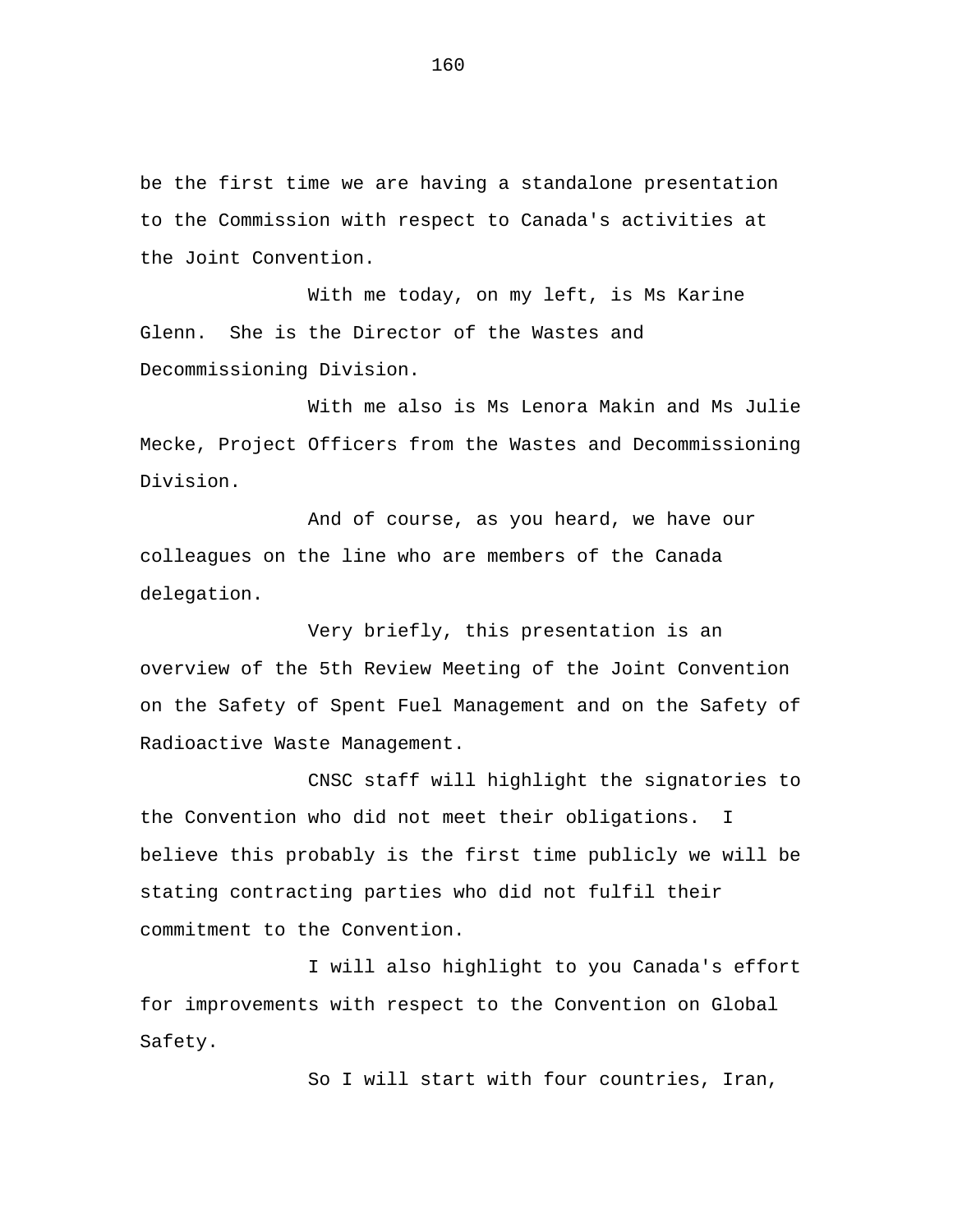India, Mexico and Pakistan, that have nuclear plants and therefore they manage spent fuel and radioactive waste. These countries are not signatories to the Joint Convention.

So, in brief, the Table of Contents does not need much elaboration but the presentation will focus on the outcomes of the Review Meeting and will summarize the conclusions.

The Appendix to this presentation is a summary of Canada's responses to the challenges identified at the 4th Review Meeting in 2012 as well as Canada's responses to some of the main written questions we received following the peer review. The questions were received due to our national report that is on our website and so did the presentation we made at the Joint Convention.

With this, I will pass on the presentation over to Ms Makin.

**MS MAKIN:** Thank you, Mr. Jammal.

Good afternoon, Members of the Commission. My name is Lenora Makin. I am a Project Officer in the Wastes and Decommissioning Division and a member of the Canadian delegation to the 5th Review Meeting.

The Joint Convention on the Safety of Spent Fuel Management and on the Safety of Radioactive Waste Management, hereafter referred to as the Joint Convention,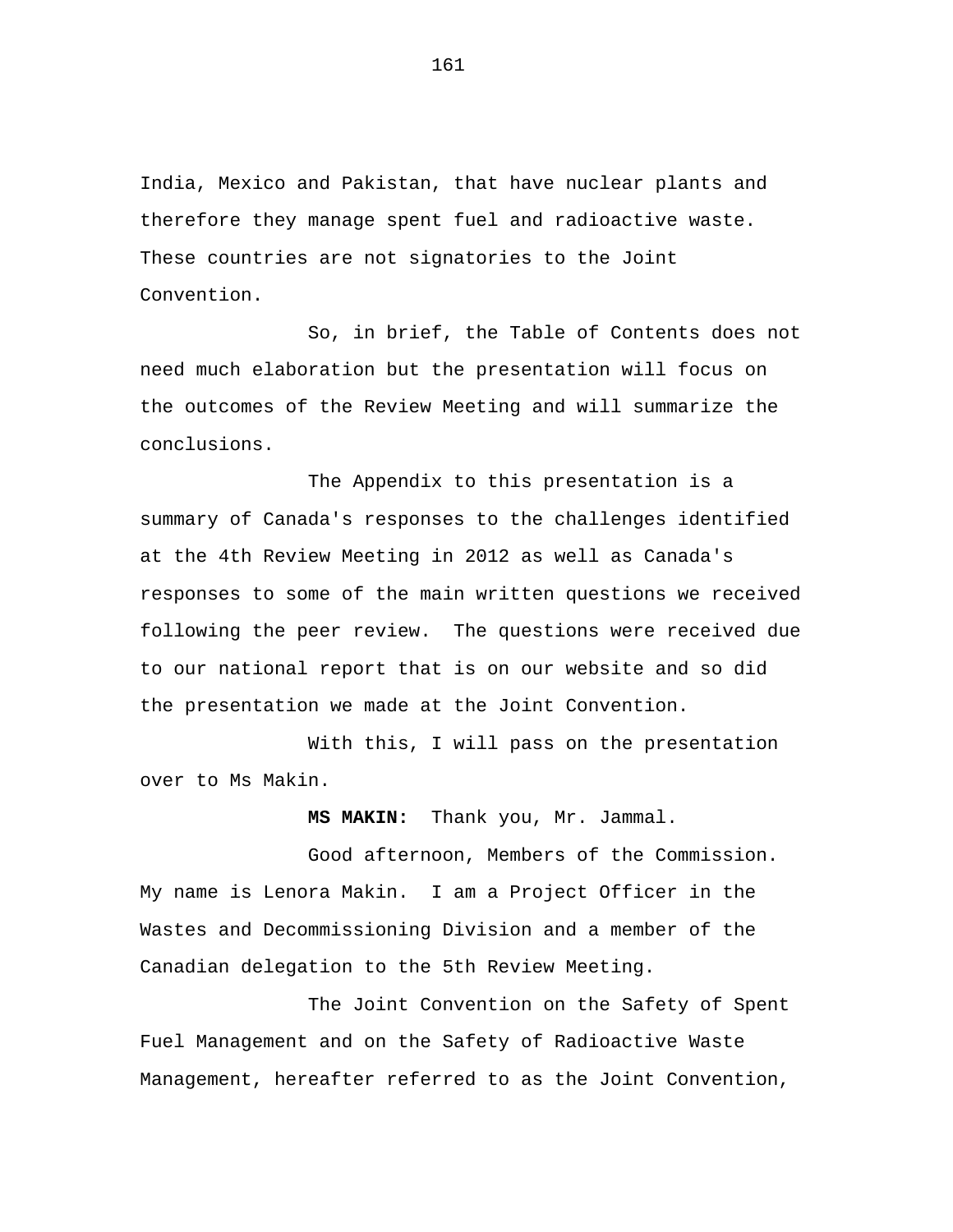is an international agreement governing all aspects of spent fuel and radioactive waste management. Canada was one of the first countries or contracting party to endorse the Joint Convention, which came into force June 18, 2001.

It represents a commitment by participating contracting parties to achieve and maintain a consistently high level of safety in the management of spent fuel and of radioactive waste as part of the global safety regime for ensuring the proper protection of people and the environment. This commitment is achieved through the peer review process, promoting open and transparent discussions, culminating in a review meeting.

The contracting parties taking part in the Joint Convention are required to attend a review meeting held every three years. The last such meeting was held recently, on May 11-22, 2015, and the next meeting, the 6th Review Meeting, will be held in 2018.

Other obligations include submitting a national report and responding to questions posed by other contracting parties. The review meetings are held as an incentive instrument for the purpose of meeting the obligations of the Joint Convention and to encourage open and frank discussions between contracting parties.

A key component to the success of a review meeting is the active participation of contracting parties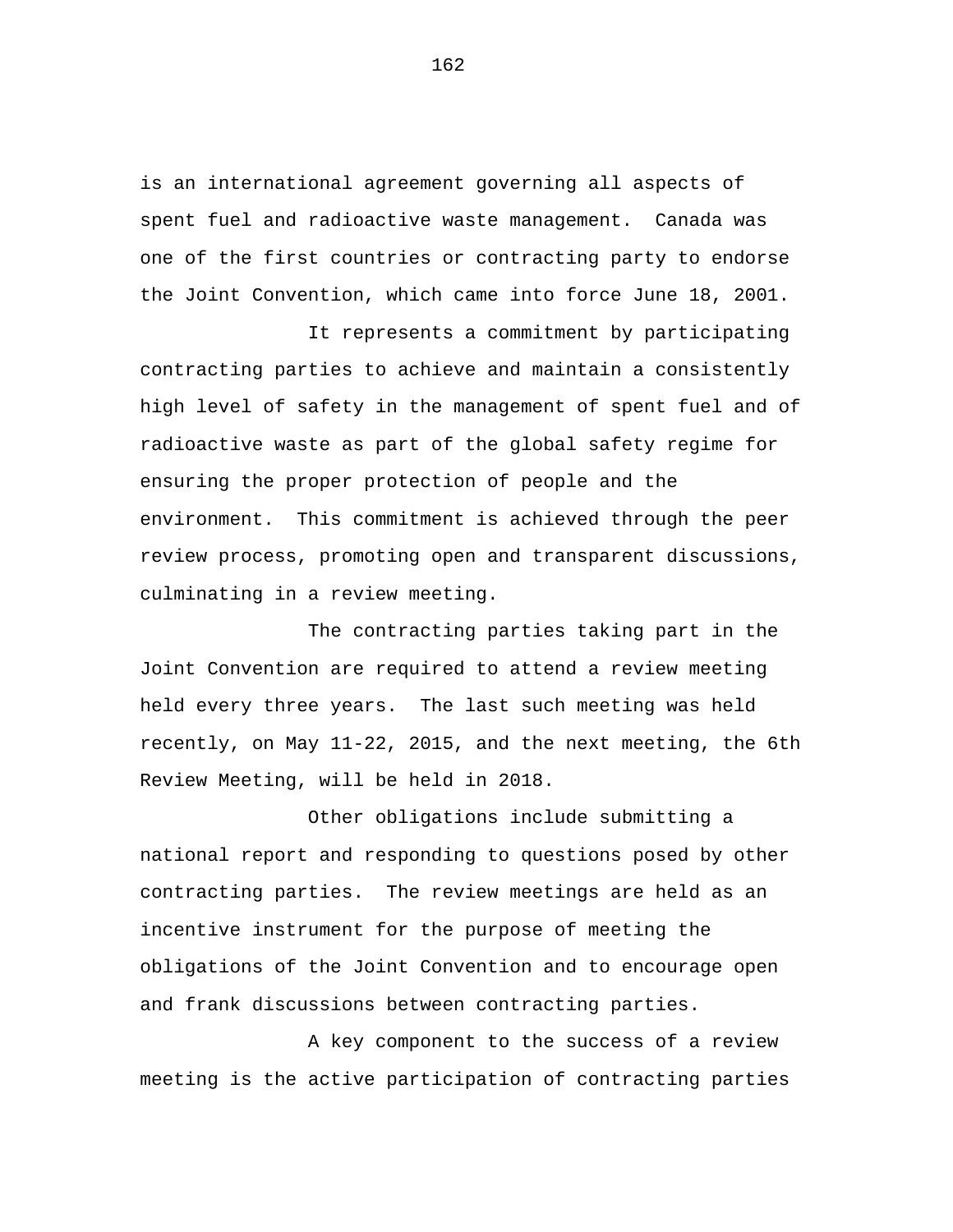to the peer review process. It is through the enhancement of national measures and international cooperation that nuclear safety is achieved.

As of August 14, 2015, there are 70 contracting parties, with Botswana's recent accession to the Joint Convention. However, at the time of the 5th Review Meeting there were 69 contracting parties.

A trend that is evident from review meeting to review meeting is some contracting parties are not fully meeting the obligations of the Joint Convention. This slide shows some statistics from the 5th Review Meeting.

Currently, there are no inherent consequences or formal investigations as to why contracting parties are not meeting the obligations. This continuous trend and lack of inherent enforcement mechanisms has led Canada to propose improvements to the peer review process such as writing letters to contracting parties Head of State, investigating why some contracting parties are not meeting the obligations and bringing this issue forward to the IAEA Board of Governors. I will speak to this issue and Canada's efforts for improvement later in this presentation.

Being a contracting party is important to Canada because it allows Canada to perform a structured self-assessment of the adequacy of adopted safety measures.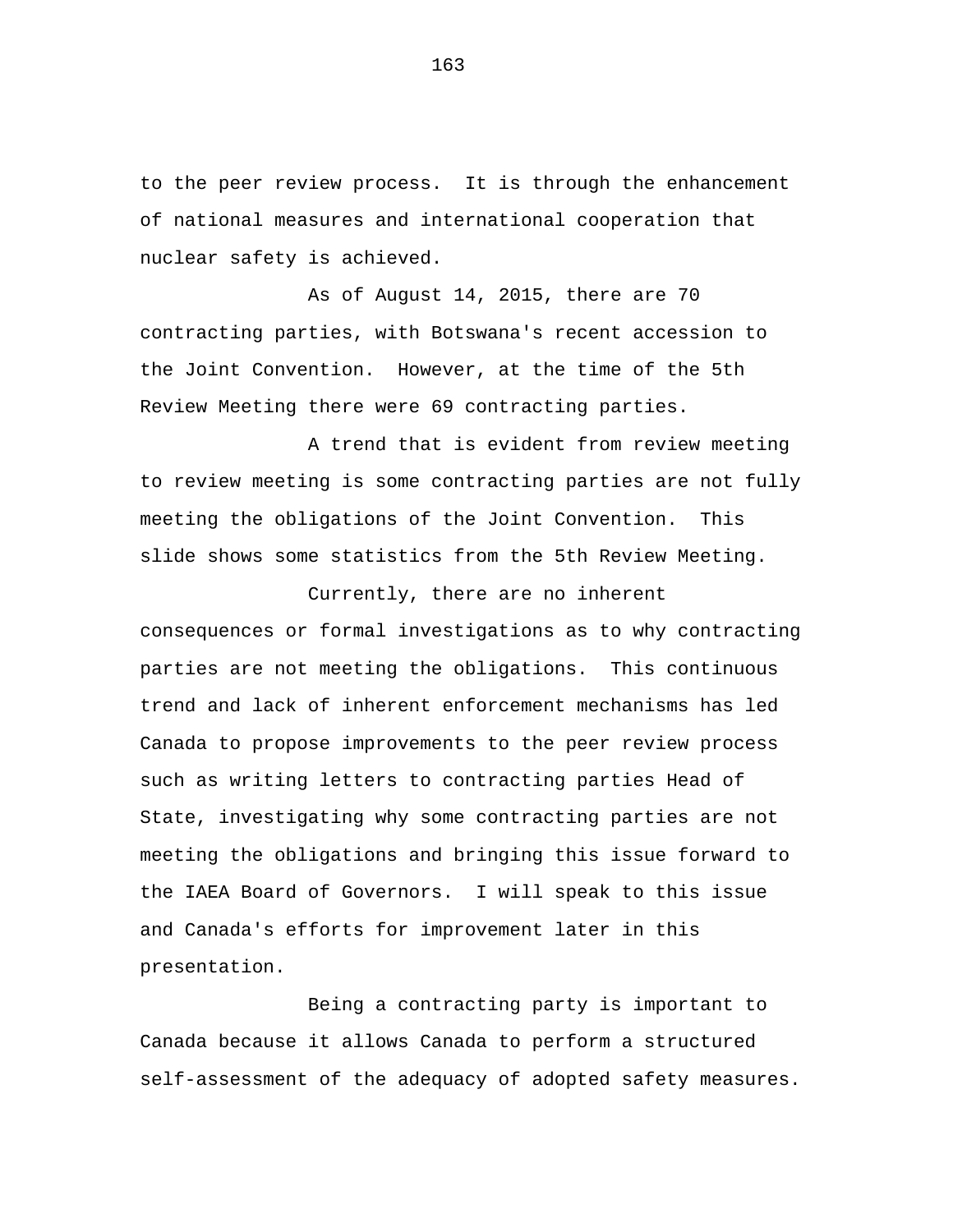It provides a forum for sharing experience and international cooperation among regulators and between regulators and industry.

For example, through contacts made at the Joint Convention, CNSC staff were able to share experiences with other regulators in Sweden and Finland on the regulatory oversight of deep geological repositories.

It also ensures the public that national arrangements for spent fuel and radioactive waste management conform to international agreements and it provides a good reference through the development of a national report. This report is typically given to members of the public as well as staff of the CNSC.

I will now provide some background details on the 5th Review Meeting and Canada's participation.

The Canadian delegation to the 5th Review Meeting was led by the CNSC, with Mr. Ramzi Jammal as head of the delegation and members from Natural Resources Canada, Ontario Power Generation, Nuclear Waste Management Organization, Canadian Nuclear Laboratories, Hydro-Québec and Nordion. The delegation consisted of 17 people, six CNSC staff and 11 members from the other mentioned bodies.

The responsibilities of the delegates range from the delivery of Canada's presentations to posing questions during other contracting parties' peer review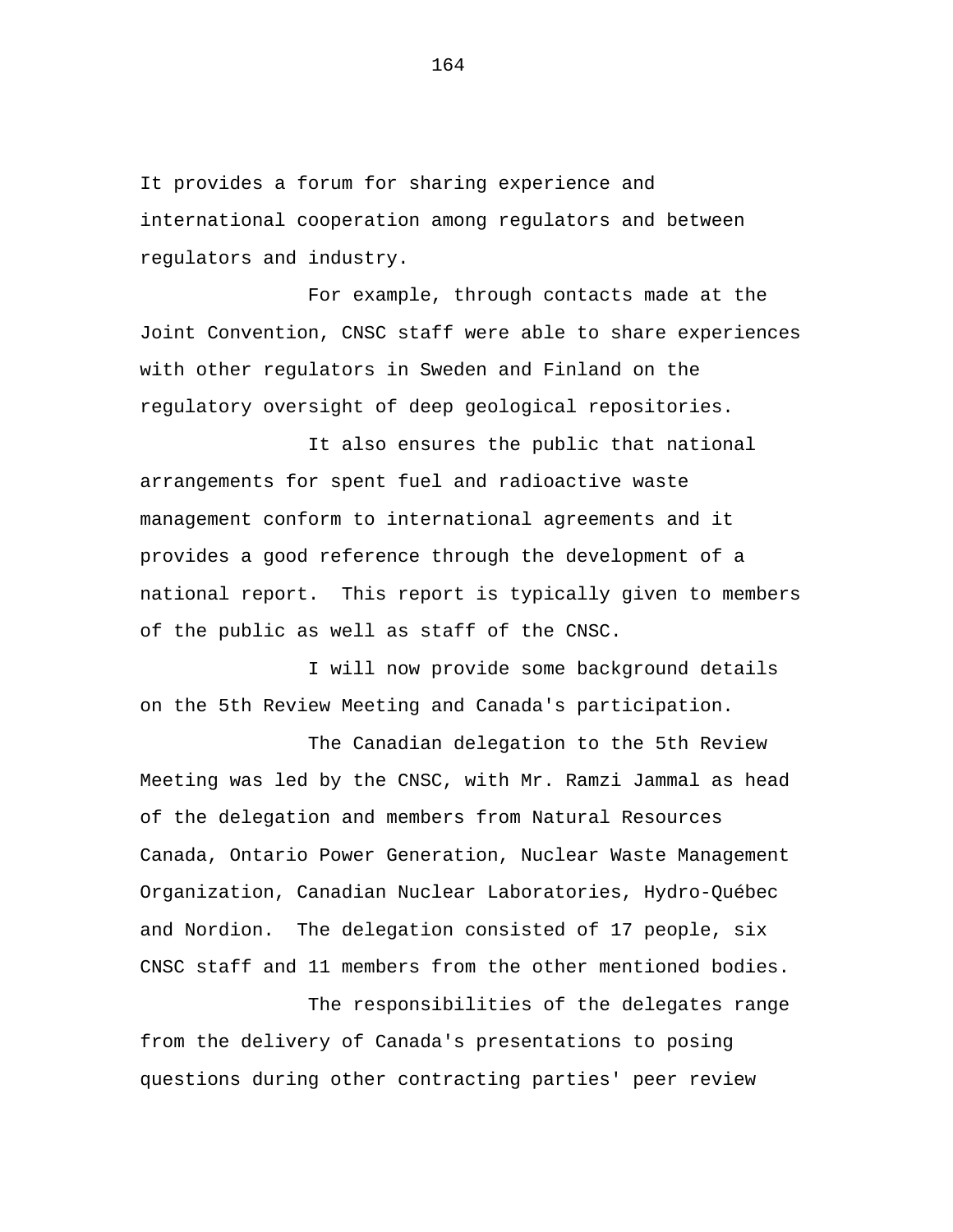sessions and even to delegates undertaking the role of a review officer. The delegation worked very diligently and performed at a high standard internationally to successfully meet the obligations of the Joint Convention.

Canada submitted its national report in advance of the deadline of October 10, 2014. The report contains information current up until March 2014, covering all aspects of how Canada safely manages its spent fuel and radioactive waste.

Following the submission of the national report, Canada received 91 written questions from 14 contracting parties in the areas of the long-term management of spent fuel, waste minimization techniques, experiences to date with administrative monetary penalties, waste classification and clearance of radioactive material and aging management.

Canada was one of the first contracting parties to post its national report, questions and answers and presentation, making it publicly available on the CNSC website. In addition, Canada is one of a handful of contracting parties to post its national report and questions and answers to the IAEA Joint Convention website.

Country groups are established for each review meeting by dividing contracting parties into smaller more manageable groups. Each country group is a collection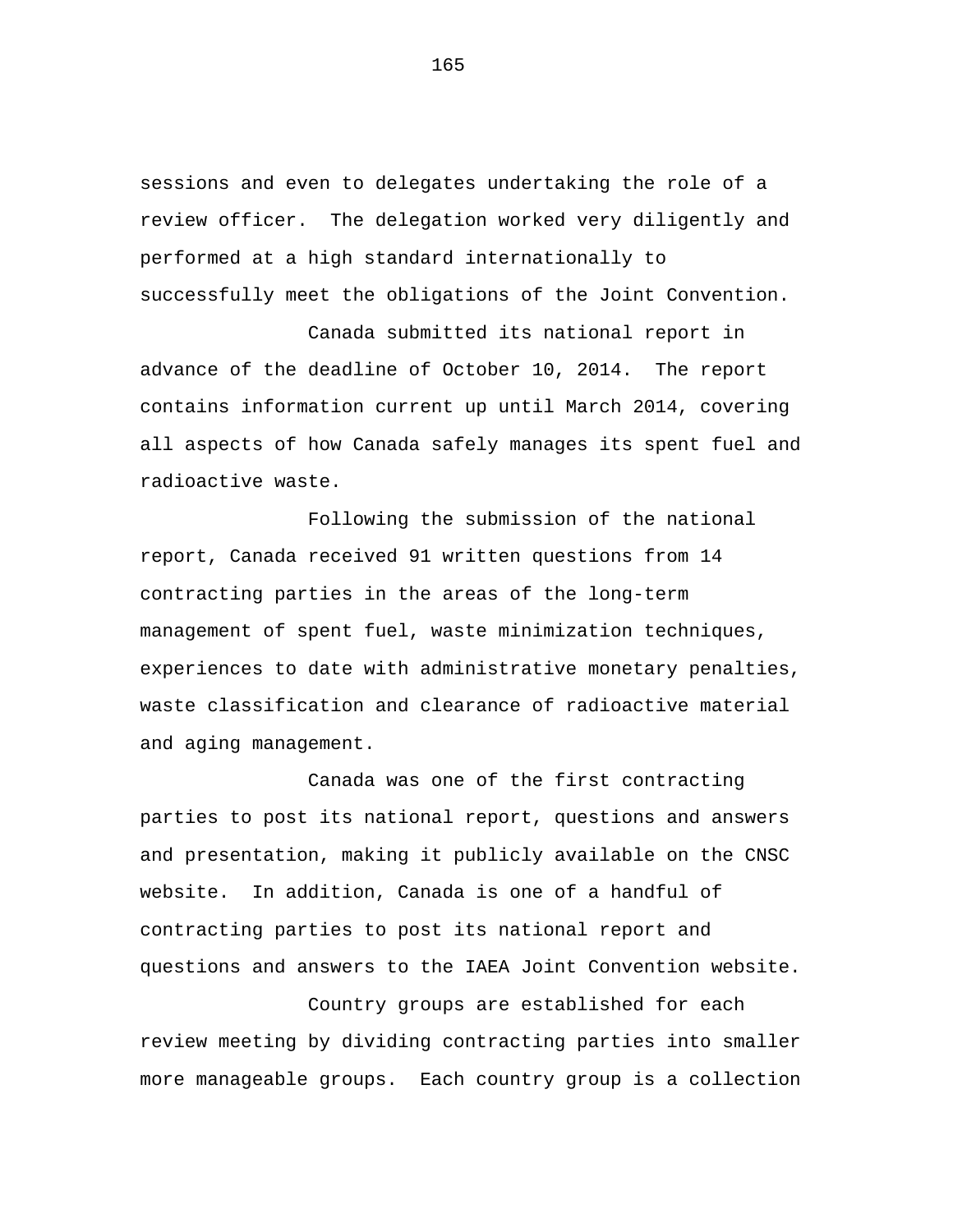of contracting parties, some that have well-established nuclear programs and nuclear power installations and some that have very little radioactive waste resulting from programs such as nuclear medicine.

While Canada's national report was being peer reviewed by other contracting parties, the Canadian delegation was performing reviews of 22 contracting parties' national reports. This included contracting parties within Canada's country group, such as Armenia, Denmark and Uruguay, contracting parties belonging to the G8, such as Germany, the U.S. and France, as well as other contracting parties of interest such as Finland, Sweden and Kazakhstan.

Following the Canadian delegation's review of the national reports, Canada posed 79 written questions.

This slide provides an overview of the resources required for the preparation and conduct of the 5th Review Meeting.

Approximately 25 CNSC staff in addition to members of the Canadian delegation began drafting the national report in January 2014. Following its submission to the IAEA in October, the Canadian delegation began its peer review of other contracting parties' national reports and a submission of follow-up questions.

In the timeframe of October 2014 to April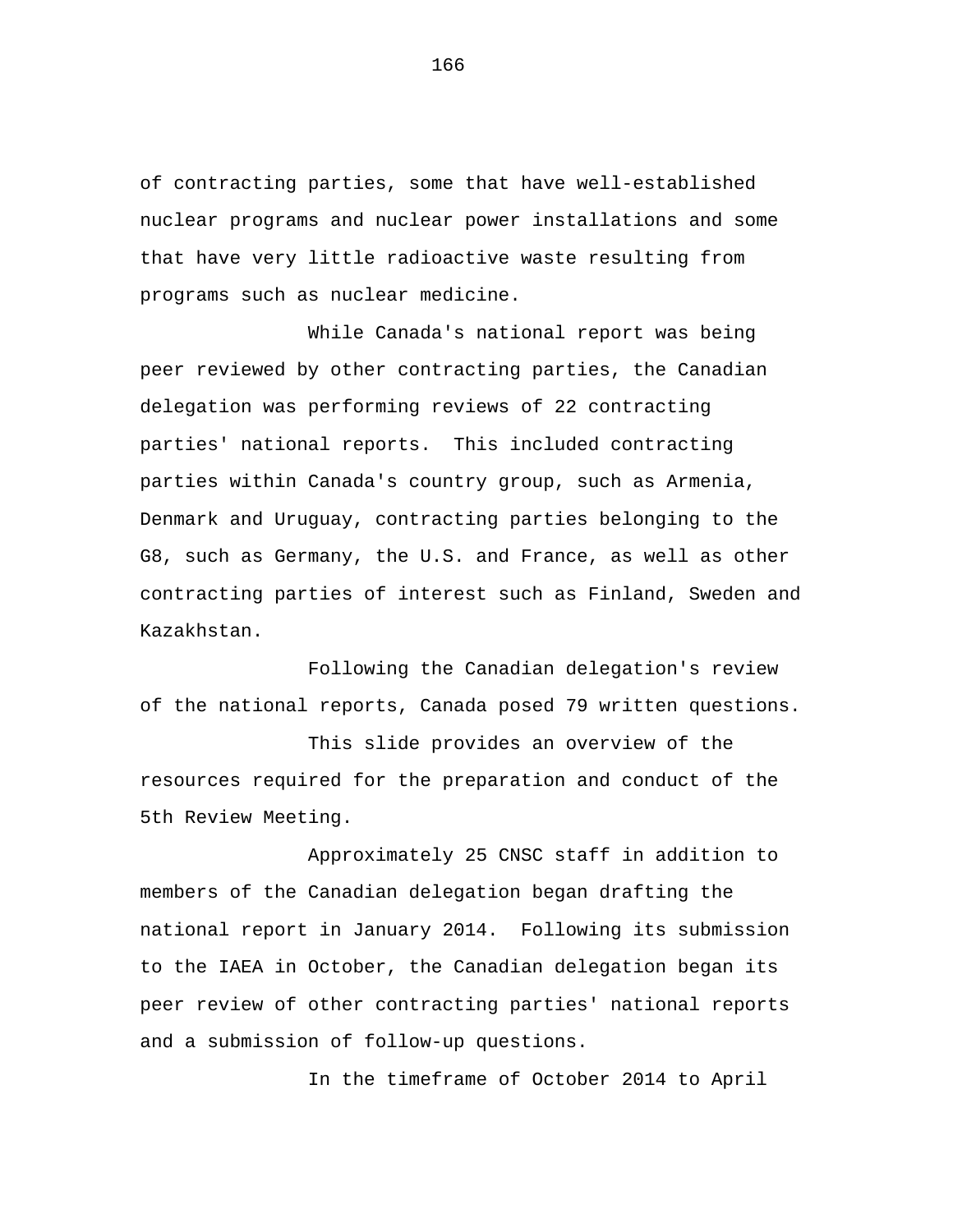2015, members of the Canadian delegation and over 20 CNSC staff provided responses to questions posed to Canada on its national report.

In total, 3.4 full-time employees from the CNSC and 1.2 full-time employees from the remaining members of the Canadian delegation were required to ensure that Canada successfully met the obligations of the Joint Convention.

I will now cover the main outcomes from the 5th Review Meeting.

Following Canada's presentation, it was determined that the challenges for Canada from the previous Review Meeting had been addressed and closed.

A subsequent peer review session identified five new challenges for Canada. These were industry's access to suitable skills and resources, suitable resources to ensure regulatory oversight, to find an acceptable site and a willing host community for a spent fuel repository, to implement the GoCo management model and complete the procurement process, and to develop an integrated strategy for non-OPG low and intermediate level waste. These were largely a reflection of the challenges that Canada had self-identified in its presentation.

Canada had also identified a number of good practices in its presentation. However, these were not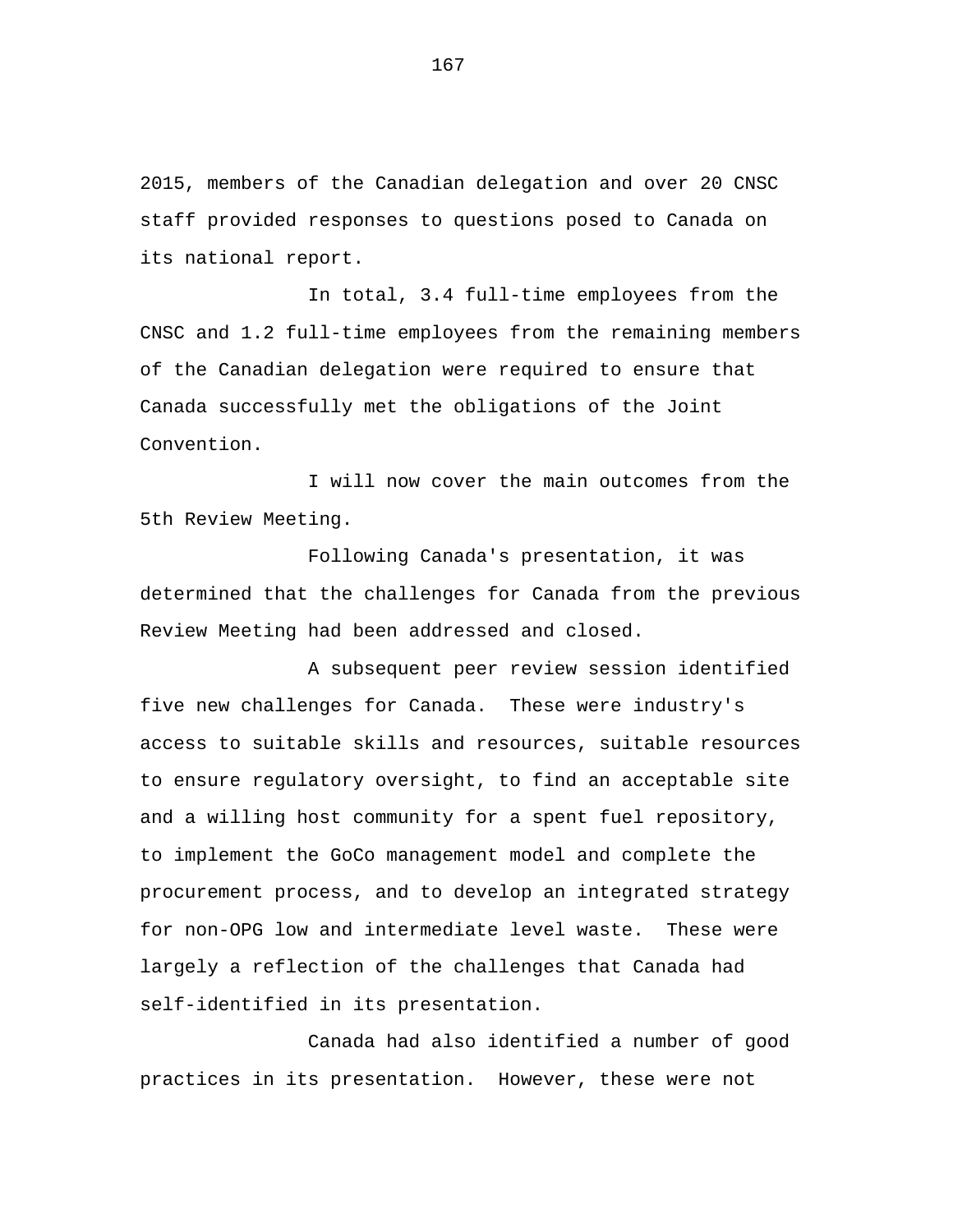accepted. This situation was experienced by many other contracting parties and was due to the fact that a more stringent and specific definition of a good practice had been applied for the first time at a Review Meeting of the Joint Convention. This new definition now harmonizes with the definition used by the Convention of Nuclear Safety.

As a result of the bounding definition, only 19 good practices were identified for all 69 contracting parties. That is in comparison to over 100 identified at the 4th Review Meeting.

Nevertheless, the peer reviewers did identify a good practice for Canada. This was in relation to the enhanced safety of radioactive sources, specifically by establishing very low cost financial guarantee means for smaller licensees and by design requirements that facilitate the recycling and reuse of sources and to minimize the inventory of disused fuel sources.

At the 5th Review Meeting, the contracting parties agreed on several improvements to the guidelines that will help promote full active participation and increased membership.

Contracting parties made recommendations to the President of the 5th Review Meeting to send a letter to the DG of the IAEA to recall the importance of further promoting adherence to the Joint Convention and providing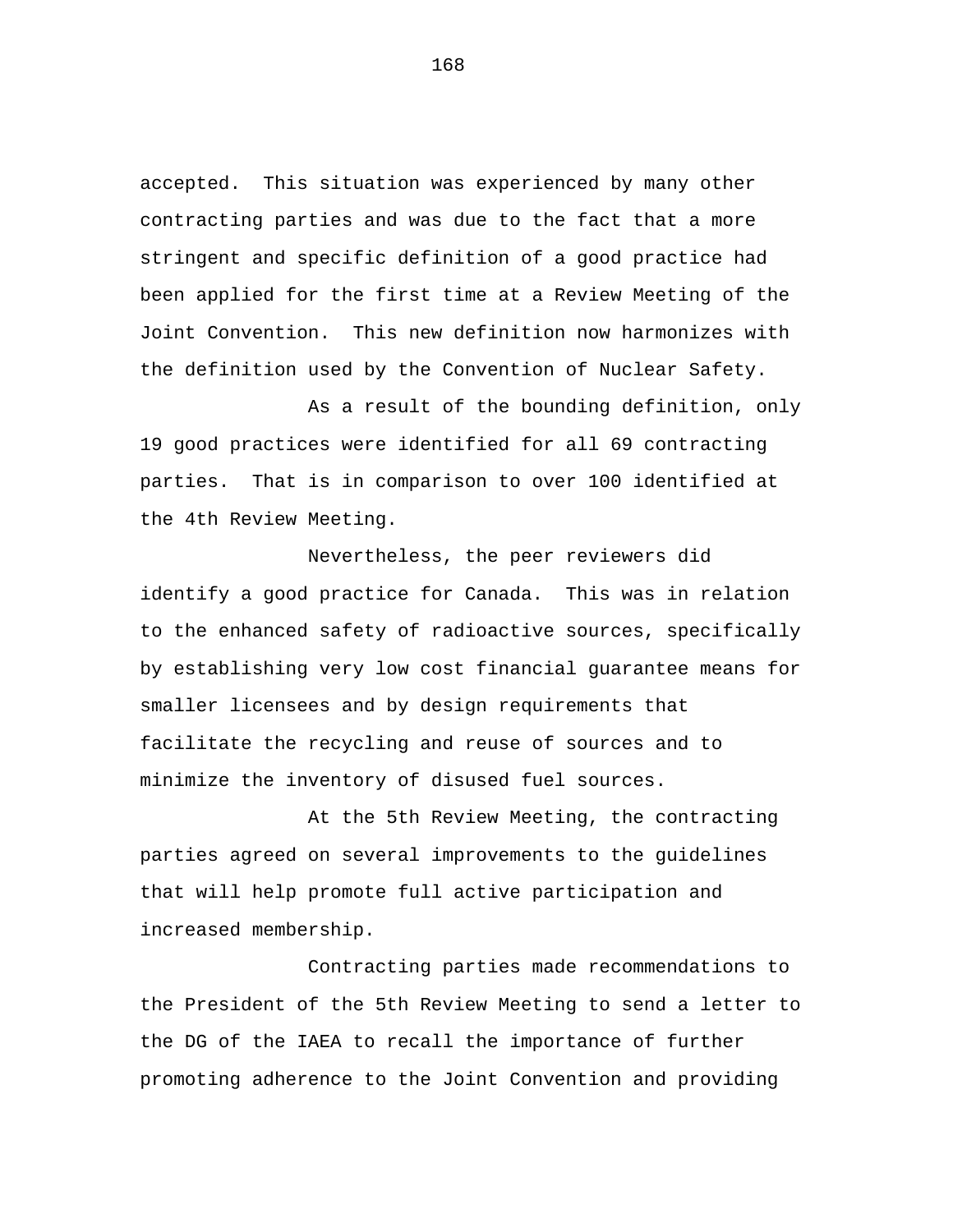assistance to those contracting parties participating for their first review meeting; to make a presentation at the annual code of conduct meeting promoting adherence to the Joint Convention; and to collect, assess, report and take actions on the concerns from current contracting parties and adhering to the Joint Convention.

In addition, it was decided to hold at least one topical meeting on the safety challenges and responsibility issues related to the disposal of spent fuel or radioactive waste in another country than the one where it was generated.

An extraordinary meeting will also be held where the President is to discuss his findings from consultations with contracting parties not adhering to the obligations of the Joint Convention.

The Open-Ended Working Group is a separately chaired session during the review meeting were contracting parties propose and discuss potential improvements to the Joint Convention. Canada submitted a joint proposal with France for assessing and enhancing the commitment of contracting parties to the peer review process.

Although consensus by contracting parties was not reached, there was general support for the intent of the proposal to promote participation. This included reflecting in a summary report the extent to which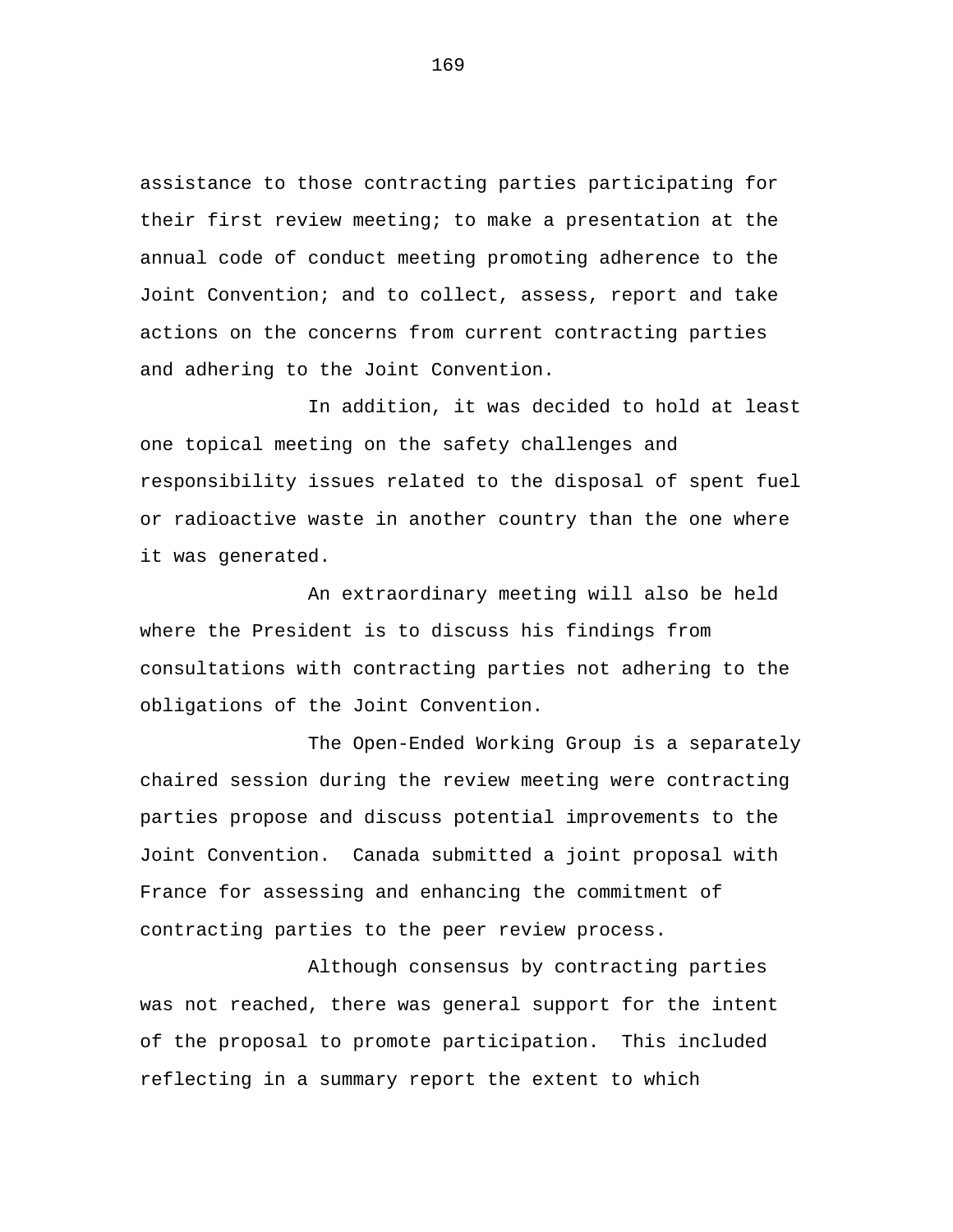contracting parties have fulfilled their obligations under the Joint Convention; sending a letter from the President of the 5th Review Meeting to those contracting parties who have not fulfilled their obligations; and providing a final overview of the 5th Review Meeting at the next organizational meeting.

On the margins of the Joint Convention, 15 bilateral meetings were held with members of the Canadian delegation. Discussion surrounded such topics as management of radioactive waste, including the status of DGR programs and opportunities for collaboration between regulators.

These meetings resulted in Canada proposing to hold the first multinational regulators workshop on deep geological repositories for sharing regulatory knowledge and experience with advanced regulators on the licensing process for deep geological repositories. The CNSC offered to host the first meeting and has tentatively planned for early 2016.

Thank you. I will now pass the presentation back to Mr. Ramzi Jammal.

**MR. JAMMAL:** Thank you very much, Ms Makin.

So, in conclusion, during the 5th Review Meeting, contracting parties devoted some time to identify challenges common to many of the participating countries.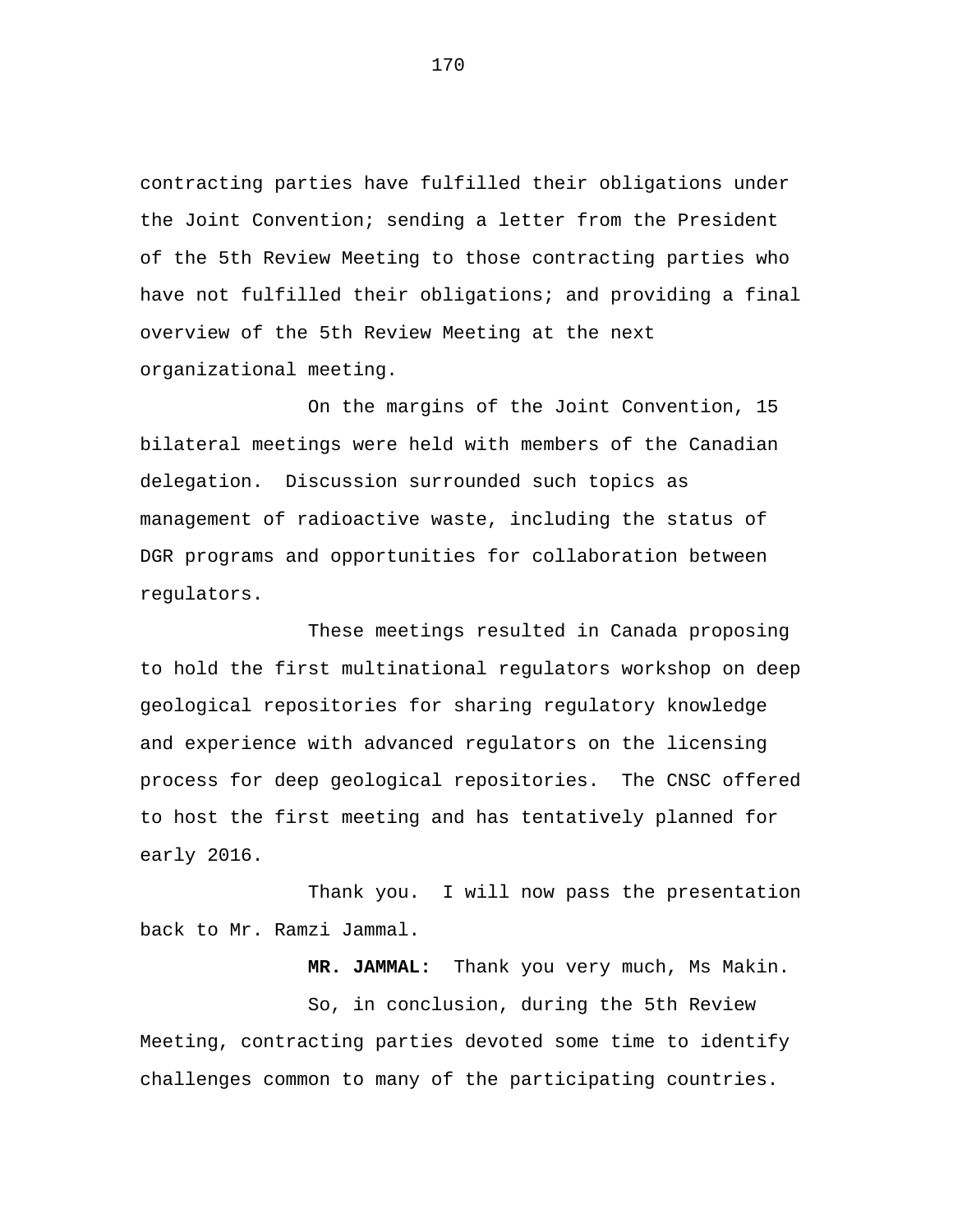These challenges are referred to as overarching issues and they consist of staffing, staff development, funding, knowledge management and other human resource areas; maintaining and increasing public involvement and engagement on waste management and to provide public confidence and acceptance; contingency plans for management of radioactive waste from a significant nuclear or radiation accident; and management of disused sealed sources.

Hence, all of the contracting parties for the upcoming review meeting in 2018 will have to address these issues.

With respect to the overall conclusion, the Joint Convention continues to be an available tool to all contracting parties and specific for Canada by allowing a peer review process and to share good practices and to discuss emerging issues.

Canada continues to be a strong participant and we are being a leader in transparency and continuously meeting the obligation of the Joint Convention.

At this point, I would be amiss not to thank our federal partners and the licensees who contributed, and stakeholders, to the successful participation of the Canada Joint Convention.

Our next steps will be that CNSC staff will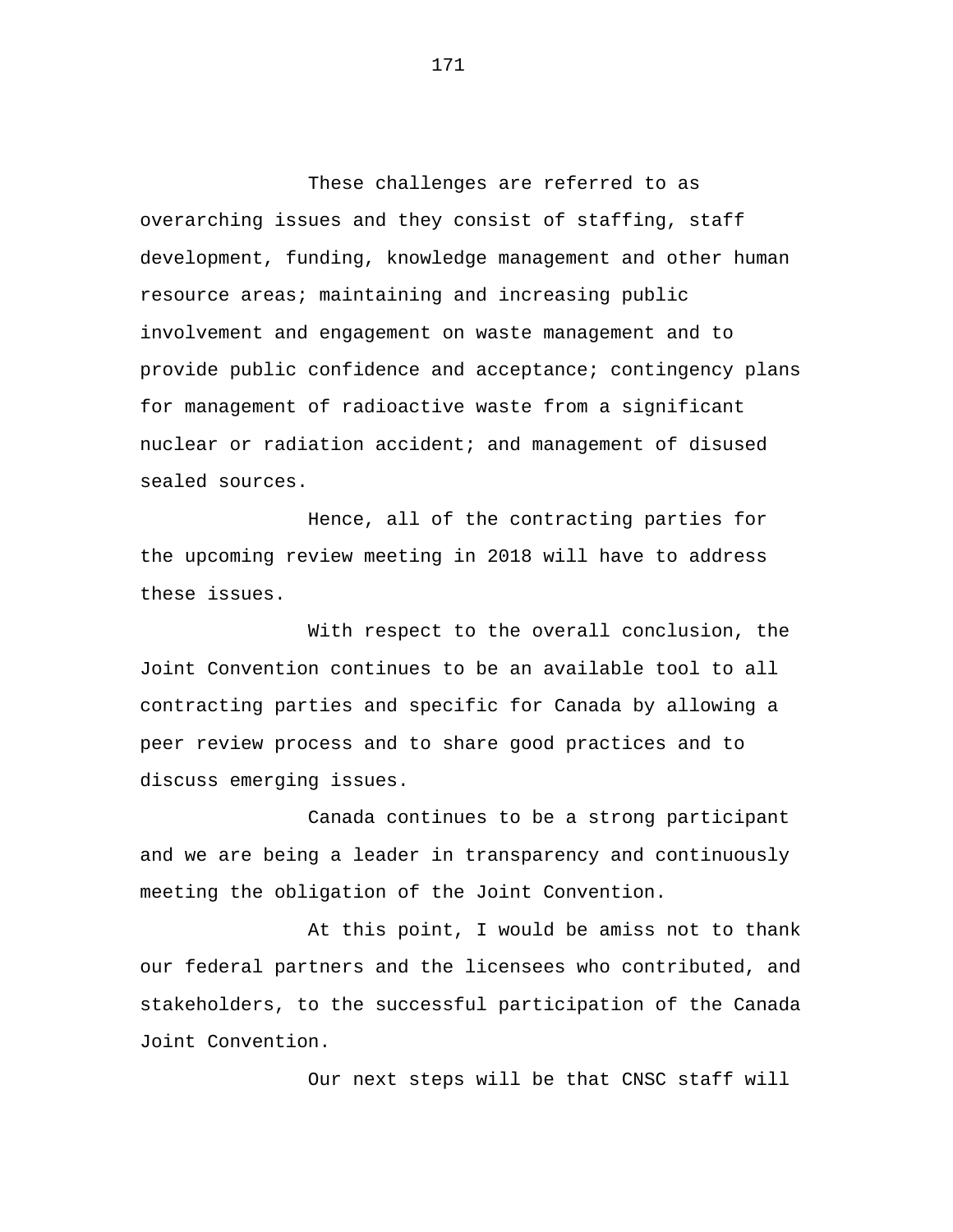update the Commission on Canada's participation for the next Joint Convention Meeting as part of our annual regulatory oversight report for radioactive waste, and that will be presented to you in 2018.

With this, I conclude the presentation. We are available to answer any questions you may have.

**THE PRESIDENT:** So before we get into questions, I really would like to hear from your partners. So why don't we go through any comments from NWMO.

**MR. GIERSZEWSKI:** Yes. Good afternoon. Paul Gierszewski here. I am a Director, Safety and Licensing at NWMO.

I participated previously in the national report preparations. This is my first time actually attending a Convention Review Meeting and I think I would echo some of the points that Mr. Jammal has said, that I think it is very helpful, these national reports, as a structured self-assessment for ourselves, knowing that they are going to be peer reviewed.

And then also reading the national reports from the other countries, I think they are very good summaries and then when you go to the meeting itself you have a chance to get clarifications with other countries that are doing similar things. That, I think, is a helpful forum to do so. So I found this to be a useful exercise.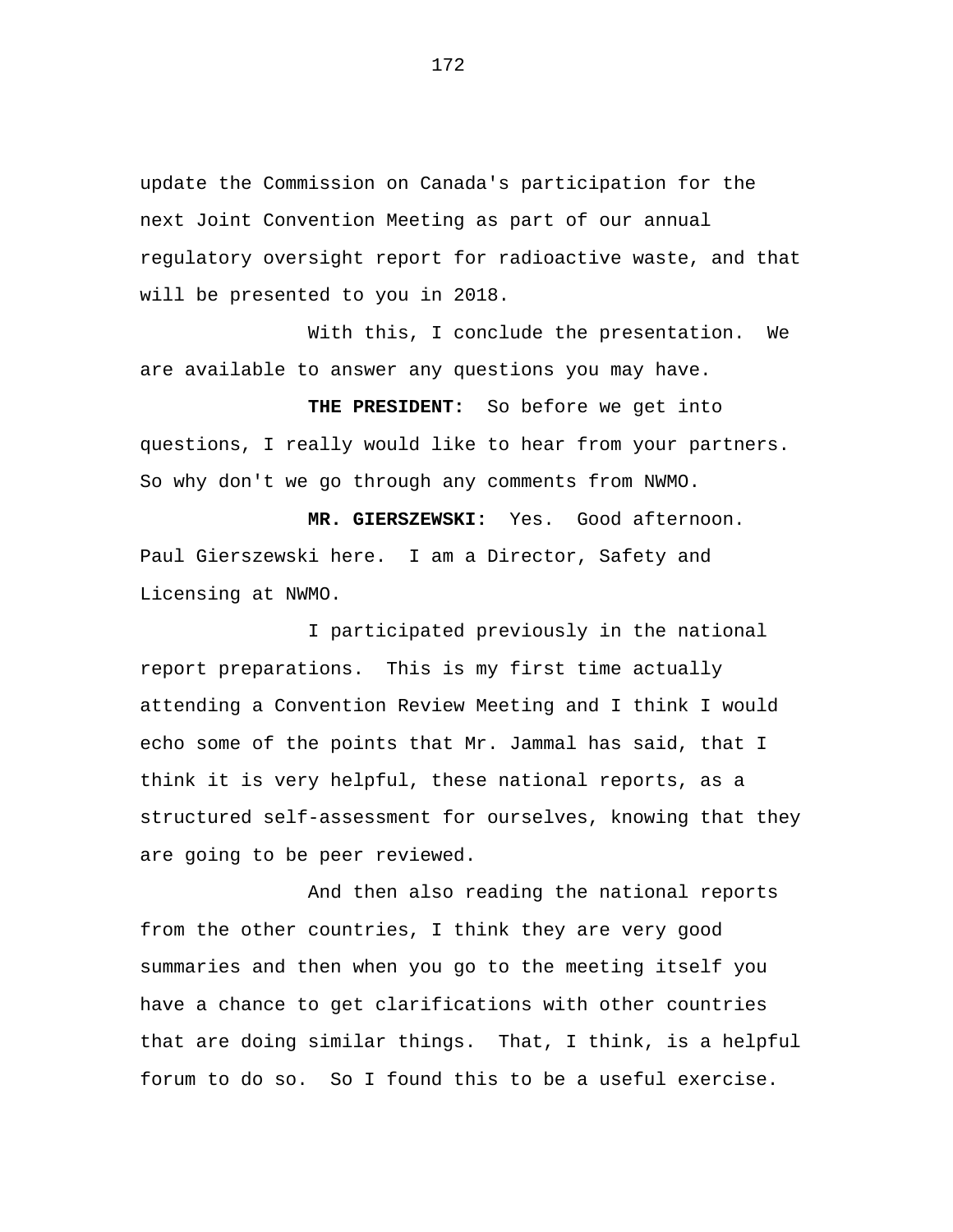**THE PRESIDENT:** Thank you. OPG?

**MS MORTON:** Hello. Yes, it's Lise Morton, Director of Low and Intermediate Level Waste Operations for OPG.

Again, I would echo similar sentiments. It was my first time participating as well on the Canadian delegation and going to the Joint Convention. Similarly to what you are hearing, I think the opportunity to review various country reports ahead of time, certainly right off the bat there is an opportunity there for some good lessons learned and some information exchange, but then in particular I think being at the Convention and being able to go to different country group presentations, everything from what they refer to themselves as micro-countries such as Iceland, to some with very complex programs. The one that stands out for me is Kazakhstan, a very significant complex program that needs some international support.

So very interesting to get all of those lessons learned and bring some of that back to our organization. Thank you.

**THE PRESIDENT:** Thank you.

CNL<sub>2</sub>

**MS MILLER:** Yes, it's Joan Miller, Vice President of Decommissioning and Waste Management for CNL.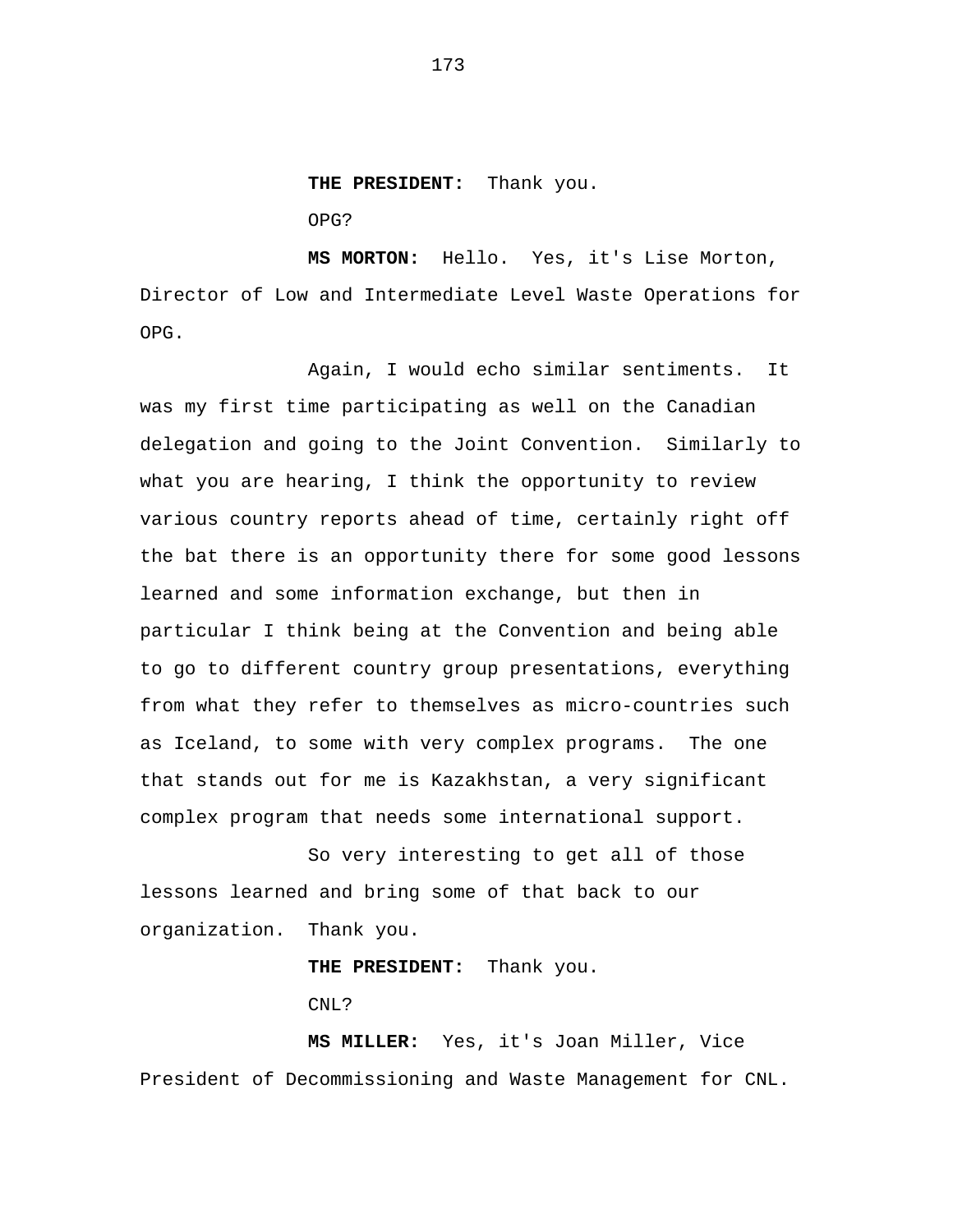This is actually my third Convention. So I have been part of the Canadian delegation for the last number of Joint Convention Meetings.

I too echo the comments made by my colleagues from CNSC, NWMO and OPG. I think we all learn from and value the peer review process. It certainly provides for me a very global perspective on the management of used fuel and radioactive waste materials, so we learn a lot. The peer assessment process helps to ensure that our programs are directed to meet those challenges that other contracting parties put out for us. So we find it very beneficial and very pleased actually that we have the opportunity to support the Canadian delegation. Thank you.

**THE PRESIDENT:** Okay, thank you.

So let's open up the floor for questions, starting with Ms Velshi.

**MEMBER VELSHI:** Thank you, Mr. President.

So it seems it's unanimous this was very beneficial. So how many Joint Conventions are there in our line of business?

**MR. JAMMAL:** It's Ramzi Jammal for the record.

If you mean, Ms Velshi, how many conventions from a nuclear perspective, there are -- I have to go by memory -- four that I know of. So there is the Convention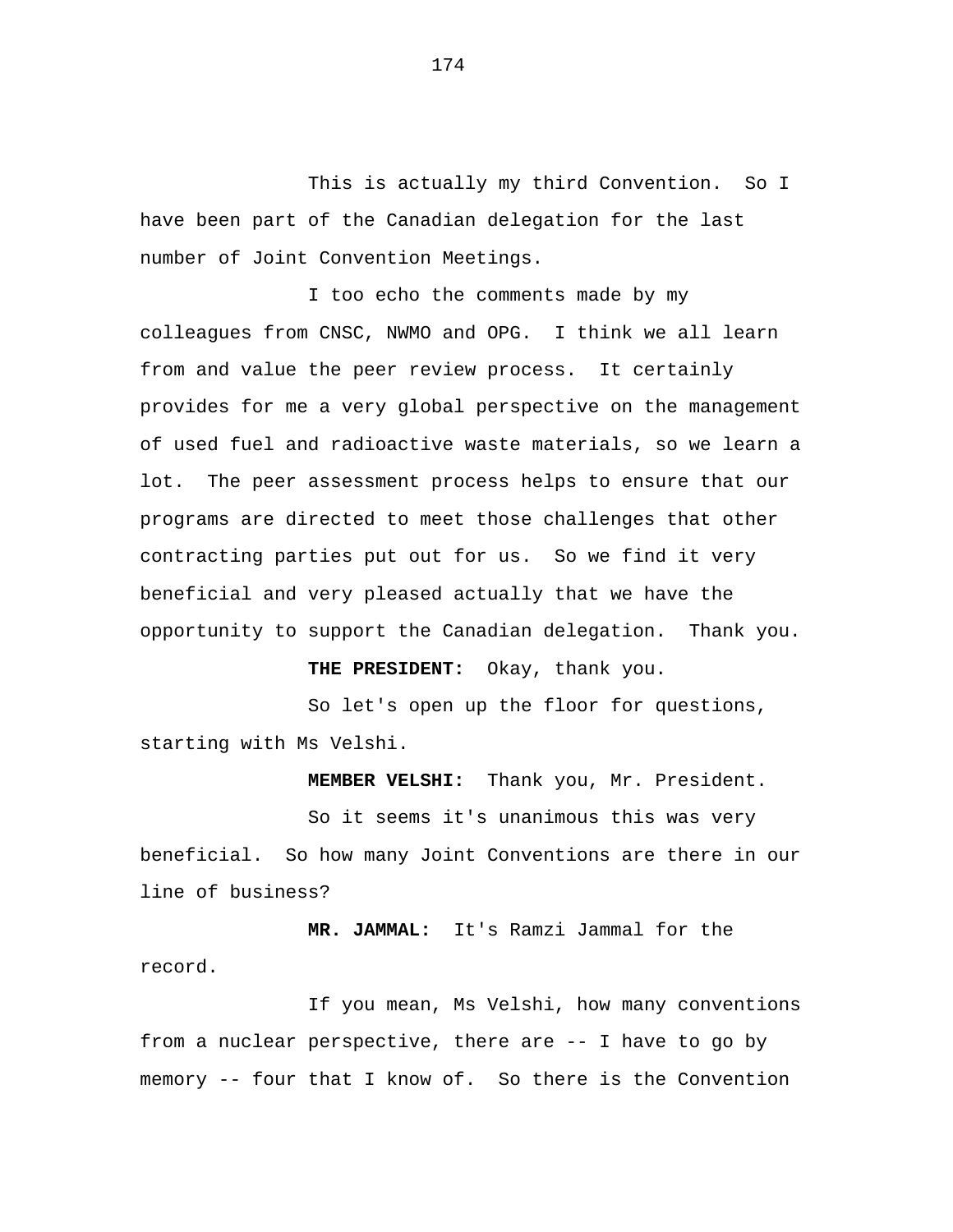of Nuclear Safety, there is the Joint Convention with respect to the waste management, there is the Convention on Early Notification with respect to Emergency Preparedness, and there is one more, I'm forgetting the title.

But all three Conventions -- two of them, CNSC is the lead. For the Convention on Early Notification it is Health Canada with respect to emergency preparedness and recovery. And the third one I will have to look at Lise for support on the Convention of -- thank you. For the record, it's the Convention of Physical Protection of Nuclear Materials, CPPNM.

## **MEMBER VELSHI:** Thank you.

It was particularly slide number 14 on the feedback you got from the peer review and the challenges that were identified and then that slew of 19 best practices. Were any of these surprises or were these all part of your self-assessment and identification?

**MR. JAMMAL:** It's Ramzi Jammal for the record.

Sorry, was it slide 14 or 19? Fourteen.

Madam Velshi, as part of our self-assessment we identify challenges that we foresee as Canada as a country with respect to the future convention and issues to address. So what you see before you here, the list on this slide, are self-identified by Canada that were agreed upon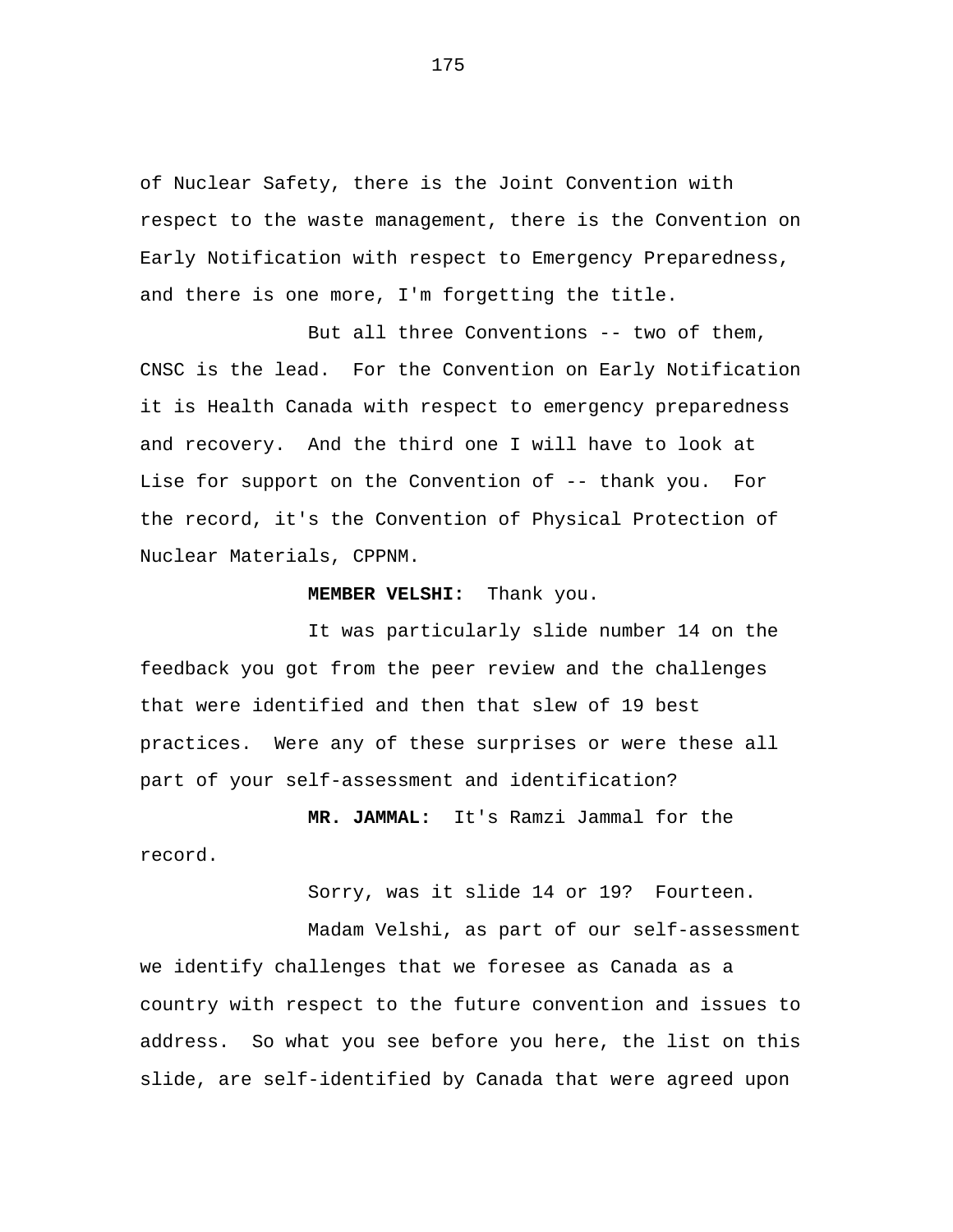by other countries.

So, in other words, in our country grouping we make our presentation, we identify how we closed and addressed the issues from the previous Convention, and there is actually deliberation and consensus with respect to closure or non-closure with the issues. The same thing applies for the identification of the future challenges. So there were no added new challenges for us to address other than the global overarching element for the Convention itself.

## **MEMBER VELSHI:** Thank you.

**THE PRESIDENT:** Well, still on this slide, these are wonderful commitments. Who is going to do what here? First of all, let me pick one. On the last one, it's very nice, you self-identified. So who is going to lead on this and by when? It is us, NRCan -- NRCan is not online. Who is going to come with this integrated strategy?

**MR. JAMMAL:** It's Ramzi Jammal for the record.

By all means, that is the integrated strategy for non-OPG low and intermediate level. Before I pass it on to my colleague, Dr. Joan Miller from CNL, the discussion is under way with respect to the industry itself, OPG -- I mean all the licensees of the CNSC, let me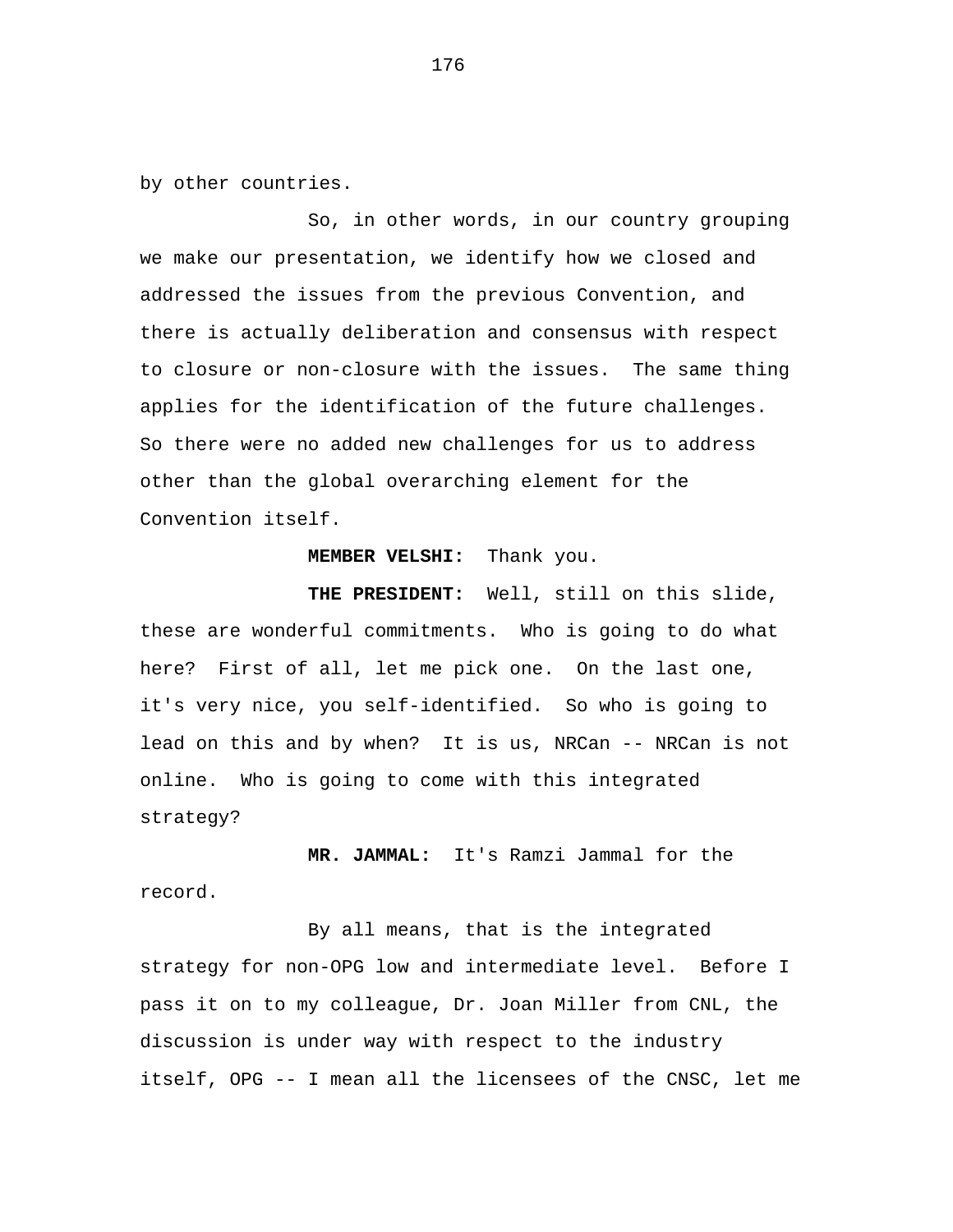put it this way, so that they are establishing a strategy and activities taking place with respect to low level. But I will pass it on to Dr. Joan Miller.

**THE PRESIDENT:** But the next Convention is in --

**MR. JAMMAL:** Twenty-eighteen.

**THE PRESIDENT:** Twenty-eighteen. That's not that far away. Why --

**MR. JAMMAL:** It is not. So hopefully in our report we will be able to identify the progress associated with this.

**THE PRESIDENT:** Okay.

**MS MILLER:** So it's Joan Miller, for the record, from CNL.

So the Canadian Nuclear Association and Canadian nuclear leaders had got together and established a nuclear forum, a leaders forum, and they identified a number of actions.

One of the actions and the action team that they have put in place is in fact to develop a coordinated and integrated strategy for the long-term management of all radioactive waste materials but not uranium mine and mill waste.

So all of us in the industry, CNL, OPG, Hydro-Québec, Point Lepreau, NWMO, we are all working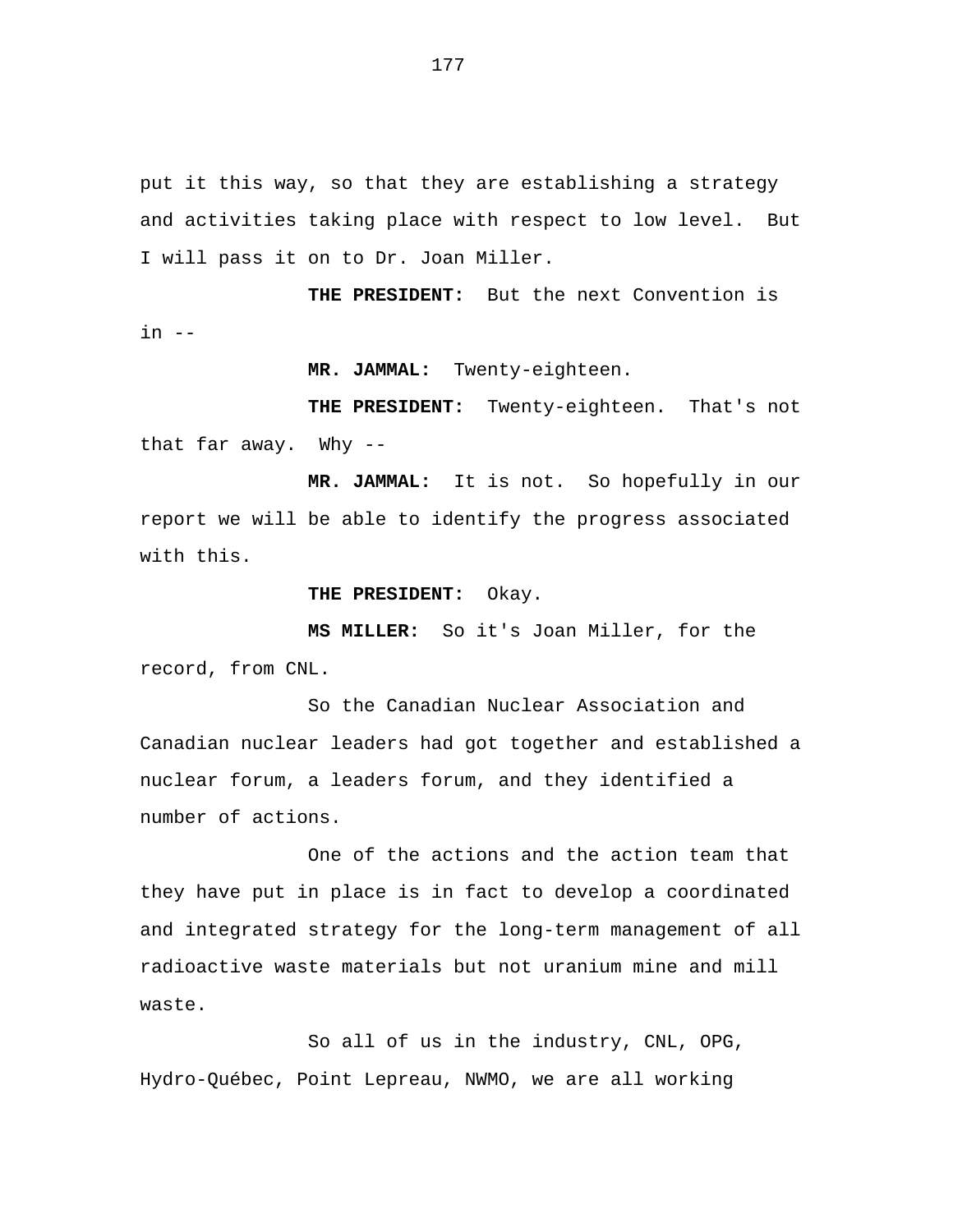together to develop that strategy. We have outlined a very brief workplan looking at various principles for that strategy and we have formed our working group and what we are looking to accomplish is that we would have a recommendation on sort of what the industry structure might look like that we can present to the leaders sometime early in 2016.

So really what we are trying to do is to make sure that we are coordinated and integrated in whatever strategy. Strategy doesn't mean that you have one solution, it may mean many solutions, but we have coordinated and we are integrated in our overall approach. So that work is under way.

**THE PRESIDENT:** Thank you.

Dr. McEwan?

**MEMBER McEWAN:** Thank you, Mr. President. So you mention in the Appendix as part of sort of the outcomes of the 4th were discussions around Fukushima. How comparable have other countries been in their approach to Fukushima and trying to develop lessons learned and action items to take from it? Is there broad comparability or huge ranges between the different agencies?

**MR. JAMMAL:** It's Ramzi Jammal for the record.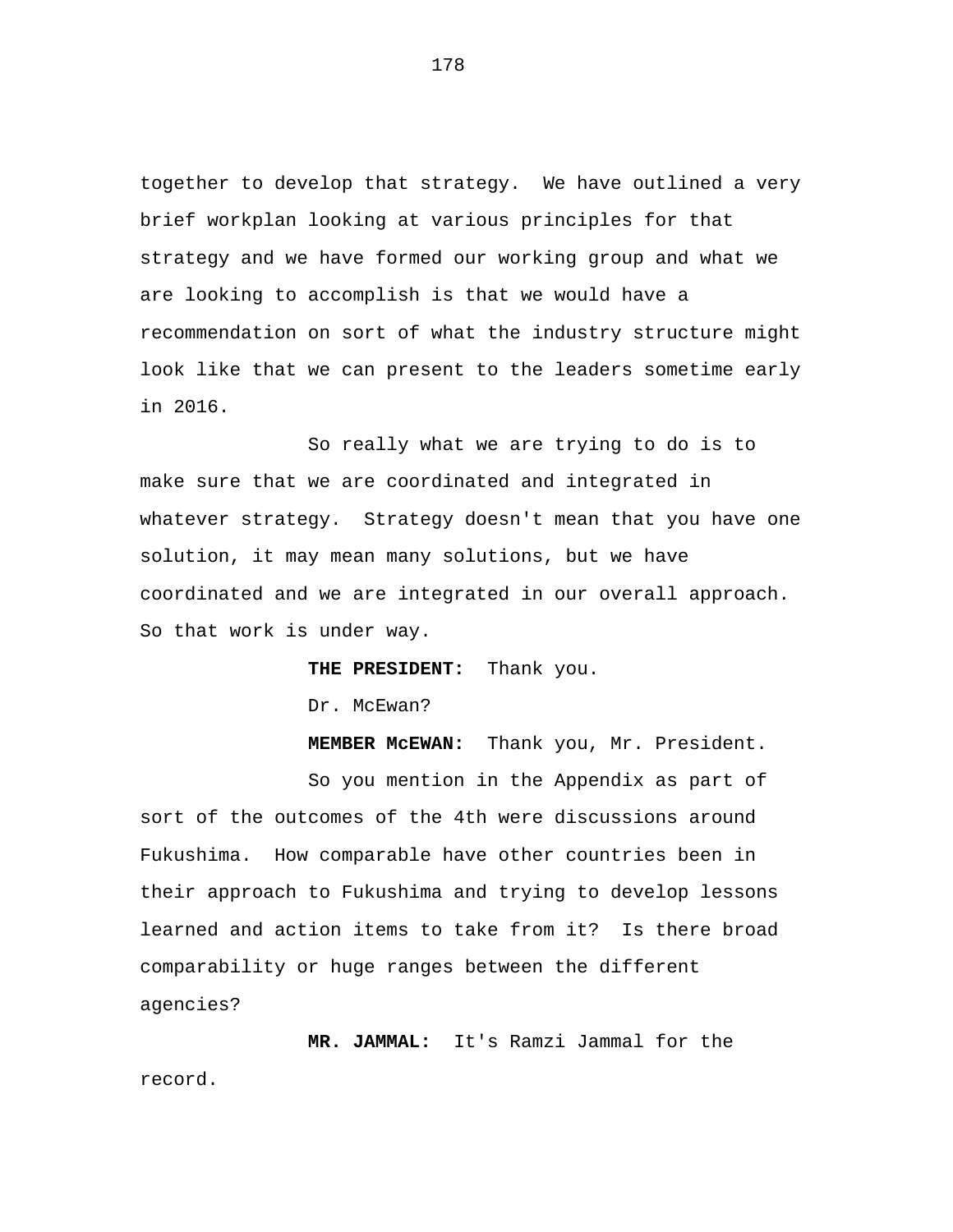That is a very valid question. The Fukushima lessons learned were addressed at two conventions, the Convention of Nuclear Safety, which is actually focused on nuclear power plants, and the Joint Convention of the Waste.

The CNSC, actually we are one of the -- I want to call it very few -- one of two countries who actually applied the Fukushima lessons learned to all of our major facilities, to include non-nuclear power plants, uranium mines and mills and major facilities, even right down to the accelerators, to address the capability of emergency mitigation equipment and maintaining safe shutdown if there is a need to shut down.

So we did stand out with respect to Fukushima lessons learned from the action plan and implementation of improvements. The challenge, as you know, from Fukushima is becoming the recovery and that's why you would see in our challenge. Overarching challenge is the recovery post an accident, and that is currently a huge gap internationally because there is definitely a major confusion between what is a regulatory dose limit versus what is a health dose limit. That's the challenge, the inconsistency that currently exists around the world with respect to addressing recovery post an accident or even the cleanup.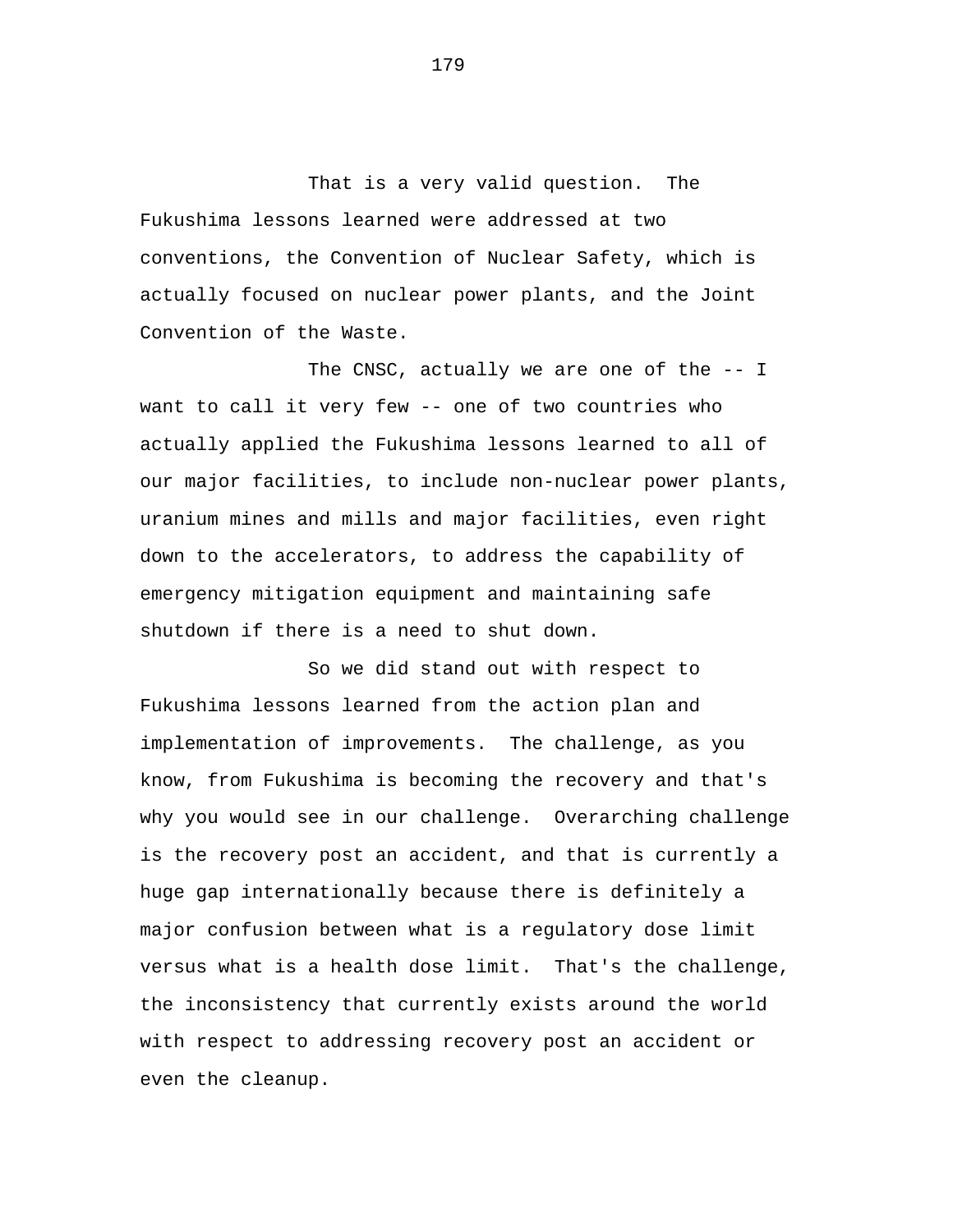What really stood out from the Convention is the cleanup activity in Japan. Off the record a lot of people will tell you it is unnecessary cleanup that was being done and now the issue is how do you deal with management of such low level waste, and that's really one of the outstanding -- sorry, one of the striking issues came out from the Joint Convention is what do you do postaccident.

**MEMBER McEWAN:** Something just apropos of that. How is Japan going to deal with it, because they must have cubic tonnes of soil of low level waste?

**MR. JAMMAL:** It's Ramzi Jammal for the record.

I can re-update you with respect to my discussions with the Scientific Secretary of the ICRP, who is currently in Japan this week to talk about the community involvement. I asked him that question: What is the plan with respect to actual baseball fields filled with dirt? On my visit to Fukushima itself, the exposure dose rate in the middle of that field is .5 microsieverts per hour.

So the plan for now is to leave it where it is, but the Japanese officials are establishing an overall national strategy in Japan on how to deal with this waste. To me, it's a strong, strong effort and probably unnecessary challenge that we will be facing, but the work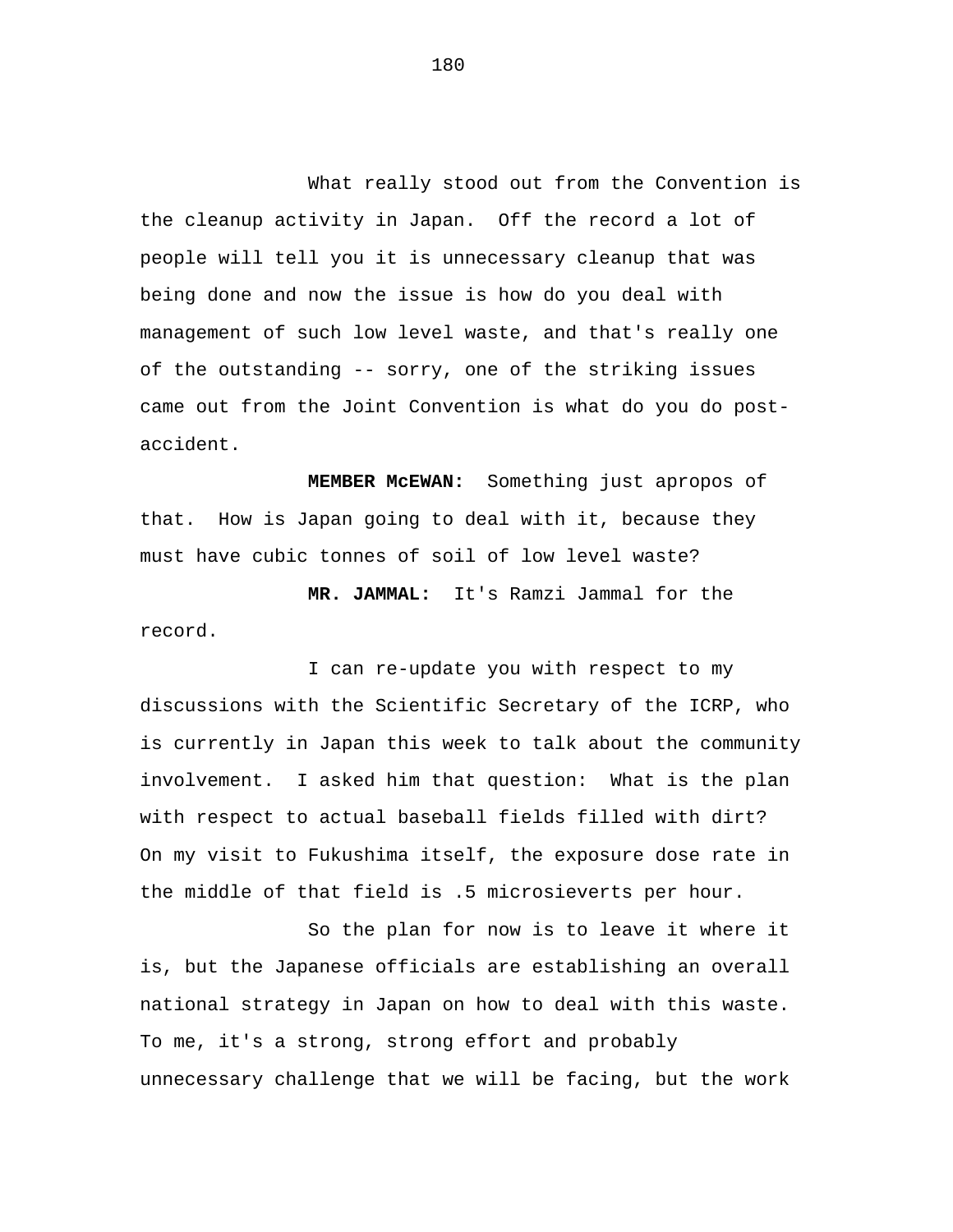is done and they have to deal with what they have on their hands.

**THE PRESIDENT:** I think the Japanese are going to teach the whole world about some of the challenges and what to do with them because some of them are real challenges, some of them artificial challenges, because it will come to try to deal with what does 1 mSv mean to health, because people are saying that if it's 20 mSv per year you can probably go back, but the population says how can we go back when you told us 1 mSv is the regulatory dose. So people know that they are getting compensation right now. So nobody is going to move as long as they are going to get compensation to stay where they are.

So there are lots of issues with cleanup, what to do with topsoil, what to do with the rest of the stuff, and in fact the liquid containers, water, contaminated water, that some of us argue that they are good enough to spill into the ocean, but again, they have a limit that they can't get anybody to agree to do that. So they are storing vast amounts of stuff. So they have huge challenges and in many ways they will set up the path about what is reasonable and what countries should start thinking in a recovery process.

> Monsieur Harvey? **MEMBRE HARVEY :** Merci.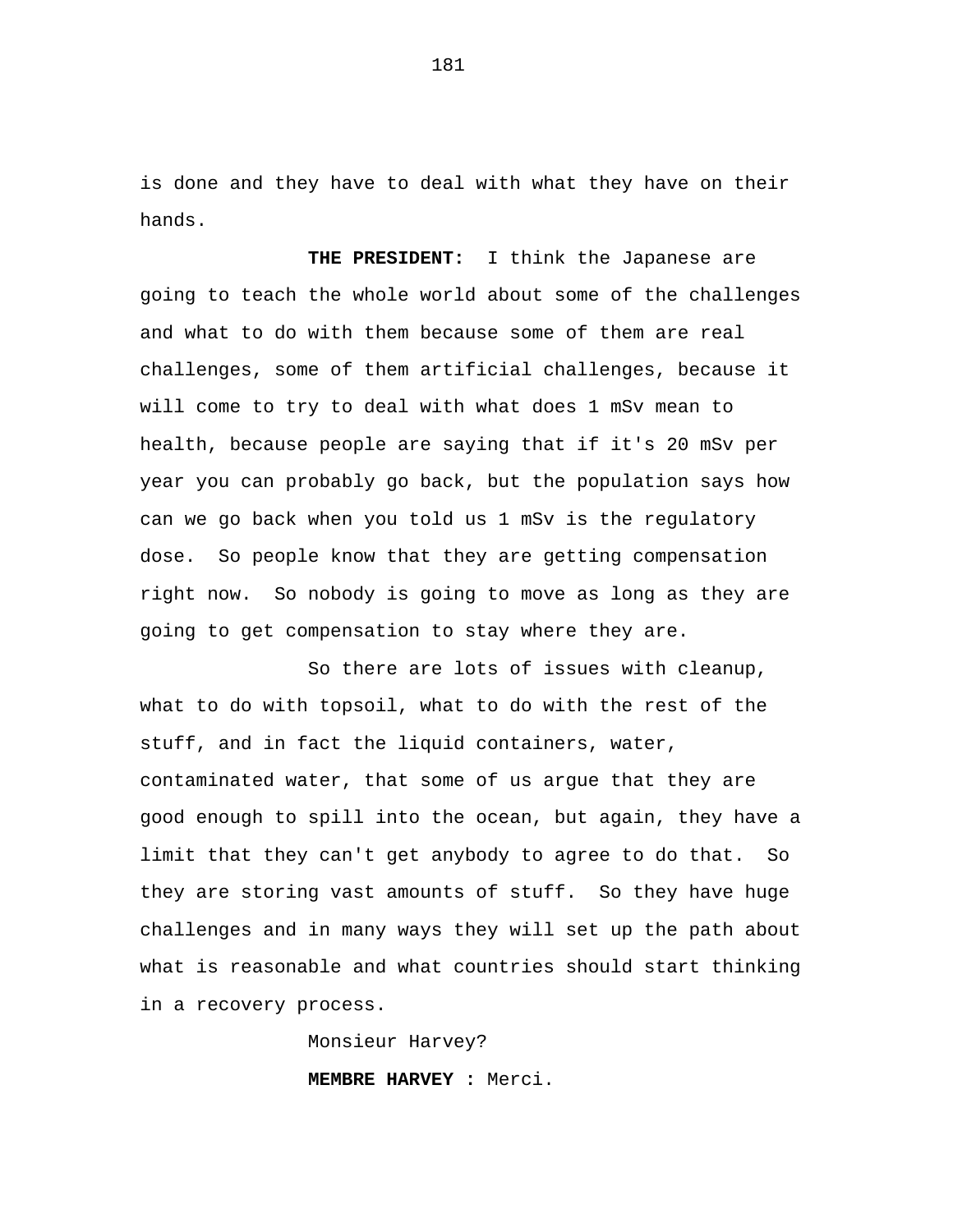How would you compare the 5th Review Meeting to the others and mainly the previous one? I'm talking of the participation, the interest and the involvement. It seems that there is a certain number of countries that are quite involved. I assume the leadership and many countries that are there, probably those countries will be the more beneficial from the -- would get benefit from such, but they seem to be there but not really being there.

**MR. JAMMAL:** It's Ramzi Jammal for the record.

Thank you for your question. You are correct, a lot of the contracting parties who can benefit from the peer review sometimes do not present a report or they present nothing or they don't even ask questions.

There is -- when I met with the President of the Joint Convention and we were trying to address the issue of -- you have two groups in the countries. I will start first with the small countries who feel intimidated to submit a report of 400 pages or 300 pages. The issue is not the voluminous element, it's the guidelines sometimes associated with -- the guidelines associated with the information to go into the report is very intimidating.

So that's one element. So a lot of contracting parties who are small, with just waste management or only radioactive source countries, voiced a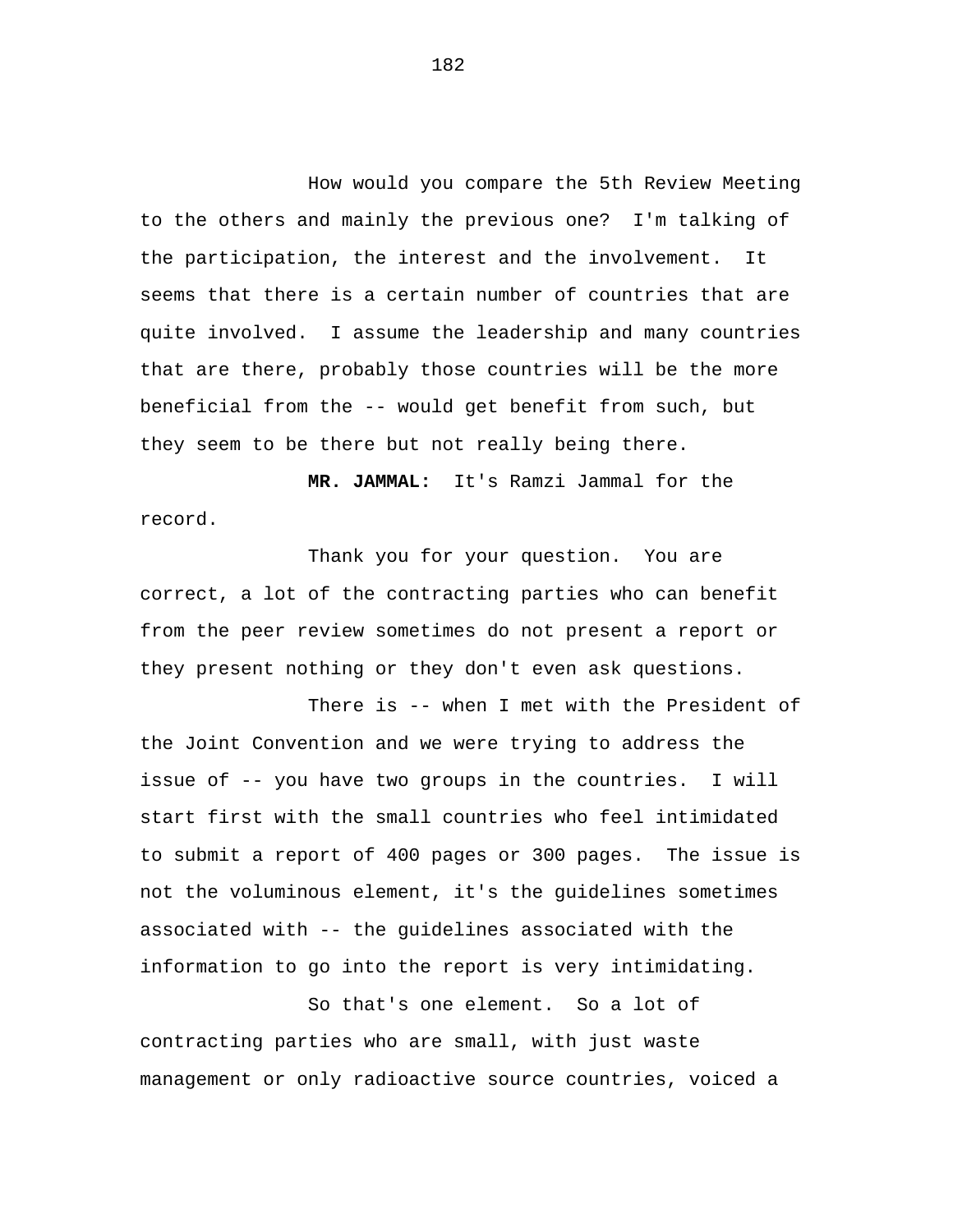concern of how voluminous or do they need to do 200 pages of a report.

So the direction from the open working group is no, they will establish a work group. That's the agreement that came actually from what Canada proposed with the President of Joint Convention. And we mentioned, Iceland is a good example, to say you can have your report graded to your own activity and it does not need to have this big, complex information as the guidelines request to do, or request of the contracting parties. That's where the element from some contracting parties.

But the biggest problem is the Head of States. So in other words we are assigned -- "we" being the CNSC -- assigned to be the lead on behalf of Canada, but the issue is if for example the regulator did not perform in accordance with the obligation of the contracting parties, if the head of the regulator is not engaged, they will get a letter from the President of the Joint Convention. They can sit on it, there are no recourse or consequences.

So the problem right now is, the political masters of the regulators or the establishments that are responsible to prepare the report do not know that they are not meeting their obligations. So that's one other deficiency that needs to be addressed.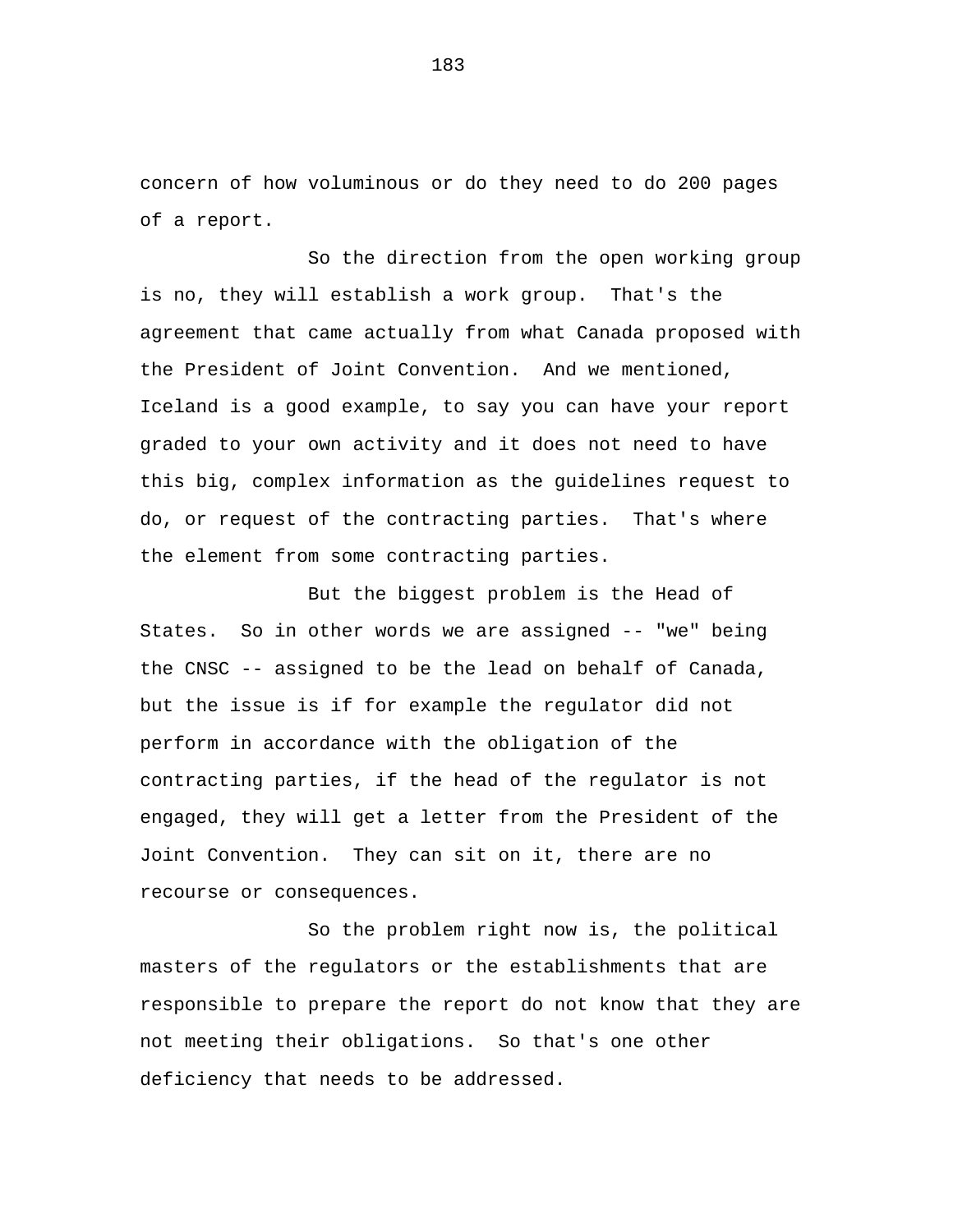On the other major countries that we stated who are not signatories to the Joint Convention, there is another element. Again, I'm getting a bit legal, technical here. On the Convention of Nuclear Safety there is a section that addresses the management of fuel or waste management of -- section 19 of the Convention to address the waste management, but the problem is at CNS, even though I pushed for it at the previous CNS so that the peer review should really challenge the countries that some of them have nuclear power plants who are not signatories to the Joint Convention to address the waste management. But the practice is, they say, "Oh no, waste management will be addressed on the Joint Convention but not be addressed under the Convention of Nuclear Safety."

So I gave you a long-winded answer. The point here is small countries, some of them feel intimidated, innocently not able to do it, but some of them are purposely not doing it. But the endpoint is the recourse. The consequences are not being driven to the Head of States or even to the Board of Governors of the IAEA so that the politicians are aware of non-fulfilment of the obligation.

I will ask my colleagues if they have anything else to add.

**MS GLENN:** Karine Glenn for the record.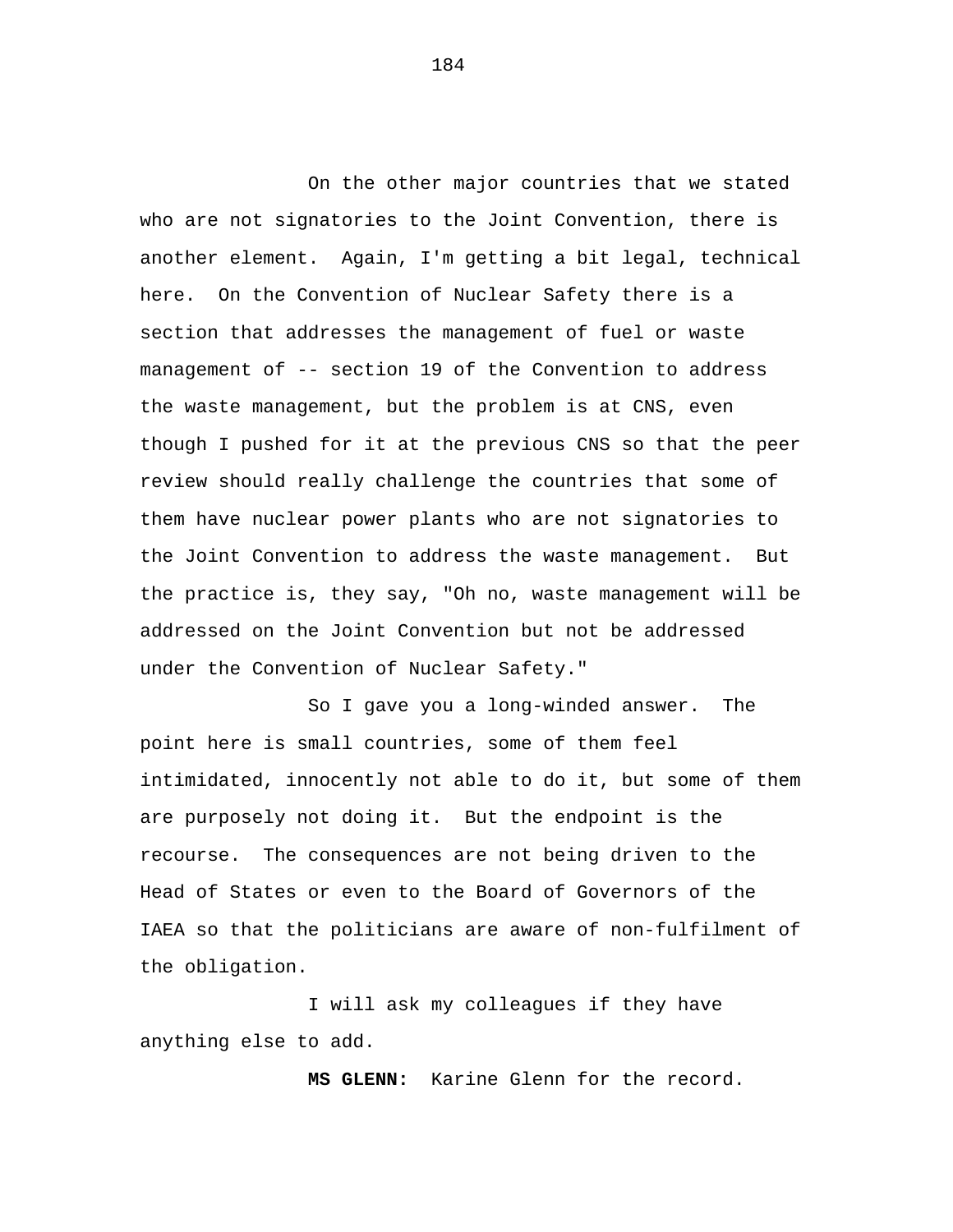Just to give you an idea in comparison.

So we mentioned at the 5th Review Meeting there were 69 contracting parties. At the 4th Review Meeting in 2012 there were 63. So the numbers are fairly comparable. In 2012, six countries did not submit a report versus four in 2015.

The biggest change was in countries posing questions, so actively participating in the peer review process. In 2012, nine countries did not pose any questions, and in 2015 that number jumped to 26 countries did not pose any questions.

And the number of countries that did not attend the meeting in person -- some of them submit reports but don't attend and participate in the actual peer review process -- was nine in 2012 and eight in 2015.

**MEMBER HARVEY:** Okay. Merci.

**THE PRESIDENT:** Thank you.

Monsieur Tolgyesi?

**MEMBER TOLGYESI:** I have one about Japan, you know, lessons learned in Japan. Considering the challenges Japan is facing now, you know, we are saying that it's hundreds of thousands of tons of low or medium radioactive material removed, population moved, regulatory limits versus safety limits, you know, 1 mSv against 20 or whatnot, huge economic costs.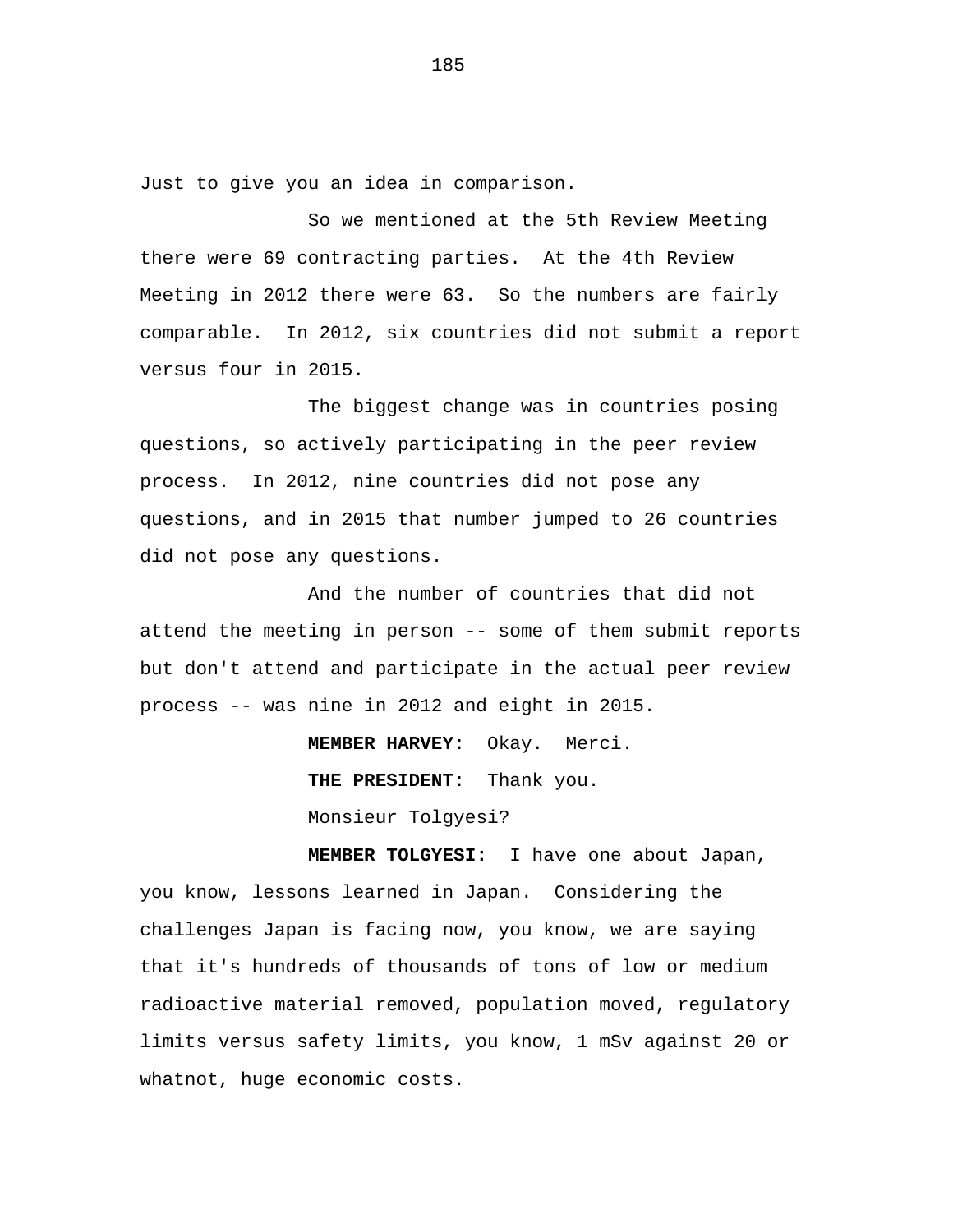When you are looking backward, do you say that Japan was overacting and overreacting and how do you establish appropriate actions in emergency situations to not jeopardize the post-emergency?

**MR. JAMMAL:** It's Ramzi Jammal for the record.

The problem with the Japanese is the absence of international consistency with respect to what is a health limit and what is a regulatory dose limit has caused them a lot of challenges. So in other words, there was a political commitment made that cleanup will take place down to 1 mSv level.

The infrastructure in Japan itself -- and I'm going to state it even though its public information right now, the IAEA has published its summary report - there was really a gap and conflicting oversight between the regulator and inactive regulators. The operator had their own way of complying with the regulation.

For example, the PSR. For me to find out when I interviewed the Japanese utilities, they will do a PSR but then they will never submit the report to the regulator. So there was no follow-up, there was no implementation on continuous enhancement.

With respect to the response to the emergency, any member state to include Canada who is not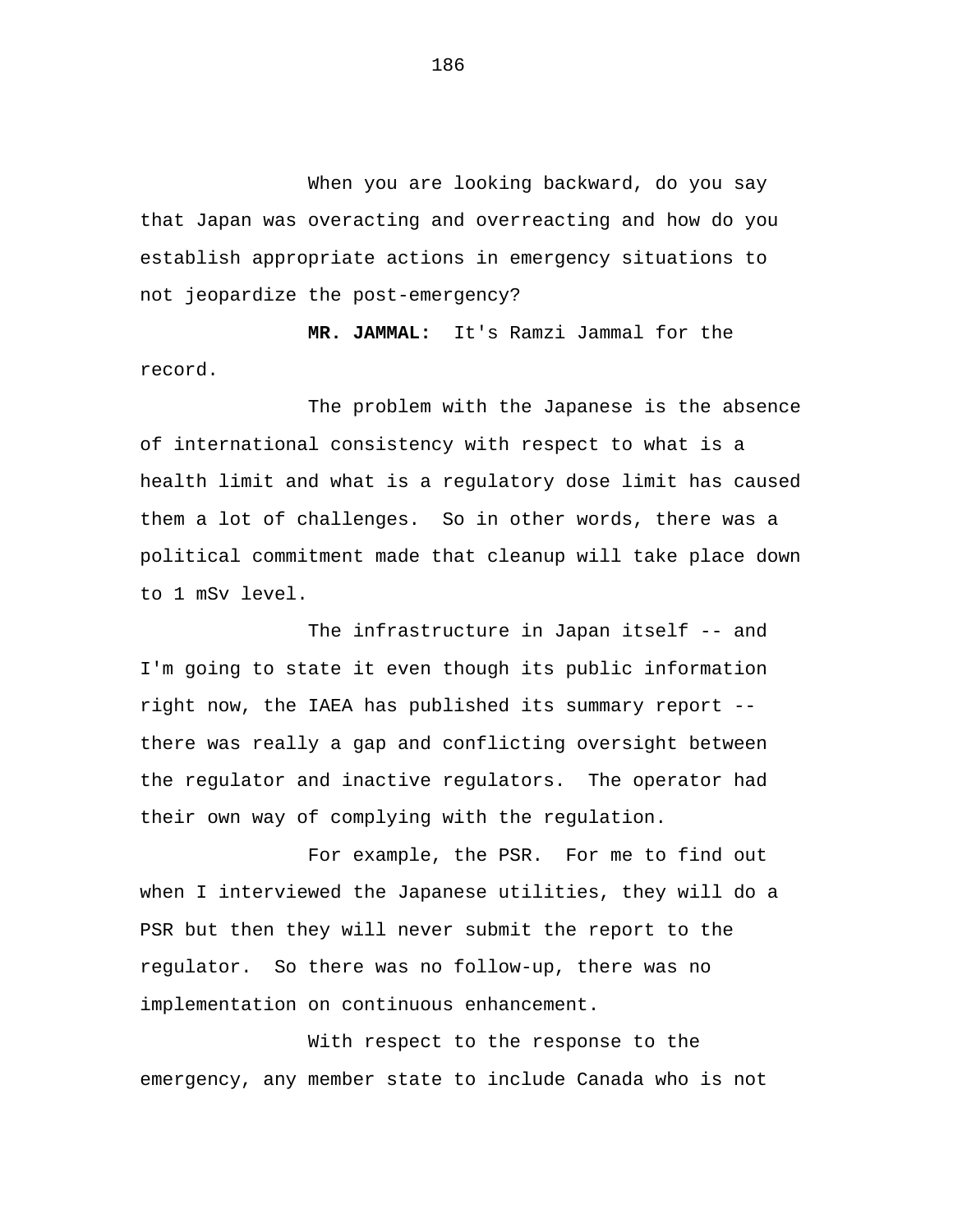establishing the health limit with respect to the recovery phase, and the response phase, and the evacuation doses will be in the same situation.

So the lesson learned from Japan is every member state, contracting party, should have the discussions during normal situations to address and establish regulatory requirements, if there are no regulatory requirements, established guidelines for evacuation, for recovery and so on and so forth. To include the public consultation, because part of the challenge in lessons learned is the unknown, the political commitments and the pressures that the politicians received from NGOs or other stakeholders to take action. So there are a lot of elements that take place.

So, as we all know from Japan, the evacuation orders did more harm to the population than the actual exposure itself. So all of these elements combined will have to be addressed by every regulator and national countries at the national level in the absence of the international consistent approach to include the public for education so everybody knows what to do.

And the Commission has put in place requirements in our LCH from potassium iodide predistribution, but Health Canada is updating their own guidelines and the Commission will be following that very,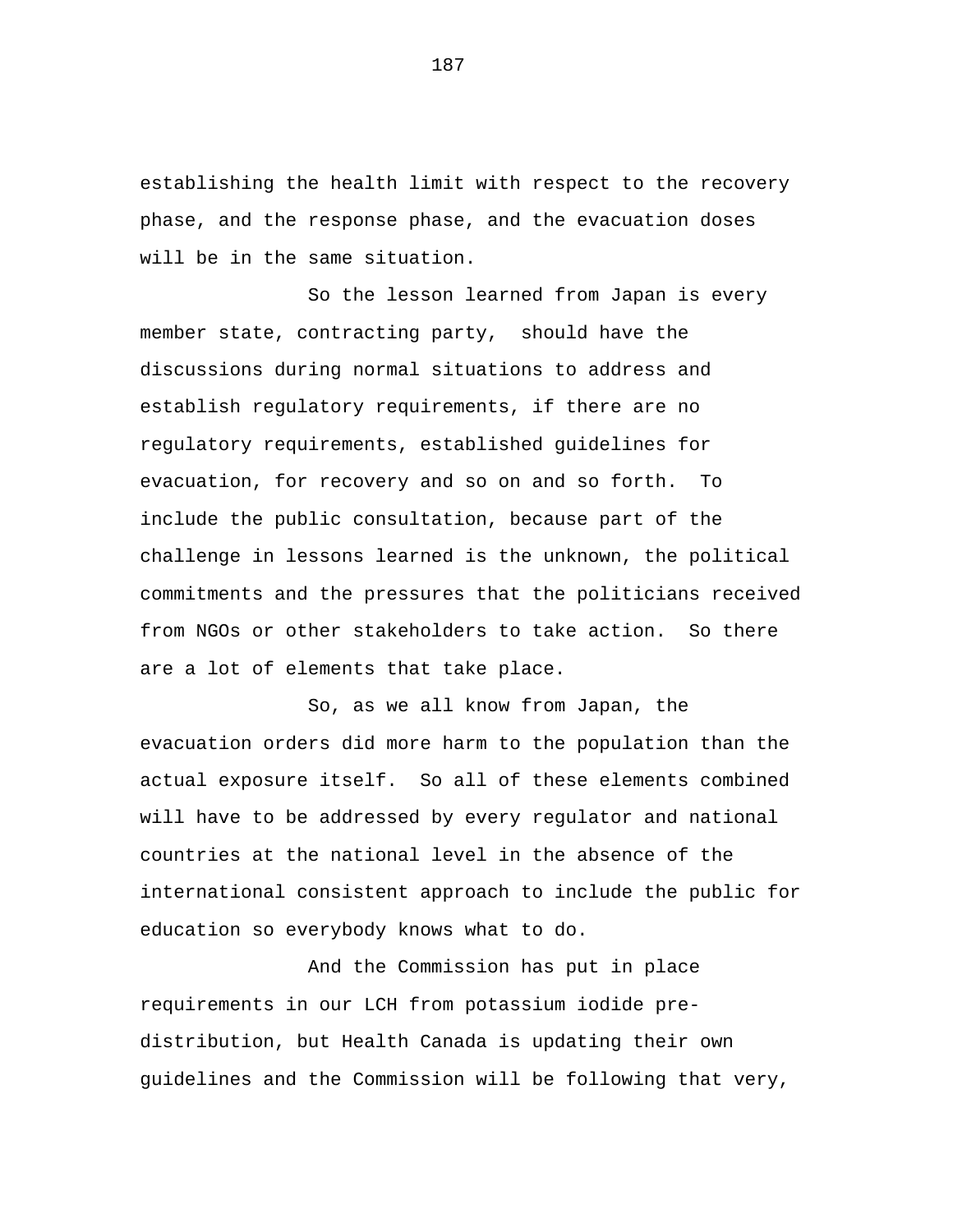very closely.

I will pass it on to my colleagues if anyone else has to add anything to it.

**MEMBER TOLGYESI:** So what you are saying is that there are two levels of actions, there should be a national level, okay, and it should be harmonized with the international to some extent, but also international about directly where you accept -- because you were saying that the problem was there is no international level accepted.

So how will you manage that? Because that is something which I will say is a tough cookie. Even it could be a national level because what you are talking about the example in Japan, but oversight was different - different, how do you call it, organizations. How do you reach that? Probably we don't have that in Canada. We don't, but I think it is in several countries, or lots of countries you have these problems. So if for any reason it should happen, the nuclear industry across the world will be in a bad position.

**MR. JAMMAL:** It's Ramzi Jammal for the record.

There's two key points to address. Yes, at the national level is to have the discussions publicly for the public to understand what the guidelines will be or regulatory requirements.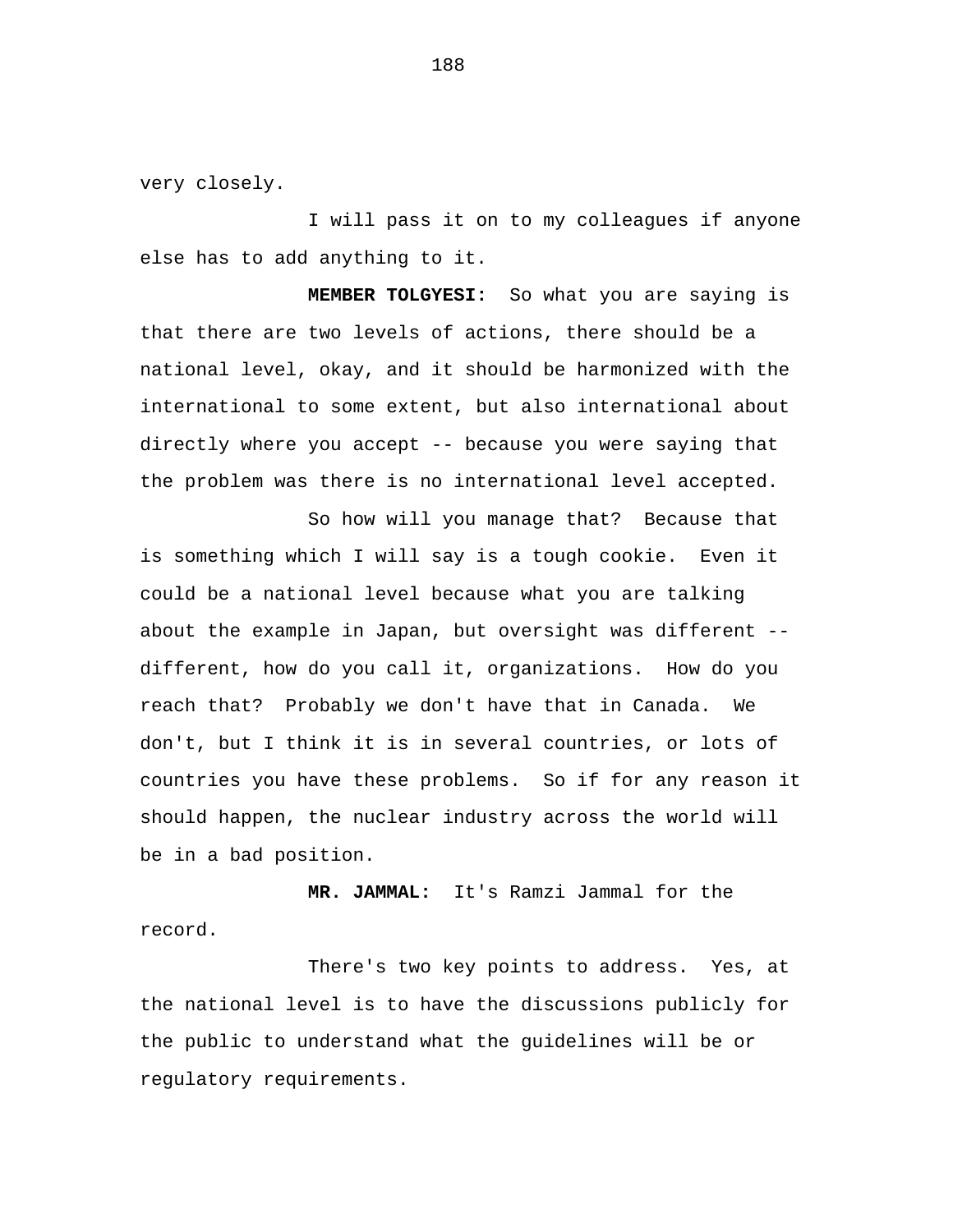On the international level, the big problem we have -- for example, we mentioned the ICRP recommendation of 20 mSv for people, for the public to return. A decision-maker who is not technical, who is political, who has to make a decision quickly will not be able to find this recommendation on one page where we can make reference to it. You have to go ICRP, Volume 110, page 210, paragraph 210, and so on and so forth, to even find two lines to say 20 mSv is okay to return.

So one of the things that we are doing and requiring the IAEA to do, and the ICRP to do, to put these one-page elements with a quick reference to say 20 mSv is adequate, 100 mSv is adequate based on the international consistency, but the work has always to be done at the national level.

That's one of the challenges the Japanese faced during the evacuation orders, every Member State started to declare their own on a scale and every Member State or internationally started to order evacuation of their citizens, which includes, for example, the French who evacuated their embassy right off the bat. As the President knows, we were advising our country in the - sorry, our counterparts in the embassy to say stay put where you are, there is no need to evacuate. So you see now the difference. So now the Japanese who are in the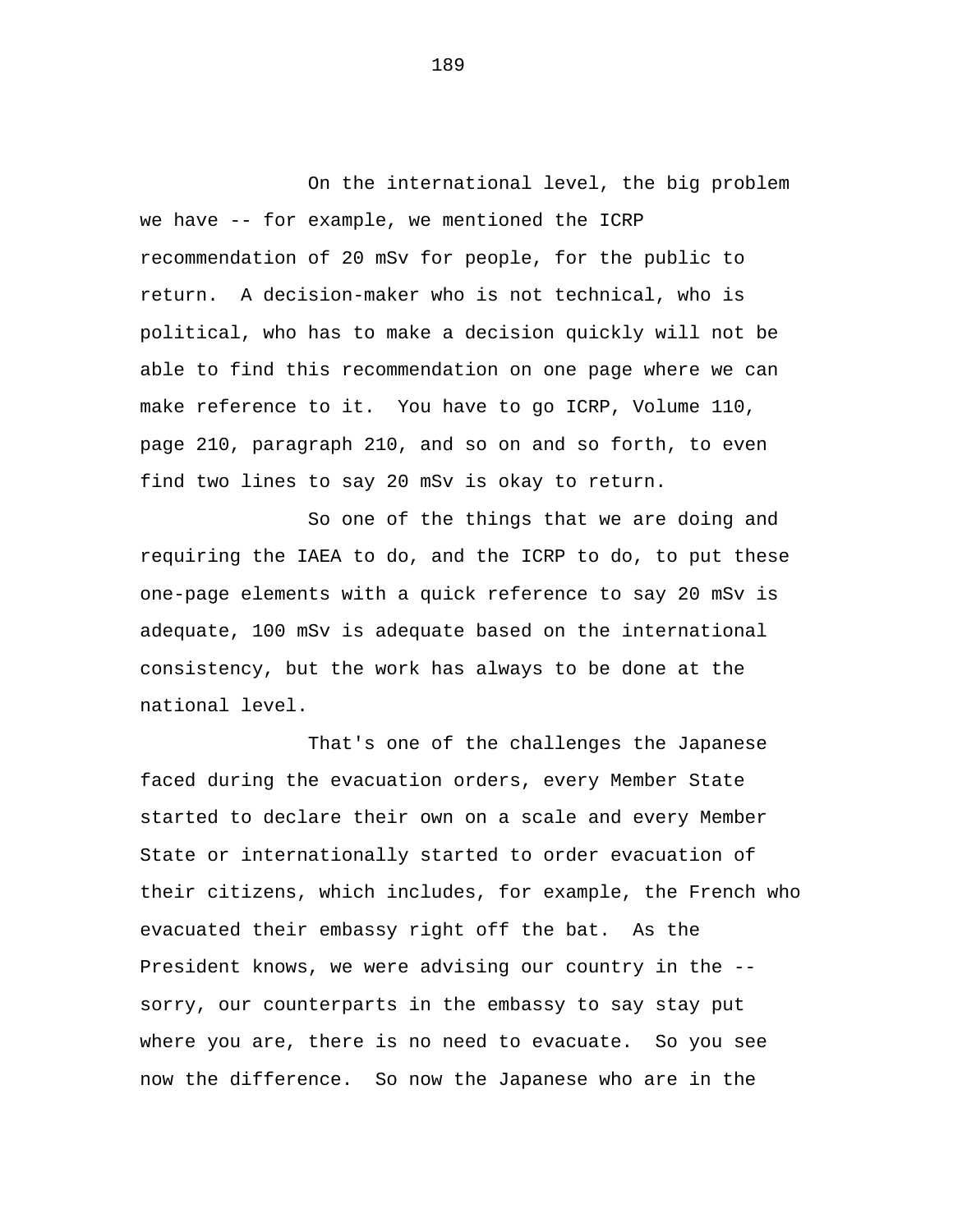middle saying, is my life less valuable than the French who were evacuated, and so on and so forth.

**THE PRESIDENT:** I think we are starting to digress and moving into the safety side rather than the waste management and the safety convention for a different topic, a different time. I'm conscious of time here, so we should stick to our waste management convention here and I would like to move on to the next round.

Ms Velshi?

**MEMBER VELSHI:** Thank you.

So kudos to the Canadian delegation for sort of punching above their weight. I think this looks like you have made some great strides there.

So now I will ask a question on slide number 15, which was on good practice. In the presentation you had said there were 19 good practices in total that were identified. Were there any that -- and certainly as a regulator you felt, you know, rather than wait for the next revision of our REGDOCS or so, this is such a great idea I don't know why we shouldn't be doing it today. Were there any like those?

**MR. JAMMAL:** Ramzi Jammal for the record.

From a regulatory perspective there was nothing striking that we were missing from a clarity or enhancement for regulatory infrastructure as such. That's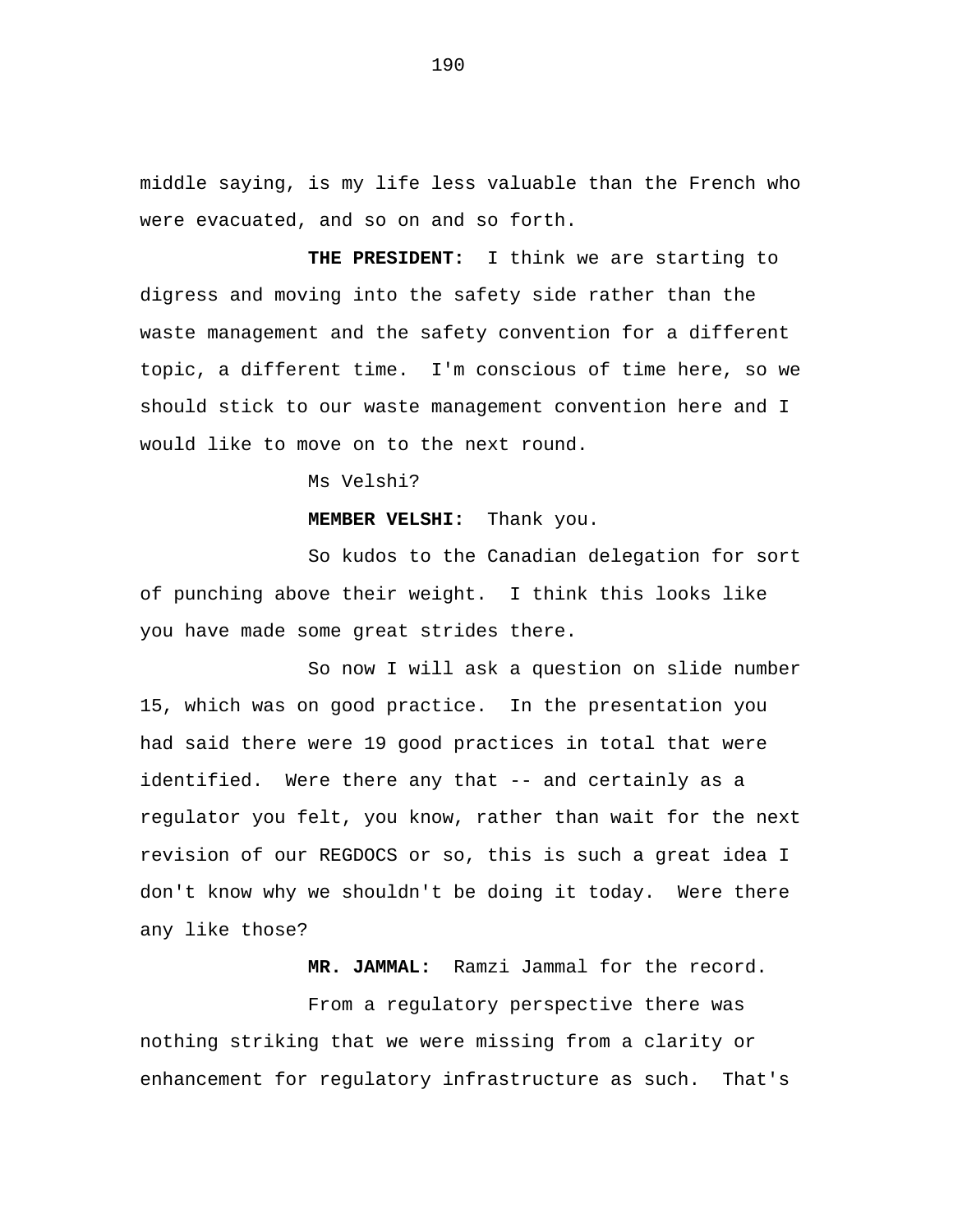the simple answer but I will ask my colleagues. I mean we did not come back and say that's a good practice that we can and should implement in Canada.

**MS GLENN:** Karine Glenn for the record. I will just give you an example. Some of the best practices that were identified are some that we already do in Canada. For instance, I believe France was given a good practice for their transparency and openness, which Canada is very open in terms of being a regulator through our process and our hearing process, our consultation on our documents.

Another example that is perhaps a little more, I'm going to say, quirky is the Netherlands were given a good practice for their incorporation of art into the design of their waste facilities, and so for instance they are painting the buildings and as the material will decay in the waste facility, so will the shade of the colour the building is painted in.

**MR. JAMMAL:** I'm sure Joan Miller would like  $to$   $--$ 

**MS GLENN:** Yes. So that is just an example of some of the good practices that were identified. Some of -- many of them we were already implementing in Canada.

**THE PRESIDENT:** Dr. McEwan?

**MEMBER McEWAN:** Thank you, Mr. President.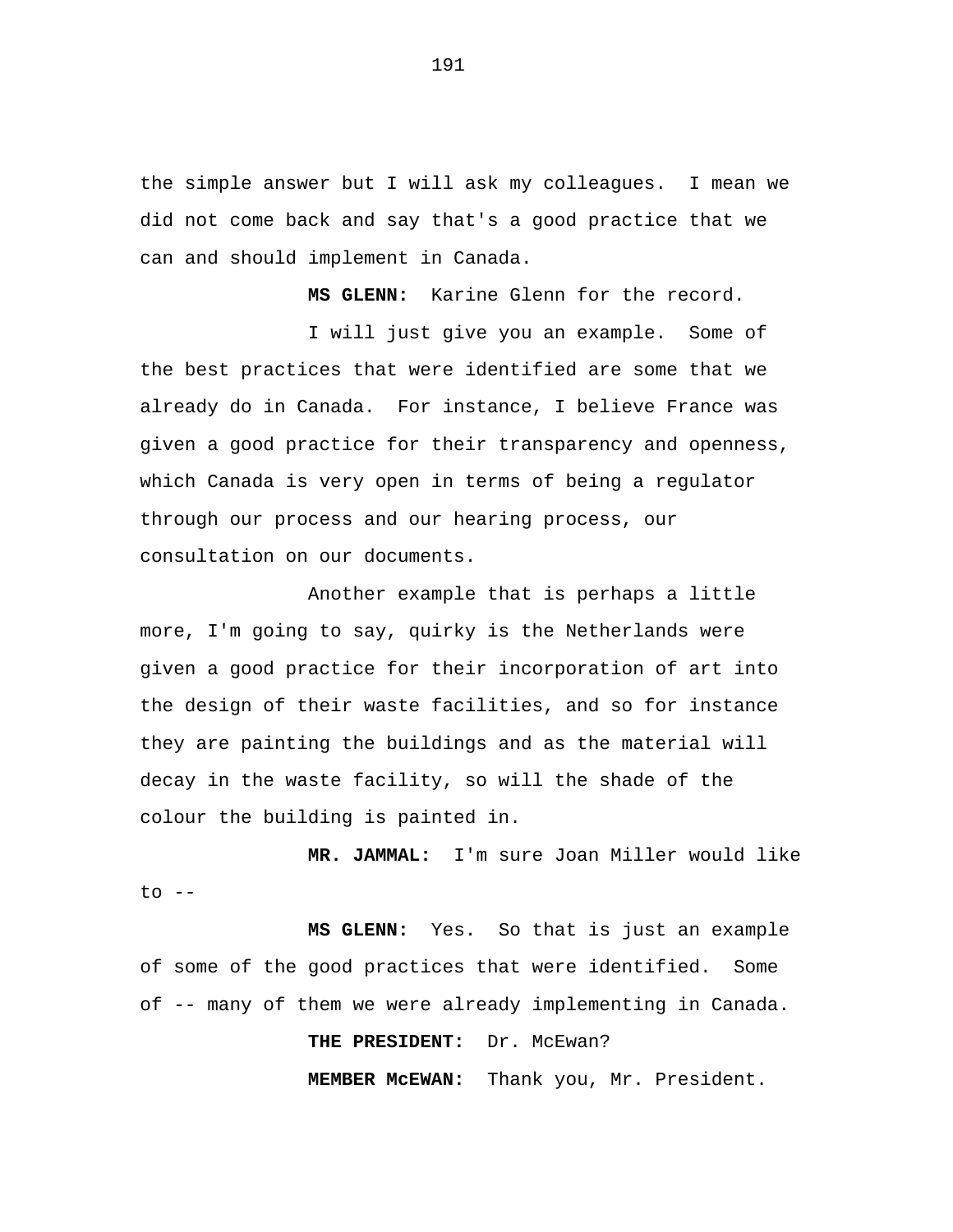I think somebody mentioned issues of some of the smaller countries. Kazakhstan I think was specifically mentioned. I mean if I read my Economist correctly, they have significant issues with nuclear waste with the remnants of the Soviet Empire. Is the developed world doing anything to help them or are they entirely on their own? And if people are trying to help them, are they actually receptive to that or are they just hands off and we will deal with it?

**MR. JAMMAL:** It's Ramzi Jammal for the record.

Since my boss, the President, told me to stick to the Convention, the answer is yes. The Convention itself, all it does is highlight potential challenges.

I will ask Lise Morton from OPG to - because she attended that presentation from that country grouping.

But there are elements internationally such as technical cooperation. The IAEA itself, where there are peer review missions assessing the capability of the country for waste, there is peer review for waste management. For example, the nuclear power plants or IRRS missions and that's why we want to establish in Canada a group with respect to the peer review of DGR from a regulatory perspective, not just a research perspective.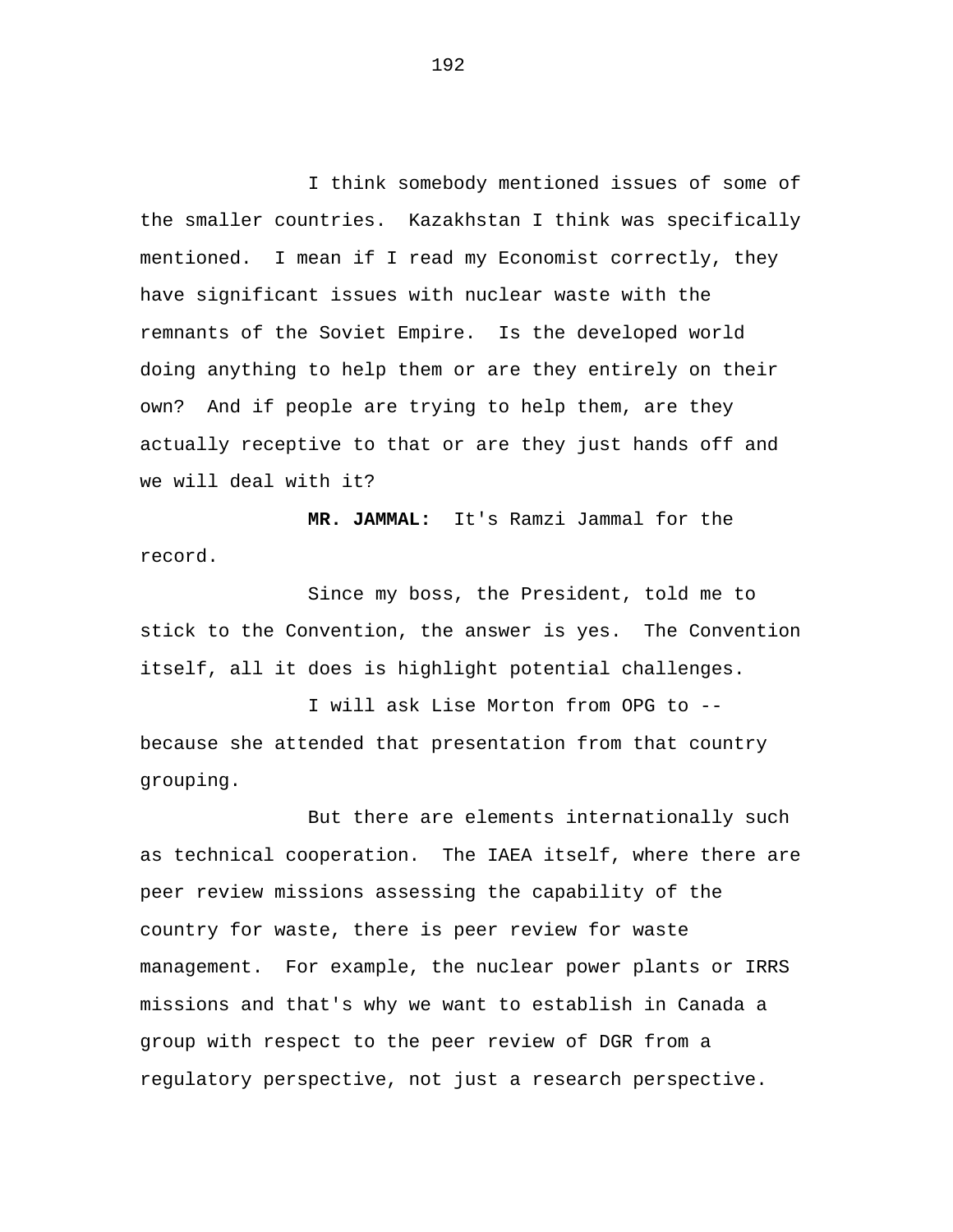So yes, there are capabilities under the IAEA to assist these countries and to date they are receptive and they are trying to make improvements.

But I will pass it on to Lise if she has anything else to add specific to that country.

**MS MORTON:** Lise Morton for the record.

Yes. So with respect to Kazakhstan -- and again, I will just report on what was obviously reported at the Joint Convention -- it was the home of, and I will mispronounce it, the semipalatinsk nuclear weapons test site for Russia and on top of that a significant amount of uranium mines and tailings ponds across the country, so an incredible inventory of waste that they can't even fully document or characterize.

One of the things that's in their report and that they presented on is that there was international cooperation between Russia, Kazakhstan and the U.S. for 17 years to remove the plutonium from the test site and that's just become public now -- the work was completed in 2012 and it's just now become public and there was discussion about the international cooperation that they do get.

The one area that got some attention at the convention was the fact that from a regulatory oversight body perspective, they are very limited staff. So there were certainly, again, off-the-cuff discussions afterwards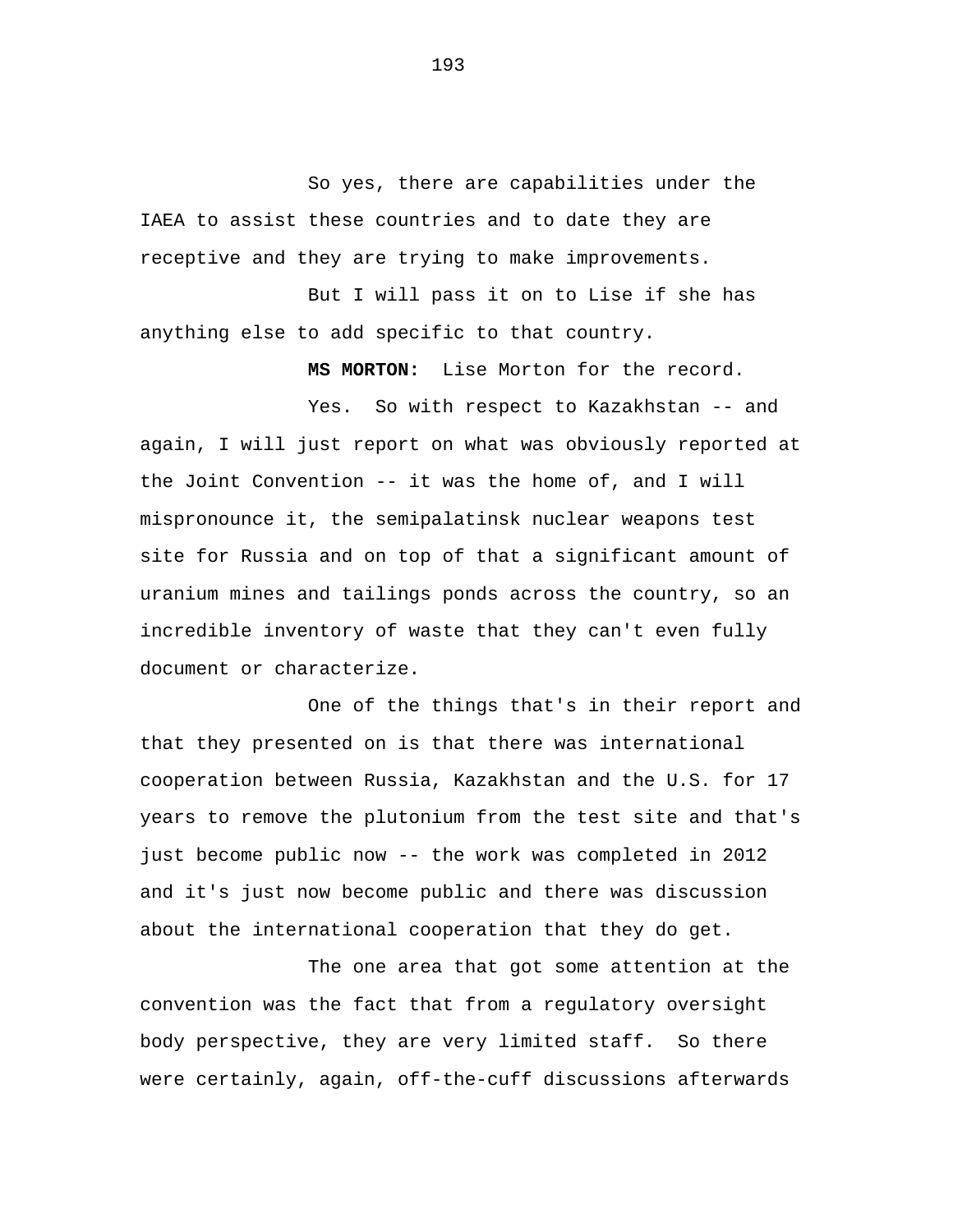and I know the Americans, in particular, were discussing, you know, raising some of these issues within their regulatory body as well.

So there was talk about the international cooperation. There seemed to be understanding that they needed help and they certainly seemed to be very receptive to that help.

**THE PRESIDENT:** Thank you. M. Harvey? M. Tolgyesi? Ms Velshi?

Okay, thank you for that and we will be around -- some of us will be around for the next one. Not sure this guy is, but some will.

--- Laughter / Rires

**THE PRESIDENT:** So we're looking forward to the good work, continuing good work in this particular area.

I would like to move on to the final item which is a presentation by CNSC staff on the forest fires in Northern Saskatchewan as outlined in CMD 15-M36.

I'd like to acknowledge the participation of representatives from Cameco Corporation, AREVA Resources Canada and CNSC staff who are joining us via video conferencing in Saskatoon.

Can you hear us?

**MR. CORMAN:** Yes. Can you hear us?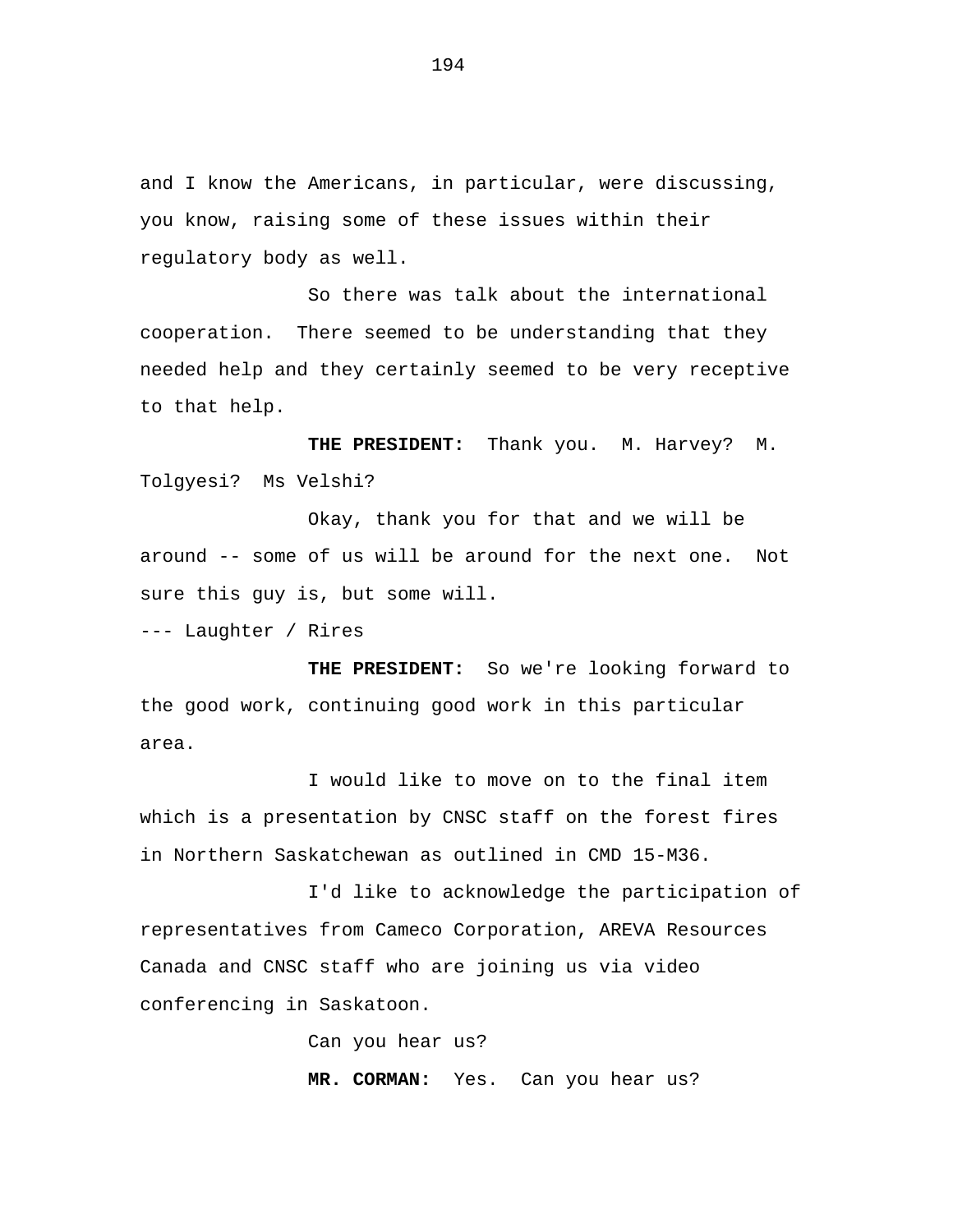**THE PRESIDENT:** Yes, we can. Thank you. Dr. Newland, the floor is yours.

**\*CMD 15-M36** 

**Oral Presentation by CNSC staff** 

DR. NEWLAND: Good afternoon. So it's just me, oh, and Ramzi.

**THE PRESIDENT:** We've got our own line, a whole contingent here of people.

**DR. NEWLAND:** But we have Mark Langdon on the line.

**MR. LANGDON:** Yes, you do.

**DR. NEWLAND:** Okay. So, for the finale.

Good afternoon, Mr. President, Members of the Commission, my name is Dave Newland, I'm the Acting Director General of the Directorate of Nuclear Cycle and Facilities Regulation.

You've already heard who we have at the Saskatoon office and it will be Mark Langdon who will be really leading the presentation.

So this presentation will provide information on the forest fires that occurred this year in Northern Saskatchewan.

**THE PRESIDENT:** Sorry to interrupt you.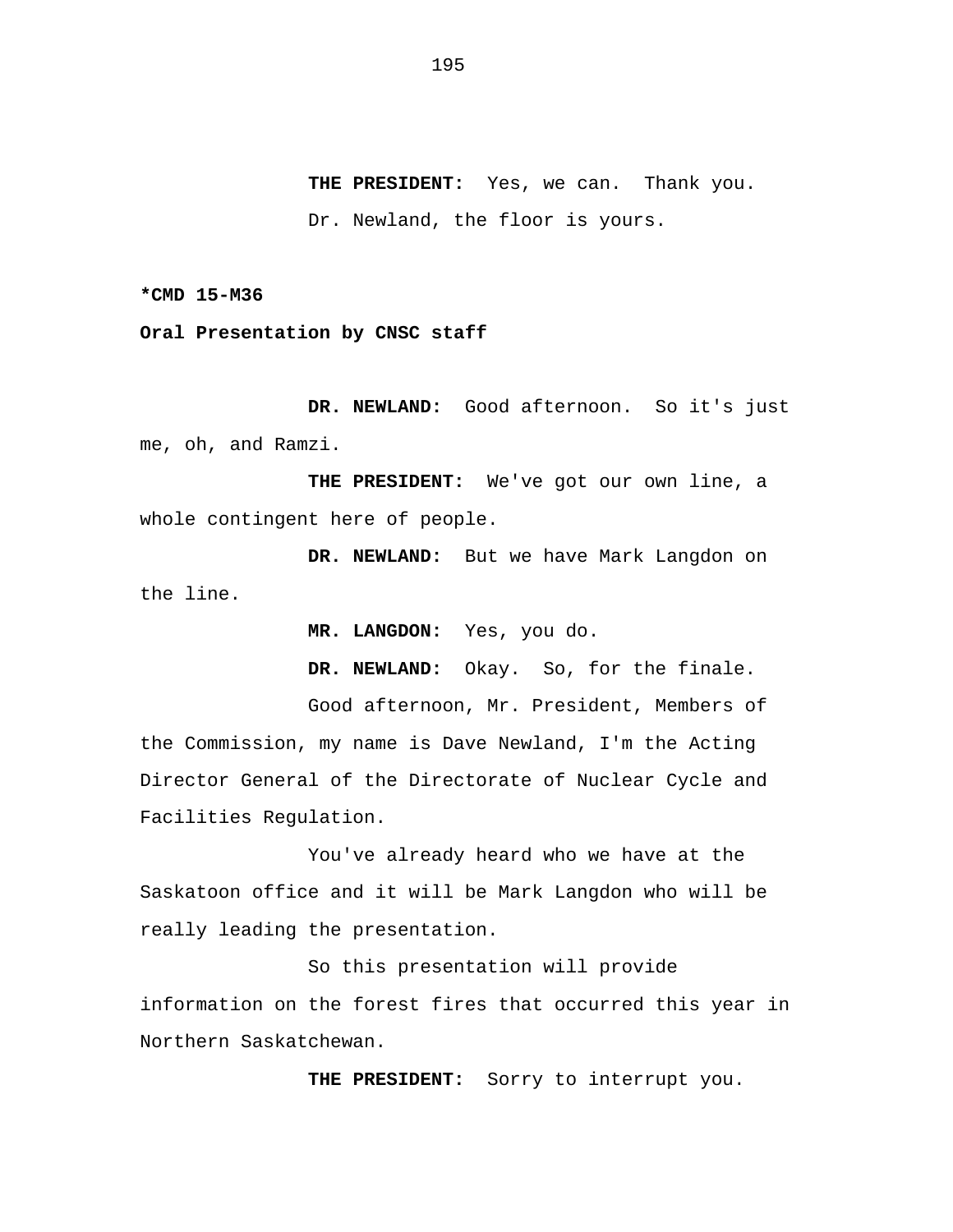There's, I'm counting now, six people over there. So maybe since we see you here in high definition, so could you introduce yourself.

**MR. LANGDON:** Okay, I'll start. I'm Mark Langdon, Acting Director for Uranium Mines and Mills.

**MR. CORMAN:** Jim Corman, Vice-President Operations and Projects for AREVA.

**MS WALLACE:** Lacey Wallace, Project Officer in the Saskatoon office.

**MS EATON:** Sarah Eaton, Project Officer in Saskatoon.

**MR. ALONSO:** John Alonso, I'm Director of Transportation and Fuels Management for Cameco.

**MR. NAGY:** Kevin Nagy, Cameco's Director of Compliance and Licensing for Saskatchewan.

**THE PRESIDENT:** Thank you. Sorry, Mr. Newland, over to you.

**DR. NEWLAND:** Thank you. So this presentation will provide information on the forest fires that occurred this year in Northern Saskatchewan in the context of how they affect the operating uranium mines and mills.

We thought this would be of interest to Commission Members and, as you are aware, forest fires occur regularly in Canada every year, but they were quite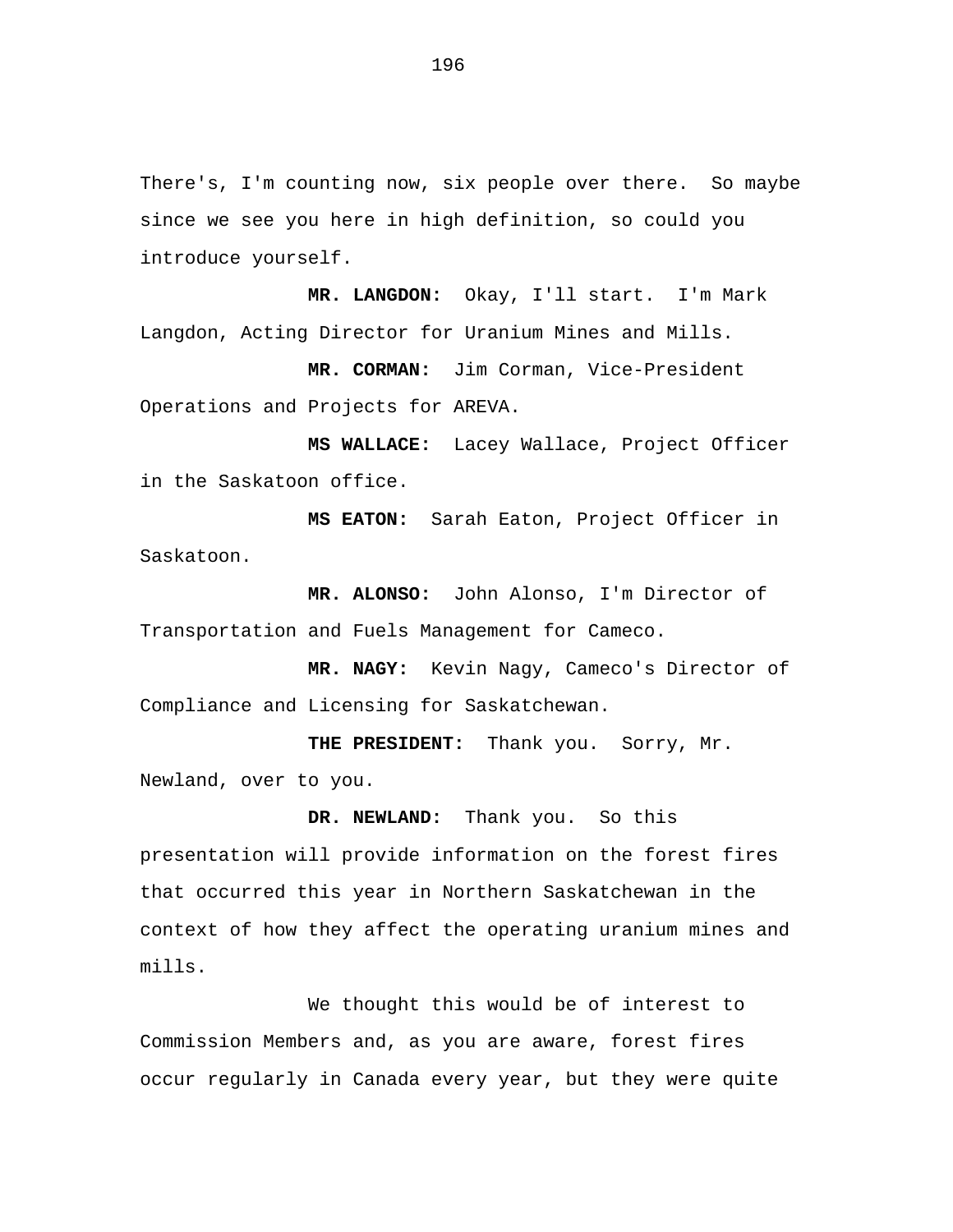exceptional for North Saskatchewan in 2015.

So, Mark, I'll pass it over to you. Thank you.

**MR. LANGDON:** Okay. Mark Langdon, for the record. Good afternoon Mr. President and Members of the Commission.

Forest fires in Northern Saskatchewan are a normal yearly occurrence. In 2015 an extensive period with little to no precipitation, combined with hot temperatures, provided the conditions for an increased number of forest fires of greater extent.

This slide displays that in 2015, as of August 12th, there were nearly twice as many fires which have burnt three times the total area compared to the 10 year average in Saskatchewan for a full year.

Fires continue to burn today, but at a reduced rate and intensity due to recent precipitation which has reduced the fire risk to a low rating.

Next slide, please. Although the fires were of greater number and extent in average, most of the fires occurred far to the south of the uranium mine and mill facilities. In 2015, there have been no fires in close proximity to the uranium mine and mill operations requiring active firefighting efforts.

Prior to 2015, conditions during 2003 and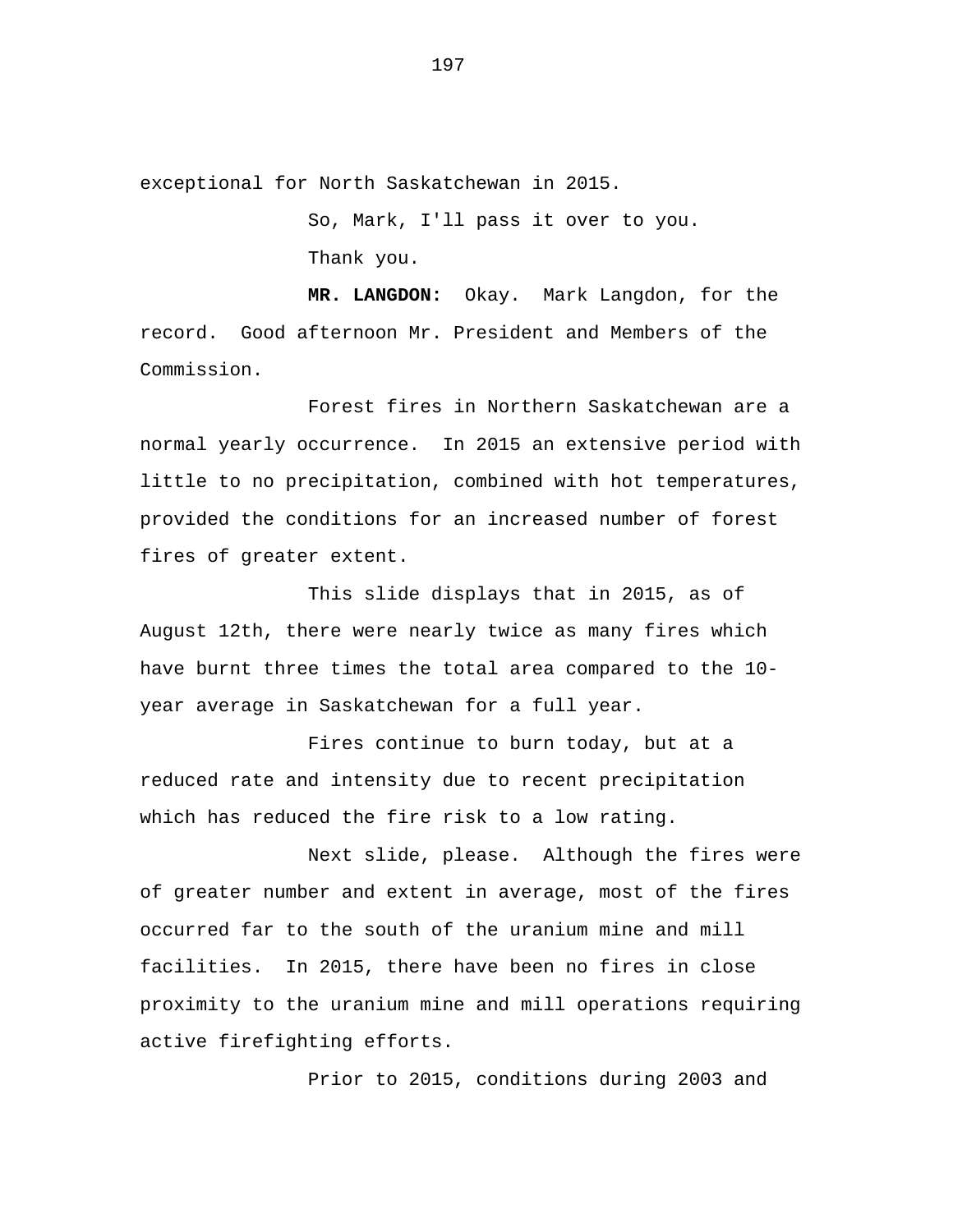2012 also resulted in more significant forest fire seasons. In both of those years, fires were burning in very close proximity to uranium mine and mill facilities. Licensees required active firefighting efforts in those years, working under the direction of the provincial firefighters, to ensure the operations were protected.

CNSC staff is confident with the licensees' capabilities to respond to threatening forest fires in protecting the uranium mine and mill facilities in cooperation with provincial authorities.

Next slide, please. As previously stated, the uranium mine and mill facilities in Northern Saskatchewan were not directly threatened by forest fires in 2015 and have continued normal operations.

Forest fires continue to burn today and are being actively monitored and managed by provincial authorities.

In 2015, a number of Northern Saskatchewan communities, including La Ronge, required evacuation due to smoke, as well as the extent and proximity of the fires. Evacuation notices for the communities have now been lifted and evacuees have returned to their communities.

Next slide, please. The fires affected a large portion of Saskatchewan either through the impact of smoke on air quality, disruptions to normal business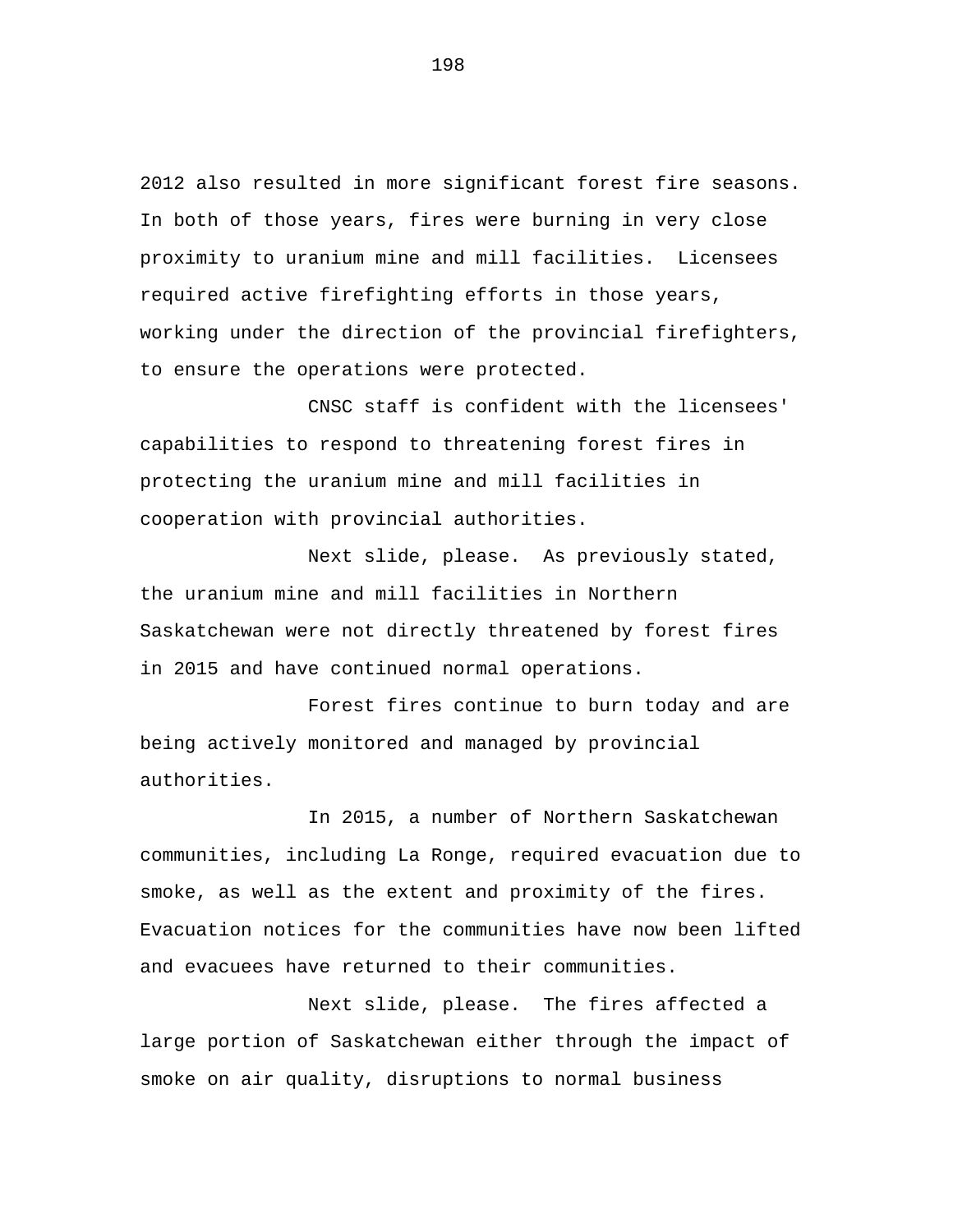activities or to the direct safety of several northern communities. Thirteen thousand people were evacuated and displaced for several weeks to southern centres such as Saskatoon, Prince Albert and Regina which provided care and shelter during this forest fire event.

Uranium mine and mill licensees participated in the relief effort by providing assistance to community members and shelter organizations throughout the forest fire event.

Next slide, please. The forest fires resulted in situations and impacts to the mines and mills requiring their attention in mitigation. Licensee corporate crisis management was activated to help control and mitigate these impacts.

The mines and mills are dependent on transportation by trucking for operational supplies, including fuels, process chemicals, parts, food, et cetera. The fires to the south caused temporary road closures and delays for trucks and supplies.

To ensure the safe transport of personnel and supplies, the Ministry of Highways provided escorts for vehicle convoys. Critical operation supplies were monitored at the facilities and yellow cake shipments by truck to Saskatoon were voluntarily suspended through much of July.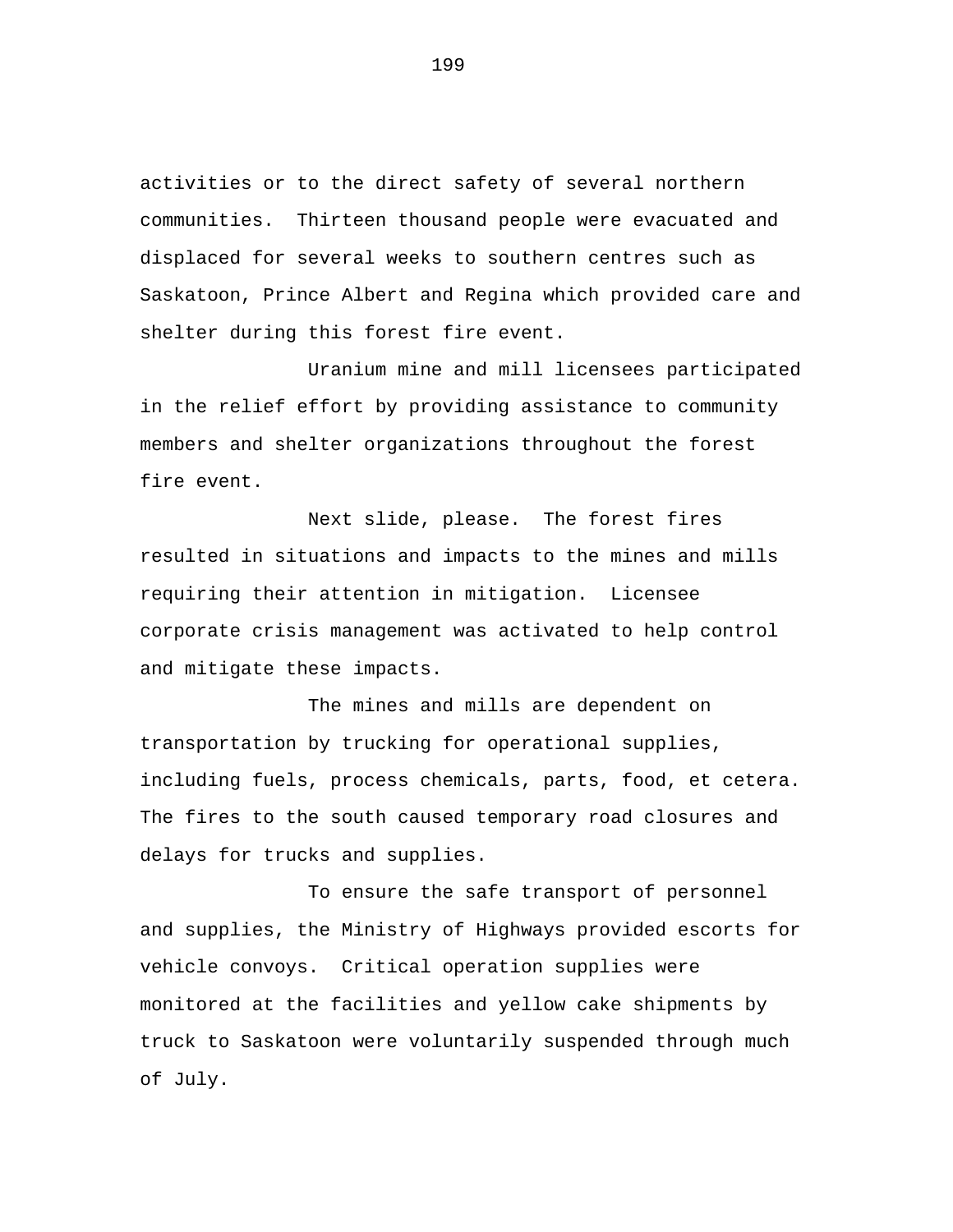Workers at the uranium mine and mill facilities are flown to work from pick-up locations in Saskatoon, Prince Albert, La Ronge and other Northern Saskatchewan communities.

Due to community evacuations, licensees had to modify employee pick-up points to allow people to get to work and get home to their families. Some employees were also released by the licensees to aid in the firefighting efforts in their home communities.

Licensees did not require evacuation of employees from their operating facilities due to the forest fires.

Next slide, please. Licensees have contingency plans to deal with emergency situations, accidents and natural disasters such as fires. Sites are equipped with firefighting equipment, fire trucks and ambulances to deal with such emergencies.

All facilities develop and train emergency response teams that are first responders to all site emergencies, both on the surface and underground. Part of their emergency response training is on fire prevention and firefighting. Emergency response teams from all uranium mine and mill facilities have mutual assistance agreements to work together whenever necessary. Uranium mine and mill facilities only fight forest fires when the fires directly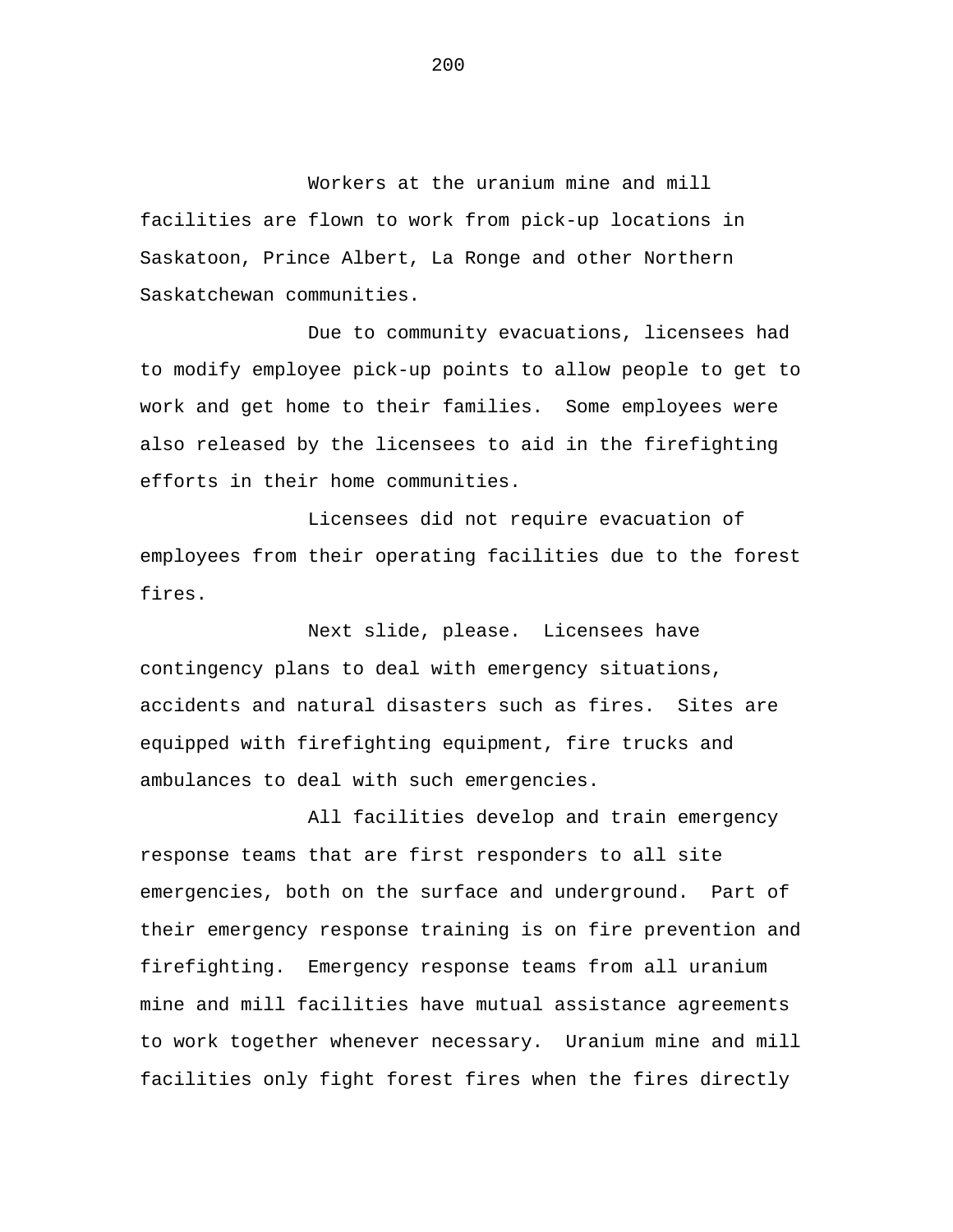threaten their site and this is done under the direction of provincial wild fire authorities.

Licensee response is mainly in the form of fire prevention, such as maintaining or increasing fire breaks and setting up sprinkler systems around the facility. They do not actively go out from the facilities to directly fight fires.

In the event that a forest fire cuts off the main electrical power line grid, facilities have the ability to maintain full operations through on-site diesel generators. The amount of diesel stored at site and the ability to replenish diesel supplies is a contingency issue that is monitored by the licensees.

If on-site power is required for extended periods of time, the facilities can operate and maintain in a safe shutdown state with only critical systems operating such as effluent treatment or underground water pumping. The environment and the health and safety of workers would be protected.

Next slide, please. Licensees provided various forms of assistance to evacuees.

Saskatoon, La Ronge, and Prince Albert-based employees volunteered daily to assist Red Cross.

Eighty-one Pinehouse residents were temporarily housed at Key Lake operation.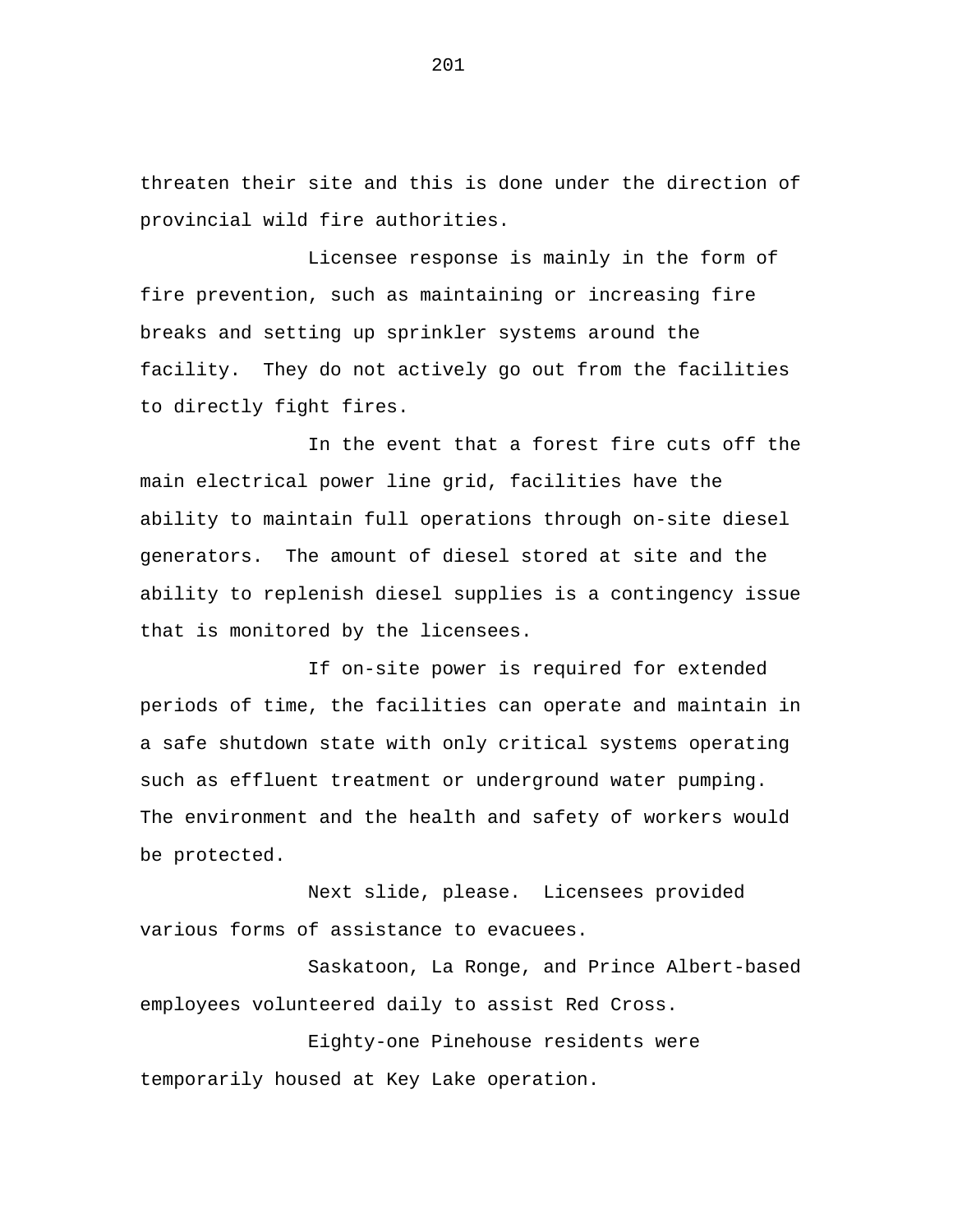Fire fighting equipment and personnel was provided to the community of Pinehouse to assist during community evacuation and collection bins were set up at licensee offices for donations.

Next slide, please.

The CNSC monitored the forest fire situation closely and kept up to date with fire progression through licensee reports, information from the Province of Saskatchewan and the local emergency operations centre.

CNSC staff kept management aware by providing a report to the CNSC Executive Committee while also actively communicating the fire status on the CNSC website, Facebook and Twitter.

Next slide, please.

The Province of Saskatchewan's Ministry of the Environment is the lead authority responsible for all forest fire fighting efforts in Saskatchewan. The province has developed a fire fighting program that provides resources and coordinates firefighting strategies. In cases of imminent threat to public safety it can order evacuation of the affected areas which in 2015 resulted in one-third of the northern residents being evacuated.

The province also maintains and supervises the use of public roads through the Ministry of Highways and Infrastructure. During emergency events transportation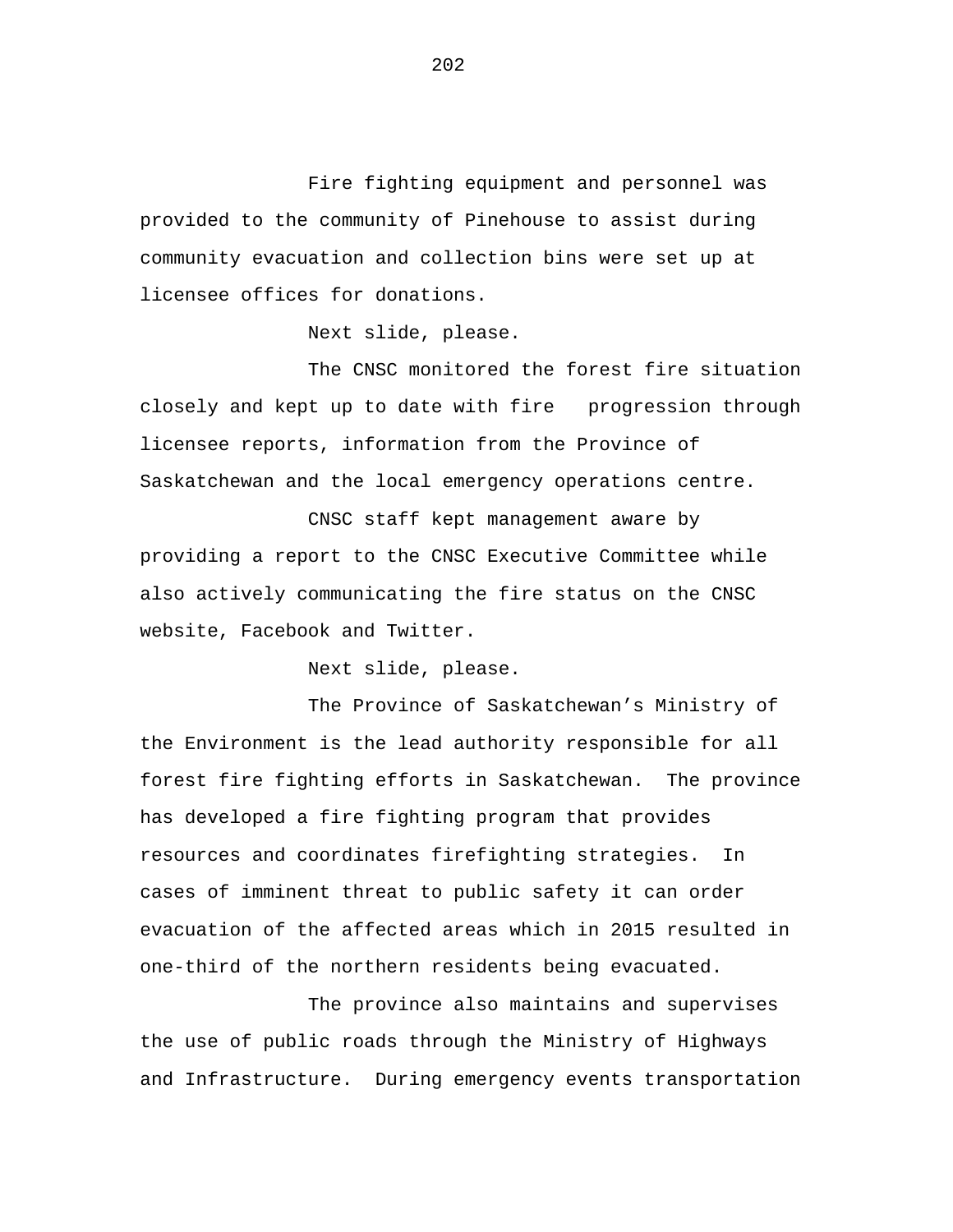routes may be altered or suspended based on the conditions encountered on the ground.

Next slide, please.

The 2015 forest fire situation in northern Saskatchewan attracted a significant amount of media attention both locally and nationally. As previously mentioned, CNSC provided updates on their internal and external communication networks in response to the heavy media coverage. Local newspapers and television stations provided daily reports of fire progression and impacts to the northern communities while provincial authorities responsible for managing the fires informed the public of the fire status by providing updates on Facebook, daily fire maps and highway closure reports.

Federal authorities such as Natural Resources Canada and Health Canada also provided updates on resources when required.

The licensees' social networking efforts were valuable in informing their employees and other interested stakeholders on operational issues and community assistance being provided.

Next slide, please.

To conclude the presentation I would like to reiterate that forest fires in northern Saskatchewan are a normal seasonal occurrence. In 2015, the unusually dry and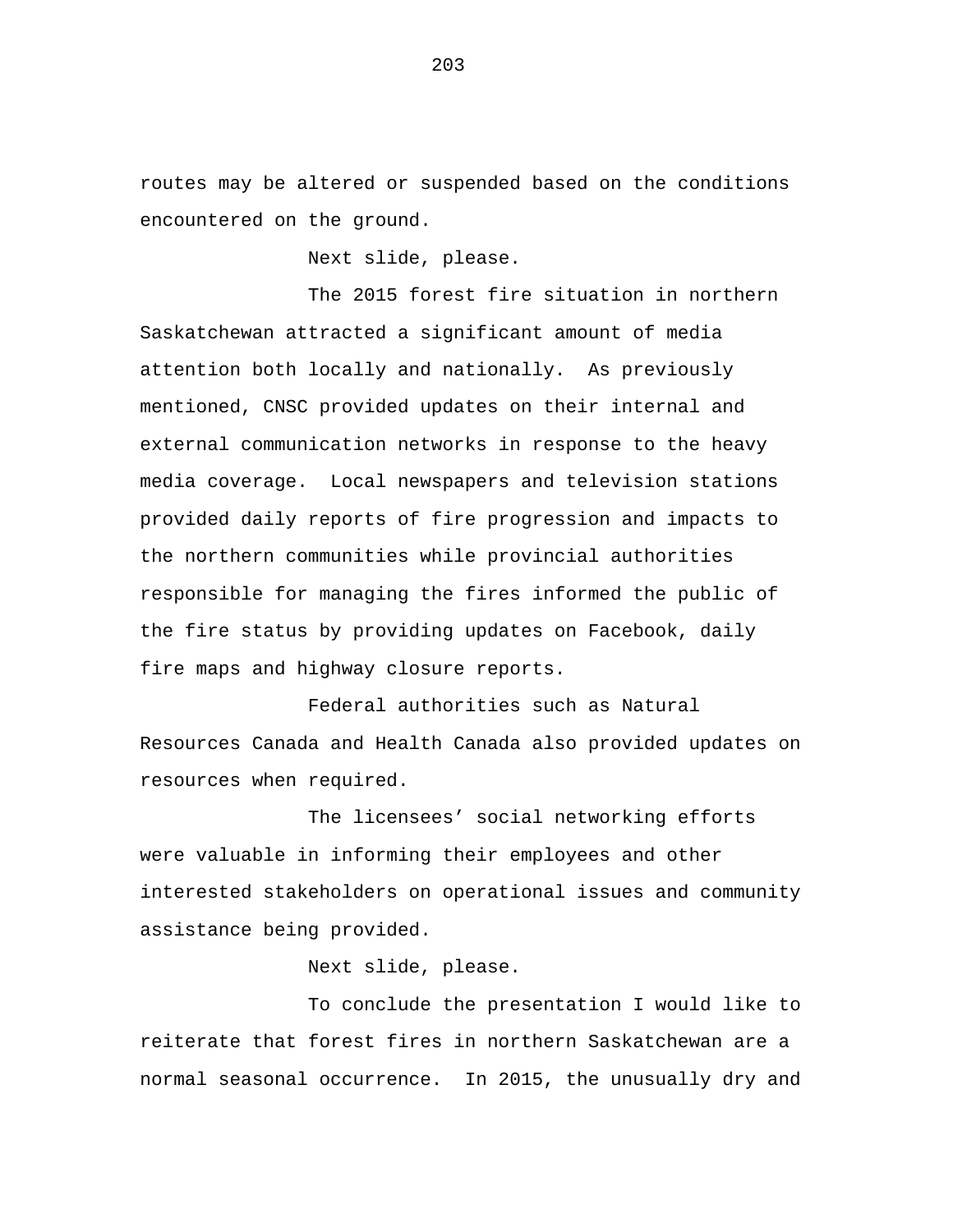hot conditions resulted in an increased number of forest fires with greater intensity.

There have been no fires in close proximity to the uranium mine and mill operations that required employee evacuation or required active fire fighting efforts by the province and licensees to ensure that operations were protected.

CNSC staff is satisfied that the licensee's fire response management is effective and that their contingency plans are acceptable and protective of the health and safety of employees in the environment.

Communications to the public by CNSC and licensees were timely and transparent. Licensees mitigated operational impacts resulting in no risk to the health and safety of workers or to the environment at the operating mine and mill facilities.

CNSC staff and CAMECO and AREVA

representatives are now available to answer any questions. Thank you.

**THE PRESIDENT:** Thank you**.** Let's start the question session with Monsieur Tolgyesi.

**MEMBRE TOLGYESI :** Merci, Monsieur le Président.

Even though the fire is far away the smoke is travelling long distances. Did you experience with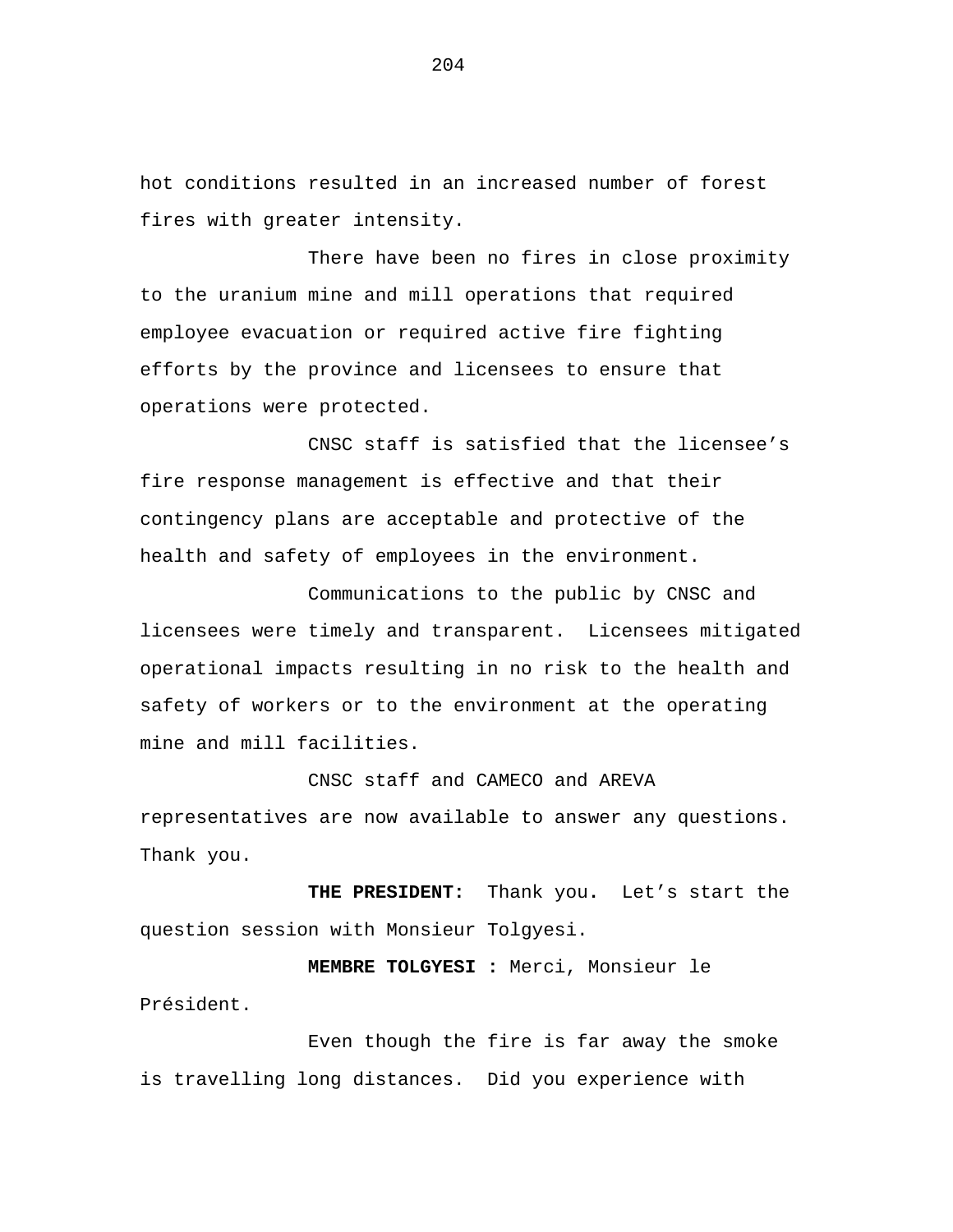underground, specifically underground operations, smoke detection or problems for ventilation because underground you don't know then if the fire is underground or if it's just the smoke which is coming?

**MR. NAGY:** For the record, Kevin Nagy with Cameco.

The predominant wind direction where our facilities are located is from the northwest. So for the most part, the wind was blowing the smoke away from our facilities. That said, we did have a few smoky days at some of our facilities. It wasn't an issue at the facilities that we have, the three underground mines; McArthur River, Rabbit Lake or Cigar. It wasn't necessary to suspend mining operations at all. The smoke wasn't really a significant concern at those facilities.

We did have a day, I think, in early July at our Key Lake operation where it was quite smoky and visibility was quite poor. And we did suspend outdoor work and outdoor activities for that day until the smoke cleared.

**MEMBER TOLGYESI:** What's your emergency communication underground? Is this gas, stench gas or some other way to communicate employees for evacuation?

> **MR. NAGY:** Kevin Nagy, for the record. Yes, stench gas is one of the mechanisms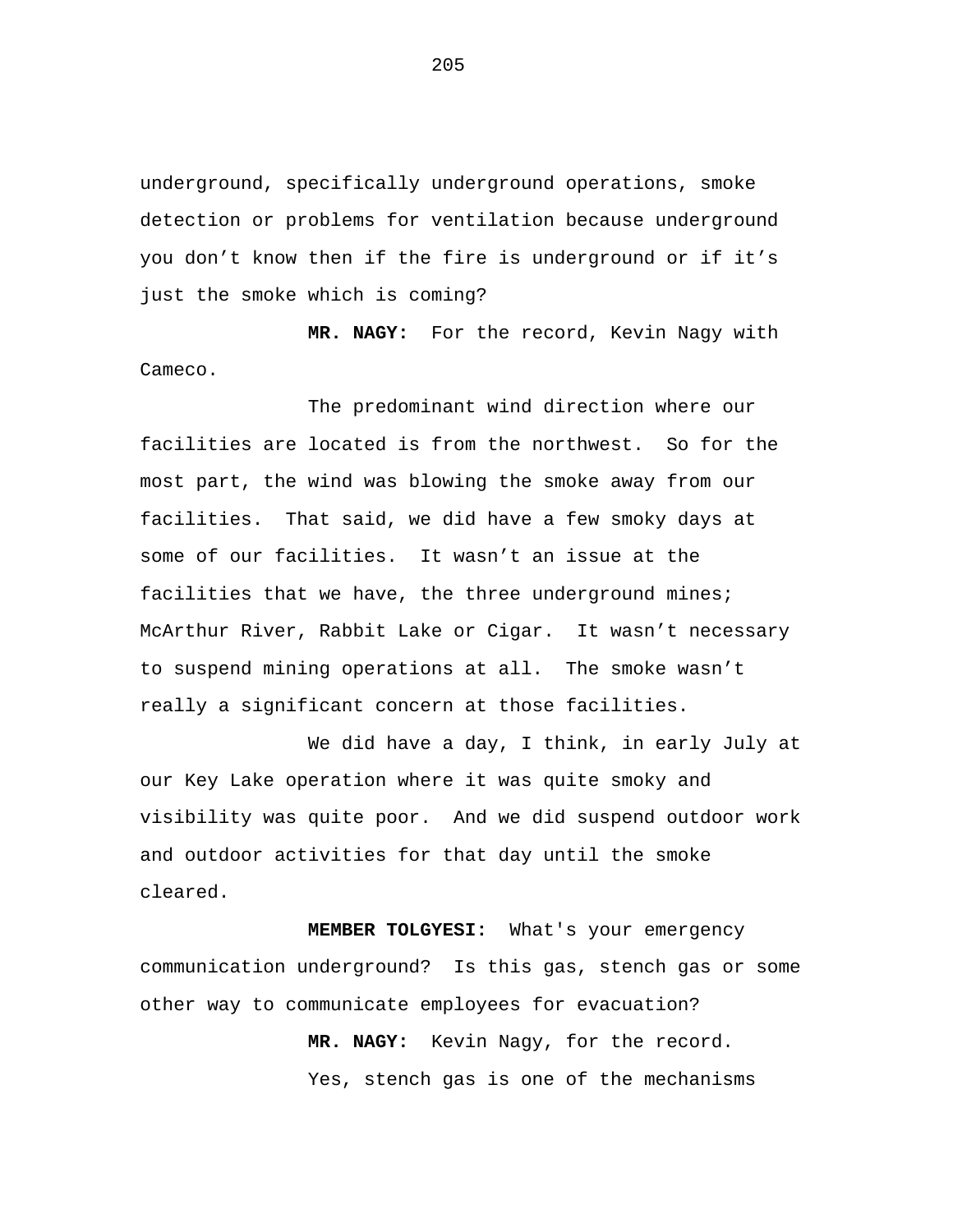they will use to alert underground employees to report to refuge stations.

**MEMBER TOLGYESI:** And the last is what protective measures for consumables -- you know you store consumables on the surface; diesel, chemicals, reagents. Do you have any specific measures to protect in case of fire because the diesel could burn, chemicals could produce gasses? So what do you do?

**MR. NAGY:** Kevin Nagy, for the record.

Our fuel and chemical storage facilities at are operations are in compliance with both provincial regulations for storage as well as the *National Fire Code of Canada* requirements. The bulk fuel storage, chemical storage facilities are also generally located within the developed industrial apron of the facilities. So there is quite a bit of separation between, say, diesel fuel tanks and the surrounding forest.

And as well, as part of our precautionary measures when there is a forest fire in the vicinity we do have sprinklers that we can set up in the developed area of the facility. So that additional protection would be afforded to those tanks as well.

> **THE PRESIDENT:** Thank you. Monsieur Harvey...? **MEMBRE HARVEY :** Merci.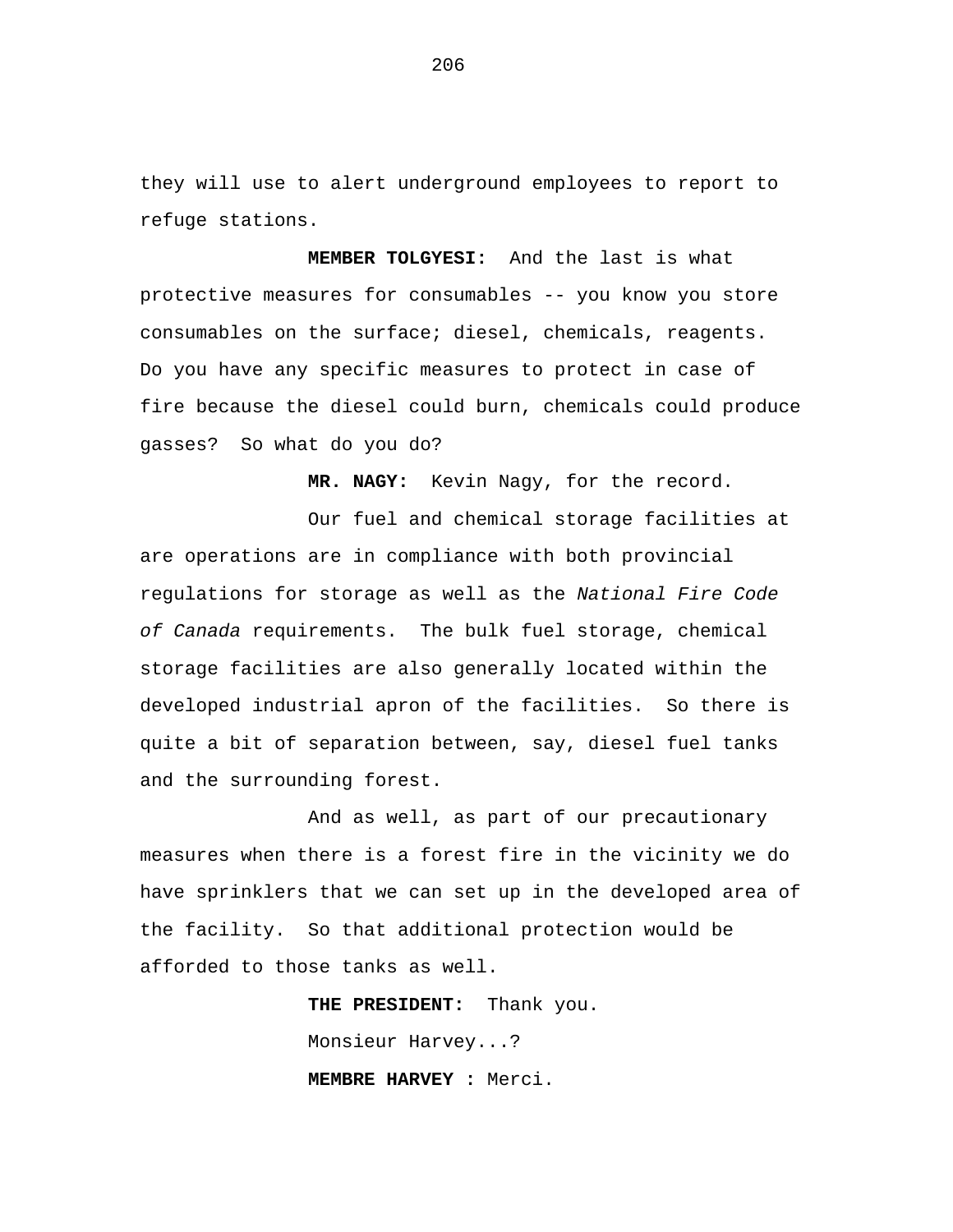Was the 2015 date that you have compared this year with the average, 10-year average -- but was 2015 the worst year among all those, the 10 recorded years?

**MR. NAGY:** That I don't know. It was? I can't hear you.

**MS WALLACE:** (Off microphone)

 **MR. NAGY**: I don't know if 2015 -- was 2015 worse?

**MS WALLACE:** In numbers and area they are relatively similar to 2008 and 2012.

**MR. NAGY:** Okay. The 2015 year is relatively similar to 2012 but we aren't completed the full year yet. So we do not -- it probably will set a new record for the past 10 years. Like today there are still 47 fires burning.

**MEMBER HARVEY:** Yeah. We have to wait to have the final picture.

But over those 10 years have you been - have you ever been in any obligation to seize the activity at the specific facilities or it never happened?

**MR. CORMAN:** Jim Corman with AREVA Resources, for the record.

At our operations at McClean Lake over the last 10 years we have never had to suspend operations due to forest fires in proximity to our operations. This year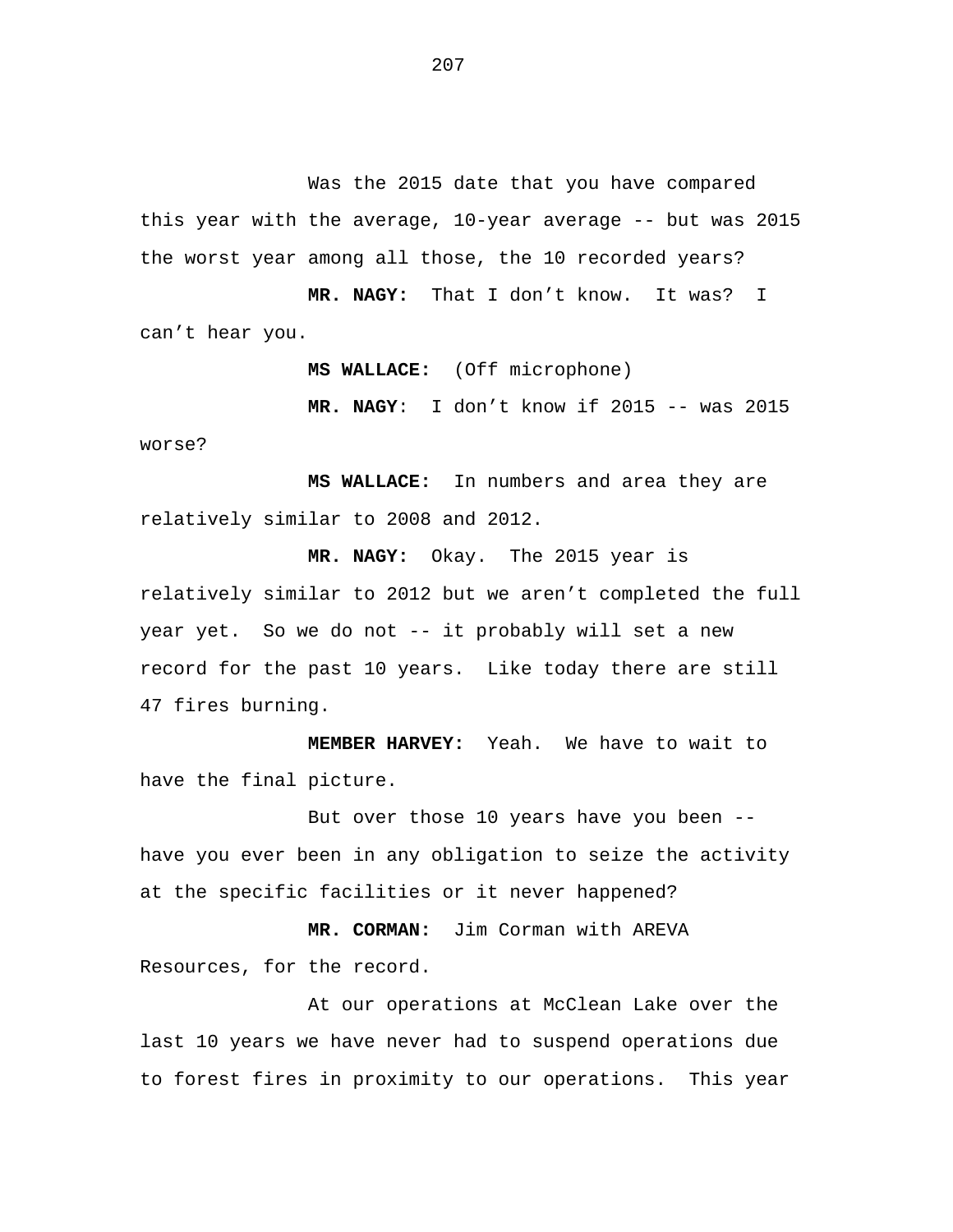was unusual in that the fires were located significantly at a distance from the site but they were expansive and cut off road access to the site.

So this was the first event that we had where we had blocked access to our operations for any extended duration of time. So that was the biggest challenge this year to deal with.

**MR. NAGY:** Kevin Nagy, for the record.

I believe in the presentation that Mark Langdon gave he mentioned 2012. There was a forest fire in 2012 that was threatening our Rabbit Lake operation. So we did safely shut down our mining activities, mining and milling activities and concentrated on removing nonessential personnel from this operation and then auctioning the forest fire under the direct supervision of the provincial wildfire authorities.

**MEMBER HARVEY:** One last question. Is the wind mostly blowing in the same direction every year at that time of the year or some time it could be different?

**MR. NAGY:** Kevin Nagy, for the record. The wind direction is predominantly from the northwest in northern Saskatchewan but it always seems -- it's an east wind.

> **MEMBER HARVEY:** Okay. Thank you. **THE PRESIDENT:** Ms Velshi...?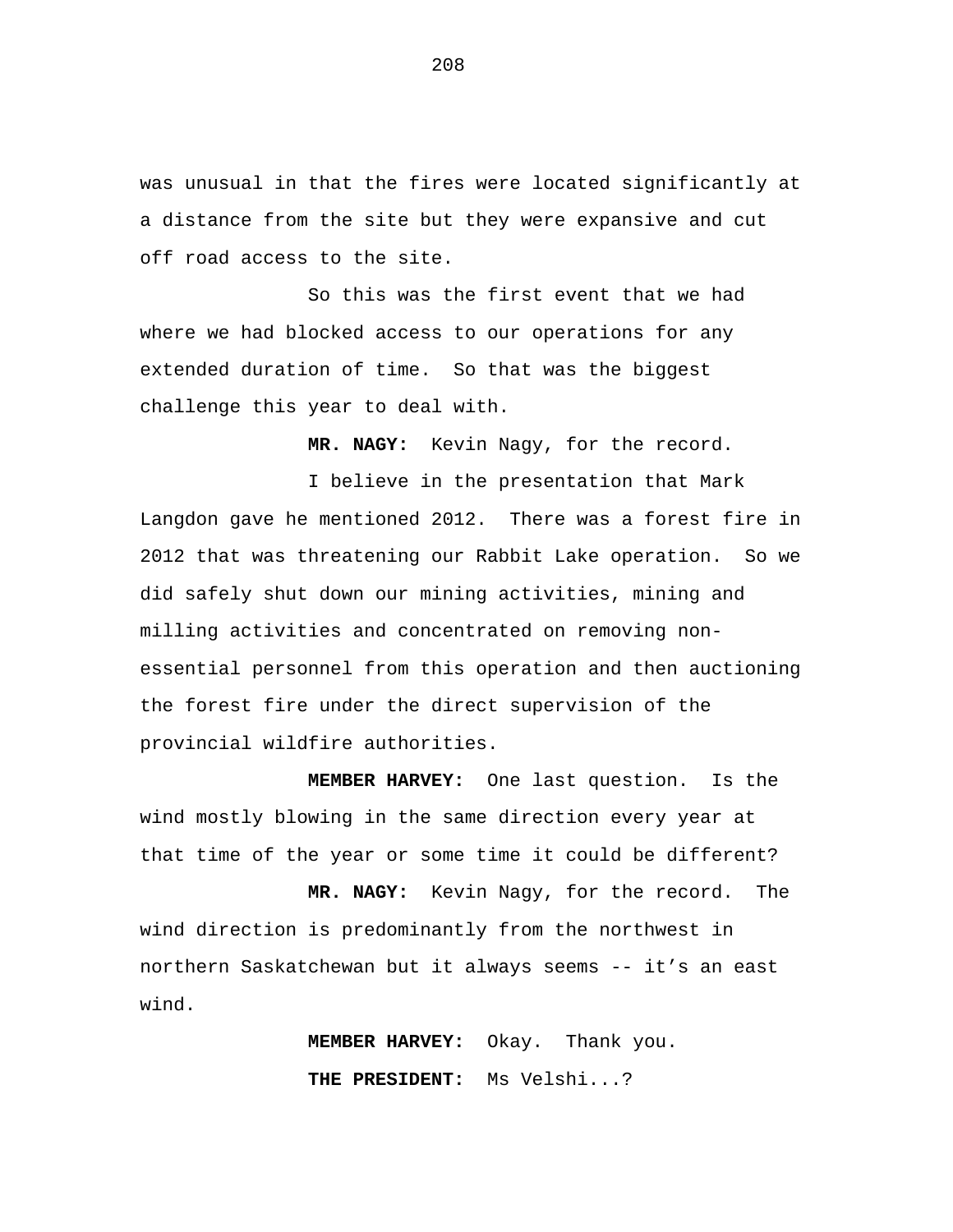**MEMBER VELSHI:** Thank you. So a question for all three parties; AREVA, Cameco and CNSC staff: In the spirit of continuous improvement, anything from this set of forest fires that would get you to revisit your emergency management plans and programs, tweak them up or change anything?

**MR. NAGY:** Go ahead.

**MR. CORMAN:** Jim Corman, for the record.

From AREVA's perspective, some of the key takeaways were -- most of the key takeaways were all very positive. The mutual assistance agreement that was enacted between the various operators in the north was very beneficial in terms of keeping all of the operators apprised of changing situations in the north because it was a fairly dynamic situation.

We had meetings, conference call meetings with all the operations two times a day and tapped in at those meetings to the logistics side of support that was needed to keep all the operations going. Sharing of -- the offer of sharing of equipment and people and reagents between the sites was always on the table and took -- was taken advantage from time to time.

So if the -- from our perspective, the engagement of the crisis management teams and the mutual assistance agreements were very, very positive. There is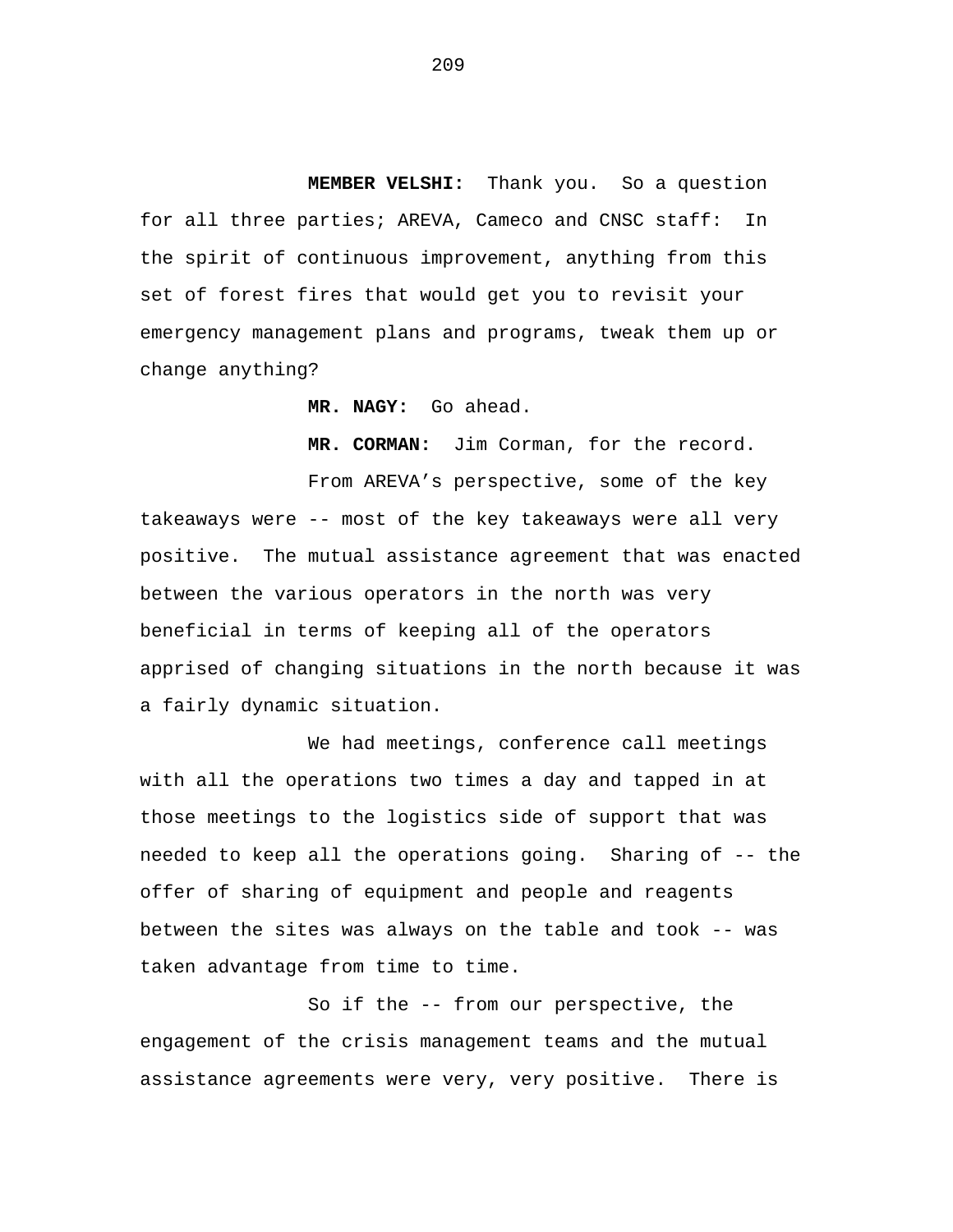certainly some small learnings in terms of capacities that we maybe have for storage of summary agents on site that could be revisited. We have never experienced a road blockage of the extended duration that we had this summer. So that's something that as operators we will take away and look at the learnings from that and whether our reagent storage and our fuel storages at the sites are adequate.

**MR. NAGY:** Kevin Nagy with Cameco, for the record.

I agree with Mr. Corman. There was an awful lot of communication and a lot of pieces fell into place pretty quickly as the situation developed. So now that things have calmed down a bit we'll be looking to doing a lessons learned and perhaps one of the things to look at is just to formalize those, the communication and logistics that did have to occur so the next time an event like this happens we have those in place right off the bat.

**MR. LANGDON:** Mark Langdon, for the record. Kevin sort of talked about what I was going to say. I think from a regulatory perspective, towards the end of summer I would like to meet with Cameco and AREVA and we can discuss lessons learned and how we can improve things, moving forward for the future, for the protection of the sites, the environment and all the employees.

**THE PRESIDENT:** And I would like to take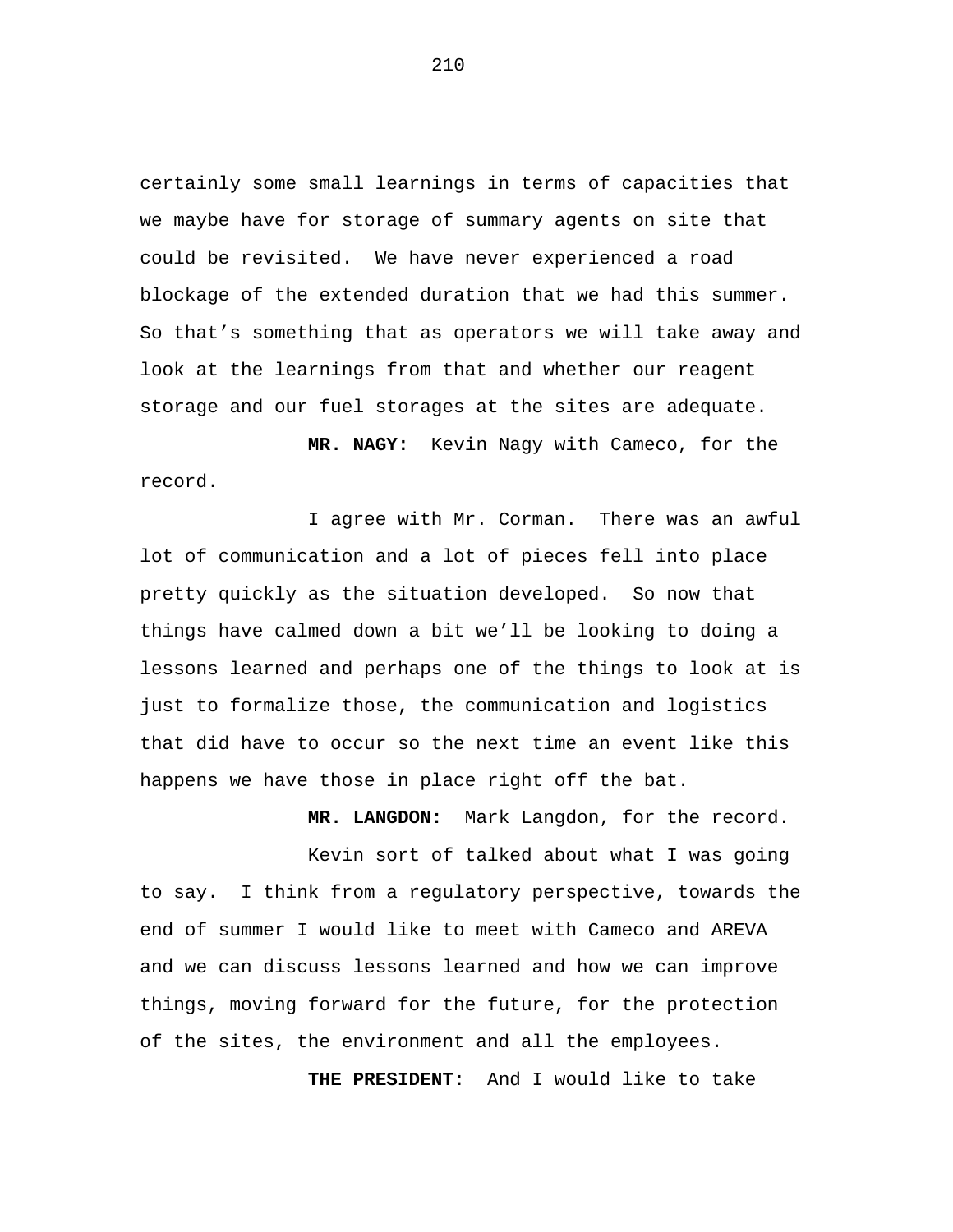this opportunity to thank you, particularly Sarah for those wonderful updates, daily updates, and some of those maps. Some of those maps of the fires were breathtaking in their magnitude and expansion. So wherever you are getting this data, tell them that it's pretty impressive stuff. Thank you for the updates.

Ms Velshi...?

**MS WALLACE:** The one thing I would add for lessons learned but just not necessarily really to improve this, was the importance of social media. Social media really was the mechanism that the licensees used and also the Government of Saskatchewan used and also the Emergency Response Committee -- Emergency Operations Centre. That really was the best way to get that information out. Those were trusted sources so we knew that information was good.

**MEMBER VELSHI:** Thank you very much.

**THE PRESIDENT:** You mean wireless services now goes all the way up north? Did Cameco now build infrastructure all the way up north?

**MR. NAGY:** Kevin Nagy, for the record.

Yes, there is cell service at our facilities.

**THE PRESIDENT:** I was thinking about the Aboriginal communities, which was always a challenge. Anyhow, you don't have to answer it right now.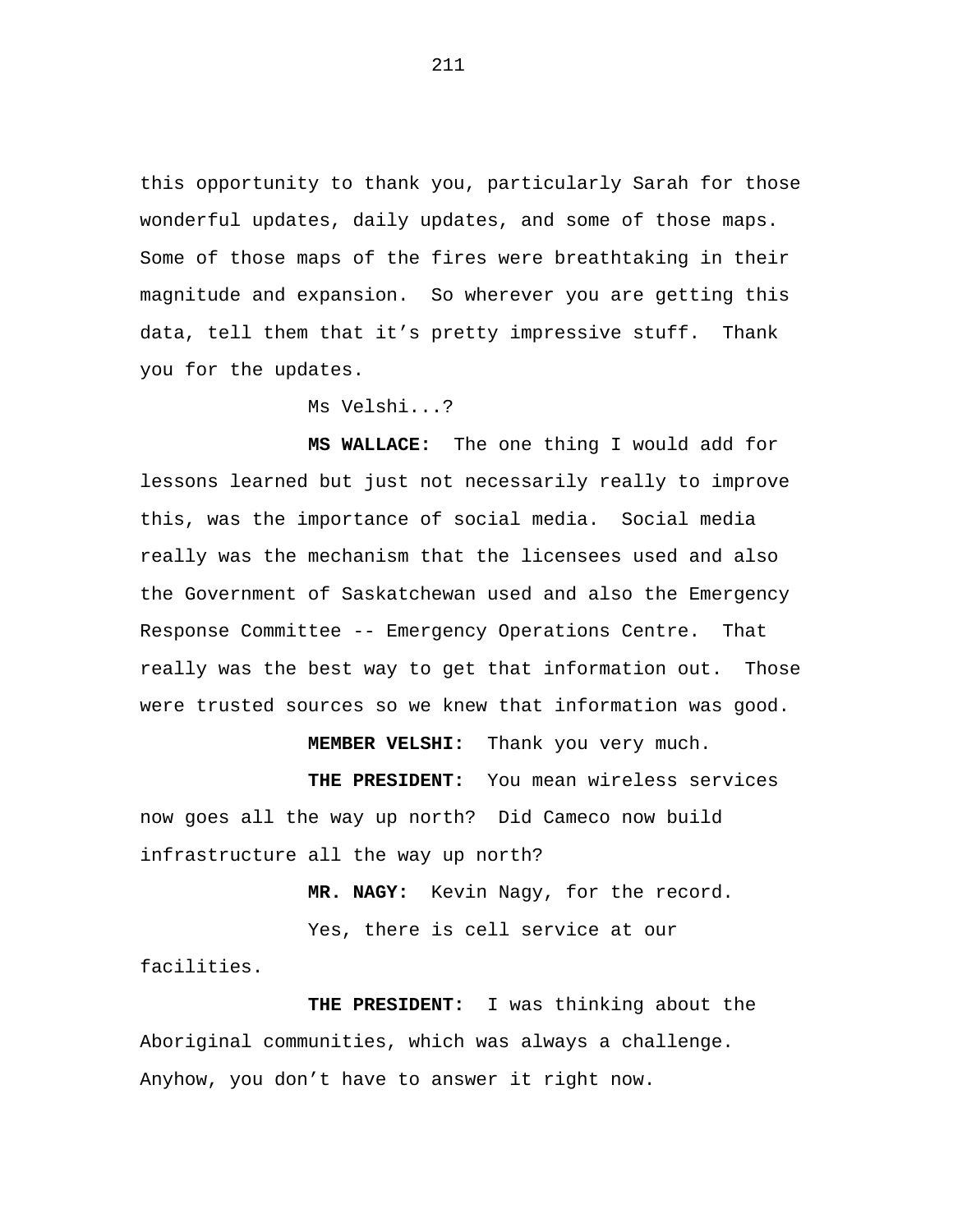I would like to move on to Dr. McEwan.

**MEMBER McEWAN:** So just you have a lot of construction going on at McClean Lake at the mill. And with the road closures did you actually lose construction time and are you likely to be late in finishing your planned projects or was it something that you could catch up or deal with?

**MR. CORMAN:** Jim Corman, for the record.

The construction teams were slightly delayed. We had some materials that were delayed getting to site by about five days. Certainly, construction materials were low on the priority list of materials that we needed to move to site over this duration of time.

So there was some demobilization of contractors for a duration of about a week. We have been able to bring those folks back within about a week. Essentially that was the impact on the construction schedule locally in one area of the fabrication of our one steel building outside, but not a significant impact. It was about a week delay for, I think, about 60 steel workers had to stand down.

**THE PRESIDENT:** Okay. Mr. Tolgyesi...? **MEMBER TOLGYESI:** I have one, the last one. If it's a full evacuation how you will secure the site because there is access roads and you don't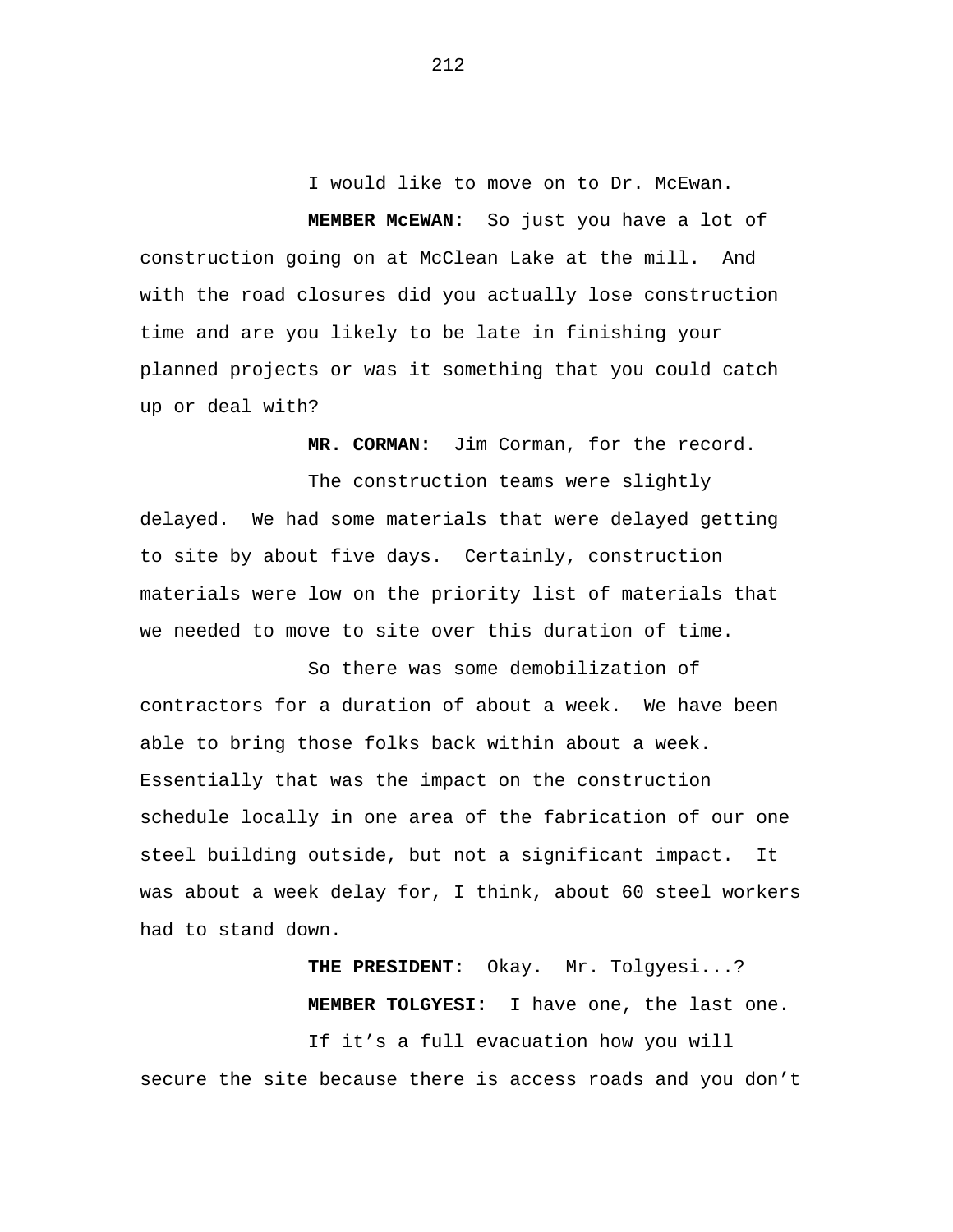control them. So how do you secure the site that there is not somebody who is coming and picking up material or any from a mill, radioactive, yellowcake or any other product?

**MR. NAGY:** Kevin Nagy, for the record.

We have had forest fires threaten our facilities in the past and we have evacuated non-essential personnel and safely shutdown our facilities. But those forest fires have been actioned by the province with their full forest fire fighting arsenal, if you will; water bombers, men and equipment. We would always have people onsite. So I am not sure that's a scenario that's likely to play out.

**THE PRESIDENT:** So is this such a minimum shift, that you must retain onsite a minimum number of people that will always remain onsite?

**MR. NAGY:** Kevin Nagy, for the record.

Are you talking about emergency response team personnel?

**THE PRESIDENT:** Well, whatever, whether it's fire, snow or earthquake, whatever; there will be some people in there 24/7.

**MR. NAGY:** Kevin Nagy, for the record.

We would maintain enough operational personnel to staff the essential safety control facilities such as our water treatment, water pumping, those aspects